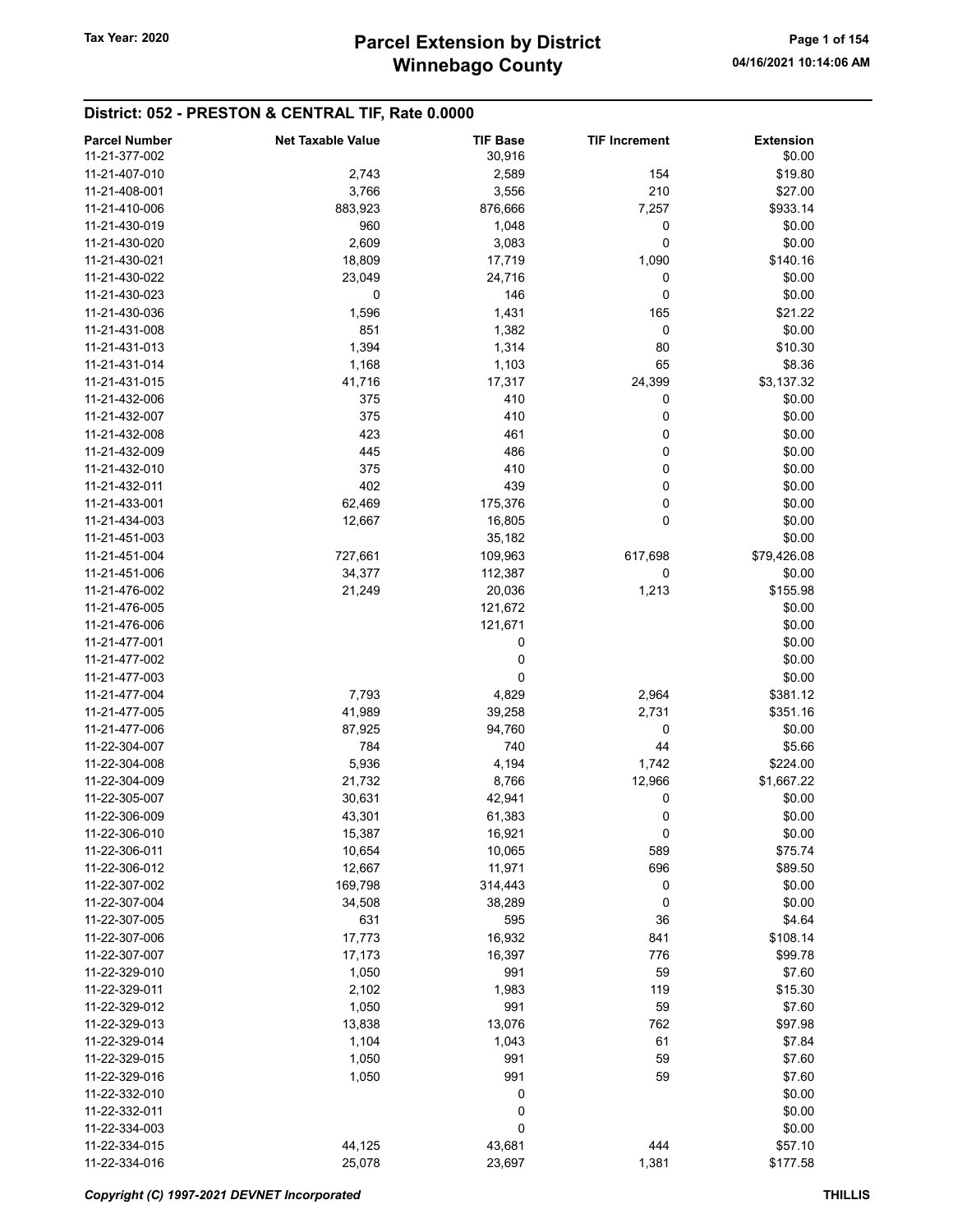#### District: 052 - PRESTON & CENTRAL TIF, Rate 0.0000

| <b>Parcel Number</b> | <b>Net Taxable Value</b> | <b>TIF Base</b> | <b>TIF Increment</b> | <b>Extension</b>  |
|----------------------|--------------------------|-----------------|----------------------|-------------------|
| 11-22-334-026        | 7,091                    | 7,852           | 0                    | \$0.00            |
| 11-22-334-027        | 13,257                   | 18,487          | 0                    | \$0.00            |
| 11-22-334-028        | 7,574                    | 8,714           | 0                    | \$0.00            |
| 11-22-352-002        |                          | 0               |                      | \$0.00            |
| 11-22-352-004        | 831                      | 785             | 46                   | \$5.92            |
| 11-22-352-005        | 424                      | 400             | 24                   | \$3.10            |
| 11-22-352-006        | 2,754                    | 2,599           | 155                  | \$19.94           |
| 11-22-352-007        | 35,143                   | 33,210          | 1,933                | \$248.56          |
| 11-22-376-001        | 7,016                    | 12,308          | 0                    | \$0.00            |
| 11-22-376-002        | 2,222                    | 5,020           | 0                    | \$0.00            |
| 11-22-376-011        | 16,491                   | 15.584          | 907                  | \$116.64          |
| 11-28-127-001        |                          | 0               |                      | \$0.00            |
| Totals for 052       | 2,545,334                | 2,573,581       | 681,784              | \$87,666.68       |
|                      |                          |                 |                      | <b>71 Parcels</b> |

#### District: 063 - WESTSIDE TIF #2, Rate 0.0000

| <b>Parcel Number</b> | <b>Net Taxable Value</b> | <b>TIF Base</b> | <b>TIF Increment</b> | <b>Extension</b> |
|----------------------|--------------------------|-----------------|----------------------|------------------|
| 11-22-479-002        | 13,709                   | 61,872          | 0                    | \$0.00           |
| 11-22-479-003        | 10,764                   | 10,442          | 322                  | \$41.40          |
| 11-22-479-009        | 12,897                   | 38,349          | 0                    | \$0.00           |
| 11-22-479-011        |                          | 0               |                      | \$0.00           |
| 11-22-479-012        |                          | 0               |                      | \$0.00           |
| 11-22-483-001        |                          | 0               |                      | \$0.00           |
| 11-22-483-023        |                          | 48,874          |                      | \$0.00           |
| 11-22-483-024        |                          | 79,220          |                      | \$0.00           |
| 11-22-484-001        | 934                      | 12,983          | 0                    | \$0.00           |
| 11-22-484-002        | 60,098                   | 70,583          | 0                    | \$0.00           |
| 11-22-485-003        |                          | 2,325           |                      | \$0.00           |
| 11-22-485-004        |                          | 14,660          |                      | \$0.00           |
| 11-22-486-001        |                          | 19,796          |                      | \$0.00           |
| 11-22-486-003        |                          | 15,275          |                      | \$0.00           |
| 11-22-487-001        |                          | 56,006          |                      | \$0.00           |
| 11-23-353-003        |                          | 0               |                      | \$0.00           |
| 11-23-353-004        |                          | 0               |                      | \$0.00           |
| 11-23-353-005        | 3,568                    | 0               | 3,568                | \$458.80         |
| 11-23-355-006        |                          | 0               |                      | \$0.00           |
| 11-23-355-007        |                          | 0               |                      | \$0.00           |
| 11-23-356-003        |                          | 0               |                      | \$0.00           |
| 11-23-357-006        |                          | 0               |                      | \$0.00           |
| Totals for 063       | 101,970                  | 430,385         | 3,890                | \$500.20         |
|                      |                          |                 |                      | 22 Parcels       |

#### District: 066 - EAST STATE & ALPINE TIF, Rate 0.0000

| <b>Parcel Number</b>                        | <b>Net Taxable Value</b> | <b>TIF Base</b> | <b>TIF Increment</b> | <b>Extension</b> |
|---------------------------------------------|--------------------------|-----------------|----------------------|------------------|
| 12-19-478-038                               |                          | 0               |                      | \$0.00           |
| 12-20-352-013                               |                          | 0               |                      | \$0.00           |
| 12-20-379-007                               | 24,923                   | 23,910          | 1,013                | \$130.26         |
| 12-20-379-008                               | 632,294                  | 22,504          | 609,790              | \$78,409.24      |
| 12-29-101-001                               | 391,663                  | 739,371         | 0                    | \$0.00           |
| 12-29-101-009                               | 158,882                  | 151,272         | 7,610                | \$978.52         |
| 12-29-101-012                               | 276,590                  | 292,379         | 0                    | \$0.00           |
| 12-29-101-013                               | 45.808                   | 37,337          | 8,471                | \$1,089.24       |
| 12-29-101-014                               | 161,724                  | 209,827         | 0                    | \$0.00           |
| 12-29-101-015                               | 66.799                   | 77,465          | 0                    | \$0.00           |
| 12-29-101-016                               | 415,592                  | 417,624         | 0                    | \$0.00           |
| 12-29-101-017                               | 114.725                  | 200.475         | 0                    | \$0.00           |
| 12-29-101-018                               | 734,942                  | 780,705         | 0                    | \$0.00           |
| 12-29-102-001                               | 126,577                  | 139,388         | 0                    | \$0.00           |
| Copyright (C) 1997-2021 DEVNET Incorporated |                          |                 |                      | <b>THILLIS</b>   |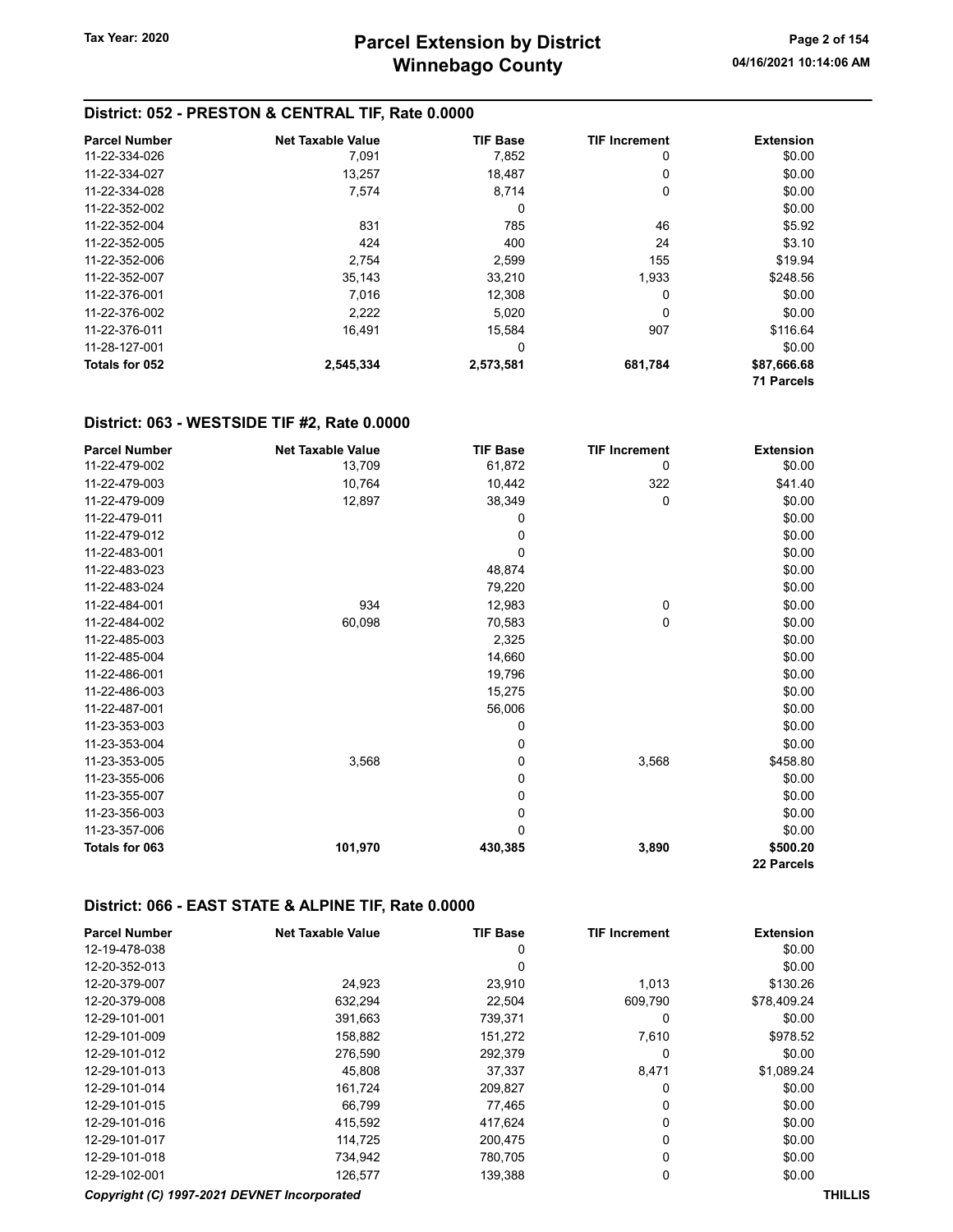#### District: 066 - EAST STATE & ALPINE TIF, Rate 0.0000

| <b>Parcel Number</b> | <b>Net Taxable Value</b> | <b>TIF Base</b> | <b>TIF Increment</b> | <b>Extension</b> |
|----------------------|--------------------------|-----------------|----------------------|------------------|
| 12-29-102-002        | 61,372                   | 152,190         | 0                    | \$0.00           |
| 12-29-102-003        |                          | 911,849         |                      | \$0.00           |
| 12-29-102-004        | 323,444                  | 352,858         | 0                    | \$0.00           |
| 12-29-102-006        | 155,847                  | 323,430         | $\mathbf 0$          | \$0.00           |
| 12-29-102-007        |                          | 0               |                      | \$0.00           |
| 12-29-102-008        | 98,886                   | 152,520         | 0                    | \$0.00           |
| 12-29-102-009        | 572,368                  | 464,001         | 108,367              | \$13,934.26      |
| 12-29-102-010        | 74,764                   | 68,977          | 5,787                | \$744.12         |
| 12-29-128-003        | 316,888                  | 379,069         | 0                    | \$0.00           |
| 12-29-128-004        | 244,490                  | 273,477         | 0                    | \$0.00           |
| 12-29-128-005        | 835,954                  | 836,990         | 0                    | \$0.00           |
| 12-29-128-006        | 50,356                   | 80,210          | 0                    | \$0.00           |
| 12-29-128-007        | 18,539                   | 18,121          | 418                  | \$53.76          |
| 12-29-128-008        | 74,516                   | 127,584         | 0                    | \$0.00           |
| 12-29-128-010        | 123,814                  | 136,226         | 0                    | \$0.00           |
| 12-29-128-014        | 116,483                  | 136,864         | 0                    | \$0.00           |
| 12-29-128-017        | 345,776                  | 488,780         | 0                    | \$0.00           |
| 12-29-128-018        | 84,627                   | 130,426         | 0                    | \$0.00           |
| 12-29-128-019        | 178,527                  | 182,691         | 0                    | \$0.00           |
| 12-29-128-022        | 531,183                  | 589,974         | 0                    | \$0.00           |
| 12-29-129-003        | 137,293                  | 131,855         | 5,438                | \$699.24         |
| 12-29-129-006        | 137,081                  | 216,665         | 0                    | \$0.00           |
| 12-29-129-007        | 58,292                   | 67,846          | 0                    | \$0.00           |
| 12-29-129-008        | 191,648                  | 356,598         | 0                    | \$0.00           |
| 12-29-129-011        | 111,582                  | 153,071         | 0                    | \$0.00           |
| 12-29-129-012        | 56,301                   | 123,985         | $\mathbf 0$          | \$0.00           |
| 12-29-129-013        | 281,382                  | 387,645         | 0                    | \$0.00           |
| 12-29-129-014        | 32,829                   | 9,586           | 23,243               | \$2,988.68       |
| 12-29-129-015        | 159,630                  | 302,009         | 0                    | \$0.00           |
| 12-29-204-001        | 66,688                   | 105,536         | 0                    | \$0.00           |
| 12-29-204-002        | 78,520                   | 83,473          | 0                    | \$0.00           |
| 12-29-204-004        | 39,996                   | 85,588          | $\mathbf 0$          | \$0.00           |
| 12-29-204-005        |                          | 0               |                      | \$0.00           |
| 12-29-204-014        | 8,920                    | 17,859          | 0                    | \$0.00           |
| 12-29-204-015        | 17,385                   | 13,329          | 4,056                | \$521.54         |
| 12-29-204-016        | 26,869                   | 23,267          | 3,602                | \$463.16         |
| 12-29-204-017        | 50,213                   | 69,822          | 0                    | \$0.00           |
| 12-29-205-010        | 67,423                   | 84,572          | 0                    | \$0.00           |
| 12-29-205-011        | 44,186                   | 44,583          | 0                    | \$0.00           |
| 12-29-205-012        | 15,884                   | 19,472          | 0                    | \$0.00           |
| 12-29-205-023        | 78,280                   | 97,221          | 0                    | \$0.00           |
| 12-29-205-024        | 74,835                   | 96,693          | 0                    | \$0.00           |
| 12-29-206-010        |                          | 0               |                      | \$0.00           |
| 12-29-206-028        | 60,776                   | 63,603          | 0                    | \$0.00           |
| 12-29-251-011        | 344,868                  | 425,597         | 0                    | \$0.00           |
| 12-29-251-015        | 548,288                  | 327,905         | 220,383              | \$28,337.74      |
| 12-30-204-001        | 100,051                  | 102,718         | 0                    | \$0.00           |
| 12-30-207-001        | 2,273                    | 2,174           | 99                   | \$12.74          |
| 12-30-207-002        | 130,863                  | 138,268         | 0                    | \$0.00           |
| 12-30-207-003        | 61,954                   | 71,312          | 0                    | \$0.00           |
| 12-30-226-006        | 116,330                  | 149,865         | 0                    | \$0.00           |
| 12-30-226-007        | 148,616                  | 143,819         | 4,797                | \$616.82         |
| 12-30-226-008        | 102,745                  | 126,009         | 0                    | \$0.00           |
| 12-30-226-009        | 1,106,477                | 1,266,954       | 0                    | \$0.00           |
| 12-30-227-001        | 12,606                   | 9,516           | 3,090                | \$397.32         |
| 12-30-227-002        | 126,484                  | 128,103         | 0                    | \$0.00           |
| 12-30-227-003        | 58,159                   | 115,894         | 0                    | \$0.00           |
| 12-30-227-004        | 24,647                   | 157,473         | 0                    | \$0.00           |
| 12-30-227-005        | 66,660                   | 157,525         | 0                    | \$0.00           |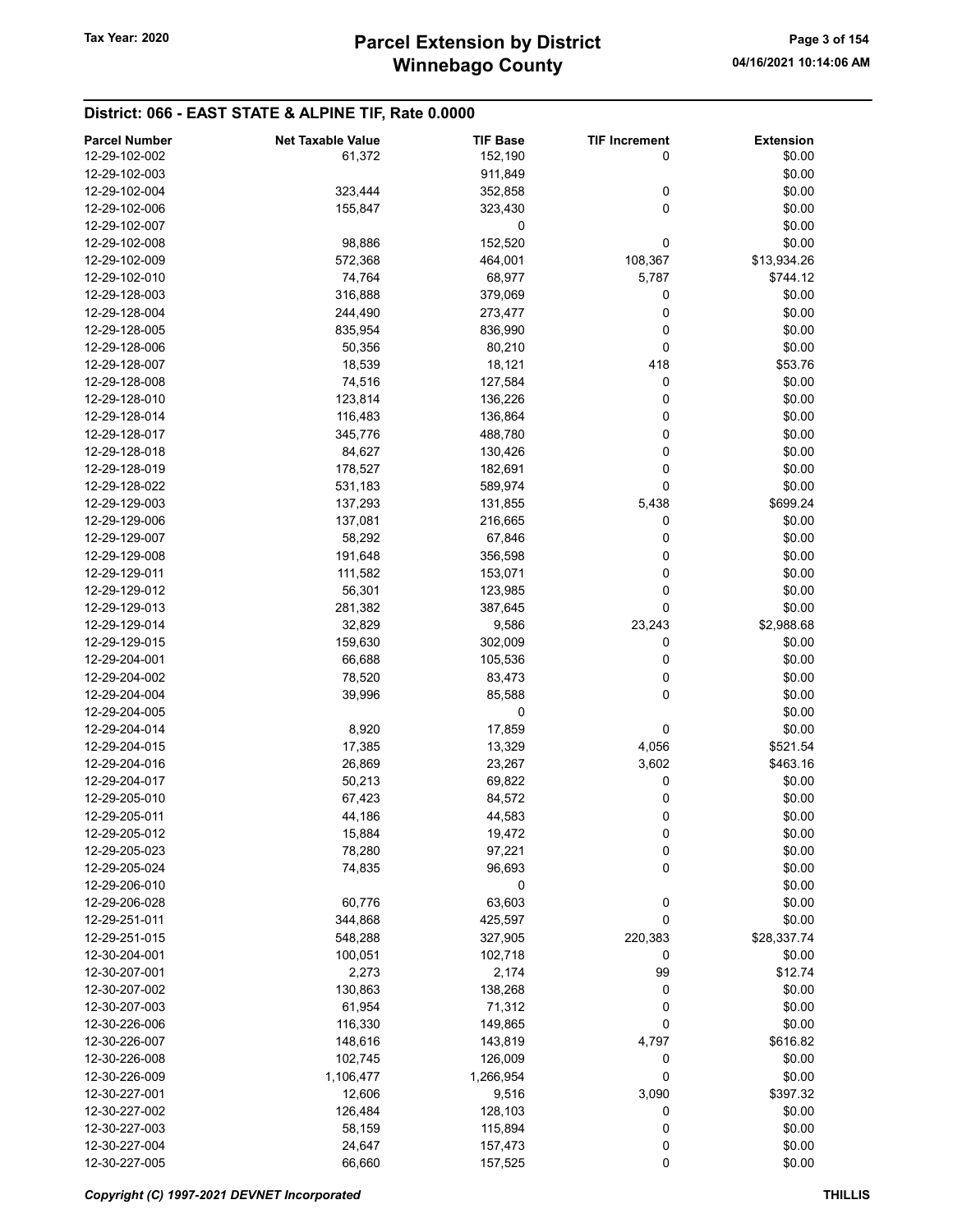#### District: 066 - EAST STATE & ALPINE TIF, Rate 0.0000

| <b>Parcel Number</b> | <b>Net Taxable Value</b> | <b>TIF Base</b> | <b>TIF Increment</b> | Extension    |
|----------------------|--------------------------|-----------------|----------------------|--------------|
| 12-30-227-006        | 32,567                   | 37.736          |                      | \$0.00       |
| 12-30-227-007        | 68.184                   | 74.370          |                      | \$0.00       |
| 12-30-227-008        | 162.041                  | 165.269         | 0                    | \$0.00       |
| 12-30-227-015        |                          | 0               |                      | \$0.00       |
| Totals for 066       | 12,368,179               | 15,053,279      | 1,006,164            | \$129,376.64 |
|                      |                          |                 |                      | 77 Parcels   |

| <b>Parcel Number</b>           | <b>Net Taxable Value</b> | <b>TIF Base</b> | <b>TIF Increment</b> | <b>Extension</b> |
|--------------------------------|--------------------------|-----------------|----------------------|------------------|
| 11-15-355-024                  |                          | 14,388          |                      | \$0.00           |
| 11-15-357-026                  | 379                      | 9,032           | 0                    | \$0.00           |
| 11-15-357-027                  | 3,753                    | 14,585          | 0                    | \$0.00           |
| 11-15-357-028                  | 12,476                   | 25,729          | 0                    | \$0.00           |
| 11-15-357-029                  | 5,508                    | 13,221          | 0                    | \$0.00           |
| 11-15-357-030                  | 3,742                    | 13,126          | 0                    | \$0.00           |
| 11-15-357-031                  | 11,073                   | 13,639          | 0                    | \$0.00           |
| 11-15-357-032                  | 6,058                    | 6,127           | 0                    | \$0.00           |
| 11-21-101-001                  |                          | 0               |                      | \$0.00           |
| 11-21-102-001                  | 17,245                   | 21,963          | 0                    | \$0.00           |
| 11-21-102-004                  | 422                      | 461             | 0                    | \$0.00           |
| 11-21-102-005                  |                          | 1,208           |                      | \$0.00           |
| 11-21-102-006                  | 6,642                    | 9,200           | 0                    | \$0.00           |
| 11-21-102-007                  | 5,898                    | 8,478           | 0                    | \$0.00           |
| 11-21-102-008                  | 466                      | 509             | 0                    | \$0.00           |
| 11-21-102-009                  | 7,221                    | 18,665          | 0                    | \$0.00           |
| 11-21-102-010                  | 4,147                    | 4,401           | 0                    | \$0.00           |
| 11-21-102-011                  | 0                        | 6,533           | 0                    | \$0.00           |
| 11-21-102-012                  | 466                      | 509             | 0                    | \$0.00           |
| 11-21-102-013                  | 7,596                    | 9,334           | 0                    | \$0.00           |
| 11-21-102-014                  | 466                      | 509             | 0                    | \$0.00           |
| 11-21-102-015                  | 7,322                    | 15,407          | 0                    | \$0.00           |
| 11-21-102-016                  | 0                        | 7,334           | 0                    | \$0.00           |
| 11-21-103-001                  | 12,685                   | 15,073          | 0                    | \$0.00           |
| 11-21-103-002                  | 431                      | 471             | 0                    | \$0.00           |
| 11-21-103-003                  | 1,191                    | 10,161          | 0                    | \$0.00           |
| 11-21-103-004                  | 431                      | 4,541           | 0                    | \$0.00           |
| 11-21-103-005                  | 431                      | 471             | 0                    | \$0.00           |
| 11-21-103-006                  | 431                      | 471             | 0                    | \$0.00           |
|                                |                          |                 |                      | \$0.00           |
| 11-21-103-007<br>11-21-103-008 | 7,506<br>595             | 8,590<br>627    | 0<br>0               | \$0.00           |
|                                |                          |                 |                      |                  |
| 11-21-103-009                  | 466                      | 509             | 0                    | \$0.00           |
| 11-21-103-010                  | 5,113                    | 8,397           | 0                    | \$0.00           |
| 11-21-103-011                  | 531                      | 2,772           | 0                    | \$0.00           |
| 11-21-103-012                  | 3,870                    | 3,563           | 307                  | \$39.48          |
| 11-21-103-013                  | 6,064                    | 6,075           | 0                    | \$0.00           |
| 11-21-103-014                  | 7,775                    | 16,188          | 0                    | \$0.00           |
| 11-21-104-001                  | 963                      | 1,052           | 0                    | \$0.00           |
| 11-21-104-002                  | 16,346                   | 21,872          | 0                    | \$0.00           |
| 11-21-104-005                  | 9,323                    | 9,396           | 0                    | \$0.00           |
| 11-21-104-006                  | 491                      | 536             | $\bf{0}$             | \$0.00           |
| 11-21-104-007                  | 7,377                    | 16,276          | $\pmb{0}$            | \$0.00           |
| 11-21-104-008                  | 13,292                   | 14,237          | 0                    | \$0.00           |
| 11-21-104-009                  | 4,636                    | 11,122          | 0                    | \$0.00           |
| 11-21-104-010                  | 4,150                    | 16,096          | 0                    | \$0.00           |
| 11-21-104-011                  | 7,793                    | 10,068          | 0                    | \$0.00           |
| 11-21-104-012                  | 9,438                    | 11,960          | 0                    | \$0.00           |
| 11-21-104-013                  | 6,238                    | 15,654          | 0                    | \$0.00           |
| 11-21-105-001                  | 5,648                    | 12,071          | 0                    | \$0.00           |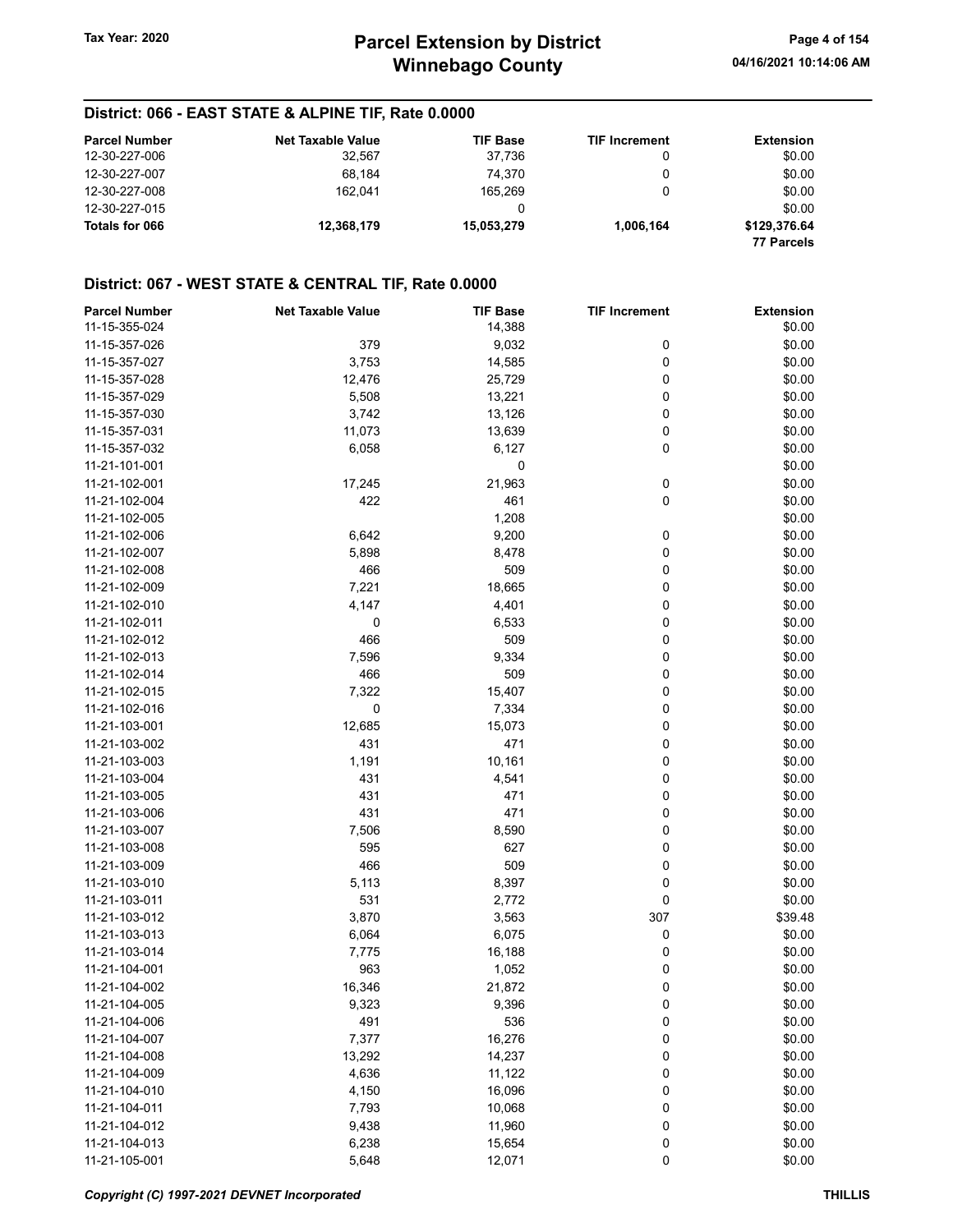# Winnebago County Tax Year: 2020 **Parcel Extension by District** Page 5 of 154

| <b>Parcel Number</b> | <b>Net Taxable Value</b> | <b>TIF Base</b> | <b>TIF Increment</b> | <b>Extension</b> |
|----------------------|--------------------------|-----------------|----------------------|------------------|
| 11-21-105-002        | 3,421                    | 10,123          | 0                    | \$0.00           |
| 11-21-105-003        | 5,032                    | 4,879           | 153                  | \$19.68          |
| 11-21-105-004        | 238                      | 6,846           | 0                    | \$0.00           |
|                      |                          |                 |                      |                  |
| 11-21-105-005        | 8,986                    | 6,743           | 2,243                | \$288.42         |
| 11-21-105-006        | 10,849                   | 14,039          | 0                    | \$0.00           |
| 11-21-105-007        | 6,136                    | 11,152          | 0                    | \$0.00           |
| 11-21-105-008        | 7,733                    | 12,289          | 0                    | \$0.00           |
| 11-21-105-009        | 183                      | 11,300          | 0                    | \$0.00           |
| 11-21-105-010        | 5,113                    | 10,768          | 0                    | \$0.00           |
| 11-21-105-012        | 3,067                    | 6,717           | 0                    | \$0.00           |
| 11-21-105-013        | 8,399                    | 9,331           | 0                    | \$0.00           |
| 11-21-105-014        | 9,089                    | 11,622          | 0                    | \$0.00           |
| 11-21-105-015        | 447                      | 489             | 0                    | \$0.00           |
| 11-21-105-016        | 15,649                   | 20,442          | 0                    | \$0.00           |
| 11-21-105-017        | 447                      | 489             | 0                    | \$0.00           |
| 11-21-105-018        | 3,711                    | 11,725          | 0                    | \$0.00           |
| 11-21-105-023        | 12,479                   | 15,487          | 0                    | \$0.00           |
| 11-21-105-025        | 12,983                   | 16,134          | 0                    | \$0.00           |
| 11-21-105-026        | 9,480                    | 11,431          | 0                    | \$0.00           |
| 11-21-106-001        |                          | 0               |                      | \$0.00           |
| 11-21-106-002        | 8,479                    | 10,532          | 0                    | \$0.00           |
| 11-21-106-003        | 447                      | 10,539          | 0                    | \$0.00           |
| 11-21-106-004        | 447                      | 489             | 0                    | \$0.00           |
| 11-21-106-005        | 447                      | 489             | 0                    | \$0.00           |
| 11-21-106-006        | 7,619                    | 10,822          | 0                    | \$0.00           |
| 11-21-106-007        | 4,706                    | 4,780           | 0                    | \$0.00           |
| 11-21-106-008        | 6,602                    | 16,280          | 0                    | \$0.00           |
| 11-21-106-009        | 5,880                    | 13,425          | 0                    | \$0.00           |
| 11-21-106-010        | 447                      | 489             | 0                    | \$0.00           |
| 11-21-106-011        | 11,644                   | 14,493          | 0                    | \$0.00           |
| 11-21-106-012        | 0                        | 6,390           | 0                    | \$0.00           |
| 11-21-106-013        | 5,113                    | 13,150          | 0                    | \$0.00           |
| 11-21-106-014        |                          |                 |                      | \$242.00         |
|                      | 8,359                    | 6,477           | 1,882                |                  |
| 11-21-106-015        | 401                      | 489             | 0                    | \$0.00           |
| 11-21-106-016        | 8,764                    | 12,604          | 0                    | \$0.00           |
| 11-21-106-017        | 447                      | 489             | 0                    | \$0.00           |
| 11-21-106-018        | 6,398                    | 7,836           | 0                    | \$0.00           |
| 11-21-106-019        | 5,462                    | 11,588          | 0                    | \$0.00           |
| 11-21-106-022        | 6,736                    | 17,274          | 0                    | \$0.00           |
| 11-21-106-023        | 470                      | 5,381           | 0                    | \$0.00           |
| 11-21-106-024        | 2,851                    | 9,425           | 0                    | \$0.00           |
| 11-21-107-001        | 9,612                    | 9,785           | 0                    | \$0.00           |
| 11-21-107-002        | 447                      | 11,035          | 0                    | \$0.00           |
| 11-21-107-003        | 447                      | 489             | 0                    | \$0.00           |
| 11-21-107-004        | 6,322                    | 12,201          | 0                    | \$0.00           |
| 11-21-107-005        | 447                      | 489             | 0                    | \$0.00           |
| 11-21-107-006        | 697                      | 720             | 0                    | \$0.00           |
| 11-21-107-007        | 447                      | 489             | 0                    | \$0.00           |
| 11-21-107-008        | 4,649                    | 10,200          | 0                    | \$0.00           |
| 11-21-107-009        | 6,110                    | 9,691           | 0                    | \$0.00           |
| 11-21-107-010        | 6,031                    | 12,783          | 0                    | \$0.00           |
| 11-21-107-011        | 0                        | 14,701          | 0                    | \$0.00           |
| 11-21-107-012        | 372                      | 11,844          | 0                    | \$0.00           |
| 11-21-107-013        | 7,139                    | 9,379           | 0                    | \$0.00           |
| 11-21-107-014        | 447                      | 489             | 0                    | \$0.00           |
| 11-21-107-015        | 7,156                    | 10,005          | 0                    | \$0.00           |
| 11-21-107-016        | 447                      | 489             | 0                    | \$0.00           |
| 11-21-107-017        | 4,160                    | 12,020          | 0                    | \$0.00           |
| 11-21-107-018        | 7,042                    | 9,778           | 0                    | \$0.00           |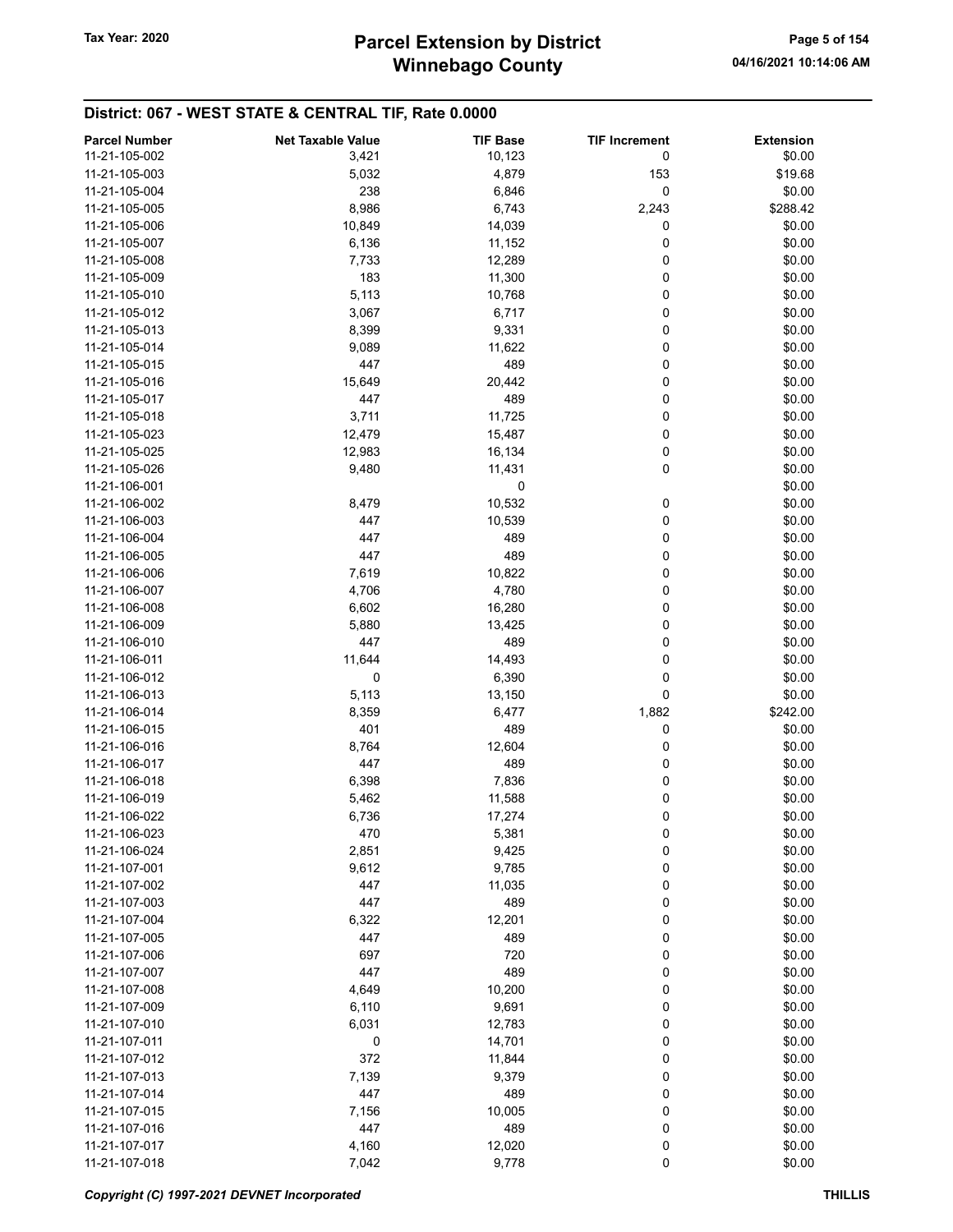# Winnebago County Tax Year: 2020 **Parcel Extension by District** Page 6 of 154

| <b>Parcel Number</b> | <b>Net Taxable Value</b> | <b>TIF Base</b> | <b>TIF Increment</b> | <b>Extension</b> |
|----------------------|--------------------------|-----------------|----------------------|------------------|
| 11-21-107-019        | 284                      | 12,078          | 0                    | \$0.00           |
| 11-21-107-020        | 8,158                    | 12,327          | 0                    | \$0.00           |
|                      |                          |                 |                      |                  |
| 11-21-107-021        | 5,947                    | 13,620          | 0                    | \$0.00           |
| 11-21-107-022        | 4,322                    | 13,819          | 0                    | \$0.00           |
| 11-21-107-023        | 11,720                   | 13,731          | 0                    | \$0.00           |
| 11-21-107-024        | 6,926                    | 15,993          | 0                    | \$0.00           |
| 11-21-108-001        | 491                      | 11,930          | 0                    | \$0.00           |
| 11-21-108-002        | 15,205                   | 17,564          | 0                    | \$0.00           |
| 11-21-108-003        | 5,928                    | 14,548          | 0                    | \$0.00           |
| 11-21-108-004        | 4,161                    | 4,925           | 0                    | \$0.00           |
| 11-21-108-005        | 4,106                    | 11,618          | 0                    | \$0.00           |
| 11-21-108-006        | 3,912                    | 13,628          | 0                    | \$0.00           |
| 11-21-108-007        | 9,682                    | 12,506          | 0                    | \$0.00           |
| 11-21-108-008        | 5,462                    | 9,802           | 0                    | \$0.00           |
| 11-21-108-009        |                          |                 | 0                    | \$0.00           |
|                      | 2,065                    | 14,746          |                      |                  |
| 11-21-108-010        | 8,727                    | 18,552          | 0                    | \$0.00           |
| 11-21-108-011        | 8,278                    | 12,841          | 0                    | \$0.00           |
| 11-21-108-012        | 8,058                    | 7,069           | 989                  | \$127.18         |
| 11-21-108-013        | 7,739                    | 536             | 7,203                | \$926.20         |
| 11-21-108-014        | 7,739                    | 4,221           | 3,518                | \$452.36         |
| 11-21-108-015        | 6,159                    | 14,664          | 0                    | \$0.00           |
| 11-21-108-016        | 6,194                    | 12,574          | 0                    | \$0.00           |
| 11-21-108-017        | 10,271                   | 12,902          | 0                    | \$0.00           |
| 11-21-108-018        | 1,388                    | 18,771          | 0                    | \$0.00           |
| 11-21-108-019        | 6,136                    | 16,197          | 0                    | \$0.00           |
| 11-21-108-020        |                          |                 | 0                    | \$0.00           |
|                      | 6,011                    | 14,529          |                      |                  |
| 11-21-108-021        | 7,114                    | 10,888          | 0                    | \$0.00           |
| 11-21-108-022        | 392                      | 14,567          | 0                    | \$0.00           |
| 11-21-109-001        | 531                      | 579             | 0                    | \$0.00           |
| 11-21-109-002        | 5,337                    | 5,017           | 320                  | \$41.16          |
| 11-21-109-003        | 4,524                    | 13,285          | 0                    | \$0.00           |
| 11-21-109-006        | 5,392                    | 11,896          | 0                    | \$0.00           |
| 11-21-109-007        |                          | 0               |                      | \$0.00           |
| 11-21-109-008        |                          | 23,098          |                      | \$0.00           |
| 11-21-109-009        | 3,346                    | 12,085          | 0                    | \$0.00           |
| 11-21-110-001        | 5,857                    | 12,670          | 0                    | \$0.00           |
| 11-21-110-002        | 531                      | 579             | 0                    | \$0.00           |
| 11-21-110-003        | 5,436                    | 4,655           | 781                  | \$100.42         |
|                      |                          |                 | 0                    | \$0.00           |
| 11-21-110-004        | 9,156                    | 17,403          |                      |                  |
| 11-21-110-005        | 8,023                    | 8,387           | 0                    | \$0.00           |
| 11-21-110-006        | 5,625                    | 13,822          | 0                    | \$0.00           |
| 11-21-110-007        | 502                      | 5,838           | 0                    | \$0.00           |
| 11-21-110-008        | 26,626                   | 23,251          | 3,375                | \$433.98         |
| 11-21-110-009        | 244                      | 2,420           | 0                    | \$0.00           |
| 11-21-110-010        | 9,225                    | 7,677           | 1,548                | \$199.06         |
| 11-21-111-001        | 4,724                    | 13,586          | 0                    | \$0.00           |
| 11-21-111-002        | 8,132                    | 7,599           | 533                  | \$68.54          |
| 11-21-111-003        | 243                      | 4,911           | 0                    | \$0.00           |
| 11-21-111-004        | 8,483                    | 15,451          | 0                    | \$0.00           |
| 11-21-111-005        | 9,744                    | 12,846          | 0                    | \$0.00           |
| 11-21-111-006        | 3,112                    | 17,084          | 0                    | \$0.00           |
| 11-21-111-007        |                          | 11,855          |                      | \$0.00           |
|                      |                          |                 | 352                  | \$45.26          |
| 11-21-111-008        | 4,922                    | 4,570           |                      |                  |
| 11-21-111-009        | 13,360                   | 7,372           | 5,988                | \$769.96         |
| 11-21-112-001        | 8,871                    | 20,086          | 0                    | \$0.00           |
| 11-21-112-002        | 2,470                    | 13,790          | 0                    | \$0.00           |
| 11-21-112-003        | 8,901                    | 14,806          | 0                    | \$0.00           |
| 11-21-112-004        | 8,823                    | 12,200          | 0                    | \$0.00           |
| 11-21-112-005        | 7,065                    | 14,614          | 0                    | \$0.00           |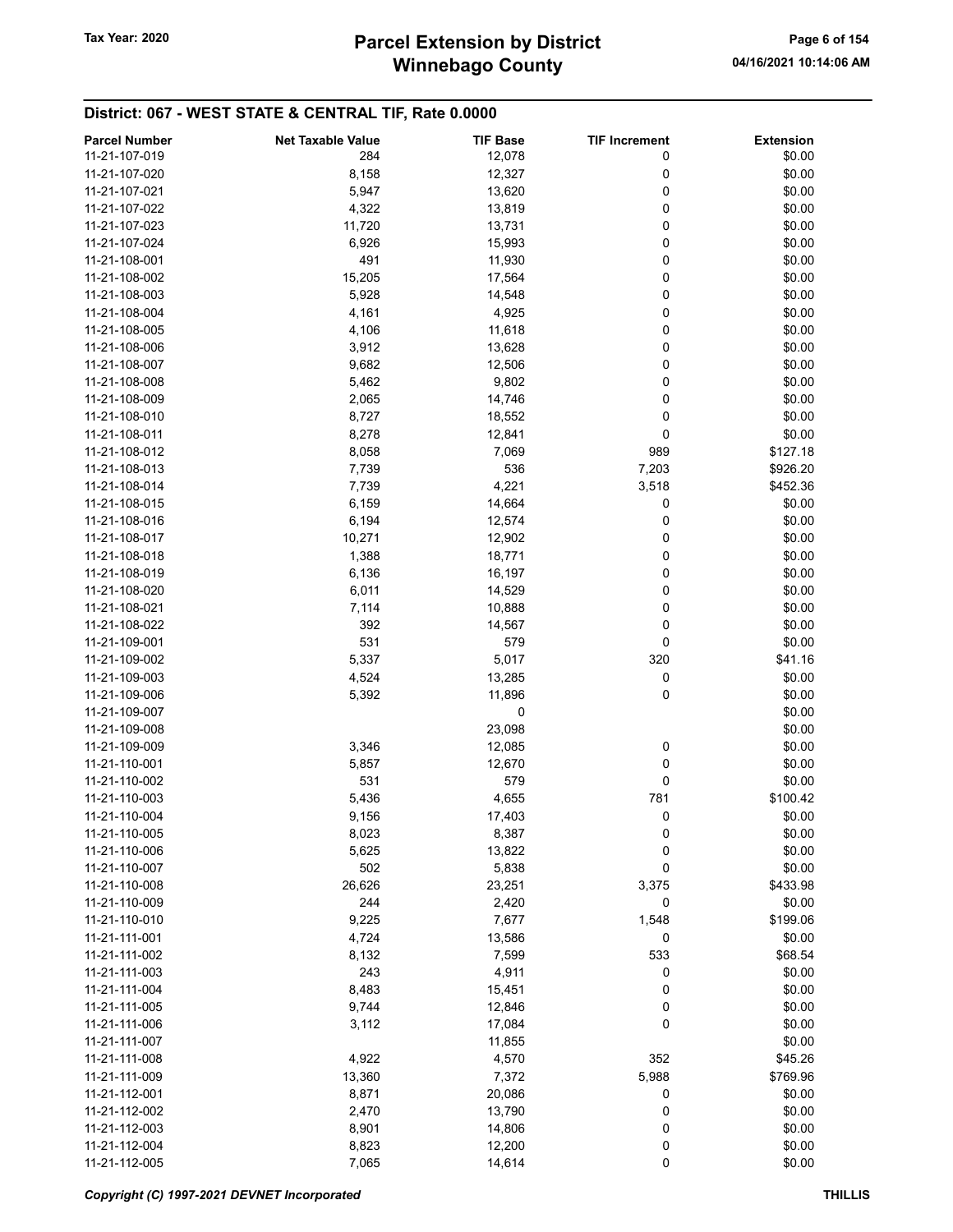# Winnebago County Tax Year: 2020 **Parcel Extension by District** Page 7 of 154

| <b>Parcel Number</b> | <b>Net Taxable Value</b> | <b>TIF Base</b> | <b>TIF Increment</b> | <b>Extension</b> |
|----------------------|--------------------------|-----------------|----------------------|------------------|
| 11-21-112-006        | 7,065                    | 14,271          | 0                    | \$0.00           |
|                      |                          |                 |                      |                  |
| 11-21-112-007        | 14,029                   | 14,092          | 0                    | \$0.00           |
| 11-21-112-008        | 6,402                    | 19,067          | 0                    | \$0.00           |
| 11-21-112-011        | 24,483                   | 21,939          | 2,544                | \$327.12         |
| 11-21-126-001        | 4,678                    | 10,091          | 0                    | \$0.00           |
| 11-21-126-002        | 471                      | 514             | 0                    | \$0.00           |
| 11-21-126-003        | 2,398                    | 15,707          | 0                    | \$0.00           |
| 11-21-126-004        | 35,380                   | 34,937          | 443                  | \$56.96          |
| 11-21-126-005        | 4,572                    | 7,505           | 0                    | \$0.00           |
| 11-21-126-006        | 7,112                    | 11,659          | 0                    | \$0.00           |
| 11-21-126-007        | 491                      | 536             | 0                    | \$0.00           |
| 11-21-126-008        | 10,476                   | 13,707          | 0                    | \$0.00           |
| 11-21-126-010        | 6,615                    |                 | 0                    | \$0.00           |
|                      |                          | 17,199          |                      |                  |
| 11-21-126-011        | 4,888                    | 16,922          | 0                    | \$0.00           |
| 11-21-126-014        | 7,903                    | 12,622          | 0                    | \$0.00           |
| 11-21-127-001        | 7,155                    | 11,071          | 0                    | \$0.00           |
| 11-21-127-002        | 15,505                   | 17,541          | 0                    | \$0.00           |
| 11-21-127-003        | 9,042                    | 17,436          | 0                    | \$0.00           |
| 11-21-127-004        | 13,562                   | 22,215          | 0                    | \$0.00           |
| 11-21-127-005        | 11,980                   | 20,000          | 0                    | \$0.00           |
| 11-21-127-006        | 3,735                    | 19,615          | 0                    | \$0.00           |
| 11-21-127-007        | 8,442                    | 12,085          | 0                    | \$0.00           |
| 11-21-127-008        | 3,010                    | 16,023          | 0                    | \$0.00           |
| 11-21-127-009        | 8,834                    | 17,771          | 0                    | \$0.00           |
|                      |                          |                 |                      |                  |
| 11-21-127-010        | 5,842                    | 20,176          | 0                    | \$0.00           |
| 11-21-127-011        | 2,646                    | 17,131          | 0                    | \$0.00           |
| 11-21-127-014        | 15,700                   | 22,452          | 0                    | \$0.00           |
| 11-21-128-001        | 6,830                    | 16,817          | 0                    | \$0.00           |
| 11-21-128-002        | 13,282                   | 14,038          | 0                    | \$0.00           |
| 11-21-128-003        | 10,501                   | 10,070          | 431                  | \$55.42          |
| 11-21-128-004        | 7,810                    | 14,902          | 0                    | \$0.00           |
| 11-21-128-005        | 481                      | 15,978          | 0                    | \$0.00           |
| 11-21-128-006        | 10,795                   | 21,332          | 0                    | \$0.00           |
| 11-21-128-007        | 14,071                   | 20,497          | 0                    | \$0.00           |
| 11-21-128-008        | 7,053                    | 9,820           | 0                    | \$0.00           |
| 11-21-128-009        | 11,951                   | 15,156          | 0                    | \$0.00           |
| 11-21-128-010        | 2,817                    | 17,378          | 0                    | \$0.00           |
| 11-21-128-011        |                          |                 |                      |                  |
|                      | 10,518                   | 10,809          | 0                    | \$0.00           |
| 11-21-128-012        | 481                      | 525             | 0                    | \$0.00           |
| 11-21-128-013        | 6,055                    | 5,000           | 1,055                | \$135.66         |
| 11-21-128-014        | 7,689                    | 9,396           | 0                    | \$0.00           |
| 11-21-129-001        | 7,983                    | 11,698          | 0                    | \$0.00           |
| 11-21-129-002        | 7,634                    | 12,543          | 0                    | \$0.00           |
| 11-21-129-003        | 5,728                    | 16,467          | 0                    | \$0.00           |
| 11-21-129-004        | 1,854                    | 15,872          | 0                    | \$0.00           |
| 11-21-129-005        | 11,971                   | 16,683          | 0                    | \$0.00           |
| 11-21-129-006        | 5,768                    | 13,641          | 0                    | \$0.00           |
| 11-21-129-007        | 8,408                    | 9,119           | 0                    | \$0.00           |
| 11-21-129-008        | 15,131                   | 22,639          | 0                    | \$0.00           |
|                      |                          |                 |                      |                  |
| 11-21-129-009        | 9,503                    | 12,059          | 0                    | \$0.00           |
| 11-21-129-010        | 10,742                   | 14,757          | 0                    | \$0.00           |
| 11-21-129-011        | 5,536                    | 12,332          | 0                    | \$0.00           |
| 11-21-129-012        | 12,228                   | 16,623          | 0                    | \$0.00           |
| 11-21-129-013        | 3,406                    | 16,451          | 0                    | \$0.00           |
| 11-21-129-014        | 8,297                    | 19,365          | 0                    | \$0.00           |
| 11-21-129-015        | 10,044                   | 12,331          | 0                    | \$0.00           |
| 11-21-129-016        | 8,042                    | 13,993          | 0                    | \$0.00           |
| 11-21-130-001        | 12,332                   | 15,358          | 0                    | \$0.00           |
| 11-21-130-002        | 5,298                    | 14,164          | 0                    | \$0.00           |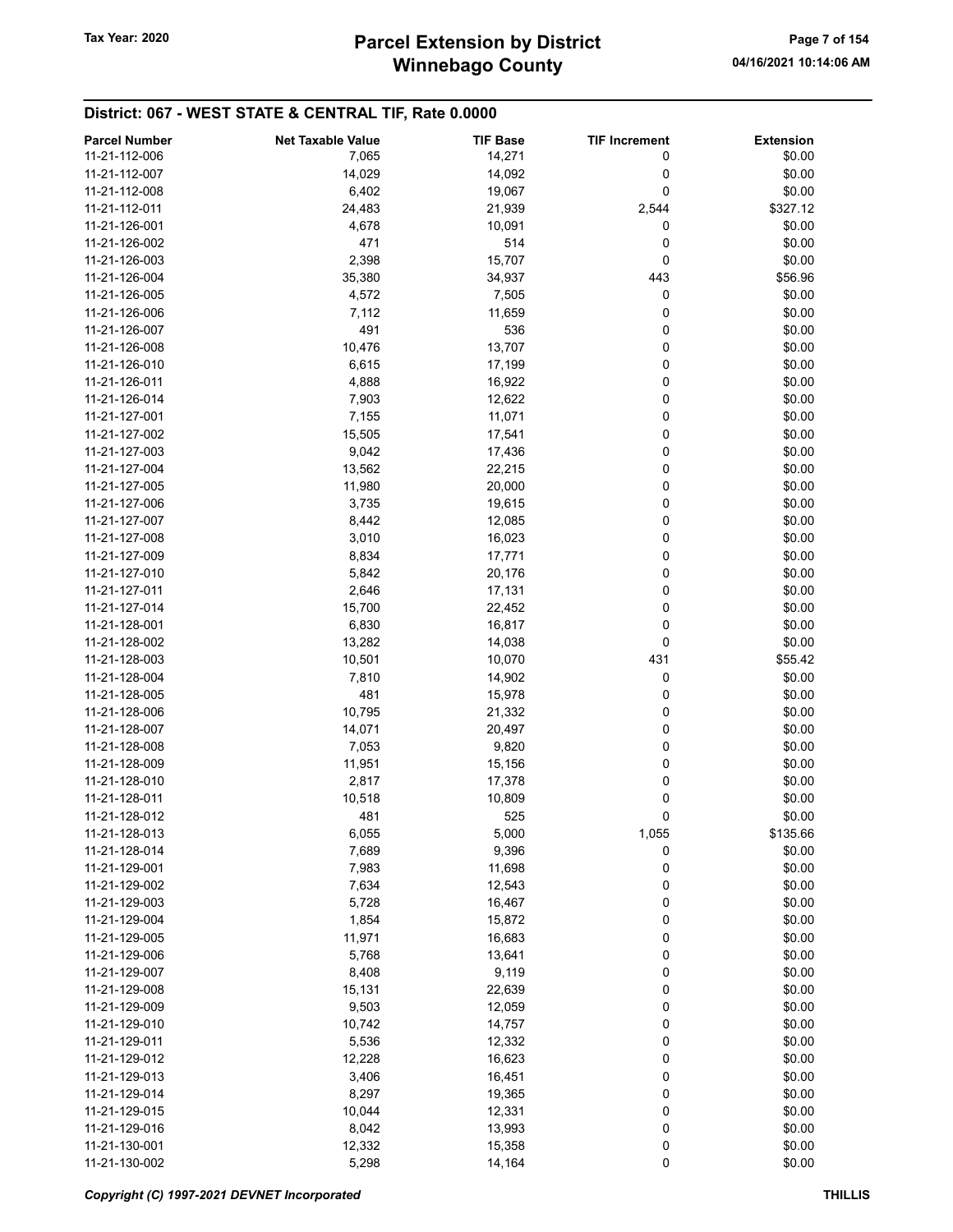# Winnebago County Tax Year: 2020 **Parcel Extension by District** Page 8 of 154

| <b>Parcel Number</b> | <b>Net Taxable Value</b> | <b>TIF Base</b> | <b>TIF Increment</b> | <b>Extension</b> |
|----------------------|--------------------------|-----------------|----------------------|------------------|
| 11-21-130-003        | 0                        | 15,253          | 0                    | \$0.00           |
| 11-21-130-004        | 12,377                   | 17,710          | 0                    | \$0.00           |
| 11-21-130-005        | 15,004                   | 17,092          | 0                    | \$0.00           |
| 11-21-130-006        |                          |                 | 0                    | \$0.00           |
|                      | 7,601                    | 13,684          |                      |                  |
| 11-21-130-007        | 7,588                    | 14,909          | 0                    | \$0.00           |
| 11-21-130-008        | 11,462                   | 14,403          | 0                    | \$0.00           |
| 11-21-130-009        | 0                        | 16,478          | 0                    | \$0.00           |
| 11-21-130-010        | 6,089                    | 13,087          | 0                    | \$0.00           |
| 11-21-130-011        | 1,715                    | 17,525          | 0                    | \$0.00           |
| 11-21-130-012        |                          | 0               |                      | \$0.00           |
| 11-21-130-013        | 7,715                    | 10,090          | 0                    | \$0.00           |
| 11-21-130-014        | 2,409                    | 14,616          | 0                    | \$0.00           |
| 11-21-130-015        | 752                      | 12,158          | 0                    | \$0.00           |
| 11-21-130-016        | 857                      | 14,102          | 0                    | \$0.00           |
| 11-21-130-017        | 1,426                    | 12,984          | 0                    | \$0.00           |
| 11-21-130-018        | 4,496                    | 12,312          | 0                    | \$0.00           |
| 11-21-130-019        | 9,630                    | 12,583          | 0                    | \$0.00           |
| 11-21-130-020        | 9,873                    | 4,683           | 5,190                | \$667.36         |
| 11-21-130-021        | 1,719                    | 8,552           | 0                    | \$0.00           |
| 11-21-130-022        | 14,387                   | 23,672          | 0                    | \$0.00           |
|                      |                          |                 |                      |                  |
| 11-21-130-023        | 5,229                    | 8,650           | 0                    | \$0.00           |
| 11-21-130-024        | 491                      | 13,390          | 0                    | \$0.00           |
| 11-21-130-025        | 6,519                    | 9,399           | 0                    | \$0.00           |
| 11-21-131-001        | 6,869                    | 12,300          | 0                    | \$0.00           |
| 11-21-131-002        | 10,647                   | 13,107          | 0                    | \$0.00           |
| 11-21-131-003        | 3,877                    | 11,395          | 0                    | \$0.00           |
| 11-21-131-004        | 9,756                    | 12,152          | 0                    | \$0.00           |
| 11-21-131-005        | 5,787                    | 13,244          | 0                    | \$0.00           |
| 11-21-131-006        | 6,008                    | 14,177          | 0                    | \$0.00           |
| 11-21-131-007        | 4,765                    | 11,915          | 0                    | \$0.00           |
| 11-21-131-008        | 312                      | 341             | 0                    | \$0.00           |
| 11-21-131-009        | 481                      | 17,584          | 0                    | \$0.00           |
| 11-21-131-010        | 10,348                   | 12,667          | 0                    | \$0.00           |
| 11-21-131-011        | 10,190                   | 13,269          | 0                    | \$0.00           |
| 11-21-131-012        | 2,488                    | 11,084          | 0                    | \$0.00           |
| 11-21-131-013        | 12,729                   | 15,936          | 0                    | \$0.00           |
| 11-21-131-014        | 8,177                    | 9,625           | 0                    | \$0.00           |
|                      |                          |                 |                      |                  |
| 11-21-131-015        | 4,254                    | 8,767           | 0                    | \$0.00           |
| 11-21-132-001        | 481                      | 10,486          | 0                    | \$0.00           |
| 11-21-132-002        | 6,100                    | 16,051          | 0                    | \$0.00           |
| 11-21-132-003        | 6,426                    | 16,379          | 0                    | \$0.00           |
| 11-21-132-004        | 481                      | 8,036           | 0                    | \$0.00           |
| 11-21-132-005        | 12,853                   | 14,776          | 0                    | \$0.00           |
| 11-21-132-006        | 9,962                    | 15,210          | 0                    | \$0.00           |
| 11-21-132-007        | 8,988                    | 15,081          | 0                    | \$0.00           |
| 11-21-132-008        | 1,926                    | 13,494          | 0                    | \$0.00           |
| 11-21-132-009        | 7,729                    | 10,205          | 0                    | \$0.00           |
| 11-21-132-010        | 3,495                    | 17,754          | 0                    | \$0.00           |
| 11-21-132-011        | 8,263                    | 16,805          | 0                    | \$0.00           |
| 11-21-132-012        | 13,402                   | 17,175          | 0                    | \$0.00           |
| 11-21-132-013        | 2,961                    | 14,653          | 0                    | \$0.00           |
| 11-21-132-014        | 12,016                   | 15,960          | 0                    | \$0.00           |
| 11-21-132-015        | 481                      | 4,546           | 0                    | \$0.00           |
| 11-21-133-001        | 10,212                   |                 | 0                    | \$0.00           |
|                      |                          | 12,272          |                      |                  |
| 11-21-133-002        | 10,746                   | 12,077          | 0                    | \$0.00           |
| 11-21-133-003        | 4,155                    | 6,405           | 0                    | \$0.00           |
| 11-21-133-004        | 6,415                    | 8,947           | 0                    | \$0.00           |
| 11-21-133-005        | 1,473                    | 10,414          | $\mathbf 0$          | \$0.00           |
| 11-21-133-006        | 6,322                    | 12,111          | $\pmb{0}$            | \$0.00           |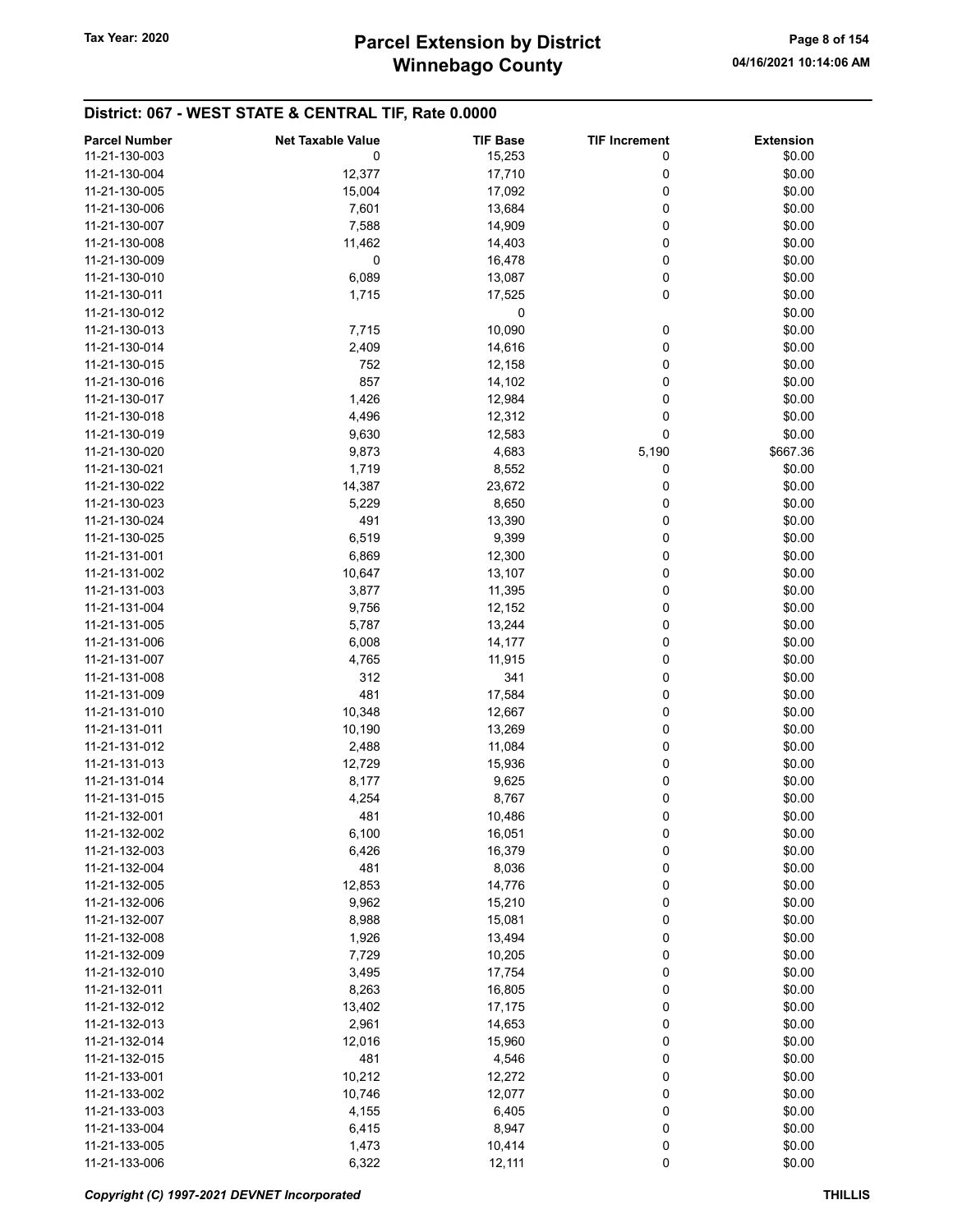| <b>Parcel Number</b> | <b>Net Taxable Value</b> | <b>TIF Base</b> | <b>TIF Increment</b> | <b>Extension</b> |
|----------------------|--------------------------|-----------------|----------------------|------------------|
| 11-21-133-007        | 7,489                    | 11,135          | 0                    | \$0.00           |
| 11-21-133-008        | 6,165                    | 13,398          | 0                    | \$0.00           |
|                      |                          |                 | 0                    | \$0.00           |
| 11-21-133-009        | 5,636                    | 13,583          |                      |                  |
| 11-21-133-010        | 475                      | 519             | 0                    | \$0.00           |
| 11-21-133-011        | 9,935                    | 8,542           | 1,393                | \$179.12         |
| 11-21-133-012        | 9,567                    | 11,341          | 0                    | \$0.00           |
| 11-21-133-013        | 6,241                    | 7,433           | 0                    | \$0.00           |
| 11-21-133-014        | 4,945                    | 12,169          | 0                    | \$0.00           |
| 11-21-133-015        | 7,630                    | 17,215          | 0                    | \$0.00           |
| 11-21-134-001        | 8,495                    | 13,757          | 0                    | \$0.00           |
| 11-21-134-002        | 962                      | 9,389           | 0                    | \$0.00           |
| 11-21-134-003        | 14,277                   | 17,339          | 0                    | \$0.00           |
| 11-21-134-004        | 7,209                    | 17,708          | 0                    | \$0.00           |
| 11-21-134-005        | 4,819                    | 9,510           | 0                    | \$0.00           |
| 11-21-134-006        | 0                        |                 | 0                    | \$0.00           |
|                      |                          | 13,448          |                      |                  |
| 11-21-134-007        | 5,876                    | 12,267          | 0                    | \$0.00           |
| 11-21-134-008        | 0                        | 11,455          | 0                    | \$0.00           |
| 11-21-135-001        | 7,065                    | 13,090          | 0                    | \$0.00           |
| 11-21-135-002        | 4,848                    | 14,064          | 0                    | \$0.00           |
| 11-21-135-003        | 4,752                    | 8,640           | 0                    | \$0.00           |
| 11-21-135-004        | 12,284                   | 13,836          | 0                    | \$0.00           |
| 11-21-135-005        | 11,730                   | 10,357          | 1,373                | \$176.56         |
| 11-21-135-006        | 369                      | 0               | 369                  | \$47.46          |
| 11-21-135-007        | 365                      | 18,461          | 0                    | \$0.00           |
| 11-21-135-008        | 11,483                   | 15,172          | 0                    | \$0.00           |
| 11-21-135-009        | 6,029                    | 6,597           | 0                    | \$0.00           |
| 11-21-135-010        | 6,658                    | 14,119          | 0                    | \$0.00           |
| 11-21-135-011        |                          |                 | 0                    | \$0.00           |
|                      | 1,001                    | 14,305          |                      |                  |
| 11-21-136-001        | 73,088                   | 0               | 73,088               | \$9,397.96       |
| 11-21-137-001        |                          | 0               |                      | \$0.00           |
| 11-21-137-002        | 11,938                   | 16,242          | 0                    | \$0.00           |
| 11-21-137-003        | 687                      | 750             | 0                    | \$0.00           |
| 11-21-137-004        | 764                      | 11,064          | 0                    | \$0.00           |
| 11-21-137-006        | 5,575                    | 4,860           | 715                  | \$91.94          |
| 11-21-137-007        | 1,649                    | 872             | 777                  | \$99.92          |
| 11-21-137-008        | 8,886                    | 7,719           | 1,167                | \$150.06         |
| 11-21-138-001        | 6,449                    | 13,524          | $\bf{0}$             | \$0.00           |
| 11-21-138-002        | 5,753                    | 12,188          | 0                    | \$0.00           |
| 11-21-138-003        | 3,952                    | 10,149          | 0                    | \$0.00           |
| 11-21-138-004        | 7,182                    | 12,841          | 0                    | \$0.00           |
| 11-21-138-005        | 6,334                    | 11,565          | 0                    | \$0.00           |
| 11-21-138-006        |                          |                 | 697                  |                  |
|                      | 7,253                    | 6,556           |                      | \$89.62          |
| 11-21-138-008        |                          | 20,235          |                      | \$0.00           |
| 11-21-138-009        |                          | 0               |                      | \$0.00           |
| 11-21-138-011        |                          | 5,232           |                      | \$0.00           |
| 11-21-138-012        |                          | 6,376           |                      | \$0.00           |
| 11-21-139-001        | 8,368                    | 17,701          | 0                    | \$0.00           |
| 11-21-139-002        | 6,658                    | 7,476           | 0                    | \$0.00           |
| 11-21-139-003        | 369                      | 10,382          | 0                    | \$0.00           |
| 11-21-139-004        | 12,964                   | 11,592          | 1,372                | \$176.42         |
| 11-21-139-005        | 0                        | 117             | 0                    | \$0.00           |
| 11-21-139-006        | 9,935                    | 12,146          | 0                    | \$0.00           |
| 11-21-139-007        | 3,905                    | 8,891           | 0                    | \$0.00           |
| 11-21-139-008        |                          | 13,117          |                      | \$0.00           |
| 11-21-139-009        |                          | 9,145           |                      | \$0.00           |
| 11-21-139-010        |                          | 8,836           |                      | \$0.00           |
| 11-21-139-011        | 354                      | 13,322          | 0                    | \$0.00           |
|                      |                          |                 |                      |                  |
| 11-21-139-012        |                          | 732             |                      | \$0.00           |
| 11-21-139-013        |                          | 5,422           |                      | \$0.00           |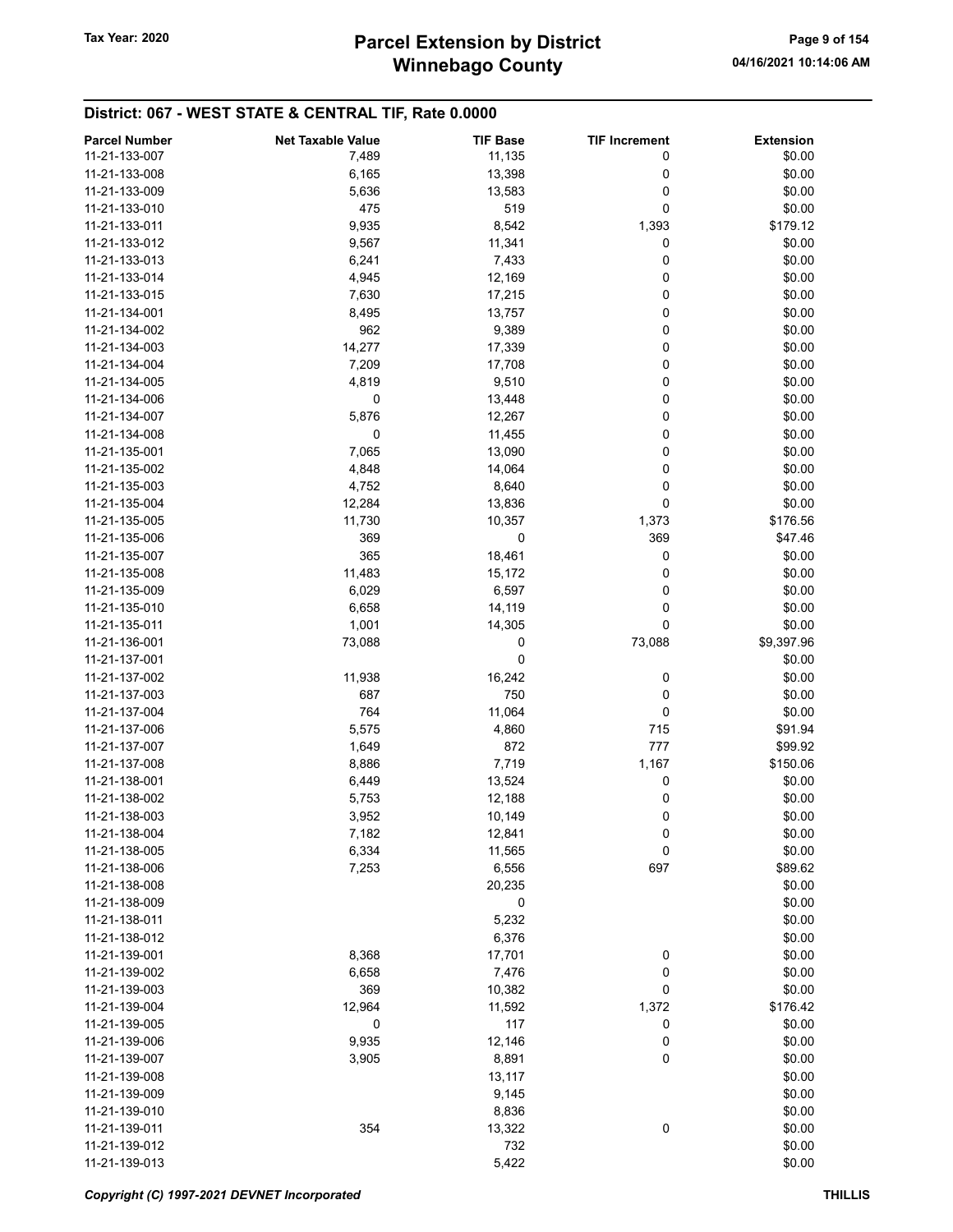| <b>Parcel Number</b><br>11-21-139-014 | <b>Net Taxable Value</b> | <b>TIF Base</b><br>0 | <b>TIF Increment</b> | <b>Extension</b><br>\$0.00 |
|---------------------------------------|--------------------------|----------------------|----------------------|----------------------------|
| 11-21-139-016                         | 1,848                    | 10,016               | 0                    | \$0.00                     |
| 11-21-139-017                         |                          | 9,433                |                      | \$0.00                     |
| 11-21-140-001                         | 428                      | 10,700               | 0                    | \$0.00                     |
| 11-21-140-002                         | 4,519                    | 11,814               | 0                    | \$0.00                     |
| 11-21-140-003                         | 5,854                    | 5,488                | 366                  | \$47.06                    |
| 11-21-140-004                         | 0                        | 12,207               | 0                    | \$0.00                     |
| 11-21-140-005                         | 11,258                   | 9,018                | 2,240                | \$288.04                   |
| 11-21-140-006                         | 7,123                    | 18,104               | 0                    | \$0.00                     |
| 11-21-140-007                         | 8,020                    | 1,839                | 6,181                | \$794.78                   |
| 11-21-140-008                         | 702                      | 13,431               | 0                    | \$0.00                     |
| 11-21-140-009                         | 471                      | 515                  | 0                    | \$0.00                     |
| 11-21-140-010                         |                          | 12,733               |                      | \$0.00                     |
| 11-21-140-011                         |                          | 0                    |                      | \$0.00                     |
| 11-21-140-012                         | 271                      | 4,537                | 0                    | \$0.00                     |
|                                       |                          |                      |                      | \$0.00                     |
| 11-21-140-013<br>11-21-151-001        |                          | 8,936                | 2,116                | \$272.08                   |
|                                       | 38,354                   | 36,238               |                      |                            |
| 11-21-151-002                         | 3,259                    | 4,286                | 0                    | \$0.00                     |
| 11-21-151-003                         | 11,367                   | 11,552               | 0                    | \$0.00                     |
| 11-21-151-005                         | 11,349                   | 10,725               | 624                  | \$80.24                    |
| 11-21-151-006                         | 46,790                   | 44,513               | 2,277                | \$292.80                   |
| 11-21-151-007                         |                          | 0                    |                      | \$0.00                     |
| 11-21-151-008                         | 4,865                    | 10,307               | 0                    | \$0.00                     |
| 11-21-152-001                         | 7,568                    | 8,408                | 0                    | \$0.00                     |
| 11-21-152-002                         | 3,811                    | 5,002                | 0                    | \$0.00                     |
| 11-21-152-003                         | 8,608                    | 7,269                | 1,339                | \$172.18                   |
| 11-21-152-004                         | 3,620                    | 3,381                | 239                  | \$30.74                    |
| 11-21-152-005                         | 9,045                    | 8,168                | 877                  | \$112.78                   |
| 11-21-152-006                         | 1,035                    | 482                  | 553                  | \$71.12                    |
| 11-21-152-007                         | 1,035                    | 482                  | 553                  | \$71.12                    |
| 11-21-152-008                         | 11,556                   | 10,141               | 1,415                | \$181.96                   |
| 11-21-152-009                         | 15,555                   | 1,057                | 14,498               | \$1,864.22                 |
| 11-21-152-010                         | 1,088                    | 16,573               | 0                    | \$0.00                     |
| 11-21-152-011                         | 1,088                    | 1,441                | 0                    | \$0.00                     |
| 11-21-152-012                         | 979                      | 1,325                | 0                    | \$0.00                     |
| 11-21-152-013                         | 979                      | 1,325                | 0                    | \$0.00                     |
| 11-21-152-014                         | 979                      | 1,515                | 0                    | \$0.00                     |
| 11-21-153-001                         | 67,656                   | 74,044               | 0                    | \$0.00                     |
| 11-21-153-002                         | 34,126                   | 29,722               | 4,404                | \$566.28                   |
| 11-21-153-006                         |                          | 0                    |                      | \$0.00                     |
| 11-21-153-007                         | 7,626                    | 9,407                | 0                    | \$0.00                     |
| 11-21-153-008                         | 6,431                    | 6,066                | 365                  | \$46.94                    |
| 11-21-153-009                         | 3,946                    | 3,723                | 223                  | \$28.68                    |
| 11-21-153-011                         | 271                      | 295                  | 0                    | \$0.00                     |
| 11-21-153-012                         | 271                      | 295                  | 0                    | \$0.00                     |
| 11-21-153-013                         | 0                        | 10,158               | 0                    | \$0.00                     |
| 11-21-153-014                         | 6,180                    | 5,609                | 571                  | \$73.42                    |
| 11-21-153-015                         |                          | 6,497                |                      | \$0.00                     |
| 11-21-154-004                         | 958                      | 1,048                | 0                    | \$0.00                     |
| 11-21-154-005                         | 909                      | 7,390                | 0                    | \$0.00                     |
| 11-21-154-006                         |                          | 0                    |                      | \$0.00                     |
| 11-21-157-001                         | 240                      | 489                  | 0                    | \$0.00                     |
| 11-21-157-002                         | 477                      | 976                  | 0                    | \$0.00                     |
| 11-21-157-006                         | 7,112                    | 11,672               | 0                    | \$0.00                     |
| 11-21-176-001                         | 5,563                    | 7,393                | 0                    | \$0.00                     |
| 11-21-176-002                         |                          | 1,196                |                      | \$0.00                     |
| 11-21-176-003                         |                          | 8,633                |                      | \$0.00                     |
| 11-21-176-007                         | 180                      | 11,425               | 0                    | \$0.00                     |
| 11-21-176-008                         | 5,636                    | 9,073                | $\mathbf 0$          | \$0.00                     |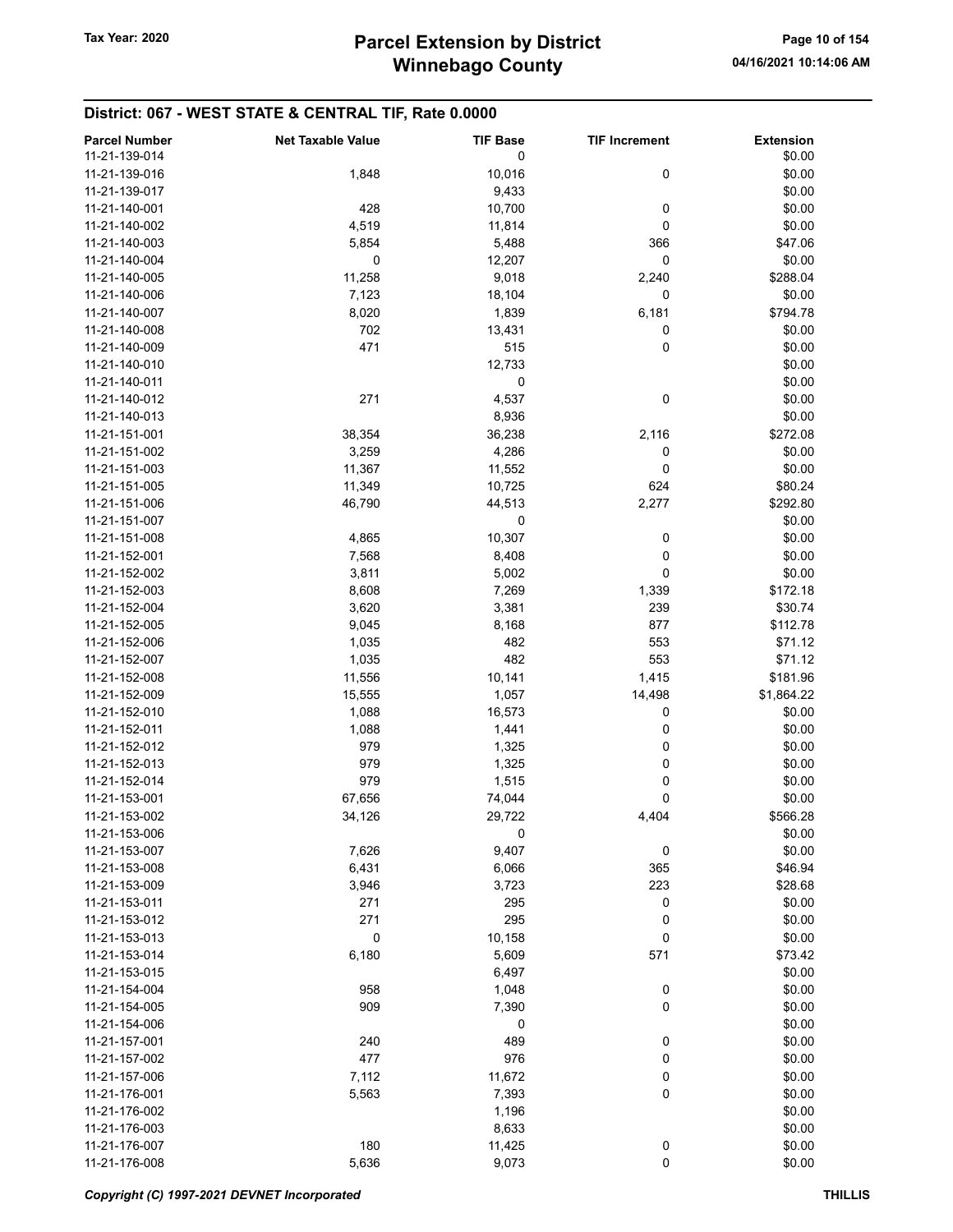| <b>Parcel Number</b> | <b>Net Taxable Value</b> | <b>TIF Base</b> | <b>TIF Increment</b> | <b>Extension</b> |
|----------------------|--------------------------|-----------------|----------------------|------------------|
| 11-21-176-009        | 4,923                    | 14,993          | 0                    | \$0.00           |
| 11-21-176-010        | 260                      | 284             | 0                    | \$0.00           |
|                      |                          |                 |                      |                  |
| 11-21-176-011        | 4,858                    | 8,375           | 0                    | \$0.00           |
| 11-21-176-012        | 4,605                    | 4,306           | 299                  | \$38.46          |
| 11-21-176-013        | 5,637                    | 9,629           | 0                    | \$0.00           |
| 11-21-176-014        | 6,252                    | 13,071          | 0                    | \$0.00           |
| 11-21-176-015        | 5,299                    | 10,773          | 0                    | \$0.00           |
| 11-21-176-016        | $\mathbf 0$              | 9,834           | 0                    | \$0.00           |
| 11-21-176-018        | 11,793                   | 11,327          | 466                  | \$59.92          |
| 11-21-177-002        |                          | 19,758          |                      | \$0.00           |
| 11-21-177-003        |                          | 13,224          |                      | \$0.00           |
|                      |                          |                 |                      | \$0.00           |
| 11-21-177-004        |                          | 11,461          |                      |                  |
| 11-21-177-005        |                          | 5,250           |                      | \$0.00           |
| 11-21-177-006        |                          | 10,556          |                      | \$0.00           |
| 11-21-177-007        | 486                      | 5,581           | 0                    | \$0.00           |
| 11-21-177-008        | 1,061                    | 10,348          | 0                    | \$0.00           |
| 11-21-177-009        | 5,248                    | 10,996          | 0                    | \$0.00           |
| 11-21-177-010        | 6,472                    | 18,726          | 0                    | \$0.00           |
| 11-21-177-011        | 5,628                    | 14,184          | 0                    | \$0.00           |
| 11-21-177-012        | 2,449                    | 4,793           | 0                    | \$0.00           |
| 11-21-177-013        | 200                      | 11,352          | 0                    | \$0.00           |
|                      |                          |                 |                      |                  |
| 11-21-177-014        | 5,794                    | 15,232          | 0                    | \$0.00           |
| 11-21-177-015        | 625                      | 456             | 169                  | \$21.74          |
| 11-21-177-016        | 12,024                   | 8,665           | 3,359                | \$431.92         |
| 11-21-178-004        | 3,835                    | 10,236          | 0                    | \$0.00           |
| 11-21-178-005        | 1,298                    | 12,386          | 0                    | \$0.00           |
| 11-21-178-006        |                          | 1,494           |                      | \$0.00           |
| 11-21-178-007        | 18,222                   | 14,448          | 3,774                | \$485.28         |
| 11-21-178-008        |                          | 0               |                      | \$0.00           |
| 11-21-179-006        | 5,392                    | 9,070           | 0                    | \$0.00           |
| 11-21-179-007        | 5,880                    | 17,304          | 0                    | \$0.00           |
|                      |                          |                 |                      |                  |
| 11-21-179-008        | 383                      | 418             | 0                    | \$0.00           |
| 11-21-179-009        | 6,795                    | 16,053          | 0                    | \$0.00           |
| 11-21-179-010        | 383                      | 418             | 0                    | \$0.00           |
| 11-21-179-011        | 383                      | 11,049          | 0                    | \$0.00           |
| 11-21-179-012        | 383                      | 418             | 0                    | \$0.00           |
| 11-21-180-001        | 4,277                    | 9,599           | 0                    | \$0.00           |
| 11-21-180-002        | 2,205                    | 10,724          | 0                    | \$0.00           |
| 11-21-180-003        | 6,510                    | 9,662           | 0                    | \$0.00           |
| 11-21-180-004        | 383                      | 418             | 0                    | \$0.00           |
| 11-21-180-005        | 383                      | 418             | 0                    | \$0.00           |
| 11-21-180-006        |                          | 10,209          |                      | \$0.00           |
|                      | 8,891                    |                 | 0                    |                  |
| 11-21-180-007        | 383                      | 418             | 0                    | \$0.00           |
| 11-21-180-008        |                          | 0               |                      | \$0.00           |
| 11-21-180-009        | 9,039                    | 15,056          | 0                    | \$0.00           |
| 11-21-180-010        | 3,615                    | 6,591           | 0                    | \$0.00           |
| 11-21-180-011        | 10,388                   | 6,099           | 4,289                | \$551.50         |
| 11-21-180-012        | 3,087                    | 9,319           | 0                    | \$0.00           |
| 11-21-180-013        | 5,138                    | 18,011          | 0                    | \$0.00           |
| 11-21-181-001        |                          | 0               |                      | \$0.00           |
| 11-21-181-002        | 3,438                    | 3,384           | 54                   | \$6.94           |
| 11-21-181-003        |                          | 9,636           |                      | \$0.00           |
|                      | 2,065                    |                 | 0                    |                  |
| 11-21-181-004        | 8,182                    | 12,383          | 0                    | \$0.00           |
| 11-21-181-005        | 386                      | 14,835          | 0                    | \$0.00           |
| 11-21-181-008        | 7,113                    | 13,512          | 0                    | \$0.00           |
| 11-21-181-009        | 4,533                    | 20,223          | 0                    | \$0.00           |
| 11-21-181-010        | 5,299                    | 11,907          | 0                    | \$0.00           |
| 11-21-181-011        | 206                      | 225             | 0                    | \$0.00           |
| 11-21-181-012        | 279                      | 304             | 0                    | \$0.00           |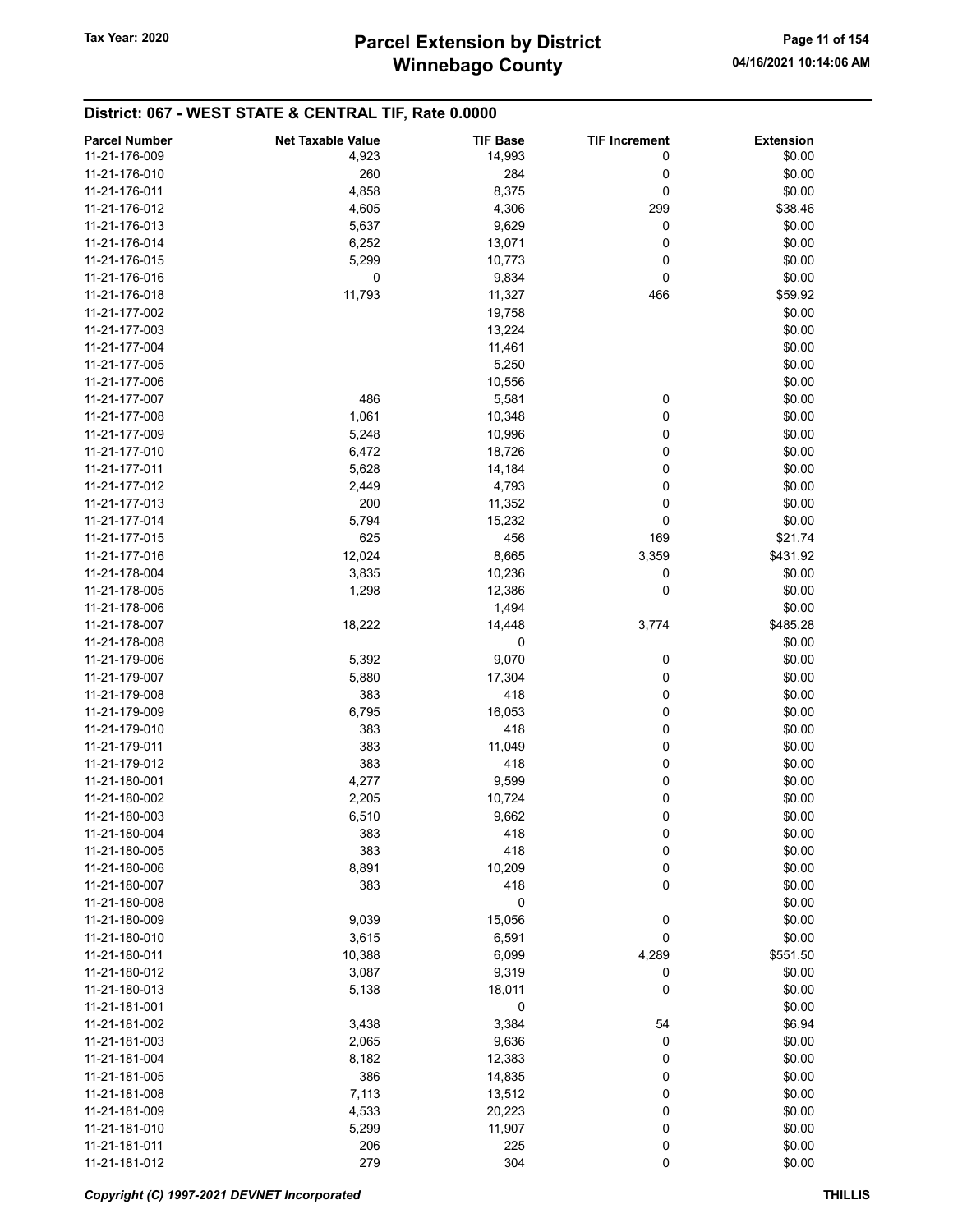# Winnebago County Tax Year: 2020 **Parcel Extension by District** Page 12 of 154

| <b>Parcel Number</b> | <b>Net Taxable Value</b> | <b>TIF Base</b> | <b>TIF Increment</b> | <b>Extension</b> |
|----------------------|--------------------------|-----------------|----------------------|------------------|
| 11-21-181-013        | 8,941                    | 11,669          | 0                    | \$0.00           |
| 11-21-181-014        | 10,468                   | 13,734          | 0                    | \$0.00           |
| 11-21-182-001        | 341                      |                 | 0                    |                  |
|                      |                          | 4,029           |                      | \$0.00           |
| 11-21-182-002        | 341                      | 374             | 0                    | \$0.00           |
| 11-21-182-003        | 341                      | 374             | 0                    | \$0.00           |
| 11-21-182-004        | 341                      | 8,233           | 0                    | \$0.00           |
| 11-21-182-007        | 5,912                    | 15,614          | 0                    | \$0.00           |
| 11-21-182-008        | 4,548                    | 4,271           | 277                  | \$35.62          |
| 11-21-182-009        | 3,579                    | 5,627           | 0                    | \$0.00           |
| 11-21-182-010        | 341                      | 374             | 0                    | \$0.00           |
| 11-21-182-013        | 0                        | 14,121          | 0                    | \$0.00           |
| 11-21-182-014        | 8,575                    | 12,881          | 0                    | \$0.00           |
| 11-21-183-001        | 0                        | 12,999          | 0                    | \$0.00           |
| 11-21-183-002        | 341                      | 374             | 0                    | \$0.00           |
| 11-21-183-003        | 9,160                    | 25,940          | 0                    | \$0.00           |
| 11-21-183-004        | 8,868                    | 25,415          | 0                    | \$0.00           |
| 11-21-183-005        | 341                      | 374             | 0                    |                  |
|                      |                          |                 |                      | \$0.00           |
| 11-21-183-007        | 5,854                    | 8,429           | 0                    | \$0.00           |
| 11-21-183-008        | 510                      | 6,584           | 0                    | \$0.00           |
| 11-21-183-009        | 7,252                    | 6,848           | 404                  | \$51.96          |
| 11-21-183-011        | 0                        | 9,023           | 0                    | \$0.00           |
| 11-21-183-013        | 4,834                    | 9,279           | 0                    | \$0.00           |
| 11-21-183-014        | 508                      | 555             | 0                    | \$0.00           |
| 11-21-183-015        | 4,877                    | 6,383           | 0                    | \$0.00           |
| 11-21-184-001        | 6,647                    | 11,456          | 0                    | \$0.00           |
| 11-21-184-002        | 346                      | 6,304           | 0                    | \$0.00           |
| 11-21-184-003        | 4,783                    | 8,992           | 0                    | \$0.00           |
| 11-21-184-004        | 5,888                    | 15,877          | 0                    | \$0.00           |
| 11-21-184-005        | 0                        | 9,366           | 0                    | \$0.00           |
| 11-21-184-006        | 10,188                   | 12,707          | 0                    | \$0.00           |
| 11-21-184-007        | 0                        | 5,657           | 0                    | \$0.00           |
| 11-21-184-008        | 254                      | 278             | 0                    |                  |
|                      |                          |                 |                      | \$0.00           |
| 11-21-184-009        | 341                      | 15,308          | 0                    | \$0.00           |
| 11-21-184-010        | 4,473                    | 9,783           | 0                    | \$0.00           |
| 11-21-184-011        | 693                      | 15,401          | 0                    | \$0.00           |
| 11-21-184-012        | 5,718                    | 12,086          | 0                    | \$0.00           |
| 11-21-184-013        | 10,372                   | 11,679          | 0                    | \$0.00           |
| 11-21-184-014        | 8,265                    | 9,683           | 0                    | \$0.00           |
| 11-21-201-001        | 9,134                    | 14,571          | 0                    | \$0.00           |
| 11-21-201-002        | 2,612                    | 10,703          | 0                    | \$0.00           |
| 11-21-201-003        | 10,274                   | 16,550          | 0                    | \$0.00           |
| 11-21-201-004        | 3,438                    | 16,890          | 0                    | \$0.00           |
| 11-21-201-005        | 461                      | 19,207          | 0                    | \$0.00           |
| 11-21-201-006        | 6,443                    | 18,207          | 0                    | \$0.00           |
| 11-21-201-007        | 8,949                    | 12,576          | 0                    | \$0.00           |
| 11-21-201-008        | 6,780                    | 9,624           | 0                    | \$0.00           |
|                      |                          |                 |                      |                  |
| 11-21-201-009        | 9,868                    | 14,023          | 0                    | \$0.00           |
| 11-21-201-010        | 7,747                    | 10,595          | 0                    | \$0.00           |
| 11-21-201-011        | 378                      | 12,339          | 0                    | \$0.00           |
| 11-21-201-012        | 2,878                    | 15,761          | 0                    | \$0.00           |
| 11-21-201-013        | 9,634                    | 19,165          | 0                    | \$0.00           |
| 11-21-201-014        | 0                        | 54              | 0                    | \$0.00           |
| 11-21-201-015        | 6,664                    | 12,225          | 0                    | \$0.00           |
| 11-21-201-016        | 4,905                    | 11,297          | 0                    | \$0.00           |
| 11-21-201-017        | 8,528                    | 10,713          | 0                    | \$0.00           |
| 11-21-202-001        | 12,375                   | 15,419          | 0                    | \$0.00           |
| 11-21-202-002        | 12,070                   | 17,256          | 0                    | \$0.00           |
| 11-21-202-003        | 8,483                    | 16,976          | 0                    | \$0.00           |
| 11-21-202-004        | 7,224                    | 19,686          | $\mathbf 0$          | \$0.00           |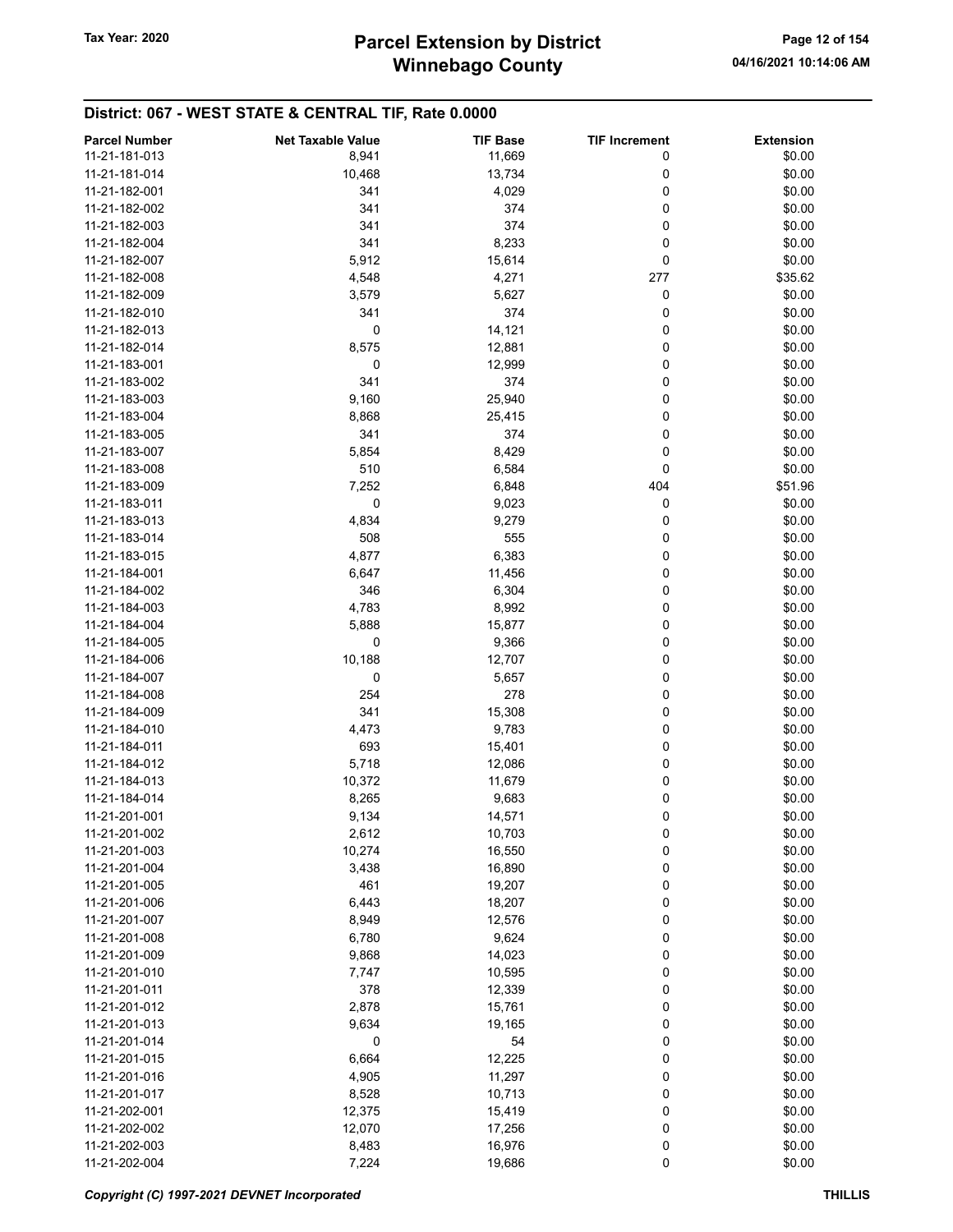| <b>Parcel Number</b> | <b>Net Taxable Value</b> | <b>TIF Base</b> | <b>TIF Increment</b> | <b>Extension</b> |
|----------------------|--------------------------|-----------------|----------------------|------------------|
| 11-21-202-005        | 2,612                    | 13,212          | 0                    | \$0.00           |
| 11-21-202-006        | 378                      | 9,379           | 0                    | \$0.00           |
| 11-21-202-007        | 6,508                    | 12,476          | 0                    | \$0.00           |
| 11-21-202-008        | 6,958                    | 11,476          | 0                    | \$0.00           |
| 11-21-202-009        | 6,102                    | 7,424           | 0                    | \$0.00           |
| 11-21-202-010        |                          |                 |                      |                  |
|                      | 7,461                    | 11,108          | 0                    | \$0.00           |
| 11-21-202-011        | 7,751                    | 11,599          | 0                    | \$0.00           |
| 11-21-202-012        | 7,341                    | 3,764           | 3,577                | \$459.94         |
| 11-21-202-013        | 10,090                   | 14,320          | 0                    | \$0.00           |
| 11-21-202-014        | 11,173                   | 14,053          | 0                    | \$0.00           |
| 11-21-202-015        | 9,154                    | 13,907          | 0                    | \$0.00           |
| 11-21-202-016        | 10,304                   | 13,360          | 0                    | \$0.00           |
| 11-21-202-017        | 7,662                    | 11,795          | 0                    | \$0.00           |
| 11-21-203-003        |                          | 481             |                      | \$0.00           |
| 11-21-203-004        | 7,015                    | 13,311          | 0                    | \$0.00           |
| 11-21-203-005        | 522                      | 543             | 0                    | \$0.00           |
| 11-21-203-006        | 9,296                    | 13,142          | 0                    | \$0.00           |
| 11-21-203-007        | 6,833                    | 12,922          | 0                    | \$0.00           |
| 11-21-203-008        | 9,179                    | 11,821          | 0                    | \$0.00           |
| 11-21-203-009        | 9,263                    | 12,825          | 0                    | \$0.00           |
| 11-21-203-010        | 9,182                    | 12,729          | 0                    | \$0.00           |
| 11-21-203-011        | 8,251                    | 10,466          | 0                    | \$0.00           |
| 11-21-203-012        | 8,146                    | 14,200          | 0                    | \$0.00           |
| 11-21-203-013        | 10,669                   | 16,886          | 0                    | \$0.00           |
| 11-21-203-014        | 6,645                    | 15,249          | 0                    | \$0.00           |
| 11-21-203-015        | 4,014                    | 8,862           | 0                    | \$0.00           |
| 11-21-203-016        | 7,101                    | 12,956          | 0                    | \$0.00           |
| 11-21-203-017        | 0                        | 26,660          | 0                    | \$0.00           |
| 11-21-204-001        | 7,995                    | 18,481          | 0                    | \$0.00           |
| 11-21-204-002        | 0                        | 16,270          | 0                    | \$0.00           |
| 11-21-204-003        | 9,773                    | 14,252          | 0                    | \$0.00           |
|                      |                          |                 | 0                    | \$0.00           |
| 11-21-204-004        | 6,966                    | 9,446           |                      |                  |
| 11-21-204-005        | 7,121                    | 14,286          | 0                    | \$0.00           |
| 11-21-204-006        | 8,240                    | 9,936           | 0                    | \$0.00           |
| 11-21-204-007        | 7,670                    | 9,748           | 0                    | \$0.00           |
| 11-21-204-008        | 471                      | 13,151          | 0                    | \$0.00           |
| 11-21-204-009        | 12,195                   | 17,168          | 0                    | \$0.00           |
| 11-21-204-010        | 10,597                   | 14,918          | 0                    | \$0.00           |
| 11-21-204-011        | 11,754                   | 15,502          | 0                    | \$0.00           |
| 11-21-204-012        | 8,134                    | 15,933          | 0                    | \$0.00           |
| 11-21-204-013        | 9,151                    | 15,538          | 0                    | \$0.00           |
| 11-21-204-014        | 471                      | 16,777          | 0                    | \$0.00           |
| 11-21-204-015        | 3,877                    | 8,229           | 0                    | \$0.00           |
| 11-21-204-016        | 7,612                    | 14,563          | 0                    | \$0.00           |
| 11-21-204-017        | 4,463                    | 14,733          | 0                    | \$0.00           |
| 11-21-205-001        | 5,810                    | 11,073          | 0                    | \$0.00           |
| 11-21-205-002        | 1,619                    | 14,627          | 0                    | \$0.00           |
| 11-21-205-003        | 905                      | 11,740          | 0                    | \$0.00           |
| 11-21-205-004        | 7,102                    | 15,876          | 0                    | \$0.00           |
| 11-21-205-005        | 9,203                    | 14,052          | 0                    | \$0.00           |
| 11-21-205-006        |                          | 0               |                      | \$0.00           |
| 11-21-205-007        | 5,834                    | 12,734          | 0                    | \$0.00           |
| 11-21-205-008        | 950                      | 11,076          | 0                    | \$0.00           |
| 11-21-205-009        | 2,648                    | 9,395           | 0                    | \$0.00           |
| 11-21-205-010        | 6,717                    | 15,009          | 0                    | \$0.00           |
| 11-21-205-011        | 2,903                    | 16,218          | 0                    | \$0.00           |
| 11-21-205-012        | 0                        | 13,225          | 0                    | \$0.00           |
| 11-21-205-013        | 7,100                    | 10,537          | 0                    | \$0.00           |
| 11-21-205-014        | 1,134                    | 13,805          | 0                    | \$0.00           |
|                      |                          |                 |                      |                  |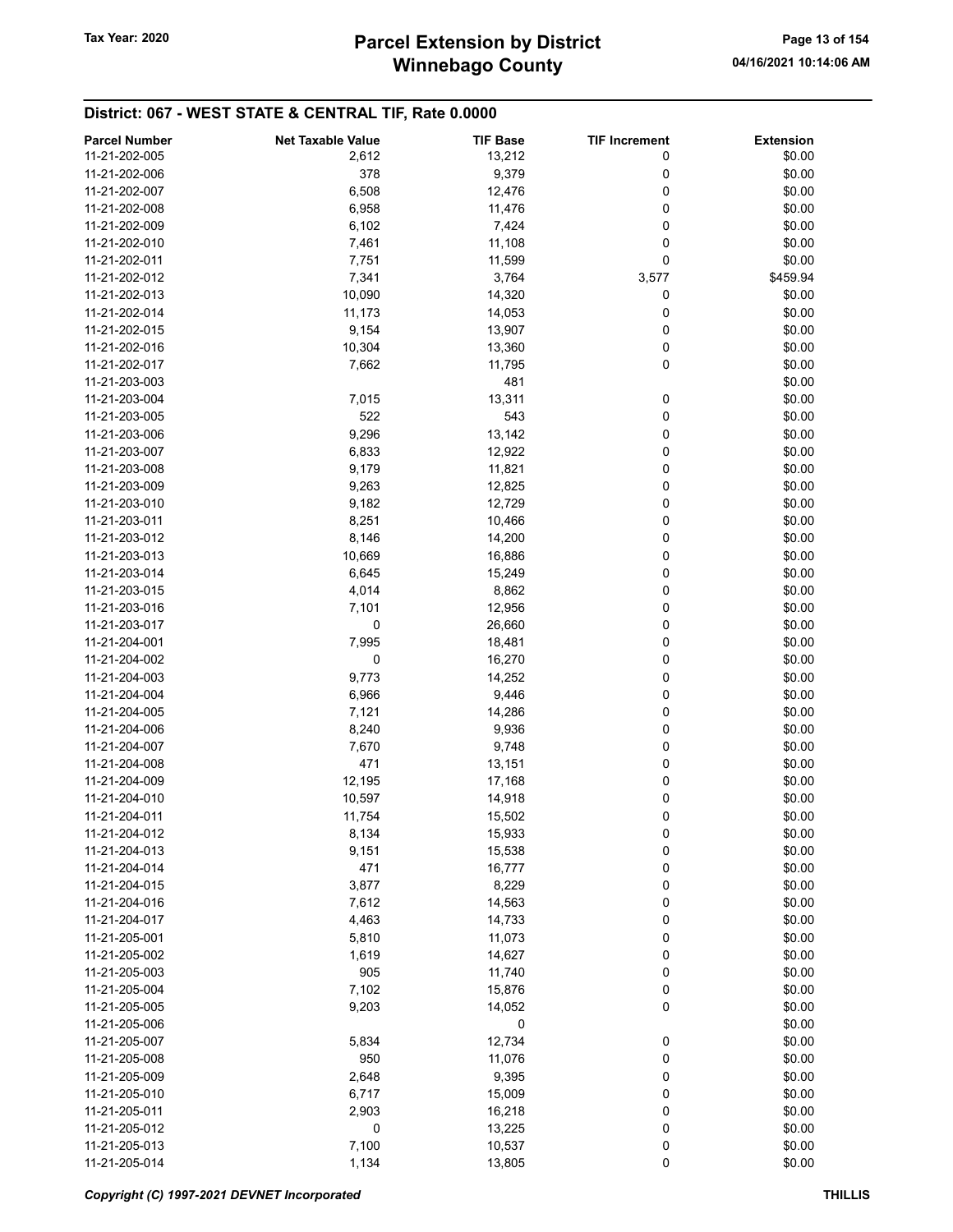# Winnebago County Tax Year: 2020 **Parcel Extension by District** Page 14 of 154

| <b>Parcel Number</b> | <b>Net Taxable Value</b> | <b>TIF Base</b> | <b>TIF Increment</b> | <b>Extension</b> |
|----------------------|--------------------------|-----------------|----------------------|------------------|
| 11-21-205-015        | 3,693                    | 18,395          | 0                    | \$0.00           |
| 11-21-205-016        | 1,360                    | 17,468          | 0                    | \$0.00           |
| 11-21-206-003        | 3,720                    | 9,187           | 0                    | \$0.00           |
| 11-21-206-004        | 4,475                    | 4,830           | 0                    | \$0.00           |
| 11-21-206-005        | 5,369                    | 11,392          | 0                    | \$0.00           |
| 11-21-206-006        |                          |                 | 0                    | \$0.00           |
|                      | 6,501                    | 6,838           | 0                    |                  |
| 11-21-206-007        | 5,462                    | 12,705          |                      | \$0.00           |
| 11-21-206-008        | 6,986                    | 9,767           | 0                    | \$0.00           |
| 11-21-206-009        | 8,650                    | 7,640           | 1,010                | \$129.88         |
| 11-21-206-010        | 10,228                   | 9,618           | 610                  | \$78.44          |
| 11-21-206-011        | 2,156                    | 6,402           | 0                    | \$0.00           |
| 11-21-206-012        | 6,229                    | 10,552          | 0                    | \$0.00           |
| 11-21-206-013        | 6,267                    | 13,383          | 0                    | \$0.00           |
| 11-21-206-014        | 3,205                    | 11,326          | 0                    | \$0.00           |
| 11-21-206-015        | 10,050                   | 12,766          | 0                    | \$0.00           |
| 11-21-206-016        | 7,966                    | 6,980           | 986                  | \$126.78         |
| 11-21-206-017        |                          | 11,032          |                      | \$0.00           |
| 11-21-207-001        | 6,695                    | 15,631          | 0                    | \$0.00           |
| 11-21-207-002        | 542                      | 592             | 0                    | \$0.00           |
| 11-21-207-003        | 11,274                   | 14,838          | 0                    | \$0.00           |
| 11-21-207-004        | 7,309                    | 14,326          | 0                    | \$0.00           |
| 11-21-207-005        | 9,515                    | 12,253          | 0                    | \$0.00           |
| 11-21-207-006        | 1,767                    | 17,406          | 0                    | \$0.00           |
| 11-21-207-007        | 9,714                    | 12,721          | 0                    | \$0.00           |
| 11-21-207-008        | 361                      | 10,281          | 0                    | \$0.00           |
| 11-21-207-009        | 7,918                    | 11,234          | 0                    | \$0.00           |
| 11-21-207-010        | 12,871                   | 17,567          | 0                    | \$0.00           |
| 11-21-207-011        | 1,171                    | 10,831          | 0                    | \$0.00           |
| 11-21-207-012        | 6,383                    | 17,204          | 0                    | \$0.00           |
| 11-21-207-013        | 6,519                    | 10,268          | 0                    | \$0.00           |
| 11-21-207-014        | 4,902                    | 11,466          | 0                    | \$0.00           |
| 11-21-207-015        | 471                      | 16,331          | 0                    | \$0.00           |
| 11-21-208-001        |                          | 11,972          |                      | \$0.00           |
| 11-21-208-002        |                          |                 | 0                    | \$0.00           |
|                      | 7,067                    | 12,895          |                      |                  |
| 11-21-208-003        | 5,344                    | 15,428          | 0                    | \$0.00           |
| 11-21-208-004        | 2,995                    | 16,144          | 0                    | \$0.00           |
| 11-21-208-005        | 10,222                   | 19,278          | 0                    | \$0.00           |
| 11-21-208-006        | 6,271                    | 11,465          | 0                    | \$0.00           |
| 11-21-208-007        | 6,519                    | 14,149          | 0                    | \$0.00           |
| 11-21-208-008        | 0                        | 13,783          | 0                    | \$0.00           |
| 11-21-208-009        | 10,245                   | 13,235          | 0                    | \$0.00           |
| 11-21-208-010        | 471                      | 514             | 0                    | \$0.00           |
| 11-21-208-011        | 7,913                    | 15,066          | 0                    | \$0.00           |
| 11-21-208-012        |                          | 0               |                      | \$0.00           |
| 11-21-208-013        | 740                      | 15,396          | 0                    | \$0.00           |
| 11-21-208-014        | 16,021                   | 10,597          | 5,424                | \$697.44         |
| 11-21-209-001        | 5,107                    | 12,875          | 0                    | \$0.00           |
| 11-21-209-002        | 4,924                    | 9,569           | 0                    | \$0.00           |
| 11-21-209-003        | 3,927                    | 12,279          | 0                    | \$0.00           |
| 11-21-209-004        | 458                      | 4,499           | 0                    | \$0.00           |
| 11-21-209-005        | 481                      | 0               | 481                  | \$61.86          |
| 11-21-209-006        | 5,657                    | 14,314          | 0                    | \$0.00           |
| 11-21-209-007        | 6,415                    | 14,443          | 0                    | \$0.00           |
| 11-21-209-008        | 6,508                    | 13,137          | 0                    | \$0.00           |
| 11-21-209-009        | 481                      | 12,588          | 0                    | \$0.00           |
| 11-21-209-010        | 6,519                    | 13,193          | 0                    | \$0.00           |
| 11-21-209-011        | 1,553                    | 6,635           | 0                    | \$0.00           |
| 11-21-209-012        | 1,865                    | 12,100          | 0                    | \$0.00           |
| 11-21-209-013        | 880                      | 11,045          | 0                    | \$0.00           |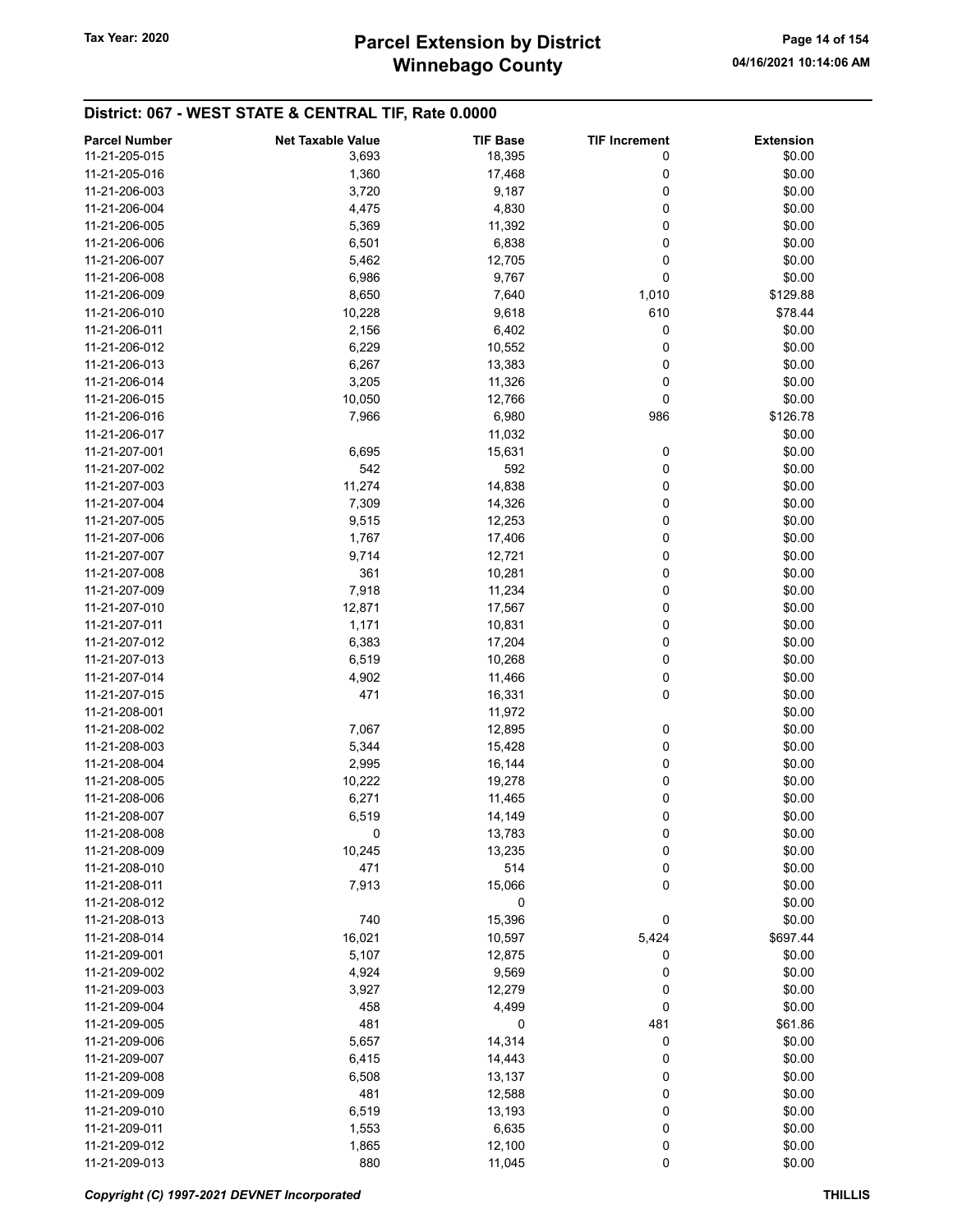# Winnebago County Tax Year: 2020 **Parcel Extension by District** Page 15 of 154

| <b>Parcel Number</b> | <b>Net Taxable Value</b> | <b>TIF Base</b> | <b>TIF Increment</b> | <b>Extension</b> |
|----------------------|--------------------------|-----------------|----------------------|------------------|
| 11-21-209-014        | 8,412                    | 3,494           | 4,918                | \$632.38         |
| 11-21-210-001        | 2,612                    | 12,901          | 0                    | \$0.00           |
| 11-21-210-002        | 13,020                   | 16,852          | 0                    | \$0.00           |
| 11-21-210-003        | 9,981                    | 10,265          | 0                    | \$0.00           |
| 11-21-210-004        |                          |                 | 0                    | \$0.00           |
|                      | 3,951                    | 14,579          |                      |                  |
| 11-21-210-008        | 8,443                    | 10,099          | 0                    | \$0.00           |
| 11-21-210-009        | 481                      | 9,945           | 0                    | \$0.00           |
| 11-21-210-010        | 7,072                    | 12,915          | 0                    | \$0.00           |
| 11-21-210-011        | 5,924                    | 10,264          | 0                    | \$0.00           |
| 11-21-210-012        | 10,801                   | 15,039          | 0                    | \$0.00           |
| 11-21-210-013        | 6,170                    | 11,859          | 0                    | \$0.00           |
| 11-21-210-014        | 5,504                    | 11,742          | 0                    | \$0.00           |
| 11-21-210-015        | 5,612                    | 10,103          | 0                    | \$0.00           |
| 11-21-210-016        | 4,484                    | 10,422          | 0                    | \$0.00           |
| 11-21-210-017        | 7,446                    | 6,669           | 777                  | \$99.92          |
| 11-21-210-018        | 370                      | 8,711           | 0                    | \$0.00           |
| 11-21-210-019        | 6,531                    | 15,115          | 0                    | \$0.00           |
| 11-21-210-020        | 396                      | 433             | 0                    | \$0.00           |
| 11-21-211-001        | 4,346                    | 12,727          | 0                    | \$0.00           |
| 11-21-211-002        | 6,311                    | 12,341          | 0                    | \$0.00           |
| 11-21-211-003        | 4,393                    | 10,233          | 0                    | \$0.00           |
| 11-21-211-004        | 7,694                    | 16,980          | 0                    | \$0.00           |
| 11-21-211-005        | 8,693                    | 17,181          | 0                    | \$0.00           |
| 11-21-211-006        | 6,856                    | 15,426          | 0                    | \$0.00           |
| 11-21-211-007        | 237                      | 4,898           | 0                    | \$0.00           |
| 11-21-211-008        | 8,033                    | 10,841          | 0                    | \$0.00           |
| 11-21-211-009        | 6,342                    | 15,030          | 0                    | \$0.00           |
| 11-21-211-010        |                          |                 | 0                    |                  |
|                      | 6,118                    | 10,549          | 0                    | \$0.00           |
| 11-21-211-011        | 5,927                    | 9,470           |                      | \$0.00           |
| 11-21-211-012        | 9,240                    | 15,352          | 0                    | \$0.00           |
| 11-21-211-013        | 2,027                    | 6,146           | 0                    | \$0.00           |
| 11-21-211-014        | 9,259                    | 6,128           | 3,131                | \$402.60         |
| 11-21-211-015        | 8,146                    | 17,196          | 0                    | \$0.00           |
| 11-21-212-001        | 4,960                    | 16,655          | 0                    | \$0.00           |
| 11-21-212-002        | 6,166                    | 12,005          | 0                    | \$0.00           |
| 11-21-212-003        | 6,558                    | 11,726          | 0                    | \$0.00           |
| 11-21-212-004        | 5,816                    | 13,003          | 0                    | \$0.00           |
| 11-21-212-005        | 6,759                    | 16,413          | 0                    | \$0.00           |
| 11-21-212-006        | 6,449                    | 5,807           | 642                  | \$82.56          |
| 11-21-212-007        | 9,342                    | 12,906          | 0                    | \$0.00           |
| 11-21-212-008        | 5,381                    | 15,621          | 0                    | \$0.00           |
| 11-21-212-009        | 303                      | 7,284           | 0                    | \$0.00           |
| 11-21-212-010        | 6,856                    | 11,331          | 0                    | \$0.00           |
| 11-21-212-011        | 7,065                    | 18,010          | 0                    | \$0.00           |
| 11-21-212-012        | 6,129                    | 11,972          | 0                    | \$0.00           |
| 11-21-212-013        | 6,125                    | 8,289           | 0                    | \$0.00           |
| 11-21-212-014        | 0                        | 11,699          | 0                    | \$0.00           |
| 11-21-212-015        | 10,116                   | 12,791          | 0                    | \$0.00           |
| 11-21-212-016        | 5,439                    | 10,450          | 0                    | \$0.00           |
| 11-21-212-017        | 9,120                    | 8,872           | 248                  | \$31.90          |
| 11-21-226-001        | 6,706                    | 5,569           | 1,137                | \$146.20         |
| 11-21-226-002        | 441                      | 12,566          | 0                    | \$0.00           |
| 11-21-226-003        | 441                      | 13,512          | 0                    | \$0.00           |
| 11-21-226-004        | 6,145                    | 14,492          | 0                    | \$0.00           |
| 11-21-226-005        |                          |                 |                      | \$0.00           |
|                      | 6,603                    | 14,147          | 0                    |                  |
| 11-21-226-006        | 7,482                    | 12,008          | 0                    | \$0.00           |
| 11-21-226-007        | 1,660                    | 21,876          | 0                    | \$0.00           |
| 11-21-226-008        | 361                      | 15,665          | 0                    | \$0.00           |
| 11-21-226-009        | 6,449                    | 17,327          | 0                    | \$0.00           |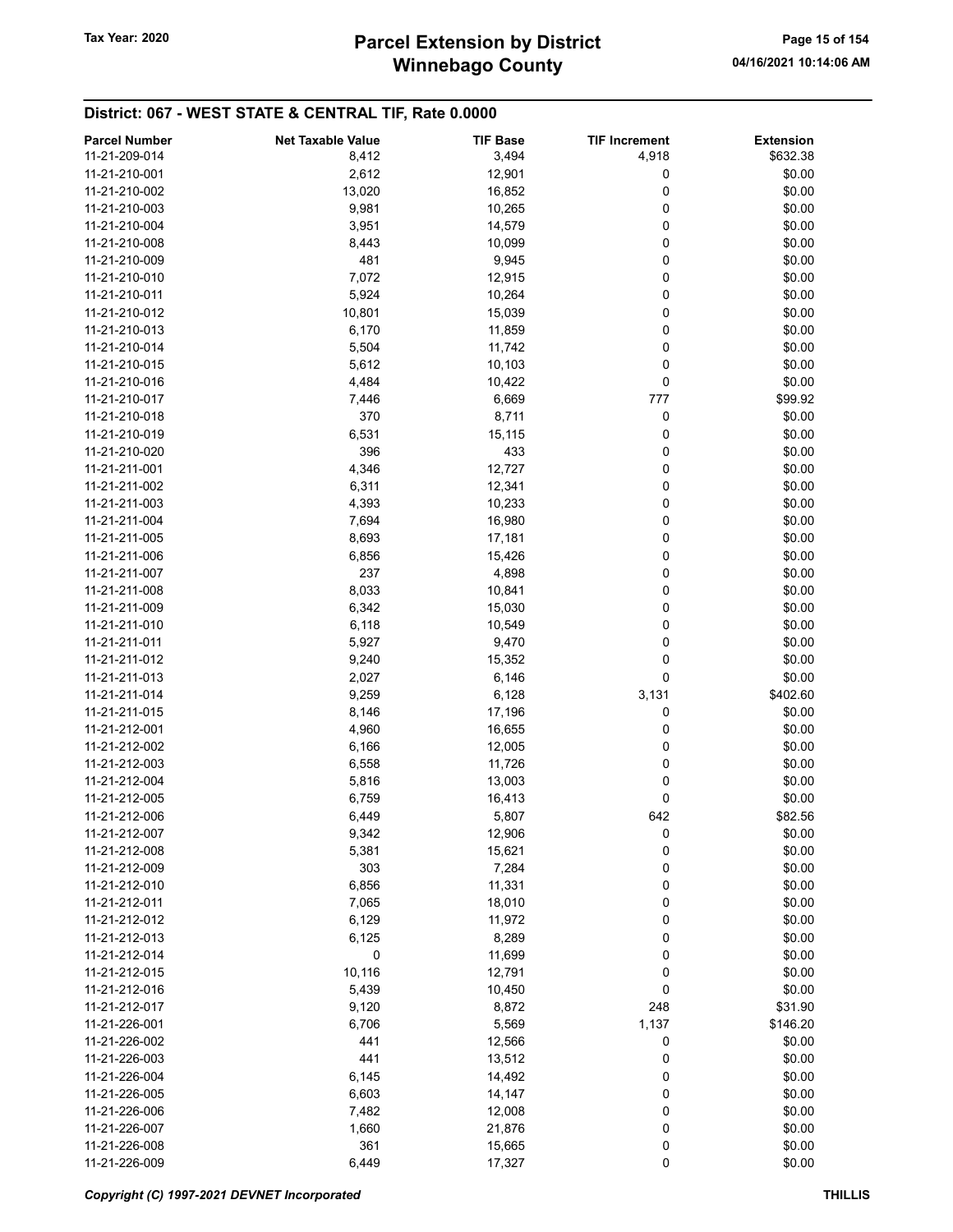| 11-21-226-010<br>14,027<br>3,878<br>0<br>\$0.00<br>\$0.00<br>11-21-226-011<br>5,863<br>514<br>11-21-226-012<br>471<br>0<br>\$0.00<br>10,329<br>0<br>\$0.00<br>11-21-226-013<br>9,605<br>0<br>\$0.00<br>11-21-226-014<br>7,205<br>13,226<br>0<br>\$0.00<br>11-21-226-015<br>9,891<br>14,169<br>0<br>6,973<br>12,039<br>\$0.00<br>11-21-227-001<br>11-21-227-002<br>6,433<br>0<br>\$0.00<br>12,479<br>0<br>11-21-227-003<br>5,441<br>12,459<br>\$0.00<br>0<br>11-21-227-004<br>6,379<br>17,861<br>\$0.00<br>0<br>14,539<br>\$0.00<br>11-21-227-005<br>7,169<br>0<br>11-21-227-006<br>7,274<br>16,741<br>\$0.00<br>\$0.00<br>11-21-227-007<br>5,078<br>14,855<br>0<br>\$0.00<br>11-21-227-008<br>6,588<br>13,035<br>0<br>0<br>\$0.00<br>11-21-227-009<br>13,311<br>2,042<br>0<br>11-21-227-010<br>7,398<br>10,249<br>\$0.00<br>361<br>395<br>0<br>\$0.00<br>11-21-227-011<br>3,869<br>\$100.30<br>11-21-227-012<br>4,649<br>780<br>6,072<br>110<br>\$14.14<br>11-21-227-013<br>6,182<br>11-21-227-014<br>9,092<br>5,995<br>3,097<br>\$398.22<br>11-21-227-015<br>12,408<br>15,819<br>0<br>\$0.00<br>12,502<br>0<br>\$0.00<br>11-21-227-016<br>15,213<br>8,611<br>11-21-227-017<br>10,109<br>0<br>\$0.00<br>11-21-228-001<br>1,600<br>1,509<br>91<br>\$11.70<br>11-21-228-002<br>6,060<br>5,276<br>784<br>\$100.82<br>11-21-228-003<br>3,415<br>16,348<br>0<br>\$0.00<br>0<br>11-21-228-004<br>11,502<br>16,155<br>\$0.00<br>11-21-228-005<br>6,170<br>9,618<br>0<br>\$0.00<br>5,674<br>724<br>\$93.10<br>11-21-228-006<br>4,950<br>0<br>11-21-228-007<br>823<br>12,776<br>\$0.00<br>\$0.00<br>11-21-228-008<br>0<br>11-21-228-009<br>461<br>503<br>0<br>\$0.00<br>11-21-228-010<br>3,160<br>17,317<br>0<br>\$0.00<br>\$0.00<br>11-21-228-011<br>6,712<br>18,541<br>0<br>12,333<br>\$0.00<br>11-21-228-012<br>18,863<br>0<br>7,785<br>0<br>\$0.00<br>11-21-228-013<br>18,056<br>11-21-228-014<br>13,109<br>19,711<br>0<br>\$0.00<br>0<br>11-21-228-015<br>9,890<br>14,650<br>\$0.00<br>0<br>\$0.00<br>11-21-229-001<br>6,391<br>13,625<br>\$0.00<br>11-21-229-002<br>6,694<br>0<br>12,284<br>0<br>\$0.00<br>11-21-229-003<br>6,147<br>12,266<br>\$0.00<br>11-21-229-004<br>4,741<br>9,750<br>0<br>11-21-229-005<br>8,877<br>13,180<br>0<br>\$0.00<br>0<br>11-21-229-006<br>8,886<br>11,766<br>\$0.00<br>0<br>11-21-229-007<br>10,914<br>16,037<br>\$0.00<br>11-21-229-008<br>5,907<br>\$0.00<br>11-21-229-009<br>1,532<br>9,527<br>0<br>\$0.00<br>0<br>\$0.00<br>11-21-229-010<br>12,022<br>15,541<br>11-21-229-011<br>461<br>4,998<br>0<br>\$0.00<br>11-21-229-012<br>13,540<br>17,304<br>0<br>\$0.00<br>\$0.00<br>11-21-229-013<br>1,330<br>15,536<br>0<br>0<br>\$0.00<br>11-21-229-014<br>966<br>14,987<br>0<br>11-21-229-015<br>6,578<br>6,830<br>\$0.00<br>0<br>7,067<br>10,795<br>\$0.00<br>11-21-230-001<br>\$0.00<br>11-21-230-002<br>381<br>12,473<br>0<br>0<br>11-21-230-003<br>471<br>9,443<br>\$0.00<br>11-21-230-004<br>\$0.00<br>17,378<br>4,649<br>0<br>11-21-230-005<br>8,527<br>\$0.00<br>1,028<br>11-21-230-006<br>7,665<br>6,637<br>\$132.18 | <b>Parcel Number</b> | <b>Net Taxable Value</b> | <b>TIF Base</b> | <b>TIF Increment</b> | <b>Extension</b> |
|-------------------------------------------------------------------------------------------------------------------------------------------------------------------------------------------------------------------------------------------------------------------------------------------------------------------------------------------------------------------------------------------------------------------------------------------------------------------------------------------------------------------------------------------------------------------------------------------------------------------------------------------------------------------------------------------------------------------------------------------------------------------------------------------------------------------------------------------------------------------------------------------------------------------------------------------------------------------------------------------------------------------------------------------------------------------------------------------------------------------------------------------------------------------------------------------------------------------------------------------------------------------------------------------------------------------------------------------------------------------------------------------------------------------------------------------------------------------------------------------------------------------------------------------------------------------------------------------------------------------------------------------------------------------------------------------------------------------------------------------------------------------------------------------------------------------------------------------------------------------------------------------------------------------------------------------------------------------------------------------------------------------------------------------------------------------------------------------------------------------------------------------------------------------------------------------------------------------------------------------------------------------------------------------------------------------------------------------------------------------------------------------------------------------------------------------------------------------------------------------------------------------------------------------------------------------------------------------------------------------------------------------------------------------------------------------------------------------------------------------------------------------------------------------------------------------------------------------------------------------------------------------------------------------------------------------------------------------------------------------------------------------------------------------------------------|----------------------|--------------------------|-----------------|----------------------|------------------|
|                                                                                                                                                                                                                                                                                                                                                                                                                                                                                                                                                                                                                                                                                                                                                                                                                                                                                                                                                                                                                                                                                                                                                                                                                                                                                                                                                                                                                                                                                                                                                                                                                                                                                                                                                                                                                                                                                                                                                                                                                                                                                                                                                                                                                                                                                                                                                                                                                                                                                                                                                                                                                                                                                                                                                                                                                                                                                                                                                                                                                                                             |                      |                          |                 |                      |                  |
|                                                                                                                                                                                                                                                                                                                                                                                                                                                                                                                                                                                                                                                                                                                                                                                                                                                                                                                                                                                                                                                                                                                                                                                                                                                                                                                                                                                                                                                                                                                                                                                                                                                                                                                                                                                                                                                                                                                                                                                                                                                                                                                                                                                                                                                                                                                                                                                                                                                                                                                                                                                                                                                                                                                                                                                                                                                                                                                                                                                                                                                             |                      |                          |                 |                      |                  |
|                                                                                                                                                                                                                                                                                                                                                                                                                                                                                                                                                                                                                                                                                                                                                                                                                                                                                                                                                                                                                                                                                                                                                                                                                                                                                                                                                                                                                                                                                                                                                                                                                                                                                                                                                                                                                                                                                                                                                                                                                                                                                                                                                                                                                                                                                                                                                                                                                                                                                                                                                                                                                                                                                                                                                                                                                                                                                                                                                                                                                                                             |                      |                          |                 |                      |                  |
|                                                                                                                                                                                                                                                                                                                                                                                                                                                                                                                                                                                                                                                                                                                                                                                                                                                                                                                                                                                                                                                                                                                                                                                                                                                                                                                                                                                                                                                                                                                                                                                                                                                                                                                                                                                                                                                                                                                                                                                                                                                                                                                                                                                                                                                                                                                                                                                                                                                                                                                                                                                                                                                                                                                                                                                                                                                                                                                                                                                                                                                             |                      |                          |                 |                      |                  |
|                                                                                                                                                                                                                                                                                                                                                                                                                                                                                                                                                                                                                                                                                                                                                                                                                                                                                                                                                                                                                                                                                                                                                                                                                                                                                                                                                                                                                                                                                                                                                                                                                                                                                                                                                                                                                                                                                                                                                                                                                                                                                                                                                                                                                                                                                                                                                                                                                                                                                                                                                                                                                                                                                                                                                                                                                                                                                                                                                                                                                                                             |                      |                          |                 |                      |                  |
|                                                                                                                                                                                                                                                                                                                                                                                                                                                                                                                                                                                                                                                                                                                                                                                                                                                                                                                                                                                                                                                                                                                                                                                                                                                                                                                                                                                                                                                                                                                                                                                                                                                                                                                                                                                                                                                                                                                                                                                                                                                                                                                                                                                                                                                                                                                                                                                                                                                                                                                                                                                                                                                                                                                                                                                                                                                                                                                                                                                                                                                             |                      |                          |                 |                      |                  |
|                                                                                                                                                                                                                                                                                                                                                                                                                                                                                                                                                                                                                                                                                                                                                                                                                                                                                                                                                                                                                                                                                                                                                                                                                                                                                                                                                                                                                                                                                                                                                                                                                                                                                                                                                                                                                                                                                                                                                                                                                                                                                                                                                                                                                                                                                                                                                                                                                                                                                                                                                                                                                                                                                                                                                                                                                                                                                                                                                                                                                                                             |                      |                          |                 |                      |                  |
|                                                                                                                                                                                                                                                                                                                                                                                                                                                                                                                                                                                                                                                                                                                                                                                                                                                                                                                                                                                                                                                                                                                                                                                                                                                                                                                                                                                                                                                                                                                                                                                                                                                                                                                                                                                                                                                                                                                                                                                                                                                                                                                                                                                                                                                                                                                                                                                                                                                                                                                                                                                                                                                                                                                                                                                                                                                                                                                                                                                                                                                             |                      |                          |                 |                      |                  |
|                                                                                                                                                                                                                                                                                                                                                                                                                                                                                                                                                                                                                                                                                                                                                                                                                                                                                                                                                                                                                                                                                                                                                                                                                                                                                                                                                                                                                                                                                                                                                                                                                                                                                                                                                                                                                                                                                                                                                                                                                                                                                                                                                                                                                                                                                                                                                                                                                                                                                                                                                                                                                                                                                                                                                                                                                                                                                                                                                                                                                                                             |                      |                          |                 |                      |                  |
|                                                                                                                                                                                                                                                                                                                                                                                                                                                                                                                                                                                                                                                                                                                                                                                                                                                                                                                                                                                                                                                                                                                                                                                                                                                                                                                                                                                                                                                                                                                                                                                                                                                                                                                                                                                                                                                                                                                                                                                                                                                                                                                                                                                                                                                                                                                                                                                                                                                                                                                                                                                                                                                                                                                                                                                                                                                                                                                                                                                                                                                             |                      |                          |                 |                      |                  |
|                                                                                                                                                                                                                                                                                                                                                                                                                                                                                                                                                                                                                                                                                                                                                                                                                                                                                                                                                                                                                                                                                                                                                                                                                                                                                                                                                                                                                                                                                                                                                                                                                                                                                                                                                                                                                                                                                                                                                                                                                                                                                                                                                                                                                                                                                                                                                                                                                                                                                                                                                                                                                                                                                                                                                                                                                                                                                                                                                                                                                                                             |                      |                          |                 |                      |                  |
|                                                                                                                                                                                                                                                                                                                                                                                                                                                                                                                                                                                                                                                                                                                                                                                                                                                                                                                                                                                                                                                                                                                                                                                                                                                                                                                                                                                                                                                                                                                                                                                                                                                                                                                                                                                                                                                                                                                                                                                                                                                                                                                                                                                                                                                                                                                                                                                                                                                                                                                                                                                                                                                                                                                                                                                                                                                                                                                                                                                                                                                             |                      |                          |                 |                      |                  |
|                                                                                                                                                                                                                                                                                                                                                                                                                                                                                                                                                                                                                                                                                                                                                                                                                                                                                                                                                                                                                                                                                                                                                                                                                                                                                                                                                                                                                                                                                                                                                                                                                                                                                                                                                                                                                                                                                                                                                                                                                                                                                                                                                                                                                                                                                                                                                                                                                                                                                                                                                                                                                                                                                                                                                                                                                                                                                                                                                                                                                                                             |                      |                          |                 |                      |                  |
|                                                                                                                                                                                                                                                                                                                                                                                                                                                                                                                                                                                                                                                                                                                                                                                                                                                                                                                                                                                                                                                                                                                                                                                                                                                                                                                                                                                                                                                                                                                                                                                                                                                                                                                                                                                                                                                                                                                                                                                                                                                                                                                                                                                                                                                                                                                                                                                                                                                                                                                                                                                                                                                                                                                                                                                                                                                                                                                                                                                                                                                             |                      |                          |                 |                      |                  |
|                                                                                                                                                                                                                                                                                                                                                                                                                                                                                                                                                                                                                                                                                                                                                                                                                                                                                                                                                                                                                                                                                                                                                                                                                                                                                                                                                                                                                                                                                                                                                                                                                                                                                                                                                                                                                                                                                                                                                                                                                                                                                                                                                                                                                                                                                                                                                                                                                                                                                                                                                                                                                                                                                                                                                                                                                                                                                                                                                                                                                                                             |                      |                          |                 |                      |                  |
|                                                                                                                                                                                                                                                                                                                                                                                                                                                                                                                                                                                                                                                                                                                                                                                                                                                                                                                                                                                                                                                                                                                                                                                                                                                                                                                                                                                                                                                                                                                                                                                                                                                                                                                                                                                                                                                                                                                                                                                                                                                                                                                                                                                                                                                                                                                                                                                                                                                                                                                                                                                                                                                                                                                                                                                                                                                                                                                                                                                                                                                             |                      |                          |                 |                      |                  |
|                                                                                                                                                                                                                                                                                                                                                                                                                                                                                                                                                                                                                                                                                                                                                                                                                                                                                                                                                                                                                                                                                                                                                                                                                                                                                                                                                                                                                                                                                                                                                                                                                                                                                                                                                                                                                                                                                                                                                                                                                                                                                                                                                                                                                                                                                                                                                                                                                                                                                                                                                                                                                                                                                                                                                                                                                                                                                                                                                                                                                                                             |                      |                          |                 |                      |                  |
|                                                                                                                                                                                                                                                                                                                                                                                                                                                                                                                                                                                                                                                                                                                                                                                                                                                                                                                                                                                                                                                                                                                                                                                                                                                                                                                                                                                                                                                                                                                                                                                                                                                                                                                                                                                                                                                                                                                                                                                                                                                                                                                                                                                                                                                                                                                                                                                                                                                                                                                                                                                                                                                                                                                                                                                                                                                                                                                                                                                                                                                             |                      |                          |                 |                      |                  |
|                                                                                                                                                                                                                                                                                                                                                                                                                                                                                                                                                                                                                                                                                                                                                                                                                                                                                                                                                                                                                                                                                                                                                                                                                                                                                                                                                                                                                                                                                                                                                                                                                                                                                                                                                                                                                                                                                                                                                                                                                                                                                                                                                                                                                                                                                                                                                                                                                                                                                                                                                                                                                                                                                                                                                                                                                                                                                                                                                                                                                                                             |                      |                          |                 |                      |                  |
|                                                                                                                                                                                                                                                                                                                                                                                                                                                                                                                                                                                                                                                                                                                                                                                                                                                                                                                                                                                                                                                                                                                                                                                                                                                                                                                                                                                                                                                                                                                                                                                                                                                                                                                                                                                                                                                                                                                                                                                                                                                                                                                                                                                                                                                                                                                                                                                                                                                                                                                                                                                                                                                                                                                                                                                                                                                                                                                                                                                                                                                             |                      |                          |                 |                      |                  |
|                                                                                                                                                                                                                                                                                                                                                                                                                                                                                                                                                                                                                                                                                                                                                                                                                                                                                                                                                                                                                                                                                                                                                                                                                                                                                                                                                                                                                                                                                                                                                                                                                                                                                                                                                                                                                                                                                                                                                                                                                                                                                                                                                                                                                                                                                                                                                                                                                                                                                                                                                                                                                                                                                                                                                                                                                                                                                                                                                                                                                                                             |                      |                          |                 |                      |                  |
|                                                                                                                                                                                                                                                                                                                                                                                                                                                                                                                                                                                                                                                                                                                                                                                                                                                                                                                                                                                                                                                                                                                                                                                                                                                                                                                                                                                                                                                                                                                                                                                                                                                                                                                                                                                                                                                                                                                                                                                                                                                                                                                                                                                                                                                                                                                                                                                                                                                                                                                                                                                                                                                                                                                                                                                                                                                                                                                                                                                                                                                             |                      |                          |                 |                      |                  |
|                                                                                                                                                                                                                                                                                                                                                                                                                                                                                                                                                                                                                                                                                                                                                                                                                                                                                                                                                                                                                                                                                                                                                                                                                                                                                                                                                                                                                                                                                                                                                                                                                                                                                                                                                                                                                                                                                                                                                                                                                                                                                                                                                                                                                                                                                                                                                                                                                                                                                                                                                                                                                                                                                                                                                                                                                                                                                                                                                                                                                                                             |                      |                          |                 |                      |                  |
|                                                                                                                                                                                                                                                                                                                                                                                                                                                                                                                                                                                                                                                                                                                                                                                                                                                                                                                                                                                                                                                                                                                                                                                                                                                                                                                                                                                                                                                                                                                                                                                                                                                                                                                                                                                                                                                                                                                                                                                                                                                                                                                                                                                                                                                                                                                                                                                                                                                                                                                                                                                                                                                                                                                                                                                                                                                                                                                                                                                                                                                             |                      |                          |                 |                      |                  |
|                                                                                                                                                                                                                                                                                                                                                                                                                                                                                                                                                                                                                                                                                                                                                                                                                                                                                                                                                                                                                                                                                                                                                                                                                                                                                                                                                                                                                                                                                                                                                                                                                                                                                                                                                                                                                                                                                                                                                                                                                                                                                                                                                                                                                                                                                                                                                                                                                                                                                                                                                                                                                                                                                                                                                                                                                                                                                                                                                                                                                                                             |                      |                          |                 |                      |                  |
|                                                                                                                                                                                                                                                                                                                                                                                                                                                                                                                                                                                                                                                                                                                                                                                                                                                                                                                                                                                                                                                                                                                                                                                                                                                                                                                                                                                                                                                                                                                                                                                                                                                                                                                                                                                                                                                                                                                                                                                                                                                                                                                                                                                                                                                                                                                                                                                                                                                                                                                                                                                                                                                                                                                                                                                                                                                                                                                                                                                                                                                             |                      |                          |                 |                      |                  |
|                                                                                                                                                                                                                                                                                                                                                                                                                                                                                                                                                                                                                                                                                                                                                                                                                                                                                                                                                                                                                                                                                                                                                                                                                                                                                                                                                                                                                                                                                                                                                                                                                                                                                                                                                                                                                                                                                                                                                                                                                                                                                                                                                                                                                                                                                                                                                                                                                                                                                                                                                                                                                                                                                                                                                                                                                                                                                                                                                                                                                                                             |                      |                          |                 |                      |                  |
|                                                                                                                                                                                                                                                                                                                                                                                                                                                                                                                                                                                                                                                                                                                                                                                                                                                                                                                                                                                                                                                                                                                                                                                                                                                                                                                                                                                                                                                                                                                                                                                                                                                                                                                                                                                                                                                                                                                                                                                                                                                                                                                                                                                                                                                                                                                                                                                                                                                                                                                                                                                                                                                                                                                                                                                                                                                                                                                                                                                                                                                             |                      |                          |                 |                      |                  |
|                                                                                                                                                                                                                                                                                                                                                                                                                                                                                                                                                                                                                                                                                                                                                                                                                                                                                                                                                                                                                                                                                                                                                                                                                                                                                                                                                                                                                                                                                                                                                                                                                                                                                                                                                                                                                                                                                                                                                                                                                                                                                                                                                                                                                                                                                                                                                                                                                                                                                                                                                                                                                                                                                                                                                                                                                                                                                                                                                                                                                                                             |                      |                          |                 |                      |                  |
|                                                                                                                                                                                                                                                                                                                                                                                                                                                                                                                                                                                                                                                                                                                                                                                                                                                                                                                                                                                                                                                                                                                                                                                                                                                                                                                                                                                                                                                                                                                                                                                                                                                                                                                                                                                                                                                                                                                                                                                                                                                                                                                                                                                                                                                                                                                                                                                                                                                                                                                                                                                                                                                                                                                                                                                                                                                                                                                                                                                                                                                             |                      |                          |                 |                      |                  |
|                                                                                                                                                                                                                                                                                                                                                                                                                                                                                                                                                                                                                                                                                                                                                                                                                                                                                                                                                                                                                                                                                                                                                                                                                                                                                                                                                                                                                                                                                                                                                                                                                                                                                                                                                                                                                                                                                                                                                                                                                                                                                                                                                                                                                                                                                                                                                                                                                                                                                                                                                                                                                                                                                                                                                                                                                                                                                                                                                                                                                                                             |                      |                          |                 |                      |                  |
|                                                                                                                                                                                                                                                                                                                                                                                                                                                                                                                                                                                                                                                                                                                                                                                                                                                                                                                                                                                                                                                                                                                                                                                                                                                                                                                                                                                                                                                                                                                                                                                                                                                                                                                                                                                                                                                                                                                                                                                                                                                                                                                                                                                                                                                                                                                                                                                                                                                                                                                                                                                                                                                                                                                                                                                                                                                                                                                                                                                                                                                             |                      |                          |                 |                      |                  |
|                                                                                                                                                                                                                                                                                                                                                                                                                                                                                                                                                                                                                                                                                                                                                                                                                                                                                                                                                                                                                                                                                                                                                                                                                                                                                                                                                                                                                                                                                                                                                                                                                                                                                                                                                                                                                                                                                                                                                                                                                                                                                                                                                                                                                                                                                                                                                                                                                                                                                                                                                                                                                                                                                                                                                                                                                                                                                                                                                                                                                                                             |                      |                          |                 |                      |                  |
|                                                                                                                                                                                                                                                                                                                                                                                                                                                                                                                                                                                                                                                                                                                                                                                                                                                                                                                                                                                                                                                                                                                                                                                                                                                                                                                                                                                                                                                                                                                                                                                                                                                                                                                                                                                                                                                                                                                                                                                                                                                                                                                                                                                                                                                                                                                                                                                                                                                                                                                                                                                                                                                                                                                                                                                                                                                                                                                                                                                                                                                             |                      |                          |                 |                      |                  |
|                                                                                                                                                                                                                                                                                                                                                                                                                                                                                                                                                                                                                                                                                                                                                                                                                                                                                                                                                                                                                                                                                                                                                                                                                                                                                                                                                                                                                                                                                                                                                                                                                                                                                                                                                                                                                                                                                                                                                                                                                                                                                                                                                                                                                                                                                                                                                                                                                                                                                                                                                                                                                                                                                                                                                                                                                                                                                                                                                                                                                                                             |                      |                          |                 |                      |                  |
|                                                                                                                                                                                                                                                                                                                                                                                                                                                                                                                                                                                                                                                                                                                                                                                                                                                                                                                                                                                                                                                                                                                                                                                                                                                                                                                                                                                                                                                                                                                                                                                                                                                                                                                                                                                                                                                                                                                                                                                                                                                                                                                                                                                                                                                                                                                                                                                                                                                                                                                                                                                                                                                                                                                                                                                                                                                                                                                                                                                                                                                             |                      |                          |                 |                      |                  |
|                                                                                                                                                                                                                                                                                                                                                                                                                                                                                                                                                                                                                                                                                                                                                                                                                                                                                                                                                                                                                                                                                                                                                                                                                                                                                                                                                                                                                                                                                                                                                                                                                                                                                                                                                                                                                                                                                                                                                                                                                                                                                                                                                                                                                                                                                                                                                                                                                                                                                                                                                                                                                                                                                                                                                                                                                                                                                                                                                                                                                                                             |                      |                          |                 |                      |                  |
|                                                                                                                                                                                                                                                                                                                                                                                                                                                                                                                                                                                                                                                                                                                                                                                                                                                                                                                                                                                                                                                                                                                                                                                                                                                                                                                                                                                                                                                                                                                                                                                                                                                                                                                                                                                                                                                                                                                                                                                                                                                                                                                                                                                                                                                                                                                                                                                                                                                                                                                                                                                                                                                                                                                                                                                                                                                                                                                                                                                                                                                             |                      |                          |                 |                      |                  |
|                                                                                                                                                                                                                                                                                                                                                                                                                                                                                                                                                                                                                                                                                                                                                                                                                                                                                                                                                                                                                                                                                                                                                                                                                                                                                                                                                                                                                                                                                                                                                                                                                                                                                                                                                                                                                                                                                                                                                                                                                                                                                                                                                                                                                                                                                                                                                                                                                                                                                                                                                                                                                                                                                                                                                                                                                                                                                                                                                                                                                                                             |                      |                          |                 |                      |                  |
|                                                                                                                                                                                                                                                                                                                                                                                                                                                                                                                                                                                                                                                                                                                                                                                                                                                                                                                                                                                                                                                                                                                                                                                                                                                                                                                                                                                                                                                                                                                                                                                                                                                                                                                                                                                                                                                                                                                                                                                                                                                                                                                                                                                                                                                                                                                                                                                                                                                                                                                                                                                                                                                                                                                                                                                                                                                                                                                                                                                                                                                             |                      |                          |                 |                      |                  |
|                                                                                                                                                                                                                                                                                                                                                                                                                                                                                                                                                                                                                                                                                                                                                                                                                                                                                                                                                                                                                                                                                                                                                                                                                                                                                                                                                                                                                                                                                                                                                                                                                                                                                                                                                                                                                                                                                                                                                                                                                                                                                                                                                                                                                                                                                                                                                                                                                                                                                                                                                                                                                                                                                                                                                                                                                                                                                                                                                                                                                                                             |                      |                          |                 |                      |                  |
|                                                                                                                                                                                                                                                                                                                                                                                                                                                                                                                                                                                                                                                                                                                                                                                                                                                                                                                                                                                                                                                                                                                                                                                                                                                                                                                                                                                                                                                                                                                                                                                                                                                                                                                                                                                                                                                                                                                                                                                                                                                                                                                                                                                                                                                                                                                                                                                                                                                                                                                                                                                                                                                                                                                                                                                                                                                                                                                                                                                                                                                             |                      |                          |                 |                      |                  |
|                                                                                                                                                                                                                                                                                                                                                                                                                                                                                                                                                                                                                                                                                                                                                                                                                                                                                                                                                                                                                                                                                                                                                                                                                                                                                                                                                                                                                                                                                                                                                                                                                                                                                                                                                                                                                                                                                                                                                                                                                                                                                                                                                                                                                                                                                                                                                                                                                                                                                                                                                                                                                                                                                                                                                                                                                                                                                                                                                                                                                                                             |                      |                          |                 |                      |                  |
|                                                                                                                                                                                                                                                                                                                                                                                                                                                                                                                                                                                                                                                                                                                                                                                                                                                                                                                                                                                                                                                                                                                                                                                                                                                                                                                                                                                                                                                                                                                                                                                                                                                                                                                                                                                                                                                                                                                                                                                                                                                                                                                                                                                                                                                                                                                                                                                                                                                                                                                                                                                                                                                                                                                                                                                                                                                                                                                                                                                                                                                             |                      |                          |                 |                      |                  |
|                                                                                                                                                                                                                                                                                                                                                                                                                                                                                                                                                                                                                                                                                                                                                                                                                                                                                                                                                                                                                                                                                                                                                                                                                                                                                                                                                                                                                                                                                                                                                                                                                                                                                                                                                                                                                                                                                                                                                                                                                                                                                                                                                                                                                                                                                                                                                                                                                                                                                                                                                                                                                                                                                                                                                                                                                                                                                                                                                                                                                                                             |                      |                          |                 |                      |                  |
|                                                                                                                                                                                                                                                                                                                                                                                                                                                                                                                                                                                                                                                                                                                                                                                                                                                                                                                                                                                                                                                                                                                                                                                                                                                                                                                                                                                                                                                                                                                                                                                                                                                                                                                                                                                                                                                                                                                                                                                                                                                                                                                                                                                                                                                                                                                                                                                                                                                                                                                                                                                                                                                                                                                                                                                                                                                                                                                                                                                                                                                             |                      |                          |                 |                      |                  |
|                                                                                                                                                                                                                                                                                                                                                                                                                                                                                                                                                                                                                                                                                                                                                                                                                                                                                                                                                                                                                                                                                                                                                                                                                                                                                                                                                                                                                                                                                                                                                                                                                                                                                                                                                                                                                                                                                                                                                                                                                                                                                                                                                                                                                                                                                                                                                                                                                                                                                                                                                                                                                                                                                                                                                                                                                                                                                                                                                                                                                                                             |                      |                          |                 |                      |                  |
|                                                                                                                                                                                                                                                                                                                                                                                                                                                                                                                                                                                                                                                                                                                                                                                                                                                                                                                                                                                                                                                                                                                                                                                                                                                                                                                                                                                                                                                                                                                                                                                                                                                                                                                                                                                                                                                                                                                                                                                                                                                                                                                                                                                                                                                                                                                                                                                                                                                                                                                                                                                                                                                                                                                                                                                                                                                                                                                                                                                                                                                             |                      |                          |                 |                      |                  |
|                                                                                                                                                                                                                                                                                                                                                                                                                                                                                                                                                                                                                                                                                                                                                                                                                                                                                                                                                                                                                                                                                                                                                                                                                                                                                                                                                                                                                                                                                                                                                                                                                                                                                                                                                                                                                                                                                                                                                                                                                                                                                                                                                                                                                                                                                                                                                                                                                                                                                                                                                                                                                                                                                                                                                                                                                                                                                                                                                                                                                                                             |                      |                          |                 |                      |                  |
|                                                                                                                                                                                                                                                                                                                                                                                                                                                                                                                                                                                                                                                                                                                                                                                                                                                                                                                                                                                                                                                                                                                                                                                                                                                                                                                                                                                                                                                                                                                                                                                                                                                                                                                                                                                                                                                                                                                                                                                                                                                                                                                                                                                                                                                                                                                                                                                                                                                                                                                                                                                                                                                                                                                                                                                                                                                                                                                                                                                                                                                             |                      |                          |                 |                      |                  |
|                                                                                                                                                                                                                                                                                                                                                                                                                                                                                                                                                                                                                                                                                                                                                                                                                                                                                                                                                                                                                                                                                                                                                                                                                                                                                                                                                                                                                                                                                                                                                                                                                                                                                                                                                                                                                                                                                                                                                                                                                                                                                                                                                                                                                                                                                                                                                                                                                                                                                                                                                                                                                                                                                                                                                                                                                                                                                                                                                                                                                                                             |                      |                          |                 |                      |                  |
|                                                                                                                                                                                                                                                                                                                                                                                                                                                                                                                                                                                                                                                                                                                                                                                                                                                                                                                                                                                                                                                                                                                                                                                                                                                                                                                                                                                                                                                                                                                                                                                                                                                                                                                                                                                                                                                                                                                                                                                                                                                                                                                                                                                                                                                                                                                                                                                                                                                                                                                                                                                                                                                                                                                                                                                                                                                                                                                                                                                                                                                             |                      |                          |                 |                      |                  |
|                                                                                                                                                                                                                                                                                                                                                                                                                                                                                                                                                                                                                                                                                                                                                                                                                                                                                                                                                                                                                                                                                                                                                                                                                                                                                                                                                                                                                                                                                                                                                                                                                                                                                                                                                                                                                                                                                                                                                                                                                                                                                                                                                                                                                                                                                                                                                                                                                                                                                                                                                                                                                                                                                                                                                                                                                                                                                                                                                                                                                                                             |                      |                          |                 |                      |                  |
|                                                                                                                                                                                                                                                                                                                                                                                                                                                                                                                                                                                                                                                                                                                                                                                                                                                                                                                                                                                                                                                                                                                                                                                                                                                                                                                                                                                                                                                                                                                                                                                                                                                                                                                                                                                                                                                                                                                                                                                                                                                                                                                                                                                                                                                                                                                                                                                                                                                                                                                                                                                                                                                                                                                                                                                                                                                                                                                                                                                                                                                             |                      |                          |                 |                      |                  |
|                                                                                                                                                                                                                                                                                                                                                                                                                                                                                                                                                                                                                                                                                                                                                                                                                                                                                                                                                                                                                                                                                                                                                                                                                                                                                                                                                                                                                                                                                                                                                                                                                                                                                                                                                                                                                                                                                                                                                                                                                                                                                                                                                                                                                                                                                                                                                                                                                                                                                                                                                                                                                                                                                                                                                                                                                                                                                                                                                                                                                                                             |                      |                          |                 |                      |                  |
|                                                                                                                                                                                                                                                                                                                                                                                                                                                                                                                                                                                                                                                                                                                                                                                                                                                                                                                                                                                                                                                                                                                                                                                                                                                                                                                                                                                                                                                                                                                                                                                                                                                                                                                                                                                                                                                                                                                                                                                                                                                                                                                                                                                                                                                                                                                                                                                                                                                                                                                                                                                                                                                                                                                                                                                                                                                                                                                                                                                                                                                             |                      |                          |                 |                      |                  |
|                                                                                                                                                                                                                                                                                                                                                                                                                                                                                                                                                                                                                                                                                                                                                                                                                                                                                                                                                                                                                                                                                                                                                                                                                                                                                                                                                                                                                                                                                                                                                                                                                                                                                                                                                                                                                                                                                                                                                                                                                                                                                                                                                                                                                                                                                                                                                                                                                                                                                                                                                                                                                                                                                                                                                                                                                                                                                                                                                                                                                                                             |                      |                          |                 |                      |                  |
|                                                                                                                                                                                                                                                                                                                                                                                                                                                                                                                                                                                                                                                                                                                                                                                                                                                                                                                                                                                                                                                                                                                                                                                                                                                                                                                                                                                                                                                                                                                                                                                                                                                                                                                                                                                                                                                                                                                                                                                                                                                                                                                                                                                                                                                                                                                                                                                                                                                                                                                                                                                                                                                                                                                                                                                                                                                                                                                                                                                                                                                             |                      |                          |                 |                      |                  |
|                                                                                                                                                                                                                                                                                                                                                                                                                                                                                                                                                                                                                                                                                                                                                                                                                                                                                                                                                                                                                                                                                                                                                                                                                                                                                                                                                                                                                                                                                                                                                                                                                                                                                                                                                                                                                                                                                                                                                                                                                                                                                                                                                                                                                                                                                                                                                                                                                                                                                                                                                                                                                                                                                                                                                                                                                                                                                                                                                                                                                                                             |                      |                          |                 |                      |                  |
|                                                                                                                                                                                                                                                                                                                                                                                                                                                                                                                                                                                                                                                                                                                                                                                                                                                                                                                                                                                                                                                                                                                                                                                                                                                                                                                                                                                                                                                                                                                                                                                                                                                                                                                                                                                                                                                                                                                                                                                                                                                                                                                                                                                                                                                                                                                                                                                                                                                                                                                                                                                                                                                                                                                                                                                                                                                                                                                                                                                                                                                             |                      |                          |                 |                      |                  |
|                                                                                                                                                                                                                                                                                                                                                                                                                                                                                                                                                                                                                                                                                                                                                                                                                                                                                                                                                                                                                                                                                                                                                                                                                                                                                                                                                                                                                                                                                                                                                                                                                                                                                                                                                                                                                                                                                                                                                                                                                                                                                                                                                                                                                                                                                                                                                                                                                                                                                                                                                                                                                                                                                                                                                                                                                                                                                                                                                                                                                                                             |                      |                          |                 |                      |                  |
|                                                                                                                                                                                                                                                                                                                                                                                                                                                                                                                                                                                                                                                                                                                                                                                                                                                                                                                                                                                                                                                                                                                                                                                                                                                                                                                                                                                                                                                                                                                                                                                                                                                                                                                                                                                                                                                                                                                                                                                                                                                                                                                                                                                                                                                                                                                                                                                                                                                                                                                                                                                                                                                                                                                                                                                                                                                                                                                                                                                                                                                             |                      |                          |                 |                      |                  |
|                                                                                                                                                                                                                                                                                                                                                                                                                                                                                                                                                                                                                                                                                                                                                                                                                                                                                                                                                                                                                                                                                                                                                                                                                                                                                                                                                                                                                                                                                                                                                                                                                                                                                                                                                                                                                                                                                                                                                                                                                                                                                                                                                                                                                                                                                                                                                                                                                                                                                                                                                                                                                                                                                                                                                                                                                                                                                                                                                                                                                                                             |                      |                          |                 |                      |                  |
|                                                                                                                                                                                                                                                                                                                                                                                                                                                                                                                                                                                                                                                                                                                                                                                                                                                                                                                                                                                                                                                                                                                                                                                                                                                                                                                                                                                                                                                                                                                                                                                                                                                                                                                                                                                                                                                                                                                                                                                                                                                                                                                                                                                                                                                                                                                                                                                                                                                                                                                                                                                                                                                                                                                                                                                                                                                                                                                                                                                                                                                             |                      |                          |                 |                      |                  |
|                                                                                                                                                                                                                                                                                                                                                                                                                                                                                                                                                                                                                                                                                                                                                                                                                                                                                                                                                                                                                                                                                                                                                                                                                                                                                                                                                                                                                                                                                                                                                                                                                                                                                                                                                                                                                                                                                                                                                                                                                                                                                                                                                                                                                                                                                                                                                                                                                                                                                                                                                                                                                                                                                                                                                                                                                                                                                                                                                                                                                                                             |                      |                          |                 |                      |                  |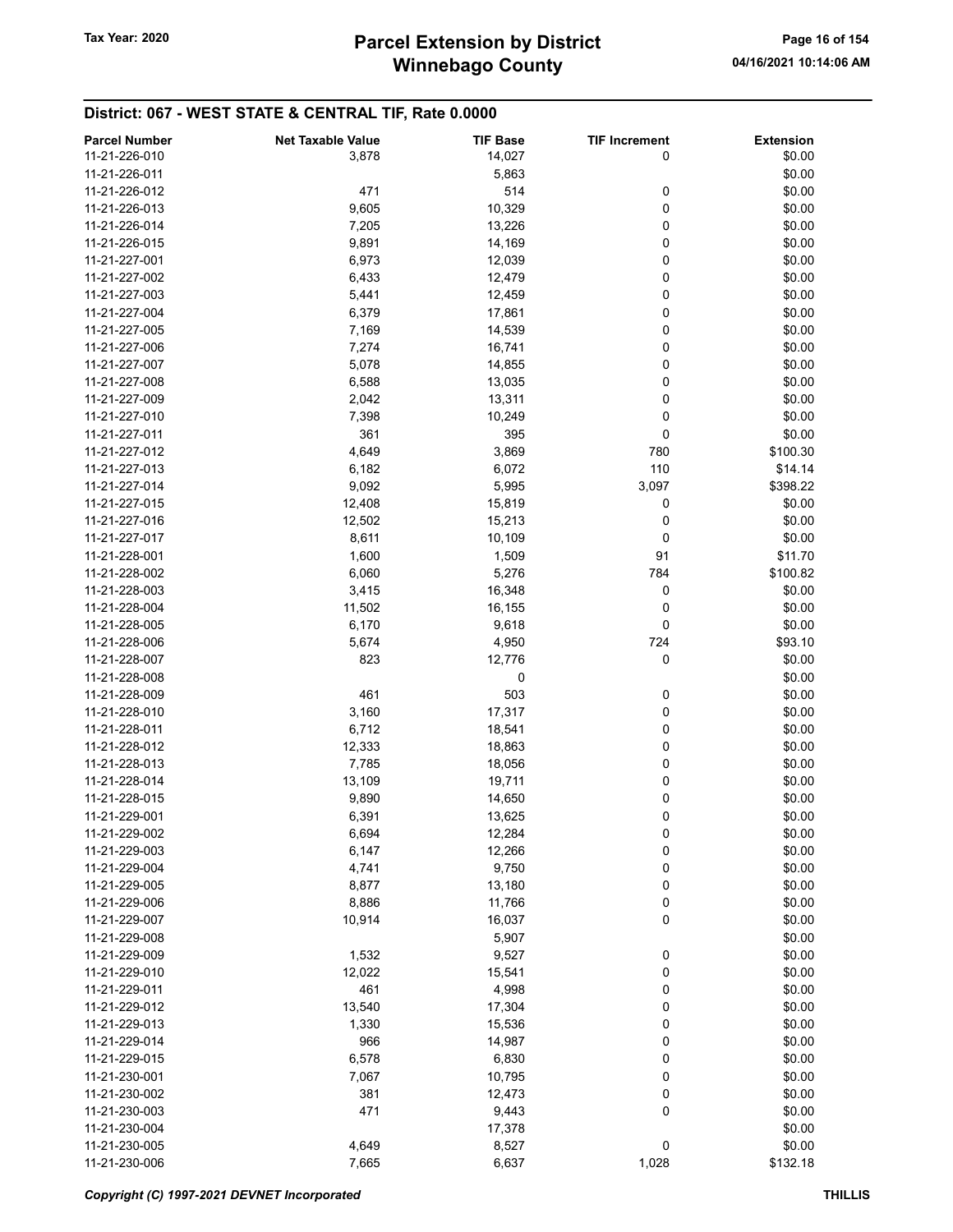# Winnebago County Tax Year: 2020 **Parcel Extension by District** Page 17 of 154

| <b>Parcel Number</b> | <b>Net Taxable Value</b> | <b>TIF Base</b> | <b>TIF Increment</b> | <b>Extension</b> |
|----------------------|--------------------------|-----------------|----------------------|------------------|
| 11-21-230-007        | 4,629                    | 12,048          | 0                    | \$0.00           |
| 11-21-230-008        | 6,972                    | 12,479          | 0                    | \$0.00           |
| 11-21-230-009        |                          |                 | 0                    |                  |
|                      | 6,391                    | 15,120          |                      | \$0.00           |
| 11-21-230-010        | 8,433                    | 9,926           | 0                    | \$0.00           |
| 11-21-230-011        | 8,850                    | 12,549          | 0                    | \$0.00           |
| 11-21-230-012        | 10,818                   | 14,359          | 0                    | \$0.00           |
| 11-21-230-013        | 8,914                    | 10,530          | 0                    | \$0.00           |
| 11-21-230-014        | 471                      | 11,107          | 0                    | \$0.00           |
| 11-21-230-015        |                          | 14,122          |                      | \$0.00           |
| 11-21-231-001        | 7,071                    | 6,598           | 473                  | \$60.82          |
| 11-21-231-002        | 6,918                    | 3,892           | 3,026                | \$389.10         |
| 11-21-231-003        | 3,226                    | 3,590           | 0                    | \$0.00           |
| 11-21-231-004        | 9,605                    | 12,086          | 0                    | \$0.00           |
| 11-21-231-005        |                          |                 |                      | \$95.54          |
|                      | 5,428                    | 4,685           | 743                  |                  |
| 11-21-231-006        | 5,690                    | 10,209          | 0                    | \$0.00           |
| 11-21-231-007        | 11,186                   | 12,005          | 0                    | \$0.00           |
| 11-21-231-008        | 6,473                    | 11,059          | 0                    | \$0.00           |
| 11-21-231-009        | 7,786                    | 10,235          | 0                    | \$0.00           |
| 11-21-231-010        | 8,874                    | 12,510          | 0                    | \$0.00           |
| 11-21-231-011        | 1,159                    | 11,643          | 0                    | \$0.00           |
| 11-21-231-012        | 471                      | 11,376          | 0                    | \$0.00           |
| 11-21-231-013        | 3,877                    | 16,005          | 0                    | \$0.00           |
| 11-21-231-014        | 471                      | 18,999          | 0                    | \$0.00           |
| 11-21-231-015        | 7,904                    | 2,028           | 5,876                | \$755.56         |
|                      |                          |                 |                      |                  |
| 11-21-231-016        | 2,786                    | 12,427          | 0                    | \$0.00           |
| 11-21-231-017        | 6,442                    | 9,624           | 0                    | \$0.00           |
| 11-21-232-001        | 0                        | 11,944          | 0                    | \$0.00           |
| 11-21-232-002        | 4,426                    | 14,896          | 0                    | \$0.00           |
| 11-21-232-003        | 0                        | 5,352           | 0                    | \$0.00           |
| 11-21-232-004        | 461                      | 12,183          | 0                    | \$0.00           |
| 11-21-232-005        | 903                      | 5,443           | 0                    | \$0.00           |
| 11-21-232-006        | 2,085                    | 3,166           | 0                    | \$0.00           |
| 11-21-232-007        | 8,168                    | 11,532          | 0                    | \$0.00           |
| 11-21-232-008        | 461                      | 503             | 0                    | \$0.00           |
| 11-21-232-009        |                          | 5,182           |                      | \$0.00           |
| 11-21-232-010        | 712                      | 11,383          | 0                    | \$0.00           |
| 11-21-232-011        |                          |                 |                      |                  |
|                      | 9,708                    | 11,501          | 0                    | \$0.00           |
| 11-21-232-012        | 1,170                    | 7,249           | $\mathbf 0$          | \$0.00           |
| 11-21-232-013        | 8,355                    | 11,338          | 0                    | \$0.00           |
| 11-21-232-014        | 411                      | 14,832          | $\pmb{0}$            | \$0.00           |
| 11-21-232-015        | 25,212                   | 21,964          | 3,248                | \$417.64         |
| 11-21-233-001        |                          | 12,659          |                      | \$0.00           |
| 11-21-233-002        |                          | 12,777          |                      | \$0.00           |
| 11-21-233-003        | 8,472                    | 11,904          | 0                    | \$0.00           |
| 11-21-233-004        | 9,347                    | 12,940          | 0                    | \$0.00           |
| 11-21-233-005        | 1,624                    | 11,010          | 0                    | \$0.00           |
| 11-21-233-006        | 8,445                    | 16,291          | 0                    | \$0.00           |
| 11-21-233-007        | 7,236                    | 6,743           | 493                  | \$63.40          |
|                      |                          |                 | 0                    |                  |
| 11-21-233-008        | 11,519                   | 15,163          |                      | \$0.00           |
| 11-21-233-009        |                          | 10,791          |                      | \$0.00           |
| 11-21-233-010        | 7,868                    | 16,961          | 0                    | \$0.00           |
| 11-21-233-011        | 4,068                    | 8,199           | 0                    | \$0.00           |
| 11-21-233-012        | 13,797                   | 11,738          | 2,059                | \$264.76         |
| 11-21-233-013        | 8,954                    | 16,745          | 0                    | \$0.00           |
| 11-21-233-014        | 4,916                    | 9,805           | 0                    | \$0.00           |
| 11-21-233-015        | 461                      | 14,939          | 0                    | \$0.00           |
| 11-21-233-016        | 4,147                    | 7,243           | 0                    | \$0.00           |
| 11-21-234-001        | 10,284                   | 8,355           | 1,929                | \$248.04         |
| 11-21-234-002        | 7,169                    | 13,796          | 0                    | \$0.00           |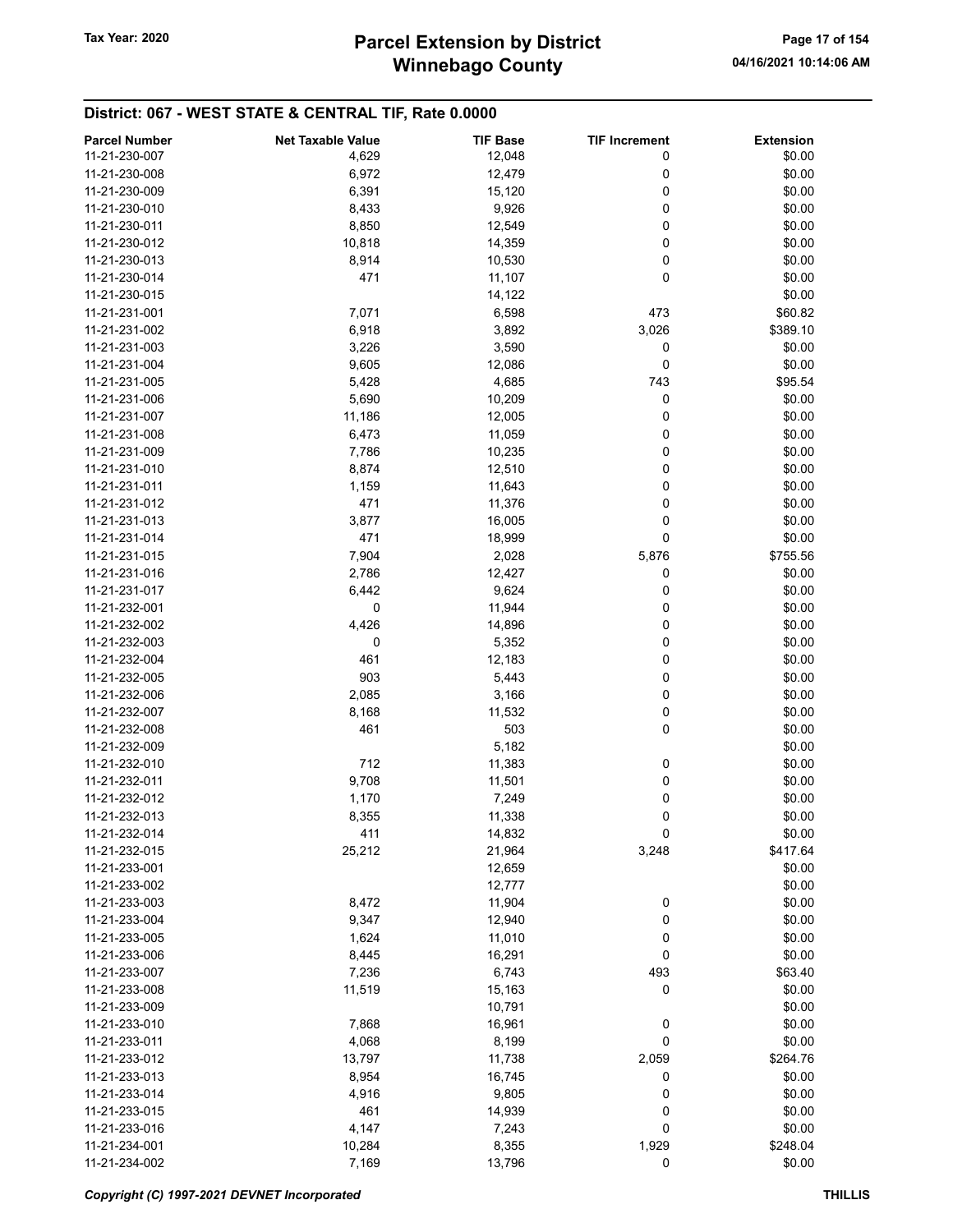# Winnebago County Tax Year: 2020 **Parcel Extension by District** Page 18 of 154

| <b>Parcel Number</b> | <b>Net Taxable Value</b> | <b>TIF Base</b> | <b>TIF Increment</b> | <b>Extension</b> |
|----------------------|--------------------------|-----------------|----------------------|------------------|
| 11-21-234-003        | 471                      | 7,422           | 0                    | \$0.00           |
| 11-21-234-004        | 9,513                    | 5,148           | 4,365                | \$561.28         |
| 11-21-234-005        | 7,770                    | 11,495          | 0                    | \$0.00           |
| 11-21-234-006        | 10,376                   | 6,495           | 3,881                | \$499.04         |
| 11-21-234-007        | 9,401                    | 2,619           | 6,782                | \$872.06         |
| 11-21-234-008        | 8,250                    | 14,766          | 0                    | \$0.00           |
| 11-21-234-009        | 6,972                    | 15,991          | 0                    | \$0.00           |
| 11-21-234-010        | 8,942                    | 11,015          | 0                    | \$0.00           |
| 11-21-234-011        | 471                      | 514             | 0                    | \$0.00           |
| 11-21-234-012        | 10,822                   | 12,897          | 0                    | \$0.00           |
| 11-21-234-013        | 9,645                    | 18,721          | 0                    | \$0.00           |
| 11-21-234-014        | 471                      | 15,467          | 0                    | \$0.00           |
| 11-21-234-015        | 3,287                    | 11,463          | 0                    | \$0.00           |
| 11-21-234-016        | 10,162                   | 8,249           | 1,913                | \$245.98         |
| 11-21-234-017        | 4,786                    | 4,691           | 95                   | \$12.22          |
| 11-21-235-001        |                          | 0               |                      | \$0.00           |
| 11-21-235-002        |                          | 0               |                      | \$0.00           |
| 11-21-235-003        |                          | 0               |                      | \$0.00           |
| 11-21-235-004        |                          | 0               |                      | \$0.00           |
| 11-21-235-005        |                          | 0               |                      | \$0.00           |
| 11-21-235-006        |                          | 0               |                      | \$0.00           |
| 11-21-235-007        |                          | 0               |                      | \$0.00           |
| 11-21-235-008        |                          | 0               |                      | \$0.00           |
| 11-21-236-001        | 7,252                    | 13,692          | 0                    | \$0.00           |
| 11-21-236-002        |                          | 0               |                      | \$0.00           |
| 11-21-236-003        | 8,518                    | 5,323           | 3,195                | \$410.84         |
| 11-21-236-004        | 7,262                    | 7,892           | 0                    | \$0.00           |
| 11-21-236-005        | 6,356                    | 14,728          | 0                    | \$0.00           |
| 11-21-236-008        |                          | 4,523           |                      | \$0.00           |
| 11-21-236-009        | 424                      | 5,377           | 0                    | \$0.00           |
| 11-21-236-010        | 2,404                    | 13,902          | 0                    | \$0.00           |
| 11-21-236-011        | 10,488                   | 10,609          | 0                    | \$0.00           |
| 11-21-236-016        | 7,438                    | 11,238          | 0                    | \$0.00           |
| 11-21-236-017        | 12,070                   | 15,961          | 0                    | \$0.00           |
| 11-21-236-018        | 461                      | 9,845           | 0                    | \$0.00           |
| 11-21-236-019        | 285                      | 9,846           | 0                    | \$0.00           |
| 11-21-236-020        | 414                      | 9,845           | 0                    | \$0.00           |
| 11-21-236-023        | 0                        | 6,196           | $\mathbf 0$          | \$0.00           |
| 11-21-236-024        | 4,094                    | 13,860          | 0                    | \$0.00           |
| 11-21-236-025        | 1,659                    | 2,213           | 0                    | \$0.00           |
| 11-21-236-026        | 1,973                    | 12,143          | 0                    | \$0.00           |
| 11-21-236-027        | 2,341                    | 16,804          | 0                    | \$0.00           |
| 11-21-251-002        | 3,857                    | 2,620           | 1,237                | \$159.06         |
| 11-21-251-003        | 6,528                    | 6,531           | 0                    | \$0.00           |
| 11-21-251-004        | 63,999                   | 57,503          | 6,496                | \$835.28         |
| 11-21-251-005        | 9,661                    | 8,993           | 668                  | \$85.90          |
| 11-21-251-006        | 5,973                    | 13,319          | 0                    | \$0.00           |
| 11-21-251-007        | 6,119                    | 12,583          | 0                    | \$0.00           |
| 11-21-251-008        | 4,741                    | 13,485          | 0                    | \$0.00           |
| 11-21-251-009        | 4,653                    | 16,207          | 0                    | \$0.00           |
| 11-21-251-010        | 0                        | 84              | 0                    | \$0.00           |
| 11-21-251-011        | 5,242                    | 13,622          | 0                    | \$0.00           |
| 11-21-251-012        | 0                        | 102             | 0                    | \$0.00           |
| 11-21-251-013        | 2,318                    | 17,585          | 0                    | \$0.00           |
| 11-21-251-014        | 6,577                    | 12,754          | 0                    | \$0.00           |
| 11-21-251-015        | 5,447                    | 4,923           | 524                  | \$67.38          |
| 11-21-251-016        | 8,175                    | 11,147          | 0                    | \$0.00           |
| 11-21-251-017        | 6,765                    | 5,927           | 838                  | \$107.76         |
| 11-21-251-018        | 8,393                    | 15,154          | 0                    | \$0.00           |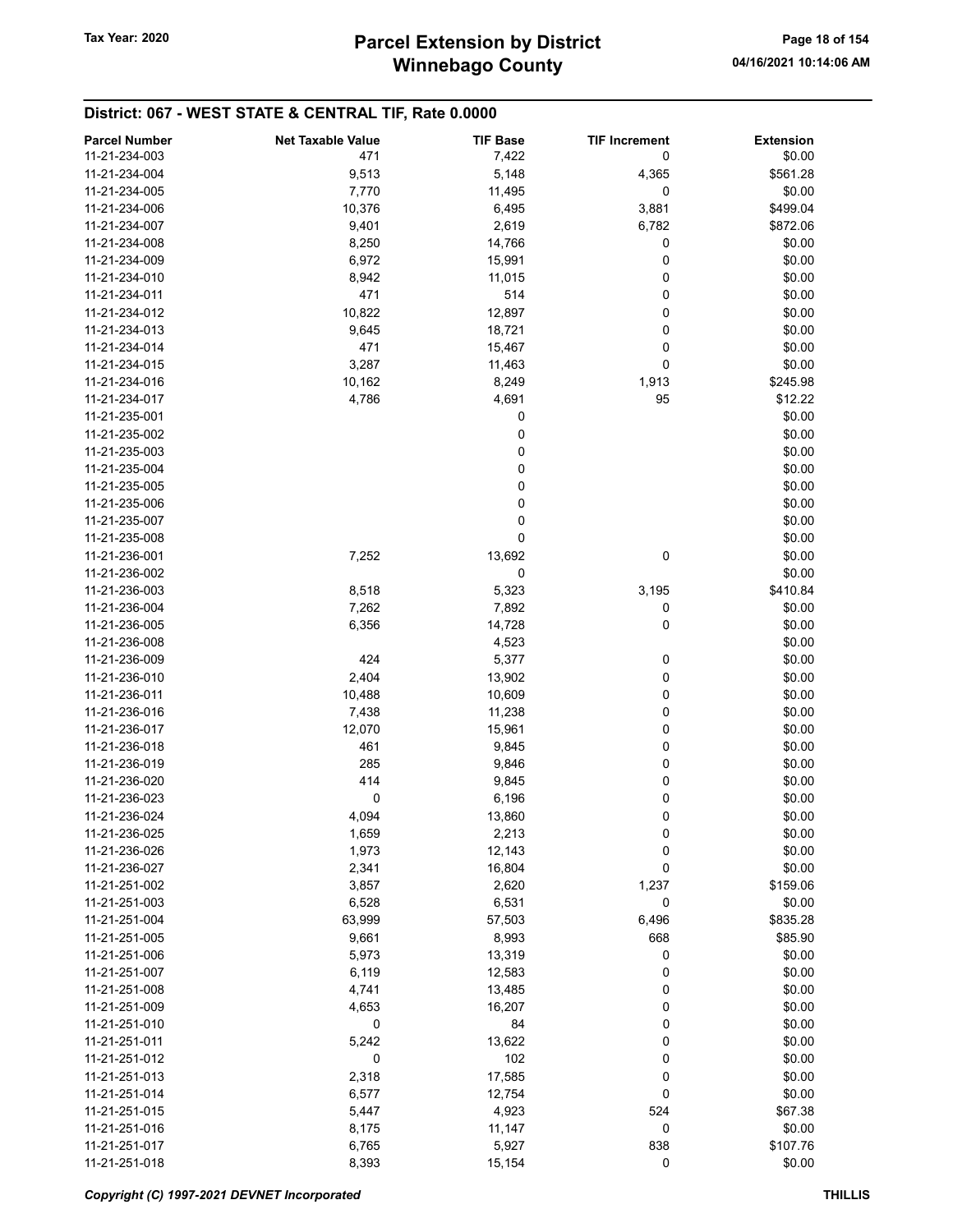| <b>Parcel Number</b> | <b>Net Taxable Value</b> | <b>TIF Base</b> | <b>TIF Increment</b> | <b>Extension</b> |
|----------------------|--------------------------|-----------------|----------------------|------------------|
| 11-21-251-019        | 5,935                    | 7,022           | 0                    | \$0.00           |
| 11-21-251-020        | 566                      | 11,757          | 0                    | \$0.00           |
| 11-21-251-021        | 6,786                    | 14,239          | 0                    | \$0.00           |
| 11-21-251-022        | 5,078                    | 5,384           | 0                    | \$0.00           |
| 11-21-251-023        |                          | 916             |                      | \$0.00           |
| 11-21-251-025        |                          | 2,389           |                      | \$0.00           |
| 11-21-251-026        |                          | 20,393          |                      | \$0.00           |
| 11-21-251-027        |                          | 1,333           |                      | \$0.00           |
| 11-21-251-028        | 1,078                    | 9,313           | 0                    | \$0.00           |
| 11-21-251-029        |                          | 5,232           |                      | \$0.00           |
| 11-21-251-032        |                          | 0               |                      | \$0.00           |
| 11-21-251-033        |                          | 0               |                      | \$0.00           |
| 11-21-251-034        | 5,579                    | 10,117          | 0                    | \$0.00           |
| 11-21-251-035        |                          | 8,487           |                      | \$0.00           |
| 11-21-251-036        |                          | 9,567           |                      | \$0.00           |
| 11-21-251-037        |                          | 6,242           |                      | \$0.00           |
| 11-21-251-038        | 414                      | 453             | 0                    | \$0.00           |
| 11-21-251-039        |                          | 0               |                      | \$0.00           |
| 11-21-251-040        |                          | 4,884           |                      | \$0.00           |
| 11-21-251-041        |                          | 11,305          |                      | \$0.00           |
| 11-21-251-042        |                          | 5,740           |                      | \$0.00           |
| 11-21-251-043        |                          | 0               |                      | \$0.00           |
| 11-21-251-044        |                          | 0               |                      | \$0.00           |
| 11-21-251-045        |                          | 0               |                      | \$0.00           |
| 11-21-251-046        | 0                        | 11,675          | 0                    | \$0.00           |
| 11-21-251-047        | 0                        | 11,472          | 0                    | \$0.00           |
| 11-21-252-001        | 6,378                    | 15,616          | 0                    | \$0.00           |
| 11-21-252-002        | 1,534                    | 18,019          | 0                    | \$0.00           |
| 11-21-252-003        | 381                      | 14,241          | 0                    | \$0.00           |
| 11-21-252-004        | 381                      | 416             | 0                    | \$0.00           |
| 11-21-252-005        |                          | 1,001           |                      | \$0.00           |
| 11-21-252-006        |                          | 16,727          |                      | \$0.00           |
| 11-21-252-007        |                          | 15,771          |                      | \$0.00           |
| 11-21-252-008        | 0                        | 11,741          | 0                    | \$0.00           |
| 11-21-252-009        | 8,840                    | 8,324           | 516                  | \$66.36          |
| 11-21-252-010        | 6,299                    | 7,176           | 0                    | \$0.00           |
| 11-21-252-011        | 9,240                    | 14,489          | 0                    | \$0.00           |
| 11-21-252-012        |                          | 9,362           |                      | \$0.00           |
| 11-21-253-001        | 3,798                    | 8,910           | 0                    | \$0.00           |
| 11-21-253-002        |                          | 1,942           |                      | \$0.00           |
| 11-21-253-003        |                          | 12,344          |                      | \$0.00           |
| 11-21-253-004        |                          | 19,501          |                      | \$0.00           |
| 11-21-253-005        |                          | 4,842           |                      | \$0.00           |
| 11-21-253-007        |                          | 9,190           |                      | \$0.00           |
| 11-21-253-008        | 160                      | 4,318           | 0                    | \$0.00           |
| 11-21-253-009        | 5,160                    | 8,652           | 0                    | \$0.00           |
| 11-21-253-010        | 7,256                    | 3,569           | 3,687                | \$474.10         |
| 11-21-253-011        | 3,756                    | 4,527           | 0                    | \$0.00           |
| 11-21-253-012        | 7,689                    | 4,537           | 3,152                | \$405.30         |
| 11-21-253-013        | 1,020                    | 3,867           | 0                    | \$0.00           |
| 11-21-253-014        | 4,170                    | 12,068          | 0                    | \$0.00           |
| 11-21-253-015        | 18,303                   | 13,151          | 5,152                | \$662.46         |
| 11-21-253-016        | 18,517                   | 13,101          | 5,416                | \$696.42         |
| 11-21-254-001        |                          | 9,905           |                      | \$0.00           |
| 11-21-254-002        | 5,721                    | 5,362           | 359                  | \$46.16          |
| 11-21-254-003        |                          | 16,767          |                      | \$0.00           |
| 11-21-254-004        |                          | 331             |                      | \$0.00           |
| 11-21-254-005        | 303                      | 12,263          | 0                    | \$0.00           |
| 11-21-254-006        |                          | 324             |                      | \$0.00           |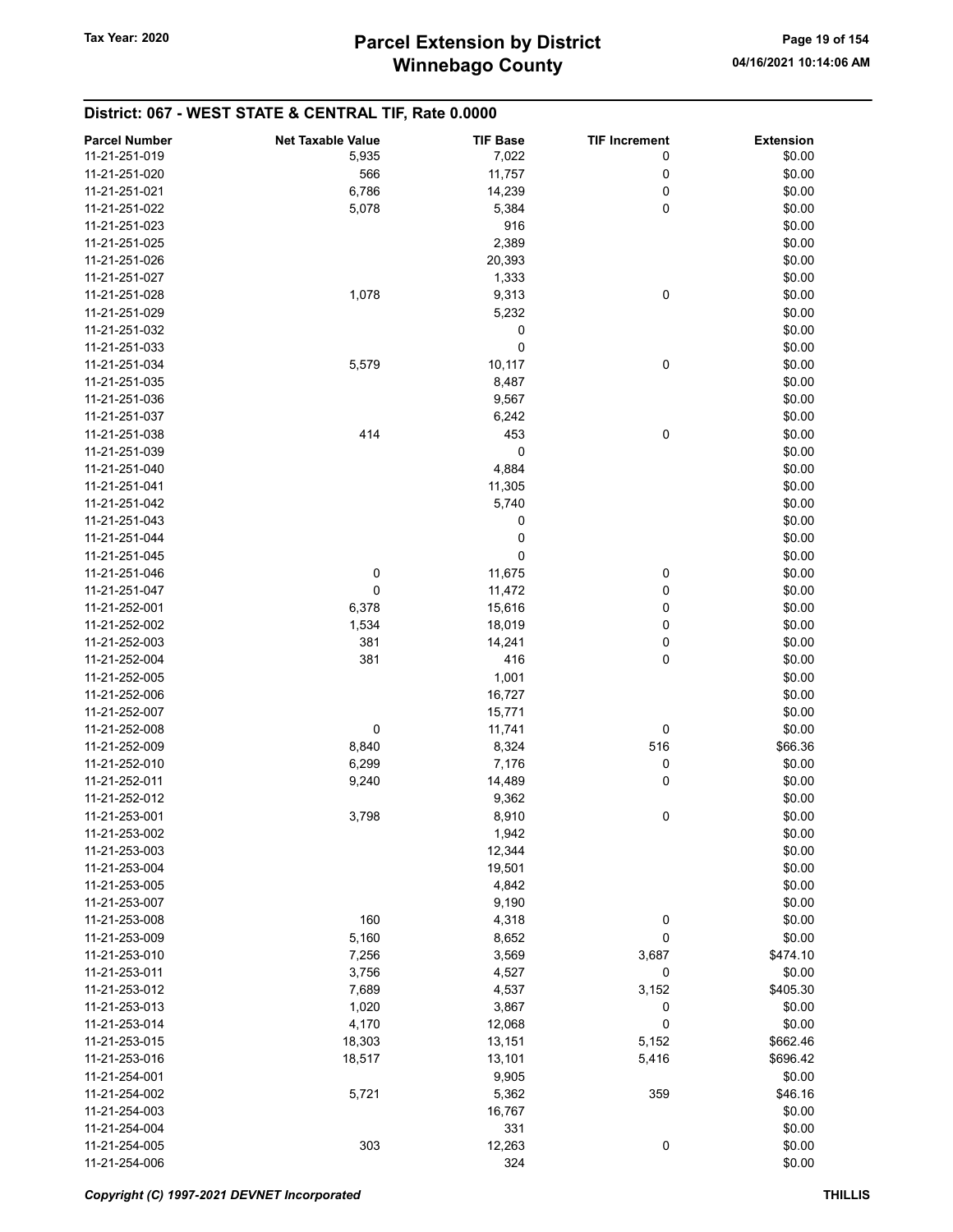| <b>Parcel Number</b> | <b>Net Taxable Value</b> | <b>TIF Base</b> | <b>TIF Increment</b> | <b>Extension</b> |
|----------------------|--------------------------|-----------------|----------------------|------------------|
| 11-21-254-007        |                          | 10,488          |                      | \$0.00           |
|                      |                          |                 |                      |                  |
| 11-21-254-008        | 3,796                    | 18,596          | 0                    | \$0.00           |
| 11-21-254-009        | 1,127                    | 1,082           | 45                   | \$5.80           |
| 11-21-254-010        | 277                      | 302             | 0                    | \$0.00           |
| 11-21-254-011        | 5,092                    | 5,039           | 53                   | \$6.82           |
| 11-21-254-012        | 7,158                    | 10,957          | 0                    | \$0.00           |
| 11-21-254-013        | 11,590                   | 13,845          | 0                    | \$0.00           |
| 11-21-254-014        | 2,286                    | 13,694          | 0                    | \$0.00           |
| 11-21-255-001        |                          | 0               |                      | \$0.00           |
| 11-21-255-002        |                          |                 |                      |                  |
|                      |                          | 363             |                      | \$0.00           |
| 11-21-255-003        |                          | 10,155          |                      | \$0.00           |
| 11-21-255-004        |                          | 9,159           |                      | \$0.00           |
| 11-21-255-005        |                          | 274             |                      | \$0.00           |
| 11-21-255-006        |                          | 0               |                      | \$0.00           |
| 11-21-255-007        | 3,811                    | 10,248          | 0                    | \$0.00           |
| 11-21-255-008        | 0                        | 13,587          | 0                    | \$0.00           |
| 11-21-255-009        | 10,717                   | 13,172          | 0                    | \$0.00           |
| 11-21-255-010        | 10,999                   | 13,491          | 0                    | \$0.00           |
| 11-21-255-011        | 8,656                    | 12,104          | 0                    | \$0.00           |
| 11-21-255-012        |                          |                 | 0                    |                  |
|                      | 11,389                   | 12,873          |                      | \$0.00           |
| 11-21-255-013        | 5,903                    | 8,762           | 0                    | \$0.00           |
| 11-21-255-014        | 5,996                    | 8,977           | 0                    | \$0.00           |
| 11-21-255-015        | 3,742                    | 9,110           | 0                    | \$0.00           |
| 11-21-256-001        | 9,680                    | 13,554          | 0                    | \$0.00           |
| 11-21-256-002        | 7,065                    | 10,508          | 0                    | \$0.00           |
| 11-21-256-003        | 341                      | 372             | 0                    | \$0.00           |
| 11-21-256-004        | 7,984                    | 15,226          | 0                    | \$0.00           |
| 11-21-256-005        | 1,849                    | 10,668          | 0                    | \$0.00           |
| 11-21-256-006        | 341                      | 372             | 0                    | \$0.00           |
| 11-21-256-007        | 8,757                    | 10,256          | 0                    | \$0.00           |
|                      |                          |                 |                      |                  |
| 11-21-256-008        | 341                      | 372             | 0                    | \$0.00           |
| 11-21-256-009        | 9,613                    | 11,905          | 0                    | \$0.00           |
| 11-21-256-010        | 14,688                   | 16,112          | 0                    | \$0.00           |
| 11-21-256-011        | 0                        | 6,957           | 0                    | \$0.00           |
| 11-21-256-012        | 8,645                    | 12,293          | 0                    | \$0.00           |
| 11-21-256-013        | 9,254                    | 13,486          | 0                    | \$0.00           |
| 11-21-256-014        | 5,555                    | 6,863           | 0                    | \$0.00           |
| 11-21-256-015        | 2,112                    | 12,382          | 0                    | \$0.00           |
| 11-21-256-016        | 9,692                    | 10,550          | 0                    | \$0.00           |
| 11-21-256-017        | 7,347                    | 8,461           | 0                    | \$0.00           |
| 11-21-256-018        | 4,278                    | 6,520           | 0                    | \$0.00           |
|                      |                          |                 |                      |                  |
| 11-21-256-019        | 9,176                    | 10,165          | 0                    | \$0.00           |
| 11-21-256-020        | 5,915                    | 9,043           | 0                    | \$0.00           |
| 11-21-257-001        | 5,922                    | 10,773          | 0                    | \$0.00           |
| 11-21-257-002        | 646                      | 10,007          | 0                    | \$0.00           |
| 11-21-257-003        | 0                        | 12,014          | 0                    | \$0.00           |
| 11-21-257-004        | 330                      | 10,421          | 0                    | \$0.00           |
| 11-21-257-005        | 0                        | 10,398          | 0                    | \$0.00           |
| 11-21-257-006        | 4,544                    | 9,285           | 0                    | \$0.00           |
| 11-21-257-007        | 7,675                    | 13,317          | 0                    | \$0.00           |
| 11-21-257-008        | 12,954                   | 17,854          | 0                    | \$0.00           |
|                      |                          |                 |                      |                  |
| 11-21-257-009        | 16,049                   | 16,452          | 0                    | \$0.00           |
| 11-21-257-010        | 330                      | 360             | 0                    | \$0.00           |
| 11-21-257-011        | 9,674                    | 13,989          | 0                    | \$0.00           |
| 11-21-257-012        | 8,927                    | 13,648          | 0                    | \$0.00           |
| 11-21-257-013        | 197                      | 215             | 0                    | \$0.00           |
| 11-21-257-014        | 7,392                    | 13,604          | 0                    | \$0.00           |
| 11-21-258-001        | 14,226                   | 14,542          | 0                    | \$0.00           |
| 11-21-258-002        | 6,728                    | 16,191          | 0                    | \$0.00           |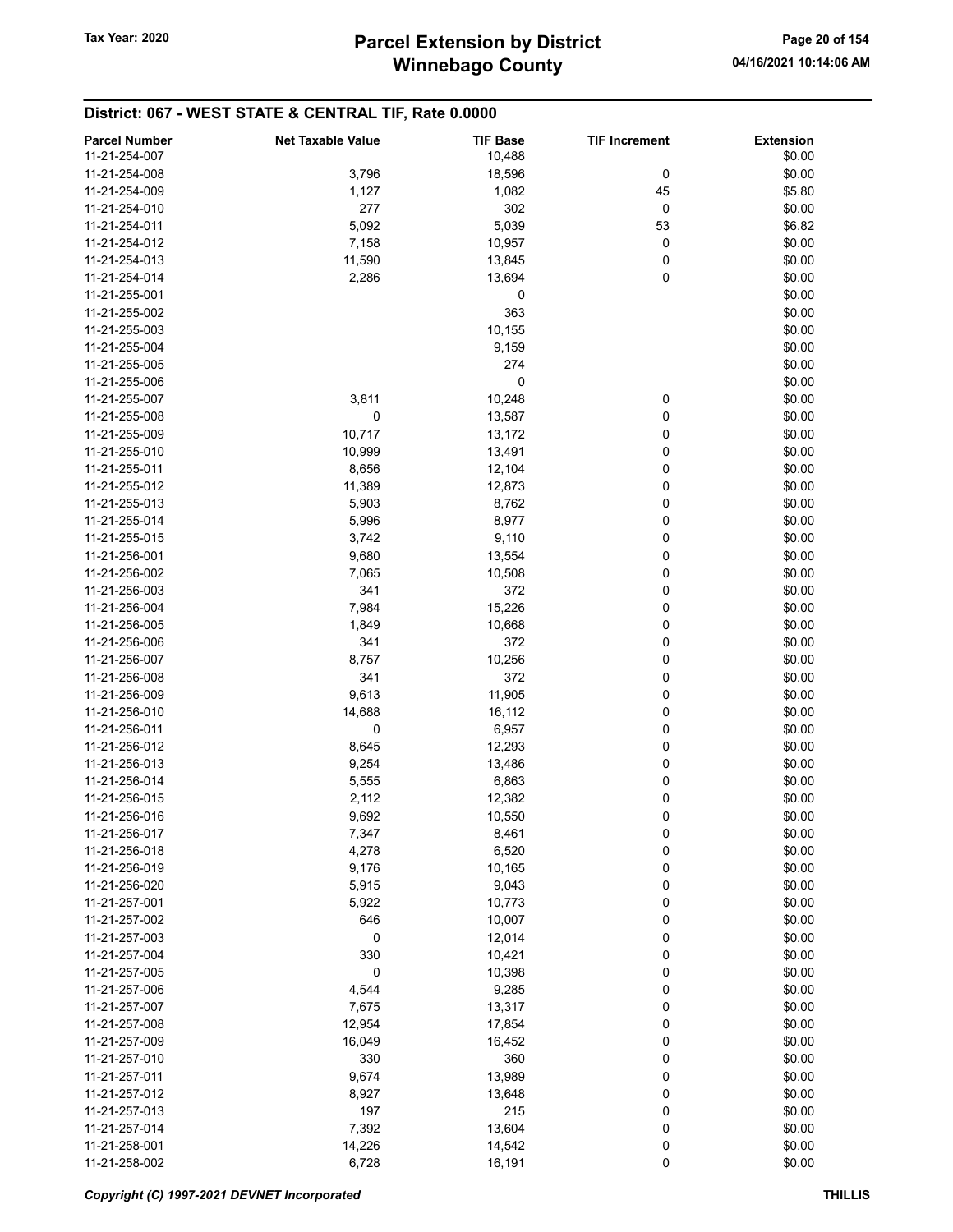# Winnebago County Tax Year: 2020 **Parcel Extension by District** Page 21 of 154

| <b>Parcel Number</b> | <b>Net Taxable Value</b> | <b>TIF Base</b> | <b>TIF Increment</b> | <b>Extension</b> |
|----------------------|--------------------------|-----------------|----------------------|------------------|
| 11-21-258-003        | 3,436                    | 14,832          | 0                    | \$0.00           |
| 11-21-258-004        | 11,023                   | 14,675          | 0                    | \$0.00           |
| 11-21-258-005        | 1,743                    | 11,020          | 0                    | \$0.00           |
| 11-21-258-006        | 13,701                   | 17,659          | 0                    | \$0.00           |
| 11-21-258-007        |                          |                 | 0                    | \$0.00           |
|                      | 6,890                    | 8,067           |                      |                  |
| 11-21-258-008        | 228                      | 10,601          | 0                    | \$0.00           |
| 11-21-258-009        | 8,689                    | 18,625          | 0                    | \$0.00           |
| 11-21-258-010        | 6,658                    | 11,160          | 0                    | \$0.00           |
| 11-21-258-011        | 7,887                    | 11,473          | 0                    | \$0.00           |
| 11-21-258-012        | 330                      | 360             | 0                    | \$0.00           |
| 11-21-258-013        | 8,409                    | 9,445           | 0                    | \$0.00           |
| 11-21-258-014        | 13,295                   | 12,382          | 913                  | \$117.40         |
| 11-21-258-015        | 330                      | 360             | 0                    | \$0.00           |
| 11-21-258-016        | 10,334                   | 14,293          | 0                    | \$0.00           |
| 11-21-258-017        | 12,052                   | 13,753          | 0                    | \$0.00           |
| 11-21-258-018        | 9,207                    | 10,425          | 0                    | \$0.00           |
| 11-21-259-001        | 9,600                    | 7,224           | 2,376                | \$305.52         |
| 11-21-259-002        | 1,845                    | 11,080          | 0                    | \$0.00           |
| 11-21-259-003        | 7,173                    | 8,812           | 0                    | \$0.00           |
| 11-21-259-004        | 7,379                    | 8,731           | 0                    | \$0.00           |
| 11-21-259-005        | 1,329                    | 10,946          | 0                    | \$0.00           |
| 11-21-259-006        | 10,957                   | 14,370          | 0                    | \$0.00           |
| 11-21-259-007        | 1,456                    | 15,170          | 0                    | \$0.00           |
| 11-21-259-008        | 8,382                    | 16,557          | 0                    | \$0.00           |
| 11-21-259-009        | 2,981                    | 12,024          | 0                    | \$0.00           |
| 11-21-259-010        | 9,791                    | 8,878           | 913                  | \$117.40         |
| 11-21-259-011        | 4,289                    | 4,388           | 0                    | \$0.00           |
|                      |                          | 10,183          | 0                    |                  |
| 11-21-259-012        | 5,262                    |                 |                      | \$0.00           |
| 11-21-259-013        | 0                        | 10,845          | 0                    | \$0.00           |
| 11-21-259-014        | 7,510                    | 10,777          | 0                    | \$0.00           |
| 11-21-259-015        | 6,194                    | 6,215           | 0                    | \$0.00           |
| 11-21-259-016        | 7,554                    | 8,813           | 0                    | \$0.00           |
| 11-21-259-017        | 11,872                   | 15,575          | 0                    | \$0.00           |
| 11-21-259-018        | 0                        | 10,944          | 0                    | \$0.00           |
| 11-21-259-019        | 272                      | 7,427           | 0                    | \$0.00           |
| 11-21-260-001        | 11,129                   | 14,569          | 0                    | \$0.00           |
| 11-21-260-002        | 14,104                   | 19,500          | 0                    | \$0.00           |
| 11-21-260-003        | 4,026                    | 12,873          | 0                    | \$0.00           |
| 11-21-260-004        | 7,239                    | 10,443          | 0                    | \$0.00           |
| 11-21-260-005        | 7,272                    | 10,765          | 0                    | \$0.00           |
| 11-21-260-006        | 7,589                    | 8,887           | 0                    | \$0.00           |
| 11-21-260-007        | 0                        | 9,336           | 0                    | \$0.00           |
| 11-21-260-008        | 3,927                    | 10,353          | 0                    | \$0.00           |
| 11-21-260-009        | 6,566                    | 12,330          | 0                    | \$0.00           |
| 11-21-260-010        | 4,160                    | 14,769          | 0                    | \$0.00           |
| 11-21-260-011        | 6,694                    | 8,089           | 0                    | \$0.00           |
| 11-21-260-012        | 7,368                    | 10,470          | 0                    | \$0.00           |
| 11-21-260-013        | 2,765                    | 13,206          | 0                    | \$0.00           |
| 11-21-260-014        | 6,227                    | 16,201          | 0                    | \$0.00           |
| 11-21-260-015        | 9,560                    | 11,199          | 0                    | \$0.00           |
| 11-21-261-001        | 378                      | 404             | 0                    | \$0.00           |
| 11-21-261-002        | 330                      | 360             | 0                    | \$0.00           |
| 11-21-261-003        | 7,588                    | 16,467          | 0                    | \$0.00           |
| 11-21-261-006        | 0                        | 9,598           | 0                    | \$0.00           |
| 11-21-261-007        |                          |                 |                      |                  |
|                      | 7,653                    | 10,900          | 0                    | \$0.00           |
| 11-21-261-008        | 9,783                    | 9,825           | 0                    | \$0.00           |
| 11-21-261-009        | 330                      | 360             | 0                    | \$0.00           |
| 11-21-261-010        | 5,555                    | 8,184           | 0                    | \$0.00           |
| 11-21-261-011        | 7,428                    | 7,056           | 372                  | \$47.84          |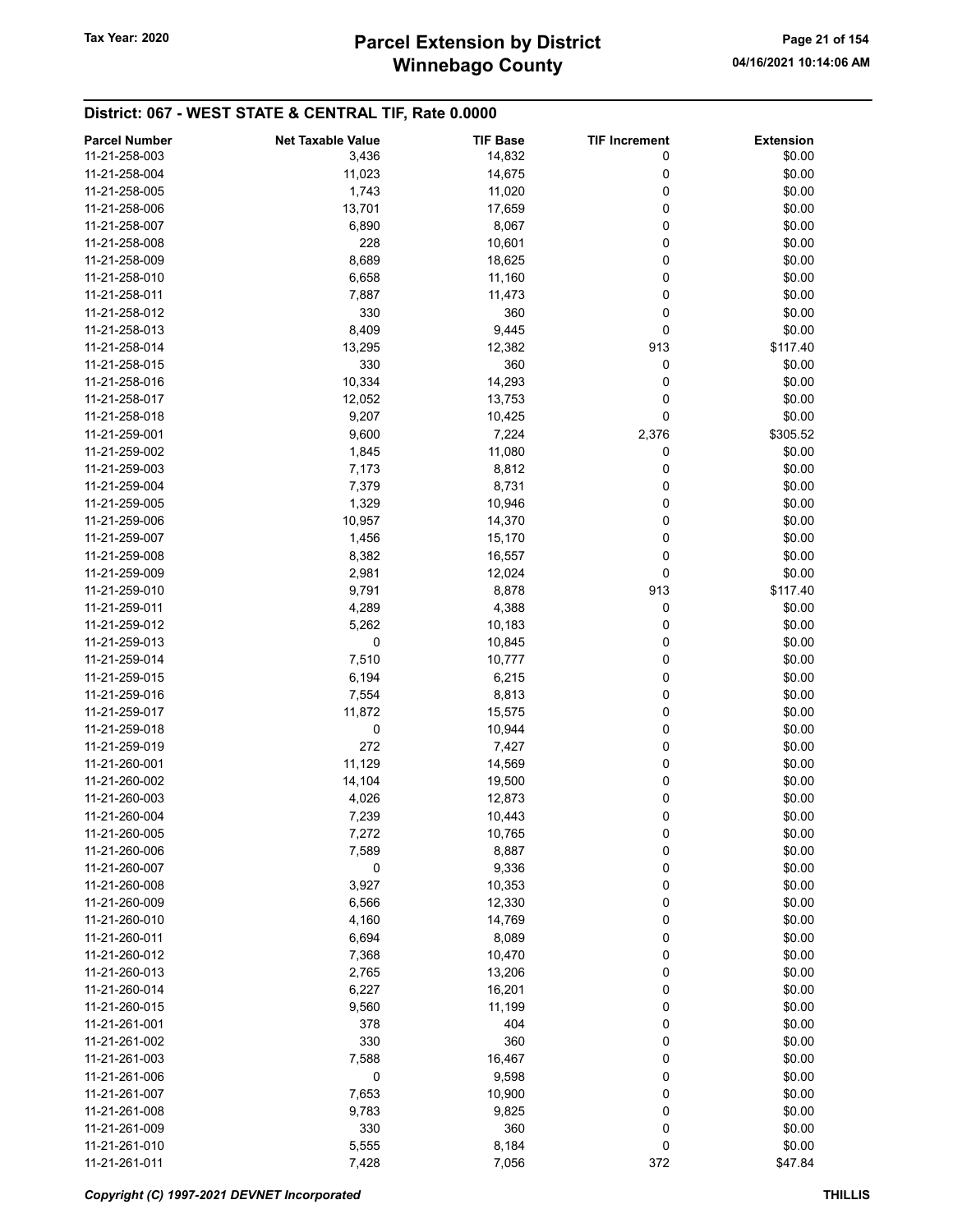| <b>Parcel Number</b> | <b>Net Taxable Value</b> | <b>TIF Base</b> | <b>TIF Increment</b> | <b>Extension</b> |
|----------------------|--------------------------|-----------------|----------------------|------------------|
| 11-21-261-012        | 541                      | 591             | 0                    | \$0.00           |
| 11-21-261-013        | 287                      | 7,728           | 0                    | \$0.00           |
| 11-21-261-014        | 287                      | 4,946           | 0                    | \$0.00           |
| 11-21-261-015        | 282                      | 309             | 0                    | \$0.00           |
| 11-21-261-016        | 5,538                    |                 |                      | \$21.74          |
|                      |                          | 5,369           | 169                  |                  |
| 11-21-276-001        | 7,111                    | 11,801          | 0                    | \$0.00           |
| 11-21-276-002        | 9,270                    | 11,562          | 0                    | \$0.00           |
| 11-21-276-005        | 571                      | 15,507          | 0                    | \$0.00           |
| 11-21-276-006        | 1,856                    | 11,669          | 0                    | \$0.00           |
| 11-21-276-007        | 571                      | 13,408          | 0                    | \$0.00           |
| 11-21-276-008        |                          | 1,358           |                      | \$0.00           |
| 11-21-276-009        |                          | 22,205          |                      | \$0.00           |
| 11-21-276-010        |                          | 865             |                      | \$0.00           |
| 11-21-276-011        | 20,544                   | 27,585          | 0                    | \$0.00           |
| 11-21-276-012        | 8,086                    | 2,813           | 5,273                | \$678.02         |
| 11-21-277-001        | 8,200                    | 11,509          | 0                    | \$0.00           |
| 11-21-277-002        | 6,653                    | 16,813          | 0                    | \$0.00           |
| 11-21-277-003        | 11,642                   | 15,325          | 0                    | \$0.00           |
| 11-21-277-004        | 1,682                    | 10,293          | 0                    | \$0.00           |
| 11-21-277-005        |                          |                 | 0                    |                  |
|                      | 6,573                    | 14,276          |                      | \$0.00           |
| 11-21-277-006        | 4,785                    | 1,952           | 2,833                | \$364.28         |
| 11-21-277-007        | 562                      | 0               | 562                  | \$72.26          |
| 11-21-277-008        | 0                        | 13,011          | 0                    | \$0.00           |
| 11-21-277-009        | 3,876                    | 13,352          | 0                    | \$0.00           |
| 11-21-277-010        |                          | 8,501           |                      | \$0.00           |
| 11-21-277-011        | 8,098                    | 8,878           | 0                    | \$0.00           |
| 11-21-277-013        |                          | 0               |                      | \$0.00           |
| 11-21-278-001        | 553                      | 605             | 0                    | \$0.00           |
| 11-21-278-002        | 6,881                    | 11,596          | 0                    | \$0.00           |
| 11-21-278-003        | 553                      | 605             | 0                    | \$0.00           |
| 11-21-278-004        | 9,346                    | 5,801           | 3,545                | \$455.84         |
| 11-21-278-005        | 3,974                    | 11,904          | 0                    | \$0.00           |
| 11-21-278-006        | 385                      | 420             | 0                    | \$0.00           |
| 11-21-278-007        | 4,380                    | 15,969          | 0                    | \$0.00           |
| 11-21-278-008        | 553                      | 13,310          | 0                    | \$0.00           |
| 11-21-278-009        | 4,435                    | 4,124           | 311                  | \$40.00          |
|                      |                          |                 |                      |                  |
| 11-21-278-015        |                          | 4,983           |                      | \$0.00           |
| 11-21-278-016        |                          | 391             |                      | \$0.00           |
| 11-21-278-017        |                          | 13,608          |                      | \$0.00           |
| 11-21-278-018        |                          | 5,831           |                      | \$0.00           |
| 11-21-278-019        |                          | 9,060           |                      | \$0.00           |
| 11-21-279-013        | 377,942                  | 72,801          | 305,141              | \$39,236.26      |
| 11-21-279-016        |                          | 0               |                      | \$0.00           |
| 11-21-279-017        |                          | 0               |                      | \$0.00           |
| 11-21-279-018        |                          | 4,832           |                      | \$0.00           |
| 11-21-280-001        | 268                      | 10,607          | 0                    | \$0.00           |
| 11-21-280-002        |                          | 11,433          |                      | \$0.00           |
| 11-21-280-003        |                          | 462             |                      | \$0.00           |
| 11-21-280-004        |                          | 16,985          |                      | \$0.00           |
| 11-21-280-005        |                          | 0               |                      | \$0.00           |
| 11-21-280-006        | 389                      | 14,142          | 0                    | \$0.00           |
| 11-21-280-007        | 17,267                   | 17,095          | 172                  | \$22.12          |
| 11-21-280-008        | 0                        | 14,118          | 0                    | \$0.00           |
| 11-21-280-009        | 9,497                    |                 | 0                    | \$0.00           |
|                      |                          | 10,952          |                      |                  |
| 11-21-280-010        | 11,352                   | 10,114          | 1,238                | \$159.20         |
| 11-21-280-011        | 7,205                    | 16,070          | 0                    | \$0.00           |
| 11-21-281-001        |                          | 11,975          |                      | \$0.00           |
| 11-21-281-002        |                          | 14,982          |                      | \$0.00           |
| 11-21-281-003        |                          | 1,859           |                      | \$0.00           |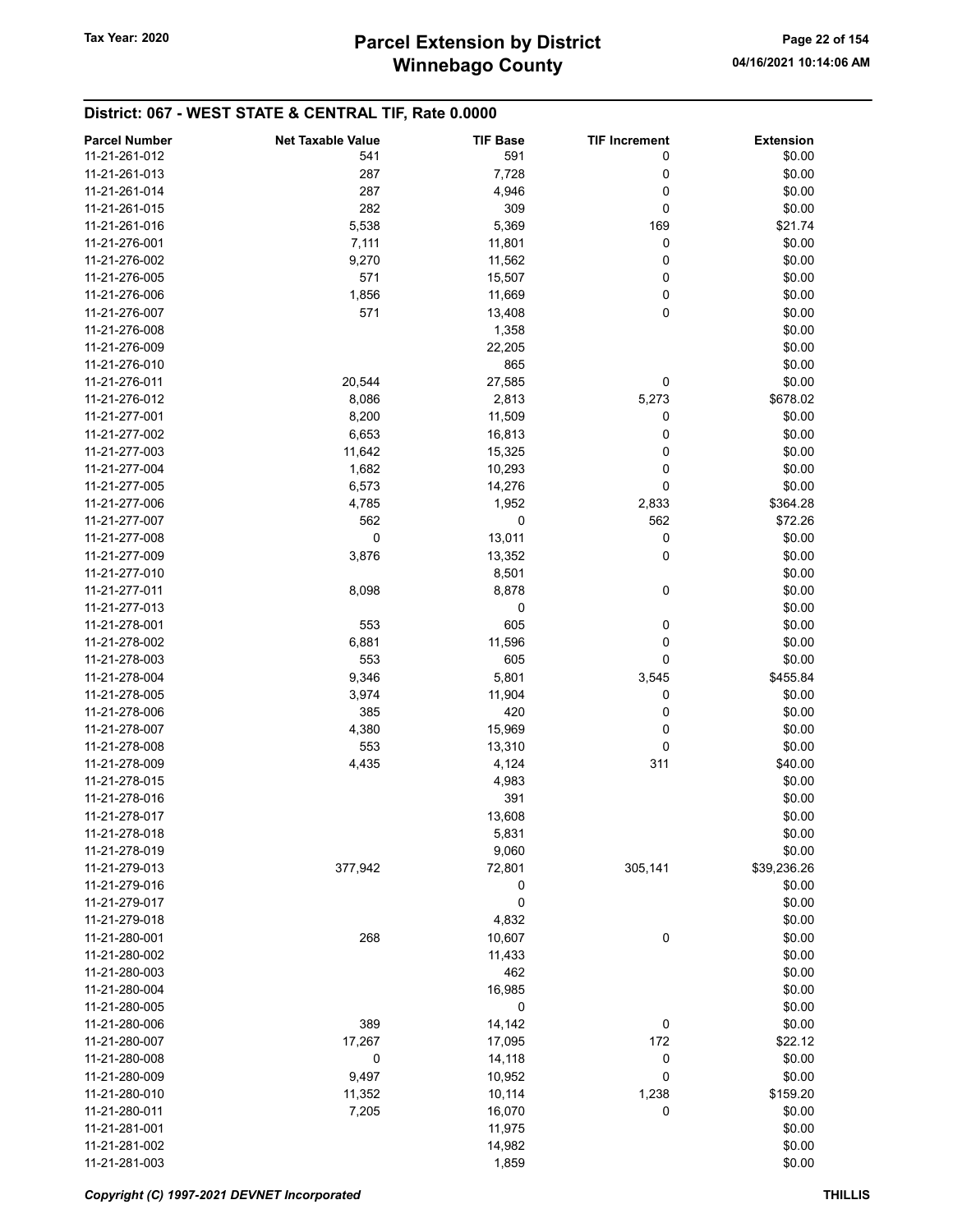| <b>Parcel Number</b> | <b>Net Taxable Value</b> | <b>TIF Base</b> | <b>TIF Increment</b> | <b>Extension</b> |
|----------------------|--------------------------|-----------------|----------------------|------------------|
| 11-21-281-004        | 330                      | 11,124          | $\mathbf 0$          | \$0.00           |
| 11-21-281-008        |                          |                 |                      | \$0.00           |
|                      |                          | 0               |                      |                  |
| 11-21-281-009        |                          | 0               |                      | \$0.00           |
| 11-21-281-010        | 3,310                    | 19,176          | 0                    | \$0.00           |
| 11-21-281-011        | 5,621                    | 21,569          | 0                    | \$0.00           |
| 11-21-281-012        | 16,210                   | 10,681          | 5,529                | \$710.94         |
| 11-21-281-013        | 660                      | 13,001          | 0                    | \$0.00           |
| 11-21-281-014        | 1,577                    | 9,342           | 0                    | \$0.00           |
| 11-21-281-015        | 7,687                    | 19,167          | 0                    | \$0.00           |
| 11-21-281-016        | 10,434                   | 23,302          | 0                    | \$0.00           |
| 11-21-281-017        | 182                      | 197             | 0                    | \$0.00           |
| 11-21-281-018        |                          | 0               |                      | \$0.00           |
| 11-21-281-019        |                          | 0               |                      | \$0.00           |
| 11-21-281-021        |                          |                 | 0                    | \$0.00           |
|                      | 14,258                   | 17,735          |                      |                  |
| 11-21-281-022        |                          | 7,593           |                      | \$0.00           |
| 11-21-282-005        | 475                      | 13,131          | 0                    | \$0.00           |
| 11-21-282-006        | 8,053                    | 16,278          | 0                    | \$0.00           |
| 11-21-282-007        | 4,517                    | 11,715          | 0                    | \$0.00           |
| 11-21-282-008        | 4,661                    | 4,316           | 345                  | \$44.36          |
| 11-21-282-009        |                          | 24,209          |                      | \$0.00           |
| 11-21-282-017        | 13,275                   | 0               | 13,275               | \$1,706.96       |
| 11-21-282-018        | 12,914                   | 0               | 12,914               | \$1,660.54       |
| 11-21-282-019        | 15,173                   | 13,860          | 1,313                | \$168.84         |
| 11-21-282-020        | 13,371                   | 12,234          | 1,137                | \$146.20         |
| 11-21-282-021        | 6,668                    | 12,231          | 0                    | \$0.00           |
|                      |                          |                 |                      |                  |
| 11-21-282-022        | 17,735                   | 0               | 17,735               | \$2,280.44       |
| 11-21-282-023        | 11,097                   | 12,231          | 0                    | \$0.00           |
| 11-21-283-001        | 0                        | 9,349           | 0                    | \$0.00           |
| 11-21-283-002        | 174                      | 191             | 0                    | \$0.00           |
| 11-21-283-003        | 55                       | 13,021          | 0                    | \$0.00           |
| 11-21-283-004        | 17,630                   | 18,066          | 0                    | \$0.00           |
| 11-21-283-005        | 7,271                    | 17,429          | 0                    | \$0.00           |
| 11-21-283-006        | 0                        | 13,142          | 0                    | \$0.00           |
| 11-21-283-007        | 4,927                    | 9,237           | 0                    | \$0.00           |
| 11-21-283-008        | 10,242                   | 12,081          | 0                    | \$0.00           |
| 11-21-283-009        | 7,841                    | 15,339          | 0                    | \$0.00           |
| 11-21-283-010        | 9,053                    | 11,175          | 0                    | \$0.00           |
| 11-21-283-011        | 338                      |                 |                      | \$0.00           |
|                      |                          | 8,667           | 0                    |                  |
| 11-21-283-012        | 5,369                    | 10,296          | 0                    | \$0.00           |
| 11-21-283-013        | 323                      | 14,774          | 0                    | \$0.00           |
| 11-21-284-001        |                          | 0               |                      | \$0.00           |
| 11-21-284-002        | 7,105                    | 7,979           | 0                    | \$0.00           |
| 11-21-284-003        | 7,550                    | 9,513           | 0                    | \$0.00           |
| 11-21-284-004        | 3,648                    | 3,731           | 0                    | \$0.00           |
| 11-21-284-005        | 4,372                    | 4,240           | 132                  | \$16.98          |
| 11-21-284-006        | 7,112                    | 10,559          | 0                    | \$0.00           |
| 11-21-284-007        | 374                      | 13,248          | 0                    | \$0.00           |
| 11-21-284-008        | 4,464                    | 1,544           | 2,920                | \$375.48         |
| 11-21-284-009        | 5,235                    | 16,843          | 0                    | \$0.00           |
| 11-21-284-010        | 10,636                   | 19,947          | 0                    | \$0.00           |
| 11-21-284-011        | 6,845                    |                 | 208                  | \$26.76          |
|                      |                          | 6,637           |                      |                  |
| 11-21-284-012        | 5,256                    | 10,824          | 0                    | \$0.00           |
| 11-21-284-013        | 5,596                    | 10,786          | 0                    | \$0.00           |
| 11-21-284-014        | 284                      | 310             | 0                    | \$0.00           |
| 11-21-284-017        | 5,814                    | 16,433          | 0                    | \$0.00           |
| 11-21-284-018        | 11,048                   | 13,586          | 0                    | \$0.00           |
| 11-21-284-019        | 7,973                    | 14,330          | 0                    | \$0.00           |
| 11-21-284-020        | 421                      | 21,361          | 0                    | \$0.00           |
| 11-21-284-021        | 6,100                    | 12,509          | 0                    | \$0.00           |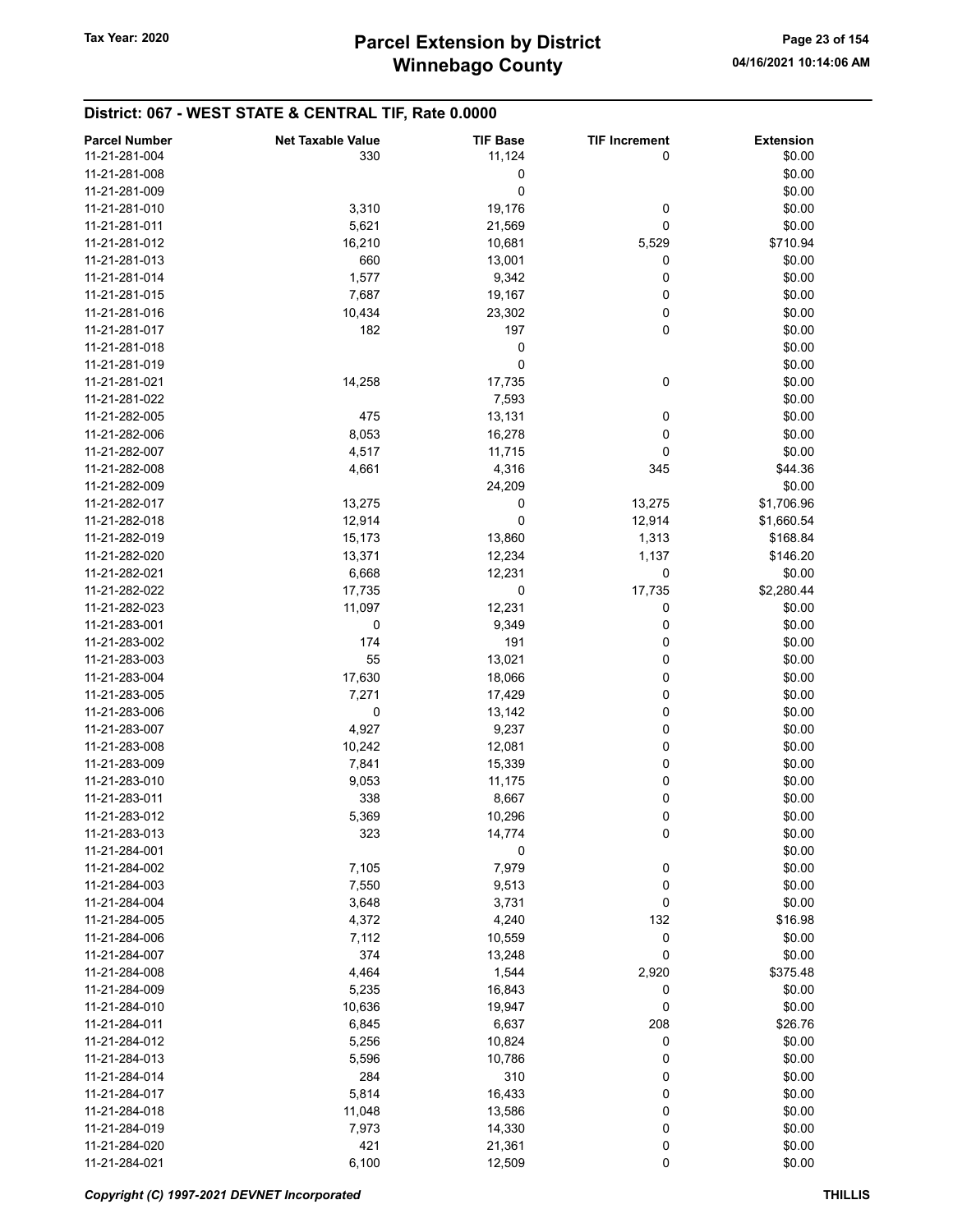| <b>Parcel Number</b>           | <b>Net Taxable Value</b> | <b>TIF Base</b> | <b>TIF Increment</b> | <b>Extension</b> |
|--------------------------------|--------------------------|-----------------|----------------------|------------------|
| 11-21-284-025                  | 10,019                   | 18,964          | 0                    | \$0.00           |
| 11-21-284-026                  | 10,790                   | 0               | 10,790               | \$1,387.42       |
| 11-21-284-027                  | 636                      | 25,404          | 0                    | \$0.00           |
| 11-21-285-004                  |                          | 0               |                      | \$0.00           |
| 11-21-285-005                  | 6,101                    | 10,707          | 0                    | \$0.00           |
| 11-21-285-006                  | 4,671                    | 10,639          | 0                    | \$0.00           |
| 11-21-285-007                  | 2,385                    | 7,426           | 0                    | \$0.00           |
| 11-21-285-008                  | 4,927                    | 9,359           | 0                    | \$0.00           |
| 11-21-285-009                  |                          | 0               |                      | \$0.00           |
| 11-21-285-010                  | 469                      | 513             | 0                    | \$0.00           |
| 11-21-285-011                  |                          | 12,460          |                      | \$0.00           |
| 11-21-285-015                  | 0                        | 12,159          | 0                    | \$0.00           |
| 11-21-285-016                  | 579                      | 13,530          | 0                    | \$0.00           |
| 11-21-285-017                  | 5,514                    | 5,270           | 244                  | \$31.38          |
| 11-21-285-018                  | 268                      | 292             | 0                    | \$0.00           |
| 11-21-285-019                  | 9,252                    | 25,971          | 0                    | \$0.00           |
| 11-21-285-020                  | 9,079                    | 25,675          | 0                    | \$0.00           |
| 11-21-286-001                  | 5,580                    | 16,832          | 0                    | \$0.00           |
| 11-21-286-002                  | 0                        | 9,348           | 0                    | \$0.00           |
| 11-21-286-003                  | 7,812                    | 4,455           | 3,357                | \$431.66         |
| 11-21-286-004                  | 8,957                    | 10,967          | 0                    | \$0.00           |
| 11-21-286-005                  | 3,198                    | 12,800          | 0                    | \$0.00           |
| 11-21-286-006                  | 323                      | 353             | 0                    | \$0.00           |
| 11-21-286-007                  | 0                        | 11,104          | 0                    | \$0.00           |
| 11-21-286-008                  | 5,485                    | 9,226           | 0                    | \$0.00           |
| 11-21-287-001                  | 8,046                    | 9,327           | 0                    | \$0.00           |
| 11-21-287-002                  | 55                       | 10,050          | 0                    | \$0.00           |
| 11-21-287-003                  | 299                      | 326             | 0                    | \$0.00           |
| 11-21-287-004                  | 8,939                    | 6,237           | 2,702                | \$347.44         |
| 11-21-287-005                  | 11,821                   | 10,348          | 1,473                | \$189.40         |
| 11-21-287-006                  | 5,798                    |                 |                      |                  |
|                                | 0                        | 14,367          | 0<br>0               | \$0.00           |
| 11-21-287-007                  |                          | 5,161           |                      | \$0.00           |
| 11-21-287-011                  | 366                      | 400             | 0                    | \$0.00           |
| 11-21-287-012                  | 15,269                   | 23,173          | 0                    | \$0.00           |
| 11-21-287-013                  | 0                        | 7,513           | 0                    | \$0.00           |
| 11-21-287-014                  | 17,792                   | 0               | 17,792               | \$2,287.78       |
| 11-21-288-001                  | 13,369                   | 508             | 12,861               | \$1,653.72       |
| 11-21-288-002<br>11-21-288-003 | 465                      | 16,959          | 0                    | \$0.00           |
|                                | 13,124                   | 15,862          | 0                    | \$0.00           |
| 11-21-288-004                  | 4,927                    | 7,140           | 0                    | \$0.00           |
| 11-21-288-005<br>11-21-288-006 | 103                      | 18,681          | 0                    | \$0.00           |
|                                | 6,055                    | 18,586          | 0                    | \$0.00           |
| 11-21-327-020                  | 481                      | 525             | 0                    | \$0.00           |
| 11-21-426-001<br>11-21-426-002 | 7,704                    | 13,674          | 0                    | \$0.00           |
| 11-21-426-003                  |                          | 0               |                      | \$0.00           |
|                                | 15,054                   | 12,849          | 2,205                | \$283.54         |
| 11-21-426-004                  | 9,932                    | 12,183          | 0                    | \$0.00           |
| 11-21-426-005<br>11-21-426-006 | 4,553                    | 9,394           | 0                    | \$0.00           |
|                                | 14,497                   | 15,645          | 0                    | \$0.00           |
| 11-21-427-001                  | 2,288                    | 10,436          | 0                    | \$0.00           |
| 11-21-427-002                  | 313                      | 341             | 0                    | \$0.00           |
| 11-21-427-003                  | 374                      | 409             | 0                    | \$0.00           |
| 11-21-427-004                  | 4,806                    | 4,888           | 0                    | \$0.00           |
| 11-21-427-005                  |                          | 0               |                      | \$0.00           |
| 11-21-427-006                  |                          | 0               |                      | \$0.00           |
| 11-21-427-007                  |                          | 0               |                      | \$0.00           |
| 11-21-427-008                  | 8,208                    | 11,994          | 0                    | \$0.00           |
| 11-21-427-009                  | 0                        | 9,199           | 0                    | \$0.00           |
| 11-21-427-010                  | 330                      | 5,397           | 0                    | \$0.00           |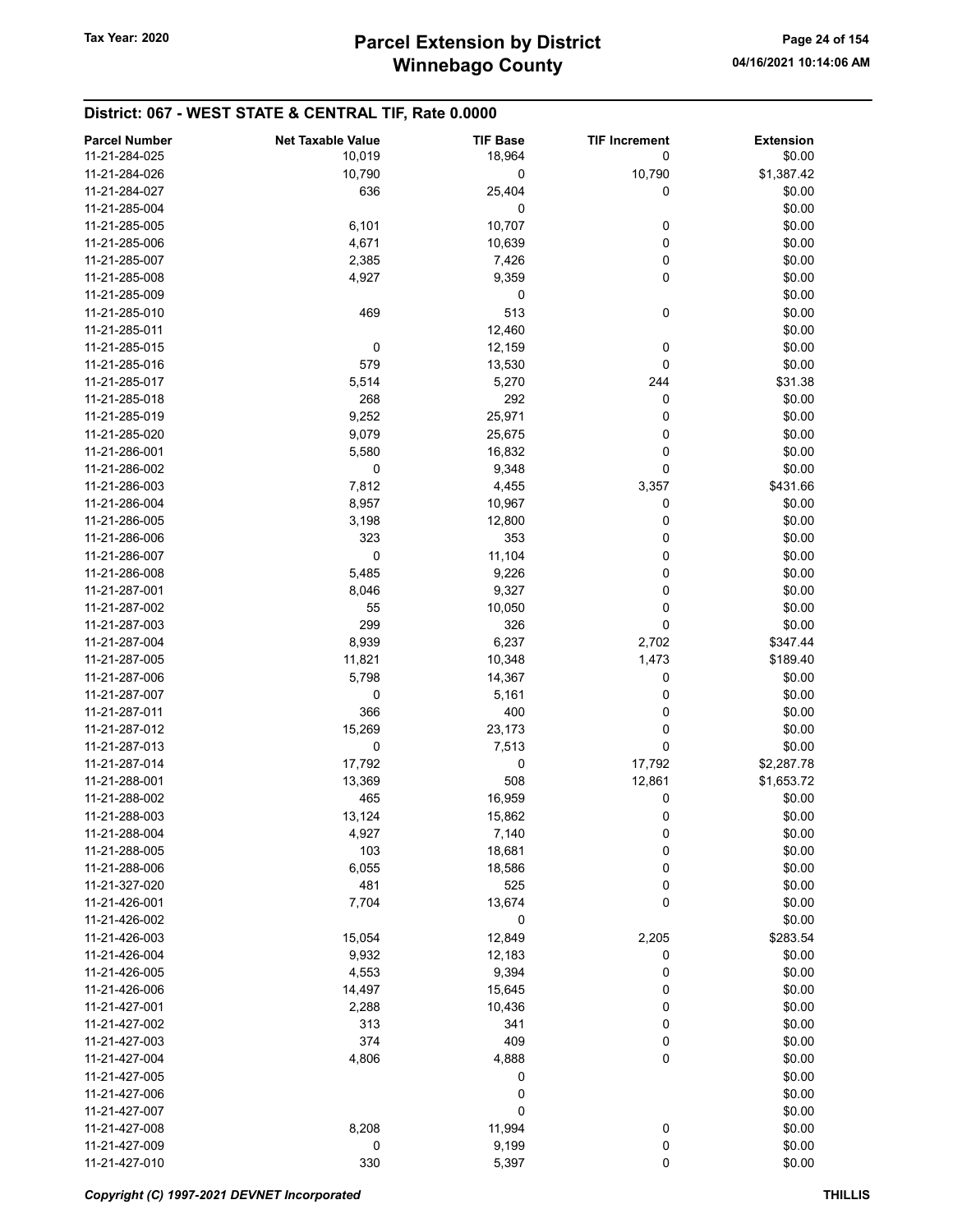# Winnebago County Tax Year: 2020 **Parcel Extension by District** Page 25 of 154

| <b>Parcel Number</b> | <b>Net Taxable Value</b> | <b>TIF Base</b> | <b>TIF Increment</b> | <b>Extension</b> |
|----------------------|--------------------------|-----------------|----------------------|------------------|
| 11-21-427-011        | 5,055                    | 14,347          | 0                    | \$0.00           |
| 11-21-428-001        | 7,544                    | 9,577           | 0                    | \$0.00           |
| 11-21-428-002        | 4,591                    | 6,709           | 0                    | \$0.00           |
| 11-21-428-003        | 8,256                    | 9,202           | 0                    | \$0.00           |
|                      |                          |                 |                      |                  |
| 11-21-428-004        | 8,150                    | 4,726           | 3,424                | \$440.28         |
| 11-21-428-005        | 5,148                    | 9,760           | 0                    | \$0.00           |
| 11-21-428-006        | 6,043                    | 11,462          | 0                    | \$0.00           |
| 11-21-428-007        | 4,963                    | 8,767           | 0                    | \$0.00           |
| 11-22-101-001        | 8,059                    | 11,387          | 0                    | \$0.00           |
| 11-22-101-002        | 4,729                    | 9,819           | 0                    | \$0.00           |
| 11-22-101-003        | 13,336                   | 16,872          | 0                    | \$0.00           |
| 11-22-101-004        | 11,729                   | 13,007          | 0                    | \$0.00           |
| 11-22-101-005        | 8,320                    | 11,484          | 0                    | \$0.00           |
| 11-22-101-006        | 6,906                    | 19,021          | 0                    | \$0.00           |
| 11-22-101-007        | 3,846                    | 9,930           | 0                    | \$0.00           |
| 11-22-101-008        | 0                        | 9,941           | 0                    | \$0.00           |
| 11-22-101-009        | 5,927                    | 10,717          | 0                    | \$0.00           |
| 11-22-101-010        | 10,431                   | 13,605          | 0                    | \$0.00           |
| 11-22-101-011        | 7,773                    | 10,945          | 0                    | \$0.00           |
| 11-22-101-012        | 6,643                    | 14,710          | 0                    | \$0.00           |
|                      |                          |                 | 0                    |                  |
| 11-22-101-013        | 7,871                    | 9,300           |                      | \$0.00           |
| 11-22-101-014        | 13,293                   | 12,737          | 556                  | \$71.50          |
| 11-22-101-015        | 464                      | 508             | 0                    | \$0.00           |
| 11-22-101-016        | 464                      | 508             | 0                    | \$0.00           |
| 11-22-101-017        | 4,346                    | 17,554          | 0                    | \$0.00           |
| 11-22-101-018        | 5,458                    | 15,884          | 0                    | \$0.00           |
| 11-22-101-019        | 3,753                    | 11,333          | 0                    | \$0.00           |
| 11-22-101-020        | 6,909                    | 10,843          | 0                    | \$0.00           |
| 11-22-101-023        | 5,439                    | 8,536           | 0                    | \$0.00           |
| 11-22-101-024        | 667                      | 17,585          | 0                    | \$0.00           |
| 11-22-101-025        | 0                        | 27,312          | 0                    | \$0.00           |
| 11-22-102-001        | 10,981                   | 13,830          | 0                    | \$0.00           |
| 11-22-102-002        | 318                      | 12,781          | 0                    | \$0.00           |
| 11-22-102-003        | 9,249                    | 10,889          | 0                    | \$0.00           |
| 11-22-102-004        | 8,119                    | 10,811          | 0                    | \$0.00           |
| 11-22-102-005        | 8,478                    | 16,620          | 0                    | \$0.00           |
| 11-22-102-006        |                          | 0               |                      | \$0.00           |
| 11-22-102-007        | 8,350                    | 4,552           | 3,798                | \$488.36         |
|                      |                          |                 | 0                    |                  |
| 11-22-102-008        | 4,776                    | 10,451          |                      | \$0.00           |
| 11-22-102-009        | 464                      | 6,189           | 0                    | \$0.00           |
| 11-22-102-010        | 2,531                    | 11,319          | 0                    | \$0.00           |
| 11-22-102-011        | 464                      | 14,684          | 0                    | \$0.00           |
| 11-22-102-012        | 2,253                    | 11,416          | 0                    | \$0.00           |
| 11-22-102-013        | 12,191                   | 24,934          | 0                    | \$0.00           |
| 11-22-102-014        | 699                      | 13,090          | 0                    | \$0.00           |
| 11-22-102-015        | 9,874                    | 18,438          | 0                    | \$0.00           |
| 11-22-102-016        | 12,301                   | 14,916          | 0                    | \$0.00           |
| 11-22-102-017        | 5,547                    | 10,546          | 0                    | \$0.00           |
| 11-22-102-018        | 464                      | 508             | 0                    | \$0.00           |
| 11-22-102-019        | 3,998                    | 11,428          | 0                    | \$0.00           |
| 11-22-102-020        | 12,191                   | 15,088          | 0                    | \$0.00           |
| 11-22-102-023        |                          | 378             |                      | \$0.00           |
| 11-22-102-024        | 9,580                    | 12,434          | 0                    | \$0.00           |
| 11-22-102-025        | 173                      | 14,455          | 0                    | \$0.00           |
| 11-22-102-026        | 199                      |                 |                      | \$0.00           |
|                      |                          | 4,161           | 0                    |                  |
| 11-22-102-027        | 11,706                   | 14,790          | 0                    | \$0.00           |
| 11-22-102-029        | 12,191                   | 24,934          | 0                    | \$0.00           |
| 11-22-102-030        | 12,019                   | 24,245          | 0                    | \$0.00           |
| 11-22-103-001        | 6,889                    | 14,553          | $\pmb{0}$            | \$0.00           |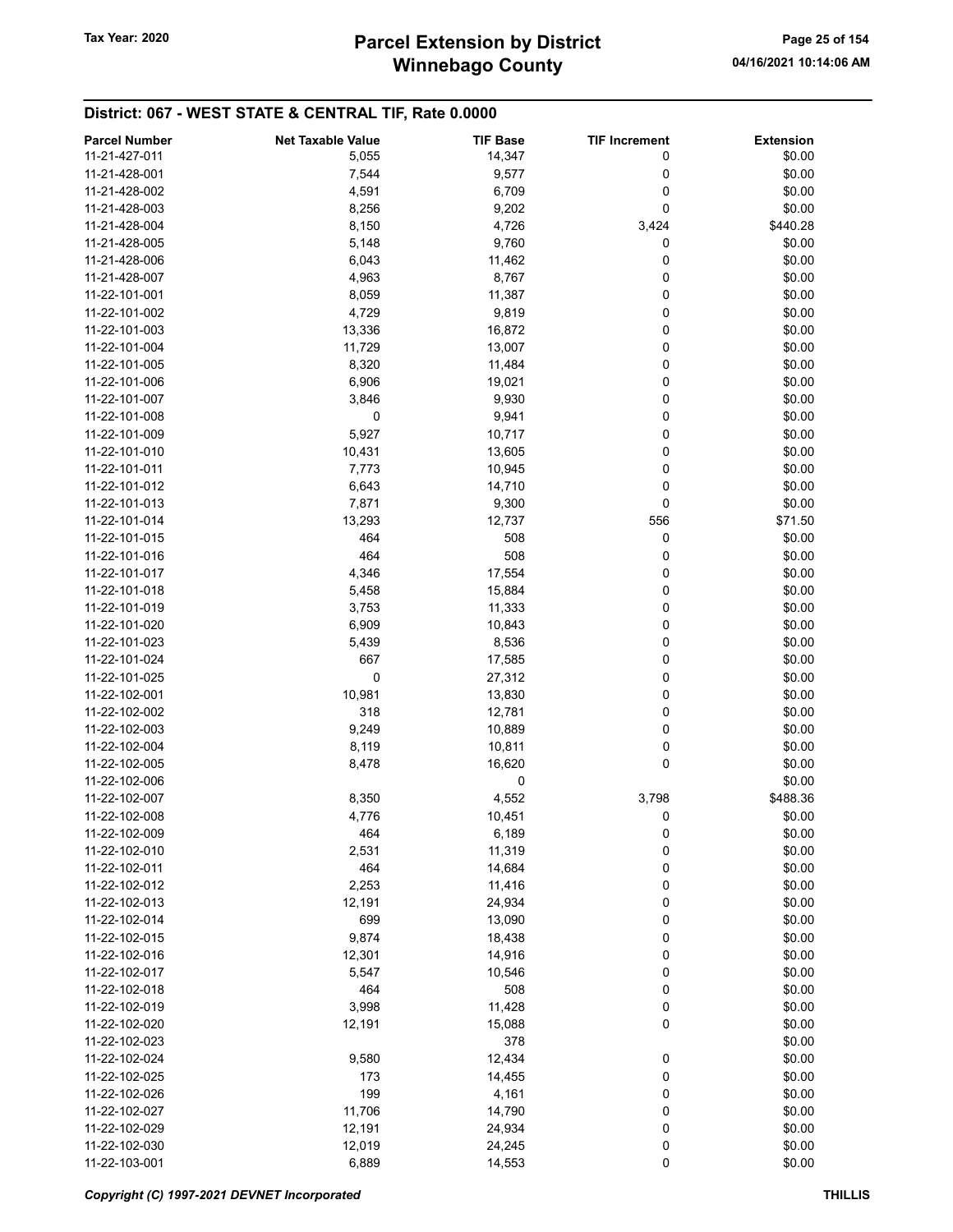| <b>Parcel Number</b> | <b>Net Taxable Value</b> | <b>TIF Base</b> | <b>TIF Increment</b> | <b>Extension</b> |
|----------------------|--------------------------|-----------------|----------------------|------------------|
|                      |                          |                 |                      |                  |
| 11-22-103-002        | 5,636                    | 6,888           | 0                    | \$0.00           |
| 11-22-103-003        | 6,240                    | 10,278          | 0                    | \$0.00           |
| 11-22-103-004        | 16,480                   | 21,675          | 0                    | \$0.00           |
| 11-22-103-005        | 2,054                    | 11,924          | 0                    | \$0.00           |
| 11-22-103-006        |                          | 10,398          |                      | \$0.00           |
| 11-22-103-007        | 5,670                    | 14,539          | 0                    | \$0.00           |
| 11-22-103-008        | 4,684                    | 6,718           | 0                    | \$0.00           |
| 11-22-103-009        | 5,160                    | 11,590          | 0                    | \$0.00           |
| 11-22-103-010        | 7,484                    | 11,390          | 0                    | \$0.00           |
|                      |                          |                 |                      |                  |
| 11-22-103-011        | 7,622                    | 16,374          | 0                    | \$0.00           |
| 11-22-103-012        | 507                      | 8,332           | 0                    | \$0.00           |
| 11-22-103-013        | 9,364                    | 11,998          | 0                    | \$0.00           |
| 11-22-103-014        | 4,197                    | 15,231          | 0                    | \$0.00           |
| 11-22-103-015        | 6,449                    | 14,058          | 0                    | \$0.00           |
| 11-22-103-016        | 6,692                    | 17,401          | 0                    | \$0.00           |
| 11-22-103-017        | 7,927                    | 12,976          | 0                    | \$0.00           |
| 11-22-103-018        | 5,764                    | 14,052          | 0                    | \$0.00           |
| 11-22-103-019        |                          | 0               |                      | \$0.00           |
| 11-22-103-020        | 13,432                   | 18,377          | 0                    | \$0.00           |
|                      |                          |                 |                      |                  |
| 11-22-103-021        | 1,624                    | 14,571          | 0                    | \$0.00           |
| 11-22-103-022        | 6,194                    | 13,887          | 0                    | \$0.00           |
| 11-22-103-023        | 10,243                   | 13,620          | 0                    | \$0.00           |
| 11-22-103-024        | 6,261                    | 5,965           | 296                  | \$38.06          |
| 11-22-103-025        | 333                      | 5,961           | 0                    | \$0.00           |
| 11-22-103-026        | 333                      | 11,774          | 0                    | \$0.00           |
| 11-22-103-027        | 13,854                   | 12,622          | 1,232                | \$158.42         |
| 11-22-103-028        | 8,400                    | 17,795          | 0                    | \$0.00           |
| 11-22-103-029        | 13,059                   | 15,748          | 0                    | \$0.00           |
| 11-22-103-030        | 9,485                    | 10,246          | 0                    | \$0.00           |
|                      |                          |                 |                      |                  |
| 11-22-103-031        | 2,509                    | 11,124          | 0                    | \$0.00           |
| 11-22-103-032        | 487                      | 12,445          | 0                    | \$0.00           |
| 11-22-103-033        | 9,312                    | 11,045          | 0                    | \$0.00           |
| 11-22-103-034        | 7,769                    | 10,730          | 0                    | \$0.00           |
| 11-22-103-035        | 7,039                    | 15,908          | 0                    | \$0.00           |
| 11-22-103-036        | 16,418                   | 24,458          | 0                    | \$0.00           |
| 11-22-103-037        | 12,378                   | 14,518          | 0                    | \$0.00           |
| 11-22-103-038        | 13,462                   | 16,220          | 0                    | \$0.00           |
| 11-22-103-039        | 452                      | 494             | 0                    | \$0.00           |
| 11-22-103-040        | 280                      | 8,849           | 0                    | \$0.00           |
|                      |                          |                 |                      |                  |
| 11-22-103-041        | 9,543                    | 11,730          | 0                    | \$0.00           |
| 11-22-103-042        | 452                      | 494             | 0                    | \$0.00           |
| 11-22-103-043        | 452                      | 9,976           | 0                    | \$0.00           |
| 11-22-103-044        | 452                      | 11,821          | 0                    | \$0.00           |
| 11-22-103-045        | 9,771                    | 11,706          | 0                    | \$0.00           |
| 11-22-103-046        | 0                        | 4,339           | 0                    | \$0.00           |
| 11-22-103-047        | 5,470                    | 5,324           | 146                  | \$18.78          |
| 11-22-104-001        | 178                      | 7,606           | 0                    | \$0.00           |
| 11-22-104-002        | 1,678                    | 13,087          | 0                    | \$0.00           |
| 11-22-104-003        | 6,775                    | 13,788          | 0                    | \$0.00           |
|                      |                          |                 |                      |                  |
| 11-22-104-004        | 2,135                    | 6,227           | 0                    | \$0.00           |
| 11-22-104-005        | 390                      | 15,666          | 0                    | \$0.00           |
| 11-22-104-006        | 9,511                    | 13,193          | 0                    | \$0.00           |
| 11-22-104-007        | 726                      | 15,467          | 0                    | \$0.00           |
| 11-22-104-008        | 6,275                    | 13,787          | 0                    | \$0.00           |
| 11-22-104-009        | 7,415                    | 10,309          | 0                    | \$0.00           |
| 11-22-104-010        | 0                        | 9,854           | 0                    | \$0.00           |
| 11-22-104-011        | 2,046                    | 12,662          | 0                    | \$0.00           |
| 11-22-104-012        | 6,368                    | 13,373          | 0                    | \$0.00           |
| 11-22-104-013        | 3,710                    |                 | $\pmb{0}$            | \$0.00           |
|                      |                          | 11,547          |                      |                  |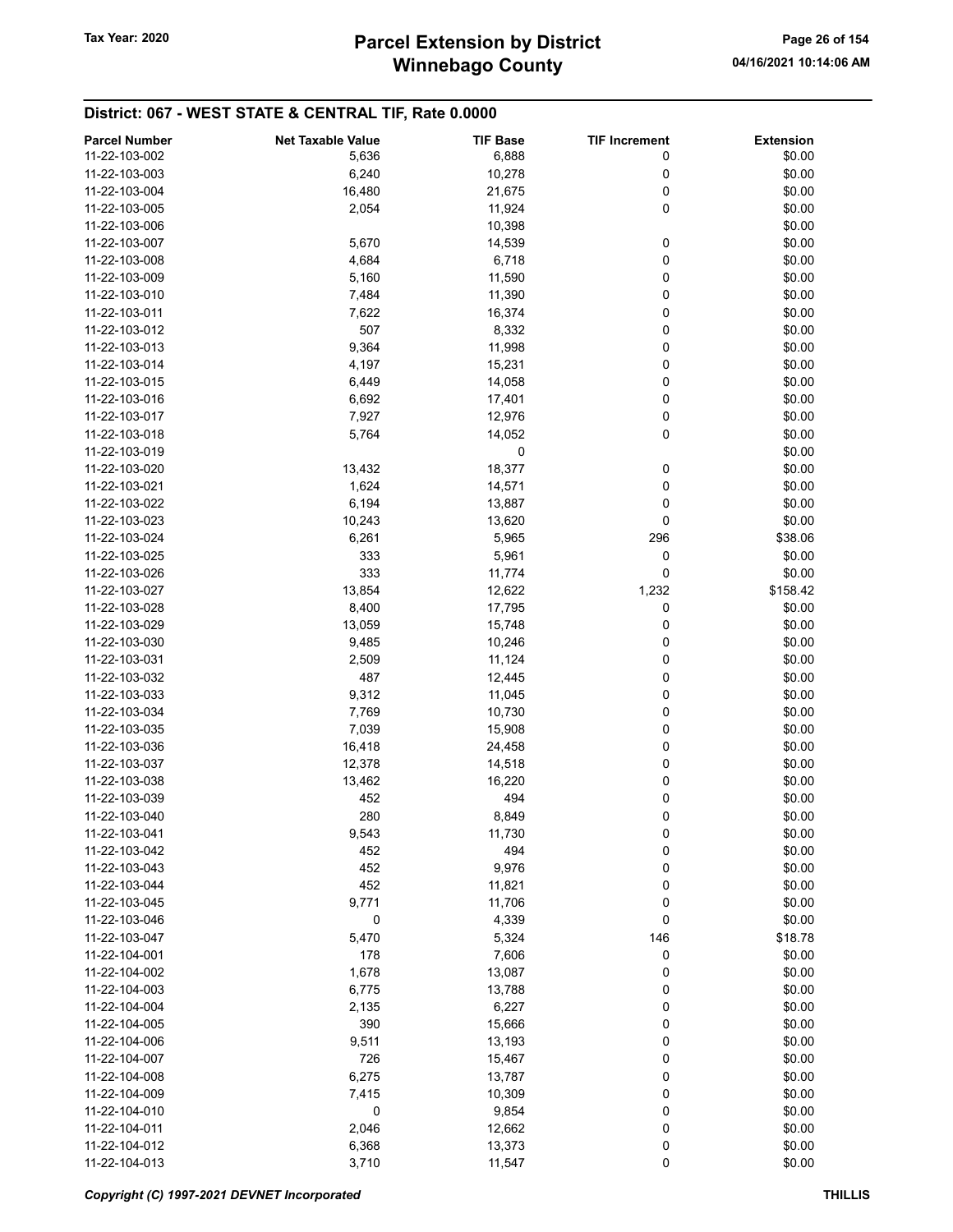| <b>Parcel Number</b> | <b>Net Taxable Value</b> | <b>TIF Base</b> | <b>TIF Increment</b> | <b>Extension</b> |
|----------------------|--------------------------|-----------------|----------------------|------------------|
| 11-22-104-014        | 5,810                    | 11,579          | 0                    | \$0.00           |
| 11-22-104-015        | 381                      | 416             | 0                    | \$0.00           |
| 11-22-105-001        | 8,857                    | 11,267          | 0                    | \$0.00           |
| 11-22-105-002        | 13,271                   | 15,857          | 0                    | \$0.00           |
|                      |                          |                 |                      |                  |
| 11-22-105-003        | 4,558                    | 8,719           | 0                    | \$0.00           |
| 11-22-105-004        | 0                        | 11,657          | 0                    | \$0.00           |
| 11-22-105-005        | 11,314                   | 11,779          | 0                    | \$0.00           |
| 11-22-105-006        | 5,462                    | 7,629           | 0                    | \$0.00           |
| 11-22-105-007        | 9,212                    | 13,791          | 0                    | \$0.00           |
| 11-22-105-008        | 9,905                    | 11,696          | 0                    | \$0.00           |
| 11-22-105-009        | 14,065                   | 16,891          | 0                    | \$0.00           |
| 11-22-105-010        | 2,170                    | 12,255          | 0                    | \$0.00           |
| 11-22-105-011        | 8,772                    | 12,252          | 0                    | \$0.00           |
| 11-22-105-012        | 6,718                    | 15,365          | 0                    | \$0.00           |
| 11-22-105-013        |                          | 12,316          |                      | \$0.00           |
| 11-22-105-014        | 8,938                    | 10,997          | 0                    | \$0.00           |
| 11-22-105-015        | 7,879                    | 10,956          | 0                    | \$0.00           |
| 11-22-105-016        | 7,715                    | 10,540          | 0                    | \$0.00           |
| 11-22-105-017        | 6,020                    |                 | 0                    | \$0.00           |
|                      |                          | 13,212          |                      |                  |
| 11-22-106-003        | 4,020                    | 11,667          | 0                    | \$0.00           |
| 11-22-106-004        | 2,054                    | 9,877           | 0                    | \$0.00           |
| 11-22-106-005        | 1,322                    | 13,030          | 0                    | \$0.00           |
| 11-22-106-006        | 6,952                    | 11,350          | 0                    | \$0.00           |
| 11-22-106-007        | 5,036                    | 4,494           | 542                  | \$69.70          |
| 11-22-106-008        | 6,096                    | 6,101           | 0                    | \$0.00           |
| 11-22-106-009        | 0                        | 5,603           | 0                    | \$0.00           |
| 11-22-106-010        | 3,161                    | 16,312          | 0                    | \$0.00           |
| 11-22-106-013        | 5,831                    | 12,043          | 0                    | \$0.00           |
| 11-22-106-014        | 6,141                    | 9,644           | 0                    | \$0.00           |
| 11-22-106-015        | 5,589                    | 12,188          | 0                    | \$0.00           |
| 11-22-106-016        | 0                        | 9,354           | 0                    | \$0.00           |
| 11-22-106-017        | 5,939                    | 15,875          | 0                    | \$0.00           |
| 11-22-106-018        | 471                      | 10,977          | 0                    | \$0.00           |
| 11-22-106-019        | 0                        | 12,363          | 0                    | \$0.00           |
| 11-22-106-020        | 2,110                    | 6,928           | 0                    | \$0.00           |
|                      | 986                      |                 | 0                    |                  |
| 11-22-106-021        |                          | 2,755           |                      | \$0.00           |
| 11-22-106-022        | 5,229                    | 6,854           | 0                    | \$0.00           |
| 11-22-106-023        | 4,684                    | 4,552           | 132                  | \$16.98          |
| 11-22-106-024        |                          | 0               |                      | \$0.00           |
| 11-22-106-025        |                          | 0               |                      | \$0.00           |
| 11-22-106-026        | 8,082                    | 9,666           | 0                    | \$0.00           |
| 11-22-106-027        | 5,362                    | 18,984          | 0                    | \$0.00           |
| 11-22-106-028        | 434                      | 12,348          | 0                    | \$0.00           |
| 11-22-106-029        |                          | 4,869           |                      | \$0.00           |
| 11-22-106-030        | 434                      | 475             | $\pmb{0}$            | \$0.00           |
| 11-22-106-031        |                          | 12,010          |                      | \$0.00           |
| 11-22-106-032        |                          | 0               |                      | \$0.00           |
| 11-22-106-034        | 664                      | 642             | 22                   | \$2.84           |
| 11-22-106-035        | 0                        | 12,206          | 0                    | \$0.00           |
| 11-22-106-036        | 7,532                    | 15,879          | 0                    | \$0.00           |
| 11-22-107-001        | 254                      | 301             | 0                    | \$0.00           |
|                      |                          |                 |                      |                  |
| 11-22-107-002        | 2,232                    | 8,740           | 0                    | \$0.00           |
| 11-22-107-003        | 8,854                    | 12,772          | 0                    | \$0.00           |
| 11-22-107-006        | 9,428                    | 11,266          | 0                    | \$0.00           |
| 11-22-107-007        | 417                      | 455             | 0                    | \$0.00           |
| 11-22-107-008        | 5,571                    | 13,867          | 0                    | \$0.00           |
| 11-22-107-009        | 4,729                    | 10,139          | 0                    | \$0.00           |
| 11-22-107-010        | 4,520                    | 9,679           | 0                    | \$0.00           |
| 11-22-107-012        | 10,816                   | 12,678          | $\pmb{0}$            | \$0.00           |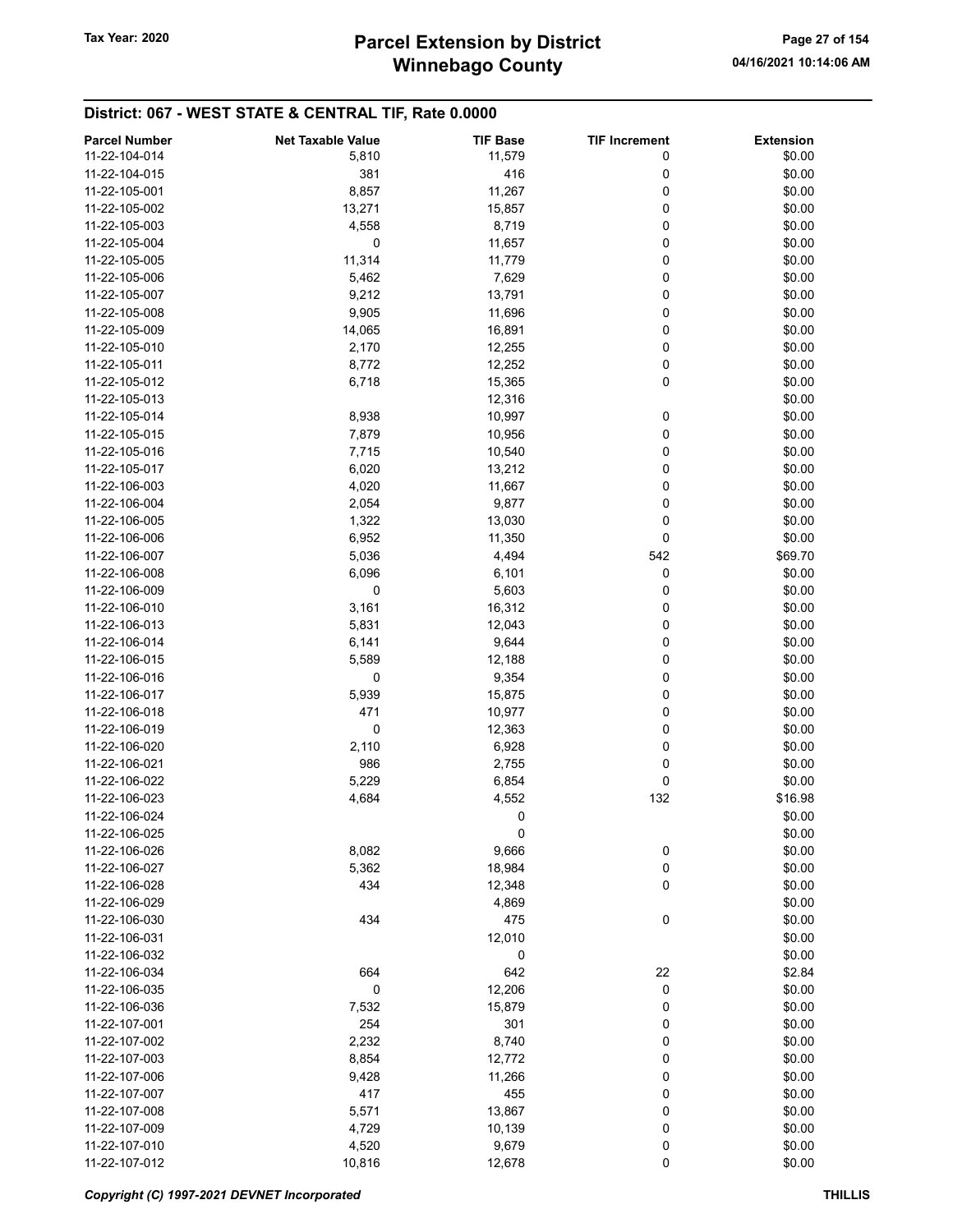| <b>Parcel Number</b> | <b>Net Taxable Value</b> | <b>TIF Base</b> | <b>TIF Increment</b> | <b>Extension</b> |
|----------------------|--------------------------|-----------------|----------------------|------------------|
| 11-22-107-013        | 417                      | 455             | 0                    | \$0.00           |
| 11-22-107-014        | 417                      | 455             | 0                    | \$0.00           |
| 11-22-107-015        | 4,611                    | 4,278           | 333                  | \$42.82          |
| 11-22-107-016        | 4,520                    | 12,990          | 0                    | \$0.00           |
| 11-22-107-017        | 4,435                    | 12,736          | 0                    | \$0.00           |
| 11-22-107-018        | 9,158                    | 12,680          | 0                    | \$0.00           |
| 11-22-107-020        | 158                      | 173             | 0                    | \$0.00           |
|                      |                          |                 |                      |                  |
| 11-22-107-023        | 447                      | 488             | 0                    | \$0.00           |
| 11-22-107-024        | 6,269                    | 7,007           | 0                    | \$0.00           |
| 11-22-108-001        | 5,571                    | 12,831          | 0                    | \$0.00           |
| 11-22-108-002        | 5,183                    | 15,395          | 0                    | \$0.00           |
| 11-22-108-003        | 408                      | 446             | 0                    | \$0.00           |
| 11-22-108-004        | 404                      | 9,039           | 0                    | \$0.00           |
| 11-22-108-005        | 11,210                   | 12,315          | 0                    | \$0.00           |
| 11-22-108-006        | 306                      | 334             | 0                    | \$0.00           |
| 11-22-108-007        | 4,730                    | 4,737           | 0                    | \$0.00           |
| 11-22-108-008        | 7,900                    | 4,256           | 3,644                | \$468.56         |
| 11-22-108-009        | 5,670                    | 13,212          | 0                    | \$0.00           |
| 11-22-108-010        |                          | 0               |                      | \$0.00           |
| 11-22-108-011        | 327                      | 12,356          | 0                    | \$0.00           |
| 11-22-108-012        | 408                      | 13,965          | 0                    | \$0.00           |
| 11-22-108-013        | 6,100                    | 11,227          | 0                    | \$0.00           |
| 11-22-108-014        | 0                        | 11,965          | 0                    | \$0.00           |
| 11-22-108-015        | 5,544                    | 13,207          | 0                    | \$0.00           |
| 11-22-108-016        | 11,374                   | 13,600          | 0                    | \$0.00           |
| 11-22-108-017        |                          | 11,943          |                      | \$0.00           |
| 11-22-109-001        | 4,729                    | 8,967           | 0                    | \$0.00           |
| 11-22-109-002        | 386                      | 421             | 0                    | \$0.00           |
| 11-22-109-003        | 433                      | 13,009          | 0                    | \$0.00           |
| 11-22-109-004        | 4,520                    | 11,518          | 0                    | \$0.00           |
| 11-22-109-005        | 5,057                    | 10,610          | 0                    | \$0.00           |
| 11-22-109-006        | 5,206                    | 6,344           | 0                    | \$0.00           |
| 11-22-109-007        |                          | 13,560          | 0                    | \$0.00           |
| 11-22-109-008        | 9,452<br>622             |                 | 622                  |                  |
|                      |                          | 0               |                      | \$79.98          |
| 11-22-109-009        | 342                      | 363             | 0                    | \$0.00           |
| 11-22-109-010        | 228                      | 242             | 0                    | \$0.00           |
| 11-22-109-011        | 433                      | 12,608          | 0                    | \$0.00           |
| 11-22-109-012        |                          | 5,124           |                      | \$0.00           |
| 11-22-109-013        | 10,313                   | 12,647          | 0                    | \$0.00           |
| 11-22-109-014        |                          | 11,105          |                      | \$0.00           |
| 11-22-109-015        | 4,679                    | 13,610          | 0                    | \$0.00           |
| 11-22-109-016        |                          | 0               |                      | \$0.00           |
| 11-22-109-017        | 434                      | 3,993           | 0                    | \$0.00           |
| 11-22-109-018        | 5,287                    | 11,376          | 0                    | \$0.00           |
| 11-22-109-019        | 10,887                   | 11,909          | 0                    | \$0.00           |
| 11-22-109-020        | 4,750                    | 10,937          | 0                    | \$0.00           |
| 11-22-109-021        | 0                        | 16,994          | 0                    | \$0.00           |
| 11-22-109-022        | 4,556                    | 5,092           | 0                    | \$0.00           |
| 11-22-109-023        | 4,793                    | 10,956          | 0                    | \$0.00           |
| 11-22-109-024        |                          | 12,704          |                      | \$0.00           |
| 11-22-109-025        | 387                      | 423             | $\pmb{0}$            | \$0.00           |
| 11-22-109-026        |                          | 0               |                      | \$0.00           |
| 11-22-109-027        | 387                      | 11,707          | 0                    | \$0.00           |
| 11-22-109-028        | 2,927                    | 7,979           | 0                    | \$0.00           |
| 11-22-109-029        | 5,168                    | 4,712           | 456                  | \$58.64          |
| 11-22-109-030        | 350                      | 383             | 0                    | \$0.00           |
| 11-22-109-031        | 350                      | 5,185           | 0                    | \$0.00           |
| 11-22-109-032        |                          | 0               |                      | \$0.00           |
| 11-22-109-033        | 279                      | 10,297          | 0                    | \$0.00           |
|                      |                          |                 |                      |                  |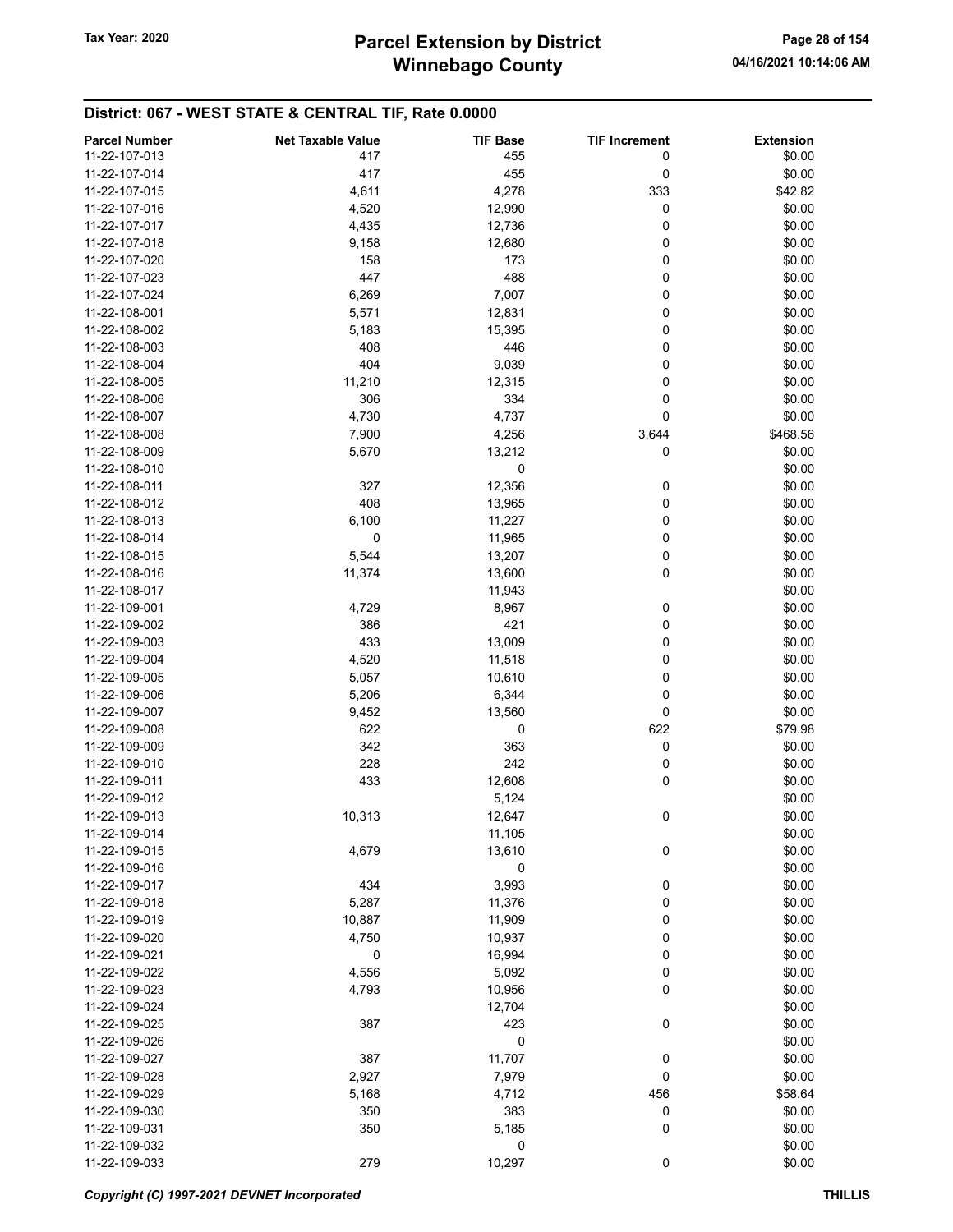# Winnebago County Tax Year: 2020 **Parcel Extension by District** Page 29 of 154

| <b>Parcel Number</b> | <b>Net Taxable Value</b> | <b>TIF Base</b> | <b>TIF Increment</b> | <b>Extension</b> |
|----------------------|--------------------------|-----------------|----------------------|------------------|
| 11-22-109-034        | 4,068                    | 8,887           | 0                    | \$0.00           |
| 11-22-109-035        | 4,277                    | 14,305          | 0                    | \$0.00           |
|                      |                          |                 |                      |                  |
| 11-22-126-001        | 809                      | 15,945          | 0                    | \$0.00           |
| 11-22-126-002        | 0                        | 53              | 0                    | \$0.00           |
| 11-22-126-003        | $\mathbf 0$              | 13,126          | 0                    | \$0.00           |
| 11-22-126-004        | 1,047                    | 16,397          | 0                    | \$0.00           |
| 11-22-126-005        | 12,506                   | 10,806          | 1,700                | \$218.60         |
| 11-22-126-006        | 175                      | 8,640           | 0                    | \$0.00           |
| 11-22-126-007        | 7,234                    | 9,644           | 0                    | \$0.00           |
| 11-22-126-008        | 10,626                   | 12,755          | 0                    | \$0.00           |
| 11-22-126-009        | 6,835                    | 6,362           | 473                  | \$60.82          |
| 11-22-126-010        | 5,217                    | 5,819           | 0                    | \$0.00           |
|                      |                          |                 |                      |                  |
| 11-22-126-011        | 2,029                    | 11,199          | 0                    | \$0.00           |
| 11-22-126-012        | 10,069                   | 12,019          | 0                    | \$0.00           |
| 11-22-126-013        | 5,450                    | 6,485           | 0                    | \$0.00           |
| 11-22-126-014        | 6,532                    | 10,284          | 0                    | \$0.00           |
| 11-22-126-015        | 13,998                   | 16,905          | 0                    | \$0.00           |
| 11-22-126-016        | 8,026                    | 15,513          | 0                    | \$0.00           |
| 11-22-126-017        | 10,876                   | 12,873          | 0                    | \$0.00           |
| 11-22-126-018        | 476                      | 13,710          | 0                    | \$0.00           |
| 11-22-126-019        | 4,129                    | 13,219          | 0                    | \$0.00           |
| 11-22-126-020        |                          |                 | 0                    | \$0.00           |
|                      | 1,321                    | 14,602          |                      |                  |
| 11-22-126-021        | 6,300                    | 11,448          | 0                    | \$0.00           |
| 11-22-126-022        | 365                      | 4,011           | 0                    | \$0.00           |
| 11-22-126-023        | 5,544                    | 11,554          | 0                    | \$0.00           |
| 11-22-126-024        | 543                      | 11,460          | 0                    | \$0.00           |
| 11-22-126-025        | 175                      | 12,021          | 0                    | \$0.00           |
| 11-22-126-026        | 5,956                    | 7,124           | 0                    | \$0.00           |
| 11-22-126-027        | 9,282                    | 10,703          | 0                    | \$0.00           |
| 11-22-126-028        | 9,874                    | 11,687          | 0                    | \$0.00           |
| 11-22-126-029        | 11,927                   | 14,901          | 0                    | \$0.00           |
| 11-22-126-034        | 326                      | 9,506           | 0                    | \$0.00           |
| 11-22-126-035        | 244                      |                 | 0                    | \$0.00           |
|                      |                          | 9,682           |                      |                  |
| 11-22-126-036        | 0                        | 19,436          | 0                    | \$0.00           |
| 11-22-126-037        | 10,689                   | 22,410          | 0                    | \$0.00           |
| 11-22-126-038        | 4,851                    | 10,493          | 0                    | \$0.00           |
| 11-22-127-001        | 0                        | 10,042          | 0                    | \$0.00           |
| 11-22-127-002        | 5,344                    | 13,037          | 0                    | \$0.00           |
| 11-22-127-003        | 5,439                    | 11,533          | 0                    | \$0.00           |
| 11-22-127-004        | 6,836                    | 14,010          | 0                    | \$0.00           |
| 11-22-127-005        | 5,531                    | 13,170          | 0                    | \$0.00           |
| 11-22-127-006        | 8,348                    | 10,575          | 0                    | \$0.00           |
| 11-22-127-007        | 7,660                    | 9,387           | 0                    | \$0.00           |
| 11-22-127-008        |                          |                 |                      |                  |
|                      | 0                        | 10,852          | 0                    | \$0.00           |
| 11-22-127-009        | 7,437                    | 13,194          | 0                    | \$0.00           |
| 11-22-127-010        | 361                      | 394             | 0                    | \$0.00           |
| 11-22-127-011        | 0                        | 13,864          | 0                    | \$0.00           |
| 11-22-127-012        | 1,690                    | 17,172          | 0                    | \$0.00           |
| 11-22-127-013        | 528                      | 576             | 0                    | \$0.00           |
| 11-22-127-014        | 10,515                   | 12,463          | 0                    | \$0.00           |
| 11-22-127-015        | 0                        | 9,380           | 0                    | \$0.00           |
| 11-22-127-016        | 6,391                    | 20,016          | 0                    | \$0.00           |
| 11-22-127-017        | 0                        | 5,267           | 0                    | \$0.00           |
| 11-22-127-018        | 648                      | 5,177           | 0                    | \$0.00           |
| 11-22-127-019        | 358                      | 390             | 0                    | \$0.00           |
|                      |                          |                 |                      |                  |
| 11-22-127-020        | 6,262                    | 10,206          | 0                    | \$0.00           |
| 11-22-127-021        | 5,113                    | 8,910           | 0                    | \$0.00           |
| 11-22-127-022        | 6,037                    | 12,983          | 0                    | \$0.00           |
| 11-22-127-026        | 9,402                    | 20,734          | $\pmb{0}$            | \$0.00           |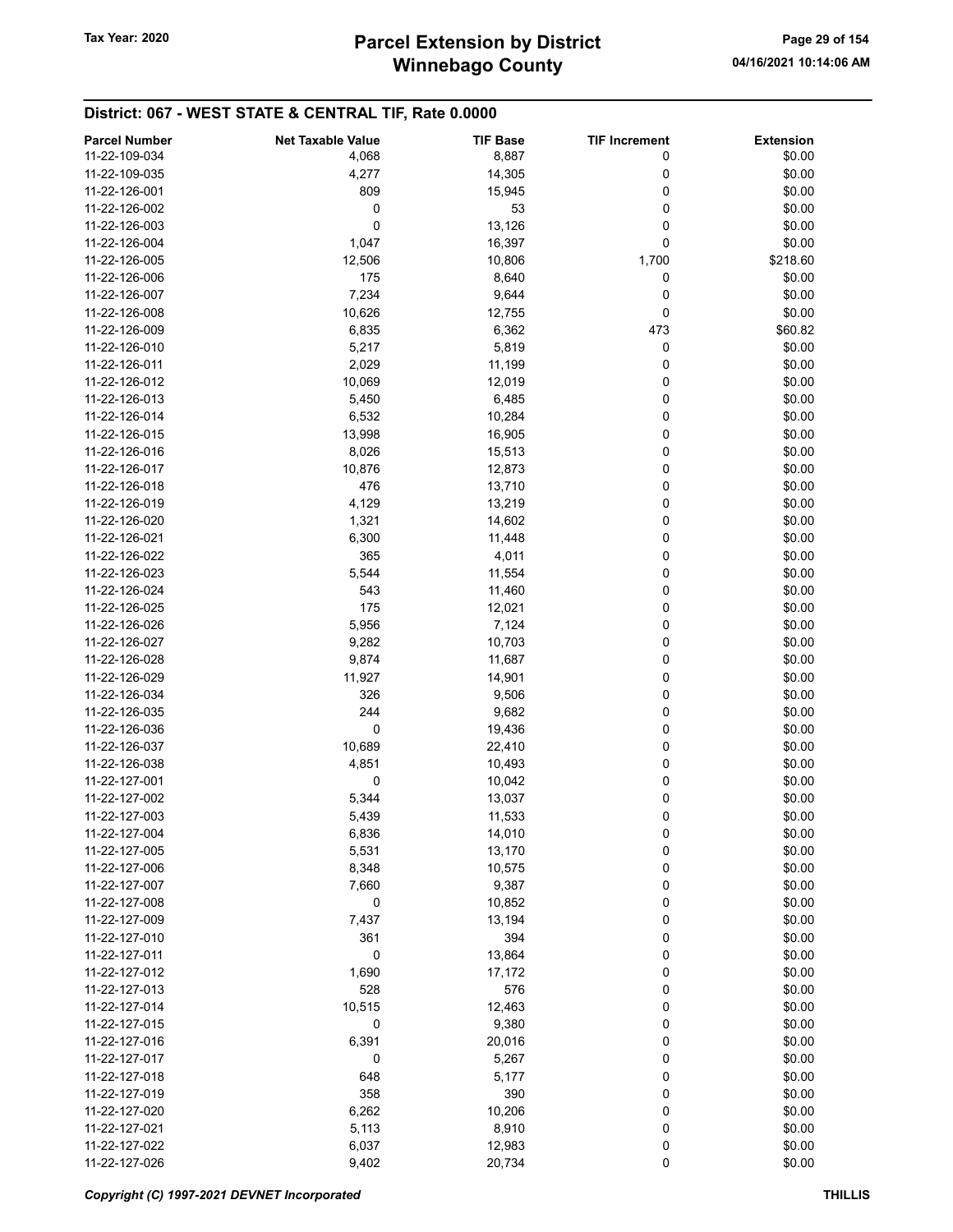# Winnebago County Tax Year: 2020 **Parcel Extension by District** Page 30 of 154

| <b>Parcel Number</b> | <b>Net Taxable Value</b> | <b>TIF Base</b> | <b>TIF Increment</b> | <b>Extension</b> |
|----------------------|--------------------------|-----------------|----------------------|------------------|
| 11-22-127-027        | 4,776                    | 4,239           | 537                  | \$69.06          |
| 11-22-127-028        | 3,951                    | 13,210          | 0                    | \$0.00           |
| 11-22-127-029        | 186                      | 12,686          | 0                    | \$0.00           |
| 11-22-127-030        | 11,334                   | 15,192          | 0                    | \$0.00           |
| 11-22-127-031        | 6,182                    | 9,972           | 0                    | \$0.00           |
| 11-22-127-032        | 7,707                    | 8,400           | 0                    | \$0.00           |
| 11-22-127-035        | 4,950                    | 13,522          | 0                    | \$0.00           |
| 11-22-127-036        | 336                      |                 | 0                    | \$0.00           |
|                      |                          | 15,309          |                      |                  |
| 11-22-127-037        | 3,074                    | 16,104          | 0                    | \$0.00           |
| 11-22-128-001        | 4,044                    | 8,920           | 0                    | \$0.00           |
| 11-22-128-002        | 0                        | 9,521           | 0                    | \$0.00           |
| 11-22-128-003        | 6,380                    | 8,171           | 0                    | \$0.00           |
| 11-22-128-004        | 5,206                    | 9,551           | 0                    | \$0.00           |
| 11-22-128-005        | 9,693                    | 5,565           | 4,128                | \$530.80         |
| 11-22-128-008        | 0                        | 12,854          | 0                    | \$0.00           |
| 11-22-128-009        | 6,580                    | 17,624          | 0                    | \$0.00           |
| 11-22-128-010        | 2,969                    | 18,515          | 0                    | \$0.00           |
| 11-22-128-011        | 5,160                    | 16,280          | 0                    | \$0.00           |
| 11-22-128-012        | 3,718                    | 16,810          | 0                    | \$0.00           |
| 11-22-128-014        | 266                      | 0               | 266                  | \$34.20          |
| 11-22-128-016        | 386                      | 422             | 0                    | \$0.00           |
| 11-22-128-017        |                          | 2,843           |                      | \$0.00           |
| 11-22-128-018        | 5,206                    | 12,824          | 0                    | \$0.00           |
| 11-22-128-019        | 406                      | 1,695           | 0                    | \$0.00           |
| 11-22-128-020        | 5,831                    | 11,706          | 0                    | \$0.00           |
| 11-22-128-021        | 5,636                    | 12,237          | 0                    | \$0.00           |
| 11-22-128-022        | 387                      | 5,843           | 0                    | \$0.00           |
| 11-22-128-023        | 1,251                    | 7,451           | 0                    | \$0.00           |
| 11-22-128-024        | 506                      | 9,455           | 0                    | \$0.00           |
| 11-22-128-025        |                          | 0               |                      | \$0.00           |
| 11-22-128-026        |                          | 0               |                      | \$0.00           |
| 11-22-128-027        | 158                      | 191             | 0                    | \$0.00           |
| 11-22-128-028        | 7,613                    | 10,150          | 0                    | \$0.00           |
| 11-22-128-029        | 850                      | 952             | 0                    | \$0.00           |
| 11-22-128-030        | 8,559                    | 5,805           | 2,754                | \$354.12         |
| 11-22-129-001        | 5,089                    | 12,828          | 0                    | \$0.00           |
|                      |                          |                 |                      |                  |
| 11-22-129-002        | 5,810                    | 10,386          | 0                    | \$0.00           |
| 11-22-129-003        | 5,929                    | 11,184          | 0                    | \$0.00           |
| 11-22-129-004        | 0                        | 12,774          | 0                    | \$0.00           |
| 11-22-129-007        | 106                      | 4,550           | 0                    | \$0.00           |
| 11-22-129-010        | 434                      | 474             | 0                    | \$0.00           |
| 11-22-129-011        | 7,511                    | 15,727          | 0                    | \$0.00           |
| 11-22-129-012        | 8,985                    | 16,589          | 0                    | \$0.00           |
| 11-22-129-013        | 434                      | 475             | 0                    | \$0.00           |
| 11-22-129-014        | 434                      | 475             | 0                    | \$0.00           |
| 11-22-129-015        | 5,657                    | 9,535           | 0                    | \$0.00           |
| 11-22-129-016        | 434                      | 6,635           | 0                    | \$0.00           |
| 11-22-129-017        | 4,846                    | 11,259          | 0                    | \$0.00           |
| 11-22-129-018        | 8,566                    | 7,813           | 753                  | \$96.82          |
| 11-22-129-019        | 8,293                    | 9,840           | 0                    | \$0.00           |
| 11-22-129-020        | 9,283                    | 10,744          | 0                    | \$0.00           |
| 11-22-129-021        | 8,633                    | 10,122          | 0                    | \$0.00           |
| 11-22-129-022        |                          | 10,220          |                      | \$0.00           |
| 11-22-129-023        | 4,448                    | 7,892           | 0                    | \$0.00           |
| 11-22-129-024        | 4,425                    | 8,101           | 0                    | \$0.00           |
| 11-22-129-025        | 2,124                    | 4,841           | 0                    | \$0.00           |
| 11-22-129-026        | 5,369                    | 6,306           | 0                    | \$0.00           |
| 11-22-129-029        | 1,927                    | 9,353           | 0                    | \$0.00           |
| 11-22-129-030        | 6,275                    | 14,594          | 0                    | \$0.00           |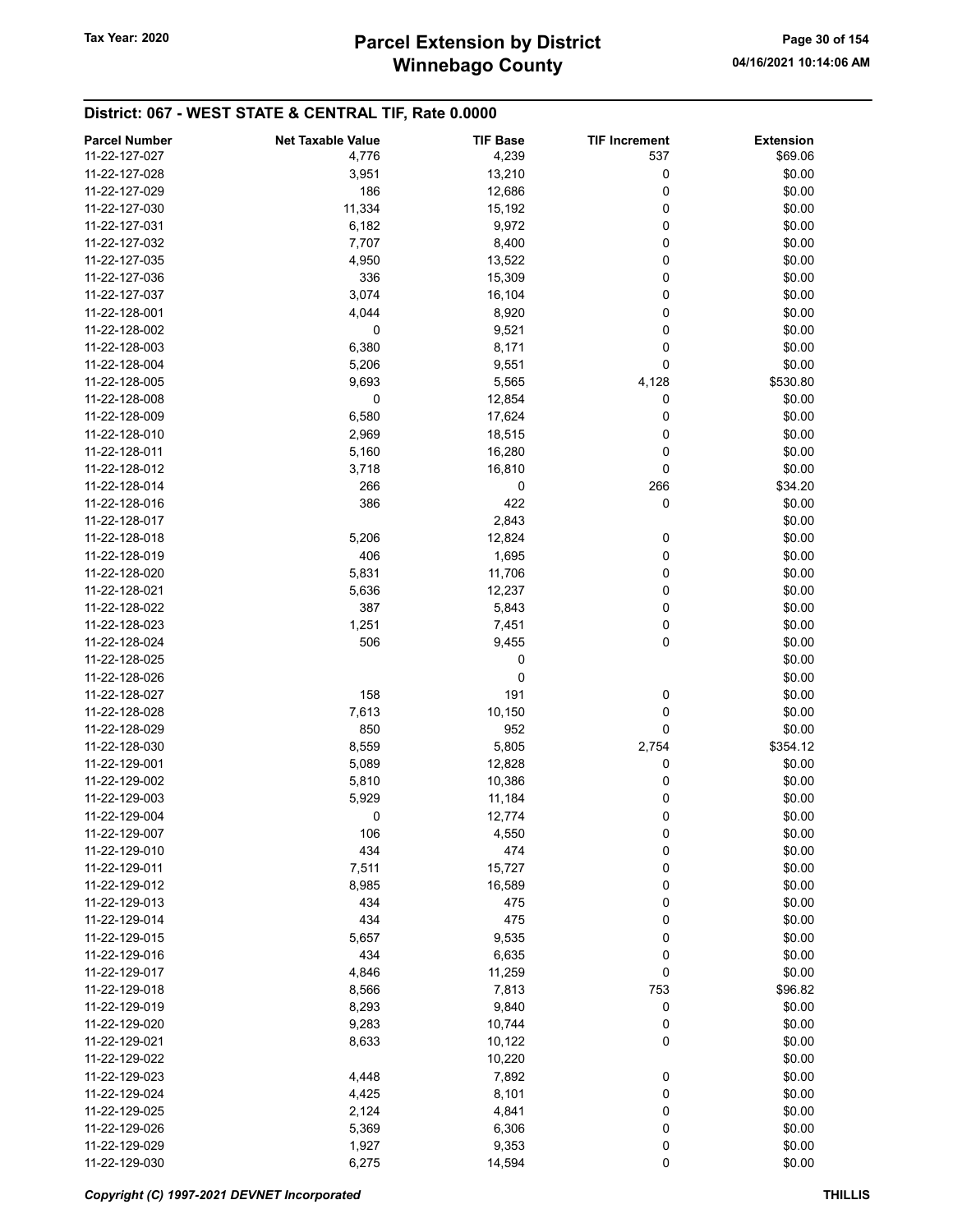# Winnebago County Tax Year: 2020 **Parcel Extension by District** Page 31 of 154

| <b>Parcel Number</b> | <b>Net Taxable Value</b> | <b>TIF Base</b> | <b>TIF Increment</b> | <b>Extension</b> |
|----------------------|--------------------------|-----------------|----------------------|------------------|
| 11-22-129-031        | 6,918                    | 9,339           | 0                    | \$0.00           |
| 11-22-129-032        | 4,277                    | 6,257           | 0                    | \$0.00           |
| 11-22-129-033        | 5,378                    | 9,861           | 0                    | \$0.00           |
| 11-22-129-034        | 430                      | 12,104          | 0                    | \$0.00           |
| 11-22-129-035        |                          |                 | 0                    | \$0.00           |
|                      | 1,519                    | 11,303          |                      |                  |
| 11-22-129-036        | 2,593                    | 8,952           | 0                    | \$0.00           |
| 11-22-129-037        | 5,245                    | 13,564          | 0                    | \$0.00           |
| 11-22-130-001        | 8,528                    | 9,393           | 0                    | \$0.00           |
| 11-22-130-002        | 8,432                    | 11,872          | 0                    | \$0.00           |
| 11-22-130-003        | 8,313                    | 9,830           | 0                    | \$0.00           |
| 11-22-130-004        | 4,218                    | 9,240           | 0                    | \$0.00           |
| 11-22-130-005        | 0                        | 4,349           | 0                    | \$0.00           |
| 11-22-130-006        | 6,277                    | 5,839           | 438                  | \$56.32          |
| 11-22-130-007        | 0                        | 6,079           | 0                    | \$0.00           |
| 11-22-130-008        | 5,613                    | 11,779          | 0                    | \$0.00           |
| 11-22-130-009        | 287                      | 5,591           | 0                    | \$0.00           |
| 11-22-130-010        | 5,089                    | 10,457          | 0                    | \$0.00           |
| 11-22-130-011        | 7,391                    | 9,333           | 0                    | \$0.00           |
| 11-22-130-012        | 5,369                    | 5,608           | 0                    | \$0.00           |
|                      |                          |                 |                      |                  |
| 11-22-130-013        | 430                      | 470             | 0                    | \$0.00           |
| 11-22-130-014        | 4,068                    | 4,448           | 0                    | \$0.00           |
| 11-22-130-015        | 5,115                    | 4,780           | 335                  | \$43.08          |
| 11-22-130-016        | 541                      | 5,111           | 0                    | \$0.00           |
| 11-22-130-017        | 215                      | 8,997           | 0                    | \$0.00           |
| 11-22-130-018        | 10,887                   | 13,402          | 0                    | \$0.00           |
| 11-22-130-019        | 10,211                   | 6,270           | 3,941                | \$506.76         |
| 11-22-130-020        | 1,566                    | 7,677           | 0                    | \$0.00           |
| 11-22-130-021        | 1,415                    | 6,309           | 0                    | \$0.00           |
| 11-22-130-022        | 392                      | 15,419          | 0                    | \$0.00           |
| 11-22-130-023        | $\pmb{0}$                | 15,275          | 0                    | \$0.00           |
| 11-22-130-024        | 2,079                    | 6,098           | 0                    | \$0.00           |
| 11-22-130-025        | 392                      | 5,674           | 0                    | \$0.00           |
| 11-22-130-026        | 291                      | 6,644           | 0                    | \$0.00           |
| 11-22-130-027        | 16,458                   | 18,843          | 0                    | \$0.00           |
|                      |                          |                 |                      |                  |
| 11-22-130-028        | 7,254                    | 11,889          | 0                    | \$0.00           |
| 11-22-130-029        | 5,534                    | 5,218           | 316                  | \$40.64          |
| 11-22-130-030        | 423                      | 11,579          | 0                    | \$0.00           |
| 11-22-130-031        | 5,613                    | 13,292          | 0                    | \$0.00           |
| 11-22-130-032        | 423                      | 18,067          | 0                    | \$0.00           |
| 11-22-131-002        | 12,833                   | 12,295          | 538                  | \$69.18          |
| 11-22-131-006        | 6,639                    | 7,577           | 0                    | \$0.00           |
| 11-22-131-007        | 5,846                    | 6,165           | 0                    | \$0.00           |
| 11-22-131-009        | 498                      | 13,263          | 0                    | \$0.00           |
| 11-22-131-010        |                          | 5,969           |                      | \$0.00           |
| 11-22-131-011        | 14,237                   | 16,602          | 0                    | \$0.00           |
| 11-22-131-012        | 526                      | 574             | 0                    | \$0.00           |
| 11-22-131-013        | 0                        | 148             | 0                    | \$0.00           |
| 11-22-131-014        | 5,160                    | 13,387          | 0                    | \$0.00           |
| 11-22-131-015        | 5,113                    | 4,935           | 178                  | \$22.90          |
|                      |                          |                 |                      |                  |
| 11-22-131-016        | 11,056                   | 15,840          | 0                    | \$0.00           |
| 11-22-131-017        | 13,654                   | 18,473          | 0                    | \$0.00           |
| 11-22-131-018        | 386                      | 432             | 0                    | \$0.00           |
| 11-22-131-019        | 0                        | 6,994           | 0                    | \$0.00           |
| 11-22-131-020        | $\pmb{0}$                | 19,372          | 0                    | \$0.00           |
| 11-22-131-021        | 10,538                   | 12,456          | 0                    | \$0.00           |
| 11-22-131-022        | 456                      | 4,716           | 0                    | \$0.00           |
| 11-22-131-023        | 102                      | 6,730           | 0                    | \$0.00           |
| 11-22-131-024        |                          | 4,173           |                      | \$0.00           |
| 11-22-131-025        | 579                      | 11,754          | 0                    | \$0.00           |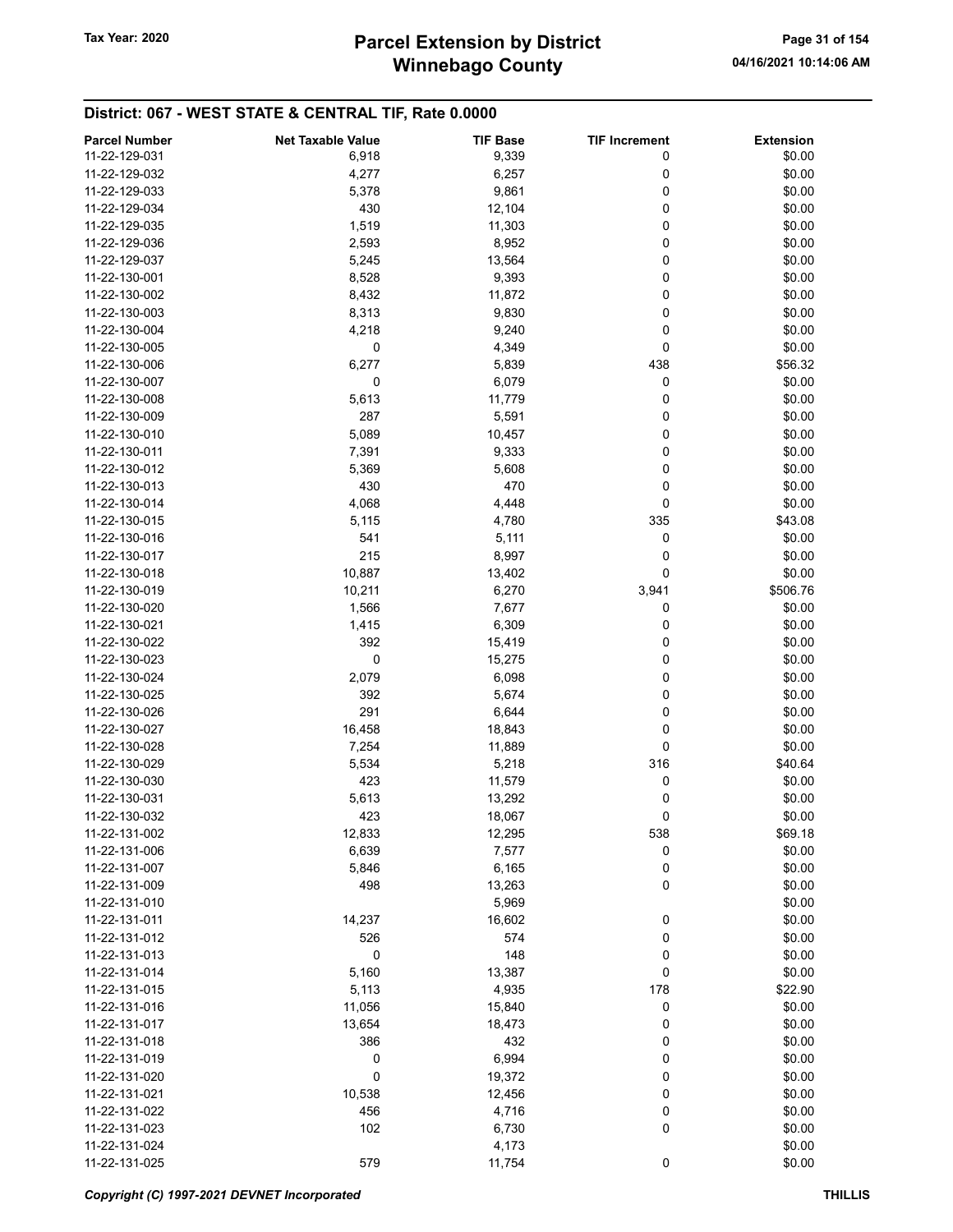# Winnebago County Tax Year: 2020 **Parcel Extension by District** Page 32 of 154

| <b>Parcel Number</b> | <b>Net Taxable Value</b> | <b>TIF Base</b> | <b>TIF Increment</b> | <b>Extension</b> |
|----------------------|--------------------------|-----------------|----------------------|------------------|
| 11-22-131-028        | 8,821                    | 11,828          | 0                    | \$0.00           |
| 11-22-131-029        | 4,488                    | 8,275           | 0                    | \$0.00           |
| 11-22-131-030        | 7,673                    | 16,649          | 0                    | \$0.00           |
| 11-22-132-001        | 278                      | 303             | 0                    | \$0.00           |
| 11-22-132-002        | 8,213                    | 9,735           | 0                    | \$0.00           |
|                      |                          |                 |                      |                  |
| 11-22-132-003        | 3,824                    | 6,210           | 0                    | \$0.00           |
| 11-22-132-004        | 7,492                    | 10,959          | 0                    | \$0.00           |
| 11-22-132-005        | 0                        | 6,457           | 0                    | \$0.00           |
| 11-22-132-006        | 423                      | 462             | 0                    | \$0.00           |
| 11-22-132-007        | 423                      | 462             | 0                    | \$0.00           |
| 11-22-132-008        | 0                        | 5,766           | 0                    | \$0.00           |
| 11-22-132-009        | 2,891                    | 12,645          | 0                    | \$0.00           |
| 11-22-132-010        | 8,588                    | 15,560          | 0                    | \$0.00           |
| 11-22-132-011        | 8,843                    | 14,584          | 0                    | \$0.00           |
| 11-22-132-012        | 399                      | 436             | 0                    | \$0.00           |
| 11-22-132-013        | 10,172                   | 12,301          | 0                    | \$0.00           |
| 11-22-132-014        | 7,007                    | 14,101          | 0                    | \$0.00           |
| 11-22-132-015        | 9,530                    | 14,501          | 0                    | \$0.00           |
| 11-22-132-016        | 5,972                    | 6,418           | 0                    | \$0.00           |
| 11-22-132-017        | 5,155                    | 5,212           | 0                    | \$0.00           |
|                      |                          |                 |                      |                  |
| 11-22-132-020        | 246                      | 269             | 0                    | \$0.00           |
| 11-22-132-021        | 5,781                    | 9,682           | 0                    | \$0.00           |
| 11-22-132-022        | 5,927                    | 10,485          | 0                    | \$0.00           |
| 11-22-132-023        | 162                      | 176             | 0                    | \$0.00           |
| 11-22-132-024        | 322                      | 351             | 0                    | \$0.00           |
| 11-22-132-025        | 0                        | 141             | 0                    | \$0.00           |
| 11-22-132-026        | 287                      | 313             | 0                    | \$0.00           |
| 11-22-132-027        | 5,066                    | 6,002           | 0                    | \$0.00           |
| 11-22-132-028        | 675                      | 758             | 0                    | \$0.00           |
| 11-22-132-029        | 864                      | 14,777          | 0                    | \$0.00           |
| 11-22-132-030        | 364                      | 5,196           | 0                    | \$0.00           |
| 11-22-132-031        | 305                      | 333             | 0                    | \$0.00           |
| 11-22-132-032        | 0                        | 103             | 0                    | \$0.00           |
| 11-22-132-035        | 7,326                    | 9,635           | 0                    | \$0.00           |
| 11-22-132-036        | 10,270                   | 19,679          | 0                    | \$0.00           |
| 11-22-151-001        | 564                      | 11,294          | 0                    | \$0.00           |
| 11-22-151-002        | 3,357                    | 9,438           | 0                    | \$0.00           |
|                      |                          |                 |                      |                  |
| 11-22-151-003        | 944                      | 11,316          | 0                    | \$0.00           |
| 11-22-151-004        | 319                      | 10,071          | 0                    | \$0.00           |
| 11-22-151-005        | 6,997                    | 7,091           | 0                    | \$0.00           |
| 11-22-151-006        | 8,038                    | 10,059          | 0                    | \$0.00           |
| 11-22-151-007        | 2,570                    | 10,734          | 0                    | \$0.00           |
| 11-22-151-008        | 461                      | 12,429          | 0                    | \$0.00           |
| 11-22-151-009        |                          | 0               |                      | \$0.00           |
| 11-22-151-017        |                          | 17,991          |                      | \$0.00           |
| 11-22-151-018        |                          | 2,400           |                      | \$0.00           |
| 11-22-151-019        |                          | 2,400           |                      | \$0.00           |
| 11-22-151-020        |                          | 2,452           |                      | \$0.00           |
| 11-22-151-021        |                          | 11,703          |                      | \$0.00           |
| 11-22-151-022        |                          | 0               |                      | \$0.00           |
| 11-22-152-001        | 6,849                    | 6,265           | 584                  | \$75.10          |
| 11-22-152-002        | 5,768                    | 4,965           | 803                  | \$103.26         |
| 11-22-152-003        | 8,256                    | 10,445          | 0                    | \$0.00           |
| 11-22-152-004        |                          | 817             |                      | \$0.00           |
|                      |                          |                 |                      |                  |
| 11-22-152-005        |                          | 424             |                      | \$0.00           |
| 11-22-152-006        |                          | 0               |                      | \$0.00           |
| 11-22-152-007        | 8,529                    | 9,821           | 0                    | \$0.00           |
| 11-22-152-008        |                          | 0               |                      | \$0.00           |
| 11-22-152-009        | 4,704                    | 13,137          | $\pmb{0}$            | \$0.00           |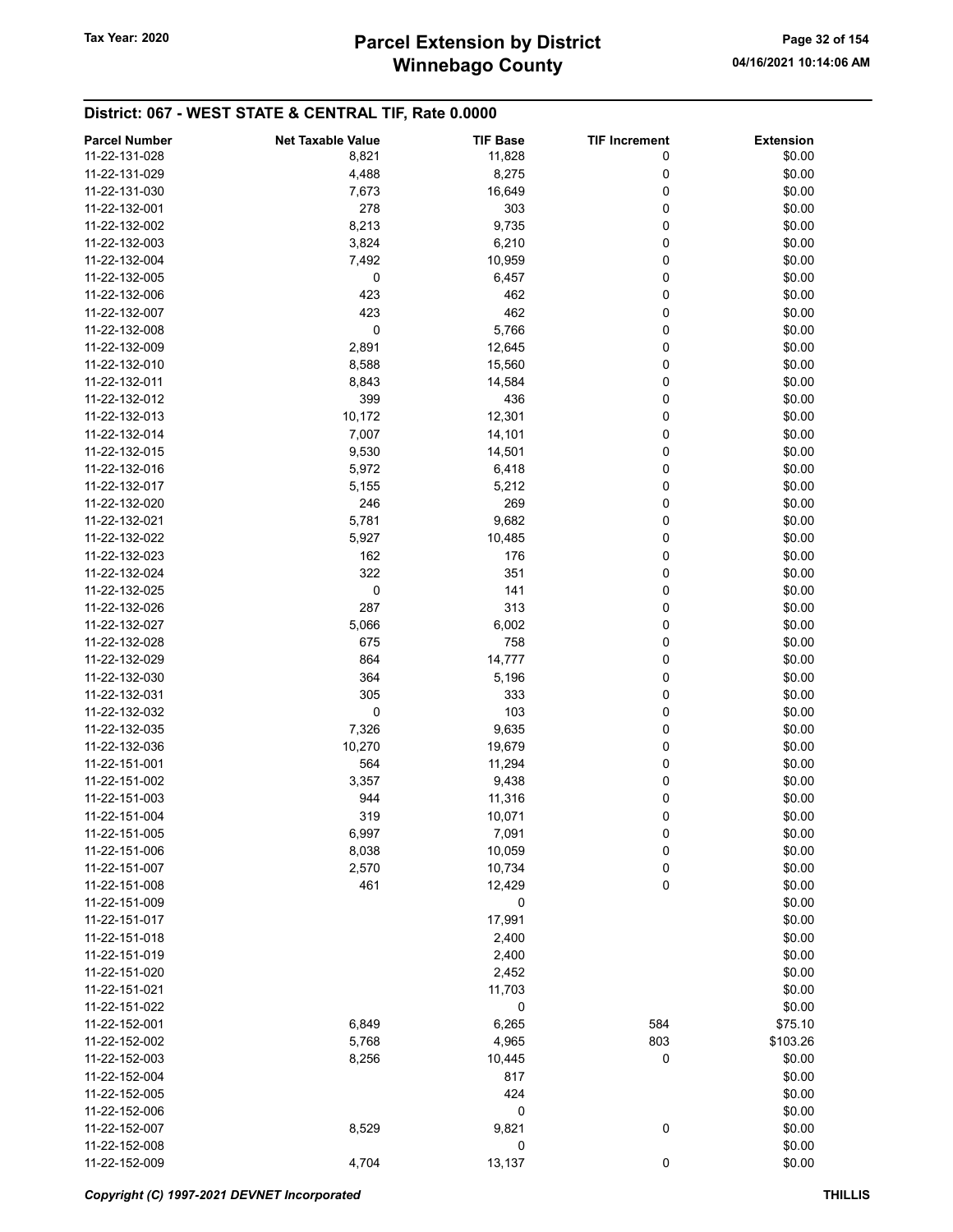#### District: 067 - WEST STATE & CENTRAL TIF, Rate 0.0000 Parcel Number **Net Taxable Value** TIF Base TIF Increment Extension 11-22-152-010 **8,510** 8,510 10,043 0 \$0.00 11-22-152-015 18,296 \$0.00  $11-22-152-016$  \$0.00  $11-22-152-017$  \$0.00  $11-22-152-018$  \$0.00  $11-22-153-001$  \$0.00 11-22-153-002 12,098 \$0.00 11-22-153-003 4,950 13,126 0 \$0.00 11-22-153-004 **539.86** 310 11-22-153-005 \$0.00 11-22-153-006 6,909 12,845 0 \$0.00 11-22-153-007 0 51 0 \$0.00 11-22-153-008 **4,875** 5,289 0 \$0.00 11-22-153-009 554 605 0 \$0.00 11-22-153-010 6,449 10,708 0 \$0.00 11-22-153-011 5,870 5,373 497 \$63.92 11-22-153-012 **5,401** 5,401 **11-22-153-012** 581.02 11-22-153-013 **301** 341 372 0 \$0.00 11-22-153-014 199 4,567 0 \$0.00 11-22-153-015 1,879 10,515 0 \$0.00  $11-22-153-017$  \$0.00  $11-22-153-018$  \$0.00  $11-22-153-019$  \$0.00 11-22-153-021 28,873 27,929 944 \$121.38  $11-22-153-023$  \$0.00  $11-22-153-024$  \$0.00  $11-22-154-011$  \$0.00  $11-22-154-012$  \$0.00  $11-22-154-013$  \$0.00  $11-22-154-014$  \$0.00  $11-22-154-023$  \$0.00  $11-22-154-024$  \$0.00  $11-22-154-025$  \$0.00  $11-22-154-026$  \$0.00  $11-22-154-027$  \$0.00  $11-22-154-028$  \$0.00  $11-22-154-029$  \$0.00  $11-22-154-030$  \$0.00  $11-22-154-031$  \$0.00  $11-22-154-032$  \$0.00 11-22-156-009 10,788 13,323 0 \$0.00 11-22-156-010 0 12,788 0 \$0.00 11-22-156-011 **5,998** 5,998 15,895 0 \$0.00 11-22-156-012 8,177 15,814 0 \$0.00 11-22-156-013 6,013 15,646 0 \$0.00 11-22-156-014 15,905 369 15,536 \$1,997.68 11-22-156-015 6,508 6,508 11,547 0 \$0.00 11-22-156-016 10,646 14,828 0 \$0.00 11-22-156-017 9,020 12,021 0 \$0.00 11-22-156-018 **0** 0 14,418 0 \$0.00  $11-22-156-021$  \$0.00 11-22-156-022 11,236 \$0.00 11-22-156-023 369 \$0.00 11-22-156-024 \$0.00  $11-22-156-025$  \$0.00  $11-22-156-026$  \$0.00 11-22-156-027 0 \$0.00 11-22-156-028 0 \$0.00  $11-22-157-009$  \$0.00

#### Copyright (C) 1997-2021 DEVNET Incorporated **THILLIS**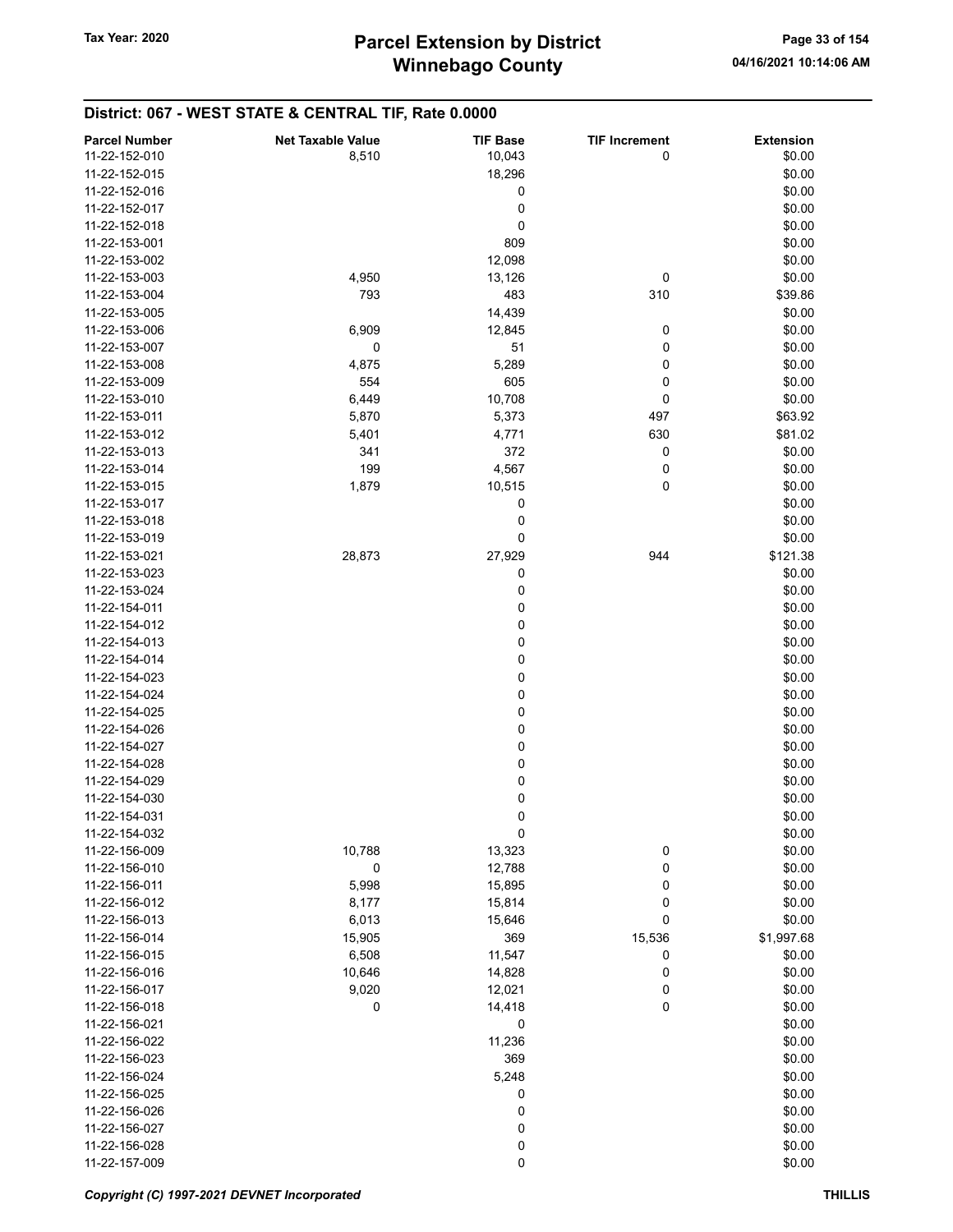# Winnebago County Tax Year: 2020 **Parcel Extension by District** Page 34 of 154

| <b>Parcel Number</b> | <b>Net Taxable Value</b> | <b>TIF Base</b> | <b>TIF Increment</b> | <b>Extension</b> |
|----------------------|--------------------------|-----------------|----------------------|------------------|
| 11-22-157-010        |                          | 0               |                      | \$0.00           |
| 11-22-158-004        |                          | 0               |                      | \$0.00           |
|                      |                          | 0               |                      |                  |
| 11-22-158-005        |                          |                 |                      | \$0.00           |
| 11-22-159-001        | 13,645                   | 17,678          | 0                    | \$0.00           |
| 11-22-159-002        | 0                        | 13,200          | 0                    | \$0.00           |
| 11-22-159-003        | 6,560                    | 11,371          | 0                    | \$0.00           |
| 11-22-159-004        | 1,937                    | 17,506          | 0                    | \$0.00           |
| 11-22-159-005        | 366                      | 400             | 0                    | \$0.00           |
| 11-22-159-006        | 2,996                    | 15,588          | 0                    | \$0.00           |
| 11-22-159-007        | 374                      | 17,658          | 0                    | \$0.00           |
| 11-22-159-008        | 6,290                    | 16,299          | 0                    | \$0.00           |
| 11-22-159-009        | 6,859                    | 8,237           | 0                    | \$0.00           |
| 11-22-159-010        | 8                        | 14,327          | 0                    | \$0.00           |
| 11-22-159-011        | 240                      | 263             | 0                    | \$0.00           |
| 11-22-159-012        | 5,369                    | 11,437          | 0                    | \$0.00           |
| 11-22-159-013        | 5,369                    | 11,719          | 0                    | \$0.00           |
| 11-22-159-014        |                          |                 | 0                    |                  |
|                      | 5,253                    | 6,829           |                      | \$0.00           |
| 11-22-159-015        | 247                      | 4,841           | 0                    | \$0.00           |
| 11-22-159-016        | 5,600                    | 6,379           | 0                    | \$0.00           |
| 11-22-159-017        | 4,957                    | 13,857          | 0                    | \$0.00           |
| 11-22-159-018        | 301                      | 13,347          | 0                    | \$0.00           |
| 11-22-159-019        | 206                      | 224             | 0                    | \$0.00           |
| 11-22-159-020        | 4,033                    | 10,031          | 0                    | \$0.00           |
| 11-22-159-021        | 0                        | 12,532          | 0                    | \$0.00           |
| 11-22-159-022        | 5,132                    | 12,408          | 0                    | \$0.00           |
| 11-22-176-001        | 461                      | 502             | 0                    | \$0.00           |
| 11-22-176-002        | 0                        | 475             | 0                    | \$0.00           |
| 11-22-176-003        |                          | 0               |                      | \$0.00           |
| 11-22-176-004        | 6,680                    | 8,608           | 0                    | \$0.00           |
| 11-22-176-010        | 0                        | 10,915          | 0                    | \$0.00           |
| 11-22-176-011        |                          |                 | 474                  | \$60.96          |
|                      | 5,407                    | 4,933           |                      |                  |
| 11-22-176-012        | 473                      | 516             | 0                    | \$0.00           |
| 11-22-176-013        | 4,670                    | 4,308           | 362                  | \$46.56          |
| 11-22-176-014        |                          | 253             |                      | \$0.00           |
| 11-22-176-018        |                          | 0               |                      | \$0.00           |
| 11-22-176-019        |                          | 0               |                      | \$0.00           |
| 11-22-176-020        |                          | 352             |                      | \$0.00           |
| 11-22-176-021        |                          | 0               |                      | \$0.00           |
| 11-22-176-022        |                          | 0               |                      | \$0.00           |
| 11-22-176-023        |                          | 15,611          |                      | \$0.00           |
| 11-22-177-001        | 430                      | 470             | 0                    | \$0.00           |
| 11-22-177-002        |                          | 0               |                      | \$0.00           |
| 11-22-177-003        | 430                      | 470             | 0                    | \$0.00           |
| 11-22-177-004        |                          | 0               |                      | \$0.00           |
| 11-22-177-005        |                          | 0               |                      | \$0.00           |
| 11-22-177-006        | 7,380                    | 8,481           | 0                    | \$0.00           |
|                      |                          |                 |                      |                  |
| 11-22-177-007        | 385                      | 420             | 0                    | \$0.00           |
| 11-22-177-008        | 423                      | 11,950          | 0                    | \$0.00           |
| 11-22-177-009        | 385                      | 420             | 0                    | \$0.00           |
| 11-22-177-019        |                          | 0               |                      | \$0.00           |
| 11-22-177-021        |                          | 0               |                      | \$0.00           |
| 11-22-177-022        |                          | 0               |                      | \$0.00           |
| 11-22-177-023        |                          | 0               |                      | \$0.00           |
| 11-22-177-024        |                          | 425             |                      | \$0.00           |
| 11-22-177-025        |                          | 5,645           |                      | \$0.00           |
| 11-22-178-001        | 7,544                    | 8,661           | 0                    | \$0.00           |
| 11-22-178-002        | 385                      | 420             | 0                    | \$0.00           |
| 11-22-178-006        | 215                      | 4,730           | 0                    | \$0.00           |
| 11-22-178-007        | 5,427                    | 5,412           | 15                   | \$1.94           |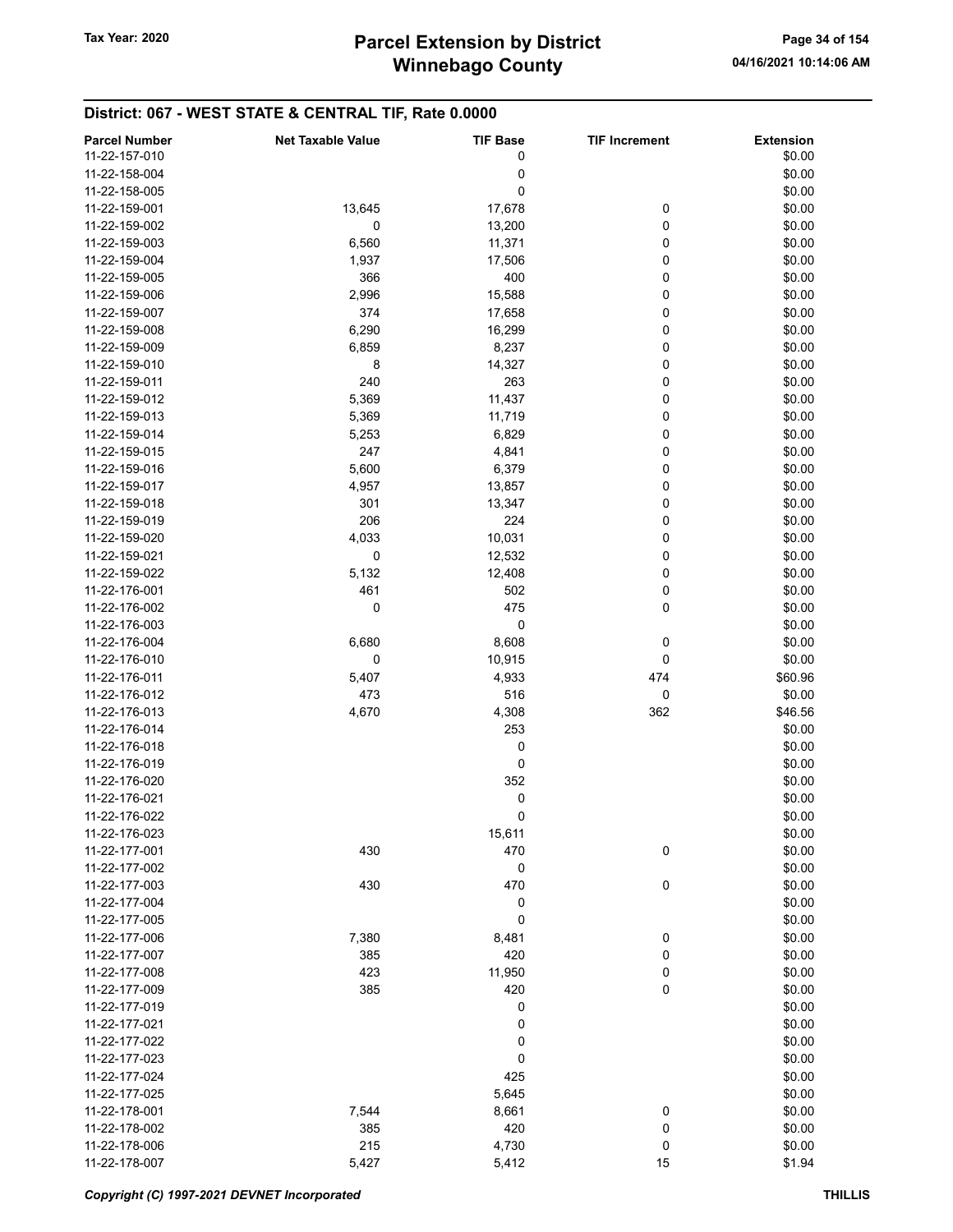| <b>Parcel Number</b> | <b>Net Taxable Value</b> | <b>TIF Base</b> | <b>TIF Increment</b> | <b>Extension</b> |
|----------------------|--------------------------|-----------------|----------------------|------------------|
| 11-22-178-008        | 7,138                    | 8,828           | 0                    | \$0.00           |
|                      |                          |                 |                      |                  |
| 11-22-178-009        | 594                      | 648             | 0                    | \$0.00           |
| 11-22-178-016        |                          | 0               |                      | \$0.00           |
| 11-22-178-019        |                          | 0               |                      | \$0.00           |
| 11-22-178-022        |                          | 0               |                      | \$0.00           |
| 11-22-178-023        |                          | 0               |                      | \$0.00           |
| 11-22-178-024        |                          | 0               |                      | \$0.00           |
| 11-22-178-025        |                          | 0               |                      | \$0.00           |
| 11-22-178-026        |                          | 0               |                      | \$0.00           |
| 11-22-178-027        | 6,634                    | 20,638          | 0                    | \$0.00           |
| 11-22-179-001        | 5,694                    | 5,537           | 157                  | \$20.20          |
| 11-22-179-002        | 2,531                    | 4,189           | 0                    | \$0.00           |
| 11-22-179-003        | 4,531                    | 11,686          | 0                    | \$0.00           |
| 11-22-179-004        | 8,499                    | 8,763           | 0                    | \$0.00           |
| 11-22-179-005        | 215                      | 235             | 0                    | \$0.00           |
| 11-22-179-006        | 412                      | 451             | 0                    | \$0.00           |
| 11-22-179-007        | 178                      | 8,989           | 0                    | \$0.00           |
| 11-22-179-008        |                          | 8,615           |                      | \$0.00           |
| 11-22-179-012        |                          | 10,373          |                      | \$0.00           |
| 11-22-179-013        |                          | 3,092           |                      | \$0.00           |
| 11-22-179-014        |                          | 0               |                      | \$0.00           |
| 11-22-180-008        |                          | 0               |                      | \$0.00           |
| 11-22-180-009        | 5,179                    | 9,551           | 0                    | \$0.00           |
| 11-22-180-010        | 15,264                   | 14,173          | 1,091                | \$140.30         |
| 11-22-180-011        | 9,520                    | 11,489          | 0                    | \$0.00           |
| 11-22-180-012        | 338                      | 16,740          | 0                    | \$0.00           |
| 11-22-180-013        | 8,984                    | 8,991           | 0                    | \$0.00           |
| 11-22-180-014        | 12,295                   | 14,876          | 0                    | \$0.00           |
| 11-22-180-015        | 2,577                    | 8,169           | 0                    | \$0.00           |
| 11-22-180-016        | 0                        | 5,691           | 0                    | \$0.00           |
| 11-22-180-017        | 338                      | 9,917           | 0                    | \$0.00           |
| 11-22-180-021        |                          | 14,651          |                      | \$0.00           |
| 11-22-180-022        |                          | 0               |                      | \$0.00           |
| 11-22-180-023        |                          | 0               |                      | \$0.00           |
| 11-22-180-024        |                          | 0               |                      | \$0.00           |
| 11-22-180-025        |                          | 0               |                      | \$0.00           |
| 11-22-180-026        |                          | 10,125          |                      | \$0.00           |
| 11-22-180-027        |                          | 0               |                      | \$0.00           |
| 11-22-181-014        |                          | 0               |                      | \$0.00           |
| 11-22-181-017        | 200                      | 16,803          | 0                    | \$0.00           |
| 11-22-181-018        | 220                      | 241             | 0                    | \$0.00           |
| 11-22-181-019        |                          | 0               |                      | \$0.00           |
| 11-22-181-021        |                          | 0               |                      | \$0.00           |
| 11-22-181-022        | 22,539                   | 34,515          | 0                    | \$0.00           |
| 11-22-182-001        | 11,869                   | 6,616           | 5,253                | \$675.46         |
| 11-22-182-002        | 374                      | 11,139          | 0                    | \$0.00           |
| 11-22-182-003        | 9,175                    | 11,264          | 0                    | \$0.00           |
| 11-22-182-004        | 0                        | 7,083           | 0                    | \$0.00           |
| 11-22-182-005        | 5,823                    | 13,522          | 0                    | \$0.00           |
| 11-22-182-006        | 374                      | 409             | 0                    | \$0.00           |
| 11-22-182-009        |                          | 0               |                      | \$0.00           |
| 11-22-182-010        |                          | 0               |                      | \$0.00           |
| 11-22-182-011        | 6,055                    | 5,247           | 808                  | \$103.90         |
| 11-22-182-012        | 9,112                    | 10,599          | 0                    | \$0.00           |
| 11-22-182-013        | 15,910                   | 20,552          | 0                    | \$0.00           |
| 11-22-182-014        | 13,818                   | 15,166          | 0                    | \$0.00           |
| 11-22-182-017        | 17,439                   | 18,667          | 0                    | \$0.00           |
| 11-22-182-018        |                          |                 |                      | \$0.00           |
|                      | 0                        | 22,216          | 0                    |                  |
| 11-22-183-001        | 339                      | 370             | 0                    | \$0.00           |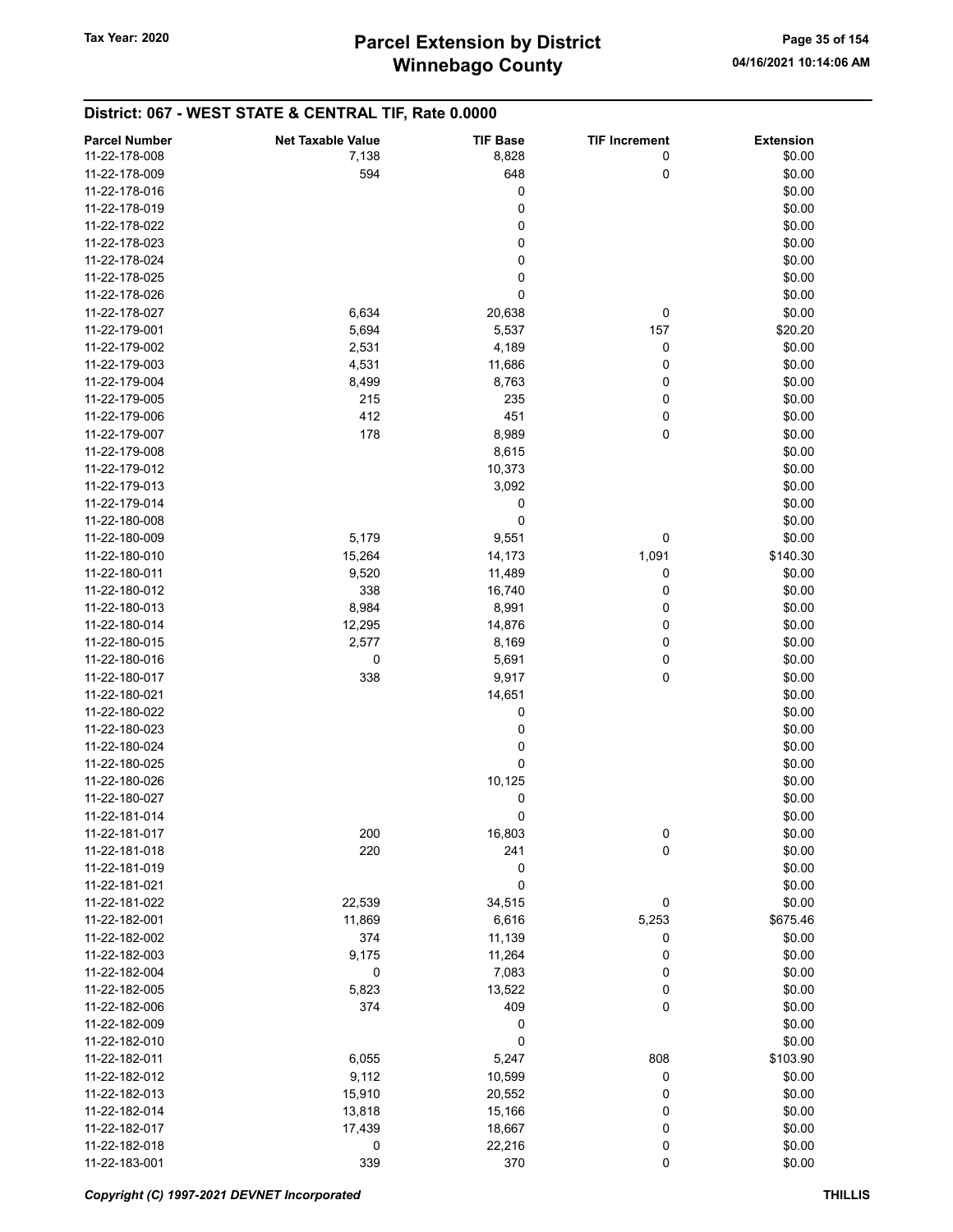# Winnebago County Tax Year: 2020 **Parcel Extension by District** Page 36 of 154

| <b>Parcel Number</b> | <b>Net Taxable Value</b> | <b>TIF Base</b> | <b>TIF Increment</b> | <b>Extension</b> |
|----------------------|--------------------------|-----------------|----------------------|------------------|
| 11-22-183-002        |                          | 7,940           |                      | \$0.00           |
| 11-22-183-003        | 846                      | 1,099           | 0                    | \$0.00           |
|                      |                          |                 |                      |                  |
| 11-22-183-004        | 494                      | 19,493          | 0                    | \$0.00           |
| 11-22-183-005        | 13,692                   | 18,689          | 0                    | \$0.00           |
| 11-22-183-006        | 4,638                    | 13,435          | 0                    | \$0.00           |
| 11-22-183-007        | 3,417                    | 9,395           | 0                    | \$0.00           |
| 11-22-183-008        | 4,475                    | 10,807          | 0                    | \$0.00           |
| 11-22-183-009        | 6,132                    | 12,929          | 0                    | \$0.00           |
| 11-22-183-010        | 6,544                    | 14,751          | 0                    | \$0.00           |
| 11-22-183-011        | 14,136                   | 14,412          | 0                    | \$0.00           |
| 11-22-183-012        | 4,417                    | 4,163           | 254                  | \$32.66          |
| 11-22-183-013        | 7,186                    | 8,803           | 0                    | \$0.00           |
| 11-22-183-014        | 4,289                    | 4,816           | 0                    | \$0.00           |
|                      |                          |                 |                      |                  |
| 11-22-183-015        | 6,918                    | 7,181           | 0                    | \$0.00           |
| 11-22-184-001        | 343                      | 4,650           | 0                    | \$0.00           |
| 11-22-184-002        | 4,033                    | 4,190           | 0                    | \$0.00           |
| 11-22-184-003        | 221                      | 242             | 0                    | \$0.00           |
| 11-22-184-004        | 4,113                    | 12,443          | 0                    | \$0.00           |
| 11-22-184-005        | 295                      | 322             | 0                    | \$0.00           |
| 11-22-184-006        | 494                      | 539             | 0                    | \$0.00           |
| 11-22-184-007        | 494                      | 14,087          | 0                    | \$0.00           |
| 11-22-184-008        | 494                      | 539             | 0                    | \$0.00           |
| 11-22-184-009        | 10,044                   | 6,756           | 3,288                | \$422.78         |
| 11-22-184-010        | 5,271                    | 12,350          | 0                    | \$0.00           |
| 11-22-184-011        |                          |                 | 398                  |                  |
|                      | 5,181                    | 4,783           |                      | \$51.18          |
| 11-22-184-012        | 4,940                    | 17,214          | 0                    | \$0.00           |
| 11-22-184-013        | 11,818                   | 15,316          | 0                    | \$0.00           |
| 11-22-184-014        | 3,505                    | 2,970           | 535                  | \$68.80          |
| 11-22-184-015        | 369                      | 403             | 0                    | \$0.00           |
| 11-22-184-016        | 1,264                    | 12,754          | 0                    | \$0.00           |
| 11-22-301-001        | 228                      | 7,557           | 0                    | \$0.00           |
| 11-22-301-002        | 200                      | 12,321          | 0                    | \$0.00           |
| 11-22-301-003        |                          | 11,140          |                      | \$0.00           |
| 11-22-301-004        | 7,930                    | 12,408          | 0                    | \$0.00           |
| 11-22-301-005        | 3,848                    | 5,177           | 0                    | \$0.00           |
| 11-22-301-006        | 7,247                    | 8,450           | 0                    | \$0.00           |
| 11-22-301-007        | 6,778                    | 10,019          | 0                    | \$0.00           |
|                      |                          |                 |                      |                  |
| 11-22-301-008        | 366                      | 400             | 0                    | \$0.00           |
| 11-22-301-009        | 2,450                    | 10,138          | 0                    | \$0.00           |
| 11-22-301-010        | 366                      | 400             | 0                    | \$0.00           |
| 11-22-301-011        | 1,984                    | 13,026          | 0                    | \$0.00           |
| 11-22-301-012        | 2,099                    | 11,451          | 0                    | \$0.00           |
| 11-22-301-013        | 810                      | 6,936           | 0                    | \$0.00           |
| 11-22-301-014        | 0                        | 14,613          | 0                    | \$0.00           |
| 11-22-301-015        | 18,395                   | 20,185          | 0                    | \$0.00           |
| 11-22-301-016        | 5,380                    | 9,572           | 0                    | \$0.00           |
| 11-22-301-017        |                          | 11,104          |                      | \$0.00           |
| 11-22-301-018        | 0                        | 10,691          | 0                    | \$0.00           |
| 11-22-301-019        | 4,985                    | 9,942           | 0                    | \$0.00           |
| 11-22-302-001        |                          |                 |                      | \$0.00           |
|                      | 13,433                   | 16,474          | 0                    |                  |
| 11-22-302-002        | 10,718                   | 14,187          | 0                    | \$0.00           |
| 11-22-302-003        | 7,514                    | 18,158          | 0                    | \$0.00           |
| 11-22-302-004        | 0                        | 5,531           | 0                    | \$0.00           |
| 11-22-302-005        | 5,777                    | 7,414           | 0                    | \$0.00           |
| 11-22-302-006        | 8,693                    | 11,648          | 0                    | \$0.00           |
| 11-22-302-007        | 2,623                    | 19,344          | 0                    | \$0.00           |
| 11-22-302-008        | 63                       | 8,918           | 0                    | \$0.00           |
| 11-22-302-009        | 3,660                    | 14,661          | 0                    | \$0.00           |
| 11-22-302-010        | 410                      | 2,942           | $\pmb{0}$            | \$0.00           |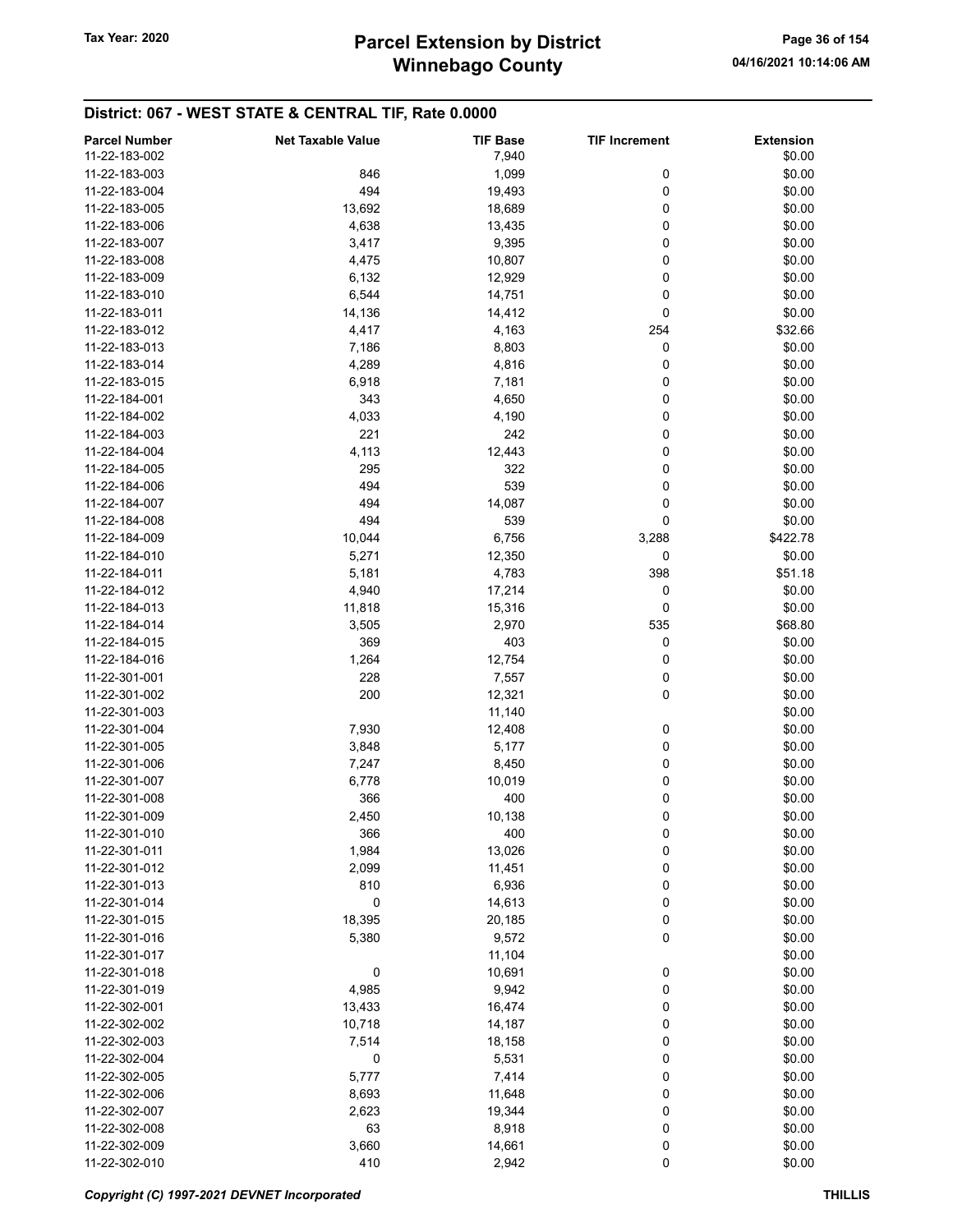# Winnebago County Tax Year: 2020 **Parcel Extension by District** Page 37 of 154

# District: 067 - WEST STATE & CENTRAL TIF, Rate 0.0000

| <b>Parcel Number</b> | <b>Net Taxable Value</b> | <b>TIF Base</b> | <b>TIF Increment</b> | <b>Extension</b> |
|----------------------|--------------------------|-----------------|----------------------|------------------|
| 11-22-302-011        | 5,544                    | 10,154          | 0                    | \$0.00           |
| 11-22-302-012        | 6,020                    | 8,241           | 0                    | \$0.00           |
| 11-22-302-013        | 5,950                    | 6,408           | 0                    | \$0.00           |
| 11-22-302-014        | 5,358                    | 7,928           | 0                    | \$0.00           |
| 11-22-302-015        | 374                      | 409             | 0                    | \$0.00           |
|                      |                          |                 |                      |                  |
| 11-22-302-016        | 1,496                    | 6,098           | 0                    | \$0.00           |
| 11-22-302-017        | 8,325                    | 9,516           | 0                    | \$0.00           |
| 11-22-302-018        | 8,833                    | 9,576           | 0                    | \$0.00           |
| 11-22-302-019        | 6,845                    | 7,564           | 0                    | \$0.00           |
| 11-22-303-001        | 13,824                   | 9,408           | 4,416                | \$567.84         |
| 11-22-303-002        | 374                      | 19,166          | 0                    | \$0.00           |
| 11-22-303-003        | 4,087                    | 13,352          | 0                    | \$0.00           |
| 11-22-303-004        | 374                      | 409             | 0                    | \$0.00           |
| 11-22-303-005        | 6,368                    | 13,552          | 0                    | \$0.00           |
| 11-22-303-006        | 374                      | 12,719          | 0                    | \$0.00           |
| 11-22-303-007        | 374                      | 12,411          | 0                    | \$0.00           |
| 11-22-303-008        | 10,374                   | 16,733          | 0                    | \$0.00           |
| 11-22-303-009        | 615                      | 9,316           | 0                    | \$0.00           |
| 11-22-303-010        | 7,659                    | 8,964           | 0                    | \$0.00           |
| 11-22-303-011        | 5,380                    | 4,940           | 440                  | \$56.58          |
|                      |                          |                 |                      |                  |
| 11-22-303-012        | 11,023                   | 14,304          | 0                    | \$0.00           |
| 11-22-303-013        | 5,422                    | 6,061           | 0                    | \$0.00           |
| 11-22-303-014        | 19,039                   | 14,206          | 4,833                | \$621.46         |
| 11-22-303-015        | 6,879                    | 11,813          | 0                    | \$0.00           |
| 11-22-303-016        | 1,381                    | 15,198          | 0                    | \$0.00           |
| 11-22-303-017        | 374                      | 7,984           | 0                    | \$0.00           |
| 11-22-326-001        | 9,971                    | 12,018          | 0                    | \$0.00           |
| 11-22-326-002        | 6,209                    | 5,620           | 589                  | \$75.74          |
| 11-22-326-003        | 7,065                    | 11,316          | 0                    | \$0.00           |
| 11-22-326-004        | 374                      | 6,172           | 0                    | \$0.00           |
| 11-22-326-005        |                          | 0               |                      | \$0.00           |
| 11-22-326-006        |                          | 0               |                      | \$0.00           |
| 11-22-326-007        |                          | 0               |                      | \$0.00           |
| 11-22-326-008        | 374                      | 13,039          | 0                    | \$0.00           |
| 11-22-326-009        | 1,860                    | 11,207          | 0                    | \$0.00           |
| 11-22-326-010        | 5,229                    | 8,036           | 0                    | \$0.00           |
| 11-22-326-011        | 0                        |                 |                      |                  |
|                      |                          | 9,881           | 0                    | \$0.00           |
| 11-22-326-012        | 7,995                    | 9,006           | 0                    | \$0.00           |
| 11-22-326-013        | 374                      | 15,552          | 0                    | \$0.00           |
| 11-22-326-014        | 7,113                    | 12,820          | 0                    | \$0.00           |
| 11-22-326-015        | 5,718                    | 15,183          | 0                    | \$0.00           |
| 11-22-326-016        | 7,863                    | 11,491          | 0                    | \$0.00           |
| 11-22-326-017        | 7,282                    | 8,737           | 0                    | \$0.00           |
| 11-22-326-018        | 1,983                    | 11,463          | 0                    | \$0.00           |
| 11-22-327-001        | 4,463                    | 24,102          | 0                    | \$0.00           |
| 11-22-327-002        | 494                      | 539             | 0                    | \$0.00           |
| 11-22-327-003        | 13,811                   | 10,861          | 2,950                | \$379.32         |
| 11-22-327-004        | 9,599                    | 19,420          | 0                    | \$0.00           |
| 11-22-327-005        | 7,284                    | 18,445          | 0                    | \$0.00           |
| 11-22-327-006        | 199                      | 10,230          | 0                    | \$0.00           |
| 11-22-327-007        | 6,962                    | 7,867           | 0                    | \$0.00           |
| 11-22-327-008        | 494                      | 539             | 0                    | \$0.00           |
|                      |                          |                 |                      |                  |
| 11-22-327-009        | 8,557                    | 8,995           | 0                    | \$0.00           |
| 11-22-327-010        | 543                      | 593             | 0                    | \$0.00           |
| 11-22-327-011        |                          | 13,598          |                      | \$0.00           |
| 11-22-327-012        | 6,116                    | 5,731           | 385                  | \$49.50          |
| 11-22-328-001        | 366                      | 400             | 0                    | \$0.00           |
| 11-22-328-002        | 478                      | 522             | 0                    | \$0.00           |
| 11-22-328-003        | 0                        | 11,998          | 0                    | \$0.00           |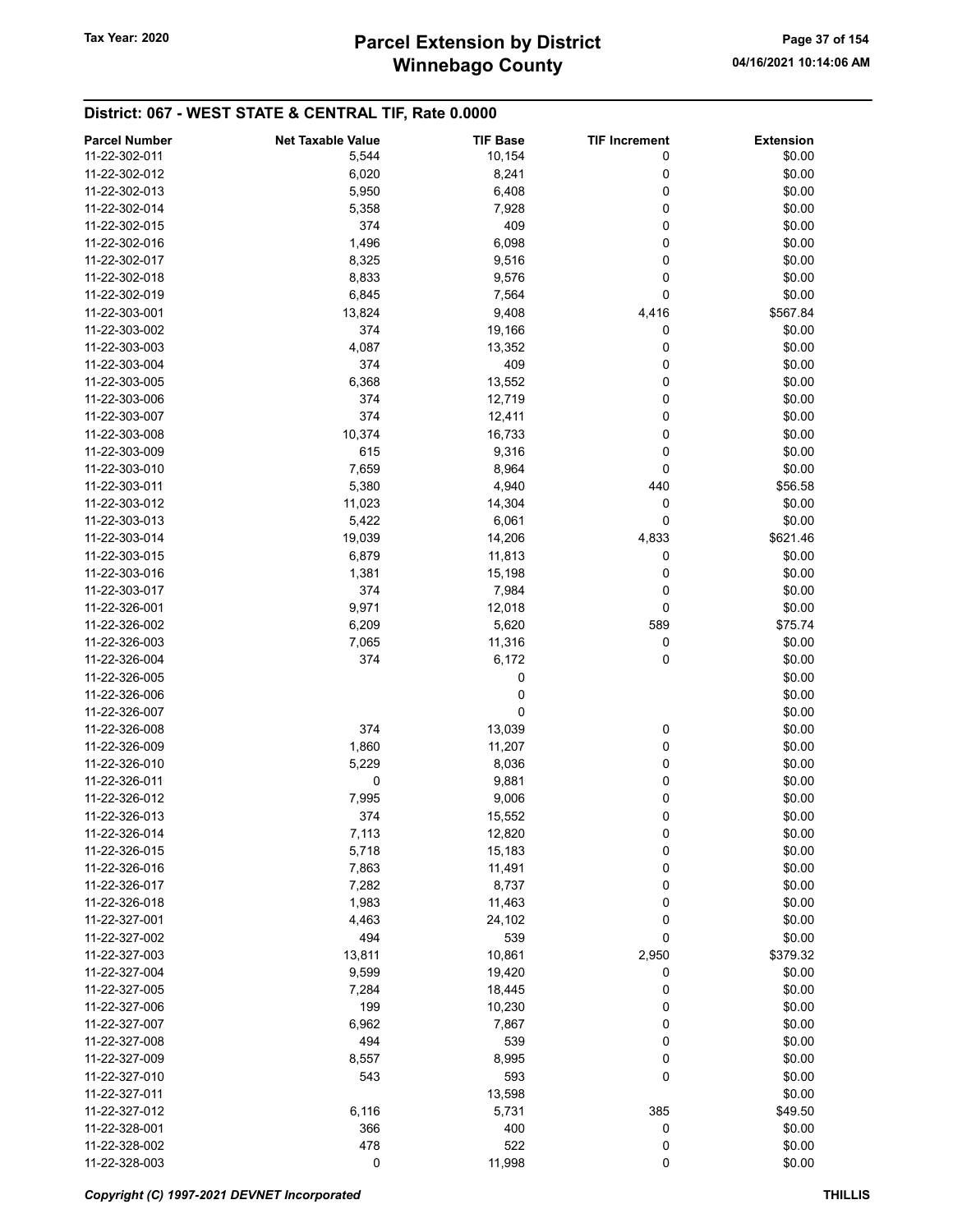## District: 067 - WEST STATE & CENTRAL TIF, Rate 0.0000

| <b>Parcel Number</b> | <b>Net Taxable Value</b> | <b>TIF Base</b> | <b>TIF Increment</b> | <b>Extension</b>             |
|----------------------|--------------------------|-----------------|----------------------|------------------------------|
| 11-22-328-004        | 300                      | 328             |                      | \$0.00                       |
| 11-22-328-005        | 11.084                   | 5.374           | 5.710                | \$734.22                     |
| 11-22-328-006        | 7.487                    | 14.493          |                      | \$0.00                       |
| 11-22-328-007        | 1.644                    | 10.893          | 0                    | \$0.00                       |
| 11-22-328-008        | 2.516                    | 2.749           |                      | \$0.00                       |
| Totals for 067       | 9,973,574                | 19.606.659      | 781.086              | \$100,436.06<br>2001 Parcels |

## District: 068 - WEST STATE & KILBURN TIF, Rate 0.0000

| <b>Parcel Number</b> | <b>Net Taxable Value</b> | <b>TIF Base</b> | <b>TIF Increment</b> | <b>Extension</b> |
|----------------------|--------------------------|-----------------|----------------------|------------------|
| 11-22-252-001        |                          | 0               |                      | \$0.00           |
| 11-22-252-002        |                          | 0               |                      | \$0.00           |
| 11-22-252-003        |                          | 0               |                      | \$0.00           |
| 11-22-252-005        |                          | 0               |                      | \$0.00           |
| 11-22-252-006        |                          | 4,433           |                      | \$0.00           |
| 11-22-252-007        |                          | 515             |                      | \$0.00           |
| 11-22-252-018        |                          | 0               |                      | \$0.00           |
| 11-22-252-025        |                          | 511             |                      | \$0.00           |
| 11-22-252-034        |                          | 0               |                      | \$0.00           |
| 11-22-252-035        |                          | 7,183           |                      | \$0.00           |
| 11-22-252-036        |                          | 0               |                      | \$0.00           |
| 11-22-252-037        |                          | 0               |                      | \$0.00           |
| 11-22-252-038        |                          | 0               |                      | \$0.00           |
| 11-22-252-039        |                          | 0               |                      | \$0.00           |
| 11-22-252-040        |                          | 0               |                      | \$0.00           |
| 11-22-252-041        |                          | 0               |                      | \$0.00           |
| 11-22-252-042        |                          | 3,022           |                      | \$0.00           |
| 11-22-252-043        |                          | 0               |                      | \$0.00           |
| 11-22-252-044        |                          | 3,022           |                      | \$0.00           |
| 11-22-252-045        |                          | 0               |                      | \$0.00           |
| 11-22-252-046        |                          | 3,022           |                      | \$0.00           |
| 11-22-252-047        |                          | 0               |                      | \$0.00           |
| 11-22-252-048        |                          | 0               |                      | \$0.00           |
| 11-22-252-049        |                          | 0               |                      | \$0.00           |
| 11-22-253-005        | 384                      | 935             | 0                    | \$0.00           |
| 11-22-253-006        | 1,965                    | 1,894           | 71                   | \$9.14           |
| 11-22-253-007        | 19,362                   | 11,340          | 8,022                | \$1,031.50       |
| 11-22-253-013        | 10,370                   | 16,631          | 0                    | \$0.00           |
| 11-22-253-014        | 17,782                   | 26,397          | 0                    | \$0.00           |
| 11-22-253-015        | 19,755                   | 11,250          | 8,505                | \$1,093.62       |
| 11-22-253-016        | 3,331                    | 3,140           | 191                  | \$24.56          |
| 11-22-253-020        |                          | 0               |                      | \$0.00           |
| 11-22-253-021        |                          | 0               |                      | \$0.00           |
| 11-22-253-022        |                          | 0               |                      | \$0.00           |
| 11-22-253-023        |                          | 0               |                      | \$0.00           |
| 11-22-254-001        | 913                      | 862             | 51                   | \$6.56           |
| 11-22-254-002        | 6,491                    | 15,499          | 0                    | \$0.00           |
| 11-22-254-012        | 49,678                   | 17,429          | 32,249               | \$4,146.72       |
| 11-22-254-013        | 20,653                   | 18,721          | 1,932                | \$248.42         |
| 11-22-255-002        |                          | 0               |                      | \$0.00           |
| 11-22-255-003        |                          | 0               |                      | \$0.00           |
| 11-22-255-004        |                          | 0               |                      | \$0.00           |
| 11-22-256-002        |                          | 0               |                      | \$0.00           |
| 11-22-256-004        | 48,466                   | 558             | 47,908               | \$6,160.20       |
| 11-22-256-005        | 3,641                    | 0               | 3,641                | \$468.18         |
| 11-22-256-008        | 4,577                    | 206             | 4,371                | \$562.04         |
| 11-22-256-009        | 2,116                    | 95              | 2,021                | \$259.88         |
| 11-22-257-001        |                          | 0               |                      | \$0.00           |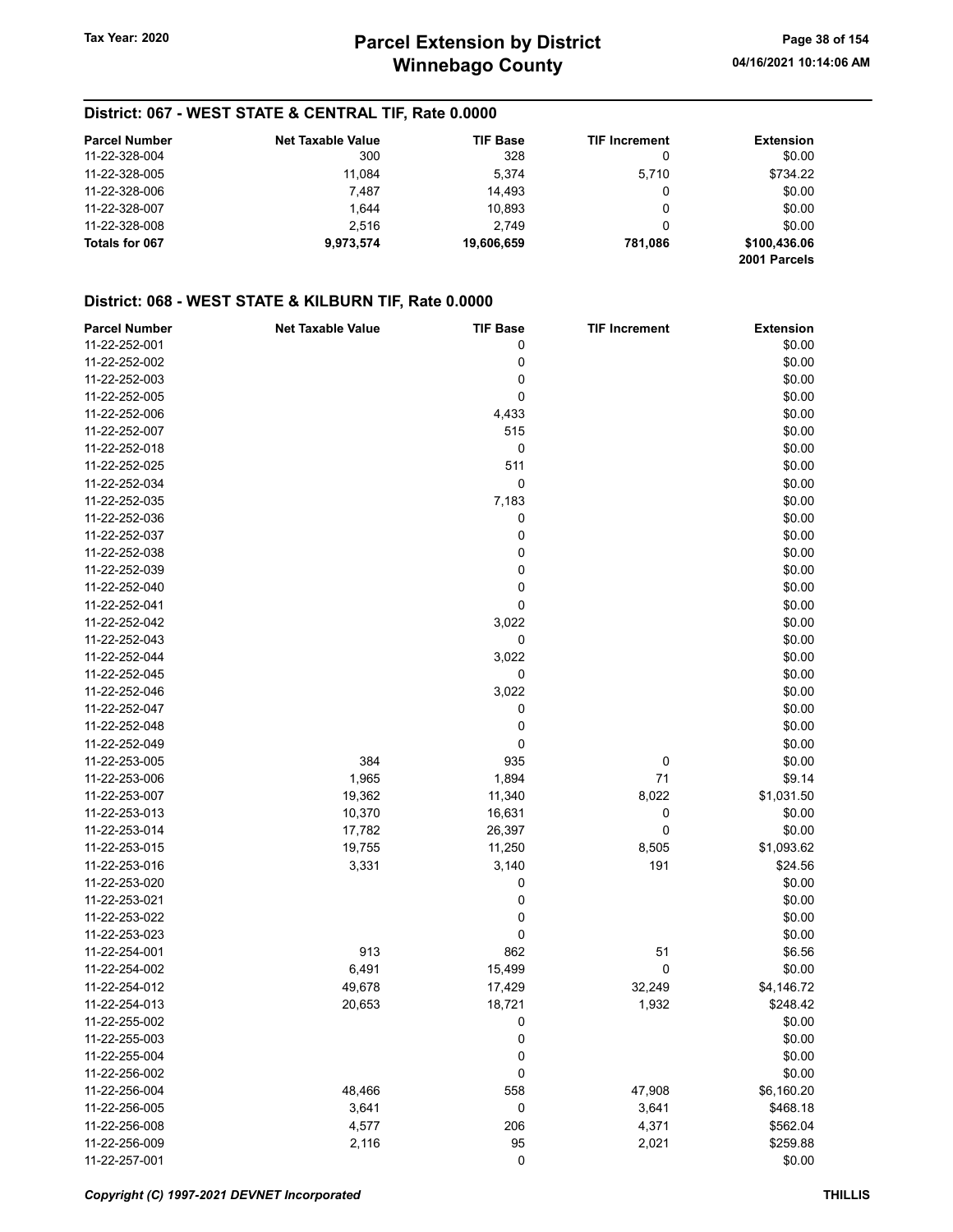# District: 068 - WEST STATE & KILBURN TIF, Rate 0.0000

| <b>Parcel Number</b> | <b>Net Taxable Value</b> | <b>TIF Base</b> | <b>TIF Increment</b> | <b>Extension</b> |
|----------------------|--------------------------|-----------------|----------------------|------------------|
| 11-22-257-002        |                          | 0               |                      | \$0.00           |
| 11-22-258-001        | 0                        | 98              | 0                    | \$0.00           |
| 11-22-258-011        |                          | 0               |                      | \$0.00           |
| 11-22-258-012        |                          | 0               |                      | \$0.00           |
| 11-22-258-013        |                          | 0               |                      | \$0.00           |
|                      |                          |                 |                      |                  |
| 11-22-258-014        | 220                      | 10,209          | 0                    | \$0.00           |
| 11-22-258-015        |                          | 0               |                      | \$0.00           |
| 11-22-258-016        |                          | 0               |                      | \$0.00           |
| 11-22-258-017        |                          | 9,683           |                      | \$0.00           |
| 11-22-258-018        |                          | 0               |                      | \$0.00           |
| 11-22-258-019        |                          | 0               |                      | \$0.00           |
| 11-22-258-020        |                          | 0               |                      | \$0.00           |
| 11-22-258-021        |                          | 0               |                      | \$0.00           |
| 11-22-258-022        |                          | 0               |                      | \$0.00           |
| 11-22-258-023        |                          | 0               |                      | \$0.00           |
| 11-22-258-024        |                          | 0               |                      | \$0.00           |
| 11-22-286-001        |                          | 5,028           |                      | \$0.00           |
| 11-22-286-005        |                          | 9,591           |                      | \$0.00           |
| 11-22-286-006        |                          | 4,659           |                      | \$0.00           |
| 11-22-286-012        |                          | 7,508           |                      | \$0.00           |
|                      |                          |                 |                      |                  |
| 11-22-286-013        |                          | 7,555           |                      | \$0.00           |
| 11-22-286-015        |                          | 2,625           |                      | \$0.00           |
| 11-22-377-001        | 354                      | 333             | 21                   | \$2.70           |
| 11-22-377-002        | 896                      | 10,674          | 0                    | \$0.00           |
| 11-22-377-003        | 5,089                    | 10,398          | 0                    | \$0.00           |
| 11-22-377-004        | 7,863                    | 9,034           | 0                    | \$0.00           |
| 11-22-377-005        | 2,901                    | 3,530           | 0                    | \$0.00           |
| 11-22-377-006        | 1,387                    | 1,308           | 79                   | \$10.16          |
| 11-22-377-007        | 1,138                    | 1,074           | 64                   | \$8.24           |
| 11-22-377-008        | 5,928                    | 7,225           | 0                    | \$0.00           |
| 11-22-377-009        | 1,387                    | 1,308           | 79                   | \$10.16          |
| 11-22-377-010        | 1,177                    | 1,138           | 39                   | \$5.02           |
| 11-22-377-011        | 782                      | 738             | 44                   | \$5.66           |
| 11-22-401-001        | 43,037                   | 76,805          | 0                    | \$0.00           |
| 11-22-401-002        | 3,684                    | 3,479           | 205                  | \$26.36          |
| 11-22-402-001        |                          | 0               |                      | \$0.00           |
| 11-22-403-018        |                          | 0               |                      |                  |
| 11-22-403-037        |                          |                 |                      | \$0.00           |
|                      | 429                      | 142             | 287                  | \$36.90          |
| 11-22-403-038        | 3,233                    | 3,053           | 180                  | \$23.16          |
| 11-22-403-039        | 861                      | 931             | 0                    | \$0.00           |
| 11-22-403-040        | 230                      | 2,638           | 0                    | \$0.00           |
| 11-22-403-041        | 230                      | 4,389           | $\pmb{0}$            | \$0.00           |
| 11-22-403-042        | 2,395                    | 2,261           | 134                  | \$17.24          |
| 11-22-403-043        | 4,458                    | 6,082           | 0                    | \$0.00           |
| 11-22-403-044        | 3,115                    | 2,940           | 175                  | \$22.50          |
| 11-22-403-045        | 533                      | 502             | 31                   | \$4.00           |
| 11-22-403-046        | 1,067                    | 1,007           | 60                   | \$7.72           |
| 11-22-403-047        | 1,334                    | 1,259           | 75                   | \$9.64           |
| 11-22-403-050        | 21,564                   | 0               | 21,564               | \$2,772.80       |
| 11-22-403-051        | 175                      | 272             | 0                    | \$0.00           |
| 11-22-403-057        | 230,677                  | 114,078         | 116,599              | \$14,992.78      |
| 11-22-403-058        | 1,064                    | 1,043           | 21                   | \$2.70           |
| 11-22-403-059        |                          | 363             | 1,166                | \$149.94         |
|                      | 1,529                    |                 |                      |                  |
| 11-22-403-061        |                          | 0               |                      | \$0.00           |
| 11-22-403-062        |                          | 362             |                      | \$0.00           |
| 11-22-403-063        | 1,156                    | 4,276           | 0                    | \$0.00           |
| 11-22-404-001        |                          | 155,887         |                      | \$0.00           |
| 11-22-404-003        |                          | 6,806           |                      | \$0.00           |
| 11-22-405-001        | 7,444                    | 16,916          | 0                    | \$0.00           |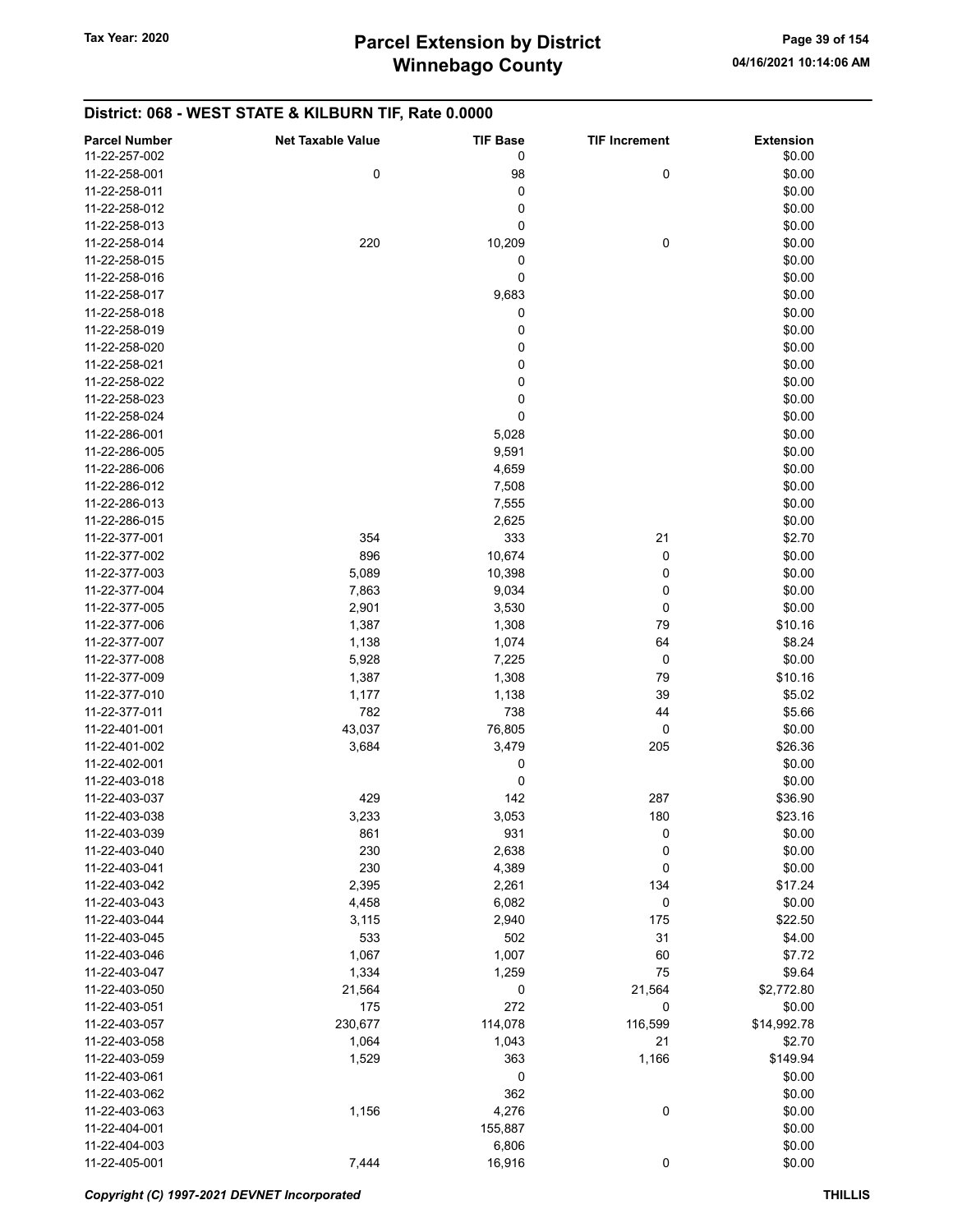## District: 068 - WEST STATE & KILBURN TIF, Rate 0.0000

| <b>Parcel Number</b> | <b>Net Taxable Value</b> | <b>TIF Base</b> | <b>TIF Increment</b> | <b>Extension</b> |
|----------------------|--------------------------|-----------------|----------------------|------------------|
| 11-22-405-005        | 113                      | 5,500           | 0                    | \$0.00           |
| 11-22-405-006        | 320                      | 302             | 18                   | \$2.32           |
| 11-22-405-007        | 247                      | 269             | 0                    | \$0.00           |
| 11-22-405-008        | 7,657                    | 2,213           | 5,444                | \$700.02         |
| 11-22-405-009        | 382                      | 361             | 21                   | \$2.70           |
| 11-22-405-010        | 382                      | 361             | 21                   | \$2.70           |
| 11-22-405-011        |                          | 654             |                      | \$0.00           |
| 11-22-405-012        |                          | 16,428          |                      | \$0.00           |
| 11-22-405-013        |                          | 436             |                      | \$0.00           |
| 11-22-405-014        | 463                      | 1,382           | 0                    | \$0.00           |
| 11-22-405-016        | 814                      | 13,169          | 0                    | \$0.00           |
| 11-22-405-017        | 449                      | 7,408           | 0                    | \$0.00           |
| 11-22-405-018        |                          | 0               |                      | \$0.00           |
| 11-22-429-025        |                          | 10,328          |                      | \$0.00           |
| 11-22-429-026        |                          | 10,328          |                      | \$0.00           |
| 11-22-433-015        |                          | 33,091          |                      | \$0.00           |
| 11-22-433-020        |                          | 35,454          |                      | \$0.00           |
| 11-22-451-001        | 30,603                   | 28,917          | 1,686                | \$216.80         |
| 11-22-451-003        | 45,649                   | 58,816          | 0                    | \$0.00           |
| 11-22-452-001        |                          | 0               |                      | \$0.00           |
| 11-22-453-004        | 47,838                   | 45,199          | 2,639                | \$339.34         |
| 11-22-453-005        | 14,620                   | 12,125          | 2,495                | \$320.82         |
| 11-22-453-006        | 7,902                    | 4,944           | 2,958                | \$380.36         |
| 11-22-453-007        | 1,244                    | 1,173           | 71                   | \$9.14           |
| 11-22-453-008        | 622                      | 588             | 34                   | \$4.38           |
| 11-22-453-010        |                          | 0               |                      | \$0.00           |
| 11-22-453-012        | 10,809                   | 10,229          | 580                  | \$74.58          |
| 11-22-453-016        |                          | 0               |                      | \$0.00           |
| 11-22-453-017        | 39,013                   | 37,517          | 1,496                | \$192.36         |
| 11-22-454-001        | 694                      | 654             | 40                   | \$5.14           |
| 11-22-454-002        | 343                      | 375             | 0                    | \$0.00           |
| 11-22-454-003        | 18,534                   | 5,862           | 12,672               | \$1,629.42       |
| 11-22-454-005        | 137,938                  | 158,871         | 0                    | \$0.00           |
| 11-22-454-006        | 36,304                   | 37,387          | 0                    | \$0.00           |
| 11-22-457-001        | 26,295                   | 43,559          | 0                    | \$0.00           |
| 11-22-457-002        | 26,785                   | 37,554          | 0                    | \$0.00           |
| 11-22-458-001        |                          | 0               |                      | \$0.00           |
| 11-22-476-001        |                          | 2,906           |                      | \$0.00           |
| 11-22-476-002        |                          | 0               |                      | \$0.00           |
| 11-22-476-003        | 1,157                    | 2,393           | $\mathbf 0$          | \$0.00           |
| 11-22-476-005        |                          | 1,308           |                      | \$0.00           |
| 11-22-476-006        |                          | 5,854           |                      | \$0.00           |
| 11-22-476-007        |                          | 654             |                      | \$0.00           |
| 11-22-476-008        | 1,387                    | 1,308           | 79                   | \$10.16          |
| 11-22-476-009        | 1,387                    | 1,308           | 79                   | \$10.16          |
| 11-22-480-001        | 3,840                    | 1,811           | 2,029                | \$260.90         |
| 11-22-480-002        | 1,453                    | 1,371           | 82                   | \$10.54          |
| 11-22-480-009        | 43,812                   | 9,524           | 34,288               | \$4,408.90       |
| 11-22-480-013        | 14,207                   | 17,217          | 0                    | \$0.00           |
| Totals for 068       | 1,090,084                | 1,322,980       | 316,517              | \$40,699.24      |
|                      |                          |                 |                      | 156 Parcels      |

#### District: 088 - NORTH MAIN & AUBURN TIF, Rate 0.0000

| <b>Parcel Number</b> | <b>Net Taxable Value</b> | <b>TIF Base</b> | <b>TIF Increment</b> | Extension |
|----------------------|--------------------------|-----------------|----------------------|-----------|
| 11-14-280-008        | 10.469                   | 24.227          |                      | \$0.00    |
| 11-14-280-009        | 10.934                   | 26.483          |                      | \$0.00    |
| 11-14-280-010        | 7.669                    | 23.297          |                      | \$0.00    |
| 11-14-280-015        | 17.867                   | 25.078          |                      | \$0.00    |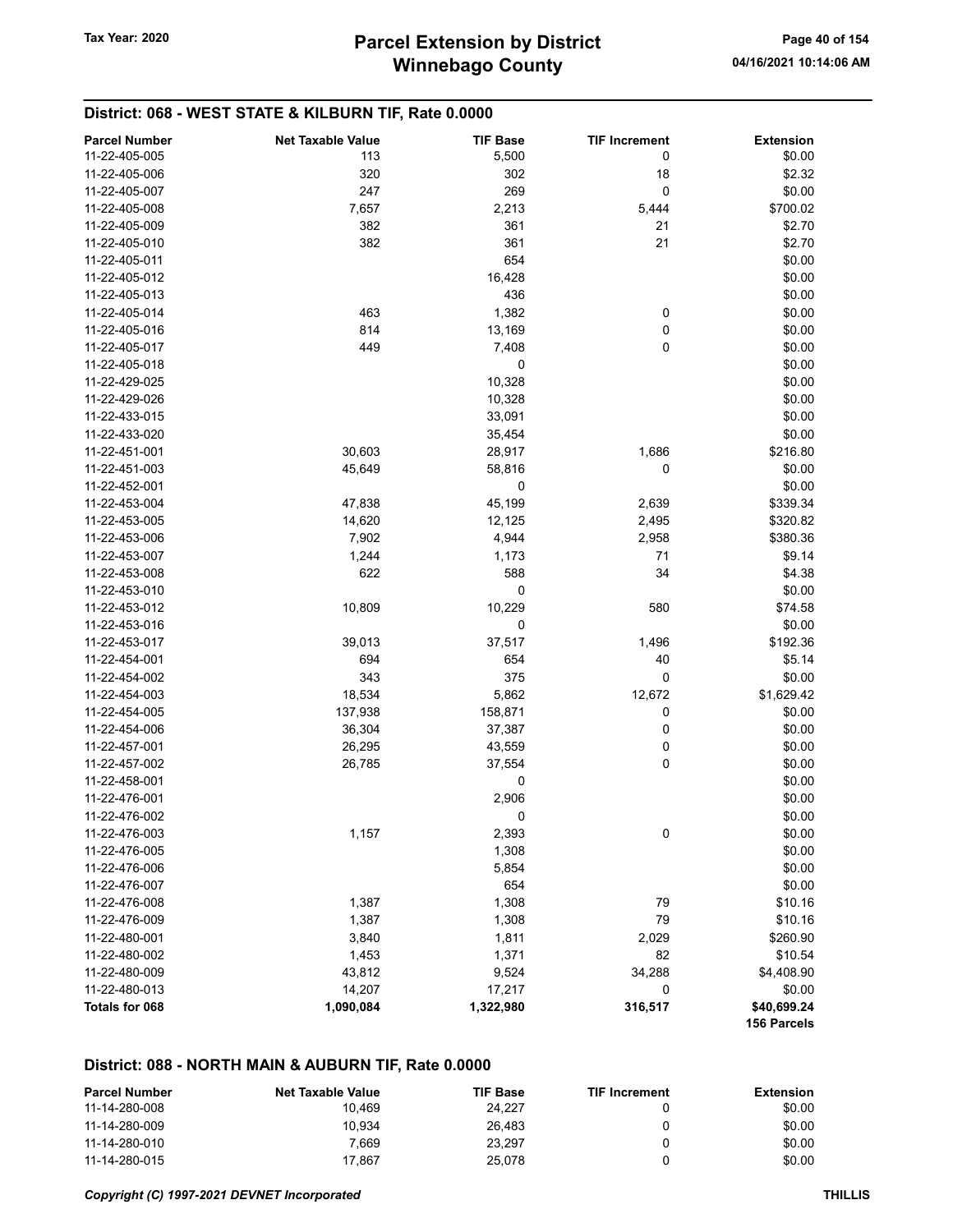# Winnebago County Tax Year: 2020 **Parcel Extension by District** Page 41 of 154

## District: 088 - NORTH MAIN & AUBURN TIF, Rate 0.0000

| <b>Parcel Number</b> | <b>Net Taxable Value</b> | <b>TIF Base</b> | <b>TIF Increment</b> | <b>Extension</b> |
|----------------------|--------------------------|-----------------|----------------------|------------------|
| 11-14-280-017        | 33,523                   | 0               | 33,523               | \$4,277.44       |
| 11-14-281-006        | 7,025                    | 18,361          | 0                    | \$0.00           |
| 11-14-281-007        | 18,247                   | 26,444          | 0                    | \$0.00           |
|                      |                          |                 |                      |                  |
| 11-14-281-008        | 2,525                    | 2,389           | 136                  | \$17.36          |
| 11-14-281-009        | 5,303                    | 6,321           | 0                    | \$0.00           |
| 11-14-281-010        | 2,353                    | 2,580           | 0                    | \$0.00           |
| 11-14-281-014        | 2,871                    | 3,147           | 0                    | \$0.00           |
| 11-14-281-015        | 2,353                    | 2,580           | 0                    | \$0.00           |
| 11-14-281-016        | 4,208                    | 10,548          | 0                    | \$0.00           |
| 11-14-282-001        | 2,211                    | 25,530          | 0                    | \$0.00           |
| 11-14-282-002        | 1,928                    | 20,327          | 0                    | \$0.00           |
| 11-14-282-003        | 2,871                    | 21,861          | 0                    | \$0.00           |
| 11-14-282-004        | 2,871                    | 24,667          | 0                    | \$0.00           |
|                      |                          |                 | 0                    |                  |
| 11-14-282-005        | 2,525                    | 6,990           |                      | \$0.00           |
| 11-14-282-014        | 3,426                    | 0               | 3,426                | \$437.16         |
| 11-14-282-015        | 10,940                   | 77,611          | 0                    | \$0.00           |
| 11-14-282-016        | 14,134                   | 78,632          | 0                    | \$0.00           |
| 11-14-404-010        | 45,364                   | 122,416         | 0                    | \$0.00           |
| 11-14-404-011        | 7,558                    | 23,796          | 0                    | \$0.00           |
| 11-14-404-012        | 9,841                    | 22,740          | 0                    | \$0.00           |
| 11-14-404-013        | 8,223                    | 20,547          | 0                    | \$0.00           |
| 11-14-404-014        | 8,926                    | 21,737          | 0                    | \$0.00           |
| 11-14-404-015        | 10,922                   | 24,812          | 0                    | \$0.00           |
| 11-14-404-016        |                          |                 | 0                    |                  |
|                      | 4,494                    | 22,538          |                      | \$0.00           |
| 11-14-404-017        | 8,646                    | 17,350          | 0                    | \$0.00           |
| 11-14-426-001        | 18,994                   | 21,667          | 0                    | \$0.00           |
| 11-14-426-002        | 13,161                   | 19,489          | 0                    | \$0.00           |
| 11-14-426-003        |                          | 0               |                      | \$0.00           |
| 11-14-426-004        | 24,649                   | 26,238          | 0                    | \$0.00           |
| 11-14-426-006        | 39,534                   | 38,702          | 832                  | \$106.16         |
| 11-14-426-007        | 26,926                   | 26,061          | 865                  | \$110.38         |
| 11-14-426-008        | 30,775                   | 29,724          | 1,051                | \$134.10         |
| 11-14-426-009        | 36,082                   | 32,736          | 3,346                | \$426.94         |
| 11-14-426-010        | 22,559                   | 22,467          | 92                   | \$11.74          |
|                      |                          |                 |                      |                  |
| 11-14-426-011        | 26,791                   | 32,722          | 0                    | \$0.00           |
| 11-14-426-012        |                          | 28,256          |                      | \$0.00           |
| 11-14-426-013        | 22,655                   | 27,793          | 0                    | \$0.00           |
| 11-14-426-014        | 30,716                   | 29,912          | 804                  | \$102.60         |
| 11-14-426-015        | 50,356                   | 64,302          | 0                    | \$0.00           |
| 11-14-427-012        | 20,988                   | $\mathbf 0$     | 20,988               | \$2,678.02       |
| 11-14-427-013        | 131,056                  | 0               | 131,056              | \$16,722.36      |
| 11-14-428-002        | 35,860                   | 52,308          | 0                    | \$0.00           |
| 11-14-428-003        | 28,449                   | 31,827          | 0                    | \$0.00           |
| 11-14-428-004        | 23,651                   | 36,496          | 0                    | \$0.00           |
| 11-14-428-005        | 3,704                    | 6,151           | 0                    | \$0.00           |
| 11-14-428-006        |                          |                 | 0                    |                  |
|                      | 11,678                   | 34,457          |                      | \$0.00           |
| 11-14-428-008        | 42,192                   | 45,032          | 0                    | \$0.00           |
| 11-14-428-009        | 41,883                   | 24,022          | 17,861               | \$2,279.02       |
| 11-14-428-010        | 42,084                   | 37,554          | 4,530                | \$578.02         |
| 11-14-428-011        | 15,956                   | 30,951          | 0                    | \$0.00           |
| 11-14-428-012        | 19,490                   | 24,217          | 0                    | \$0.00           |
| 11-14-428-013        | 17,850                   | 20,778          | 0                    | \$0.00           |
| 11-14-428-015        | 20,105                   | 22,709          | 0                    | \$0.00           |
| 11-14-428-016        | 14,697                   | 23,413          | 0                    | \$0.00           |
| 11-14-428-017        | 17,766                   | 20,876          | 0                    | \$0.00           |
| 11-14-428-018        |                          |                 | 0                    |                  |
|                      | 6,869                    | 22,179          |                      | \$0.00           |
| 11-14-428-019        | 699                      | 204             | 495                  | \$63.16          |
| 11-14-428-020        | 23,302                   | 20,292          | 3,010                | \$384.08         |
| 11-14-428-021        | 27,343                   | 26,737          | 606                  | \$77.32          |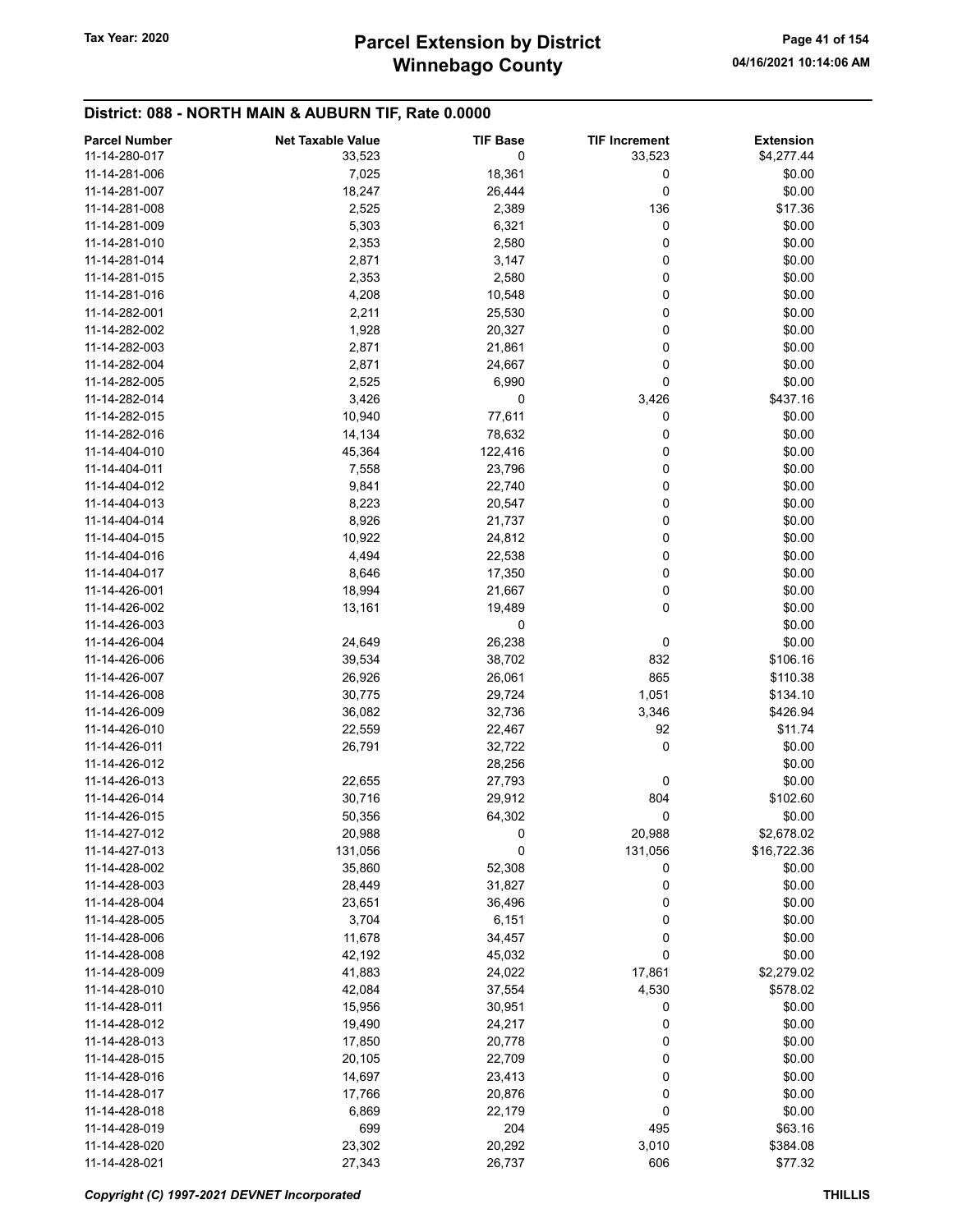### District: 088 - NORTH MAIN & AUBURN TIF, Rate 0.0000

| <b>Parcel Number</b> | Net Taxable Value | <b>TIF Base</b> | <b>TIF Increment</b> | <b>Extension</b>  |
|----------------------|-------------------|-----------------|----------------------|-------------------|
| 11-14-428-022        | 28,598            | 28,310          | 288                  | \$36.76           |
| 11-14-428-024        | 8.901             | 22.632          | 0                    | \$0.00            |
| 11-14-428-026        | 52,138            | 38,482          | 13,656               | \$1,742.46        |
| 11-14-430-003        |                   | 14,405          |                      | \$0.00            |
| 11-14-430-004        | 45.347            | 45.645          | 0                    | \$0.00            |
| 11-14-430-005        | 20,286            | 25,431          | 0                    | \$0.00            |
| 11-14-430-033        |                   | 66.791          |                      | \$0.00            |
| 11-14-430-034        | 78,889            | 88,641          | 0                    | \$0.00            |
| 11-14-430-035        | 74.539            | 88.882          | 0                    | \$0.00            |
| Totals for 088       | 1,467,745         | 2,002,500       | 236,565              | \$30,185.08       |
|                      |                   |                 |                      | <b>72 Parcels</b> |

| <b>Parcel Number</b> | <b>Net Taxable Value</b> | <b>TIF Base</b> | <b>TIF Increment</b> | <b>Extension</b> |
|----------------------|--------------------------|-----------------|----------------------|------------------|
| 11-23-429-004        | 24,177                   | 31,896          | 0                    | \$0.00           |
| 11-23-429-006        | 2,080                    | 34,403          | 0                    | \$0.00           |
| 11-23-429-020        | 0                        | 159             | $\pmb{0}$            | \$0.00           |
| 11-23-429-021        | 11,136                   | 21,212          | $\mathbf 0$          | \$0.00           |
| 11-23-429-022        | 8,517                    | 22,781          | $\mathbf 0$          | \$0.00           |
| 11-23-429-023        | 1,918                    | 21,627          | $\mathbf 0$          | \$0.00           |
| 11-23-429-024        | 603                      | 22,767          | $\mathbf 0$          | \$0.00           |
| 11-23-429-025        | 6,892                    | 23,546          | $\mathbf 0$          | \$0.00           |
| 11-23-429-026        | 6,996                    | 15,020          | $\pmb{0}$            | \$0.00           |
| 11-23-429-029        | 11,961                   | 32,317          | 0                    | \$0.00           |
| 11-23-429-030        | 7,912                    | 20,877          | $\mathbf 0$          | \$0.00           |
| 11-23-429-031        | 9,229                    | 16,607          | $\mathbf 0$          | \$0.00           |
| 11-23-429-032        | 14,149                   | 30,143          | $\mathbf 0$          | \$0.00           |
| 11-23-429-033        | 15,663                   | 25,682          | $\mathbf 0$          | \$0.00           |
| 11-23-429-034        | 15,663                   | 25,682          | $\mathbf 0$          | \$0.00           |
| 11-23-429-035        | 9,090                    | 11,732          | $\mathbf 0$          | \$0.00           |
| 11-23-430-001        | 1,421                    | 27,776          | 0                    | \$0.00           |
| 11-23-430-002        | 5,900                    | 20,194          | $\mathbf 0$          | \$0.00           |
| 11-23-430-003        | 4,997                    | 19,245          | $\mathbf 0$          | \$0.00           |
| 11-23-430-004        | 22,392                   | 31,662          | $\mathbf 0$          | \$0.00           |
| 11-23-430-005        | 22,393                   | 30,887          | $\mathbf 0$          | \$0.00           |
| 11-23-430-006        | 22,393                   | 31,097          | $\mathbf 0$          | \$0.00           |
| 11-23-430-007        | 8,082                    | 22,989          | $\mathbf 0$          | \$0.00           |
| 11-23-430-008        | 14,709                   | 34,507          | $\pmb{0}$            | \$0.00           |
| 11-23-430-009        | 15,481                   | 26,471          | $\mathbf 0$          | \$0.00           |
| 11-23-430-010        | 2,475                    | 21,817          | $\pmb{0}$            | \$0.00           |
| 11-23-430-011        | 8,820                    | 23,641          | $\mathbf 0$          | \$0.00           |
| 11-23-430-012        | 7,661                    | 22,227          | $\mathbf 0$          | \$0.00           |
| 11-23-430-015        | 6,915                    | 30,857          | $\mathbf 0$          | \$0.00           |
| 11-23-430-016        | 13,017                   | 28,221          | $\mathbf 0$          | \$0.00           |
| 11-23-430-017        | 14,987                   | 21,219          | $\mathbf 0$          | \$0.00           |
| 11-23-430-018        | 12,955                   | 19,840          | 0                    | \$0.00           |
| 11-23-430-019        | 4,749                    | 27,242          | $\mathbf 0$          | \$0.00           |
| 11-23-430-020        | 10,674                   | 11,561          | $\mathbf 0$          | \$0.00           |
| 11-23-430-021        | 5,645                    | 16,861          | $\pmb{0}$            | \$0.00           |
| 11-23-430-022        | 13,547                   | 18,395          | $\mathbf 0$          | \$0.00           |
| 11-23-430-023        | 11,985                   | 16,097          | $\mathbf 0$          | \$0.00           |
| 11-23-430-026        | 14,002                   | 13,038          | 964                  | \$123.96         |
| 11-23-430-027        | 9,529                    | 10,244          | $\mathbf 0$          | \$0.00           |
| 11-23-430-028        | 11,045                   | 13,407          | 0                    | \$0.00           |
| 11-23-430-029        | 4,218                    | 15,072          | 0                    | \$0.00           |
| 11-23-430-030        | 10,819                   | 22,831          | $\pmb{0}$            | \$0.00           |
| 11-23-430-031        | 13,253                   | 13,526          | $\mathbf 0$          | \$0.00           |
| 11-23-480-001        | 18,597                   | 25,324          | $\mathbf 0$          | \$0.00           |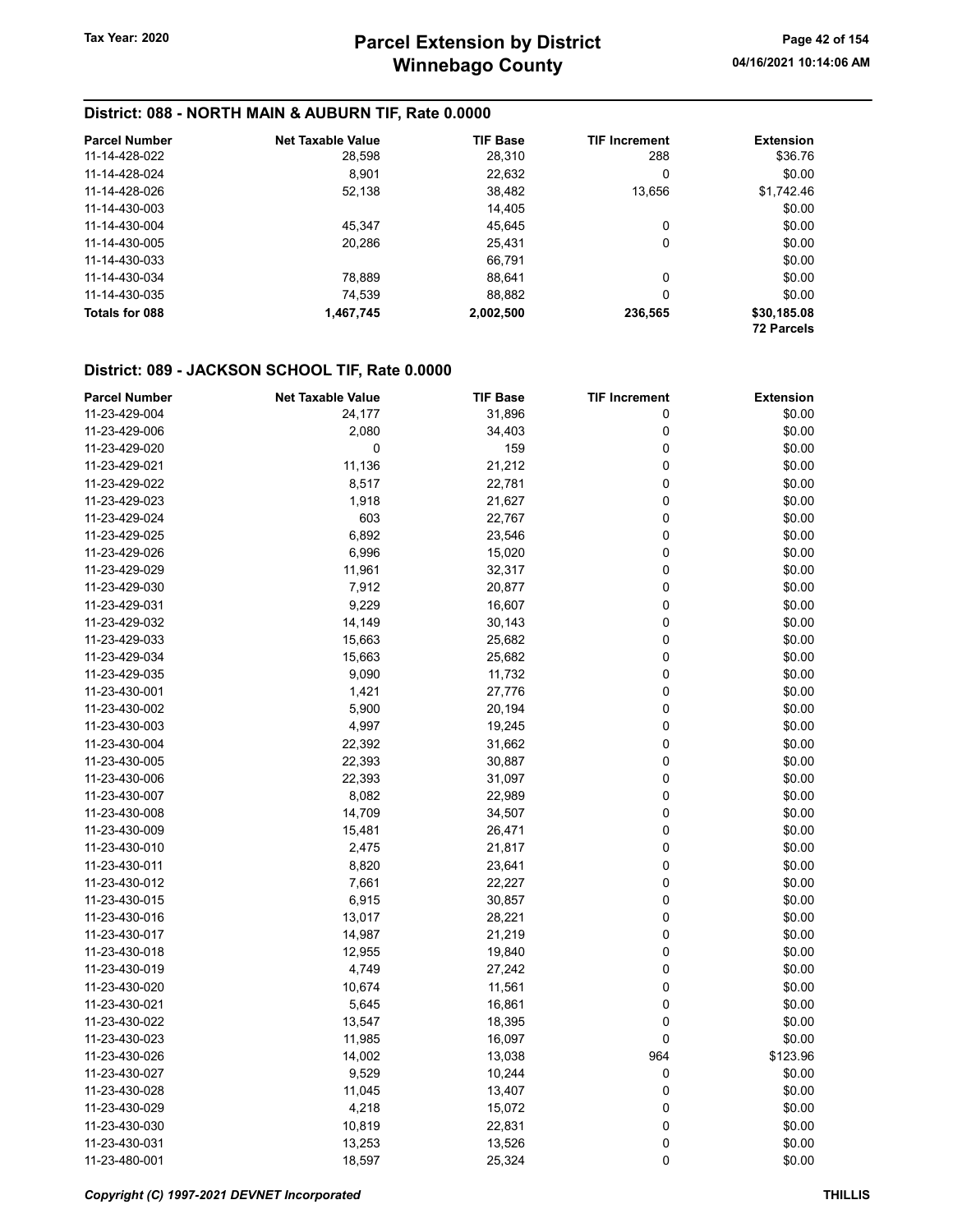| <b>Parcel Number</b> | <b>Net Taxable Value</b> | <b>TIF Base</b> | <b>TIF Increment</b> | <b>Extension</b> |
|----------------------|--------------------------|-----------------|----------------------|------------------|
| 11-23-480-002        | 13,639                   | 18,493          | 0                    | \$0.00           |
| 11-23-480-003        | 20,883                   | 18,317          | 2,566                | \$329.96         |
| 11-23-480-004        | 26,743                   | 36,337          | 0                    | \$0.00           |
|                      |                          |                 |                      |                  |
| 11-23-480-005        | 4,353                    | 5,759           | 0                    | \$0.00           |
| 11-23-480-006        | 28,848                   | 35,026          | 0                    | \$0.00           |
| 11-23-480-007        | 25,291                   | 35,462          | 0                    | \$0.00           |
| 11-23-480-008        | 13,470                   | 14,897          | 0                    | \$0.00           |
| 11-23-480-009        | 26,035                   | 28,636          | 0                    | \$0.00           |
| 11-23-480-010        | 8,362                    | 20,188          | 0                    | \$0.00           |
| 11-23-480-011        | 1,024                    | 24,572          | 0                    | \$0.00           |
| 11-23-480-012        |                          | 0               |                      | \$0.00           |
| 11-23-480-013        | 7,579                    | 12,529          | 0                    | \$0.00           |
| 11-23-480-014        | 13,201                   | 21,954          | 0                    | \$0.00           |
| 11-23-480-015        |                          |                 | 0                    | \$0.00           |
|                      | 5,868                    | 19,768          |                      |                  |
| 11-23-480-016        | 8,276                    | 16,603          | 0                    | \$0.00           |
| 11-23-480-017        | 12,037                   | 11,905          | 132                  | \$16.98          |
| 11-23-480-018        | 30,029                   | 39,001          | 0                    | \$0.00           |
| 11-23-480-019        | 1,147                    | 17,105          | 0                    | \$0.00           |
| 11-23-480-020        | 10,693                   | 17,363          | 0                    | \$0.00           |
| 11-23-480-021        | 15,298                   | 26,810          | 0                    | \$0.00           |
| 11-23-480-022        | 23,711                   | 36,439          | 0                    | \$0.00           |
| 11-23-480-023        | 6,914                    | 16,347          | 0                    | \$0.00           |
| 11-23-480-024        | 3,031                    | 18,003          | 0                    | \$0.00           |
| 11-23-480-025        | 6,313                    | 20,313          | 0                    | \$0.00           |
|                      |                          |                 |                      |                  |
| 11-23-480-026        | 11,710                   | 18,947          | 0                    | \$0.00           |
| 11-23-480-027        | 6,085                    | 19,602          | 0                    | \$0.00           |
| 11-23-480-028        | 19,821                   | 25,162          | 0                    | \$0.00           |
| 11-23-481-001        | 63,903                   | 40,863          | 23,040               | \$2,962.58       |
| 11-23-481-002        | 3,795                    | 1,649           | 2,146                | \$275.94         |
| 11-23-481-003        | 12,731                   | 17,871          | 0                    | \$0.00           |
| 11-23-481-004        | 4,173                    | 1,767           | 2,406                | \$309.38         |
| 11-23-481-005        | 0                        | 87              | 0                    | \$0.00           |
| 11-23-481-006        | 366                      | 399             | 0                    | \$0.00           |
| 11-23-481-007        | 8,184                    | 11,399          | 0                    | \$0.00           |
| 11-23-481-008        | 12,039                   | 19,876          | 0                    | \$0.00           |
| 11-23-481-009        | 4,997                    | 10,572          | 0                    | \$0.00           |
| 11-23-481-010        | 1,275                    |                 |                      |                  |
|                      |                          | 14,605          | 0                    | \$0.00           |
| 11-23-481-011        | 2,454                    | 14,988          | 0                    | \$0.00           |
| 11-23-481-012        | 9,474                    | 14,754          | 0                    | \$0.00           |
| 11-23-481-013        | 14,617                   | 21,646          | 0                    | \$0.00           |
| 11-23-481-014        | 7,264                    | 20,489          | 0                    | \$0.00           |
| 11-23-481-015        | 10,543                   | 20,025          | 0                    | \$0.00           |
| 11-23-481-016        | 12,762                   | 12,917          | 0                    | \$0.00           |
| 11-23-481-017        | 17,117                   | 27,332          | 0                    | \$0.00           |
| 11-23-481-018        | 6,496                    | 20,619          | 0                    | \$0.00           |
| 11-23-481-019        | 11,136                   | 19,765          | 0                    | \$0.00           |
| 11-23-481-020        | 16,440                   | 22,400          | 0                    | \$0.00           |
| 11-23-481-021        | 12,147                   | 19,951          | 0                    | \$0.00           |
|                      |                          |                 | 0                    |                  |
| 11-23-481-022        | 0                        | 12,486          |                      | \$0.00           |
| 11-23-481-023        | 0                        | 16,237          | 0                    | \$0.00           |
| 11-23-481-024        | 2,180                    | 20,340          | 0                    | \$0.00           |
| 11-23-481-025        | 7,489                    | 20,885          | 0                    | \$0.00           |
| 11-23-481-026        | 27,662                   | 49,125          | 0                    | \$0.00           |
| 11-23-481-027        | 15,320                   | 16,672          | 0                    | \$0.00           |
| 11-23-481-028        | 6,229                    | 16,152          | 0                    | \$0.00           |
| 11-23-481-029        | 14,183                   | 23,865          | 0                    | \$0.00           |
| 11-23-481-030        | 13,650                   | 22,506          | 0                    | \$0.00           |
| 11-23-481-031        | 12,016                   | 17,026          | 0                    | \$0.00           |
| 11-23-481-032        | 7,007                    | 17,472          | 0                    | \$0.00           |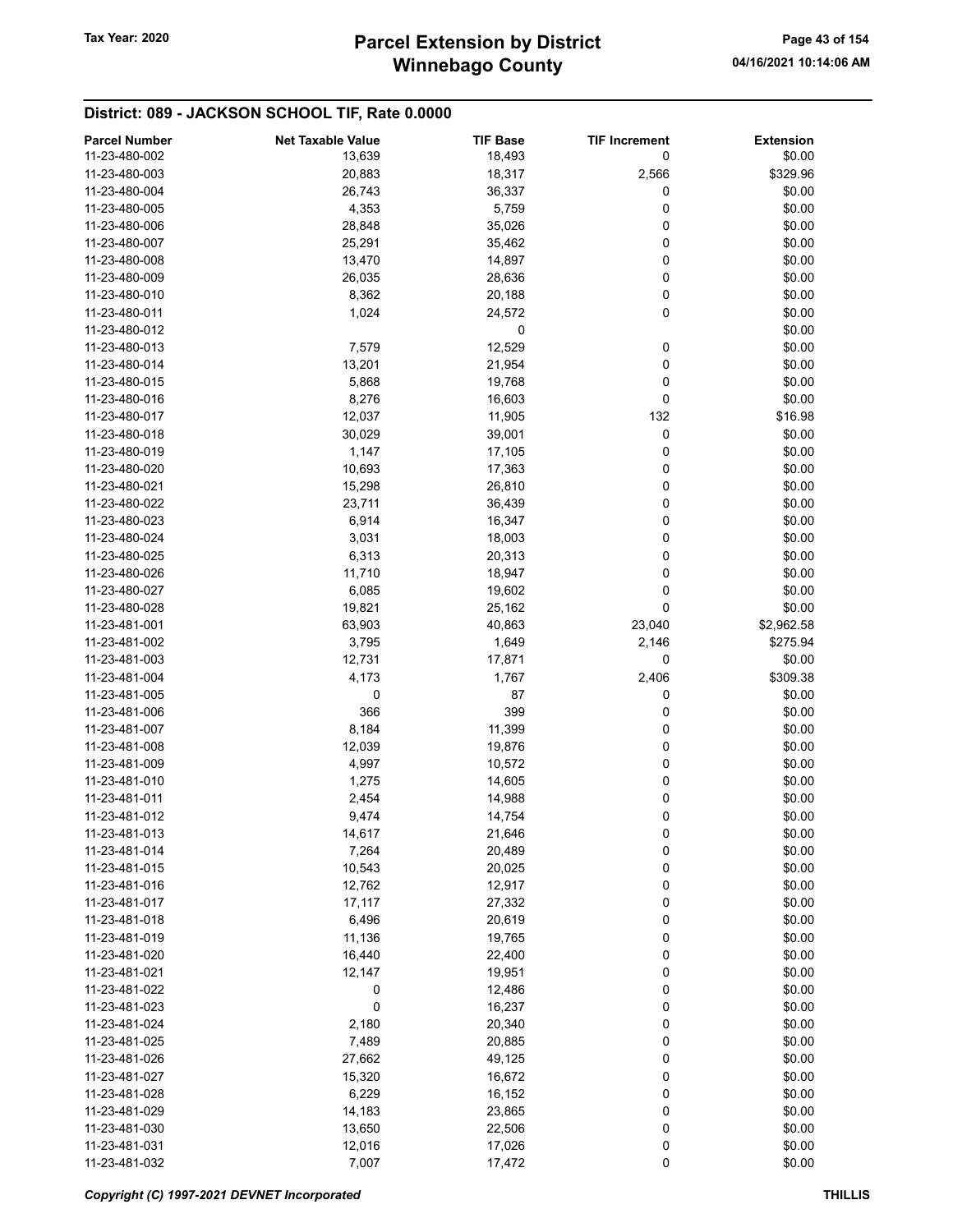# Winnebago County Tax Year: 2020 **Parcel Extension by District** Page 44 of 154

| <b>Parcel Number</b> | <b>Net Taxable Value</b> | <b>TIF Base</b> | <b>TIF Increment</b> | <b>Extension</b> |
|----------------------|--------------------------|-----------------|----------------------|------------------|
| 11-23-482-001        | 3,151                    | 3,605           | 0                    | \$0.00           |
| 11-23-482-002        | 16,739                   | 23,393          | 0                    | \$0.00           |
| 11-23-482-003        | 10,879                   | 21,768          | 0                    | \$0.00           |
| 11-23-482-004        | 11,383                   | 20,292          | 0                    | \$0.00           |
| 11-23-482-005        | 10,682                   |                 | 0                    | \$0.00           |
|                      |                          | 25,578          |                      |                  |
| 11-23-482-006        | 9,308                    | 20,282          | 0                    | \$0.00           |
| 11-23-482-007        | 181,099                  | 188,117         | 0                    | \$0.00           |
| 11-23-482-008        | 10,141                   | 22,652          | 0                    | \$0.00           |
| 11-23-482-009        | 909                      | 2,565           | 0                    | \$0.00           |
| 11-23-482-010        | 0                        | 407             | 0                    | \$0.00           |
| 11-23-482-011        | 2,881                    | 2,978           | 0                    | \$0.00           |
| 11-23-482-012        | 25,294                   | 50,619          | 0                    | \$0.00           |
| 11-23-482-013        | 50,074                   | 51,870          | 0                    | \$0.00           |
| 11-23-482-014        | 308,202                  | 391,298         | 0                    | \$0.00           |
| 11-23-482-015        | 7,325                    | 6,783           | 542                  | \$69.70          |
| 11-23-482-016        | 163,891                  | 170,838         | 0                    | \$0.00           |
| 11-23-483-001        | 1,600                    | 1,604           | 0                    | \$0.00           |
| 11-23-483-002        | 14,589                   | 24,750          | 0                    | \$0.00           |
| 11-23-484-001        | 33,435                   | 35,430          | 0                    | \$0.00           |
| 11-23-485-001        |                          |                 |                      |                  |
|                      | 10,571                   | 16,626          | 0                    | \$0.00           |
| 11-23-485-002        | 11,150                   | 21,974          | 0                    | \$0.00           |
| 11-23-485-003        | 12,348                   | 21,115          | 0                    | \$0.00           |
| 11-23-485-004        | 6,136                    | 13,154          | 0                    | \$0.00           |
| 11-23-485-005        | 2,128                    | 2,313           | 0                    | \$0.00           |
| 11-23-485-006        | 29,028                   | 96,177          | 0                    | \$0.00           |
| 11-24-305-009        | 9,660                    | 19,461          | 0                    | \$0.00           |
| 11-24-305-010        | 8,297                    | 25,947          | 0                    | \$0.00           |
| 11-24-305-011        | 15,366                   | 24,679          | 0                    | \$0.00           |
| 11-24-305-012        | 7,496                    | 22,476          | 0                    | \$0.00           |
| 11-24-305-013        | 22,455                   | 32,575          | 0                    | \$0.00           |
| 11-24-305-014        | 4,175                    | 26,054          | 0                    | \$0.00           |
| 11-24-305-015        | 15,794                   | 27,388          | 0                    | \$0.00           |
| 11-24-306-003        | 740                      | 24,964          | 0                    | \$0.00           |
| 11-24-306-004        | 12,979                   | 23,592          | 0                    | \$0.00           |
| 11-24-306-016        | 11,839                   | 23,728          | 0                    | \$0.00           |
|                      |                          |                 | 0                    |                  |
| 11-24-306-017        | 9,572                    | 24,285          |                      | \$0.00<br>\$0.00 |
| 11-24-306-018        | 11,970                   | 16,897          | 0                    |                  |
| 11-24-306-019        | 9,625                    | 24,614          | 0                    | \$0.00           |
| 11-24-306-020        | 13,308                   | 21,789          | 0                    | \$0.00           |
| 11-24-306-021        | 13,584                   | 17,559          | 0                    | \$0.00           |
| 11-24-306-022        | 11,229                   | 23,962          | 0                    | \$0.00           |
| 11-24-306-023        | 9,781                    | 17,420          | 0                    | \$0.00           |
| 11-24-306-024        | 10,861                   | 21,227          | 0                    | \$0.00           |
| 11-24-306-025        | 15,272                   | 19,948          | 0                    | \$0.00           |
| 11-24-306-026        | 11,613                   | 30,670          | 0                    | \$0.00           |
| 11-24-307-005        | 5,791                    | 22,727          | 0                    | \$0.00           |
| 11-24-307-006        | 9,374                    | 13,604          | 0                    | \$0.00           |
| 11-24-307-014        | 17,957                   | 26,952          | 0                    | \$0.00           |
| 11-24-307-015        | 13,495                   | 22,061          | 0                    | \$0.00           |
| 11-24-307-016        | 19,346                   | 22,442          | 0                    | \$0.00           |
| 11-24-307-017        | 12,066                   | 19,916          | 0                    | \$0.00           |
| 11-24-307-018        | 12,635                   | 26,214          | 0                    | \$0.00           |
|                      |                          |                 | 0                    | \$0.00           |
| 11-24-307-019        | 11,205                   | 24,732          |                      |                  |
| 11-24-307-020        | 7,241                    | 24,145          | 0                    | \$0.00           |
| 11-24-307-021        | 24,364                   | 31,177          | 0                    | \$0.00           |
| 11-24-307-024        | 1,425                    | 18,166          | 0                    | \$0.00           |
| 11-24-307-025        | 13,651                   | 17,667          | 0                    | \$0.00           |
| 11-24-308-001        | 24,954                   | 28,541          | 0                    | \$0.00           |
| 11-24-308-002        | 24,954                   | 28,541          | $\pmb{0}$            | \$0.00           |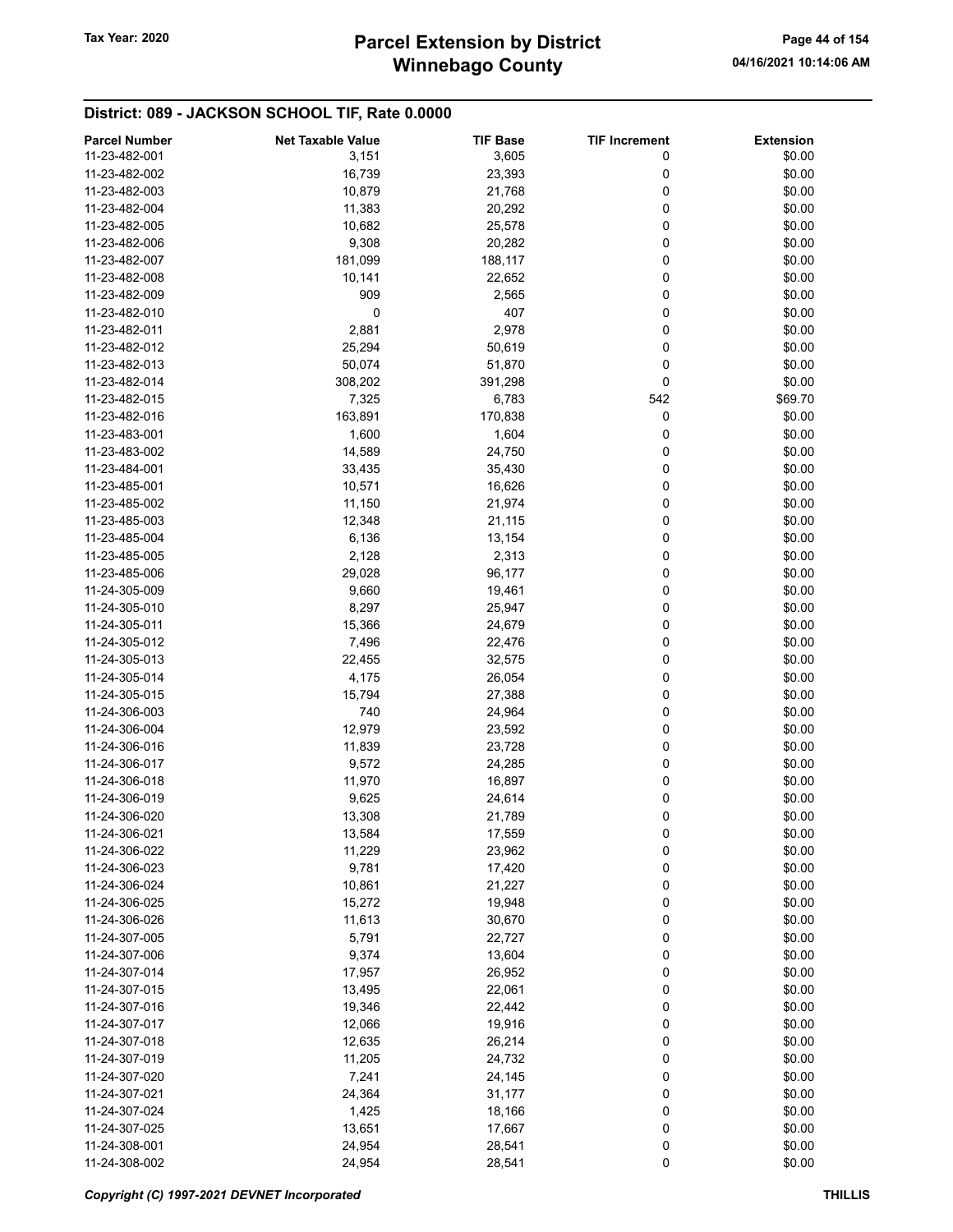# Winnebago County Tax Year: 2020 **Parcel Extension by District** Page 45 of 154

| <b>Parcel Number</b> | <b>Net Taxable Value</b> | <b>TIF Base</b> | <b>TIF Increment</b> | <b>Extension</b> |
|----------------------|--------------------------|-----------------|----------------------|------------------|
| 11-24-308-003        | 13,167                   | 24,656          | 0                    | \$0.00           |
| 11-24-308-004        | 12,687                   | 28,295          | 0                    | \$0.00           |
| 11-24-308-005        | 9,161                    | 24,220          | 0                    | \$0.00           |
| 11-24-308-006        | 14,648                   | 22,823          | 0                    | \$0.00           |
| 11-24-308-007        | 1,716                    | 1,865           | 0                    | \$0.00           |
| 11-24-308-008        | 9,885                    | 20,507          | 0                    | \$0.00           |
| 11-24-308-009        | 11,772                   | 22,994          | 0                    | \$0.00           |
| 11-24-308-010        |                          |                 | 0                    | \$0.00           |
|                      | 3,276                    | 24,422          |                      |                  |
| 11-24-308-011        | 8,025                    | 19,803          | 0                    | \$0.00           |
| 11-24-308-012        | 7,775                    | 22,923          | 0                    | \$0.00           |
| 11-24-308-013        | 1,795                    | 22,837          | 0                    | \$0.00           |
| 11-24-309-001        | 15,713                   | 25,505          | 0                    | \$0.00           |
| 11-24-309-002        | 14,526                   | 22,425          | 0                    | \$0.00           |
| 11-24-309-003        | 12,560                   | 21,139          | 0                    | \$0.00           |
| 11-24-309-004        | 12,770                   | 17,068          | 0                    | \$0.00           |
| 11-24-309-005        | 7,496                    | 18,209          | 0                    | \$0.00           |
| 11-24-309-006        | 12,223                   | 20,617          | 0                    | \$0.00           |
| 11-24-309-007        | 10,194                   | 17,427          | 0                    | \$0.00           |
| 11-24-309-008        | 13,492                   | 21,140          | 0                    | \$0.00           |
| 11-24-309-009        | 1,685                    | 23,921          | 0                    | \$0.00           |
| 11-24-309-012        | 7,759                    | 25,341          | 0                    | \$0.00           |
| 11-24-309-013        | 4,570                    | 26,350          | 0                    | \$0.00           |
| 11-24-309-014        | 29,064                   | 34,225          | 0                    | \$0.00           |
| 11-24-309-015        | 5,548                    | 18,276          | 0                    | \$0.00           |
| 11-24-309-016        | 14,560                   | 16,335          | 0                    | \$0.00           |
| 11-24-309-017        | 6,298                    | 23,259          | 0                    | \$0.00           |
| 11-24-309-018        | 3,693                    | 19,309          | 0                    | \$0.00           |
| 11-24-309-019        | 5,776                    | 20,173          | 0                    | \$0.00           |
| 11-24-309-020        | 9,360                    | 16,971          | 0                    | \$0.00           |
|                      |                          |                 |                      |                  |
| 11-24-309-021        | 14,074                   | 13,340          | 734                  | \$94.38          |
| 11-24-309-022        | 14,353                   | 19,402          | 0                    | \$0.00           |
| 11-24-309-023        | 13,275                   | 20,003          | 0                    | \$0.00           |
| 11-24-309-024        | 13,184                   | 25,821          | 0                    | \$0.00           |
| 11-24-309-025        | 7,496                    | 22,000          | 0                    | \$0.00           |
| 11-24-309-026        | 5,868                    | 16,710          | 0                    | \$0.00           |
| 11-24-309-027        | 10,983                   | 18,348          | 0                    | \$0.00           |
| 11-24-309-028        | 10,833                   | 27,838          | 0                    | \$0.00           |
| 11-24-310-001        | 17,284                   | 23,666          | 0                    | \$0.00           |
| 11-24-310-004        | 10,836                   | 27,385          | 0                    | \$0.00           |
| 11-24-310-005        | 20,841                   | 34,053          | 0                    | \$0.00           |
| 11-24-310-006        | 18,707                   | 27,855          | 0                    | \$0.00           |
| 11-24-310-007        | 24,389                   | 35,250          | 0                    | \$0.00           |
| 11-24-310-008        | 16,995                   | 24,051          | 0                    | \$0.00           |
| 11-24-310-009        | 15,509                   | 22,104          | 0                    | \$0.00           |
| 11-24-310-010        | 12,027                   | 21,293          | 0                    | \$0.00           |
| 11-24-310-011        | 13,633                   | 27,434          | 0                    | \$0.00           |
| 11-24-310-012        | 23,981                   | 34,274          | 0                    | \$0.00           |
| 11-24-310-013        | 18,734                   | 19,416          | 0                    | \$0.00           |
| 11-24-310-014        | 13,496                   | 21,444          | 0                    | \$0.00           |
| 11-24-310-015        | 11,845                   | 19,002          | 0                    | \$0.00           |
| 11-24-310-016        | 7,572                    | 19,583          | 0                    | \$0.00           |
| 11-24-310-017        | 16,516                   | 30,420          | 0                    | \$0.00           |
| 11-24-310-018        |                          |                 | 0                    | \$0.00           |
|                      | 16,229                   | 21,615          |                      |                  |
| 11-24-310-019        | 8,709                    | 16,694          | 0                    | \$0.00           |
| 11-24-310-020        | 13,293                   | 22,162          | 0                    | \$0.00           |
| 11-24-310-021        | 10,710                   | 16,161          | 0                    | \$0.00           |
| 11-24-310-022        | 13,738                   | 16,668          | 0                    | \$0.00           |
| 11-24-310-024        | 21,813                   | 6,434           | 15,379               | \$1,977.50       |
| 11-24-310-025        | 11,302                   | 19,501          | 0                    | \$0.00           |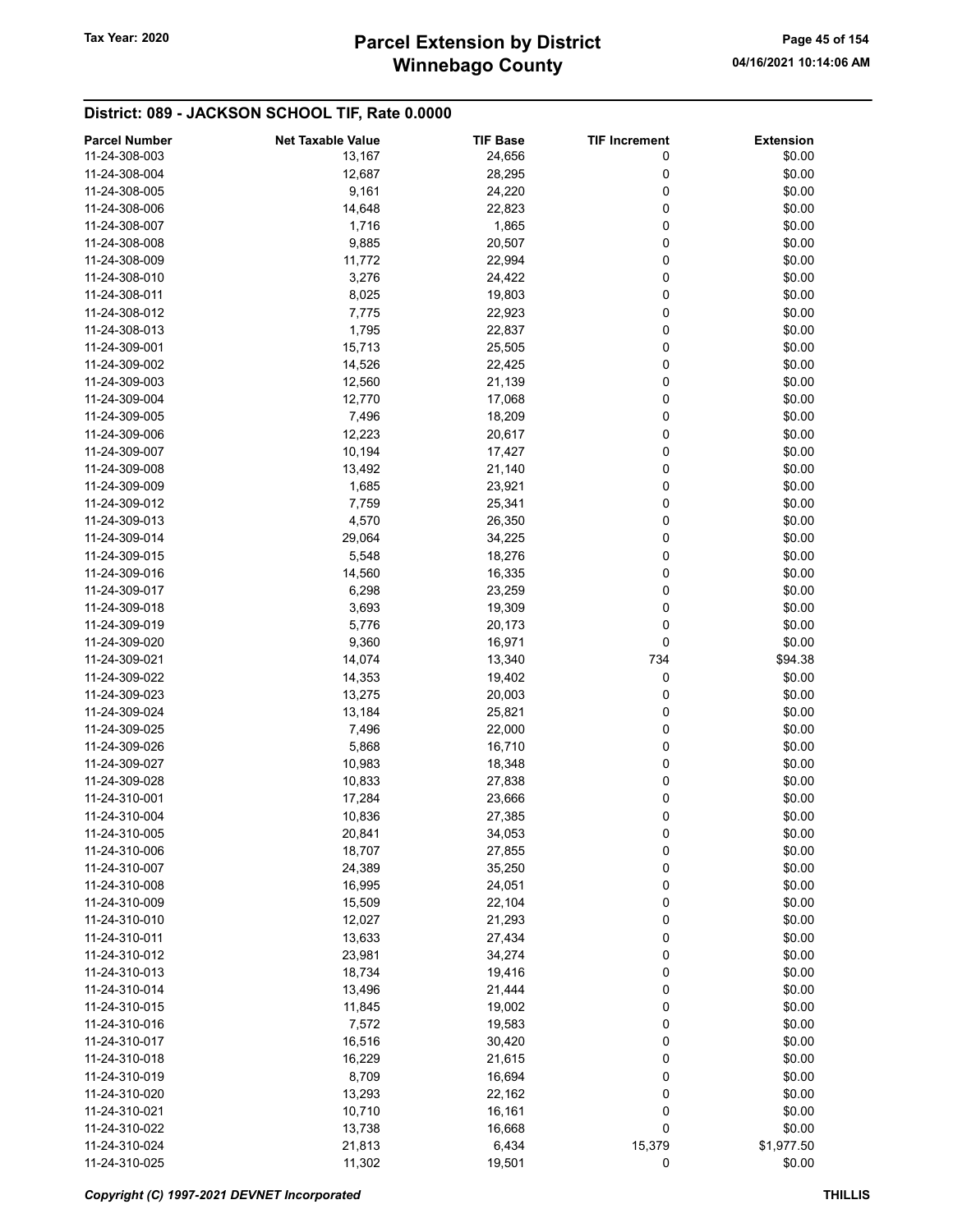| <b>Parcel Number</b>           | <b>Net Taxable Value</b> | <b>TIF Base</b> | <b>TIF Increment</b> | <b>Extension</b> |
|--------------------------------|--------------------------|-----------------|----------------------|------------------|
| 11-24-310-026                  | 14,402                   | 21,214          | 0                    | \$0.00           |
| 11-24-310-027                  | 22,067                   | 21,688          | 379                  | \$48.74          |
| 11-24-351-001                  | 7,969                    | 16,717          | 0                    | \$0.00           |
| 11-24-351-002                  | 11,187                   | 20,358          | 0                    | \$0.00           |
| 11-24-351-003                  | 16,532                   | 16,349          | 183                  | \$23.54          |
| 11-24-351-004                  | 13,750                   |                 | 0                    | \$0.00           |
|                                |                          | 17,770          |                      |                  |
| 11-24-351-005                  | 13,207                   | 21,891          | 0                    | \$0.00           |
| 11-24-351-006                  | 16,719                   | 26,034          | 0                    | \$0.00           |
| 11-24-351-007                  | 16,849                   | 29,569          | 0                    | \$0.00           |
| 11-24-351-008                  | 15,658                   | 25,654          | 0                    | \$0.00           |
| 11-24-351-009                  | 1,892                    | 14,112          | 0                    | \$0.00           |
| 11-24-351-010                  | 11,018                   | 21,077          | 0                    | \$0.00           |
| 11-24-351-011                  | 8,321                    | 22,117          | 0                    | \$0.00           |
| 11-24-351-012                  | 13,004                   | 20,281          | 0                    | \$0.00           |
| 11-24-351-013                  | 6,602                    | 20,714          | $\pmb{0}$            | \$0.00           |
| 11-24-352-003                  | 6,892                    | 16,389          | 0                    | \$0.00           |
| 11-24-352-004                  | 14,909                   | 20,033          | 0                    | \$0.00           |
| 11-24-352-005                  | 12,170                   | 19,679          | 0                    | \$0.00           |
| 11-24-352-006                  | 16,749                   | 26,635          | 0                    | \$0.00           |
| 11-24-352-007                  | 5,576                    | 13,247          | 0                    | \$0.00           |
| 11-24-352-008                  | 11,308                   | 20,215          | 0                    | \$0.00           |
| 11-24-352-009                  | 1,515                    | 19,350          | 0                    | \$0.00           |
| 11-24-352-010                  | 6,194                    | 19,671          | 0                    | \$0.00           |
| 11-24-352-011                  | 1,586                    | 1,673           | 0                    | \$0.00           |
| 11-24-352-012                  | 9,230                    | 11,244          | 0                    | \$0.00           |
| 11-24-352-013                  | 8,646                    | 24,333          | 0                    | \$0.00           |
| 11-24-352-014                  | 9,645                    | 26,305          | 0                    | \$0.00           |
| 11-24-352-015                  | 10,640                   | 18,171          | 0                    | \$0.00           |
| 11-24-352-016                  | 13,824                   | 27,284          | 0                    | \$0.00           |
| 11-24-352-017                  | 16,105                   | 21,768          | 0                    | \$0.00           |
| 11-24-352-018                  | 19,413                   | 30,673          | 0                    | \$0.00           |
| 11-24-352-019                  | 9,280                    | 16,814          | 0                    | \$0.00           |
| 11-24-352-020                  | 7,032                    | 16,895          | 0                    | \$0.00           |
| 11-24-352-021                  | 11,438                   |                 | 0                    | \$0.00           |
|                                |                          | 22,193          |                      |                  |
| 11-24-352-022<br>11-24-352-023 | 9,653                    | 25,163          | 0<br>0               | \$0.00           |
|                                | 7,771                    | 23,909          |                      | \$0.00           |
| 11-24-352-024                  | 10,617                   | 26,448          | 0                    | \$0.00           |
| 11-24-352-025                  | 0                        | 22,077          | 0                    | \$0.00           |
| 11-24-352-026                  | 11,546                   | 17,957          | 0                    | \$0.00           |
| 11-24-352-027                  | 5,496                    | 15,817          | 0                    | \$0.00           |
| 11-24-352-028                  | 21,955                   | 25,674          | 0                    | \$0.00           |
| 11-24-353-001                  |                          | 0               |                      | \$0.00           |
| 11-24-353-002                  | 23,217                   | 31,050          | 0                    | \$0.00           |
| 11-24-353-003                  | 13,878                   | 12,302          | 1,576                | \$202.66         |
| 11-24-353-006                  | 21,070                   | 30,133          | 0                    | \$0.00           |
| 11-24-353-007                  | 7,670                    | 22,088          | 0                    | \$0.00           |
| 11-24-353-008                  | 22,733                   | 32,734          | 0                    | \$0.00           |
| 11-24-353-009                  | 22,404                   | 25,583          | 0                    | \$0.00           |
| 11-24-353-010                  | 17,227                   | 24,377          | 0                    | \$0.00           |
| 11-24-353-011                  | 15,397                   | 27,984          | 0                    | \$0.00           |
| 11-24-353-012                  | 20,521                   | 29,697          | 0                    | \$0.00           |
| 11-24-354-001                  | 9,411                    | 26,453          | 0                    | \$0.00           |
| 11-24-354-002                  | 8,474                    | 22,690          | 0                    | \$0.00           |
| 11-24-354-003                  | 15,842                   | 25,966          | 0                    | \$0.00           |
| 11-24-354-004                  | 26,036                   | 38,374          | 0                    | \$0.00           |
| 11-24-354-005                  | 11,250                   | 25,393          | 0                    | \$0.00           |
| 11-24-354-006                  | 6,741                    | 16,721          | 0                    | \$0.00           |
| 11-24-354-007                  | 7,437                    | 18,777          | 0                    | \$0.00           |
| 11-24-354-008                  | 5,903                    | 17,230          | $\pmb{0}$            | \$0.00           |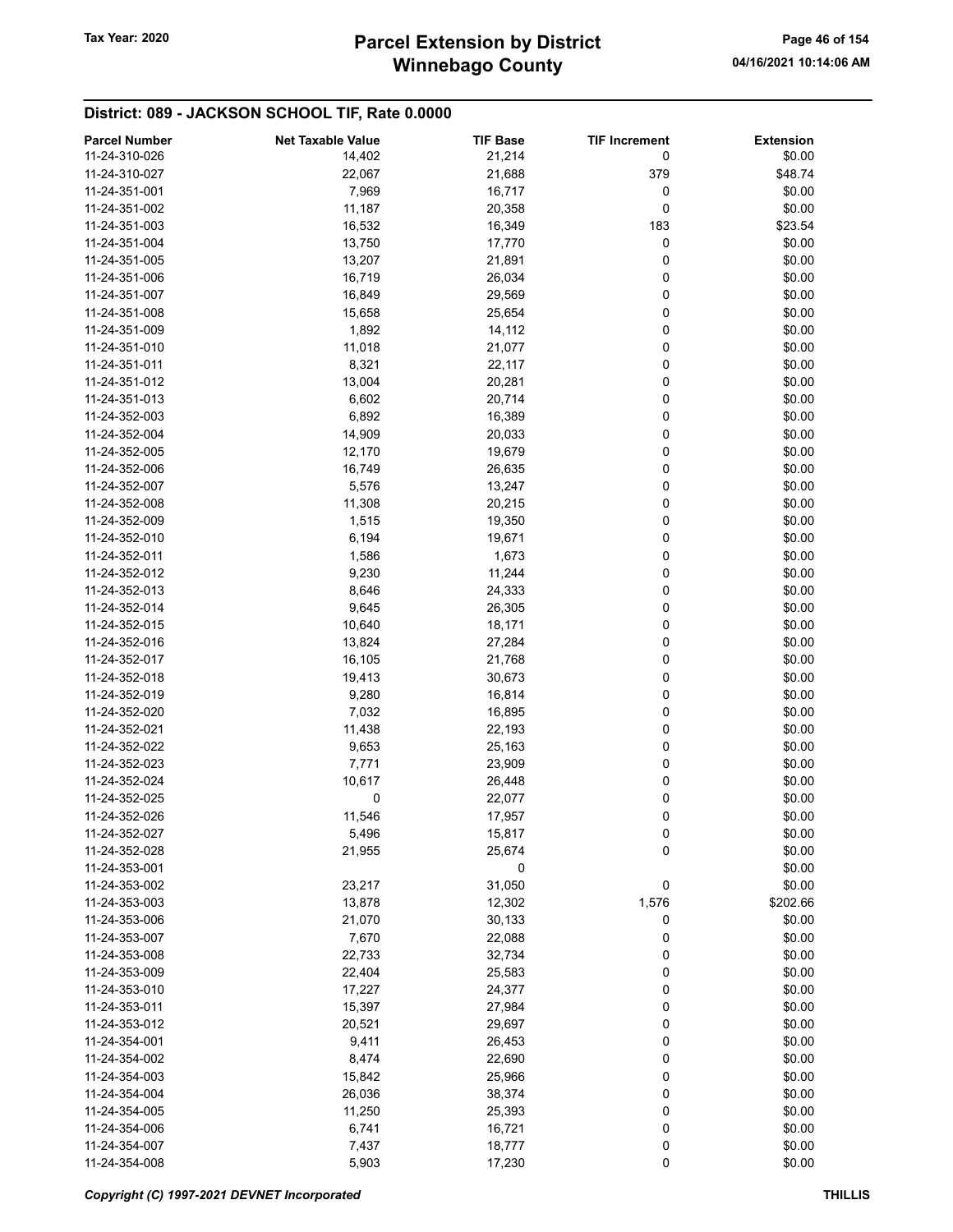# Winnebago County Tax Year: 2020 **Parcel Extension by District** Page 47 of 154

| <b>Parcel Number</b> | <b>Net Taxable Value</b> | <b>TIF Base</b> | <b>TIF Increment</b> | <b>Extension</b> |
|----------------------|--------------------------|-----------------|----------------------|------------------|
| 11-24-354-009        | 6,776                    | 22,051          | 0                    | \$0.00           |
| 11-24-354-010        | 806                      | 25,596          | 0                    | \$0.00           |
| 11-24-354-011        | 14,203                   | 12,662          | 1,541                | \$198.16         |
| 11-24-354-012        | 6,918                    | 17,673          | 0                    | \$0.00           |
| 11-24-354-013        | 7,704                    |                 | 0                    | \$0.00           |
|                      |                          | 19,095          |                      |                  |
| 11-24-354-014        | 16,080                   | 19,521          | 0                    | \$0.00           |
| 11-24-354-015        | 0                        | 13,726          | 0                    | \$0.00           |
| 11-24-354-016        | 4,649                    | 16,343          | 0                    | \$0.00           |
| 11-24-354-017        | 8,100                    | 15,232          | 0                    | \$0.00           |
| 11-24-355-001        | 4,997                    | 22,092          | 0                    | \$0.00           |
| 11-24-355-002        | 10,265                   | 18,102          | 0                    | \$0.00           |
| 11-24-355-003        | 8,248                    | 20,535          | 0                    | \$0.00           |
| 11-24-355-004        | 10,087                   | 13,979          | 0                    | \$0.00           |
| 11-24-355-005        | 2,995                    | 15,579          | 0                    | \$0.00           |
| 11-24-355-006        | 6,496                    | 21,509          | 0                    | \$0.00           |
| 11-24-355-007        | 8,439                    | 25,874          | 0                    | \$0.00           |
| 11-24-355-008        | 3,998                    | 11,073          | 0                    | \$0.00           |
| 11-24-355-009        | 7,526                    | 23,619          | 0                    | \$0.00           |
| 11-24-355-010        | 6,045                    | 18,518          | 0                    | \$0.00           |
| 11-24-355-011        |                          |                 | 0                    |                  |
|                      | 16,843                   | 29,647          |                      | \$0.00           |
| 11-24-355-012        | 5,253                    | 16,908          | 0                    | \$0.00           |
| 11-24-355-013        | 8,134                    | 11,833          | 0                    | \$0.00           |
| 11-24-355-014        | 4,817                    | 14,559          | 0                    | \$0.00           |
| 11-24-355-015        | 7,901                    | 11,926          | 0                    | \$0.00           |
| 11-24-355-016        | 6,496                    | 15,540          | 0                    | \$0.00           |
| 11-24-355-017        | 13,895                   | 13,509          | 386                  | \$49.64          |
| 11-24-355-018        | 11,945                   | 14,196          | 0                    | \$0.00           |
| 11-24-355-021        | 9,740                    | 10,931          | 0                    | \$0.00           |
| 11-24-355-022        | 17,186                   | 20,819          | 0                    | \$0.00           |
| 11-24-355-023        | 12,042                   | 18,930          | 0                    | \$0.00           |
| 11-24-355-024        | 12,080                   | 21,625          | 0                    | \$0.00           |
| 11-24-355-026        | 11,261                   | 23,766          | 0                    | \$0.00           |
| 11-24-355-027        | 11,227                   | 18,471          | 0                    | \$0.00           |
| 11-24-355-028        | 11,816                   | 17,071          | 0                    | \$0.00           |
| 11-24-355-029        | 1,314                    | 1,427           | 0                    | \$0.00           |
|                      |                          |                 | 0                    |                  |
| 11-24-355-030        | 11,771                   | 20,539          |                      | \$0.00           |
| 11-24-355-031        | 10,692                   | 26,943          | 0                    | \$0.00           |
| 11-24-355-032        | 13,082                   | 19,095          | 0                    | \$0.00           |
| 11-24-355-033        | 11,701                   | 26,889          | 0                    | \$0.00           |
| 11-24-355-036        | 21,284                   | 33,980          | 0                    | \$0.00           |
| 11-24-356-001        | 1,274                    | 1,704           | 0                    | \$0.00           |
| 11-24-356-002        | 12,726                   | 21,986          | 0                    | \$0.00           |
| 11-24-356-003        | 7,329                    | 12,861          | 0                    | \$0.00           |
| 11-24-356-004        | 5,798                    | 12,201          | 0                    | \$0.00           |
| 11-24-356-005        | 6,496                    | 14,703          | 0                    | \$0.00           |
| 11-24-356-006        | 11,688                   | 17,363          | 0                    | \$0.00           |
| 11-24-356-007        | 10,663                   | 18,773          | 0                    | \$0.00           |
| 11-24-356-008        | 5,246                    | 11,678          | 0                    | \$0.00           |
| 11-24-356-009        | 19,048                   | 35,059          | 0                    | \$0.00           |
| 11-24-356-010        | 8,611                    | 24,714          | 0                    | \$0.00           |
| 11-24-356-011        | 5,753                    | 17,966          | 0                    | \$0.00           |
| 11-24-356-012        | 11,063                   | 34,800          | 0                    | \$0.00           |
|                      |                          |                 |                      | \$0.00           |
| 11-24-356-013        | 91,182                   | 107,557         | 0                    |                  |
| 11-24-356-014        | 29,084                   | 133,854         | 0                    | \$0.00           |
| 11-24-356-015        | 4,416                    | 2,519           | 1,897                | \$243.92         |
| 11-24-356-018        | 15,903                   | 20,366          | 0                    | \$0.00           |
| 11-24-356-019        | 0                        | 83              | 0                    | \$0.00           |
| 11-24-356-020        | 7,933                    | 17,507          | 0                    | \$0.00           |
| 11-24-356-021        | 0                        | 83              | 0                    | \$0.00           |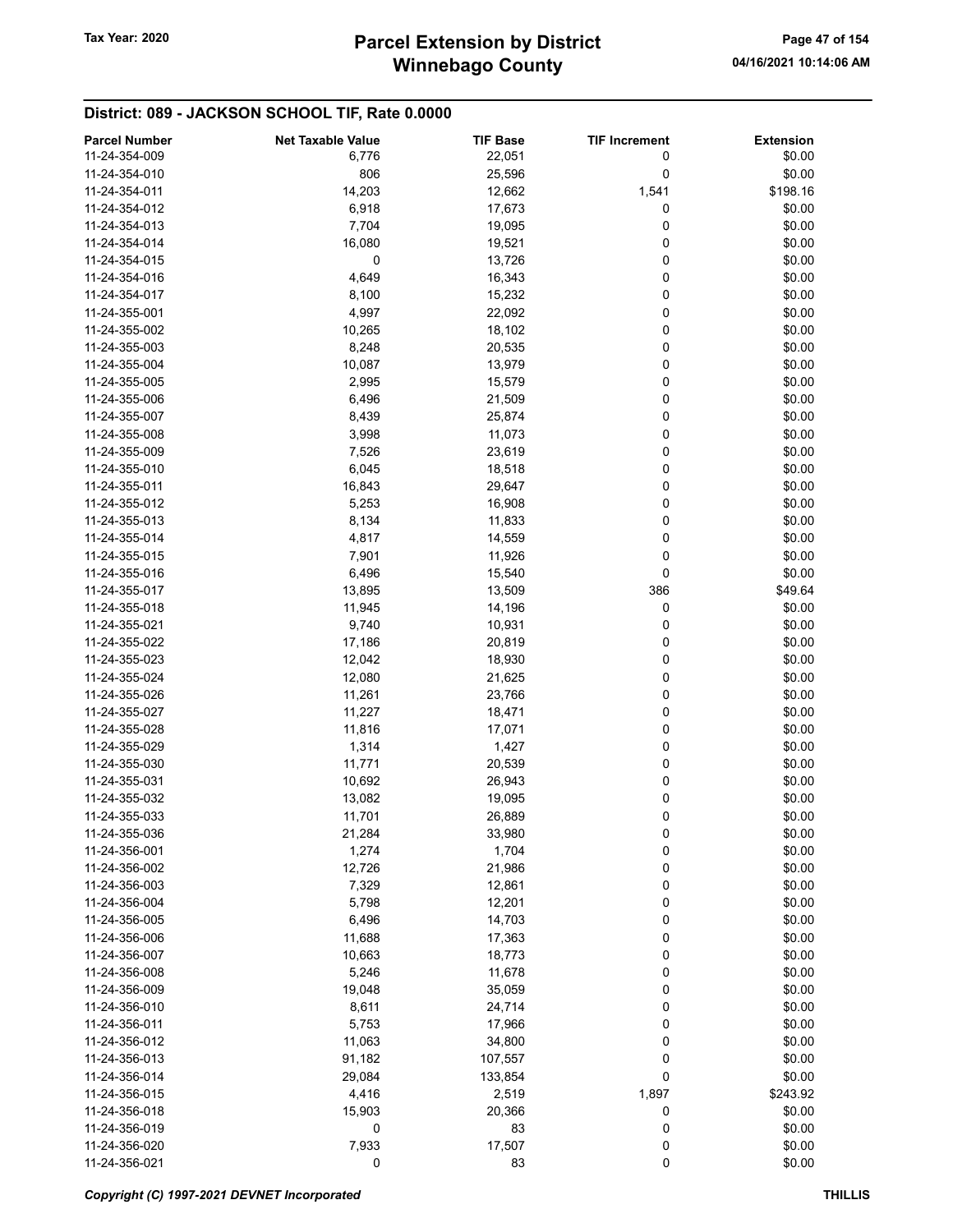| <b>Parcel Number</b> | <b>Net Taxable Value</b> | <b>TIF Base</b> | <b>TIF Increment</b> | <b>Extension</b> |
|----------------------|--------------------------|-----------------|----------------------|------------------|
| 11-24-356-022        | 64,600                   | 51,686          | 12,914               | \$1,660.54       |
| 11-24-356-024        | 2,598                    | 22,787          | 0                    | \$0.00           |
| 11-24-356-025        | 28,704                   | 26,980          | 1,724                | \$221.68         |
| 11-24-356-026        | 8,838                    | 22,828          | 0                    | \$0.00           |
| 11-24-356-030        | 42,975                   | 39,195          | 3,780                | \$486.06         |
| 11-24-356-033        | 55,058                   | 74,288          | 0                    | \$0.00           |
| 11-24-356-034        | 10,827                   | 21,552          | 0                    | \$0.00           |
| 11-24-356-035        | 69,078                   | 69,313          | 0                    | \$0.00           |
| 11-24-356-036        | 194,103                  | 213,419         | 0                    | \$0.00           |
| 11-24-356-037        | 249,888                  | 41,925          | 207,963              | \$26,740.72      |
| 11-24-356-038        | 31,997                   | 32,519          | 0                    | \$0.00           |
| 11-24-357-001        | 0                        | 14,423          | 0                    | \$0.00           |
| 11-24-357-002        | 6,094                    | 14,086          | 0                    | \$0.00           |
| 11-24-357-003        | 11,811                   | 13,746          | 0                    | \$0.00           |
| 11-24-357-004        | 6,337                    | 14,371          | 0                    | \$0.00           |
| 11-24-357-005        | 2,333                    | 12,003          | 0                    | \$0.00           |
| 11-24-357-006        | 4,477                    | 12,171          | 0                    | \$0.00           |
| 11-24-357-007        | 5,832                    | 13,770          | 0                    | \$0.00           |
| 11-24-357-008        | 9,840                    | 13,770          | 0                    | \$0.00           |
| 11-24-357-009        | 5,937                    | 13,895          | 0                    | \$0.00           |
| 11-24-357-010        | 10,401                   | 12,095          | 0                    | \$0.00           |
| 11-24-357-011        | 5,358                    | 14,489          | 0                    | \$0.00           |
| 11-24-357-012        | 6,514                    | 14,204          | 0                    | \$0.00           |
| 11-24-357-013        | 12,221                   | 13,864          | 0                    | \$0.00           |
| 11-24-357-014        | 12,764                   | 14,489          | 0                    | \$0.00           |
| 11-24-357-015        | 10,697                   | 12,121          | 0                    | \$0.00           |
| 11-24-357-016        | 0                        | 12,399          | 0                    | \$0.00           |
| 11-24-357-017        | 6,172                    | 13,805          | 0                    | \$0.00           |
| 11-24-357-018        | 6,172                    | 13,805          | 0                    | \$0.00           |
| 11-24-357-019        | 4,902                    | 13,895          | 0                    | \$0.00           |
| 11-24-357-020        | 10,666                   | 12,085          | 0                    | \$0.00           |
| 11-24-358-001        | 17,581                   | 25,785          | 0                    | \$0.00           |
| 11-24-358-002        | 11,360                   | 21,042          | 0                    | \$0.00           |
| 11-24-358-003        | 17,134                   | 25,971          | 0                    | \$0.00           |
| 11-24-358-004        | 17,232                   | 27,225          | 0                    | \$0.00           |
| 11-24-358-005        | 14,271                   | 13,586          | 685                  | \$88.08          |
| 11-24-358-006        | 11,887                   | 25,156          | 0                    | \$0.00           |
| 11-24-358-008        | 3,729                    | 24,061          | 0                    | \$0.00           |
| 11-24-358-010        | 1,099                    | 13,879          | 0                    | \$0.00           |
| 11-24-358-011        | 20,509                   | 23,628          | 0                    | \$0.00           |
| 11-24-358-012        | 13,734                   | 22,220          | 0                    | \$0.00           |
| 11-24-358-013        | 8,854                    | 20,188          | 0                    | \$0.00           |
| 11-24-358-014        | 17,863                   | 20,069          | 0                    | \$0.00           |
| 11-24-358-015        | 18,919                   | 25,078          | 0                    | \$0.00           |
| 11-24-358-016        | 19,236                   | 28,769          | 0                    | \$0.00           |
| 11-24-358-017        | 17,084                   | 26,107          | 0                    | \$0.00           |
| 11-24-358-018        | 21,326                   | 30,536          | 0                    | \$0.00           |
| 11-24-358-019        | 2,383                    | 2,236           | 147                  | \$18.90          |
| 11-24-358-020        | 12,533                   | 28,598          | 0                    | \$0.00           |
| 11-24-358-021        | 9,879                    | 24,108          | 0                    | \$0.00           |
| 11-24-358-022        | 22,132                   | 29,461          | 0                    | \$0.00           |
| 11-24-358-023        | 21,342                   | 41,594          | 0                    | \$0.00           |
| 11-24-358-024        | 16,012                   | 18,310          | 0                    | \$0.00           |
| 11-24-358-025        | 10,393                   | 21,406          | 0                    | \$0.00           |
| 11-24-358-026        | 17,397                   | 25,816          | 0                    | \$0.00           |
| 11-24-358-027        | 9,429                    | 24,028          | 0                    | \$0.00           |
| 11-24-358-028        | 25,649                   | 35,761          | 0                    | \$0.00           |
| 11-24-358-029        | 8,727                    | 27,307          | 0                    | \$0.00           |
| 11-24-358-030        | 22,924                   | 42,234          | 0                    | \$0.00           |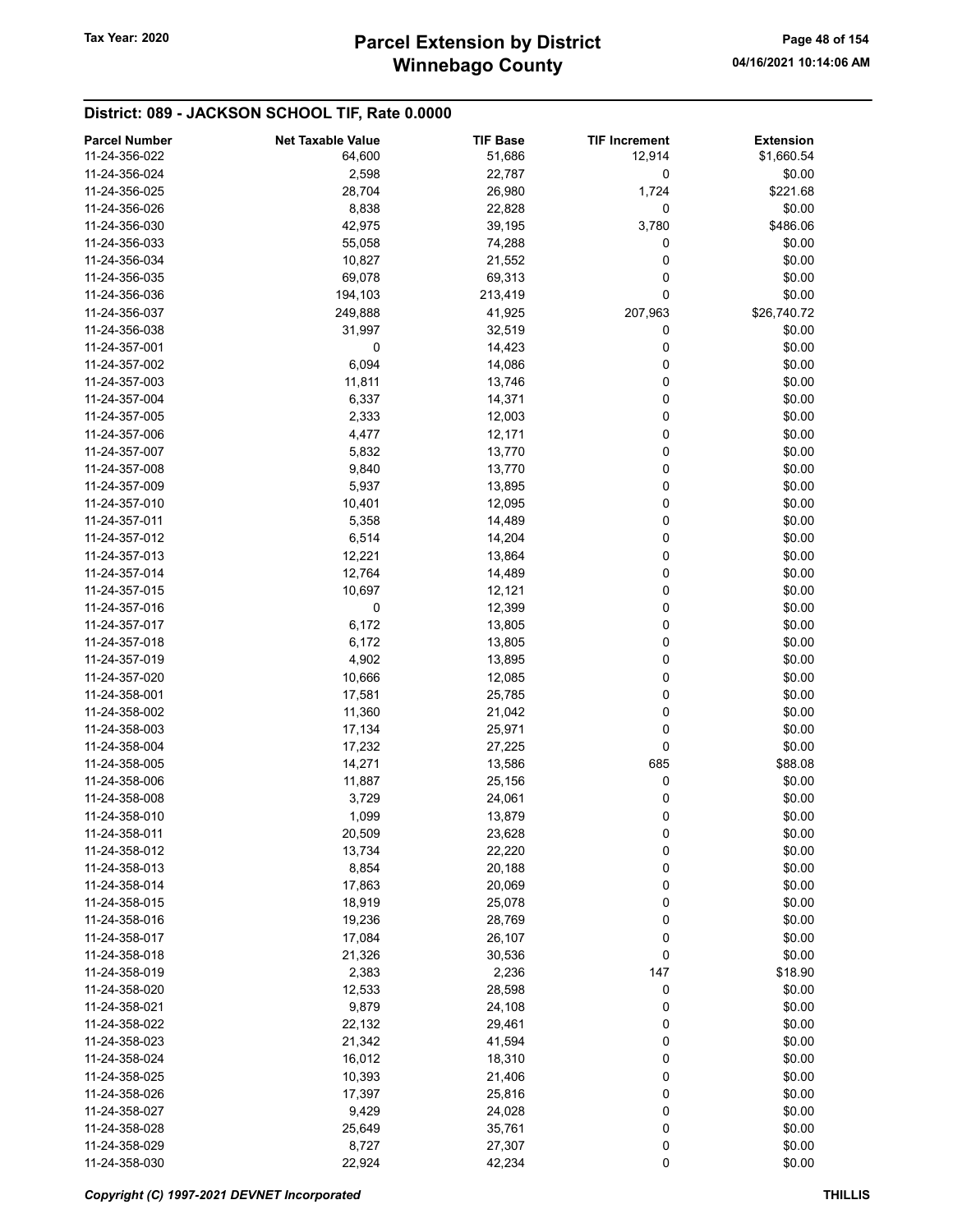| <b>Parcel Number</b> | <b>Net Taxable Value</b> | <b>TIF Base</b> | <b>TIF Increment</b> | <b>Extension</b> |
|----------------------|--------------------------|-----------------|----------------------|------------------|
| 11-24-358-031        | 2,174                    | 3,921           | 0                    | \$0.00           |
| 11-24-358-032        | 24,157                   | 35,256          | 0                    | \$0.00           |
| 11-24-358-033        | 20,959                   | 31,180          | 0                    | \$0.00           |
|                      |                          |                 |                      |                  |
| 11-24-358-034        | 102,655                  | 135,349         | 0                    | \$0.00           |
| 11-24-358-035        | 70,668                   | 96,353          | 0                    | \$0.00           |
| 11-24-358-036        | 161,098                  | 131,340         | 29,758               | \$3,826.40       |
| 11-24-358-037        | 1,423                    | 34,933          | 0                    | \$0.00           |
| 11-24-358-038        | 13,659                   | 22,284          | 0                    | \$0.00           |
| 11-24-378-001        | 19,854                   | 37,605          | 0                    | \$0.00           |
| 11-24-378-002        | 14,717                   | 23,309          | 0                    | \$0.00           |
| 11-24-378-003        | 16,724                   | 34,541          | 0                    | \$0.00           |
| 11-24-378-004        | 24,856                   | 32,612          | 0                    | \$0.00           |
| 11-24-378-005        | 19,088                   | 28,586          | 0                    | \$0.00           |
| 11-24-378-006        | 14,433                   | 20,900          | 0                    | \$0.00           |
| 11-24-378-007        | 14,517                   | 21,258          | 0                    | \$0.00           |
|                      |                          |                 |                      |                  |
| 11-24-378-008        | 8,619                    | 6,678           | 1,941                | \$249.58         |
| 11-24-378-009        | 19,473                   | 28,608          | 0                    | \$0.00           |
| 11-24-378-010        | 19,200                   | 26,038          | 0                    | \$0.00           |
| 11-24-378-011        | 14,819                   | 25,360          | 0                    | \$0.00           |
| 11-24-378-012        | 13,595                   | 24,924          | 0                    | \$0.00           |
| 11-24-378-013        | 23,373                   | 37,581          | 0                    | \$0.00           |
| 11-24-378-014        | 19,016                   | 24,256          | 0                    | \$0.00           |
| 11-24-378-015        | 3,026                    | 20,426          | 0                    | \$0.00           |
| 11-24-378-016        | 12,024                   | 22,533          | 0                    | \$0.00           |
| 11-24-378-017        | 15,214                   | 21,527          | 0                    | \$0.00           |
| 11-24-378-018        | 18,075                   | 26,659          | 0                    | \$0.00           |
|                      |                          |                 |                      |                  |
| 11-24-378-019        | 12,270                   | 22,257          | 0                    | \$0.00           |
| 11-24-378-020        | 16,557                   | 27,654          | 0                    | \$0.00           |
| 11-24-378-021        | 17,732                   | 26,966          | 0                    | \$0.00           |
| 11-24-378-022        | 18,148                   | 26,070          | 0                    | \$0.00           |
| 11-24-378-023        | 2,871                    | 18,444          | 0                    | \$0.00           |
| 11-24-378-024        | 16,592                   | 24,608          | 0                    | \$0.00           |
| 11-24-378-025        | 11,571                   | 18,950          | 0                    | \$0.00           |
| 11-24-378-026        | 1,914                    | 12,780          | 0                    | \$0.00           |
| 11-24-378-027        | 11,074                   | 15,100          | 0                    | \$0.00           |
| 11-24-378-028        | 7,440                    | 21,910          | 0                    | \$0.00           |
| 11-24-379-001        | 69,311                   | 83,859          | 0                    | \$0.00           |
| 11-24-379-002        | 15,361                   | 21,955          | 0                    | \$0.00           |
| 11-24-379-003        | 19,326                   | 28,412          | 0                    | \$0.00           |
| 11-24-379-004        | 18,098                   | 26,196          | 0                    | \$0.00           |
|                      |                          |                 |                      |                  |
| 11-24-379-005        | 13,683                   | 22,332          | 0                    | \$0.00           |
| 11-24-380-001        | 0                        | 35,339          | 0                    | \$0.00           |
| 11-24-380-002        | 13,599                   | 22,724          | 0                    | \$0.00           |
| 11-24-380-003        | 19,637                   | 37,809          | 0                    | \$0.00           |
| 11-24-380-004        | 16,781                   | 23,079          | 0                    | \$0.00           |
| 11-24-380-005        |                          | 0               |                      | \$0.00           |
| 11-24-380-006        | 34,963                   | 43,897          | 0                    | \$0.00           |
| 11-24-380-007        | 16,030                   | 23,831          | 0                    | \$0.00           |
| 11-24-380-008        | 22,827                   | 25,731          | 0                    | \$0.00           |
| 11-24-380-009        | 16,102                   | 22,536          | 0                    | \$0.00           |
| 11-24-380-010        | 16,496                   | 24,735          | 0                    | \$0.00           |
| 11-24-380-011        | 18,133                   | 28,283          | 0                    | \$0.00           |
| 11-24-380-012        | 18,004                   | 26,924          | 0                    | \$0.00           |
| 11-24-380-013        |                          |                 | 0                    | \$0.00           |
|                      | 19,773                   | 23,935          |                      |                  |
| 11-24-380-014        | 9,460                    | 23,053          | 0                    | \$0.00           |
| 11-24-380-015        | 23,923                   | 35,334          | 0                    | \$0.00           |
| 11-24-380-016        | 34,589                   | 38,969          | 0                    | \$0.00           |
| 11-24-380-017        | 6,743                    | 26,304          | 0                    | \$0.00           |
| 11-24-380-018        | 25,263                   | 37,338          | $\pmb{0}$            | \$0.00           |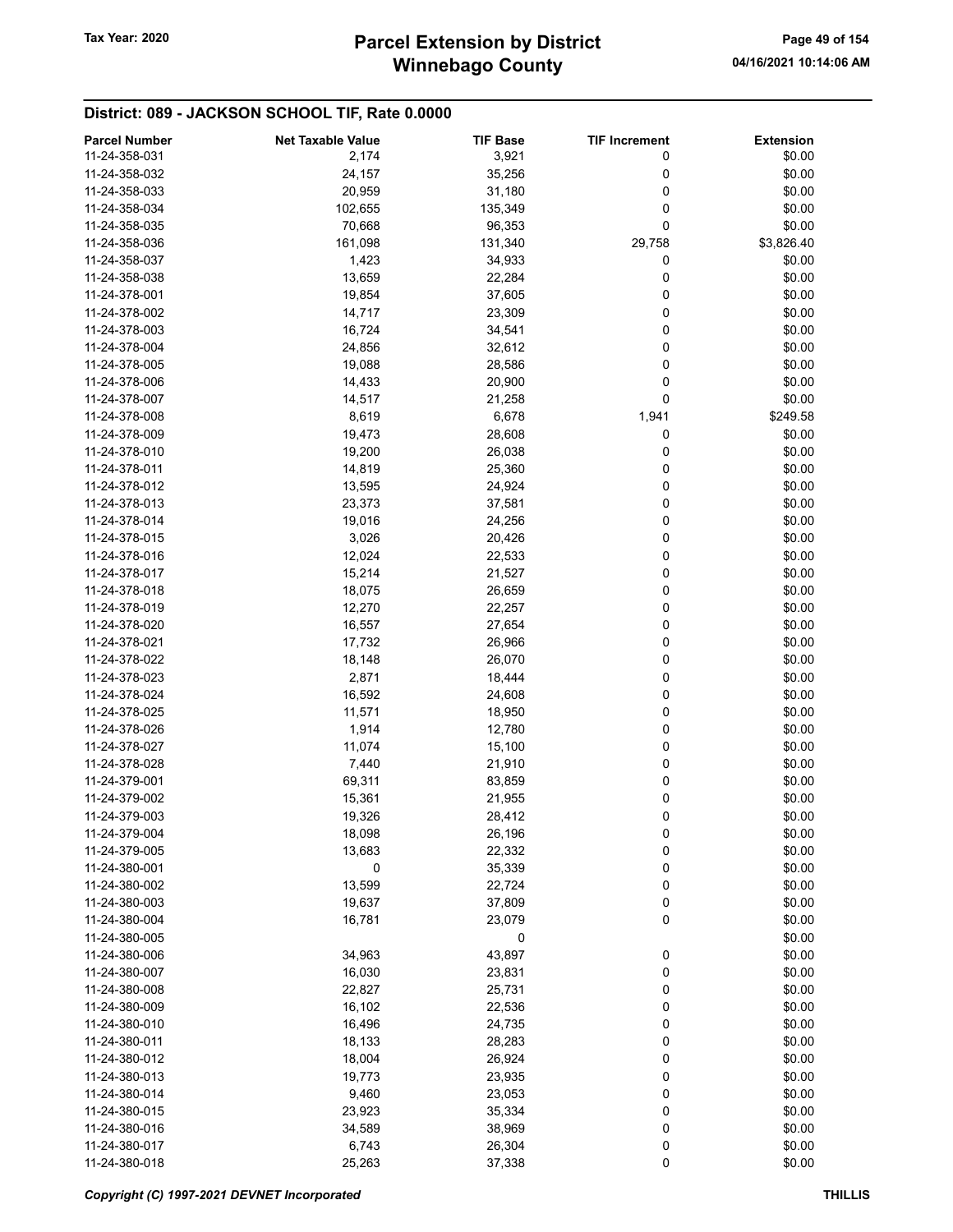| <b>Parcel Number</b>  | <b>Net Taxable Value</b> | <b>TIF Base</b> | <b>TIF Increment</b> | <b>Extension</b> |
|-----------------------|--------------------------|-----------------|----------------------|------------------|
| 11-24-380-019         | 28,345                   | 30,696          | 0                    | \$0.00           |
| 11-24-380-020         | 13,395                   | 34,269          | 0                    | \$0.00           |
| 11-24-380-021         | 16,839                   | 23,241          | 0                    | \$0.00           |
| 11-24-380-022         |                          | 0               |                      | \$0.00           |
| 11-24-380-023         |                          | 0               |                      | \$0.00           |
| 11-24-380-024         | 5,198                    | 4,795           | 403                  | \$51.82          |
| 11-24-380-025         | 5,198                    | 4,795           | 403                  | \$51.82          |
| 11-24-380-026         | 5,198                    | 4,795           | 403                  | \$51.82          |
| 11-24-380-027         | 5,198                    | 4,795           | 403                  | \$51.82          |
| 11-24-380-028         | 12,297                   | 21,434          | 0                    | \$0.00           |
| 11-24-380-029         | 13,182                   | 27,415          | 0                    | \$0.00           |
| 11-24-380-030         | 21,838                   | 24,162          | 0                    | \$0.00           |
| 11-24-382-001         | 11,485                   | 25,680          | 0                    | \$0.00           |
| 11-24-382-002         | 3,872                    | 19,870          | 0                    | \$0.00           |
| 11-24-382-003         | 19,246                   | 28,056          | 0                    | \$0.00           |
| 11-24-382-004         | 17,453                   | 25,312          | 0                    | \$0.00           |
| 11-24-382-005         | 3,704                    | 25,291          | 0                    | \$0.00           |
| 11-24-382-006         | 19,673                   | 28,221          | 0                    | \$0.00           |
| 11-24-382-016         | 88,890                   | 94,469          | 0                    | \$0.00           |
| <b>Totals for 089</b> | 7,386,206                | 11,818,885      | 314,395              | \$40,426.28      |
|                       |                          |                 |                      | 476 Parcels      |

#### District: 093 - NORTH MAIN TIF, Rate 0.0000

| <b>Parcel Number</b> | <b>Net Taxable Value</b> | <b>TIF Base</b> | <b>TIF Increment</b> | <b>Extension</b> |
|----------------------|--------------------------|-----------------|----------------------|------------------|
| 11-11-427-002        | 36,356                   | 54,941          | 0                    | \$0.00           |
| 11-11-427-010        | 145,761                  | 121,117         | 24,644               | \$3,168.82       |
| 11-11-427-011        | 147,699                  | 117,646         | 30,053               | \$3,864.34       |
| 11-11-479-011        | 37,864                   | 28,125          | 9,739                | \$1,252.28       |
| 11-11-479-016        | 60,186                   | 57,496          | 2,690                | \$345.90         |
| 11-11-479-017        | 16,228                   | 23,405          | 0                    | \$0.00           |
| 11-12-301-031        | 489                      | 8,000           | 0                    | \$0.00           |
| 11-12-301-036        | 2,185                    | 46              | 2,139                | \$275.04         |
| 11-12-301-037        | 155,082                  | 164,036         | 0                    | \$0.00           |
| 11-12-301-042        | 118,848                  | 151,291         | $\mathbf 0$          | \$0.00           |
| 11-12-303-005        | 247,740                  | 66,666          | 181,074              | \$23,283.22      |
| 11-12-303-006        | 22,933                   | 133,333         | 0                    | \$0.00           |
| 11-12-303-007        | 12,610                   | 66,667          | 0                    | \$0.00           |
| 11-12-304-001        | 19,171                   | 14,666          | 4,505                | \$579.28         |
| 11-12-304-002        | 10,696                   | 14,666          | 0                    | \$0.00           |
| 11-12-304-003        | 19,171                   | 14,666          | 4,505                | \$579.28         |
| 11-12-304-004        | 19,171                   | 14,666          | 4,505                | \$579.28         |
| 11-12-304-005        | 24,185                   | 14,666          | 9,519                | \$1,224.00       |
| 11-12-304-006        | 18,185                   | 14,666          | 3,519                | \$452.50         |
| 11-12-304-007        | 20,252                   | 28,374          | 0                    | \$0.00           |
| 11-12-304-008        | 20,252                   | 2,240           | 18,012               | \$2,316.06       |
| 11-12-304-009        | 14,088                   | 1,075           | 13,013               | \$1,673.26       |
| 11-12-304-010        | 14,017                   | 1,075           | 12,942               | \$1,664.14       |
| 11-12-304-011        | 14,088                   | 868             | 13,220               | \$1,699.88       |
| 11-12-304-012        | 14,017                   | 868             | 13,149               | \$1,690.76       |
| 11-12-304-013        | 14,017                   | 808             | 13,209               | \$1,698.48       |
| 11-12-304-014        | 14,088                   | 809             | 13,279               | \$1,707.48       |
| 11-12-304-015        | 14,286                   | 530             | 13,756               | \$1,768.80       |
| 11-12-304-016        | 20,017                   | 641             | 19,376               | \$2,491.44       |
| 11-12-351-011        |                          | 18,148          |                      | \$0.00           |
| 11-12-351-019        | 2,419                    | 7,148           | 0                    | \$0.00           |
| 11-12-351-020        | 2,494                    | 7,148           | 0                    | \$0.00           |
| 11-12-351-021        | 1,679                    | 5,130           | 0                    | \$0.00           |
| 11-12-351-022        | 471                      | 1,710           | 0                    | \$0.00           |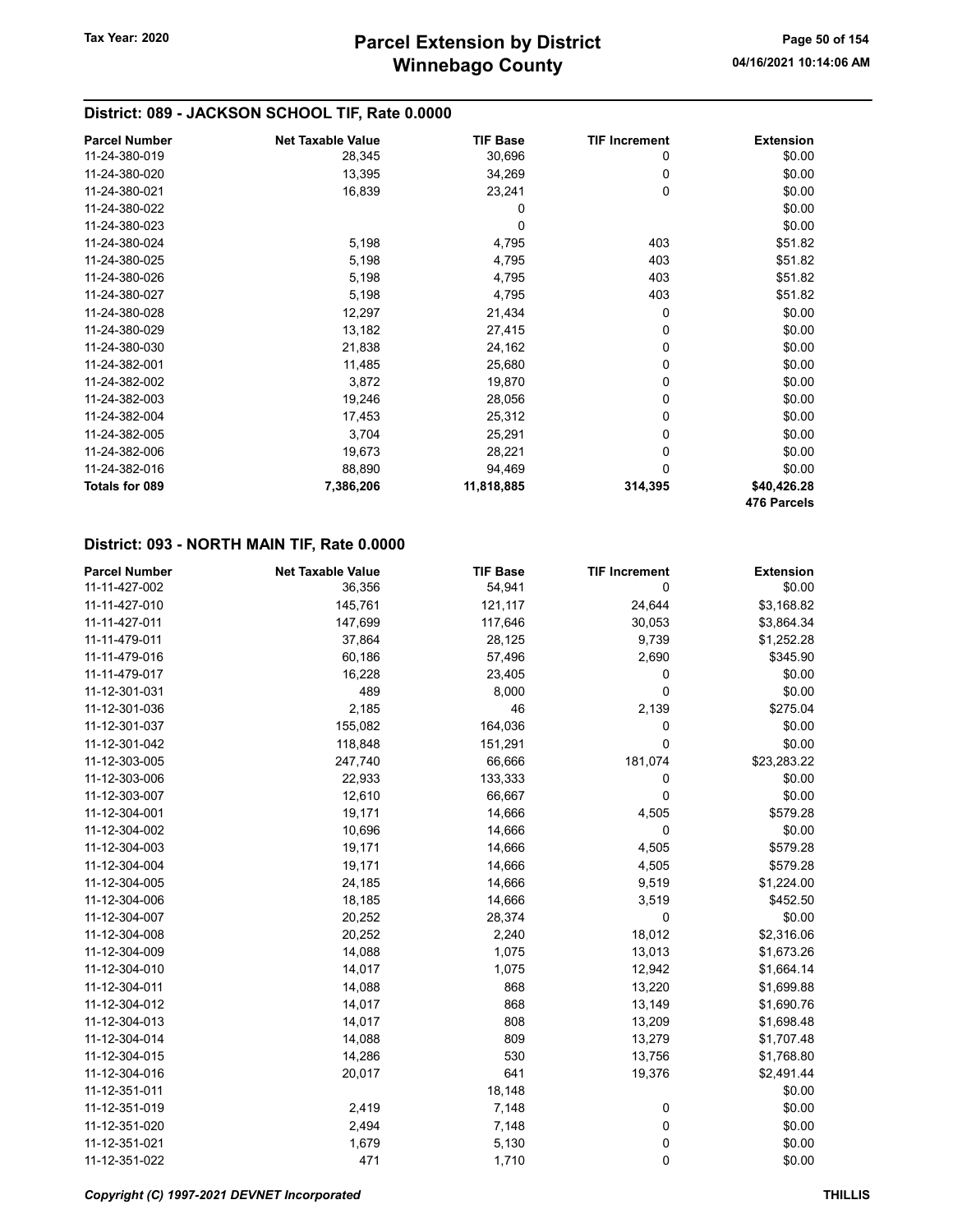## District: 093 - NORTH MAIN TIF, Rate 0.0000

| <b>Parcel Number</b> | <b>Net Taxable Value</b> | <b>TIF Base</b> | <b>TIF Increment</b> | <b>Extension</b>  |
|----------------------|--------------------------|-----------------|----------------------|-------------------|
| 11-12-351-023        | 1.460                    | 2.736           |                      | \$0.00            |
| 11-12-351-024        | 2.344                    | 7.572           |                      | \$0.00            |
| 11-12-351-025        | 13.149                   | 45.570          |                      | \$0.00            |
| Totals for 093       | 1.297.698                | 1.213.215       | 406.848              | \$52.314.24       |
|                      |                          |                 |                      | <b>37 Parcels</b> |

### District: 094 - GLOBAL TRADE TIF #1, Rate 0.0000

| <b>Parcel Number</b> | <b>Net Taxable Value</b> | <b>TIF Base</b> | <b>TIF Increment</b> | <b>Extension</b> |
|----------------------|--------------------------|-----------------|----------------------|------------------|
| 15-11-277-001        | 18,338                   | 15,388          | 2,950                | \$379.32         |
| 15-11-277-002        | 269,550                  | 386,911         | 0                    | \$0.00           |
| 15-11-277-003        | 28,064                   | 27,748          | 316                  | \$40.64          |
| 15-11-277-004        | 415,157                  | 440,441         | 0                    | \$0.00           |
| 15-11-278-004        | 493,428                  | 600,000         | 0                    | \$0.00           |
| 15-11-301-009        |                          | 0               |                      | \$0.00           |
| 15-11-376-001        | 59,271                   | 41,793          | 17,478               | \$2,247.40       |
| 15-11-376-002        | 261,924                  | 393,641         | 0                    | \$0.00           |
| 15-11-376-003        | 63,126                   | 89,374          | 0                    | \$0.00           |
| 15-11-376-004        | 71,800                   | 84,995          | 0                    | \$0.00           |
| 15-11-376-005        |                          | 180,680         |                      | \$0.00           |
| 15-11-426-006        | 2,052,730                | 1,856,650       | 196,080              | \$25,212.76      |
| 15-11-426-007        | 27,958                   | 22,510          | 5,448                | \$700.54         |
| 15-11-426-008        | 28,098                   | 22,650          | 5,448                | \$700.54         |
| 15-11-426-009        | 541,636                  | 547,019         | 0                    | \$0.00           |
| 15-11-426-010        | 24,534                   | 17,668          | 6,866                | \$882.86         |
| 15-11-426-011        |                          |                 |                      |                  |
| 15-11-427-003        | 16,868                   | 10,012          | 6,856                | \$881.58         |
|                      | 1,762,143                | 68,497          | 1,693,646            | \$217,775.78     |
| 15-11-427-004        | 13,765                   | 19,071          | 0                    | \$0.00           |
| 15-11-428-006        | 2,016,855                | 518,101         | 1,498,754            | \$192,715.78     |
| 15-11-451-005        | 139,796                  | 140,000         | 0                    | \$0.00           |
| 15-11-451-007        | 138,157                  | 171,599         | 0                    | \$0.00           |
| 15-11-451-008        |                          | 0               |                      | \$0.00           |
| 15-11-451-010        |                          | 0               |                      | \$0.00           |
| 15-11-451-011        | 14,745                   | 0               | 14,745               | \$1,895.98       |
| 15-11-451-012        | 18,044                   | 0               | 18,044               | \$2,320.18       |
| 15-11-451-013        | 21,117                   | 0               | 21,117               | \$2,715.32       |
| 15-11-452-001        |                          | 0               |                      | \$0.00           |
| 15-11-476-002        | 82,748                   | 164,781         | 0                    | \$0.00           |
| 15-11-476-005        | 110,990                  | 73,094          | 37,896               | \$4,872.82       |
| 15-11-476-006        | 16,643                   | 11,096          | 5,547                | \$713.26         |
| 15-11-477-001        |                          | 14,985          |                      | \$0.00           |
| 15-11-490-001        |                          | 347             |                      | \$0.00           |
| 15-12-151-002        | 436,861                  | 498,306         | 0                    | \$0.00           |
| 15-12-303-001        | 271,606                  | 280,000         | 0                    | \$0.00           |
| 15-12-303-006        | 29,690                   | 25,867          | 3,823                | \$491.58         |
| 15-12-303-007        | 27,932                   | 0               | 27,932               | \$3,591.62       |
| 15-12-303-008        |                          | 0               |                      | \$0.00           |
| 15-12-352-005        | 61,188                   | 61,841          | 0                    | \$0.00           |
| 15-12-352-006        | 145,871                  | 189,332         | 0                    | \$0.00           |
| 15-12-352-007        | 248,436                  | 253,341         | 0                    | \$0.00           |
| 15-12-352-008        | 11,443                   | 22,050          | 0                    | \$0.00           |
| 15-12-352-009        | 202,340                  | 169,382         | 32,958               | \$4,237.88       |
| 15-12-352-014        | 44,647                   | 12,111          | 32,536               | \$4,183.62       |
| 15-12-352-015        | 66,963                   | 73,419          | 0                    | \$0.00           |
| 15-12-352-016        | 117,361                  | 188,821         | 0                    | \$0.00           |
| 15-12-352-017        | 143,011                  | 155,266         | 0                    | \$0.00           |
| 15-12-352-018        | 173,700                  | 200,000         | 0                    | \$0.00           |
| 15-12-352-019        | 646,932                  | 794,142         | 0                    | \$0.00           |
| 15-12-352-020        |                          | 273,331         |                      | \$0.00           |
|                      |                          |                 |                      |                  |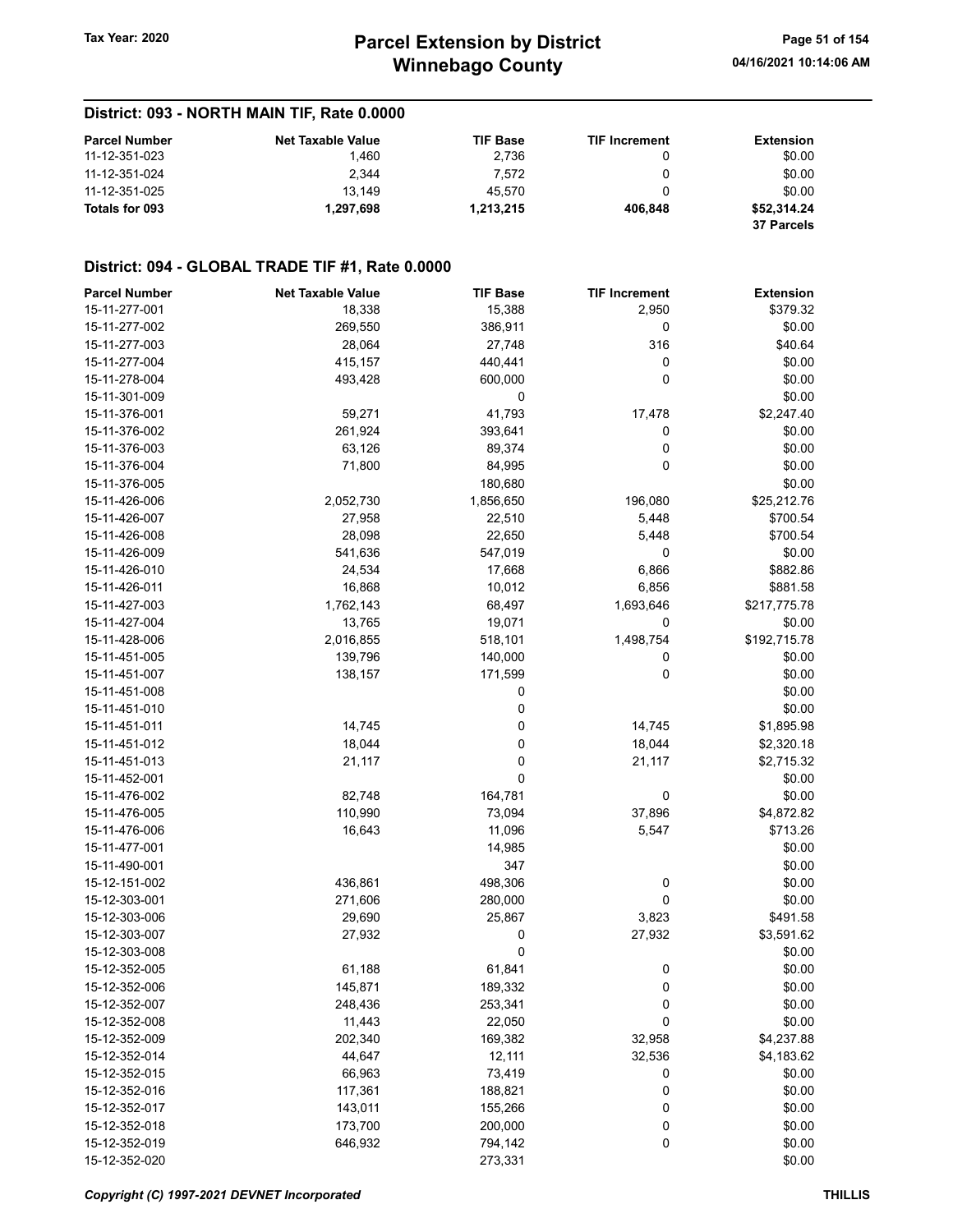## District: 094 - GLOBAL TRADE TIF #1, Rate 0.0000

| 15-13-101-001<br>7,946<br>\$509.46<br>11,908<br>3,962<br>0<br>15-13-101-002<br>21,375<br>25,337<br>\$0.00<br>0<br>\$0.00<br>15-13-101-003<br>257,062<br>346,373<br>\$701.30<br>15-13-101-004<br>11,016<br>5,562<br>5,454<br>15-13-101-005<br>806,926<br>608,373<br>198,553<br>\$25,530.74<br>15-13-151-002<br>182,362<br>196,075<br>0<br>\$0.00<br>15-13-151-004<br>881,489<br>300,000<br>581,489<br>\$74,770.18<br>15-13-151-005<br>1,111,003<br>600,866<br>510,137<br>\$65,595.46<br>0<br>\$0.00<br>15-13-151-006<br>587,769<br>600,866<br>\$1,832.06<br>15-13-301-001<br>47,324<br>33,076<br>14,248<br>130,945<br>100,536<br>30,409<br>\$3,910.12<br>15-13-301-004<br>15-13-301-005<br>\$0.00<br>0<br>25,206<br>\$2,156.88<br>15-13-302-002<br>41,980<br>16,774<br>0<br>\$0.00<br>15-13-302-003<br>414,730<br>506,298<br>10,358<br>15-13-302-004<br>14,048<br>3,690<br>\$474.48<br>\$0.00<br>15-13-302-005<br>26,035<br>47,304<br>0<br>\$0.00<br>76,416<br>92,330<br>0<br>15-13-302-006<br>\$1,377.52<br>15-13-302-007<br>37,355<br>26,642<br>10,713<br>15-13-302-008<br>132,674<br>94,456<br>38,218<br>\$4,914.22<br>0<br>\$0.00<br>15-13-302-009<br>\$3,251.90<br>15-13-351-004<br>49,128<br>23,838<br>25,290<br>0<br>15-13-351-006<br>865,170<br>908,828<br>\$0.00<br>498<br>15-13-351-007<br>\$0.00<br>0<br>\$0.00<br>15-14-151-001<br>\$1,367.36<br>73,095<br>62,461<br>10,634<br>15-14-151-002<br>15-14-151-003<br>2,246<br>\$0.00<br>15-14-151-004<br>65,758<br>17,228<br>\$2,215.26<br>82,986<br>15-14-151-005<br>43,577<br>37,091<br>6,486<br>\$834.00<br>0<br>15-14-151-006<br>8,743<br>68,683<br>\$0.00<br>158<br>0<br>\$0.00<br>15-14-152-001<br>44,035<br>39,269<br>\$754.66<br>15-14-152-002<br>33,400<br>5,869<br>\$0.00<br>33,256<br>0<br>15-14-152-003<br>38,668<br>\$0.00<br>15-14-152-004<br>291,927<br>314,764<br>0<br>\$0.00<br>15-14-152-006<br>242,353<br>288,933<br>0<br>0<br>\$0.00<br>15-14-152-008<br>1,134<br>3,434<br>$\mathbf 0$<br>0<br>3,434<br>\$0.00<br>15-14-152-009<br>15-14-152-010<br>1,134<br>3,434<br>0<br>\$0.00<br>32,069<br>0<br>\$0.00<br>15-14-152-014<br>34,568<br>0<br>0<br>\$0.00<br>15-14-152-015<br>26,966<br>15-14-176-001<br>0<br>\$0.00<br>15-14-201-002<br>93,962<br>186,698<br>0<br>\$0.00<br>0<br>0<br>6,001<br>\$0.00<br>15-14-201-003<br>\$23,473.02<br>15-14-201-005<br>320,616<br>138,066<br>182,550<br>\$0.00<br>15-14-201-006<br>15,633<br>\$364.02<br>21,433<br>18,602<br>2,831<br>15-14-201-007<br>\$472.04<br>51,172<br>47,501<br>3,671<br>15-14-201-008<br>\$0.00<br>15-14-201-009<br>36,953<br>42,831<br>0<br>\$0.00<br>15-14-201-010<br>32,370<br>36,634<br>0<br>0<br>\$0.00<br>15-14-201-012<br>31,024<br>88,568<br>0<br>0<br>\$0.00<br>15-14-201-014<br>4,350<br>4,350<br>\$0.00<br>15-14-201-015<br>\$0.00<br>15-14-202-002<br>13,118<br>779<br>\$100.18<br>294,263<br>293,484<br>15-14-202-004<br>0<br>\$0.00<br>15-14-202-005<br>50,551<br>59,615<br>15-14-202-006<br>0<br>\$0.00<br>\$0.00<br>15-14-226-001<br>16,846<br>0<br>15-14-226-006<br>996,747<br>1,219,908<br>\$0.00<br>\$0.00<br>15-14-226-007<br>64,206<br>61,781<br>110,809<br>49,028<br>\$7,944.06<br>15-14-276-005 | <b>Parcel Number</b> | <b>Net Taxable Value</b> | <b>TIF Base</b> | <b>TIF Increment</b> | <b>Extension</b> |
|---------------------------------------------------------------------------------------------------------------------------------------------------------------------------------------------------------------------------------------------------------------------------------------------------------------------------------------------------------------------------------------------------------------------------------------------------------------------------------------------------------------------------------------------------------------------------------------------------------------------------------------------------------------------------------------------------------------------------------------------------------------------------------------------------------------------------------------------------------------------------------------------------------------------------------------------------------------------------------------------------------------------------------------------------------------------------------------------------------------------------------------------------------------------------------------------------------------------------------------------------------------------------------------------------------------------------------------------------------------------------------------------------------------------------------------------------------------------------------------------------------------------------------------------------------------------------------------------------------------------------------------------------------------------------------------------------------------------------------------------------------------------------------------------------------------------------------------------------------------------------------------------------------------------------------------------------------------------------------------------------------------------------------------------------------------------------------------------------------------------------------------------------------------------------------------------------------------------------------------------------------------------------------------------------------------------------------------------------------------------------------------------------------------------------------------------------------------------------------------------------------------------------------------------------------------------------------------------------------------------------------------------------------------------------------------------------------------------------------------------------------------------------------------------------------------------------------------------------------------------------------------------------------------------------------------------------------------------------------------------------------------------------------------------------------------------------------------------------------------------------------------------------------------|----------------------|--------------------------|-----------------|----------------------|------------------|
|                                                                                                                                                                                                                                                                                                                                                                                                                                                                                                                                                                                                                                                                                                                                                                                                                                                                                                                                                                                                                                                                                                                                                                                                                                                                                                                                                                                                                                                                                                                                                                                                                                                                                                                                                                                                                                                                                                                                                                                                                                                                                                                                                                                                                                                                                                                                                                                                                                                                                                                                                                                                                                                                                                                                                                                                                                                                                                                                                                                                                                                                                                                                                               |                      |                          |                 |                      |                  |
|                                                                                                                                                                                                                                                                                                                                                                                                                                                                                                                                                                                                                                                                                                                                                                                                                                                                                                                                                                                                                                                                                                                                                                                                                                                                                                                                                                                                                                                                                                                                                                                                                                                                                                                                                                                                                                                                                                                                                                                                                                                                                                                                                                                                                                                                                                                                                                                                                                                                                                                                                                                                                                                                                                                                                                                                                                                                                                                                                                                                                                                                                                                                                               |                      |                          |                 |                      |                  |
|                                                                                                                                                                                                                                                                                                                                                                                                                                                                                                                                                                                                                                                                                                                                                                                                                                                                                                                                                                                                                                                                                                                                                                                                                                                                                                                                                                                                                                                                                                                                                                                                                                                                                                                                                                                                                                                                                                                                                                                                                                                                                                                                                                                                                                                                                                                                                                                                                                                                                                                                                                                                                                                                                                                                                                                                                                                                                                                                                                                                                                                                                                                                                               |                      |                          |                 |                      |                  |
|                                                                                                                                                                                                                                                                                                                                                                                                                                                                                                                                                                                                                                                                                                                                                                                                                                                                                                                                                                                                                                                                                                                                                                                                                                                                                                                                                                                                                                                                                                                                                                                                                                                                                                                                                                                                                                                                                                                                                                                                                                                                                                                                                                                                                                                                                                                                                                                                                                                                                                                                                                                                                                                                                                                                                                                                                                                                                                                                                                                                                                                                                                                                                               |                      |                          |                 |                      |                  |
|                                                                                                                                                                                                                                                                                                                                                                                                                                                                                                                                                                                                                                                                                                                                                                                                                                                                                                                                                                                                                                                                                                                                                                                                                                                                                                                                                                                                                                                                                                                                                                                                                                                                                                                                                                                                                                                                                                                                                                                                                                                                                                                                                                                                                                                                                                                                                                                                                                                                                                                                                                                                                                                                                                                                                                                                                                                                                                                                                                                                                                                                                                                                                               |                      |                          |                 |                      |                  |
|                                                                                                                                                                                                                                                                                                                                                                                                                                                                                                                                                                                                                                                                                                                                                                                                                                                                                                                                                                                                                                                                                                                                                                                                                                                                                                                                                                                                                                                                                                                                                                                                                                                                                                                                                                                                                                                                                                                                                                                                                                                                                                                                                                                                                                                                                                                                                                                                                                                                                                                                                                                                                                                                                                                                                                                                                                                                                                                                                                                                                                                                                                                                                               |                      |                          |                 |                      |                  |
|                                                                                                                                                                                                                                                                                                                                                                                                                                                                                                                                                                                                                                                                                                                                                                                                                                                                                                                                                                                                                                                                                                                                                                                                                                                                                                                                                                                                                                                                                                                                                                                                                                                                                                                                                                                                                                                                                                                                                                                                                                                                                                                                                                                                                                                                                                                                                                                                                                                                                                                                                                                                                                                                                                                                                                                                                                                                                                                                                                                                                                                                                                                                                               |                      |                          |                 |                      |                  |
|                                                                                                                                                                                                                                                                                                                                                                                                                                                                                                                                                                                                                                                                                                                                                                                                                                                                                                                                                                                                                                                                                                                                                                                                                                                                                                                                                                                                                                                                                                                                                                                                                                                                                                                                                                                                                                                                                                                                                                                                                                                                                                                                                                                                                                                                                                                                                                                                                                                                                                                                                                                                                                                                                                                                                                                                                                                                                                                                                                                                                                                                                                                                                               |                      |                          |                 |                      |                  |
|                                                                                                                                                                                                                                                                                                                                                                                                                                                                                                                                                                                                                                                                                                                                                                                                                                                                                                                                                                                                                                                                                                                                                                                                                                                                                                                                                                                                                                                                                                                                                                                                                                                                                                                                                                                                                                                                                                                                                                                                                                                                                                                                                                                                                                                                                                                                                                                                                                                                                                                                                                                                                                                                                                                                                                                                                                                                                                                                                                                                                                                                                                                                                               |                      |                          |                 |                      |                  |
|                                                                                                                                                                                                                                                                                                                                                                                                                                                                                                                                                                                                                                                                                                                                                                                                                                                                                                                                                                                                                                                                                                                                                                                                                                                                                                                                                                                                                                                                                                                                                                                                                                                                                                                                                                                                                                                                                                                                                                                                                                                                                                                                                                                                                                                                                                                                                                                                                                                                                                                                                                                                                                                                                                                                                                                                                                                                                                                                                                                                                                                                                                                                                               |                      |                          |                 |                      |                  |
|                                                                                                                                                                                                                                                                                                                                                                                                                                                                                                                                                                                                                                                                                                                                                                                                                                                                                                                                                                                                                                                                                                                                                                                                                                                                                                                                                                                                                                                                                                                                                                                                                                                                                                                                                                                                                                                                                                                                                                                                                                                                                                                                                                                                                                                                                                                                                                                                                                                                                                                                                                                                                                                                                                                                                                                                                                                                                                                                                                                                                                                                                                                                                               |                      |                          |                 |                      |                  |
|                                                                                                                                                                                                                                                                                                                                                                                                                                                                                                                                                                                                                                                                                                                                                                                                                                                                                                                                                                                                                                                                                                                                                                                                                                                                                                                                                                                                                                                                                                                                                                                                                                                                                                                                                                                                                                                                                                                                                                                                                                                                                                                                                                                                                                                                                                                                                                                                                                                                                                                                                                                                                                                                                                                                                                                                                                                                                                                                                                                                                                                                                                                                                               |                      |                          |                 |                      |                  |
|                                                                                                                                                                                                                                                                                                                                                                                                                                                                                                                                                                                                                                                                                                                                                                                                                                                                                                                                                                                                                                                                                                                                                                                                                                                                                                                                                                                                                                                                                                                                                                                                                                                                                                                                                                                                                                                                                                                                                                                                                                                                                                                                                                                                                                                                                                                                                                                                                                                                                                                                                                                                                                                                                                                                                                                                                                                                                                                                                                                                                                                                                                                                                               |                      |                          |                 |                      |                  |
|                                                                                                                                                                                                                                                                                                                                                                                                                                                                                                                                                                                                                                                                                                                                                                                                                                                                                                                                                                                                                                                                                                                                                                                                                                                                                                                                                                                                                                                                                                                                                                                                                                                                                                                                                                                                                                                                                                                                                                                                                                                                                                                                                                                                                                                                                                                                                                                                                                                                                                                                                                                                                                                                                                                                                                                                                                                                                                                                                                                                                                                                                                                                                               |                      |                          |                 |                      |                  |
|                                                                                                                                                                                                                                                                                                                                                                                                                                                                                                                                                                                                                                                                                                                                                                                                                                                                                                                                                                                                                                                                                                                                                                                                                                                                                                                                                                                                                                                                                                                                                                                                                                                                                                                                                                                                                                                                                                                                                                                                                                                                                                                                                                                                                                                                                                                                                                                                                                                                                                                                                                                                                                                                                                                                                                                                                                                                                                                                                                                                                                                                                                                                                               |                      |                          |                 |                      |                  |
|                                                                                                                                                                                                                                                                                                                                                                                                                                                                                                                                                                                                                                                                                                                                                                                                                                                                                                                                                                                                                                                                                                                                                                                                                                                                                                                                                                                                                                                                                                                                                                                                                                                                                                                                                                                                                                                                                                                                                                                                                                                                                                                                                                                                                                                                                                                                                                                                                                                                                                                                                                                                                                                                                                                                                                                                                                                                                                                                                                                                                                                                                                                                                               |                      |                          |                 |                      |                  |
|                                                                                                                                                                                                                                                                                                                                                                                                                                                                                                                                                                                                                                                                                                                                                                                                                                                                                                                                                                                                                                                                                                                                                                                                                                                                                                                                                                                                                                                                                                                                                                                                                                                                                                                                                                                                                                                                                                                                                                                                                                                                                                                                                                                                                                                                                                                                                                                                                                                                                                                                                                                                                                                                                                                                                                                                                                                                                                                                                                                                                                                                                                                                                               |                      |                          |                 |                      |                  |
|                                                                                                                                                                                                                                                                                                                                                                                                                                                                                                                                                                                                                                                                                                                                                                                                                                                                                                                                                                                                                                                                                                                                                                                                                                                                                                                                                                                                                                                                                                                                                                                                                                                                                                                                                                                                                                                                                                                                                                                                                                                                                                                                                                                                                                                                                                                                                                                                                                                                                                                                                                                                                                                                                                                                                                                                                                                                                                                                                                                                                                                                                                                                                               |                      |                          |                 |                      |                  |
|                                                                                                                                                                                                                                                                                                                                                                                                                                                                                                                                                                                                                                                                                                                                                                                                                                                                                                                                                                                                                                                                                                                                                                                                                                                                                                                                                                                                                                                                                                                                                                                                                                                                                                                                                                                                                                                                                                                                                                                                                                                                                                                                                                                                                                                                                                                                                                                                                                                                                                                                                                                                                                                                                                                                                                                                                                                                                                                                                                                                                                                                                                                                                               |                      |                          |                 |                      |                  |
|                                                                                                                                                                                                                                                                                                                                                                                                                                                                                                                                                                                                                                                                                                                                                                                                                                                                                                                                                                                                                                                                                                                                                                                                                                                                                                                                                                                                                                                                                                                                                                                                                                                                                                                                                                                                                                                                                                                                                                                                                                                                                                                                                                                                                                                                                                                                                                                                                                                                                                                                                                                                                                                                                                                                                                                                                                                                                                                                                                                                                                                                                                                                                               |                      |                          |                 |                      |                  |
|                                                                                                                                                                                                                                                                                                                                                                                                                                                                                                                                                                                                                                                                                                                                                                                                                                                                                                                                                                                                                                                                                                                                                                                                                                                                                                                                                                                                                                                                                                                                                                                                                                                                                                                                                                                                                                                                                                                                                                                                                                                                                                                                                                                                                                                                                                                                                                                                                                                                                                                                                                                                                                                                                                                                                                                                                                                                                                                                                                                                                                                                                                                                                               |                      |                          |                 |                      |                  |
|                                                                                                                                                                                                                                                                                                                                                                                                                                                                                                                                                                                                                                                                                                                                                                                                                                                                                                                                                                                                                                                                                                                                                                                                                                                                                                                                                                                                                                                                                                                                                                                                                                                                                                                                                                                                                                                                                                                                                                                                                                                                                                                                                                                                                                                                                                                                                                                                                                                                                                                                                                                                                                                                                                                                                                                                                                                                                                                                                                                                                                                                                                                                                               |                      |                          |                 |                      |                  |
|                                                                                                                                                                                                                                                                                                                                                                                                                                                                                                                                                                                                                                                                                                                                                                                                                                                                                                                                                                                                                                                                                                                                                                                                                                                                                                                                                                                                                                                                                                                                                                                                                                                                                                                                                                                                                                                                                                                                                                                                                                                                                                                                                                                                                                                                                                                                                                                                                                                                                                                                                                                                                                                                                                                                                                                                                                                                                                                                                                                                                                                                                                                                                               |                      |                          |                 |                      |                  |
|                                                                                                                                                                                                                                                                                                                                                                                                                                                                                                                                                                                                                                                                                                                                                                                                                                                                                                                                                                                                                                                                                                                                                                                                                                                                                                                                                                                                                                                                                                                                                                                                                                                                                                                                                                                                                                                                                                                                                                                                                                                                                                                                                                                                                                                                                                                                                                                                                                                                                                                                                                                                                                                                                                                                                                                                                                                                                                                                                                                                                                                                                                                                                               |                      |                          |                 |                      |                  |
|                                                                                                                                                                                                                                                                                                                                                                                                                                                                                                                                                                                                                                                                                                                                                                                                                                                                                                                                                                                                                                                                                                                                                                                                                                                                                                                                                                                                                                                                                                                                                                                                                                                                                                                                                                                                                                                                                                                                                                                                                                                                                                                                                                                                                                                                                                                                                                                                                                                                                                                                                                                                                                                                                                                                                                                                                                                                                                                                                                                                                                                                                                                                                               |                      |                          |                 |                      |                  |
|                                                                                                                                                                                                                                                                                                                                                                                                                                                                                                                                                                                                                                                                                                                                                                                                                                                                                                                                                                                                                                                                                                                                                                                                                                                                                                                                                                                                                                                                                                                                                                                                                                                                                                                                                                                                                                                                                                                                                                                                                                                                                                                                                                                                                                                                                                                                                                                                                                                                                                                                                                                                                                                                                                                                                                                                                                                                                                                                                                                                                                                                                                                                                               |                      |                          |                 |                      |                  |
|                                                                                                                                                                                                                                                                                                                                                                                                                                                                                                                                                                                                                                                                                                                                                                                                                                                                                                                                                                                                                                                                                                                                                                                                                                                                                                                                                                                                                                                                                                                                                                                                                                                                                                                                                                                                                                                                                                                                                                                                                                                                                                                                                                                                                                                                                                                                                                                                                                                                                                                                                                                                                                                                                                                                                                                                                                                                                                                                                                                                                                                                                                                                                               |                      |                          |                 |                      |                  |
|                                                                                                                                                                                                                                                                                                                                                                                                                                                                                                                                                                                                                                                                                                                                                                                                                                                                                                                                                                                                                                                                                                                                                                                                                                                                                                                                                                                                                                                                                                                                                                                                                                                                                                                                                                                                                                                                                                                                                                                                                                                                                                                                                                                                                                                                                                                                                                                                                                                                                                                                                                                                                                                                                                                                                                                                                                                                                                                                                                                                                                                                                                                                                               |                      |                          |                 |                      |                  |
|                                                                                                                                                                                                                                                                                                                                                                                                                                                                                                                                                                                                                                                                                                                                                                                                                                                                                                                                                                                                                                                                                                                                                                                                                                                                                                                                                                                                                                                                                                                                                                                                                                                                                                                                                                                                                                                                                                                                                                                                                                                                                                                                                                                                                                                                                                                                                                                                                                                                                                                                                                                                                                                                                                                                                                                                                                                                                                                                                                                                                                                                                                                                                               |                      |                          |                 |                      |                  |
|                                                                                                                                                                                                                                                                                                                                                                                                                                                                                                                                                                                                                                                                                                                                                                                                                                                                                                                                                                                                                                                                                                                                                                                                                                                                                                                                                                                                                                                                                                                                                                                                                                                                                                                                                                                                                                                                                                                                                                                                                                                                                                                                                                                                                                                                                                                                                                                                                                                                                                                                                                                                                                                                                                                                                                                                                                                                                                                                                                                                                                                                                                                                                               |                      |                          |                 |                      |                  |
|                                                                                                                                                                                                                                                                                                                                                                                                                                                                                                                                                                                                                                                                                                                                                                                                                                                                                                                                                                                                                                                                                                                                                                                                                                                                                                                                                                                                                                                                                                                                                                                                                                                                                                                                                                                                                                                                                                                                                                                                                                                                                                                                                                                                                                                                                                                                                                                                                                                                                                                                                                                                                                                                                                                                                                                                                                                                                                                                                                                                                                                                                                                                                               |                      |                          |                 |                      |                  |
|                                                                                                                                                                                                                                                                                                                                                                                                                                                                                                                                                                                                                                                                                                                                                                                                                                                                                                                                                                                                                                                                                                                                                                                                                                                                                                                                                                                                                                                                                                                                                                                                                                                                                                                                                                                                                                                                                                                                                                                                                                                                                                                                                                                                                                                                                                                                                                                                                                                                                                                                                                                                                                                                                                                                                                                                                                                                                                                                                                                                                                                                                                                                                               |                      |                          |                 |                      |                  |
|                                                                                                                                                                                                                                                                                                                                                                                                                                                                                                                                                                                                                                                                                                                                                                                                                                                                                                                                                                                                                                                                                                                                                                                                                                                                                                                                                                                                                                                                                                                                                                                                                                                                                                                                                                                                                                                                                                                                                                                                                                                                                                                                                                                                                                                                                                                                                                                                                                                                                                                                                                                                                                                                                                                                                                                                                                                                                                                                                                                                                                                                                                                                                               |                      |                          |                 |                      |                  |
|                                                                                                                                                                                                                                                                                                                                                                                                                                                                                                                                                                                                                                                                                                                                                                                                                                                                                                                                                                                                                                                                                                                                                                                                                                                                                                                                                                                                                                                                                                                                                                                                                                                                                                                                                                                                                                                                                                                                                                                                                                                                                                                                                                                                                                                                                                                                                                                                                                                                                                                                                                                                                                                                                                                                                                                                                                                                                                                                                                                                                                                                                                                                                               |                      |                          |                 |                      |                  |
|                                                                                                                                                                                                                                                                                                                                                                                                                                                                                                                                                                                                                                                                                                                                                                                                                                                                                                                                                                                                                                                                                                                                                                                                                                                                                                                                                                                                                                                                                                                                                                                                                                                                                                                                                                                                                                                                                                                                                                                                                                                                                                                                                                                                                                                                                                                                                                                                                                                                                                                                                                                                                                                                                                                                                                                                                                                                                                                                                                                                                                                                                                                                                               |                      |                          |                 |                      |                  |
|                                                                                                                                                                                                                                                                                                                                                                                                                                                                                                                                                                                                                                                                                                                                                                                                                                                                                                                                                                                                                                                                                                                                                                                                                                                                                                                                                                                                                                                                                                                                                                                                                                                                                                                                                                                                                                                                                                                                                                                                                                                                                                                                                                                                                                                                                                                                                                                                                                                                                                                                                                                                                                                                                                                                                                                                                                                                                                                                                                                                                                                                                                                                                               |                      |                          |                 |                      |                  |
|                                                                                                                                                                                                                                                                                                                                                                                                                                                                                                                                                                                                                                                                                                                                                                                                                                                                                                                                                                                                                                                                                                                                                                                                                                                                                                                                                                                                                                                                                                                                                                                                                                                                                                                                                                                                                                                                                                                                                                                                                                                                                                                                                                                                                                                                                                                                                                                                                                                                                                                                                                                                                                                                                                                                                                                                                                                                                                                                                                                                                                                                                                                                                               |                      |                          |                 |                      |                  |
|                                                                                                                                                                                                                                                                                                                                                                                                                                                                                                                                                                                                                                                                                                                                                                                                                                                                                                                                                                                                                                                                                                                                                                                                                                                                                                                                                                                                                                                                                                                                                                                                                                                                                                                                                                                                                                                                                                                                                                                                                                                                                                                                                                                                                                                                                                                                                                                                                                                                                                                                                                                                                                                                                                                                                                                                                                                                                                                                                                                                                                                                                                                                                               |                      |                          |                 |                      |                  |
|                                                                                                                                                                                                                                                                                                                                                                                                                                                                                                                                                                                                                                                                                                                                                                                                                                                                                                                                                                                                                                                                                                                                                                                                                                                                                                                                                                                                                                                                                                                                                                                                                                                                                                                                                                                                                                                                                                                                                                                                                                                                                                                                                                                                                                                                                                                                                                                                                                                                                                                                                                                                                                                                                                                                                                                                                                                                                                                                                                                                                                                                                                                                                               |                      |                          |                 |                      |                  |
|                                                                                                                                                                                                                                                                                                                                                                                                                                                                                                                                                                                                                                                                                                                                                                                                                                                                                                                                                                                                                                                                                                                                                                                                                                                                                                                                                                                                                                                                                                                                                                                                                                                                                                                                                                                                                                                                                                                                                                                                                                                                                                                                                                                                                                                                                                                                                                                                                                                                                                                                                                                                                                                                                                                                                                                                                                                                                                                                                                                                                                                                                                                                                               |                      |                          |                 |                      |                  |
|                                                                                                                                                                                                                                                                                                                                                                                                                                                                                                                                                                                                                                                                                                                                                                                                                                                                                                                                                                                                                                                                                                                                                                                                                                                                                                                                                                                                                                                                                                                                                                                                                                                                                                                                                                                                                                                                                                                                                                                                                                                                                                                                                                                                                                                                                                                                                                                                                                                                                                                                                                                                                                                                                                                                                                                                                                                                                                                                                                                                                                                                                                                                                               |                      |                          |                 |                      |                  |
|                                                                                                                                                                                                                                                                                                                                                                                                                                                                                                                                                                                                                                                                                                                                                                                                                                                                                                                                                                                                                                                                                                                                                                                                                                                                                                                                                                                                                                                                                                                                                                                                                                                                                                                                                                                                                                                                                                                                                                                                                                                                                                                                                                                                                                                                                                                                                                                                                                                                                                                                                                                                                                                                                                                                                                                                                                                                                                                                                                                                                                                                                                                                                               |                      |                          |                 |                      |                  |
|                                                                                                                                                                                                                                                                                                                                                                                                                                                                                                                                                                                                                                                                                                                                                                                                                                                                                                                                                                                                                                                                                                                                                                                                                                                                                                                                                                                                                                                                                                                                                                                                                                                                                                                                                                                                                                                                                                                                                                                                                                                                                                                                                                                                                                                                                                                                                                                                                                                                                                                                                                                                                                                                                                                                                                                                                                                                                                                                                                                                                                                                                                                                                               |                      |                          |                 |                      |                  |
|                                                                                                                                                                                                                                                                                                                                                                                                                                                                                                                                                                                                                                                                                                                                                                                                                                                                                                                                                                                                                                                                                                                                                                                                                                                                                                                                                                                                                                                                                                                                                                                                                                                                                                                                                                                                                                                                                                                                                                                                                                                                                                                                                                                                                                                                                                                                                                                                                                                                                                                                                                                                                                                                                                                                                                                                                                                                                                                                                                                                                                                                                                                                                               |                      |                          |                 |                      |                  |
|                                                                                                                                                                                                                                                                                                                                                                                                                                                                                                                                                                                                                                                                                                                                                                                                                                                                                                                                                                                                                                                                                                                                                                                                                                                                                                                                                                                                                                                                                                                                                                                                                                                                                                                                                                                                                                                                                                                                                                                                                                                                                                                                                                                                                                                                                                                                                                                                                                                                                                                                                                                                                                                                                                                                                                                                                                                                                                                                                                                                                                                                                                                                                               |                      |                          |                 |                      |                  |
|                                                                                                                                                                                                                                                                                                                                                                                                                                                                                                                                                                                                                                                                                                                                                                                                                                                                                                                                                                                                                                                                                                                                                                                                                                                                                                                                                                                                                                                                                                                                                                                                                                                                                                                                                                                                                                                                                                                                                                                                                                                                                                                                                                                                                                                                                                                                                                                                                                                                                                                                                                                                                                                                                                                                                                                                                                                                                                                                                                                                                                                                                                                                                               |                      |                          |                 |                      |                  |
|                                                                                                                                                                                                                                                                                                                                                                                                                                                                                                                                                                                                                                                                                                                                                                                                                                                                                                                                                                                                                                                                                                                                                                                                                                                                                                                                                                                                                                                                                                                                                                                                                                                                                                                                                                                                                                                                                                                                                                                                                                                                                                                                                                                                                                                                                                                                                                                                                                                                                                                                                                                                                                                                                                                                                                                                                                                                                                                                                                                                                                                                                                                                                               |                      |                          |                 |                      |                  |
|                                                                                                                                                                                                                                                                                                                                                                                                                                                                                                                                                                                                                                                                                                                                                                                                                                                                                                                                                                                                                                                                                                                                                                                                                                                                                                                                                                                                                                                                                                                                                                                                                                                                                                                                                                                                                                                                                                                                                                                                                                                                                                                                                                                                                                                                                                                                                                                                                                                                                                                                                                                                                                                                                                                                                                                                                                                                                                                                                                                                                                                                                                                                                               |                      |                          |                 |                      |                  |
|                                                                                                                                                                                                                                                                                                                                                                                                                                                                                                                                                                                                                                                                                                                                                                                                                                                                                                                                                                                                                                                                                                                                                                                                                                                                                                                                                                                                                                                                                                                                                                                                                                                                                                                                                                                                                                                                                                                                                                                                                                                                                                                                                                                                                                                                                                                                                                                                                                                                                                                                                                                                                                                                                                                                                                                                                                                                                                                                                                                                                                                                                                                                                               |                      |                          |                 |                      |                  |
|                                                                                                                                                                                                                                                                                                                                                                                                                                                                                                                                                                                                                                                                                                                                                                                                                                                                                                                                                                                                                                                                                                                                                                                                                                                                                                                                                                                                                                                                                                                                                                                                                                                                                                                                                                                                                                                                                                                                                                                                                                                                                                                                                                                                                                                                                                                                                                                                                                                                                                                                                                                                                                                                                                                                                                                                                                                                                                                                                                                                                                                                                                                                                               |                      |                          |                 |                      |                  |
|                                                                                                                                                                                                                                                                                                                                                                                                                                                                                                                                                                                                                                                                                                                                                                                                                                                                                                                                                                                                                                                                                                                                                                                                                                                                                                                                                                                                                                                                                                                                                                                                                                                                                                                                                                                                                                                                                                                                                                                                                                                                                                                                                                                                                                                                                                                                                                                                                                                                                                                                                                                                                                                                                                                                                                                                                                                                                                                                                                                                                                                                                                                                                               |                      |                          |                 |                      |                  |
|                                                                                                                                                                                                                                                                                                                                                                                                                                                                                                                                                                                                                                                                                                                                                                                                                                                                                                                                                                                                                                                                                                                                                                                                                                                                                                                                                                                                                                                                                                                                                                                                                                                                                                                                                                                                                                                                                                                                                                                                                                                                                                                                                                                                                                                                                                                                                                                                                                                                                                                                                                                                                                                                                                                                                                                                                                                                                                                                                                                                                                                                                                                                                               |                      |                          |                 |                      |                  |
|                                                                                                                                                                                                                                                                                                                                                                                                                                                                                                                                                                                                                                                                                                                                                                                                                                                                                                                                                                                                                                                                                                                                                                                                                                                                                                                                                                                                                                                                                                                                                                                                                                                                                                                                                                                                                                                                                                                                                                                                                                                                                                                                                                                                                                                                                                                                                                                                                                                                                                                                                                                                                                                                                                                                                                                                                                                                                                                                                                                                                                                                                                                                                               |                      |                          |                 |                      |                  |
|                                                                                                                                                                                                                                                                                                                                                                                                                                                                                                                                                                                                                                                                                                                                                                                                                                                                                                                                                                                                                                                                                                                                                                                                                                                                                                                                                                                                                                                                                                                                                                                                                                                                                                                                                                                                                                                                                                                                                                                                                                                                                                                                                                                                                                                                                                                                                                                                                                                                                                                                                                                                                                                                                                                                                                                                                                                                                                                                                                                                                                                                                                                                                               |                      |                          |                 |                      |                  |
|                                                                                                                                                                                                                                                                                                                                                                                                                                                                                                                                                                                                                                                                                                                                                                                                                                                                                                                                                                                                                                                                                                                                                                                                                                                                                                                                                                                                                                                                                                                                                                                                                                                                                                                                                                                                                                                                                                                                                                                                                                                                                                                                                                                                                                                                                                                                                                                                                                                                                                                                                                                                                                                                                                                                                                                                                                                                                                                                                                                                                                                                                                                                                               |                      |                          |                 |                      |                  |
|                                                                                                                                                                                                                                                                                                                                                                                                                                                                                                                                                                                                                                                                                                                                                                                                                                                                                                                                                                                                                                                                                                                                                                                                                                                                                                                                                                                                                                                                                                                                                                                                                                                                                                                                                                                                                                                                                                                                                                                                                                                                                                                                                                                                                                                                                                                                                                                                                                                                                                                                                                                                                                                                                                                                                                                                                                                                                                                                                                                                                                                                                                                                                               |                      |                          |                 |                      |                  |
|                                                                                                                                                                                                                                                                                                                                                                                                                                                                                                                                                                                                                                                                                                                                                                                                                                                                                                                                                                                                                                                                                                                                                                                                                                                                                                                                                                                                                                                                                                                                                                                                                                                                                                                                                                                                                                                                                                                                                                                                                                                                                                                                                                                                                                                                                                                                                                                                                                                                                                                                                                                                                                                                                                                                                                                                                                                                                                                                                                                                                                                                                                                                                               |                      |                          |                 |                      |                  |
|                                                                                                                                                                                                                                                                                                                                                                                                                                                                                                                                                                                                                                                                                                                                                                                                                                                                                                                                                                                                                                                                                                                                                                                                                                                                                                                                                                                                                                                                                                                                                                                                                                                                                                                                                                                                                                                                                                                                                                                                                                                                                                                                                                                                                                                                                                                                                                                                                                                                                                                                                                                                                                                                                                                                                                                                                                                                                                                                                                                                                                                                                                                                                               |                      |                          |                 |                      |                  |
|                                                                                                                                                                                                                                                                                                                                                                                                                                                                                                                                                                                                                                                                                                                                                                                                                                                                                                                                                                                                                                                                                                                                                                                                                                                                                                                                                                                                                                                                                                                                                                                                                                                                                                                                                                                                                                                                                                                                                                                                                                                                                                                                                                                                                                                                                                                                                                                                                                                                                                                                                                                                                                                                                                                                                                                                                                                                                                                                                                                                                                                                                                                                                               |                      |                          |                 |                      |                  |
|                                                                                                                                                                                                                                                                                                                                                                                                                                                                                                                                                                                                                                                                                                                                                                                                                                                                                                                                                                                                                                                                                                                                                                                                                                                                                                                                                                                                                                                                                                                                                                                                                                                                                                                                                                                                                                                                                                                                                                                                                                                                                                                                                                                                                                                                                                                                                                                                                                                                                                                                                                                                                                                                                                                                                                                                                                                                                                                                                                                                                                                                                                                                                               |                      |                          |                 |                      |                  |
|                                                                                                                                                                                                                                                                                                                                                                                                                                                                                                                                                                                                                                                                                                                                                                                                                                                                                                                                                                                                                                                                                                                                                                                                                                                                                                                                                                                                                                                                                                                                                                                                                                                                                                                                                                                                                                                                                                                                                                                                                                                                                                                                                                                                                                                                                                                                                                                                                                                                                                                                                                                                                                                                                                                                                                                                                                                                                                                                                                                                                                                                                                                                                               |                      |                          |                 |                      |                  |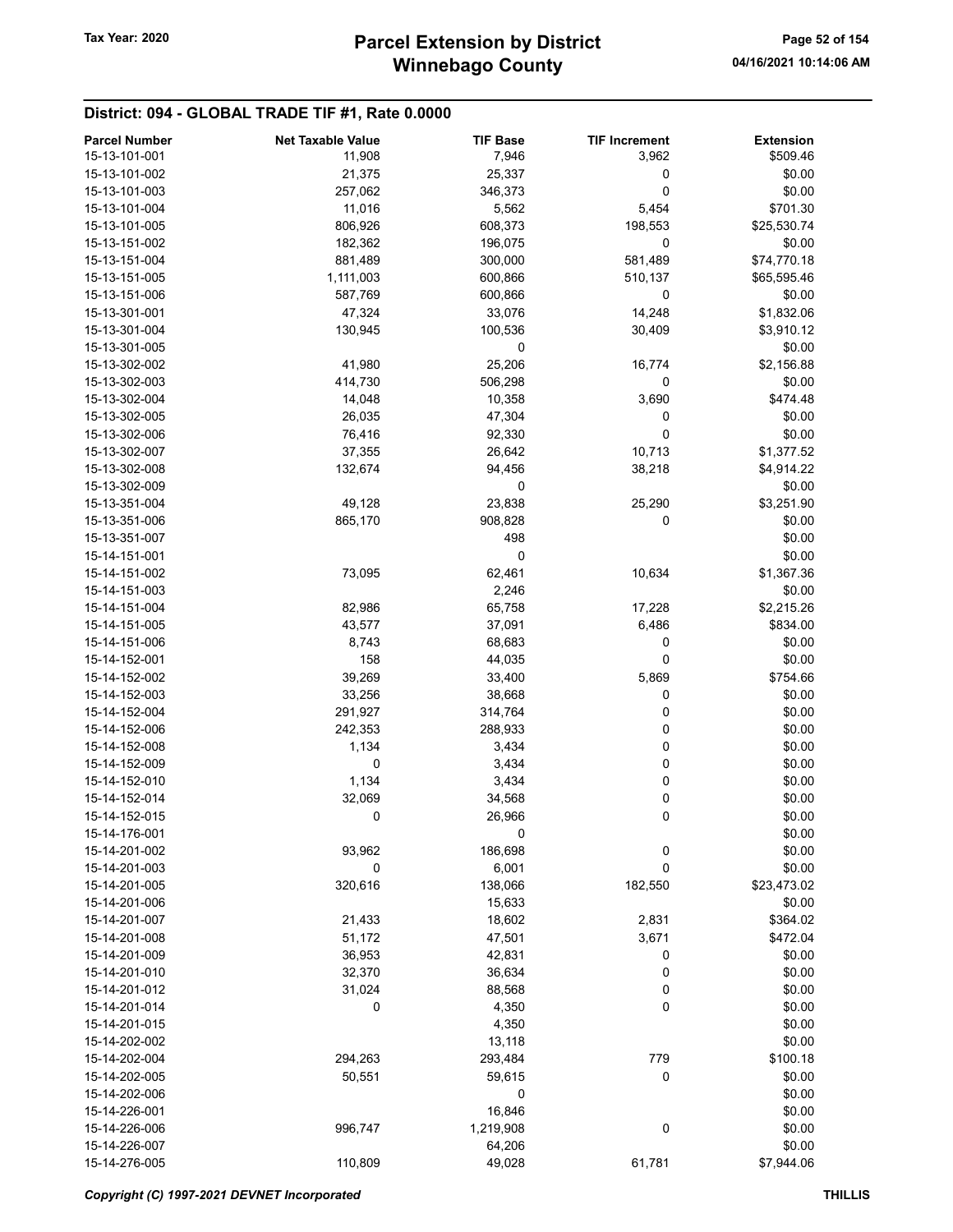## District: 094 - GLOBAL TRADE TIF #1, Rate 0.0000

| <b>Parcel Number</b> | <b>Net Taxable Value</b> | <b>TIF Base</b>  | <b>TIF Increment</b> | <b>Extension</b> |
|----------------------|--------------------------|------------------|----------------------|------------------|
| 15-14-276-006        |                          | 6,686            |                      | \$0.00           |
| 15-14-301-001        |                          | 0                |                      | \$0.00           |
| 15-14-351-001        |                          | 10,735           |                      | \$0.00           |
| 15-14-401-001        |                          | 0                |                      | \$0.00           |
| 15-14-401-002        |                          | 0                |                      | \$0.00           |
| 15-14-401-003        |                          | 1,851            |                      | \$0.00           |
| 15-14-402-002        | 45,643                   | 87,957           | 0                    | \$0.00           |
| 15-14-402-003        |                          | 120,259          |                      | \$0.00           |
| 15-14-402-004        | 303,661                  | 344,465          | 0                    | \$0.00           |
| 15-14-402-005        | 293,597                  | 327,771          | 0                    | \$0.00           |
| 15-14-402-006        |                          |                  |                      |                  |
|                      | 712,805                  | 1,048,353        | 0                    | \$0.00           |
| 15-14-402-007        | 1,020,310                | 1,313,430        | 0                    | \$0.00           |
| 15-14-402-008        | 25,435                   | 14,885           | 10,550               | \$1,356.56       |
| 15-14-402-010        |                          | $\mathbf 0$      |                      | \$0.00           |
| 15-14-426-001        | 1,129,745                | 1,592,889        | 0                    | \$0.00           |
| 15-14-426-002        | 48,656                   | 41,191           | 7,465                | \$959.88         |
| 15-14-426-003        | 43,759                   | 32,440           | 11,319               | \$1,455.44       |
| 15-14-426-004        | 71,498                   | 53,005           | 18,493               | \$2,377.90       |
| 15-14-426-005        | 39,599                   | 27,725           | 11,874               | \$1,526.82       |
| 15-14-426-007        |                          | 0                |                      | \$0.00           |
| 15-14-426-008        | 1,305                    | 1,661            | 0                    | \$0.00           |
| 15-14-426-009        |                          | 4,982            |                      | \$0.00           |
| 15-14-427-001        | 29,725                   | 85,848           | 0                    | \$0.00           |
| 15-14-427-002        | 137,511                  | 112,437          | 25,074               | \$3,224.12       |
| 15-14-428-002        | 31,406                   | 56,658           | 0                    | \$0.00           |
| 15-14-428-003        | 8,210                    | 7,347            | 863                  | \$110.98         |
| 15-14-428-007        | 46,147                   | 98,265           | 0                    | \$0.00           |
| 15-14-428-008        | 18,491                   | 7,680            | 10,811               | \$1,390.12       |
| 15-14-428-009        | 26,993                   | 41,003           | 0                    | \$0.00           |
| 15-14-476-006        | 9,487                    | 15               | 9,472                | \$1,217.96       |
| 15-14-477-003        |                          | 0                |                      | \$0.00           |
|                      |                          | 0                | 547,080              |                  |
| 15-14-477-004        | 547,080                  |                  |                      | \$70,345.74      |
| 15-14-477-006        | 412,561                  | 0                | 412,561              | \$53,048.74      |
| 15-14-477-007        | 879,036                  | 0                | 879,036              | \$113,029.98     |
| 15-15-176-003        | 12,623                   | 10,234           | 2,389                | \$307.20         |
| 15-15-176-004        | 0                        | 7,798            | 0                    | \$0.00           |
| 15-15-176-007        | 1,893                    | 853              | 1,040                | \$133.74         |
| 15-15-177-001        |                          | 0                |                      | \$0.00           |
| 15-15-178-001        |                          | 0                |                      | \$0.00           |
| 15-15-179-001        |                          | 0                |                      | \$0.00           |
| 15-15-277-001        |                          | $\boldsymbol{0}$ |                      | \$0.00           |
| 15-15-278-001        |                          | 0                |                      | \$0.00           |
| 15-15-301-003        | 711                      | 796              | $\boldsymbol{0}$     | \$0.00           |
| 15-15-301-004        |                          | 3,510            |                      | \$0.00           |
| 15-15-301-005        | 618,248                  | 12,600           | 605,648              | \$77,876.64      |
| 15-15-351-003        | 2,306,640                | 1,006            | 2,305,634            | \$296,467.64     |
| 15-15-376-007        |                          | 0                |                      | \$0.00           |
| 15-15-401-001        |                          | 0                |                      | \$0.00           |
| 15-15-401-002        | 4,215,742                | 5,075,100        | $\pmb{0}$            | \$0.00           |
| 15-15-426-007        |                          | $\pmb{0}$        |                      | \$0.00           |
| 15-16-400-006        | 2,933                    | 2,012            | 921                  | \$118.44         |
| 15-16-400-008        |                          | 222              |                      | \$0.00           |
| 15-16-400-009        |                          | 223              |                      | \$0.00           |
|                      |                          |                  |                      |                  |
| 15-21-100-004        | 1,872                    | 1,061            | 811                  | \$104.28         |
| 15-21-204-001        |                          | 0                |                      | \$0.00           |
| 15-21-204-002        |                          | $\pmb{0}$        |                      | \$0.00           |
| 15-21-204-003        |                          | $\boldsymbol{0}$ |                      | \$0.00           |
| 15-21-226-004        |                          | 0                |                      | \$0.00           |
| 15-21-226-007        |                          | 0                |                      | \$0.00           |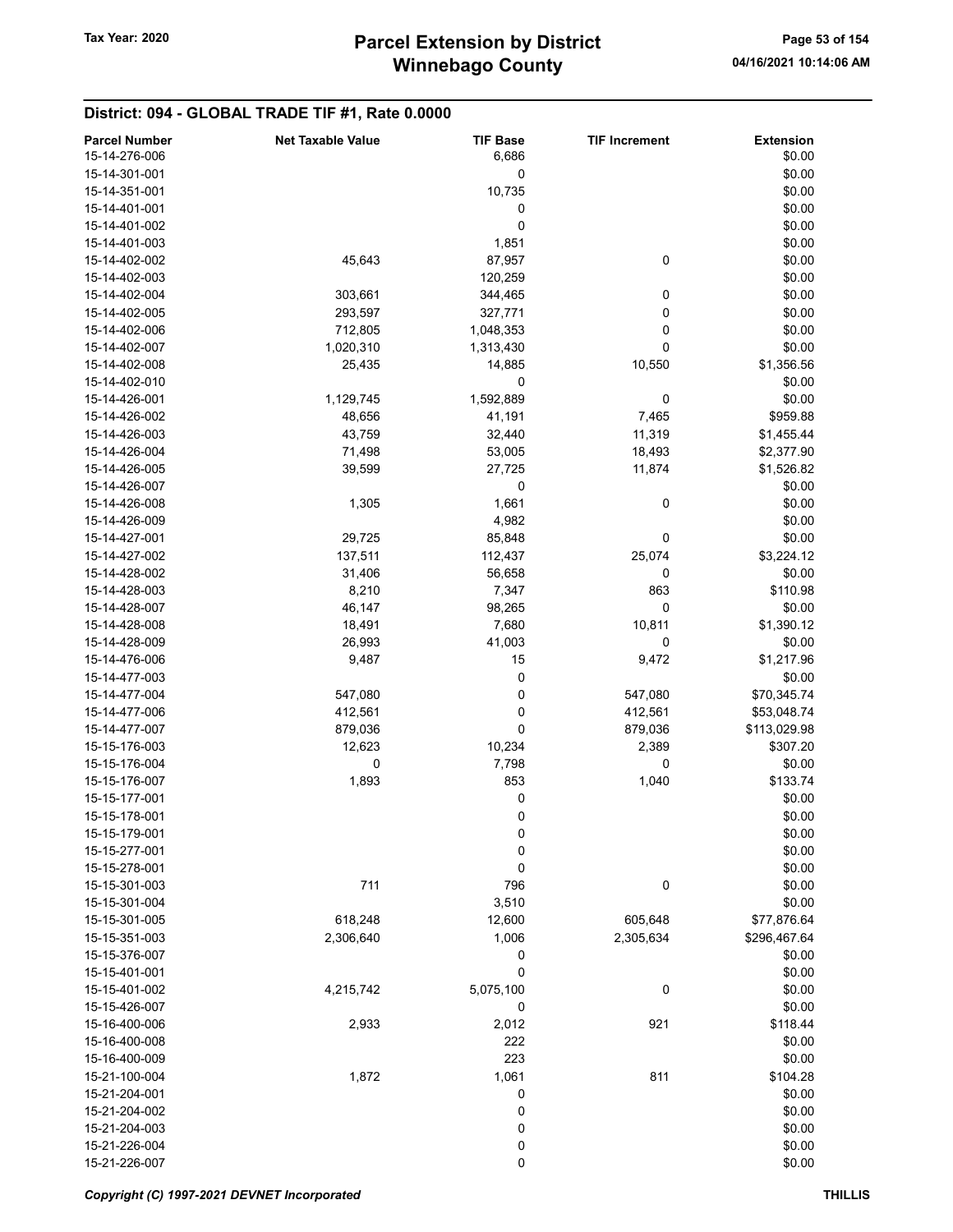## District: 094 - GLOBAL TRADE TIF #1, Rate 0.0000

| <b>Parcel Number</b> | <b>Net Taxable Value</b> | <b>TIF Base</b> | <b>TIF Increment</b> | <b>Extension</b> |
|----------------------|--------------------------|-----------------|----------------------|------------------|
| 15-21-226-008        |                          | 0               |                      | \$0.00           |
| 15-21-227-001        |                          | 0               |                      | \$0.00           |
| 15-21-251-010        |                          | 0               |                      | \$0.00           |
| 15-21-251-013        |                          | 0               |                      | \$0.00           |
| 15-21-276-004        |                          | 0               |                      | \$0.00           |
| 15-21-276-005        |                          | 93,751          |                      | \$0.00           |
| 15-21-400-004        | 181,720                  | 93,750          | 87,970               | \$11,311.54      |
| 15-22-100-010        |                          | 0               |                      | \$0.00           |
| 15-22-100-020        | 1,235                    | 424             | 811                  | \$104.28         |
| 15-22-100-021        |                          | 0               |                      | \$0.00           |
| 15-22-100-023        | 10,280                   | 15,892          | 0                    | \$0.00           |
| 15-22-100-024        |                          | 0               |                      | \$0.00           |
| 15-22-100-025        | 3,812                    | 612             | 3,200                | \$411.48         |
| 15-22-100-026        |                          | $\pmb{0}$       |                      | \$0.00           |
| 15-22-203-001        |                          | 2,609           |                      | \$0.00           |
| 15-22-203-002        |                          | 0               |                      | \$0.00           |
| 15-22-203-003        |                          | 0               |                      | \$0.00           |
| 15-22-226-004        | 37,122                   | 2,946           | 34,176               | \$4,394.50       |
| 15-22-226-005        |                          | 0               |                      | \$0.00           |
| 15-22-251-004        |                          | 0               |                      | \$0.00           |
| 15-22-251-005        |                          | 0               |                      | \$0.00           |
| 15-22-251-006        |                          | 0               |                      | \$0.00           |
| 15-22-300-004        |                          | 0               |                      | \$0.00           |
| 15-22-300-005        | 9,274                    | 5,597           | 3,677                | \$472.80         |
| 15-22-300-006        | 16,209                   | 13,813          | 2,396                | \$308.10         |
| 15-22-401-003        | 28,034                   | 7,106           | 20,928               | \$2,691.02       |
| 15-22-402-001        |                          | 7,106           |                      | \$0.00           |
| 15-22-426-003        | 4,418                    | 363             | 4,055                | \$521.42         |
| 15-23-101-003        |                          | 7,666           |                      | \$0.00           |
| 15-23-101-004        | 72,356                   | 75,698          | 0                    | \$0.00           |
| 15-23-101-005        | 121,931                  | 121,735         | 196                  | \$25.20          |
| 15-23-101-006        |                          | 176,533         |                      | \$0.00           |
| 15-23-101-007        |                          | 0               |                      | \$0.00           |
| 15-23-101-008        | 609,106                  | 223,565         | 385,541              | \$49,574.40      |
| 15-23-176-001        | 32,400                   | 0               | 32,400               | \$4,166.12       |
| 15-23-176-003        | 182,396                  | 304,993         | 0                    | \$0.00           |
| 15-23-176-004        | 276,619                  | 452,085         | 0                    | \$0.00           |
| 15-23-301-001        |                          | 0               |                      | \$0.00           |
| 15-23-326-001        | 79,522                   | 90,879          | 0                    | \$0.00           |
| 15-23-351-001        | 1,519                    | 885             | 634                  | \$81.52          |
| 15-23-351-002        | 394                      | 164             | 230                  | \$29.58          |
| 15-23-376-002        | 15,297                   | 39,878          | 0                    | \$0.00           |
| 15-23-376-004        |                          | 0               |                      | \$0.00           |
| 15-26-101-001        | 532                      | 381             | 151                  | \$19.42          |
| 15-26-101-002        | 0                        | 9               | 0                    | \$0.00           |
| 15-27-100-004        | 7,979                    | 4,293           | 3,686                | \$473.96         |
| 15-27-201-002        | 6,954                    | 1,916           | 5,038                | \$647.82         |
| 15-27-226-001        | 3,039                    | 247             | 2,792                | \$359.02         |
| Totals for 094       | 34,677,252               | 29,310,191      | 10,808,128           | \$1,389,752.74   |
|                      |                          |                 |                      | 216 Parcels      |

#### District: 098 - MACHESNEY PARK TIF, Rate 0.0000

| <b>Parcel Number</b> | <b>Net Taxable Value</b> | <b>TIF Base</b> | <b>TIF Increment</b> | Extension  |
|----------------------|--------------------------|-----------------|----------------------|------------|
| 08-20-101-001        | 4.051                    | 2.619           | 1.432                | \$132.54   |
| 08-20-101-002        | 2.786                    | 6.160           |                      | \$0.00     |
| 08-20-101-003        | 84.041                   | 49.922          | 34.119               | \$3,157.68 |
| 08-20-101-005        | 3.074                    | 1.989           | 1.085                | \$100.42   |
| 08-20-101-011        | 56.936                   | 14.977          | 41.959               | \$3.883.26 |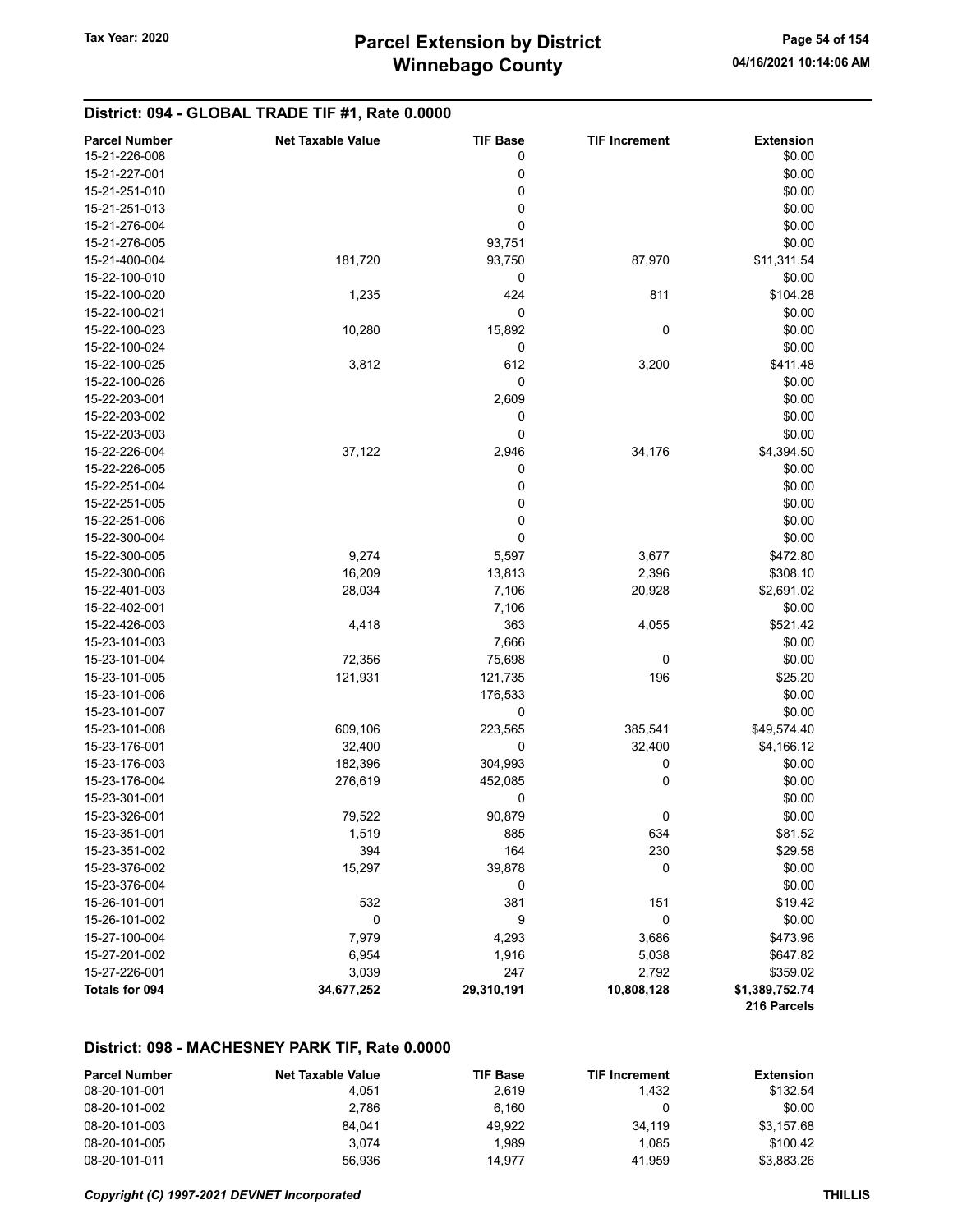## District: 098 - MACHESNEY PARK TIF, Rate 0.0000

| <b>Parcel Number</b>  | <b>Net Taxable Value</b> | <b>TIF Base</b> | <b>TIF Increment</b> | <b>Extension</b> |
|-----------------------|--------------------------|-----------------|----------------------|------------------|
| 08-20-101-012         | 12,283                   | 4,004           | 8,279                | \$766.22         |
| 08-20-101-014         | 90,134                   | 62,793          | 27,341               | \$2,530.38       |
| 08-20-101-015         | 2,637                    | 10,099          | 0                    | \$0.00           |
| 08-20-101-016         | 500,209                  | 10,960          | 489,249              | \$45,279.52      |
| 08-20-101-017         | 8,399                    | 8,722           | 0                    | \$0.00           |
| 08-20-101-018         | 72,980                   | 61,322          | 11,658               | \$1,078.94       |
| 08-20-104-001         | 0                        | 117             | 0                    | \$0.00           |
| 08-20-126-004         | 1,509,813                | 52,443          | 1,457,370            | \$137,494.12     |
| 08-20-132-035         | 211,282                  | 438             | 210,844              | \$19,891.88      |
| 08-20-132-036         | 155,176                  | 9,212           | 145,964              | \$13,770.84      |
| 08-20-132-037         | 269,530                  | 15,352          | 254,178              | \$23,980.18      |
| 08-20-132-041         | 155,279                  | 8,331           | 146,948              | \$13,863.66      |
| 08-20-132-042         | 1,841                    | 438             | 1,403                | \$132.36         |
| 08-20-133-043         | 1,541,431                | 55,794          | 1,485,637            | \$140,160.94     |
| 08-20-176-023         | 448,840                  | 4,640           | 444,200              | \$41,907.60      |
| 08-20-176-027         | 145,433                  | 12,938          | 132,495              | \$12,500.12      |
| 08-20-176-028         | 116,782                  | 3,299           | 113,483              | \$10,706.44      |
| 08-20-176-029         | 114,325                  | 3,299           | 111,026              | \$10,474.64      |
| 08-20-176-030         | 457,267                  | 12,809          | 444,458              | \$41,931.96      |
| 08-20-180-023         | 177,138                  | 10,538          | 166,600              | \$15,717.72      |
| 08-20-180-024         | 149,345                  | 4,768           | 144,577              | \$13,639.98      |
| 08-20-180-029         | 498,282                  | 6,754           | 491,528              | \$46,372.72      |
| 08-20-180-030         | 735,741                  | 13,231          | 722,510              | \$68,164.48      |
| 08-20-181-026         | 106,492                  | 26,420          | 80,072               | \$7,554.32       |
| 08-20-181-027         | 2,470,722                | 126,294         | 2,344,428            | \$221,182.72     |
| <b>Totals for 098</b> | 10,102,249               | 600,682         | 9,512,843            | \$896,375.64     |
|                       |                          |                 |                      | 30 Parcels       |

#### District: 104 - SOUTH ROCKFORD TIF, Rate 0.0000

| <b>Parcel Number</b> | <b>Net Taxable Value</b> | <b>TIF Base</b> | <b>TIF Increment</b> | <b>Extension</b> |
|----------------------|--------------------------|-----------------|----------------------|------------------|
| 11-22-484-003        | 4,163                    | 3,639           | 524                  | \$67.38          |
| 11-22-484-004        | 0                        | 166             | 0                    | \$0.00           |
| 11-22-488-001        | 35,578                   | 27,385          | 8,193                | \$1,053.50       |
| 11-22-489-001        |                          | 0               |                      | \$0.00           |
| 11-22-489-002        |                          | 2,999           |                      | \$0.00           |
| 11-26-151-001        | 10,280                   | 10,549          | 0                    | \$0.00           |
| 11-26-152-001        |                          | 19,358          |                      | \$0.00           |
| 11-26-153-001        |                          | 4,073           |                      | \$0.00           |
| 11-26-153-002        | 562                      | 1,164           | 0                    | \$0.00           |
| 11-26-153-004        | 37,802                   | 31,647          | 6,155                | \$791.44         |
| 11-26-154-001        |                          | 67,972          |                      | \$0.00           |
| 11-26-155-003        | 1,496                    | 1,377           | 119                  | \$15.30          |
| 11-26-155-004        | 32,162                   | 31,504          | 658                  | \$84.62          |
| 11-26-156-001        | 14,346                   | 21,597          | 0                    | \$0.00           |
| 11-26-156-002        | 25,683                   | 11,229          | 14,454               | \$1,858.56       |
| 11-26-156-003        |                          | 11,688          |                      | \$0.00           |
| 11-26-156-004        | 55,079                   | 45,155          | 9,924                | \$1,276.08       |
| 11-26-156-005        | 192                      | 713             | 0                    | \$0.00           |
| 11-26-156-006        | 4,503                    | 5,606           | 0                    | \$0.00           |
| 11-26-156-007        | $\Omega$                 | 0               | 0                    | \$0.00           |
| 11-26-301-001        | 38,774                   | 35,300          | 3,474                | \$446.70         |
| 11-27-206-003        | 545                      | 2,789           | 0                    | \$0.00           |
| 11-27-211-002        |                          | 0               |                      | \$0.00           |
| 11-27-211-003        |                          | 0               |                      | \$0.00           |
| 11-27-211-004        |                          | 0               |                      | \$0.00           |
| 11-27-211-006        |                          | 0               |                      | \$0.00           |
| 11-27-211-008        |                          | 6,742           |                      | \$0.00           |
| 11-27-211-009        | 14,521                   | 6,606           | 7,915                | \$1,017.74       |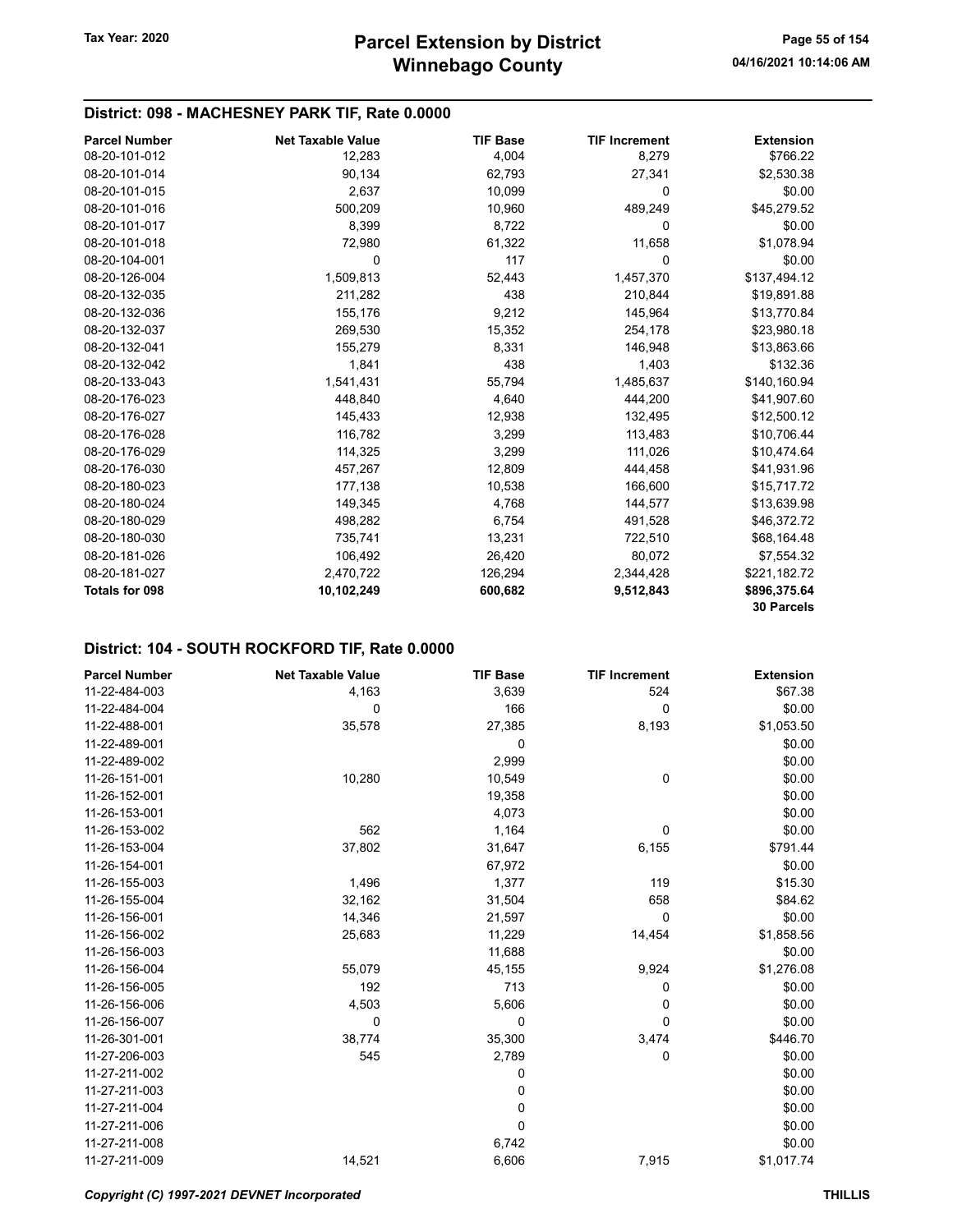## District: 104 - SOUTH ROCKFORD TIF, Rate 0.0000

| <b>Parcel Number</b> | <b>Net Taxable Value</b> | <b>TIF Base</b> | <b>TIF Increment</b> | <b>Extension</b> |
|----------------------|--------------------------|-----------------|----------------------|------------------|
| 11-27-211-010        | 667                      | 613             | 54                   | \$6.94           |
| 11-27-211-012        |                          | 0               |                      | \$0.00           |
| 11-27-211-013        |                          | 0               |                      | \$0.00           |
| 11-27-211-014        |                          | 0               |                      | \$0.00           |
| 11-27-211-015        |                          | 0               |                      | \$0.00           |
| 11-27-211-016        |                          | 0               |                      | \$0.00           |
| 11-27-211-017        | 20,287                   | 28,006          | $\pmb{0}$            | \$0.00           |
| 11-27-211-019        |                          | 1,395           |                      | \$0.00           |
| 11-27-211-020        |                          |                 |                      | \$0.00           |
|                      |                          | 71,525          |                      |                  |
| 11-27-211-021        |                          | 0               |                      | \$0.00           |
| 11-27-211-022        |                          | 0               |                      | \$0.00           |
| 11-27-211-023        | 1,643                    | 49,434          | 0                    | \$0.00           |
| 11-27-211-024        |                          | 0               |                      | \$0.00           |
| 11-27-226-001        |                          | 0               |                      | \$0.00           |
| 11-27-226-010        |                          | $\mathbf 0$     |                      | \$0.00           |
| 11-27-226-011        | 15,121                   | 3,555           | 11,566               | \$1,487.20       |
| 11-27-226-012        | 5,879                    | 3,556           | 2,323                | \$298.70         |
| 11-27-229-001        | 169                      | 395             | 0                    | \$0.00           |
| 11-27-229-013        |                          | 0               |                      | \$0.00           |
| 11-27-229-014        |                          | 0               |                      | \$0.00           |
| 11-27-230-010        | 57,260                   | 45,252          | 12,008               | \$1,544.04       |
| 11-27-230-016        | 441                      | 911             | 0                    | \$0.00           |
| 11-27-230-017        |                          | 4,247           |                      | \$0.00           |
| 11-27-230-019        | 698,438                  | 750,728         | 0                    | \$0.00           |
| 11-27-231-002        |                          | 924             |                      | \$0.00           |
| 11-27-232-002        | 13,183                   | 7,342           | 5,841                | \$751.06         |
| 11-27-232-003        | 822                      | 13,512          | 0                    | \$0.00           |
| 11-27-232-004        | 19,827                   | 20,412          | 0                    | \$0.00           |
| 11-27-232-005        |                          |                 |                      | \$188.76         |
|                      | 32,001                   | 30,533          | 1,468                |                  |
| 11-27-232-006        | 0                        | 344             | 0                    | \$0.00           |
| 11-27-232-007        | 22,087                   | 22,191          | 0                    | \$0.00           |
| 11-27-232-008        | 104,038                  | 72,205          | 31,833               | \$4,093.22       |
| 11-27-232-009        | 5,720                    | 7,065           | 0                    | \$0.00           |
| 11-27-232-010        | 4,416                    | 3,971           | 445                  | \$57.22          |
| 11-27-232-011        | 976                      | 17,192          | 0                    | \$0.00           |
| 11-27-233-003        |                          | 441             |                      | \$0.00           |
| 11-27-257-001        | 9,032                    | 11,599          | 0                    | \$0.00           |
| 11-27-257-002        | 9,664                    | 7,367           | 2,297                | \$295.36         |
| 11-27-257-003        | 5,857                    | 10,834          | 0                    | \$0.00           |
| 11-27-257-004        | 2,266                    | 2,080           | 186                  | \$23.92          |
| 11-27-257-005        | 0                        | 6,765           | 0                    | \$0.00           |
| 11-27-257-007        | 4,667                    | 3,297           | 1,370                | \$176.16         |
| 11-27-257-008        | 3,669                    | 7,266           | 0                    | \$0.00           |
| 11-27-257-009        | 11,311                   | 12,942          | 0                    | \$0.00           |
| 11-27-257-010        | 16,014                   | 11,582          | 4,432                | \$569.88         |
| 11-27-257-011        | 5,217                    | 7,221           | 0                    | \$0.00           |
| 11-27-257-012        | 12,960                   | 100             | 12,860               | \$1,653.60       |
| 11-27-257-013        | 12,380                   | 3,035           | 9,345                | \$1,201.62       |
| 11-27-276-001        | 1,548                    | 9,807           | 0                    | \$0.00           |
| 11-27-276-002        |                          | 21,076          |                      | \$1,789.12       |
|                      | 34,990                   |                 | 13,914               |                  |
| 11-27-276-006        | 9,277                    | 5,001           | 4,276                | \$549.84         |
| 11-27-276-007        | 976                      | 100             | 876                  | \$112.64         |
| 11-27-276-008        | 8,182                    | 6,636           | 1,546                | \$198.80         |
| 11-27-277-005        | 18,897                   | 814             | 18,083               | \$2,325.18       |
| 11-27-277-006        | 18,918                   | 814             | 18,104               | \$2,327.88       |
| 11-27-277-007        | 0                        | 8,650           | 0                    | \$0.00           |
| 11-27-277-011        |                          | 0               |                      | \$0.00           |
| 11-27-277-012        |                          | 0               |                      | \$0.00           |
| 11-27-277-014        | 19,344                   | 5,537           | 13,807               | \$1,775.36       |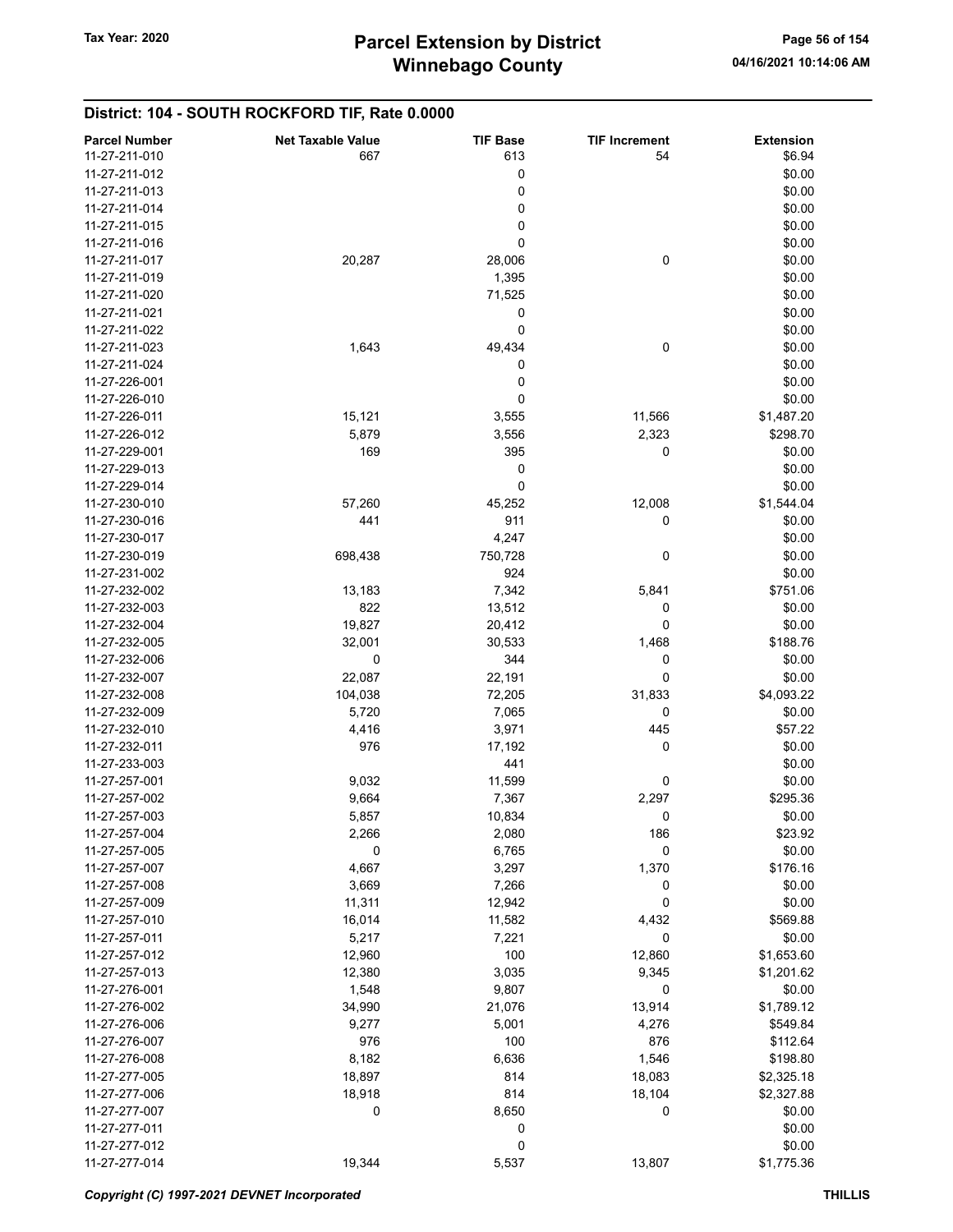## District: 104 - SOUTH ROCKFORD TIF, Rate 0.0000

| <b>Parcel Number</b> | <b>Net Taxable Value</b> | <b>TIF Base</b> | <b>TIF Increment</b> | <b>Extension</b> |
|----------------------|--------------------------|-----------------|----------------------|------------------|
| 11-27-277-015        |                          | 2,690           |                      | \$0.00           |
| 11-27-277-016        | 8,571                    | 12,757          | 0                    | \$0.00           |
| 11-27-278-001        | 4,241                    | 3,925           | 316                  | \$40.64          |
|                      |                          |                 |                      |                  |
| 11-27-278-002        | 833                      | 421             | 412                  | \$52.98          |
| 11-27-278-003        | 4,904                    | 4,904           | 0                    | \$0.00           |
| 11-27-278-004        | 887                      | 6,685           | 0                    | \$0.00           |
| 11-27-278-005        | 3,466                    | 9,191           | 0                    | \$0.00           |
| 11-27-278-006        | 6,015                    | 12,474          | 0                    | \$0.00           |
| 11-27-278-007        | 521                      | 8,151           | 0                    | \$0.00           |
| 11-27-278-012        | 8,321                    | 4,932           | 3,389                | \$435.78         |
| 11-27-278-017        | 8,847                    | 5,283           | 3,564                | \$458.28         |
| 11-27-278-018        | 5,776                    | 6,689           | 0                    | \$0.00           |
| 11-27-278-019        | 15,579                   | 11,052          | 4,527                | \$582.10         |
| 11-27-278-020        | 0                        | 28,193          | 0                    | \$0.00           |
| 11-27-278-021        | 73,108                   | 1,628           | 71,480               | \$9,191.18       |
| 11-27-278-022        | 9,665                    | 2,358           | 7,307                | \$939.56         |
| 11-27-279-011        |                          | 1,218           | 345                  |                  |
|                      | 1,563                    |                 |                      | \$44.36          |
| 11-27-279-012        | 19,903                   | 22,602          | 0                    | \$0.00           |
| 11-27-279-013        | 21,205                   | 15,726          | 5,479                | \$704.52         |
| 11-27-280-007        |                          | 0               |                      | \$0.00           |
| 11-27-280-008        |                          | 609             |                      | \$0.00           |
| 11-27-280-009        |                          | 7,233           |                      | \$0.00           |
| 11-27-280-010        |                          | 3,517           |                      | \$0.00           |
| 11-27-280-011        |                          | 5,795           |                      | \$0.00           |
| 11-27-280-012        | 15,596                   | 14,902          | 694                  | \$89.24          |
| 11-27-280-013        | 1,384                    | 386             | 998                  | \$128.34         |
| 11-27-280-014        | 1,562                    | 664             | 898                  | \$115.48         |
| 11-27-280-015        | 2,948                    | 1,862           | 1,086                | \$139.64         |
| 11-27-280-016        | 17,450                   | 20,711          | 0                    | \$0.00           |
| 11-27-280-017        | 9,305                    | 2,273           | 7,032                | \$904.20         |
| 11-27-282-002        |                          |                 |                      | \$0.00           |
|                      |                          | 0               |                      |                  |
| 11-27-282-003        |                          | 0               |                      | \$0.00           |
| 11-27-282-005        |                          | 7,463           |                      | \$0.00           |
| 11-27-282-006        |                          | 14,491          |                      | \$0.00           |
| 11-27-282-007        | 2,177                    | 1,988           | 189                  | \$24.30          |
| 11-27-283-001        |                          | 2,929           |                      | \$0.00           |
| 11-27-283-002        |                          | 7,333           |                      | \$0.00           |
| 11-27-284-001        |                          | 8,125           |                      | \$0.00           |
| 11-27-284-002        | 12,089                   | 11,211          | 878                  | \$112.90         |
| 11-27-284-003        | 10,957                   | 8,096           | 2,861                | \$367.88         |
| 11-27-284-004        | 1,387                    | 814             | 573                  | \$73.68          |
| 11-27-284-005        | 11,873                   | 24,553          | 0                    | \$0.00           |
| 11-27-284-006        | 694                      | 1,429           | 0                    | \$0.00           |
| 11-27-284-007        | 694                      | 626             | 68                   | \$8.74           |
| 11-27-284-010        | 6,805                    | 24,505          | 0                    | \$0.00           |
| 11-27-285-002        |                          | 3,521           |                      | \$0.00           |
| 11-27-285-003        |                          | 0               |                      | \$0.00           |
|                      |                          |                 |                      |                  |
| 11-27-286-002        | 1,239                    | 2,378           | 0                    | \$0.00           |
| 11-27-286-003        |                          | 1,980           |                      | \$0.00           |
| 11-27-287-001        |                          | 294             |                      | \$0.00           |
| 11-27-403-001        | 467                      | 326             | 141                  | \$18.14          |
| 11-27-403-002        | $\mathbf 0$              | 2,789           | 0                    | \$0.00           |
| 11-27-403-003        | 9,498                    | 5,204           | 4,294                | \$552.14         |
| 11-27-403-004        | 11,815                   | 5,481           | 6,334                | \$814.46         |
| 11-27-403-005        | 4,229                    | 3,045           | 1,184                | \$152.24         |
| 11-27-403-006        | 13,641                   | 11,011          | 2,630                | \$338.18         |
| 11-27-403-007        | 4,074                    | 1,252           | 2,822                | \$362.86         |
| 11-27-403-008        | 2,347                    | 794             | 1,553                | \$199.70         |
| 11-27-403-009        | 2,347                    | 794             | 1,553                | \$199.70         |
|                      |                          |                 |                      |                  |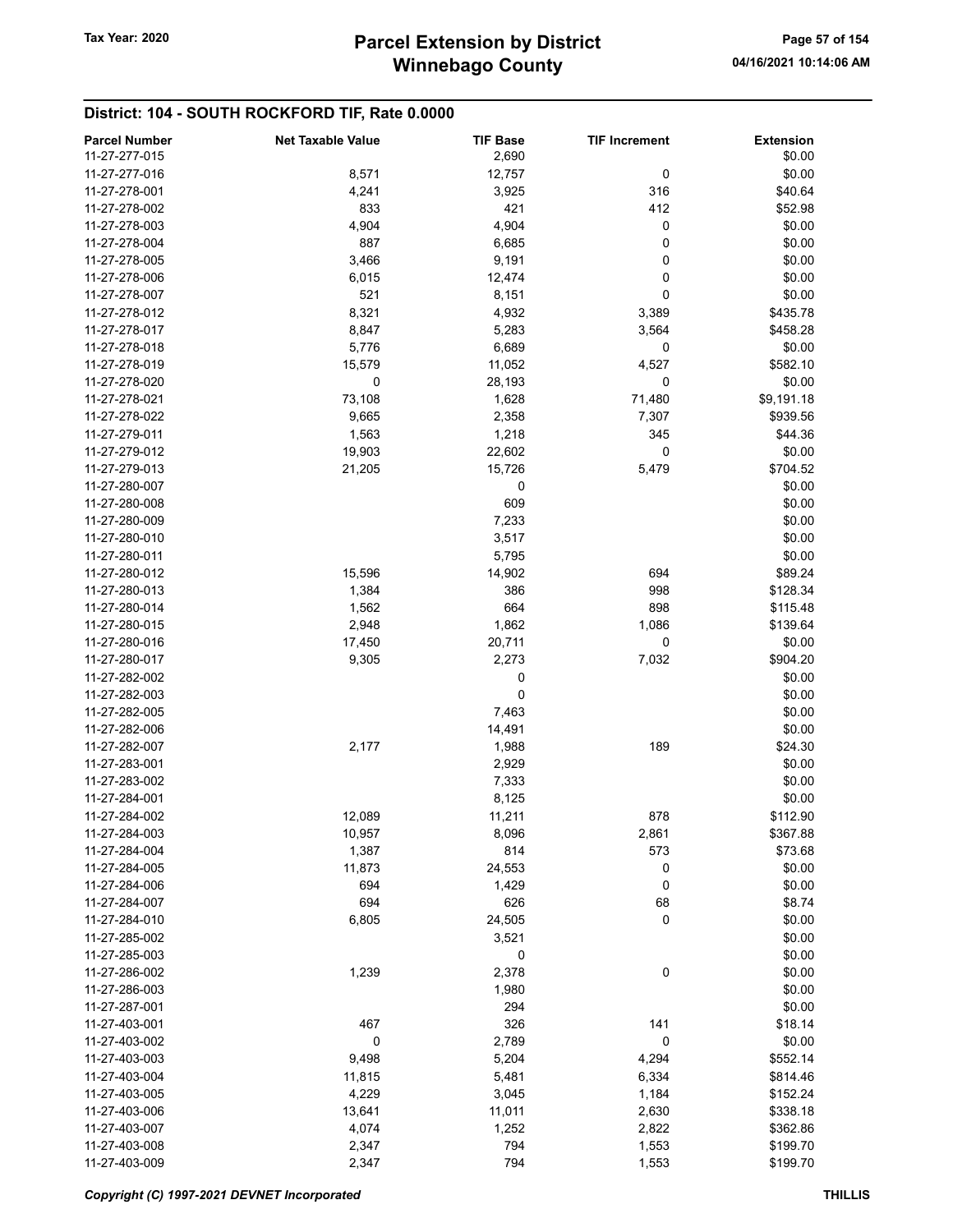## District: 104 - SOUTH ROCKFORD TIF, Rate 0.0000

| <b>Parcel Number</b>  | <b>Net Taxable Value</b> | <b>TIF Base</b> | <b>TIF Increment</b> | <b>Extension</b>            |
|-----------------------|--------------------------|-----------------|----------------------|-----------------------------|
| 11-27-403-012         | 8,467                    | 3,432           | 5,035                | \$647.42                    |
| 11-27-403-014         | 10,761                   | 4,698           | 6,063                | \$779.60                    |
| 11-27-403-015         | 17,060                   | 14,986          | 2,074                | \$266.68                    |
| 11-27-403-016         | 38,524                   | 28,218          | 10,306               | \$1,325.20                  |
| 11-27-428-021         | 335,895                  | 16,205          | 319,690              | \$41,107.02                 |
| 11-27-428-024         | 60,207                   | 280             | 59,927               | \$7,705.66                  |
| 11-27-428-025         | 215,620                  | 5,713           | 209,907              | \$26,990.68                 |
| 11-27-428-026         | 110,727                  | 22,197          | 88,530               | \$11,383.54                 |
| 11-27-429-005         | 7,869                    | 2,491           | 5,378                | \$691.52                    |
| 11-27-429-006         |                          | 3,825           |                      | \$0.00                      |
| 11-27-429-007         |                          | 5,496           |                      | \$0.00                      |
| 11-27-429-008         |                          | 9,534           |                      | \$0.00                      |
| 11-27-429-009         | 1,204                    | 842             | 362                  | \$46.56                     |
| 11-27-429-013         | 8,814                    | 2,487           | 6,327                | \$813.56                    |
| 11-27-429-016         |                          | 0               |                      | \$0.00                      |
| 11-27-429-017         |                          | 0               |                      | \$0.00                      |
| 11-27-430-002         |                          | 32,996          |                      | \$0.00                      |
| 11-27-430-003         | 2,279                    | 2,047           | 232                  | \$29.84                     |
| <b>Totals for 104</b> | 2,639,240                | 2,174,240       | 1,064,488            | \$136,876.32<br>164 Parcels |

## District: 105 - LINCOLNWOOD TIF, Rate 0.0000

| <b>Parcel Number</b> | <b>Net Taxable Value</b> | <b>TIF Base</b> | <b>TIF Increment</b> | <b>Extension</b> |
|----------------------|--------------------------|-----------------|----------------------|------------------|
| 11-21-301-002        | 26,556                   | 148             | 26,408               | \$3,395.66       |
| 11-21-301-003        | 20,557                   | 148             | 20,409               | \$2,624.28       |
| 11-21-301-004        | 12,328                   | 148             | 12,180               | \$1,566.16       |
| 11-21-301-005        | 19,185                   | 148             | 19,037               | \$2,447.86       |
| 11-21-301-006        | 19,133                   | 148             | 18,985               | \$2,441.18       |
| 11-21-301-007        | 20,402                   | 148             | 20,254               | \$2,604.34       |
| 11-21-301-008        | 14,049                   | 148             | 13,901               | \$1,787.46       |
| 11-21-301-009        | 20,762                   | 148             | 20,614               | \$2,650.64       |
| 11-21-301-010        | 17,758                   | 148             | 17,610               | \$2,264.36       |
| 11-21-301-011        | 19,292                   | 148             | 19,144               | \$2,461.62       |
| 11-21-302-023        | 19,987                   | 148             | 19,839               | \$2,550.98       |
| 11-21-302-024        | 19,241                   | 148             | 19,093               | \$2,455.06       |
| 11-21-302-025        | 15,759                   | 148             | 15,611               | \$2,007.32       |
| 11-21-302-026        | 10,485                   | 149             | 10,336               | \$1,329.04       |
| 11-21-302-027        | 19,964                   | 149             | 19,815               | \$2,547.90       |
| 11-21-302-028        | 19,295                   | 149             | 19,146               | \$2,461.88       |
| 11-21-302-029        | 11,315                   | 149             | 11,166               | \$1,435.78       |
| 11-21-303-022        | 17,767                   | 149             | 17,618               | \$2,265.40       |
| 11-21-303-023        | 16,206                   | 149             | 16,057               | \$2,064.68       |
| 11-21-303-024        | 18,680                   | 149             | 18,531               | \$2,382.80       |
| 11-21-303-025        | 15,510                   | 149             | 15,361               | \$1,975.18       |
| 11-21-303-026        | 18,762                   | 149             | 18,613               | \$2,393.34       |
| 11-21-303-027        | 10,313                   | 149             | 10,164               | \$1,306.94       |
| 11-21-303-028        | 16,808                   | 149             | 16,659               | \$2,142.08       |
| 11-21-303-029        | 15,567                   | 149             | 15,418               | \$1,982.52       |
| 11-21-303-030        | 17,525                   | 149             | 17,376               | \$2,234.28       |
| Totals for 105       | 453,206                  | 3,861           | 449,345              | \$57,778.74      |
|                      |                          |                 |                      | 26 Parcels       |

## District: 106 - DURAND VILLAGE TIF, Rate 0.0000

| <b>Parcel Number</b> | <b>Net Taxable Value</b> | <b>TIF Base</b> | <b>TIF Increment</b> | Extension  |
|----------------------|--------------------------|-----------------|----------------------|------------|
| 05-10-332-009        | 6.202                    | 4.834           | 1.368                | \$136.90   |
| 05-10-332-012        | 55.438                   | 43.477          | 11.961               | \$1,196.86 |
| 05-10-378-002        | 10.949                   | 8.534           | 2.415                | \$241.66   |
| 05-10-378-003        | 37.792                   | 41.053          |                      | \$0.00     |

#### Copyright (C) 1997-2021 DEVNET Incorporated THILLIS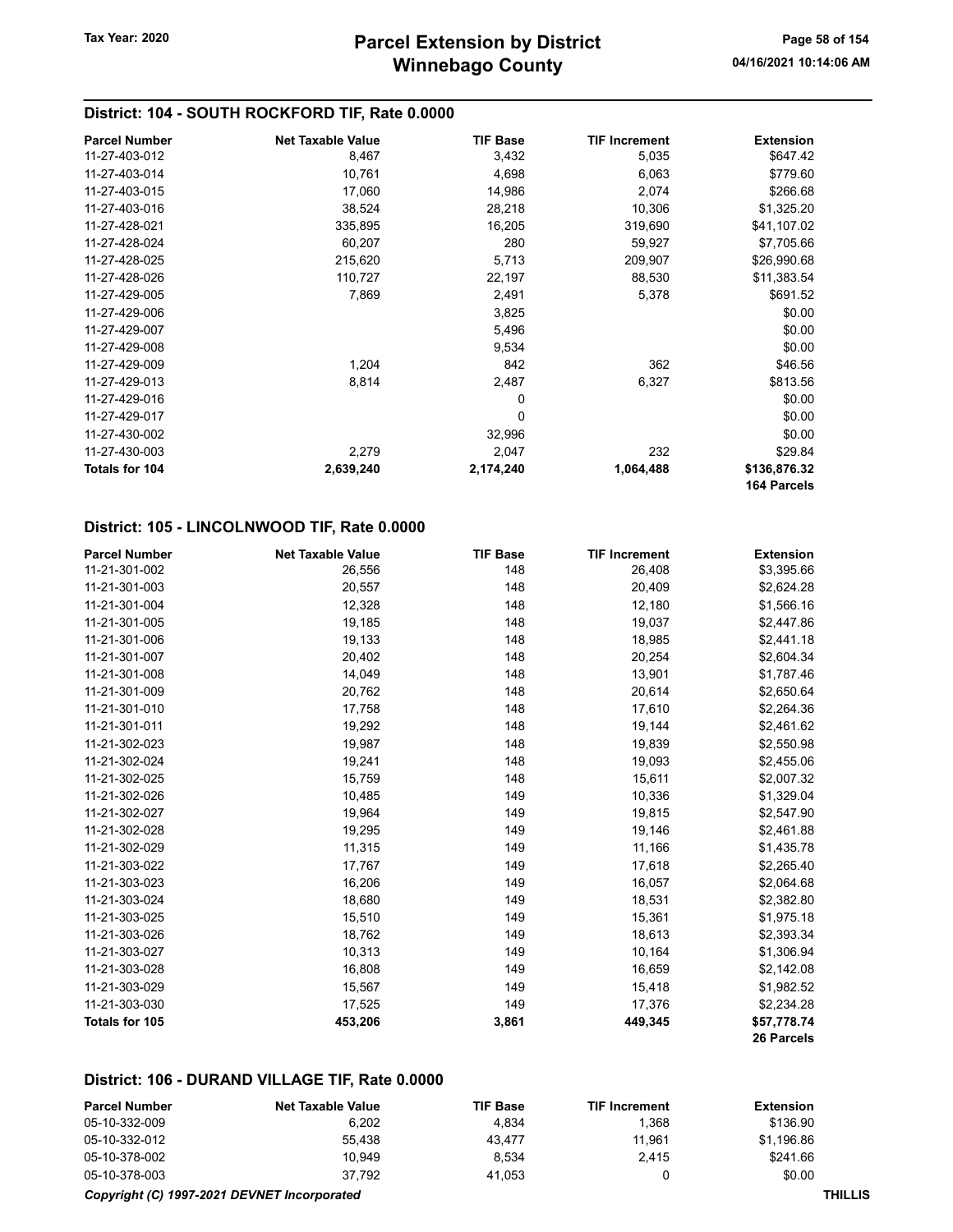## District: 106 - DURAND VILLAGE TIF, Rate 0.0000

| <b>Parcel Number</b> | <b>Net Taxable Value</b> | <b>TIF Base</b> | <b>TIF Increment</b> | <b>Extension</b> |
|----------------------|--------------------------|-----------------|----------------------|------------------|
| 05-10-378-005        |                          | 0               |                      | \$0.00           |
| 05-10-378-006        |                          | 0               |                      | \$0.00           |
| 05-10-378-007        | 3,640                    | 24,266          | 0                    | \$0.00           |
| 05-10-378-008        | 10,868                   | 8,469           | 2,399                | \$240.06         |
| 05-10-378-009        | 13,466                   | 10,496          | 2,970                | \$297.20         |
|                      |                          |                 |                      |                  |
| 05-10-378-010        | 12,750                   | 9,936           | 2,814                | \$281.58         |
| 05-10-378-011        | 24,368                   | 18,990          | 5,378                | \$538.14         |
| 05-10-378-012        | 24,487                   | 27,654          | 0                    | \$0.00           |
| 05-10-378-013        | 2,544                    | 25,113          | 0                    | \$0.00           |
| 05-10-378-014        | 2,544                    | 18,632          | 0                    | \$0.00           |
| 05-10-378-015        | 45,240                   | 21,666          | 23,574               | \$2,358.90       |
| 05-10-382-001        | 41,739                   | 27,845          | 13,894               | \$1,390.28       |
| 05-10-382-002        | 13,488                   | 20,805          | 0                    | \$0.00           |
| 05-10-382-003        | 7,266                    | 15,189          | 0                    | \$0.00           |
| 05-10-382-004        | 13,401                   | 15,119          | 0                    | \$0.00           |
|                      |                          |                 |                      |                  |
| 05-10-382-008        | 4,596                    | 3,583           | 1,013                | \$101.36         |
| 05-10-382-010        | 507                      | 394             | 113                  | \$11.32          |
| 05-10-382-011        | 799                      | 622             | 177                  | \$17.72          |
| 05-10-382-012        | 1,594                    | 1,244           | 350                  | \$35.02          |
| 05-10-382-013        | 1,769                    | 1,379           | 390                  | \$39.02          |
| 05-10-382-014        | 1,768                    | 14,248          | 0                    | \$0.00           |
| 05-10-382-017        | 27,397                   | 4,508           | 22,889               | \$2,290.34       |
| 05-10-382-019        | 37,101                   | 57,162          | 0                    | \$0.00           |
| 05-10-382-020        | 152,974                  | 54,177          | 98,797               | \$9,885.92       |
| 05-10-384-001        | 8,116                    | 6,324           | 1,792                | \$179.32         |
|                      |                          |                 |                      |                  |
| 05-10-384-002        | 3,373                    | 2,628           | 745                  | \$74.56          |
| 05-10-384-004        | 2,932                    | 10,260          | 0                    | \$0.00           |
| 05-10-384-006        | 49,560                   | 20,847          | 28,713               | \$2,873.12       |
| 05-10-385-002        | 30,788                   | 21,318          | 9,470                | \$947.60         |
| 05-10-385-003        | 11,219                   | 8,742           | 2,477                | \$247.86         |
| 05-10-385-004        | 52,620                   | 41,007          | 11,613               | \$1,162.04       |
| 05-10-385-005        | 2,006                    | 1,564           | 442                  | \$44.24          |
| 05-10-385-006        | 34,230                   | 26,595          | 7,635                | \$763.98         |
| 05-10-405-005        |                          | 0               |                      | \$0.00           |
| 05-10-405-006        |                          | 16,466          |                      | \$0.00           |
| 05-10-451-001        | 29,855                   |                 |                      | \$659.42         |
|                      |                          | 23,265          | 6,590                |                  |
| 05-10-451-002        | 6,107                    | 10,439          | 0                    | \$0.00           |
| 05-10-451-003        | 32,576                   | 25,386          | 7,190                | \$719.46         |
| 05-10-451-004        | 7,434                    | 1,001           | 6,433                | \$643.72         |
| 05-10-451-005        | 7,896                    | 9,792           | 0                    | \$0.00           |
| 05-10-451-008        | 12,898                   | 13,744          | 0                    | \$0.00           |
| 05-10-451-009        | 14,045                   | 10,945          | 3,100                | \$310.20         |
| 05-10-451-010        | 16,906                   | 13,175          | 3,731                | \$373.34         |
| 05-10-451-011        | 18,176                   | 12,352          | 5,824                | \$582.78         |
| 05-10-451-012        | 30,485                   | 30,378          | 107                  | \$10.72          |
| 05-10-451-013        | 28,558                   | 22,254          | 6,304                | \$630.80         |
|                      |                          |                 |                      |                  |
| 05-10-451-014        |                          | 5,533           |                      | \$0.00           |
| 05-10-451-015        | 17,378                   | 16,104          | 1,274                | \$127.48         |
| 05-10-451-016        | 1,520                    | 1,185           | 335                  | \$33.52          |
| 05-10-451-017        | 652                      | 508             | 144                  | \$14.42          |
| 05-10-451-018        | 1,129                    | 880             | 249                  | \$24.92          |
| 05-10-451-019        | 3,763                    | 2,932           | 831                  | \$83.16          |
| 05-10-451-020        | 11,177                   | 8,710           | 2,467                | \$246.86         |
| 05-10-451-021        | 19,837                   | 14,821          | 5,016                | \$501.92         |
| 05-10-454-004        | 14,291                   | 11,137          | 3,154                | \$315.60         |
| 05-10-454-005        | 19,056                   | 14,849          | 4,207                | \$420.98         |
| 05-10-454-006        | 4,179                    | 3,257           | 922                  | \$92.26          |
|                      |                          |                 |                      |                  |
| 05-10-454-008        | 20,905                   | 20,967          | 0                    | \$0.00           |
| 05-10-454-009        | 16,407                   | 19,021          | $\pmb{0}$            | \$0.00           |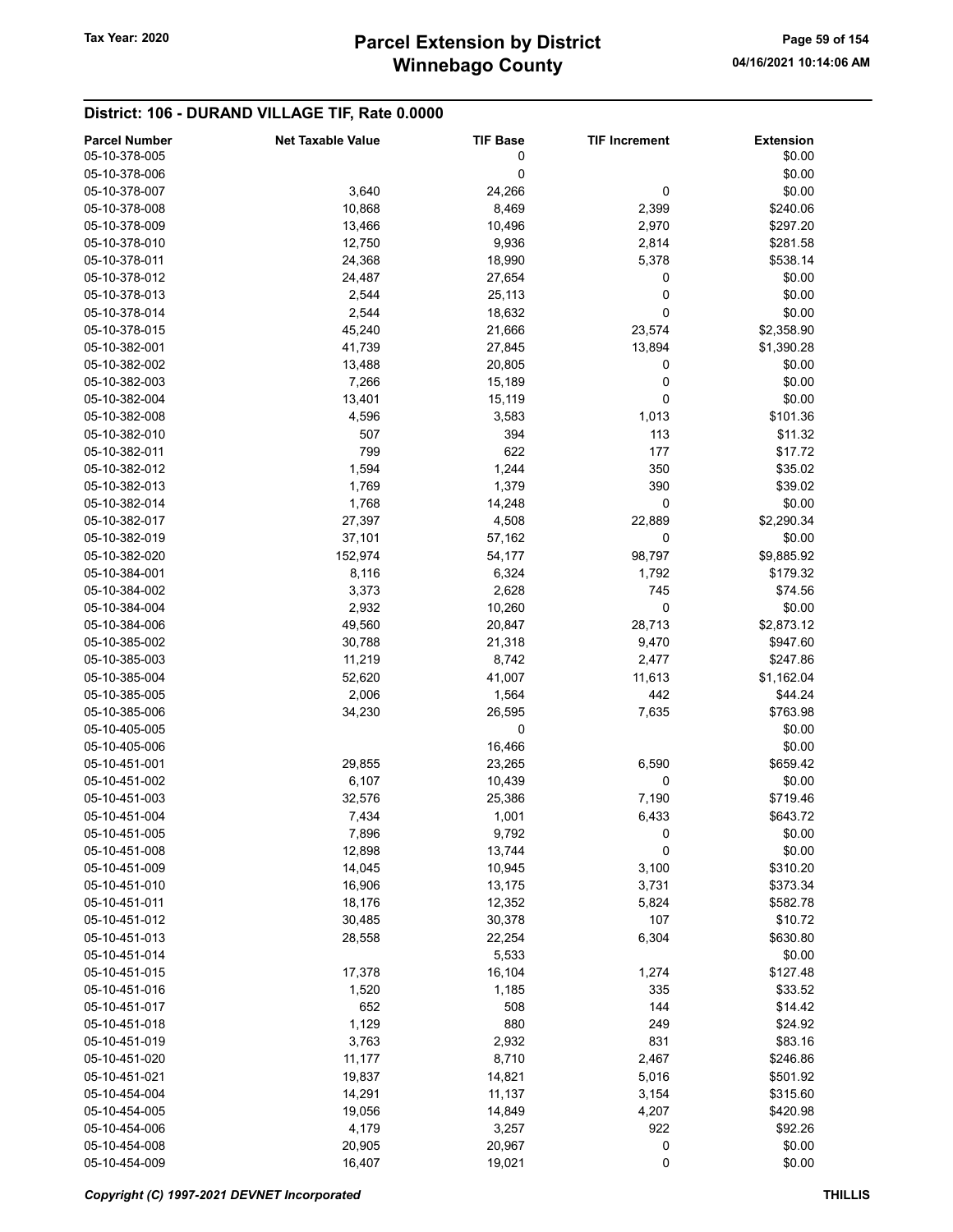## District: 106 - DURAND VILLAGE TIF, Rate 0.0000

| <b>Parcel Number</b>  | <b>Net Taxable Value</b> | <b>TIF Base</b> | <b>TIF Increment</b> | <b>Extension</b>          |
|-----------------------|--------------------------|-----------------|----------------------|---------------------------|
| 05-10-454-011         | 3,763                    | 2,932           | 831                  | \$83.16                   |
| 05-10-454-014         | 143,906                  | 171,243         | 0                    | \$0.00                    |
| 05-10-455-001         |                          | 0               |                      | \$0.00                    |
| 05-10-455-002         | 2,091                    | 1,629           | 462                  | \$46.24                   |
| 05-10-455-004         | 1,048                    | 818             | 230                  | \$23.02                   |
| 05-10-455-008         | 1,458                    | 1,137           | 321                  | \$32.12                   |
| 05-10-455-013         | 19,276                   | 11,770          | 7,506                | \$751.08                  |
| 05-10-455-017         | 39,330                   | 21,893          | 17,437               | \$1,744.80                |
| 05-10-455-019         | 1,924                    | 0               | 1,924                | \$192.52                  |
| 05-10-455-020         | 4,983                    | 3,882           | 1,101                | \$110.18                  |
| 05-10-455-021         | 4,207                    | 3,280           | 927                  | \$92.76                   |
| 05-10-455-022         | 3,134                    | 2,443           | 691                  | \$69.14                   |
| 05-10-456-002         | 4,552                    | 3,547           | 1,005                | \$100.56                  |
| 05-10-456-003         | 1,609                    | 1,254           | 355                  | \$35.52                   |
| 05-10-456-004         | 1,586                    | 1,236           | 350                  | \$35.02                   |
| 05-10-456-005         | 2,471                    | 2,567           | $\pmb{0}$            | \$0.00                    |
| 05-10-456-006         | 7,256                    | 5,655           | 1,601                | \$160.20                  |
| 05-10-457-001         | 27,643                   | 21,543          | 6,100                | \$610.38                  |
| 05-10-457-002         | 38,950                   | 32,457          | 6,493                | \$649.72                  |
| 05-10-457-003         | 27,424                   | 21,373          | 6,051                | \$605.48                  |
| 05-10-457-004         | 19,302                   | 15,043          | 4,259                | \$426.18                  |
| 05-10-457-005         |                          | 0               |                      | \$0.00                    |
| 05-10-459-004         | 1,841                    | 1,434           | 407                  | \$40.74                   |
| 05-10-459-005         | 17,386                   | 9,770           | 7,616                | \$762.08                  |
| 05-10-461-002         | 20,785                   | 16,199          | 4,586                | \$458.90                  |
| 05-10-461-012         | 38,543                   | 35,831          | 2,712                | \$271.38                  |
| 05-10-461-015         | 22,946                   | 16,922          | 6,024                | \$602.78                  |
| 05-10-461-016         | 41,076                   | 72,319          | 0                    | \$0.00                    |
| 05-15-201-004         | 1,929                    | 1,504           | 425                  | \$42.54                   |
| 05-15-201-007         | 57,082                   | 38,360          | 18,722               | \$1,873.38                |
| 05-15-201-008         | 46,515                   | 38,361          | 8,154                | \$815.92                  |
| 05-15-204-001         |                          | 0               |                      | \$0.00                    |
| <b>Totals for 106</b> | 1,688,777                | 1,484,183       | 417,557              | \$41,782.36<br>95 Parcels |

#### District: 107 - SPRINGFIELD CORNERS TIF, Rate 0.0000

| <b>Parcel Number</b> | <b>Net Taxable Value</b> | <b>TIF Base</b> | <b>TIF Increment</b> | <b>Extension</b> |
|----------------------|--------------------------|-----------------|----------------------|------------------|
| 11-17-402-001        | 21,811                   | 193             | 21,618               | \$2,779.74       |
| 11-17-402-002        | 10,567                   | 193             | 10,374               | \$1,333.94       |
| 11-17-402-003        | 361                      | 5               | 356                  | \$45.78          |
| 11-17-402-004        | 361                      | 5               | 356                  | \$45.78          |
| 11-17-402-005        | 21,330                   | 5               | 21,325               | \$2,742.06       |
| 11-17-402-006        | 361                      | 5               | 356                  | \$45.78          |
| 11-17-402-007        | 361                      | 5               | 356                  | \$45.78          |
| 11-17-402-008        | 361                      | 5               | 356                  | \$45.78          |
| 11-17-402-009        | 361                      | 5               | 356                  | \$45.78          |
| 11-17-402-010        | 361                      | 5               | 356                  | \$45.78          |
| 11-17-403-001        | 361                      | 5               | 356                  | \$45.78          |
| 11-17-403-002        | 361                      | 5               | 356                  | \$45.78          |
| 11-17-403-003        | 361                      | 5               | 356                  | \$45.78          |
| 11-17-403-004        | 361                      | 5               | 356                  | \$45.78          |
| 11-17-403-005        | 361                      | 5               | 356                  | \$45.78          |
| 11-17-403-006        | 361                      | 5               | 356                  | \$45.78          |
| 11-17-403-007        | 361                      | 5               | 356                  | \$45.78          |
| 11-17-403-008        | 361                      | 5               | 356                  | \$45.78          |
| 11-17-404-001        | 22,264                   | 5               | 22,259               | \$2,862.16       |
| 11-17-404-002        | 361                      | 5               | 356                  | \$45.78          |
| 11-17-404-003        | 361                      | 5               | 356                  | \$45.78          |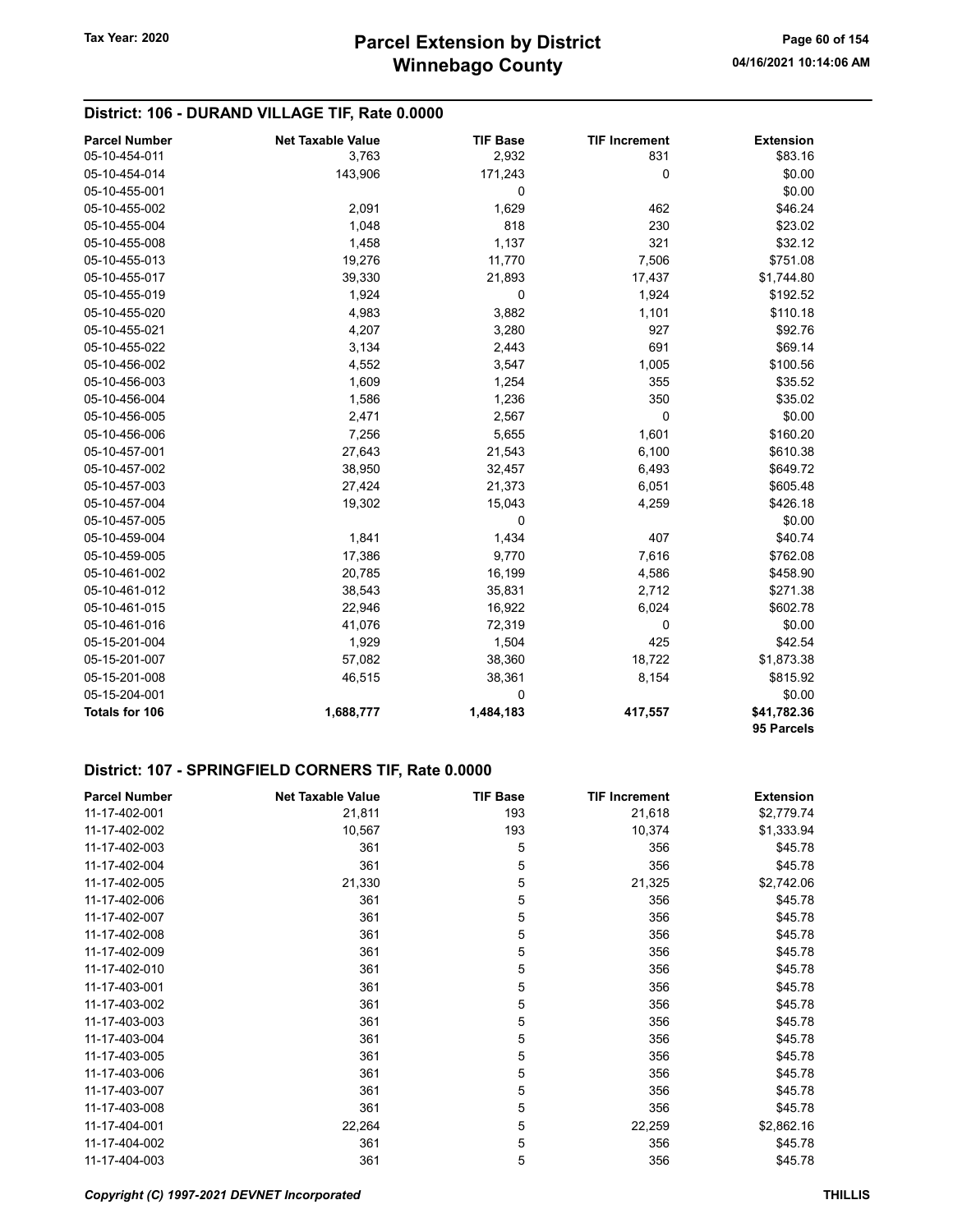#### District: 107 - SPRINGFIELD CORNERS TIF, Rate 0.0000

| <b>Parcel Number</b> | <b>Net Taxable Value</b> | <b>TIF Base</b> | <b>TIF Increment</b> | <b>Extension</b> |
|----------------------|--------------------------|-----------------|----------------------|------------------|
| 11-17-404-004        | 21,791                   | 5               | 21,786               | \$2,801.34       |
| 11-17-404-005        | 361                      | 5               | 356                  | \$45.78          |
| 11-17-404-006        | 10,796                   | 5               | 10,791               | \$1,387.56       |
| 11-17-404-007        | 10,796                   | 5               | 10,791               | \$1,387.56       |
| 11-17-404-008        | 361                      | 5               | 356                  | \$45.78          |
| 11-17-404-009        | 19,943                   | 5               | 19,938               | \$2,563.72       |
| 11-17-404-010        | 361                      | 5               | 356                  | \$45.78          |
| 11-17-404-011        | 361                      | 5               | 356                  | \$45.78          |
|                      |                          |                 |                      |                  |
| 11-17-404-012        | 361                      | 5               | 356                  | \$45.78          |
| 11-17-404-013        | 26,002                   | 5               | 25,997               | \$3,342.80       |
| 11-17-404-014        | 24,548                   | 5               | 24,543               | \$3,155.84       |
| 11-17-404-015        | 361                      | 5               | 356                  | \$45.78          |
| 11-17-404-016        | 361                      | 5               | 356                  | \$45.78          |
| 11-17-404-017        | 361                      | 5               | 356                  | \$45.78          |
| 11-17-451-014        | 4,367                    | 193             | 4,174                | \$536.72         |
| 11-17-451-015        | 22,665                   | 193             | 22,472               | \$2,889.54       |
| 11-17-453-012        | 19,800                   | 193             | 19,607               | \$2,521.16       |
| 11-17-453-013        | 21,383                   | 193             | 21,190               | \$2,724.70       |
| 11-17-453-014        | 23,286                   | 193             | 23,093               | \$2,969.40       |
| 11-17-454-001        | 25,194                   | 193             | 25,001               | \$3,214.74       |
| 11-17-454-002        | 21,884                   | 5               | 21,879               | \$2,813.30       |
| 11-17-454-003        | 21,557                   | 5               | 21,552               | \$2,771.24       |
| 11-17-455-001        | 21,410                   | 193             | 21,217               | \$2,728.18       |
| 11-17-455-002        | 21,754                   | 193             | 21,561               | \$2,772.40       |
| 11-17-455-003        | 23,394                   | 193             | 23,201               | \$2,983.28       |
| 11-17-455-004        | 22,422                   | 193             | 22,229               | \$2,858.30       |
|                      |                          |                 |                      |                  |
| 11-17-455-005        | 23,896                   | 193             | 23,703               | \$3,047.84       |
| 11-17-455-006        | 361                      | 5               | 356                  | \$45.78          |
| 11-17-455-007        | 361                      | 5               | 356                  | \$45.78          |
| 11-17-455-008        | 361                      | 5               | 356                  | \$45.78          |
| 11-17-455-009        | 361                      | 5               | 356                  | \$45.78          |
| 11-17-455-010        | 361                      | 5               | 356                  | \$45.78          |
| 11-17-455-011        | 28,075                   | 5               | 28,070               | \$3,609.36       |
| 11-17-456-001        | 17,142                   | 193             | 16,949               | \$2,179.38       |
| 11-17-456-002        | 22,504                   | 193             | 22,311               | \$2,868.84       |
| 11-17-456-003        | 21,313                   | 193             | 21,120               | \$2,715.70       |
| 11-17-456-004        | 16,731                   | 194             | 16,537               | \$2,126.40       |
| 11-17-456-005        | 23,896                   | 194             | 23,702               | \$3,047.70       |
| 11-17-456-006        | 14,052                   | 194             | 13,858               | \$1,781.92       |
| 11-17-456-007        | 21,531                   | 194             | 21,337               | \$2,743.60       |
| 11-17-456-008        | 22,061                   | 194             | 21,867               | \$2,811.76       |
| 11-17-456-009        | 16,872                   | 194             | 16,678               | \$2,144.52       |
| 11-17-456-010        | 28,791                   | 194             | 28,597               | \$3,677.12       |
| 11-17-456-011        | 21,146                   | 194             | 20,952               | \$2,694.10       |
| 11-17-456-012        | 17,825                   | 194             | 17,631               | \$2,267.06       |
| 11-17-456-013        | 14,021                   | 194             | 13,827               | \$1,777.94       |
| 11-17-456-014        |                          | 194             |                      |                  |
|                      | 21,342                   |                 | 21,148               | \$2,719.30       |
| 11-17-456-015        | 25,323                   | 194             | 25,129               | \$3,231.20       |
| 11-17-456-017        | 6,254                    | 65              | 6,189                | \$795.82         |
| 11-17-456-018        | 2,193                    | 65              | 2,128                | \$273.64         |
| 11-17-456-019        | 222,711                  | 65              | 222,646              | \$28,628.72      |
| 11-17-457-001        | 258,554                  | 194             | 258,360              | \$33,220.96      |
| 11-20-131-002        | 6,709                    | 10,803          | 0                    | \$0.00           |
| 11-20-131-011        | 0                        | 8,211           | $\mathbf 0$          | \$0.00           |
| 11-20-131-013        | 11,100                   | 10,476          | 624                  | \$80.24          |
| 11-20-132-001        | 6,012                    | 5,538           | 474                  | \$60.96          |
| 11-20-132-002        | 229,270                  | 8,819           | 220,451              | \$28,346.48      |
| 11-20-132-003        | 7,990                    | 285             | 7,705                | \$990.74         |
| 11-20-132-004        | 9,457                    | 379             | 9,078                | \$1,167.30       |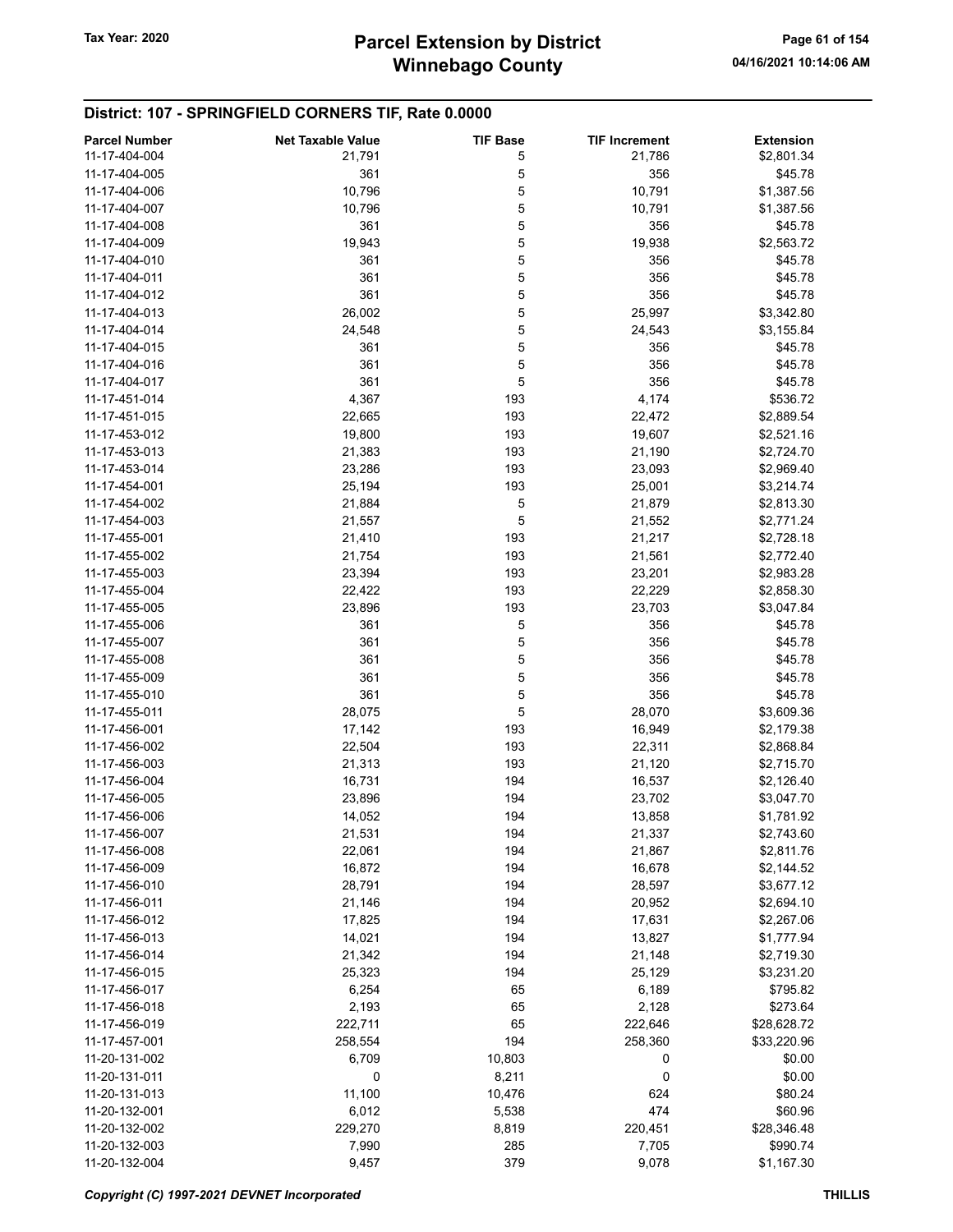#### District: 107 - SPRINGFIELD CORNERS TIF, Rate 0.0000

| <b>Parcel Number</b>  | <b>Net Taxable Value</b> | <b>TIF Base</b> | <b>TIF Increment</b> | <b>Extension</b>            |
|-----------------------|--------------------------|-----------------|----------------------|-----------------------------|
| 11-20-201-008         |                          | 3,369           |                      | \$0.00                      |
| 11-20-202-001         |                          | 819             |                      | \$0.00                      |
| 11-20-202-002         |                          | 819             |                      | \$0.00                      |
| 11-20-203-001         |                          | 98,759          |                      | \$0.00                      |
| 11-20-204-001         |                          | 596             |                      | \$0.00                      |
| 11-20-226-003         |                          | 4,170           |                      | \$0.00                      |
| 11-20-226-004         |                          | 2,612           |                      | \$0.00                      |
| 11-20-226-005         |                          | $\mathbf 0$     |                      | \$0.00                      |
| 11-20-226-006         | 1,851                    | 604             | 1,247                | \$160.34                    |
| 11-20-226-008         |                          | 798             |                      | \$0.00                      |
| 11-20-226-009         |                          | 423             |                      | \$0.00                      |
| 11-20-226-010         |                          | 29,725          |                      | \$0.00                      |
| 11-20-226-011         |                          | 1,588           |                      | \$0.00                      |
| 11-20-226-012         | 12,239                   | 7,254           | 4,985                | \$641.00                    |
| 11-20-226-013         |                          | 373             |                      | \$0.00                      |
| 11-20-226-014         | 209,888                  | 373             | 209,515              | \$26,940.28                 |
| 11-20-226-015         |                          | 74              |                      | \$0.00                      |
| 11-20-226-016         |                          | 42              |                      | \$0.00                      |
| 11-20-227-001         |                          | 283,340         |                      | \$0.00                      |
| 11-20-227-002         |                          | 1,389           |                      | \$0.00                      |
| 11-20-277-001         | 3,648                    | 1,196           | 2,452                | \$315.30                    |
| 11-20-277-002         |                          | 485             |                      | \$0.00                      |
| 11-20-277-003         |                          | 15,372          |                      | \$0.00                      |
| 11-20-277-004         |                          | 509             |                      | \$0.00                      |
| 11-20-277-005         |                          | 3,587           |                      | \$0.00                      |
| 11-20-277-006         | 4,991                    | 6,906           | 0                    | \$0.00                      |
| 11-20-278-001         |                          | 6,274           |                      | \$0.00                      |
| 11-20-278-002         |                          | 6,495           |                      | \$0.00                      |
| 11-20-278-003         |                          | 728             |                      | \$0.00                      |
| 11-20-278-006         | 8,392                    | 7,007           | 1,385                | \$178.10                    |
| 11-20-278-007         | 9,469                    | 6,756           | 2,713                | \$348.86                    |
| <b>Totals for 107</b> | 1,817,043                | 542,963         | 1,750,646            | \$225,105.56<br>111 Parcels |

#### District: 125 - WAGON WHEEL TIF, Rate 0.0000

| <b>Parcel Number</b> | <b>Net Taxable Value</b> | <b>TIF Base</b> | <b>TIF Increment</b> | <b>Extension</b> |
|----------------------|--------------------------|-----------------|----------------------|------------------|
| 03-23-476-008        | 24,117                   | 61,633          | 0                    | \$0.00           |
| 03-23-476-013        | 24,386                   | 13,798          | 10,588               | \$1,015.30       |
| 03-23-477-001        | 38,332                   | 27,662          | 10,670               | \$1,023.16       |
| 03-23-477-002        | 8,086                    | 5,895           | 2,191                | \$210.10         |
| 03-23-477-003        | 8,074                    | 5,895           | 2,179                | \$208.96         |
| 03-23-477-004        | 8,052                    | 5,895           | 2,157                | \$206.84         |
| 03-24-302-013        | 65,711                   | 50,370          | 15,341               | \$1,471.06       |
| 03-24-302-014        | 89,153                   | 73,189          | 15,964               | \$1,530.80       |
| 03-24-302-015        | 55,378                   | 45,460          | 9,918                | \$951.06         |
| 03-24-302-016        | 51,013                   | 41,879          | 9,134                | \$875.88         |
| 03-24-302-017        | 32,104                   | 26,357          | 5,747                | \$551.10         |
| 03-24-302-018        | 1,918                    | 1,575           | 343                  | \$32.90          |
| 03-24-302-019        | 31,355                   | 25,740          | 5,615                | \$538.44         |
| 03-24-302-020        | 797                      | 654             | 143                  | \$13.72          |
| 03-24-303-021        |                          | 0               |                      | \$0.00           |
| 03-24-305-006        | 195,810                  | 438             | 195,372              | \$18,734.42      |
| 03-24-305-007        | 12,195                   | 175             | 12,020               | \$1,152.62       |
| 03-24-305-008        | 17,720                   | 263             | 17,457               | \$1,673.98       |
| 03-24-351-004        | 80,402                   | 68,931          | 11,471               | \$1,099.98       |
| 03-24-351-008        | 141,010                  | 29,072          | 111,938              | \$10,733.86      |
| 03-24-351-010        | 745,457                  | 86,707          | 658,750              | \$63,168.20      |
| 03-24-351-011        | 39,344                   | 192             | 39,152               | \$3,754.32       |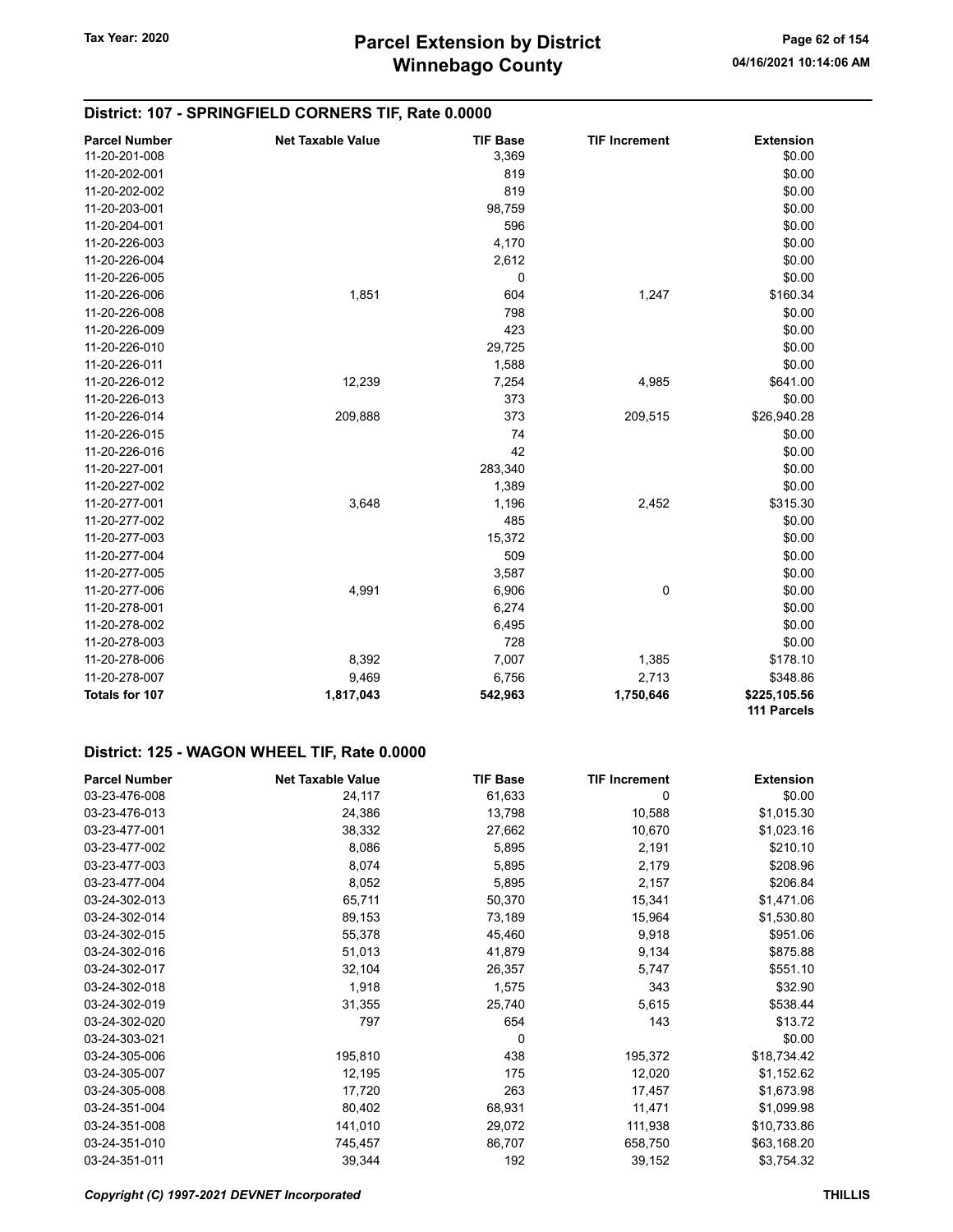## District: 125 - WAGON WHEEL TIF, Rate 0.0000

| <b>Parcel Number</b> | <b>Net Taxable Value</b> | <b>TIF Base</b> | <b>TIF Increment</b> | Extension                  |
|----------------------|--------------------------|-----------------|----------------------|----------------------------|
| 03-24-351-012        |                          |                 |                      | \$0.00                     |
| Totals for 125       | 1.670.414                | 571.797         | 1.136.150            | \$108,946.70<br>23 Parcels |

#### District: 126 - RIVER OAKS TIF, Rate 0.0000

| <b>Parcel Number</b> | <b>Net Taxable Value</b> | <b>TIF Base</b> | <b>TIF Increment</b> | <b>Extension</b> |
|----------------------|--------------------------|-----------------|----------------------|------------------|
| 11-34-179-003        | 1,697                    | 2,897           | 0                    | \$0.00           |
| 11-34-204-001        |                          | 0               |                      | \$0.00           |
| 11-34-204-006        | 405                      | 724             | 0                    | \$0.00           |
| 11-34-205-002        | 1,169                    | 2,173           | 0                    | \$0.00           |
| 11-34-206-001        | 22,688                   | 5,069           | 17,619               | \$2,265.52       |
| 11-34-206-002        | 20,457                   | 5,794           | 14,663               | \$1,885.44       |
| 11-34-206-003        | 14,457                   | 5,794           | 8,663                | \$1,113.92       |
| 11-34-206-004        | 14,457                   | 5,794           | 8,663                | \$1,113.92       |
| 11-34-206-005        | 12,595                   | 5,069           | 7,526                | \$967.72         |
| 11-34-206-006        | 18,177                   | 3,621           | 14,556               | \$1,871.68       |
| 11-34-206-007        | 18,595                   | 4,345           | 14,250               | \$1,832.32       |
| 11-34-206-008        | 20,457                   | 4,345           | 16,112               | \$2,071.76       |
| 11-34-206-009        | 17,286                   | 4,345           | 12,941               | \$1,664.02       |
| 11-34-206-010        | 22,286                   | 3,621           | 18,665               | \$2,400.02       |
| 11-34-206-011        | 22,286                   | 4,345           | 17,941               | \$2,306.94       |
| 11-34-206-012        | 28,286                   | 2,897           | 25,389               | \$3,264.62       |
| 11-34-206-013        | 14,457                   | 2,897           | 11,560               | \$1,486.44       |
| 11-34-206-014        | 14,457                   | 2,897           | 11,560               | \$1,486.44       |
| 11-34-206-015        | 14,457                   | 2,897           | 11,560               | \$1,486.44       |
| 11-34-206-016        | 22,286                   | 2,897           | 19,389               | \$2,493.12       |
| Totals for 126       | 300,955                  | 72,421          | 231,057              | \$29,710.32      |
|                      |                          |                 |                      | 20 Parcels       |

#### District: 127 - GARRISON SCHOOL TIF, Rate 0.0000

| <b>Parcel Number</b>                                          | <b>Net Taxable Value</b> | <b>TIF Base</b> | <b>TIF Increment</b> | <b>Extension</b> |
|---------------------------------------------------------------|--------------------------|-----------------|----------------------|------------------|
| 11-14-380-010                                                 | 9,591                    | 19,462          | 0                    | \$0.00           |
| 11-14-380-011                                                 | 19,713                   | 33,990          | 0                    | \$0.00           |
| 11-14-380-012                                                 | 13,400                   | 17,062          | 0                    | \$0.00           |
| 11-14-380-013                                                 | 15,940                   | 22,636          | $\mathbf 0$          | \$0.00           |
| 11-14-380-014                                                 | 11,416                   | 10,526          | 890                  | \$114.44         |
| 11-14-380-015                                                 | 6,588                    | 19,978          | 0                    | \$0.00           |
| 11-14-452-014                                                 | 13,880                   | 17,253          | 0                    | \$0.00           |
| 11-14-452-015                                                 | 17,337                   | 22,387          | 0                    | \$0.00           |
| 11-14-452-016                                                 | 13,510                   | 27,776          | $\mathbf 0$          | \$0.00           |
| 11-14-452-017                                                 | 21,486                   | 31,258          | 0                    | \$0.00           |
| 11-14-452-018                                                 | 12,805                   | 25,295          | 0                    | \$0.00           |
| 11-14-452-019                                                 | 12,828                   | 21,851          | 0                    | \$0.00           |
| 11-14-452-020                                                 | 12,274                   | 15,844          | 0                    | \$0.00           |
| 11-14-452-021                                                 | 5,650                    | 13,465          | 0                    | \$0.00           |
| 11-14-452-022                                                 | 13,031                   | 22,221          | 0                    | \$0.00           |
| 11-14-452-023                                                 | 10,193                   | 4,567           | 5,626                | \$723.42         |
| 11-14-452-024                                                 | 15,805                   | 18,617          | 0                    | \$0.00           |
| 11-14-452-025                                                 | 8,809                    | 22,071          | 0                    | \$0.00           |
| 11-14-452-026                                                 | 6,954                    | 11,772          | 0                    | \$0.00           |
| 11-14-452-027                                                 | 9,179                    | 13,813          | $\mathbf 0$          | \$0.00           |
| 11-14-452-028                                                 | 6,543                    | 21,800          | 0                    | \$0.00           |
| 11-14-452-029                                                 | 12,511                   | 15,932          | 0                    | \$0.00           |
| 11-14-452-030                                                 | 452                      | 468             | 0                    | \$0.00           |
| 11-14-452-031                                                 | 7,747                    | 12,483          | 0                    | \$0.00           |
| 11-14-452-032                                                 | 7,069                    | 16,339          | 0                    | \$0.00           |
| 11-14-452-033                                                 | 14,290                   | 16,741          | 0                    | \$0.00           |
| 11-14-452-034                                                 | 12,077                   | 13,712          | 0                    | \$0.00           |
| Copyright (C) 1997-2021 DEVNET Incorporated<br><b>THILLIS</b> |                          |                 |                      |                  |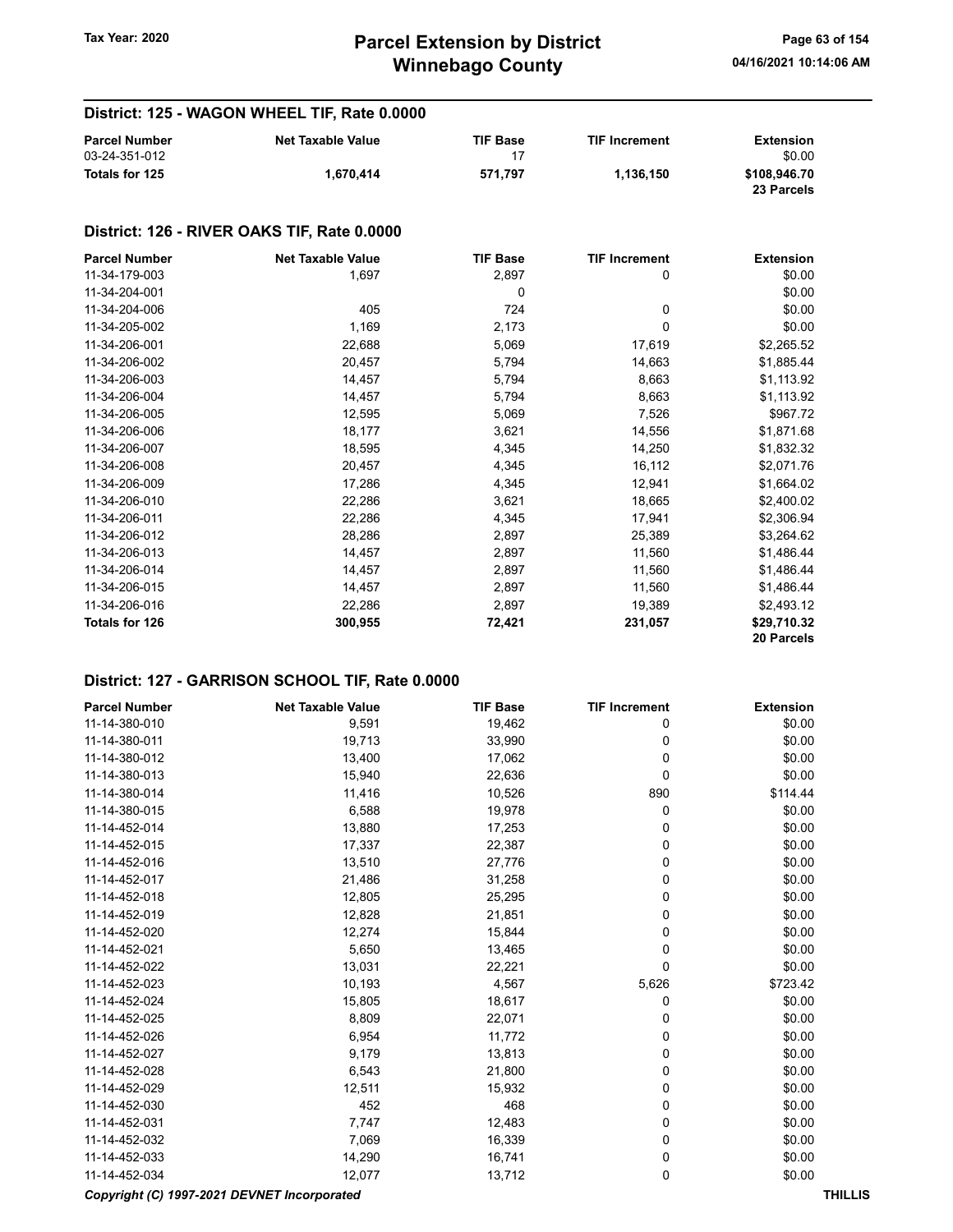#### District: 127 - GARRISON SCHOOL TIF, Rate 0.0000

| <b>Parcel Number</b> | <b>Net Taxable Value</b> | <b>TIF Base</b> | <b>TIF Increment</b> | <b>Extension</b> |
|----------------------|--------------------------|-----------------|----------------------|------------------|
| 11-14-452-035        | 12,222                   | 17,741          | 0                    | \$0.00           |
| 11-14-453-001        |                          | 0               |                      | \$0.00           |
| 11-14-453-002        |                          | 0               |                      | \$0.00           |
| 11-14-453-003        |                          | 0               |                      | \$0.00           |
| 11-14-453-019        |                          | 0               |                      | \$0.00           |
| 11-14-453-021        |                          | 0               |                      | \$0.00           |
| 11-14-453-022        |                          | 0               |                      | \$0.00           |
|                      |                          |                 |                      |                  |
| 11-14-453-023        |                          | 0               |                      | \$0.00           |
| 11-14-453-024        |                          | 0               |                      | \$0.00           |
| 11-14-454-010        | 24,248                   | 34,135          | 0                    | \$0.00           |
| 11-14-454-011        |                          | 25,720          |                      | \$0.00           |
| 11-14-454-041        |                          | 0               |                      | \$0.00           |
| 11-14-454-042        | 28,043                   | 24,210          | 3,833                | \$492.86         |
| 11-14-454-044        | 12,183                   | 20,587          | 0                    | \$0.00           |
| 11-14-454-045        | 15,329                   | 18,366          | 0                    | \$0.00           |
| 11-14-454-046        | 20,161                   | 27,713          | 0                    | \$0.00           |
| 11-14-455-005        | 19,340                   | 26,634          | 0                    | \$0.00           |
| 11-14-455-017        | 20,338                   | 28,265          | 0                    | \$0.00           |
| 11-14-455-021        | 32,667                   | 1,319           | 31,348               | \$4,030.86       |
|                      |                          |                 |                      |                  |
| 11-14-455-022        | 44,217                   | 1,319           | 42,898               | \$5,516.00       |
| 11-14-455-025        | 37,717                   | 660             | 37,057               | \$4,764.94       |
| 11-14-455-026        | 45,803                   | 1,979           | 43,824               | \$5,635.08       |
| 11-14-455-027        | 45,765                   | 1,979           | 43,786               | \$5,630.18       |
| 11-14-455-028        | 36,796                   | 1,319           | 35,477               | \$4,561.78       |
| 11-14-455-029        | 44,133                   | 659             | 43,474               | \$5,590.06       |
| 11-14-455-030        | 38,133                   | 659             | 37,474               | \$4,818.56       |
| 11-14-455-031        | 39,612                   | 1,979           | 37,633               | \$4,839.00       |
| 11-14-455-032        | 0                        | 5,276           | 0                    | \$0.00           |
| 11-14-455-034        | 25,609                   | 1,702           | 23,907               | \$3,074.06       |
| 11-14-455-035        | 0                        | 1               | 0                    | \$0.00           |
| 11-14-455-036        | 14,026                   | 17,866          | 0                    | \$0.00           |
|                      |                          |                 |                      |                  |
| 11-14-455-037        | 9,939                    | 21,083          | 0                    | \$0.00           |
| 11-14-455-038        | 1,906                    | 12,116          | 0                    | \$0.00           |
| 11-14-455-039        | 17,783                   | 17,532          | 251                  | \$32.28          |
| 11-14-455-040        | 20,283                   | 16,633          | 3,650                | \$469.34         |
| 11-14-456-001        | 444                      | 461             | 0                    | \$0.00           |
| 11-14-456-002        | 18,004                   | 19,411          | 0                    | \$0.00           |
| 11-14-456-003        | 12,624                   | 19,898          | 0                    | \$0.00           |
| 11-14-456-004        | 13,481                   | 13,218          | 263                  | \$33.82          |
| 11-14-456-005        | 13,038                   | 20,640          | 0                    | \$0.00           |
| 11-14-456-006        | 11,529                   | 14,968          | 0                    | \$0.00           |
| 11-14-456-007        | 12,645                   | 18,863          | 0                    | \$0.00           |
| 11-14-456-008        | 9,866                    | 16,412          | 0                    | \$0.00           |
| 11-14-456-009        | 16,286                   | 34,100          | 0                    | \$0.00           |
|                      |                          |                 | 0                    | \$0.00           |
| 11-14-456-010        | 6,429                    | 22,204          |                      |                  |
| 11-14-456-011        | 17,387                   | 17,273          | 114                  | \$14.66          |
| 11-14-456-013        | 10,393                   | 14,993          | 0                    | \$0.00           |
| 11-14-456-014        | 5,720                    | 10,564          | 0                    | \$0.00           |
| 11-14-456-026        | 27,453                   | 25,492          | 1,961                | \$252.16         |
| 11-14-456-032        | 3,838                    | 11,689          | 0                    | \$0.00           |
| 11-14-456-034        | 11,913                   | 12,503          | 0                    | \$0.00           |
| 11-14-456-035        | 11,506                   | 12,106          | 0                    | \$0.00           |
| 11-14-456-037        | 16,311                   | 0               | 16,311               | \$2,097.34       |
| 11-14-458-001        | 5,779                    | 18,328          | 0                    | \$0.00           |
| 11-14-458-002        | 7,670                    | 12,151          | 0                    | \$0.00           |
| 11-14-459-001        | 18,465                   | 20,229          | 0                    | \$0.00           |
| 11-14-459-002        | 10,850                   | 23,221          | 0                    | \$0.00           |
|                      |                          |                 |                      |                  |
| 11-14-459-003        | 17,898                   | 14,064          | 3,834                | \$493.00         |
| 11-14-459-004        | 12,624                   | 21,770          | 0                    | \$0.00           |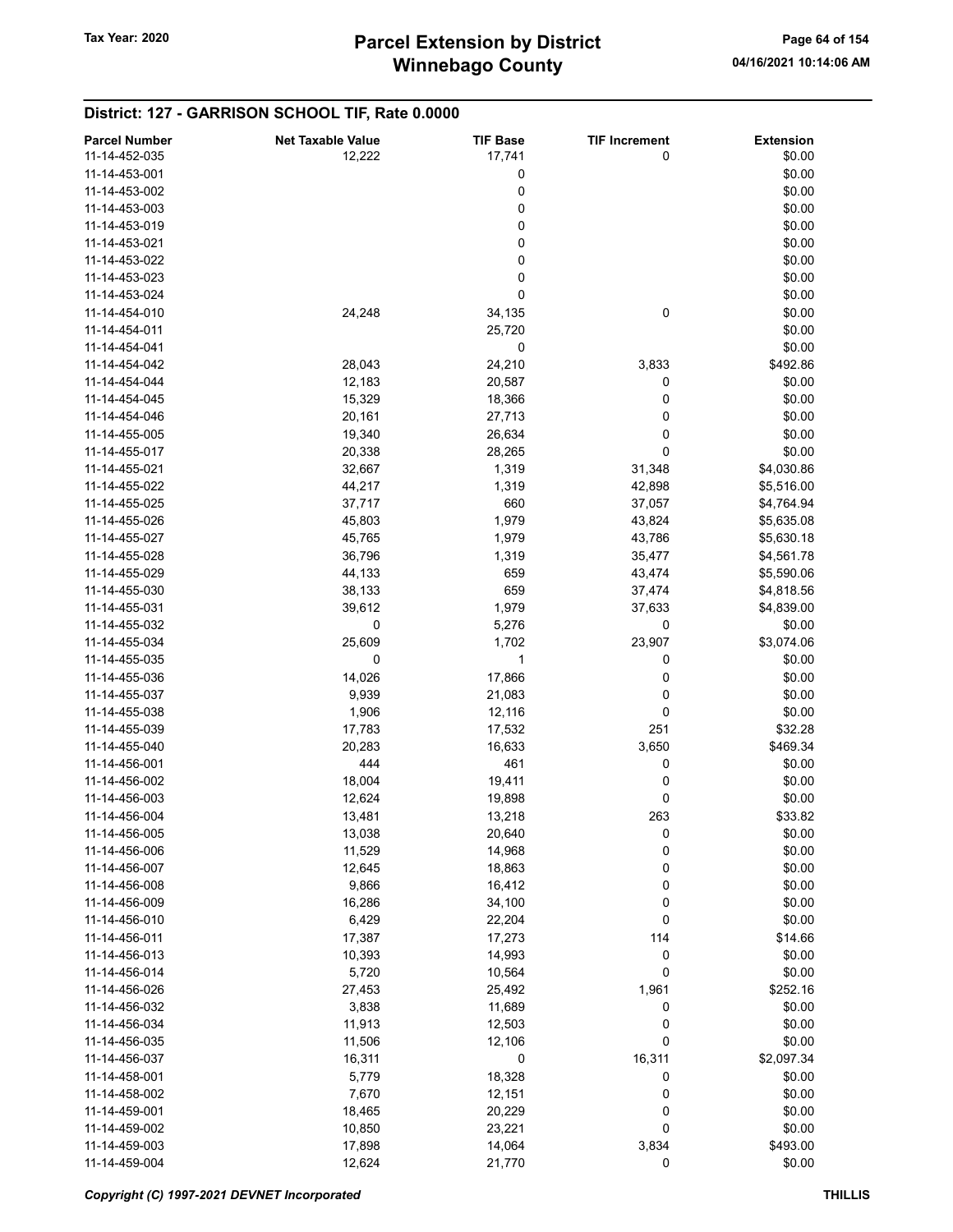# Winnebago County Tax Year: 2020 **Parcel Extension by District** Page 65 of 154

#### District: 127 - GARRISON SCHOOL TIF, Rate 0.0000

| <b>Parcel Number</b> | <b>Net Taxable Value</b> | <b>TIF Base</b> | <b>TIF Increment</b> | <b>Extension</b> |
|----------------------|--------------------------|-----------------|----------------------|------------------|
| 11-14-459-005        | 7,112                    | 24,598          | 0                    | \$0.00           |
| 11-14-459-006        | 13,639                   | 15,404          | 0                    | \$0.00           |
|                      |                          |                 |                      |                  |
| 11-14-459-007        | 6,449                    | 12,590          | 0                    | \$0.00           |
| 11-14-459-008        | 8,386                    | 17,079          | 0                    | \$0.00           |
| 11-14-459-009        | 13,765                   | 12,847          | 918                  | \$118.04         |
| 11-14-459-010        | 11,163                   | 18,343          | 0                    | \$0.00           |
| 11-14-459-011        | 7,755                    | 19,496          | 0                    | \$0.00           |
| 11-14-459-012        | 7,090                    | 17,778          | 0                    | \$0.00           |
| 11-14-459-013        | 568                      | 1,009           | 0                    | \$0.00           |
| 11-14-459-014        | 26,781                   | 50,231          | 0                    | \$0.00           |
| 11-14-459-015        | 568                      | 589             | 0                    | \$0.00           |
|                      |                          |                 |                      |                  |
| 11-14-459-016        | 16,111                   | 20,550          | 0                    | \$0.00           |
| 11-14-460-002        | 5,002                    | 22,140          | 0                    | \$0.00           |
| 11-14-460-003        | 690                      | 17,049          | 0                    | \$0.00           |
| 11-14-460-004        | 15,830                   | 19,945          | 0                    | \$0.00           |
| 11-14-460-005        | 17,775                   | 12,637          | 5,138                | \$660.66         |
| 11-14-460-006        | 9,564                    | 18,184          | 0                    | \$0.00           |
| 11-14-460-007        | 27,921                   | 29,777          | 0                    | \$0.00           |
| 11-14-460-008        | 10,786                   | 18,032          | 0                    | \$0.00           |
| 11-14-460-009        |                          |                 | 0                    |                  |
|                      | 10,764                   | 19,830          |                      | \$0.00           |
| 11-14-460-010        | 7,913                    | 19,490          | 0                    | \$0.00           |
| 11-14-460-016        | 16,825                   | 17,776          | 0                    | \$0.00           |
| 11-14-460-017        | 8,895                    | 19,296          | 0                    | \$0.00           |
| 11-14-464-001        | 34,348                   | 2,986           | 31,362               | \$4,032.66       |
| 11-14-464-002        | 43,083                   | 2,834           | 40,249               | \$5,175.38       |
| 11-14-464-003        | 44,677                   | 2,944           | 41,733               | \$5,366.20       |
| 11-14-464-004        | 39,069                   | 2,960           | 36,109               | \$4,643.04       |
| 11-14-464-005        | 44,985                   | 2,966           | 42,019               | \$5,402.98       |
|                      |                          |                 |                      |                  |
| 11-14-464-006        | 40,075                   | 3,035           | 37,040               | \$4,762.76       |
| 11-14-464-007        | 43,125                   | 3,236           | 39,889               | \$5,129.10       |
| 11-14-464-008        | 47,629                   | 3,532           | 44,097               | \$5,670.18       |
| 11-14-464-009        | 39,473                   | 2,600           | 36,873               | \$4,741.28       |
| 11-14-464-010        | 0                        | 2,600           | 0                    | \$0.00           |
| 11-14-464-011        | 41,654                   | 2,741           | 38,913               | \$5,003.60       |
| 11-14-464-012        | 36,130                   | 2,774           | 33,356               | \$4,289.06       |
| 11-14-464-013        | 41,654                   | 2,741           | 38,913               | \$5,003.60       |
| 11-14-464-014        | 42,430                   | 3,353           | 39,077               | \$5,024.68       |
| 11-14-464-015        | 45,081                   | 2,967           | 42,114               | \$5,415.20       |
|                      |                          |                 |                      |                  |
| 11-14-464-016        | 1,590                    | 127             | 1,463                | \$188.12         |
| 11-14-464-017        | 1,590                    | 127             | 1,463                | \$188.12         |
| 11-14-464-018        | 1,590                    | 127             | 1,463                | \$188.12         |
| 11-14-464-019        | 1,590                    | 127             | 1,463                | \$188.12         |
| 11-14-464-020        | 1,855                    | 146             | 1,709                | \$219.76         |
| 11-14-464-021        | 1,855                    | 146             | 1,709                | \$219.76         |
| 11-14-464-022        | 1,855                    | 146             | 1,709                | \$219.76         |
| 11-14-464-023        | 1,855                    | 135             | 1,720                | \$221.16         |
| 11-14-464-024        | 1,590                    | 130             | 1,460                | \$187.74         |
| 11-14-464-025        |                          | 123             |                      |                  |
|                      | 1,590                    |                 | 1,467                | \$188.64         |
| 11-14-464-026        | 1,590                    | 123             | 1,467                | \$188.64         |
| 11-14-464-027        | 1,590                    | 142             | 1,448                | \$186.20         |
| 11-14-464-028        | 1,645                    | 120             | 1,525                | \$196.10         |
| 11-14-464-029        | 1,393                    | 116             | 1,277                | \$164.20         |
| 11-14-464-030        | 1,393                    | 108             | 1,285                | \$165.24         |
| 11-14-464-031        | 1,519                    | 110             | 1,409                | \$181.18         |
| 11-14-464-032        | 1,519                    | 125             | 1,394                | \$179.26         |
| 11-14-464-033        | 1,859                    | 132             | 1,727                | \$222.06         |
| 11-14-464-034        | 1,573                    | 126             | 1,447                | \$186.06         |
|                      |                          |                 |                      |                  |
| 11-14-464-035        | 1,573                    | 126             | 1,447                | \$186.06         |
| 11-14-464-036        | 1,645                    | 129             | 1,516                | \$194.94         |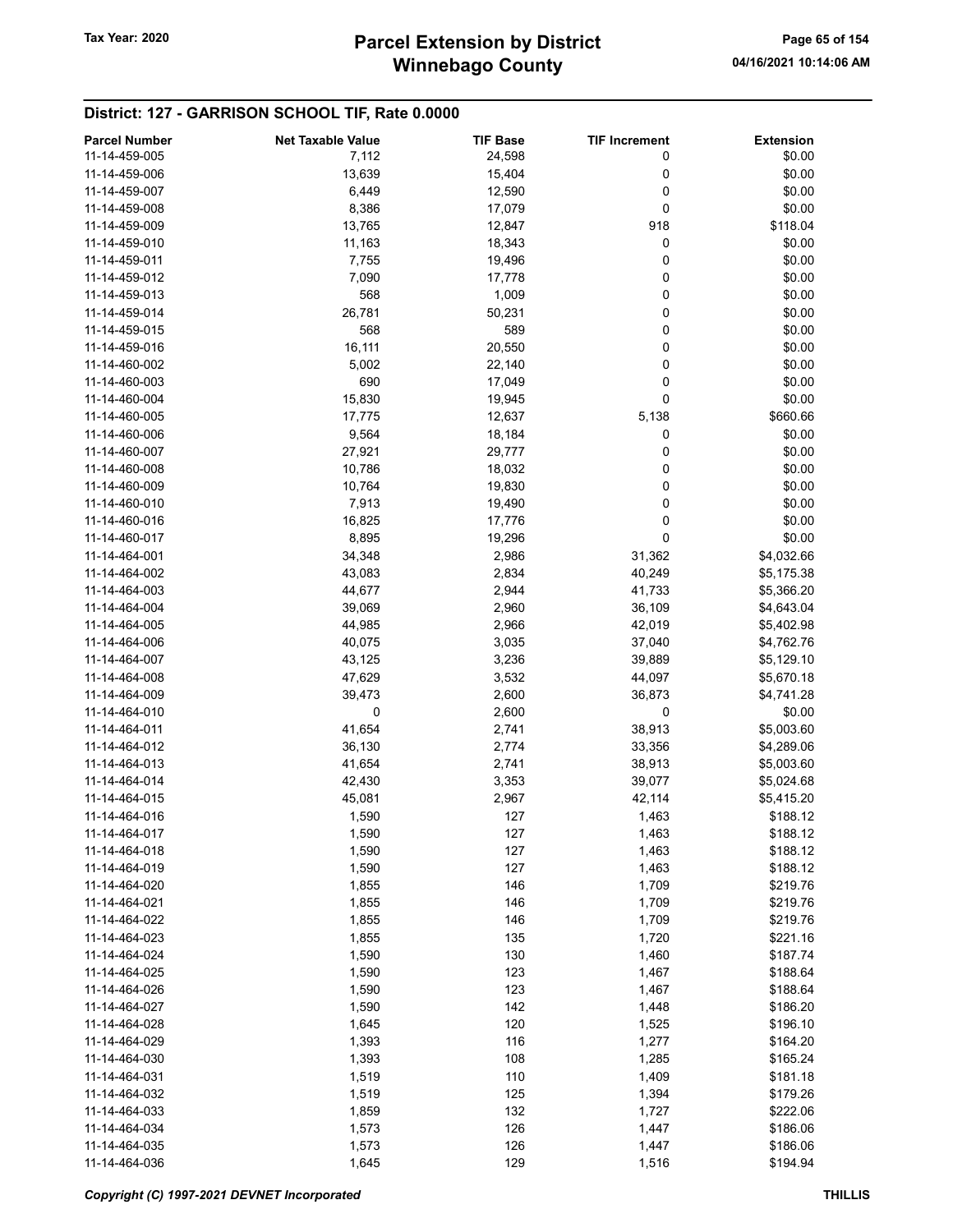#### District: 127 - GARRISON SCHOOL TIF, Rate 0.0000

| <b>Parcel Number</b> | <b>Net Taxable Value</b> | <b>TIF Base</b> | <b>TIF Increment</b> | Extension                   |
|----------------------|--------------------------|-----------------|----------------------|-----------------------------|
| 11-14-464-037        | ∣.645                    | 144             | 1.501                | \$193.00                    |
| Totals for 127       | 2.080.153                | 1.683.103       | 994.480              | \$127.874.50<br>146 Parcels |

#### District: 128 - KISHWAUKEE & HARRISON TIF, Rate 0.0000

| <b>Parcel Number</b>  | <b>Net Taxable Value</b> | <b>TIF Base</b> | <b>TIF Increment</b> | <b>Extension</b> |
|-----------------------|--------------------------|-----------------|----------------------|------------------|
| 11-35-376-001         | 6,571                    | 5,875           | 696                  | \$89.50          |
| 11-35-376-004         | 20,660                   | 22,488          | $\Omega$             | \$0.00           |
| 11-35-376-005         | 20,643                   | 18,479          | 2,164                | \$278.26         |
| 11-35-377-004         | 76,068                   | 129,644         | 0                    | \$0.00           |
| 11-35-377-005         | 2,363                    | 3,862           | 0                    | \$0.00           |
| 11-35-377-006         | 18,115                   | 26,955          | 0                    | \$0.00           |
| 11-35-451-002         | 29,486                   | 26,301          | 3,185                | \$409.54         |
| 11-35-451-003         | 1,172                    | 1,048           | 124                  | \$15.94          |
| 11-35-451-004         | 258,321                  | 231,254         | 27,067               | \$3,480.38       |
| 11-35-451-008         | 365,605                  | 328,370         | 37,235               | \$4,787.84       |
| 11-35-451-010         | 2,155                    | 7,867           | 0                    | \$0.00           |
| 11-35-451-011         | 28,863                   | 34,780          | 0                    | \$0.00           |
| 11-35-451-012         | 467,266                  | 132,981         | 334,285              | \$42,983.70      |
| 11-35-453-011         | 4,776                    | 3,827           | 949                  | \$122.04         |
| 11-35-476-001         | 91,812                   | 136,795         | 0                    | \$0.00           |
| 11-35-476-002         | 9,447                    | 10,626          | 0                    | \$0.00           |
| 11-35-476-003         | 284,517                  | 333,747         | 0                    | \$0.00           |
| 11-35-476-004         | 69,027                   | 72,614          | 0                    | \$0.00           |
| 11-35-476-005         | 65,806                   | 67,031          | $\Omega$             | \$0.00           |
| 11-35-476-006         | 2,492                    | 0               | 2,492                | \$320.44         |
| 11-35-477-001         | 3,787                    | 3,358           | 429                  | \$55.16          |
| 11-35-477-006         | 82,198                   | 216,668         | 0                    | \$0.00           |
| 11-35-477-007         | 3,286                    | 2,938           | 348                  | \$44.76          |
| 11-35-477-008         | 28,378                   | 24,256          | 4,122                | \$530.02         |
| 11-35-477-009         | 15,499                   | 22,367          | 0                    | \$0.00           |
| <b>Totals for 128</b> | 1,958,313                | 1,864,131       | 413,096              | \$53,117.58      |
|                       |                          |                 |                      | 25 Parcels       |

## District: 129 - LINCOLNWOOD TIF #2, Rate 0.0000

| <b>Parcel Number</b> | <b>Net Taxable Value</b> | <b>TIF Base</b> | <b>TIF Increment</b> | <b>Extension</b>  |
|----------------------|--------------------------|-----------------|----------------------|-------------------|
| 11-21-154-020        | 18,647                   | 586             | 18,061               | \$2,322.36        |
| 11-21-154-021        | 23,941                   | 586             | 23,355               | \$3,003.08        |
| 11-21-154-022        | 18,088                   | 586             | 17,502               | \$2,250.48        |
| 11-21-154-023        | 27,493                   | 586             | 26,907               | \$3,459.82        |
| 11-21-154-024        | 23,838                   | 586             | 23,252               | \$2,989.84        |
| 11-21-154-025        | 21,441                   | 586             | 20,855               | \$2,681.62        |
| 11-21-154-026        | 17,838                   | 586             | 17,252               | \$2,218.34        |
| 11-21-154-027        | 7,915                    | 586             | 7,329                | \$942.40          |
| 11-21-154-028        | 21,638                   | 586             | 21,052               | \$2,706.96        |
| 11-21-158-003        | 17,811                   | 586             | 17,225               | \$2,214.86        |
| 11-21-158-004        | 21,596                   | 586             | 21,010               | \$2,701.56        |
| 11-21-158-005        | 17,838                   | 586             | 17,252               | \$2,218.34        |
| 11-21-158-006        | 21,919                   | 586             | 21,333               | \$2,743.08        |
| 11-21-158-007        | 17,960                   | 586             | 17,374               | \$2,234.02        |
| 11-21-158-008        | 20,035                   | 586             | 19,449               | \$2,500.84        |
| 11-21-158-009        | 21,579                   | 586             | 20,993               | \$2,699.36        |
| 11-21-158-010        | 19,127                   | 1,172           | 17,955               | \$2,308.74        |
| Totals for 129       | 338,704                  | 10,548          | 328,156              | \$42,195.70       |
|                      |                          |                 |                      | <b>17 Parcels</b> |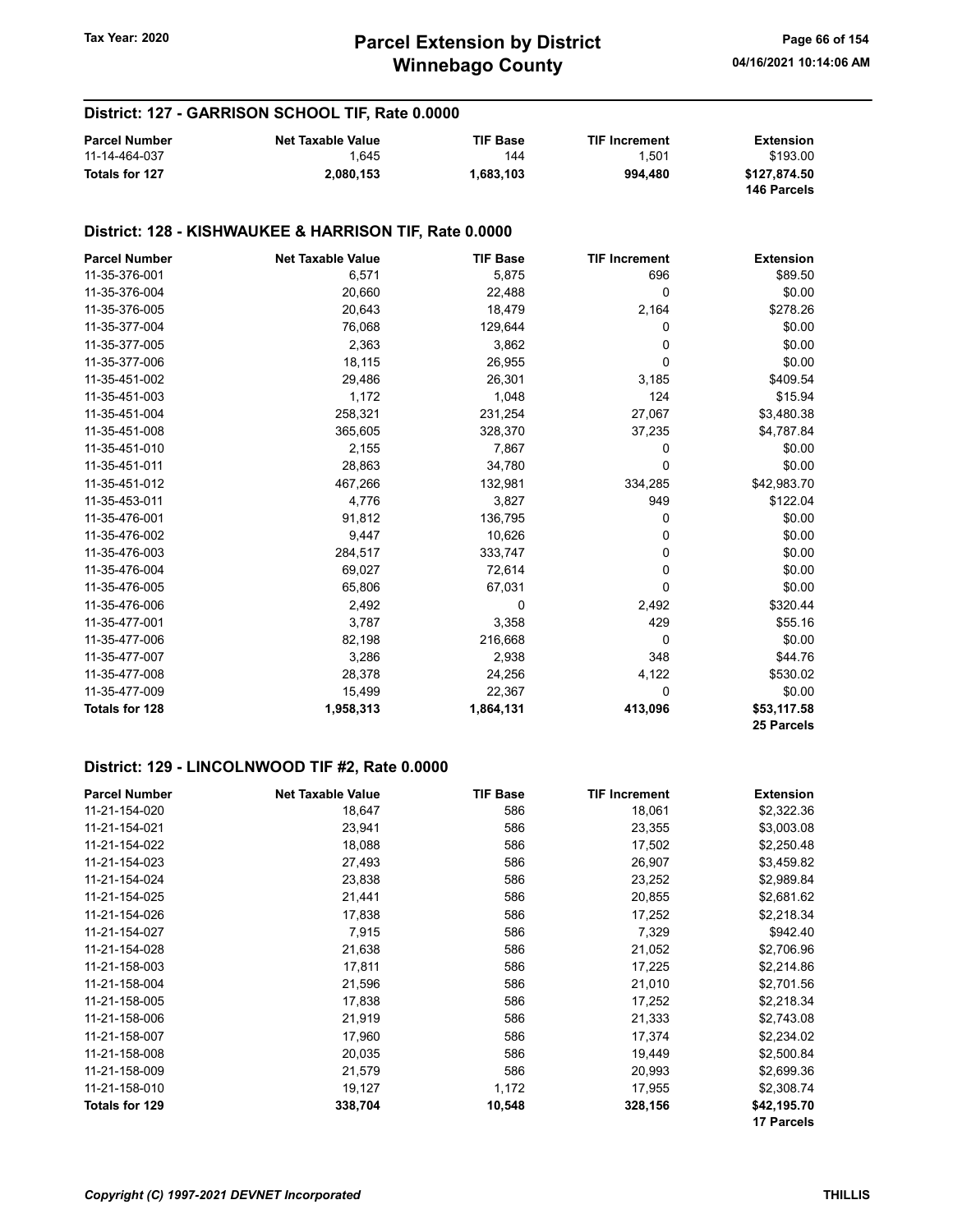# Winnebago County Tax Year: 2020 **Parcel Extension by District** Page 67 of 154

| <b>Parcel Number</b> | <b>Net Taxable Value</b> | <b>TIF Base</b> | <b>TIF Increment</b> | <b>Extension</b> |
|----------------------|--------------------------|-----------------|----------------------|------------------|
| 11-20-255-001        | 8,086                    | 7,736           | 350                  | \$45.00          |
| 11-20-255-002        | 0                        | 8,043           | 0                    | \$0.00           |
| 11-20-255-003        | 282                      | 13,631          | 0                    | \$0.00           |
| 11-20-255-004        | 282                      | 293             | 0                    | \$0.00           |
| 11-20-255-007        | 257                      | 266             | 0                    | \$0.00           |
| 11-20-255-008        | 257                      | 266             | 0                    | \$0.00           |
| 11-20-255-009        | 193                      | 266             | 0                    | \$0.00           |
| 11-20-255-010        | 193                      | 266             | 0                    | \$0.00           |
| 11-20-255-011        | 7,213                    | 439             | 6,774                | \$871.04         |
| 11-20-402-002        | 3,913                    | 7,758           | 0                    | \$0.00           |
| 11-20-402-008        | 8,935                    | 4,497           | 4,438                | \$570.66         |
| 11-20-402-009        | 3,660                    | 5,543           | 0                    | \$0.00           |
| 11-20-402-010        | 3,910                    | 3,569           | 341                  | \$43.86          |
| 11-20-402-013        | 249                      | 222             | 27                   | \$3.48           |
| 11-20-402-014        |                          | 6,534           |                      | \$0.00           |
| 11-20-402-015        | 193                      | 266             | 0                    | \$0.00           |
| 11-20-402-016        | 193                      | 266             | 0                    | \$0.00           |
| 11-20-402-017        | 193                      | 266             | 0                    | \$0.00           |
| 11-20-402-018        | 193                      | 266             | 0                    | \$0.00           |
| 11-20-402-019        | 193                      | 266             | 0                    | \$0.00           |
| 11-20-402-020        | 193                      | 266             | 0                    | \$0.00           |
| 11-20-402-021        | $\mathbf 0$              | 5,278           | 0                    | \$0.00           |
| 11-20-402-022        | 7,463                    | 8,021           | 0                    | \$0.00           |
| 11-20-402-023        | 179                      | 186             | 0                    | \$0.00           |
| 11-20-402-024        | 0                        | 6,125           | 0                    | \$0.00           |
| 11-20-402-025        | 0                        | 3,317           | 0                    | \$0.00           |
| 11-20-402-026        | 424                      | 5,342           | 0                    | \$0.00           |
| 11-20-402-027        | 8,903                    | 4,438           | 4,465                | \$574.14         |
| 11-20-403-004        |                          | 0               |                      | \$0.00           |
| 11-20-404-011        | 6,889                    | 569             | 6,320                | \$812.66         |
| 11-20-404-017        | 348                      | 810             | 0                    | \$0.00           |
| 11-20-404-018        | 348                      | 361             | 0                    | \$0.00           |
| 11-20-404-019        | 348                      | 361             | 0                    | \$0.00           |
| 11-20-404-020        | 3,730                    | 6,329           | 0                    | \$0.00           |
| 11-20-404-021        | 232                      | 6,334           | 0                    | \$0.00           |
| 11-20-404-022        | 4,250                    | 6,204           | 0                    | \$0.00           |
| 11-20-404-025        | 4,795                    | 546             | 4,249                | \$546.36         |
| 11-20-404-026        | 0                        | 6,001           | 0                    | \$0.00           |
| 11-20-405-001        | 190                      | 198             | 0                    | \$0.00           |
| 11-20-405-002        | 7,214                    | 3,471           | 3,743                | \$481.30         |
| 11-20-405-003        | 10,158                   | 6,915           | 3,243                | \$417.00         |
| 11-20-405-004        | 0                        | 4,656           | 0                    | \$0.00           |
| 11-20-405-005        | 187                      | 193             | 0                    | \$0.00           |
| 11-20-405-006        | 187                      | 193             | 0                    | \$0.00           |
| 11-20-405-007        | 187                      | 193             | 0                    | \$0.00           |
| 11-20-405-008        | 187                      | 193             | 0                    | \$0.00           |
| 11-20-405-009        | 3,475                    | 3,190           | 285                  | \$36.66          |
| 11-20-405-010        | 7,042                    | 8,919           | 0                    | \$0.00           |
| 11-20-405-011        | 187                      | 193             | 0                    | \$0.00           |
| 11-20-405-012        | 3,126                    | 9,833           | 0                    | \$0.00           |
| 11-20-405-015        | 190                      | 198             | 0                    | \$0.00           |
| 11-20-405-016        | 190                      | 198             | 0                    | \$0.00           |
| 11-20-405-017        | 190                      | 3,982           | 0                    | \$0.00           |
| 11-20-405-018        | 190                      | 198             | 0                    | \$0.00           |
| 11-20-405-021        | 382                      | 395             | $\pmb{0}$            | \$0.00           |
| 11-20-405-022        | 4,794                    | 387             | 4,407                | \$566.68         |
| 11-20-406-002        | 190                      | 198             | 0                    | \$0.00           |
| 11-20-406-003        | 7,026                    | 7,745           | 0                    | \$0.00           |
| 11-20-406-007        | 187                      | 193             | $\pmb{0}$            | \$0.00           |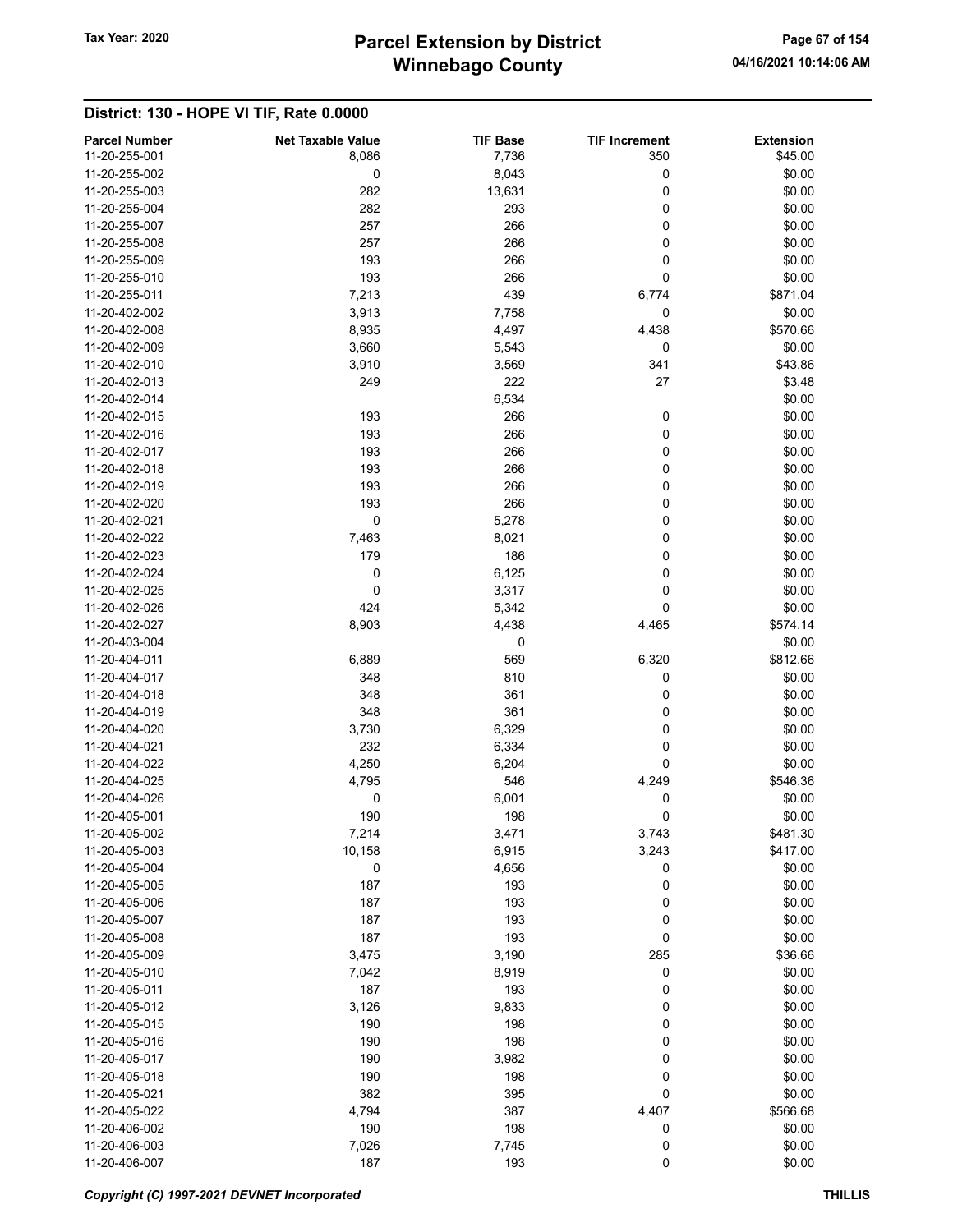# Winnebago County Tax Year: 2020 **Parcel Extension by District** Page 68 of 154

| <b>Parcel Number</b><br>11-20-406-008 | <b>Net Taxable Value</b><br>187 | <b>TIF Base</b><br>193 | <b>TIF Increment</b><br>0 | <b>Extension</b><br>\$0.00 |
|---------------------------------------|---------------------------------|------------------------|---------------------------|----------------------------|
| 11-20-406-014                         | 190                             | 3,205                  | 0                         | \$0.00                     |
| 11-20-406-015                         | 0                               | 10,212                 | 0                         | \$0.00                     |
| 11-20-406-016                         | 190                             | 5,354                  | 0                         | \$0.00                     |
| 11-20-406-017                         | 1,857                           | 4,515                  | 0                         | \$0.00                     |
| 11-20-406-018                         | 12,216                          | 11,723                 | 493                       | \$63.40                    |
| 11-20-406-019                         | 0                               | 9,243                  | 0                         | \$0.00                     |
| 11-20-406-020                         | $\mathbf 0$                     | 8,242                  | 0                         | \$0.00                     |
| 11-20-406-021                         | 7,215                           | 290                    | 6,925                     | \$890.44                   |
| 11-20-406-022                         | 4,796                           | 290                    | 4,506                     | \$579.40                   |
| 11-20-428-001                         | 186                             | 192                    | 0                         | \$0.00                     |
| 11-20-428-002                         | 190                             | 198                    | 0                         | \$0.00                     |
| 11-20-428-003                         | 8,878                           | 9,090                  | 0                         | \$0.00                     |
| 11-20-428-004                         |                                 | 3,024                  |                           | \$0.00                     |
| 11-20-428-005                         | 186                             | 192                    | 0                         | \$0.00                     |
| 11-20-428-006                         | 7,897                           | 10,646                 | 0                         | \$0.00                     |
| 11-20-428-010                         | 251                             | 7,852                  | 0                         | \$0.00                     |
| 11-20-428-011                         | 211                             | 219                    | 0                         | \$0.00                     |
|                                       | 211                             |                        | 0                         |                            |
| 11-20-428-012<br>11-20-428-013        | 211                             | 219<br>219             | 0                         | \$0.00<br>\$0.00           |
|                                       | 211                             |                        |                           |                            |
| 11-20-428-014                         |                                 | 219                    | 0                         | \$0.00                     |
| 11-20-428-015                         | 211                             | 1,353                  | 0                         | \$0.00                     |
| 11-20-428-016                         | 200                             | 5,351                  | 0                         | \$0.00                     |
| 11-20-428-017                         | 6,268                           | 6,660                  | 0                         | \$0.00                     |
| 11-20-428-018                         | 929                             | 843                    | 86                        | \$11.06                    |
| 11-20-428-019                         | 200                             | 5,415                  | 0                         | \$0.00                     |
| 11-20-428-020                         | 4,098                           | 5,117                  | 0                         | \$0.00                     |
| 11-20-428-021                         | 15,056                          | 14,589                 | 467                       | \$60.06                    |
| 11-20-428-022                         | 200                             | 207                    | 0                         | \$0.00                     |
| 11-20-428-023                         | 332                             | 344                    | 0                         | \$0.00                     |
| 11-20-428-024                         | 7,215                           | 299                    | 6,916                     | \$889.30                   |
| 11-20-429-005                         | 200                             | 0                      | 200                       | \$25.72                    |
| 11-20-429-006                         | 200                             | 0                      | 200                       | \$25.72                    |
| 11-20-429-007                         | 200                             | 0                      | 200                       | \$25.72                    |
| 11-20-429-012                         |                                 | 4,317                  |                           | \$0.00                     |
| 11-20-429-015                         | 9,287                           | 319                    | 8,968                     | \$1,153.14                 |
| 11-20-429-018                         | 0                               | 3,726                  | 0                         | \$0.00                     |
| 11-20-429-019                         | 3,568                           | 4,170                  | 0                         | \$0.00                     |
| 11-20-429-020                         | 7,777                           | 10,566                 | 0                         | \$0.00                     |
| 11-20-429-021                         | 300                             | 1,994                  | 0                         | \$0.00                     |
| 11-20-429-022                         | 3,335                           | 5,539                  | 0                         | \$0.00                     |
| 11-20-429-023                         | 200                             | 5,972                  | 0                         | \$0.00                     |
| 11-20-429-025                         | 7,214                           | 414                    | 6,800                     | \$874.38                   |
| 11-20-429-026                         | 7,214                           | 319                    | 6,895                     | \$886.60                   |
| 11-20-429-027                         | 7,214                           | 319                    | 6,895                     | \$886.60                   |
| 11-20-429-028                         | 7,215                           | 426                    | 6,789                     | \$872.96                   |
| 11-20-429-029                         | 7,214                           | 319                    | 6,895                     | \$886.60                   |
| 11-20-429-030                         | 405                             | 1,308                  | 0                         | \$0.00                     |
| 11-20-429-031                         |                                 | 1,308                  |                           | \$0.00                     |
| 11-20-430-001                         | 7,113                           | 3,967                  | 3,146                     | \$404.54                   |
| 11-20-430-002                         | 3,928                           | 4,650                  | 0                         | \$0.00                     |
| 11-20-430-003                         | 4,648                           | 5,162                  | 0                         | \$0.00                     |
| 11-20-430-004                         | 152                             | 158                    | 0                         | \$0.00                     |
| 11-20-430-007                         | 7,215                           | 453                    | 6,762                     | \$869.50                   |
| 11-20-430-008                         | 7,215                           | 1,106                  | 6,109                     | \$785.52                   |
| 11-20-430-009                         | 218                             | 226                    | 0                         | \$0.00                     |
| 11-20-430-012                         | 0                               | 4,187                  | 0                         | \$0.00                     |
| 11-20-430-015                         | 218                             | 226                    | 0                         | \$0.00                     |
| 11-20-430-016                         | 218                             | 226                    | 0                         | \$0.00                     |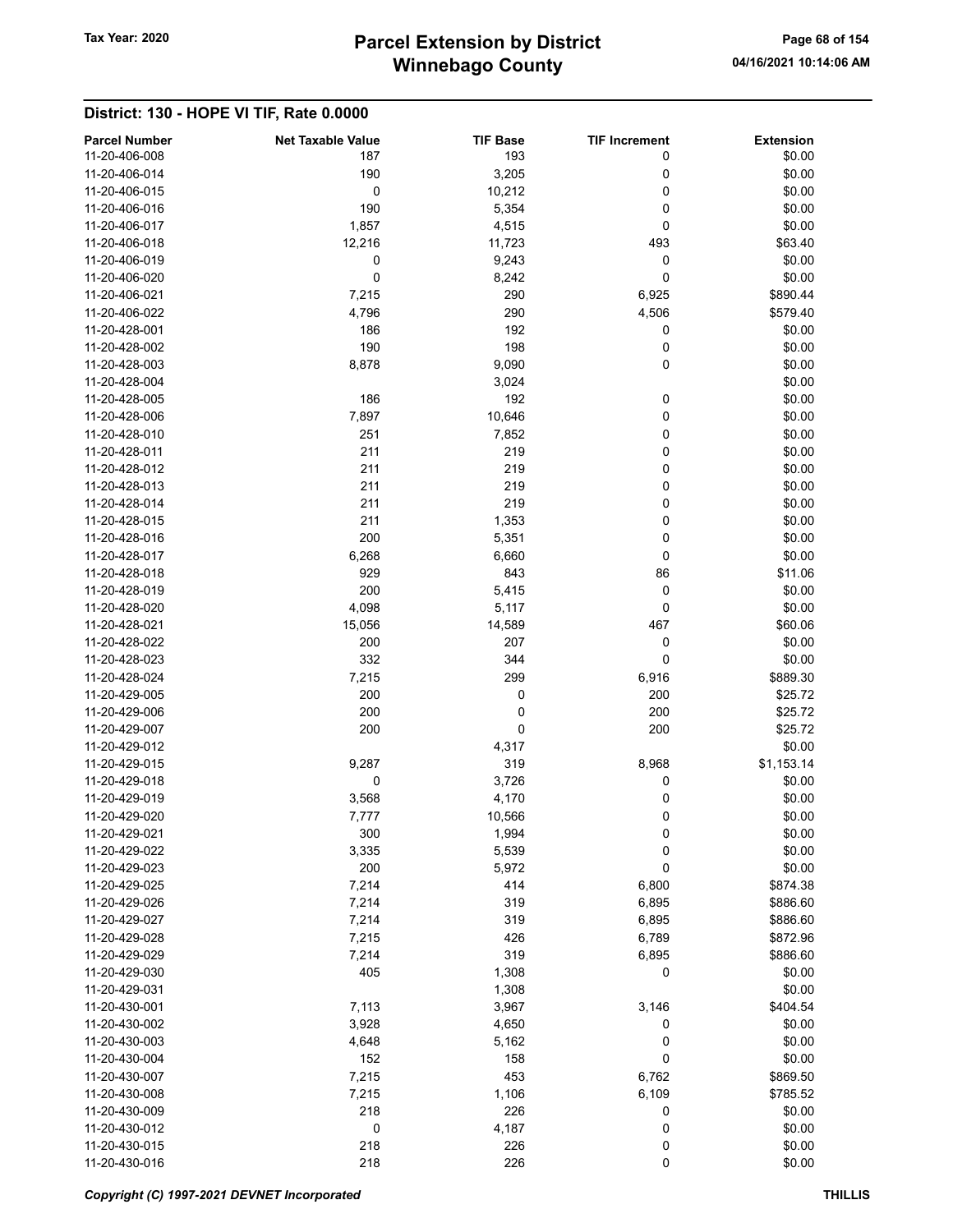# Winnebago County Tax Year: 2020 **Parcel Extension by District** Page 69 of 154

| <b>Parcel Number</b> | <b>Net Taxable Value</b> | <b>TIF Base</b> | <b>TIF Increment</b> | <b>Extension</b> |
|----------------------|--------------------------|-----------------|----------------------|------------------|
| 11-20-430-017        | 0                        | 111             | 0                    | \$0.00           |
| 11-20-430-018        | 4,655                    | 4,265           | 390                  | \$50.16          |
| 11-20-430-019        | 4,500                    | 3,195           | 1,305                | \$167.80         |
| 11-20-430-021        | 7,215                    | 453             | 6,762                | \$869.50         |
| 11-20-430-022        | 438                      | 478             | 0                    | \$0.00           |
| 11-20-430-023        | 0                        | 453             | 0                    | \$0.00           |
| 11-20-431-001        | 3,676                    | 3,700           | 0                    | \$0.00           |
| 11-20-431-004        | 5,817                    | 6,686           | 0                    | \$0.00           |
| 11-20-431-005        | 240                      | 248             | 0                    | \$0.00           |
| 11-20-431-006        | 3,115                    | 3,524           | 0                    | \$0.00           |
| 11-20-431-007        | 2,160                    | 11,441          | 0                    | \$0.00           |
| 11-20-431-008        | 405                      | 1,337           | 0                    | \$0.00           |
| 11-20-431-009        | 9,099                    | 9,357           | 0                    | \$0.00           |
| 11-20-431-010        | 320                      | 332             | 0                    | \$0.00           |
| 11-20-431-011        | 8,526                    | 11,954          | 0                    | \$0.00           |
| 11-20-431-012        | 213                      | 221             | 0                    | \$0.00           |
|                      |                          |                 |                      |                  |
| 11-20-431-015        | 7,214                    | 650             | 6,564                | \$844.04         |
| 11-20-431-016        |                          | 584             |                      | \$0.00           |
| 11-20-431-017        | 10,219                   | 11,426          | 0                    | \$0.00           |
| 11-20-431-018        | 654                      | 6,600           | 0                    | \$0.00           |
| 11-20-452-001        | 9,775                    | 428             | 9,347                | \$1,201.88       |
| 11-20-452-002        | 2,289                    | 4,514           | 0                    | \$0.00           |
| 11-20-452-003        | 4,797                    | 361             | 4,436                | \$570.40         |
| 11-20-452-004        | 213                      | 221             | 0                    | \$0.00           |
| 11-20-452-016        | 2,208                    | 4,660           | 0                    | \$0.00           |
| 11-20-452-017        | 6,648                    | 4,660           | 1,988                | \$255.62         |
| 11-20-452-028        | 7,215                    | 294             | 6,921                | \$889.94         |
| 11-20-452-029        | 4,798                    | 294             | 4,504                | \$579.14         |
| 11-20-452-031        | 7,215                    | 293             | 6,922                | \$890.06         |
| 11-20-452-032        | 4,798                    | 293             | 4,505                | \$579.28         |
| 11-20-452-033        | 7,215                    | 293             | 6,922                | \$890.06         |
| 11-20-452-034        | 4,798                    | 293             | 4,505                | \$579.28         |
| 11-20-452-035        | 9,776                    | 391             | 9,385                | \$1,206.76       |
| 11-20-452-036        | 7,215                    | 391             | 6,824                | \$877.46         |
| 11-20-452-037        | 377                      | 412             | 0                    | \$0.00           |
| 11-20-453-001        | 198                      | 206             | 0                    |                  |
|                      |                          |                 |                      | \$0.00           |
| 11-20-453-002        | 0                        | 4,004           | 0                    | \$0.00           |
| 11-20-453-003        | 3,807                    | 3,064           | 743                  | \$95.54          |
| 11-20-453-009        | 187                      | 7,639           | 0                    | \$0.00           |
| 11-20-453-010        | 1,309                    | 2,364           | 0                    | \$0.00           |
| 11-20-453-013        | 187                      | 193             | 0                    | \$0.00           |
| 11-20-453-014        | 187                      | 193             | 0                    | \$0.00           |
| 11-20-453-015        | 3,126                    | 10,215          | 0                    | \$0.00           |
| 11-20-453-016        | 187                      | 193             | 0                    | \$0.00           |
| 11-20-453-017        | 187                      | 193             | 0                    | \$0.00           |
| 11-20-453-018        | 3,185                    | 5,441           | 0                    | \$0.00           |
| 11-20-453-021        | 374                      | 5,452           | 0                    | \$0.00           |
| 11-20-453-022        | 0                        | 3,690           | 0                    | \$0.00           |
| 11-20-453-025        | 187                      | 193             | 0                    | \$0.00           |
| 11-20-453-026        | 187                      | 193             | 0                    | \$0.00           |
| 11-20-453-027        | 228                      | 237             | 0                    | \$0.00           |
| 11-20-453-029        | 7,212                    | 387             | 6,825                | \$877.60         |
| 11-20-453-030        | 7,213                    | 377             | 6,836                | \$879.00         |
| 11-20-453-031        | 7,213                    | 309             | 6,904                | \$887.74         |
| 11-20-453-032        | 4,796                    | 309             | 4,487                | \$576.96         |
|                      |                          |                 |                      |                  |
| 11-20-453-033        | 9,773                    | 387             | 9,386                | \$1,206.90       |
| 11-20-453-034        | 7,212                    | 1,173           | 6,039                | \$776.52         |
| 11-20-454-003        | 4,033                    | 4,096           | 0                    | \$0.00           |
| 11-20-454-004        | 6,348                    | 13,362          | 0                    | \$0.00           |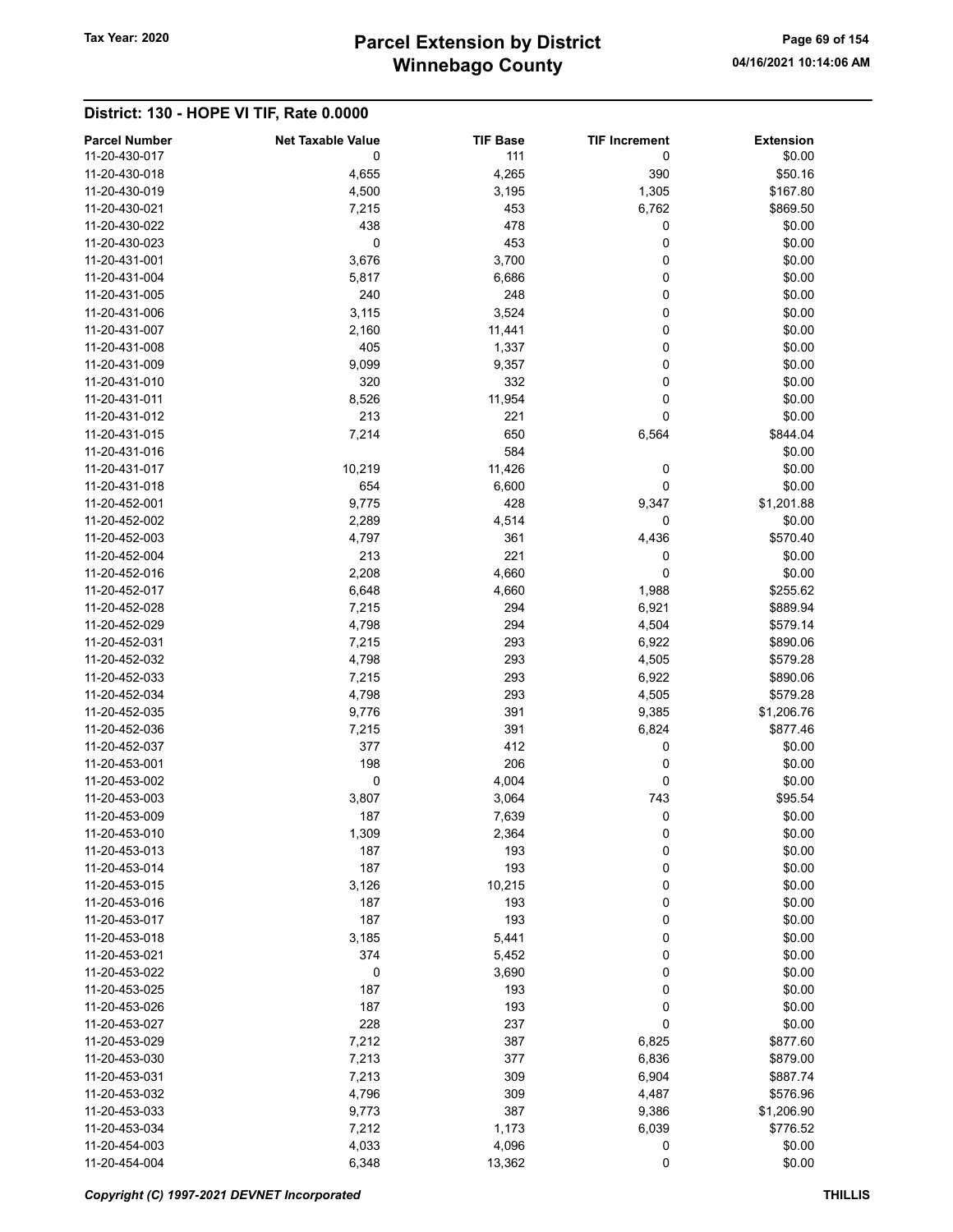| <b>Parcel Number</b> | <b>Net Taxable Value</b> | <b>TIF Base</b> | <b>TIF Increment</b> | <b>Extension</b> |
|----------------------|--------------------------|-----------------|----------------------|------------------|
| 11-20-454-005        | 4,869                    | 5,154           | 0                    | \$0.00           |
| 11-20-454-006        |                          | 7,056           |                      | \$0.00           |
| 11-20-454-011        | 187                      | 193             | 0                    | \$0.00           |
| 11-20-454-014        | 187                      | 193             | 0                    | \$0.00           |
| 11-20-454-015        | 6,384                    | 3,813           | 2,571                | \$330.60         |
| 11-20-454-016        | 187                      | 193             | 0                    | \$0.00           |
| 11-20-454-017        | 187                      | 193             | 0                    | \$0.00           |
| 11-20-454-018        | 187                      | 193             | 0                    | \$0.00           |
| 11-20-454-019        | 187                      | 193             | 0                    | \$0.00           |
| 11-20-454-020        | 187                      | 193             | 0                    | \$0.00           |
| 11-20-454-021        | 187                      | 1,763           | 0                    | \$0.00           |
| 11-20-454-022        | 187                      | 193             | 0                    | \$0.00           |
| 11-20-454-023        | 187                      | 193             | 0                    | \$0.00           |
| 11-20-454-024        | 187                      | 193             | 0                    | \$0.00           |
| 11-20-454-025        | 187                      | 1,531           | 0                    | \$0.00           |
| 11-20-454-026        | 187                      | 3,990           | 0                    | \$0.00           |
| 11-20-454-027        | 8,932                    | 5,811           | 3,121                | \$401.32         |
| 11-20-454-028        | 7,212                    | 387             | 6,825                | \$877.60         |
| 11-20-454-029        | 4,796                    | 309             | 4,487                | \$576.96         |
| 11-20-454-030        | 7,213                    | 8,463           | $\pmb{0}$            | \$0.00           |
| 11-20-454-031        | 9,773                    | 387             | 9,386                | \$1,206.90       |
| 11-20-455-003        | 231                      | 287             | 0                    | \$0.00           |
|                      |                          |                 |                      |                  |
| 11-20-455-004        | 8,750                    | 13,477          | 0                    | \$0.00           |
| 11-20-455-005        | 11,331                   | 13,506          | 0                    | \$0.00           |
| 11-20-455-006        | 9,610                    | 10,336          | 0                    | \$0.00           |
| 11-20-455-010        | 9,483                    | 9,126           | 357                  | \$45.90          |
| 11-20-455-011        | 5,774                    | 13,030          | 0                    | \$0.00           |
| 11-20-455-017        | 10,568                   | 343             | 10,225               | \$1,314.78       |
| 11-20-455-018        |                          | 343             |                      | \$0.00           |
| 11-20-455-019        | 15,568                   | 343             | 15,225               | \$1,957.70       |
| 11-20-455-020        |                          | 0               |                      | \$0.00           |
| 11-20-455-021        |                          | 0               |                      | \$0.00           |
| 11-20-455-022        | 16,200                   | 362             | 15,838               | \$2,036.52       |
| 11-20-456-001        | 187                      | 193             | 0                    | \$0.00           |
| 11-20-456-002        | 187                      | 193             | 0                    | \$0.00           |
| 11-20-456-003        | 187                      | 193             | 0                    | \$0.00           |
| 11-20-456-004        | 187                      | 3,474           | 0                    | \$0.00           |
| 11-20-456-009        | 187                      | 3,615           | 0                    | \$0.00           |
| 11-20-456-010        | 187                      | 193             | $\mathbf 0$          | \$0.00           |
| 11-20-456-011        | $\boldsymbol{0}$         | 5,616           | 0                    | \$0.00           |
| 11-20-456-020        | $\mathbf 0$              | 101             | $\pmb{0}$            | \$0.00           |
| 11-20-456-025        | 187                      | 193             | 0                    | \$0.00           |
| 11-20-456-026        | 3,612                    | 3,710           | 0                    | \$0.00           |
| 11-20-456-027        | 2,370                    | 3,500           | 0                    | \$0.00           |
| 11-20-456-028        | 5,004                    | 4,438           | 566                  | \$72.78          |
| 11-20-456-029        | 187                      | 1,541           | 0                    | \$0.00           |
| 11-20-456-033        | 187                      | 193             | 0                    | \$0.00           |
| 11-20-456-037        | 15,215                   | 290             | 14,925               | \$1,919.12       |
| 11-20-456-038        | 0                        | 97              | 0                    | \$0.00           |
| 11-20-456-039        | 16,209                   | 464             | 15,745               | \$2,024.56       |
| 11-20-456-040        |                          | 10,296          | 0                    | \$0.00           |
| 11-20-456-042        | 5,224<br>374             | 387             | 0                    | \$0.00           |
|                      |                          |                 |                      |                  |
| 11-20-456-043        | 14,799                   | 290             | 14,509               | \$1,865.64       |
| 11-20-456-045        | 14,896                   | 290             | 14,606               | \$1,878.10       |
| 11-20-456-046        | 14,896                   | 290             | 14,606               | \$1,878.10       |
| 11-20-456-047        | 20,893                   | 387             | 20,506               | \$2,636.74       |
| 11-20-456-048        | 15,215                   | 290             | 14,925               | \$1,919.12       |
| 11-20-456-049        | 14,896                   | 290             | 14,606               | \$1,878.10       |
| 11-20-456-050        | 560                      | 580             | 0                    | \$0.00           |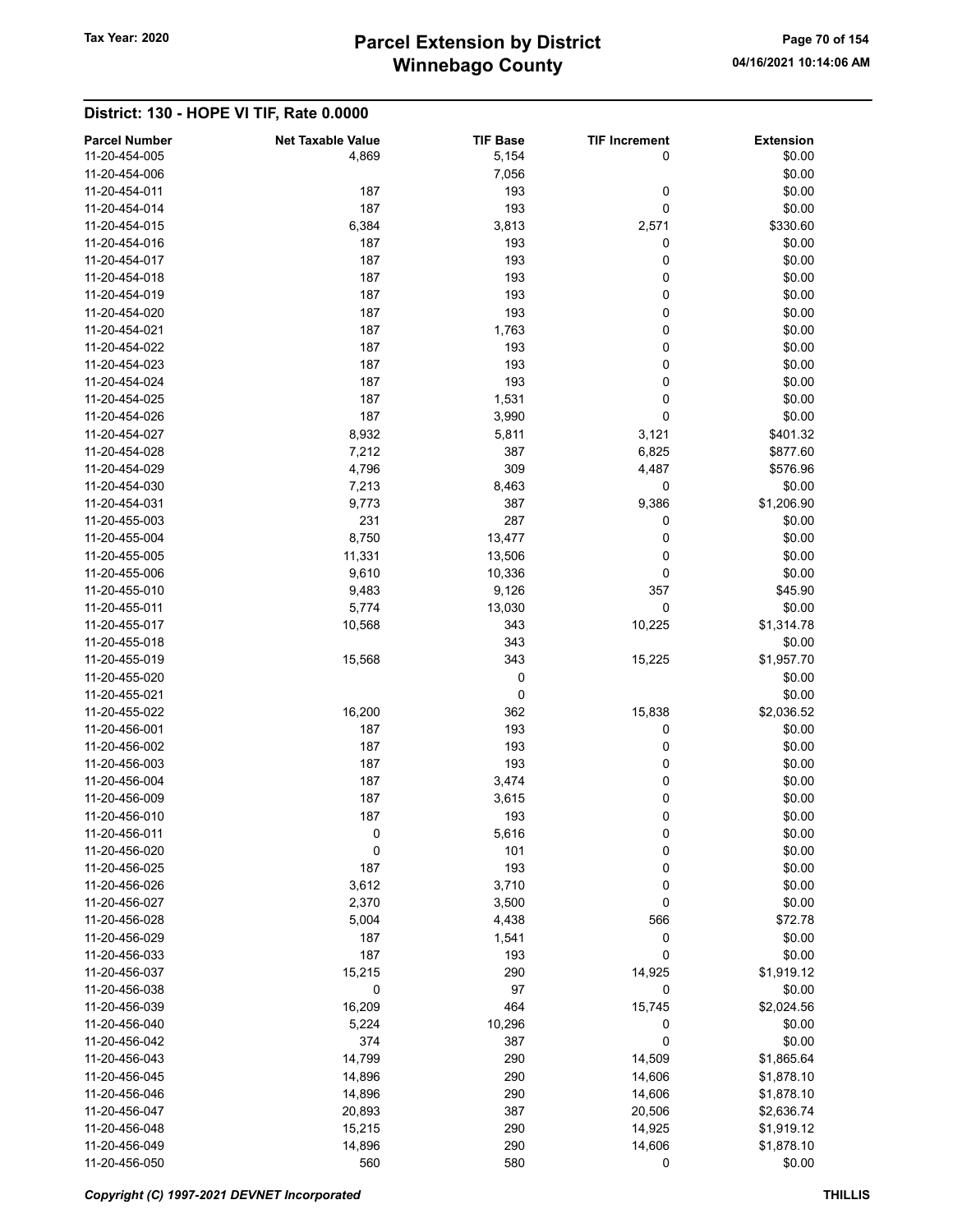# Winnebago County Tax Year: 2020 **Parcel Extension by District** Page 71 of 154

| <b>Parcel Number</b>           | <b>Net Taxable Value</b> | <b>TIF Base</b> | <b>TIF Increment</b> | <b>Extension</b> |
|--------------------------------|--------------------------|-----------------|----------------------|------------------|
| 11-20-456-052                  | 15,193                   | 3,354           | 11,839               | \$1,522.32       |
| 11-20-456-053                  | 15,516                   | 290             | 15,226               | \$1,957.82       |
| 11-20-456-054                  | 0                        | 145             | 0                    | \$0.00           |
| 11-20-456-055                  | 7,825                    | 4,586           | 3,239                | \$416.48         |
| 11-20-457-004                  | 187                      | 193             | 0                    | \$0.00           |
| 11-20-457-010                  | 187                      | 193             | 0                    | \$0.00           |
| 11-20-457-011                  | 187                      | 4,676           | 0                    | \$0.00           |
| 11-20-457-018                  | 187                      | 1,249           | 0                    | \$0.00           |
| 11-20-457-028                  | 187                      | 193             | 0                    | \$0.00           |
| 11-20-457-029                  | 10,802                   | 10,558          | 244                  | \$31.38          |
| 11-20-457-030                  | 187                      | 193             | 0                    | \$0.00           |
| 11-20-457-034                  | 187                      | 1,308           | 0                    | \$0.00           |
| 11-20-457-042                  | $\mathbf 0$              | 11,138          | 0                    | \$0.00           |
| 11-20-457-043                  | 14,799                   | 290             | 14,509               | \$1,865.64       |
| 11-20-457-044                  | 7,684                    | 290             | 7,394                | \$950.76         |
| 11-20-457-045                  | 14,799                   | 290             | 14,509               | \$1,865.64       |
| 11-20-457-046                  |                          | 290             |                      | \$0.00           |
| 11-20-457-047                  | 14,799                   | 290             | 14,509               | \$1,865.64       |
| 11-20-457-048                  |                          | 338             |                      | \$0.00           |
| 11-20-457-049                  | 16,971                   | 193             | 16,778               | \$2,157.38       |
| 11-20-457-050                  | 15,193                   | 306             | 14,887               | \$1,914.24       |
| 11-20-457-051                  | 15,193                   | 306             | 14,887               | \$1,914.24       |
| 11-20-457-052                  | 15,287                   | 386             | 14,901               | \$1,916.04       |
| 11-20-457-053                  | 21,610                   | 386             | 21,224               | \$2,729.08       |
| 11-20-457-054                  | 15,287                   | 386             | 14,901               | \$1,916.04       |
| 11-20-457-055                  |                          | 386             |                      |                  |
|                                | 15,610                   |                 | 15,224               | \$1,957.56       |
| 11-20-457-056<br>11-20-457-057 | 15,225                   | 386<br>386      | 14,839               | \$1,908.06       |
|                                | 15,287<br>6,985          |                 | 14,901               | \$1,916.04       |
| 11-20-457-058                  |                          | 7,318           | 0                    | \$0.00           |
| 11-20-476-002                  | 7,214                    | 361             | 6,853                | \$881.20         |
| 11-20-476-003                  | 348                      | 5,828           | 0                    | \$0.00           |
| 11-20-476-004                  | 4,277                    | 6,894           | 0                    | \$0.00           |
| 11-20-476-005                  | 202                      | 210             | 0                    | \$0.00           |
| 11-20-476-006                  | 229                      | 227             | 2                    | \$0.26           |
| 11-20-476-007                  | 206                      | 212             | $\pmb{0}$            | \$0.00           |
| 11-20-476-008                  | 206                      | 212             | 0                    | \$0.00           |
| 11-20-476-009                  | 206                      | 212             | 0                    | \$0.00           |
| 11-20-476-013                  |                          | 0               |                      | \$0.00           |
| 11-20-476-014                  |                          | 0               |                      | \$0.00           |
| 11-20-476-015                  | 580                      | 3,970           | 0                    | \$0.00           |
| 11-20-476-016                  | 206                      | 212             | 0                    | \$0.00           |
| 11-20-476-017                  | 206                      | 1,242           | 0                    | \$0.00           |
| 11-20-476-020                  | 6,655                    | 6,191           | 464                  | \$59.66          |
| 11-20-476-021                  | 405                      | 6,932           | 0                    | \$0.00           |
| 11-20-476-022                  | 8,967                    | 10,125          | 0                    | \$0.00           |
| 11-20-476-023                  | 4,794                    | 319             | 4,475                | \$575.42         |
| 11-20-476-024                  | 7,214                    | 319             | 6,895                | \$886.60         |
| 11-20-476-025                  | 9,775                    | 425             | 9,350                | \$1,202.26       |
| 11-20-477-001                  | 4,358                    | 5,664           | 0                    | \$0.00           |
| 11-20-477-007                  | $\mathbf 0$              | 5,108           | 0                    | \$0.00           |
| 11-20-477-010                  | 2,812                    | 6,849           | 0                    | \$0.00           |
| 11-20-477-013                  |                          | 3,603           |                      | \$0.00           |
| 11-20-477-016                  | 2,812                    | 4,678           | 0                    | \$0.00           |
| 11-20-477-019                  | 4,794                    | 319             | 4,475                | \$575.42         |
| 11-20-477-020                  | 0                        | 106             | 0                    | \$0.00           |
| 11-20-477-021                  | 206                      | 212             | 0                    | \$0.00           |
| 11-20-477-022                  | 8,090                    | 10,863          | 0                    | \$0.00           |
| 11-20-477-023                  | 375                      | 9,700           | 0                    | \$0.00           |
| 11-20-477-024                  | 11,627                   | 426             | 11,201               | \$1,440.28       |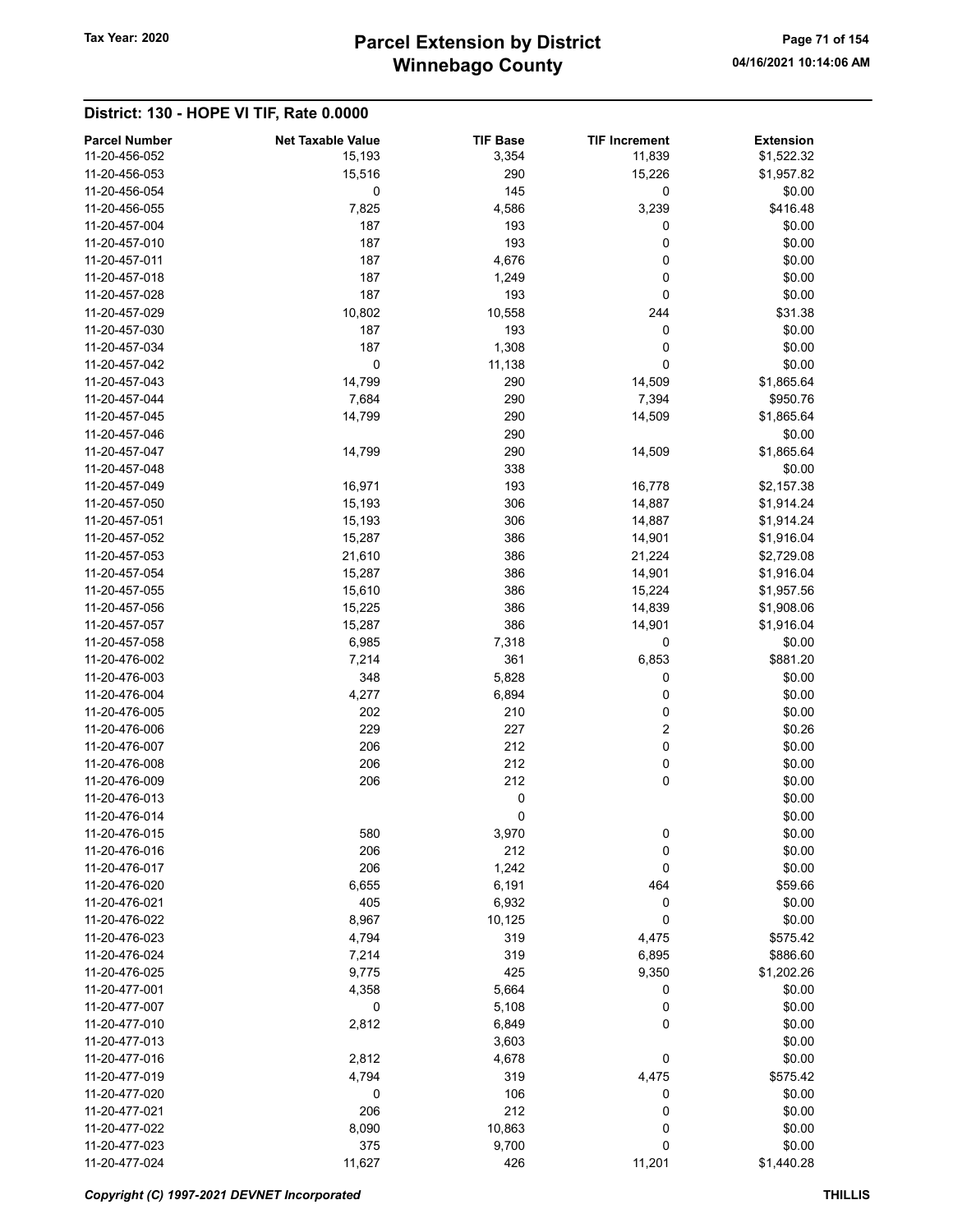# Winnebago County Tax Year: 2020 **Parcel Extension by District** Page 72 of 154

| <b>Parcel Number</b> | <b>Net Taxable Value</b> | <b>TIF Base</b> | <b>TIF Increment</b> | <b>Extension</b> |
|----------------------|--------------------------|-----------------|----------------------|------------------|
| 11-20-477-025        | 11,627                   | 426             | 11,201               | \$1,440.28       |
| 11-20-477-026        | 9,775                    | 426             | 9,349                | \$1,202.14       |
| 11-20-477-027        | 7,214                    | 388             | 6,826                | \$877.72         |
| 11-20-477-028        |                          | 722             |                      | \$0.00           |
| 11-20-478-001        | 276                      | 286             | 0                    | \$0.00           |
| 11-20-478-002        | 5,095                    | 5,343           | 0                    | \$0.00           |
| 11-20-478-011        | 5,585                    | 5,601           | 0                    | \$0.00           |
| 11-20-478-012        | 159                      | 166             | 0                    | \$0.00           |
| 11-20-478-013        | 9,554                    | 8,107           | 1,447                | \$186.06         |
| 11-20-478-014        | 159                      | 166             | 0                    | \$0.00           |
| 11-20-478-015        | 10,152                   | 10,626          | 0                    | \$0.00           |
| 11-20-478-016        | 9,926                    | 12,719          | 0                    | \$0.00           |
| 11-20-478-017        | 13,671                   | 9,928           | 3,743                | \$481.30         |
| 11-20-478-018        | 320                      | 332             | 0                    | \$0.00           |
| 11-20-478-019        | 5,299                    | 6,587           | 0                    | \$0.00           |
| 11-20-478-020        | 3,487                    | 5,183           | 0                    | \$0.00           |
| 11-20-478-021        | 960                      | 873             | 87                   | \$11.20          |
| 11-20-478-022        | 213                      | 221             | 0                    | \$0.00           |
| 11-20-478-023        | 213                      | 221             | 0                    | \$0.00           |
| 11-20-478-024        | 4,803                    | 4,191           | 612                  | \$78.70          |
| 11-20-478-025        | 2,638                    | 4,185           | 0                    | \$0.00           |
| 11-20-478-026        | 13,488                   | 18,358          | 0                    | \$0.00           |
| 11-20-478-028        | 4,788                    | 370             | 4,418                | \$568.08         |
| 11-20-478-030        | 7,214                    | 382             | 6,832                | \$878.50         |
| 11-20-478-031        | 7,214                    | 312             | 6,902                | \$887.50         |
| 11-20-479-001        | 271                      | 6,180           | 0                    | \$0.00           |
| 11-20-479-002        | 265                      | 276             | 0                    | \$0.00           |
| 11-20-479-003        | 11,581                   | 14,519          | 0                    | \$0.00           |
| 11-20-479-008        | 427                      | 6,295           | 0                    | \$0.00           |
| 11-20-479-009        | 208                      | 215             | 0                    | \$0.00           |
| 11-20-479-010        | 8,672                    | 10,756          | 0                    | \$0.00           |
| 11-20-479-011        | 374                      | 387             | 0                    | \$0.00           |
| 11-20-479-012        | 213                      | 221             | 0                    | \$0.00           |
| 11-20-479-013        | 2,487                    | 3,512           | 0                    | \$0.00           |
| 11-20-479-014        | 7,288                    | 9,399           | 0                    | \$0.00           |
| 11-20-479-015        | 0                        | 11,612          | 0                    | \$0.00           |
| 11-20-479-016        | 6,203                    | 7,896           | 0                    | \$0.00           |
| 11-20-479-017        | 7,174                    | 7,772           | 0                    | \$0.00           |
| 11-20-479-020        | 2,501                    | 7,797           | 0                    | \$0.00           |
| 11-20-479-021        | 0                        | 11,399          | 0                    | \$0.00           |
| 11-20-479-022        | 208                      | 215             | 0                    | \$0.00           |
| 11-20-479-023        | 641                      | 664             | 0                    | \$0.00           |
| 11-20-479-025        | 2,451                    | 10,874          | 0                    | \$0.00           |
| 11-20-479-026        | 7,212                    | 442             | 6,770                | \$870.52         |
| 11-20-479-028        | 4,796                    | 332             | 4,464                | \$574.00         |
| 11-20-479-029        | 7,213                    | 332             | 6,881                | \$884.80         |
| 11-20-480-001        |                          | 0               |                      | \$0.00           |
| 11-20-480-002        |                          | 0               |                      | \$0.00           |
| 11-20-480-003        | 18,267                   | 13,175          | 5,092                | \$654.76         |
| 11-20-480-004        | 206                      | 212             | 0                    | \$0.00           |
| 11-20-480-005        | 206                      | 212             | 0                    | \$0.00           |
| 11-20-480-006        | 206                      | 212             | 0                    | \$0.00           |
| 11-20-480-007        | 206                      | 212             | 0                    | \$0.00           |
| 11-20-480-008        | 3,703                    | 3,139           | 564                  | \$72.52          |
| 11-20-480-009        | 7,281                    | 4,655           | 2,626                | \$337.66         |
| 11-20-480-010        | 206                      | 212             | 0                    | \$0.00           |
| 11-20-480-011        | 206                      | 212             | 0                    | \$0.00           |
| 11-20-480-012        | 206                      | 212             | 0                    | \$0.00           |
| 11-20-480-013        | 410                      | 426             | 0                    | \$0.00           |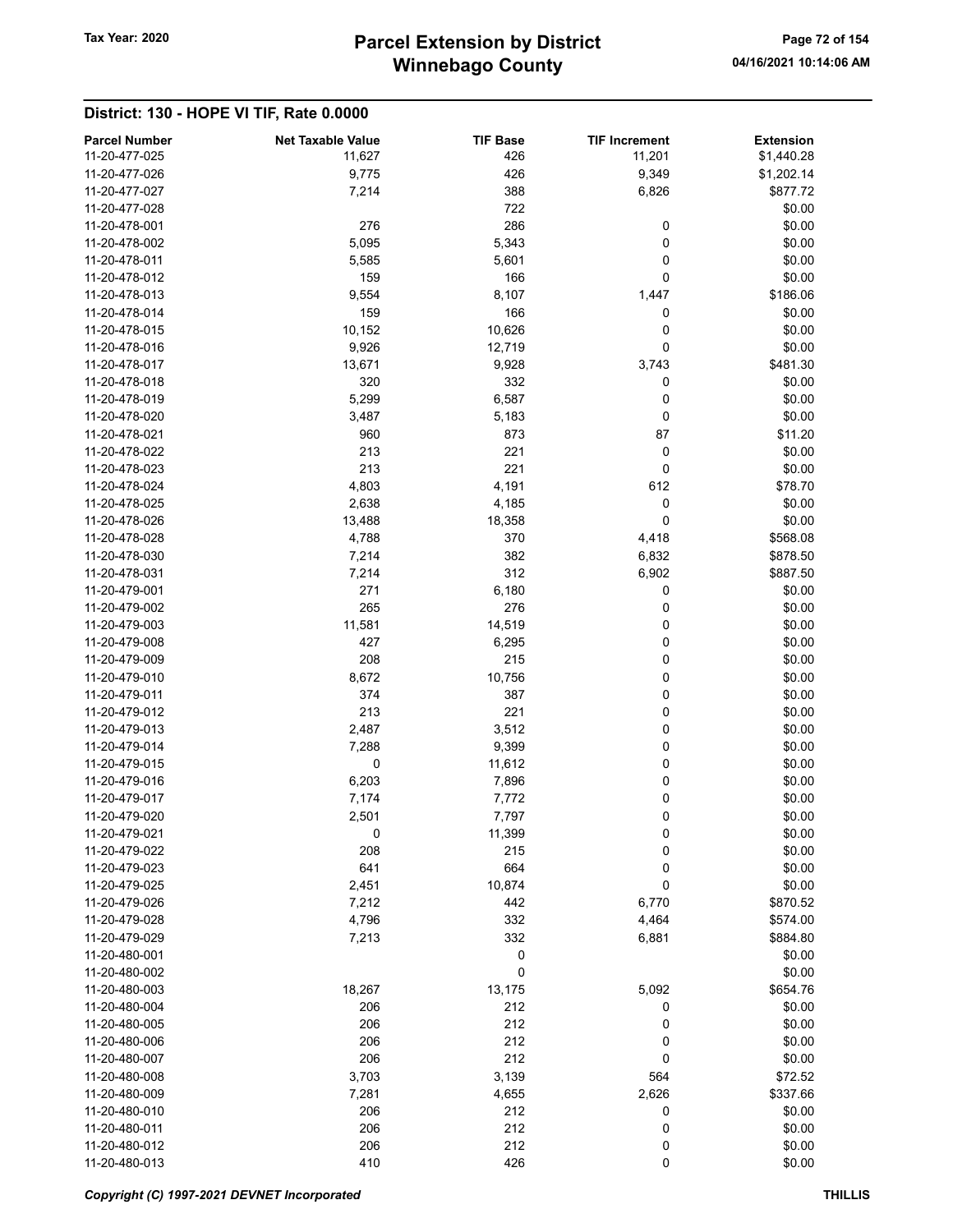## Winnebago County Tax Year: 2020 **Parcel Extension by District** Page 73 of 154

#### District: 130 - HOPE VI TIF, Rate 0.0000

| <b>Parcel Number</b> | <b>Net Taxable Value</b> | <b>TIF Base</b> | <b>TIF Increment</b> | <b>Extension</b> |
|----------------------|--------------------------|-----------------|----------------------|------------------|
| 11-20-480-017        | 13,257                   | 356             | 12,901               | \$1,658.86       |
| 11-20-480-018        | 5,633                    | 5,271           | 362                  | \$46.56          |
| 11-20-480-019        | 274                      | 284             | 0                    | \$0.00           |
| 11-20-480-020        | 0                        | 154             | 0                    | \$0.00           |
| 11-20-480-021        | 15,158                   | 319             | 14,839               | \$1,908.06       |
| 11-20-480-027        | 206                      | 212             | 0                    | \$0.00           |
| 11-20-480-028        | 4,651                    | 3,828           | 823                  | \$105.82         |
| 11-20-480-038        |                          | 319             |                      | \$0.00           |
| 11-20-480-039        |                          | 319             |                      | \$0.00           |
| 11-20-480-040        | 14,826                   | 319             | 14,507               | \$1,865.38       |
| 11-20-480-041        | 6,904                    | 319             | 6,585                | \$846.74         |
| 11-20-480-042        | 6,568                    | 319             | 6,249                | \$803.52         |
| 11-20-480-043        | 16,178                   | 436             | 15,742               | \$2,024.18       |
| 11-20-480-044        | 15,323                   | 426             | 14,897               | \$1,915.52       |
| 11-20-480-045        | 16,942                   | 5,826           | 11,116               | \$1,429.34       |
| 11-20-480-048        | 22,786                   | 638             | 22,148               | \$2,847.88       |
| 11-20-481-001        | 475                      | 4,831           | 0                    | \$0.00           |
| 11-20-481-002        | 354                      | 367             | 0                    | \$0.00           |
| 11-20-481-003        | 307                      | 319             | 0                    | \$0.00           |
| 11-20-481-019        |                          | 0               |                      | \$0.00           |
| 11-20-481-020        | 307                      | 319             | 0                    | \$0.00           |
| 11-20-481-023        |                          | 212             |                      |                  |
|                      | 206                      |                 | 0                    | \$0.00           |
| 11-20-481-036        |                          | 0               |                      | \$0.00           |
| 11-20-481-038        |                          | 0               |                      | \$0.00           |
| 11-20-481-039        | 513                      | 532             | 0                    | \$0.00           |
| 11-20-481-040        | 16,683                   | 531             | 16,152               | \$2,076.90       |
| 11-20-481-041        | 4,143                    | 424             | 3,719                | \$478.20         |
| 11-20-481-042        | 10,646                   | 424             | 10,222               | \$1,314.40       |
| 11-20-481-043        | 12,261                   | 424             | 11,837               | \$1,522.06       |
| 11-20-482-003        | 5,605                    | 5,629           | 0                    | \$0.00           |
| 11-20-482-004        | 12,876                   | 11,230          | 1,646                | \$211.66         |
| 11-20-482-005        | 213                      | 3,737           | 0                    | \$0.00           |
| 11-20-482-009        | 213                      | 221             | 0                    | \$0.00           |
| 11-20-482-010        | 12,028                   | 11,504          | 524                  | \$67.38          |
| 11-20-482-019        | 230                      | 238             | 0                    | \$0.00           |
| 11-20-482-020        | 3,696                    | 4,568           | 0                    | \$0.00           |
| 11-20-482-021        | 5,599                    | 8,640           | 0                    | \$0.00           |
| 11-20-482-022        | 213                      | 221             | 0                    | \$0.00           |
| 11-20-482-023        | 427                      | 443             | 0                    | \$0.00           |
| 11-20-482-024        | 5,831                    | 9,412           | 0                    | \$0.00           |
| 11-20-482-025        | 213                      | 3,597           | 0                    | \$0.00           |
| 11-20-482-026        | 213                      | 221             | 0                    | \$0.00           |
| 11-20-482-027        | 8,503                    | 7,840           | 663                  | \$85.26          |
| 11-20-482-028        | 0                        | 111             | 0                    | \$0.00           |
| 11-20-482-029        | 1,261                    | 8,605           | 0                    | \$0.00           |
| 11-20-482-030        | 213                      | 221             | 0                    | \$0.00           |
| 11-20-482-037        | 19,856                   | 332             | 19,524               | \$2,510.48       |
| 11-20-482-038        | 12,111                   | 332             | 11,779               | \$1,514.60       |
| 11-20-482-042        | 21,679                   | 238             | 21,441               | \$2,756.98       |
| 11-20-482-043        | 320                      | 608             | 0                    | \$0.00           |
| 11-20-482-045        |                          | 5,599           |                      | \$0.00           |
| 11-20-483-001        | 230                      | 238             | 0                    | \$0.00           |
| 11-20-483-002        | 4,686                    | 4,131           | 555                  | \$71.36          |
| 11-20-483-003        |                          |                 | 0                    |                  |
|                      | 2,649                    | 3,860           |                      | \$0.00           |
| 11-20-483-004        | 213                      | 221             | 0                    | \$0.00           |
| 11-20-483-005        | 10,307                   | 8,512           | 1,795                | \$230.82         |
| 11-20-483-006        | 237                      | 242             | 0                    | \$0.00           |
| 11-20-483-007        | 213                      | 221             | 0                    | \$0.00           |
| 11-20-483-008        | 0                        | 111             | 0                    | \$0.00           |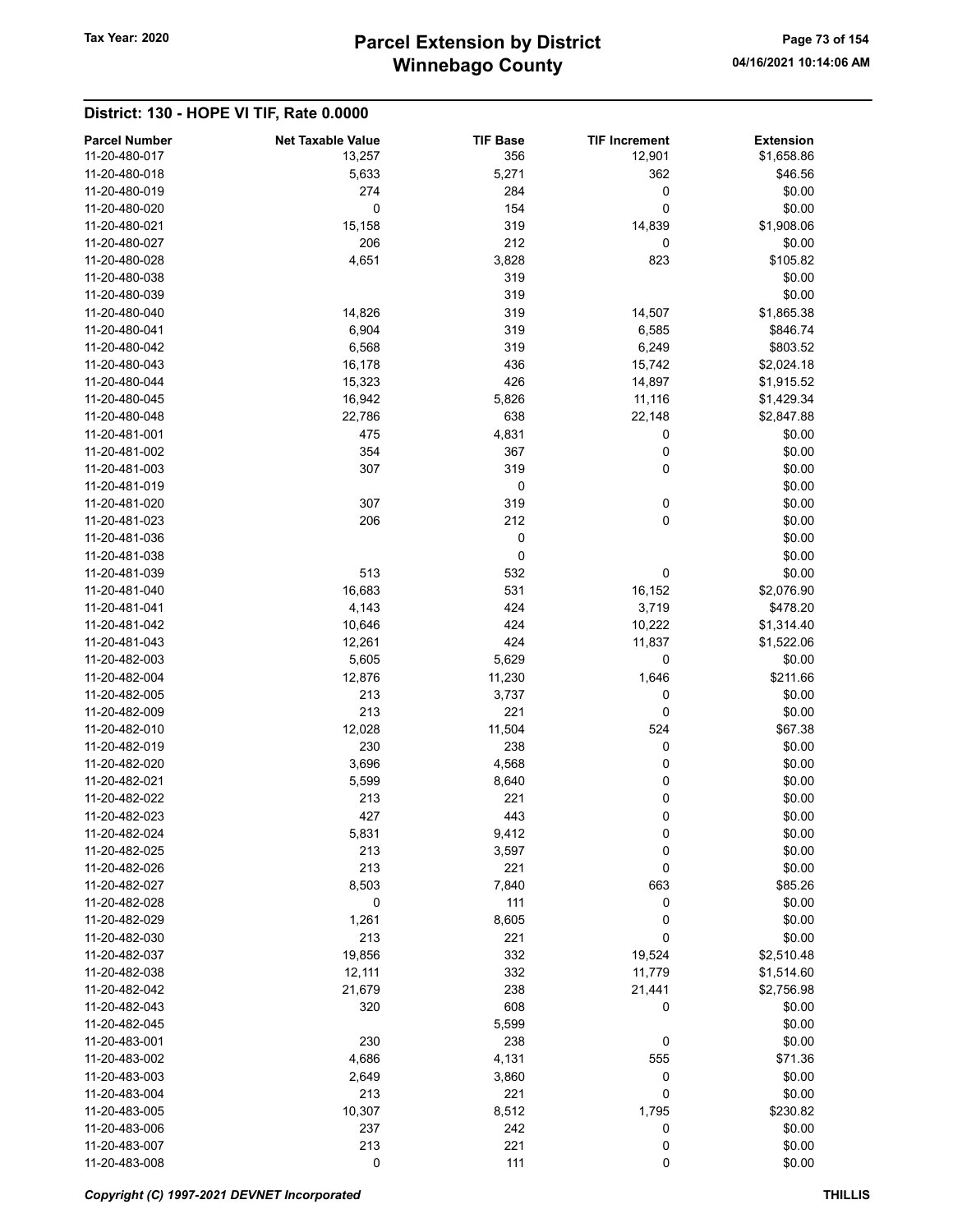### District: 130 - HOPE VI TIF, Rate 0.0000

| <b>Parcel Number</b> | <b>Net Taxable Value</b> | <b>TIF Base</b> | <b>TIF Increment</b> | <b>Extension</b>            |
|----------------------|--------------------------|-----------------|----------------------|-----------------------------|
| 11-20-483-009        | 4,423                    | 9,590           | 0                    | \$0.00                      |
| 11-20-483-012        | 299                      | 309             | 0                    | \$0.00                      |
| 11-20-483-019        | 6.379                    | 5,738           | 641                  | \$82.42                     |
| 11-20-483-024        | 13,917                   | 1,433           | 12.484               | \$1,605.24                  |
| 11-20-483-025        | 2.937                    | 8,663           | 0                    | \$0.00                      |
| 11-20-483-026        | 320                      | 332             | 0                    | \$0.00                      |
| 11-20-483-027        | 0                        | 111             | 0                    | \$0.00                      |
| 11-20-483-028        | 0                        | 111             | 0                    | \$0.00                      |
| 11-20-483-036        | 14.946                   | 443             | 14.503               | \$1,864.86                  |
| 11-20-483-037        | 427                      | 443             | 0                    | \$0.00                      |
| 11-20-483-040        | 19.406                   | 221             | 19,185               | \$2,466.88                  |
| 11-20-483-041        | 16.543                   | 586             | 15,957               | \$2,051.82                  |
| Totals for 130       | 1,765,635                | 1,189,820       | 1,061,759            | \$136,526.06<br>425 Parcels |

| <b>Parcel Number</b> | <b>Net Taxable Value</b> | <b>TIF Base</b> | <b>TIF Increment</b> | <b>Extension</b> |
|----------------------|--------------------------|-----------------|----------------------|------------------|
| 11-01-230-009        |                          | 0               |                      | \$0.00           |
| 11-01-230-025        |                          | 0               |                      | \$0.00           |
| 11-01-277-027        | 39,357                   | 76,681          | $\mathbf 0$          | \$0.00           |
| 11-01-277-028        | 31,640                   | 31,070          | 570                  | \$55.94          |
| 11-01-277-030        | 19,069                   | 18,496          | 573                  | \$56.24          |
| 11-01-277-031        | 5,747                    | 8,747           | 0                    | \$0.00           |
| 11-01-277-032        | 270,814                  | 166,196         | 104,618              | \$10,266.28      |
| 11-01-280-033        | 55,791                   | 46,703          | 9,088                | \$891.82         |
| 11-01-429-001        | 35,671                   | 37,991          | $\mathbf 0$          | \$0.00           |
| 11-01-429-003        | 91,575                   | 91,178          | 397                  | \$38.96          |
| 11-01-429-004        | 67,465                   | 75,572          | 0                    | \$0.00           |
| 11-01-429-011        |                          | 0               |                      | \$0.00           |
| 11-01-429-012        | 103,577                  | 129,446         | 0                    | \$0.00           |
| 11-01-429-013        | 11,377                   | 10,238          | 1,139                | \$111.78         |
| 11-01-431-012        | 206,503                  | 218,385         | 0                    | \$0.00           |
| 11-01-431-014        | 14,628                   | 14,291          | 337                  | \$33.08          |
| 11-01-431-028        | 23,516                   | 23,037          | 479                  | \$47.00          |
| 11-01-452-046        |                          | 0               |                      | \$0.00           |
| 11-01-476-011        |                          | $\mathbf 0$     |                      | \$0.00           |
| 11-01-476-012        |                          | 0               |                      | \$0.00           |
| 11-01-476-013        | 12,812                   | 12,173          | 639                  | \$62.72          |
| 11-01-476-014        | 19,773                   | 27,982          | 0                    | \$0.00           |
| 11-01-476-015        | 2,358                    | 2,695           | 0                    | \$0.00           |
| 11-01-476-016        | 3,302                    | 3,604           | $\mathbf 0$          | \$0.00           |
| 11-01-476-017        | 17,837                   | 11,458          | 6,379                | \$625.98         |
| 11-01-476-018        | 179,485                  | 99,852          | 79,633               | \$7,814.48       |
| 11-01-476-019        | 46,765                   | 46,074          | 691                  | \$67.82          |
| 11-01-476-021        | 38,078                   | 37,474          | 604                  | \$59.28          |
| 11-01-477-001        |                          | 0               |                      | \$0.00           |
| 11-01-477-002        | 17,815                   | 13,751          | 4,064                | \$398.80         |
| 11-01-477-003        | 11,945                   | 13,859          | 0                    | \$0.00           |
| 11-01-477-004        | 9,997                    | 12,384          | 0                    | \$0.00           |
| 11-01-477-005        | 10,483                   | 3,700           | 6,783                | \$665.62         |
| 11-01-477-006        | 17,169                   | 5,769           | 11,400               | \$1,118.70       |
| 11-01-477-007        | 12,182                   | 12,045          | 137                  | \$13.44          |
| 11-01-477-008        | 3,844                    | 3,982           | 0                    | \$0.00           |
| 11-01-477-009        | 39,907                   | 25,957          | 13,950               | \$1,368.94       |
| 11-01-477-010        | 21,325                   | 21,796          | 0                    | \$0.00           |
| 11-01-477-011        |                          | 0               |                      | \$0.00           |
| 11-01-477-012        |                          | 0               |                      | \$0.00           |
| 11-01-477-013        |                          | 0               |                      | \$0.00           |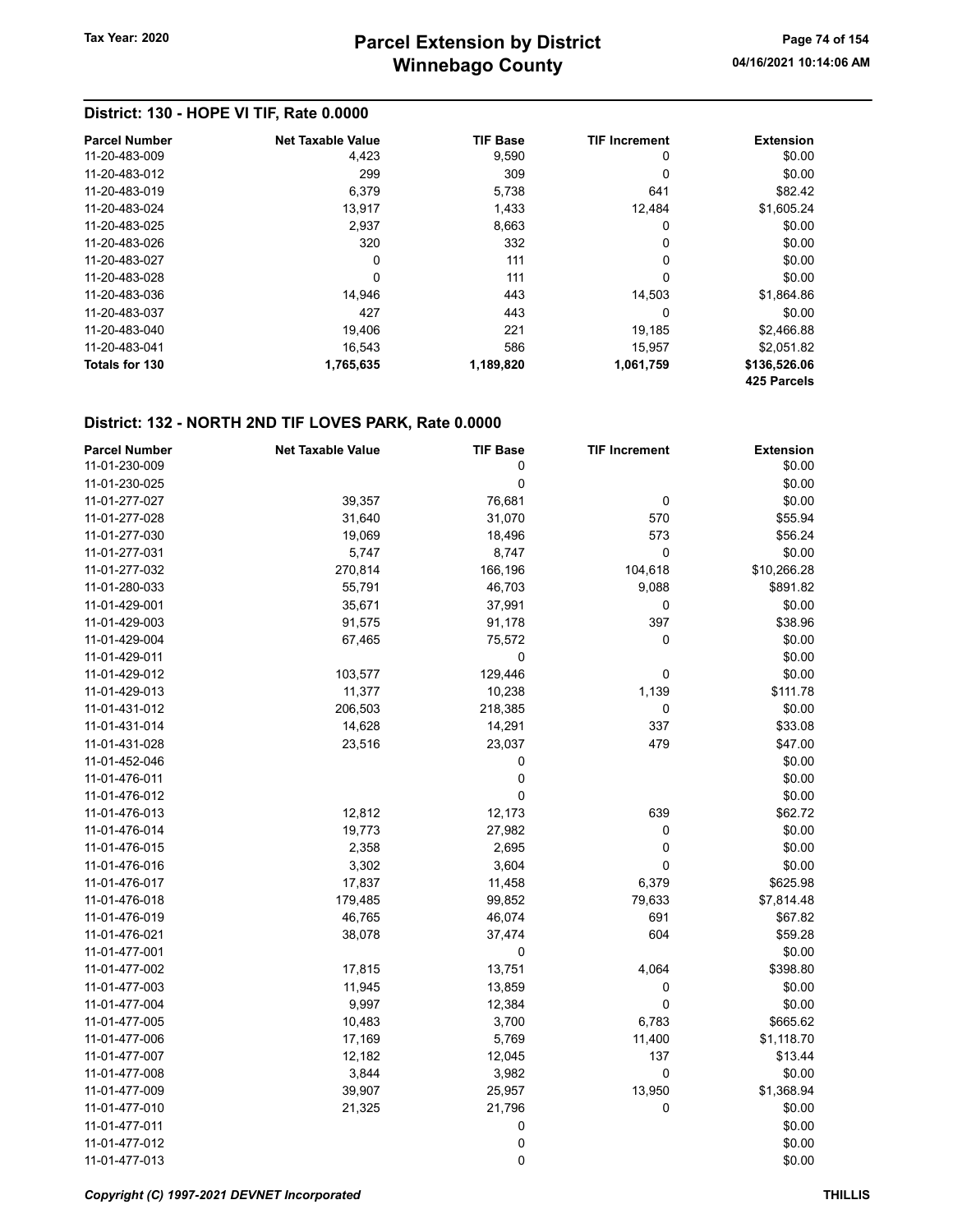| <b>Parcel Number</b> | <b>Net Taxable Value</b> | <b>TIF Base</b> | <b>TIF Increment</b> | <b>Extension</b> |
|----------------------|--------------------------|-----------------|----------------------|------------------|
| 11-01-477-014        | 4,822                    | 6,107           | 0                    | \$0.00           |
| 11-01-477-015        |                          |                 | 0                    | \$0.00           |
|                      | 16,488                   | 20,272          |                      |                  |
| 11-01-477-021        | 54,719                   | 87,642          | 0                    | \$0.00           |
| 11-01-478-007        |                          | 0               |                      | \$0.00           |
| 11-01-478-016        | 6,000                    | 5,821           | 179                  | \$17.58          |
| 11-01-478-017        | 52,399                   | 51,630          | 769                  | \$75.46          |
| 11-01-479-014        | 106,275                  | 130,774         | 0                    | \$0.00           |
| 11-01-479-025        | 28,572                   | 22,579          | 5,993                | \$588.10         |
| 11-01-479-026        | 22,324                   | 23,616          | 0                    | \$0.00           |
| 11-01-479-027        |                          | 60,444          |                      | \$0.00           |
| 11-12-226-017        |                          | 0               |                      | \$0.00           |
| 11-12-226-019        | 11,417                   | 11,235          | 182                  | \$17.86          |
| 11-12-226-021        | 32,141                   | 31,770          | 371                  | \$36.42          |
| 11-12-226-022        |                          |                 |                      | \$0.00           |
|                      |                          | 0               |                      |                  |
| 11-12-226-023        |                          | 0               |                      | \$0.00           |
| 11-12-226-024        | 50,972                   | 41,467          | 9,505                | \$932.74         |
| 11-12-226-054        | 53,738                   | 40,295          | 13,443               | \$1,319.18       |
| 11-12-226-064        | 17,253                   | 16,991          | 262                  | \$25.72          |
| 11-12-226-065        | 20,041                   | 19,774          | 267                  | \$26.20          |
| 11-12-226-066        | 20,071                   | 18,908          | 1,163                | \$114.14         |
| 11-12-226-067        | 4,299                    | 4,285           | 14                   | \$1.38           |
| 11-12-226-068        | 3,866                    | 3,760           | 106                  | \$10.40          |
| 11-12-226-069        | 5,265                    | 5,119           | 146                  | \$14.34          |
| 11-12-226-070        | 51,341                   | 93,711          | 0                    | \$0.00           |
| 11-12-226-072        | 70,164                   | 24,530          | 45,634               | \$4,478.12       |
| 11-12-226-083        |                          |                 |                      | \$0.00           |
|                      | 106,876                  | 114,705         | 0                    |                  |
| 11-12-226-084        | 5,032                    | 8,121           | 0                    | \$0.00           |
| 11-12-226-085        | 6,852                    | 9,673           | 0                    | \$0.00           |
| 11-12-226-086        |                          | 0               |                      | \$0.00           |
| 11-12-226-089        |                          | 0               |                      | \$0.00           |
| 11-12-226-091        | 278,872                  | 289,190         | 0                    | \$0.00           |
| 11-12-226-099        | 3,458                    | 2,350           | 1,108                | \$108.74         |
| 11-12-226-100        | 34,880                   | 44,648          | 0                    | \$0.00           |
| 11-12-278-014        | 44,487                   | 43,793          | 694                  | \$68.10          |
| 11-12-278-015        | 76,247                   | 88,164          | 0                    | \$0.00           |
| 11-12-278-016        | 34,380                   | 45,572          | 0                    | \$0.00           |
| 11-12-278-017        | 35,334                   | 73,114          | 0                    | \$0.00           |
| 11-12-278-018        | 26,682                   | 26,223          | 459                  | \$45.04          |
| 11-12-278-019        | 38,205                   | 42,603          | 0                    | \$0.00           |
| 11-12-278-020        | 11,113                   | 11,113          | 0                    | \$0.00           |
|                      |                          |                 |                      |                  |
| 11-12-278-021        | 11,113                   | 11,113          | 0                    | \$0.00           |
| 11-12-278-022        | 11,113                   | 15,617          | 0                    | \$0.00           |
| 11-12-281-013        | 73,411                   | 112,085         | 0                    | \$0.00           |
| 11-12-281-014        | 37,700                   | 38,801          | 0                    | \$0.00           |
| 11-12-281-015        | 9,638                    | 10,587          | 0                    | \$0.00           |
| 11-12-281-016        | 34,723                   | 34,183          | 540                  | \$53.00          |
| 11-12-281-017        | 26,474                   | 42,309          | 0                    | \$0.00           |
| 11-12-281-018        | 33,039                   | 35,670          | 0                    | \$0.00           |
| 11-12-281-019        | 39,558                   | 38,970          | 588                  | \$57.70          |
| 11-12-281-020        | 6,615                    | 10,666          | 0                    | \$0.00           |
| 11-12-281-021        | 30,334                   | 26,463          | 3,871                | \$379.88         |
| 11-12-281-022        | 9,106                    | 11,606          | 0                    | \$0.00           |
| 11-12-428-013        | 24,568                   | 24,132          | 436                  | \$42.80          |
| 11-12-428-018        | 19,848                   | 19,439          | 409                  | \$40.14          |
| 11-12-428-019        |                          |                 |                      |                  |
|                      | 9,524                    | 9,239           | 285                  | \$27.98          |
| 11-12-428-020        | 21,841                   | 21,432          | 409                  | \$40.14          |
| 11-12-428-021        | 35,388                   | 34,651          | 737                  | \$72.32          |
| 11-12-428-022        | 55,185                   | 54,442          | 743                  | \$72.92          |
| 11-12-428-023        | 36,363                   | 35,807          | 556                  | \$54.56          |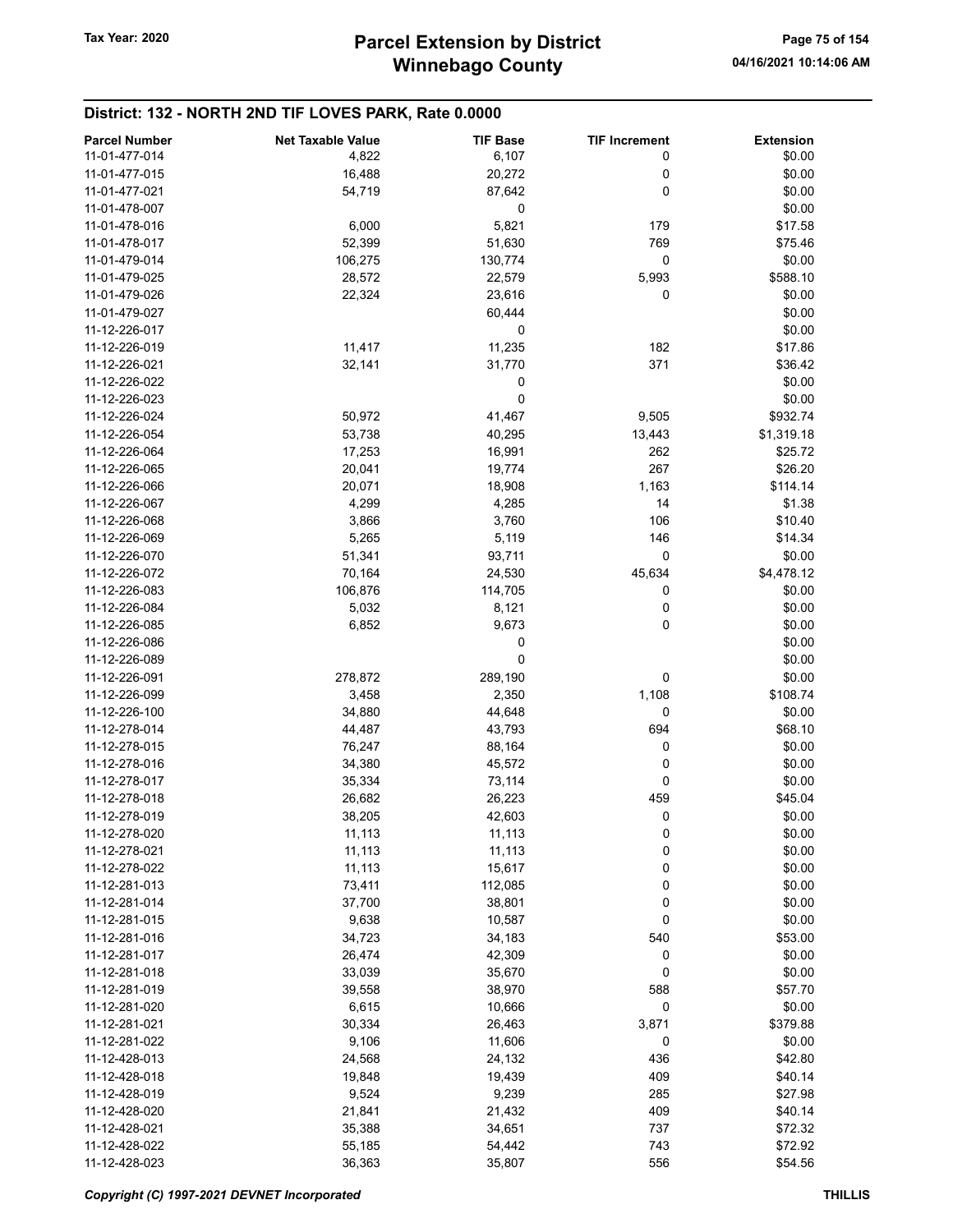## Winnebago County Tax Year: 2020 **Parcel Extension by District** Page 76 of 154

| <b>Parcel Number</b> | <b>Net Taxable Value</b> | <b>TIF Base</b> | <b>TIF Increment</b> | <b>Extension</b> |
|----------------------|--------------------------|-----------------|----------------------|------------------|
| 11-12-428-024        | 24,249                   | 27,059          | 0                    | \$0.00           |
| 11-12-428-025        | 58,876                   | 93,809          | 0                    | \$0.00           |
| 11-12-431-015        | 35,531                   | 38,705          | 0                    | \$0.00           |
| 11-12-431-016        | 25,161                   | 27,820          | 0                    | \$0.00           |
| 11-12-431-017        | 89,814                   | 93,502          | 0                    | \$0.00           |
| 11-12-431-018        | 138,310                  | 159,202         | 0                    | \$0.00           |
| 11-12-431-019        | 9,524                    | 9,239           | 285                  | \$27.98          |
| 11-12-480-011        | 57,771                   | 67,201          | 0                    | \$0.00           |
| 11-12-480-012        | 14,992                   | 14,653          | 339                  | \$33.28          |
| 11-12-480-013        | 23,457                   |                 | 0                    | \$0.00           |
| 11-12-480-014        |                          | 25,611          |                      |                  |
|                      | 48,471                   | 76,845          | 0                    | \$0.00           |
| 11-12-480-015        | 43,249                   | 42,469          | 780                  | \$76.54          |
| 11-12-480-016        | 87,049                   | 86,279          | 770                  | \$75.56          |
| 11-12-484-009        | 3,326                    | 6,071           | 0                    | \$0.00           |
| 11-12-484-010        | 23,064                   | 28,960          | 0                    | \$0.00           |
| 11-12-484-012        | 134,070                  | 182,978         | 0                    | \$0.00           |
| 12-06-101-019        | 121,207                  | 179,352         | 0                    | \$0.00           |
| 12-06-101-020        | 1,426,145                | 1,826,805       | 0                    | \$0.00           |
| 12-06-104-001        |                          | 0               |                      | \$0.00           |
| 12-06-151-001        | 0                        | 2,762           | 0                    | \$0.00           |
| 12-06-151-002        | 130,678                  | 125,000         | 5,678                | \$557.20         |
| 12-06-151-003        | 186,616                  | 196,004         | 0                    | \$0.00           |
| 12-06-151-004        | 32,911                   | 32,781          | 130                  | \$12.76          |
| 12-06-152-001        | 71,211                   | 47,381          | 23,830               | \$2,338.46       |
| 12-06-152-002        | 8,101                    | 10,786          | 0                    | \$0.00           |
| 12-06-152-003        | 129,873                  | 150,413         | 0                    | \$0.00           |
| 12-06-153-001        | 106,635                  | 146,722         | 0                    | \$0.00           |
| 12-06-153-002        | 72,884                   | 78,878          | 0                    | \$0.00           |
| 12-06-153-034        |                          | 142,763         |                      | \$0.00           |
| 12-06-154-001        | 203,475                  | 25,688          | 177,787              | \$17,446.42      |
| 12-06-301-001        | 189,519                  | 188,190         | 1,329                | \$130.42         |
| 12-06-301-002        | 13,988                   | 13,569          | 419                  | \$41.12          |
| 12-06-301-003        | 21,403                   | 9,491           | 11,912               | \$1,168.94       |
| 12-06-302-001        | 33,782                   | 33,166          | 616                  | \$60.46          |
| 12-06-302-009        | 134,144                  | 170,032         | 0                    | \$0.00           |
| 12-06-304-001        | 229,035                  | 216,388         | 12,647               | \$1,241.06       |
| 12-06-304-002        | 92,728                   | 85,937          | 6,791                | \$666.42         |
| 12-06-304-003        | 17,863                   | 17,598          | 265                  | \$26.00          |
| 12-06-304-004        | 31,594                   | 31,175          | 419                  | \$41.12          |
| 12-06-304-005        | 20,803                   | 24,540          | 0                    | \$0.00           |
| 12-06-304-006        | 21,801                   | 35,177          | 0                    | \$0.00           |
| 12-06-304-007        | 6,830                    | 6,671           | 159                  | \$15.60          |
| 12-06-304-008        | 5,305                    | 6,671           | 0                    | \$0.00           |
| 12-06-304-009        | 5,305                    | 6,740           | 0                    | \$0.00           |
| 12-06-304-010        | 5,305                    | 6,671           | 0                    | \$0.00           |
| 12-06-304-011        |                          |                 | 0                    | \$0.00           |
|                      | 5,305                    | 5,900           |                      | \$623.14         |
| 12-06-304-012        | 114,379                  | 108,029         | 6,350                |                  |
| 12-06-304-017        | 139,502                  | 138,396         | 1,106                | \$108.54         |
| 12-06-304-019        | 26,164                   | 13,340          | 12,824               | \$1,258.44       |
| 12-06-304-020        | 49,775                   | 49,059          | 716                  | \$70.26          |
| 12-06-305-003        | 43,790                   | 43,734          | 56                   | \$5.50           |
| 12-06-305-004        | 9,698                    | 11,041          | 0                    | \$0.00           |
| 12-06-305-012        | 163,949                  | 166,501         | 0                    | \$0.00           |
| 12-06-351-001        | 6,407                    | 8,061           | 0                    | \$0.00           |
| 12-06-351-002        | 37,143                   | 22,805          | 14,338               | \$1,407.00       |
| 12-06-351-008        | 12,987                   | 15,448          | 0                    | \$0.00           |
| 12-06-351-010        | 55,785                   | 59,979          | 0                    | \$0.00           |
| 12-06-351-017        | 45,629                   | 31,686          | 13,943               | \$1,368.24       |
| 12-06-351-018        | 27,812                   | 22,894          | 4,918                | \$482.62         |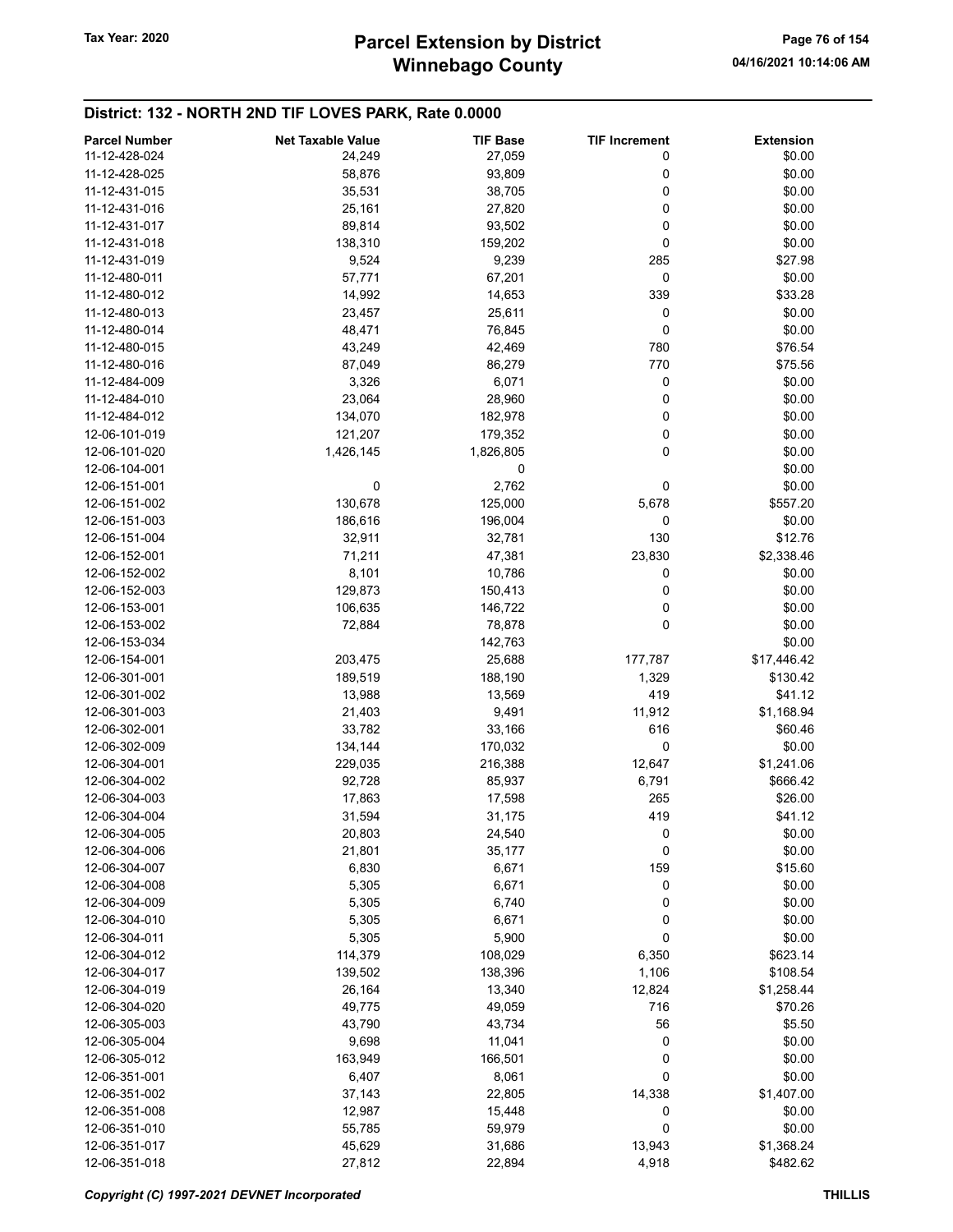| <b>Parcel Number</b> | <b>Net Taxable Value</b> | <b>TIF Base</b> | <b>TIF Increment</b> | <b>Extension</b> |
|----------------------|--------------------------|-----------------|----------------------|------------------|
| 12-06-351-019        | 90,222                   | 128,992         | 0                    | \$0.00           |
| 12-06-351-020        |                          | 0               |                      | \$0.00           |
| 12-06-351-022        | 56,037                   | 55,002          | 1,035                | \$101.58         |
| 12-06-351-023        | 21,151                   | 25,539          | 0                    | \$0.00           |
| 12-06-352-001        | 50,405                   | 61,328          | 0                    | \$0.00           |
| 12-06-352-002        | 16,889                   | 16,652          | 237                  | \$23.26          |
| 12-06-352-003        | 4,285                    | 4,164           | 121                  | \$11.88          |
| 12-06-352-004        | 51,323                   | 53,902          | 0                    | \$0.00           |
| 12-06-352-005        |                          |                 | 0                    | \$0.00           |
|                      | 23,269                   | 24,263          |                      |                  |
| 12-06-352-006        | 61,183                   | 62,039          | 0                    | \$0.00           |
| 12-06-352-012        | 35,621                   | 38,703          | 0                    | \$0.00           |
| 12-06-352-013        | 20,842                   | 20,824          | 18                   | \$1.78           |
| 12-06-352-014        | 18,657                   | 26,764          | 0                    | \$0.00           |
| 12-06-352-015        | 15,697                   | 8,464           | 7,233                | \$709.78         |
| 12-06-352-016        | 21,421                   | 7,057           | 14,364               | \$1,409.56       |
| 12-06-352-018        |                          | 0               |                      | \$0.00           |
| 12-06-352-025        | 0                        | 23,161          | 0                    | \$0.00           |
| 12-06-353-001        | 42,963                   | 42,265          | 698                  | \$68.50          |
| 12-06-353-002        | 34,810                   | 34,303          | 507                  | \$49.76          |
| 12-06-353-003        | 16,836                   | 14,909          | 1,927                | \$189.10         |
| 12-06-353-004        | 15,759                   | 15,576          | 183                  | \$17.96          |
| 12-06-353-005        | 42,949                   | 42,176          | 773                  | \$75.86          |
| 12-06-353-006        | 20,629                   | 23,773          | 0                    | \$0.00           |
| 12-06-353-030        |                          | 0               |                      | \$0.00           |
| 12-06-353-031        | 18,571                   | 2,518           | 16,053               | \$1,575.30       |
| 12-06-353-032        | 58,773                   | 55,139          | 3,634                | \$356.62         |
| 12-06-354-001        | 34,237                   | 30,721          | 3,516                | \$345.04         |
| 12-06-354-004        | 16,774                   | 16,267          | 507                  | \$49.76          |
| 12-06-354-005        | 37,566                   | 42,607          | 0                    | \$0.00           |
| 12-06-354-006        |                          | 0               |                      | \$0.00           |
| 12-06-354-019        | 4,083                    | 4,634           | 0                    | \$0.00           |
| 12-06-354-020        | 5,480                    | 6,240           | 0                    | \$0.00           |
| 12-06-354-021        | 5,480                    | 6,240           | 0                    | \$0.00           |
| 12-06-354-031        |                          |                 | 0                    | \$0.00           |
| 12-07-101-001        | 19,827                   | 26,286          |                      |                  |
|                      |                          | 18,161          |                      | \$0.00           |
| 12-07-101-002        |                          | 22,073          |                      | \$0.00           |
| 12-07-101-003        |                          | 0               |                      | \$0.00           |
| 12-07-101-004        |                          | 0               |                      | \$0.00           |
| 12-07-101-006        | 68,528                   | 68,487          | 41                   | \$4.02           |
| 12-07-101-007        |                          | 439             |                      | \$0.00           |
| 12-07-101-008        | 818                      | 173             | 645                  | \$63.30          |
| 12-07-102-003        | 41,171                   | 40,065          | 1,106                | \$108.54         |
| 12-07-102-004        | 19,933                   | 22,276          | 0                    | \$0.00           |
| 12-07-102-006        |                          | 0               |                      | \$0.00           |
| 12-07-102-007        |                          | 0               |                      | \$0.00           |
| 12-07-102-008        | 28,918                   | 28,268          | 650                  | \$63.80          |
| 12-07-102-009        | 4,171                    | 3,774           | 397                  | \$38.96          |
| 12-07-102-013        | 16,202                   | 24,680          | 0                    | \$0.00           |
| 12-07-102-039        | 28,622                   | 28,067          | 555                  | \$54.46          |
| 12-07-102-040        | 18,302                   | 22,356          | 0                    | \$0.00           |
| 12-07-102-041        | 29,239                   | 28,133          | 1,106                | \$108.54         |
| 12-07-104-047        | 25,572                   | 21,749          | 3,823                | \$375.16         |
| 12-07-104-049        | 319,484                  | 167,011         | 152,473              | \$14,962.34      |
| 12-07-105-001        | 114,958                  | 120,654         | 0                    | \$0.00           |
| 12-07-105-002        | 78,786                   | 102,582         | 0                    | \$0.00           |
| 12-07-154-001        | 1,581,608                | 966,666         | 614,942              | \$60,344.88      |
| 12-07-177-003        | 38,467                   | 41,692          | 0                    | \$0.00           |
| 12-07-301-001        | 16,671                   | 17,144          | 0                    | \$0.00           |
| 12-07-301-002        | 30,886                   | 31,652          | 0                    | \$0.00           |
|                      |                          |                 |                      |                  |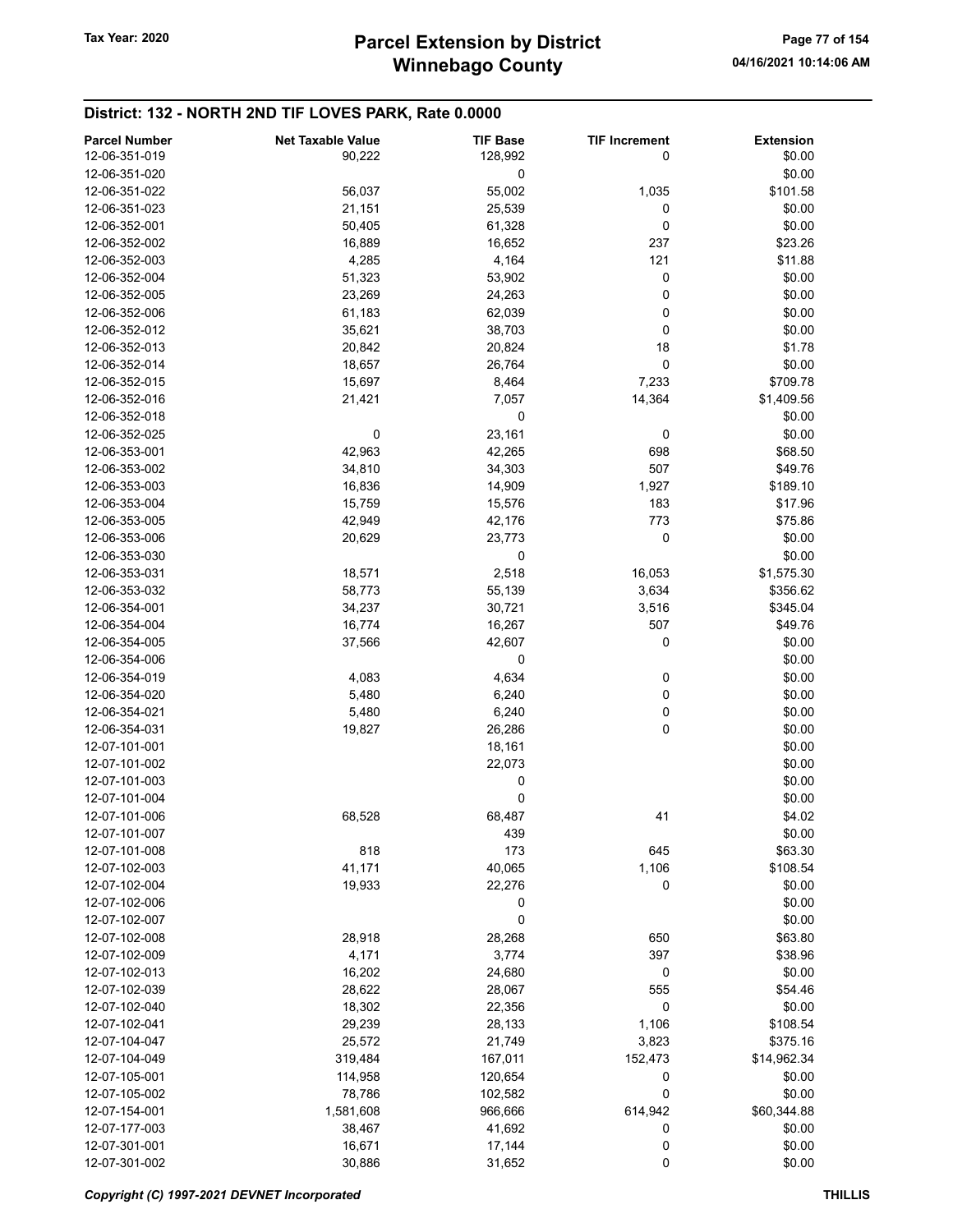# Winnebago County Tax Year: 2020 **Parcel Extension by District** Page 78 of 154

#### District: 132 - NORTH 2ND TIF LOVES PARK, Rate 0.0000

| <b>Parcel Number</b> | <b>Net Taxable Value</b> | <b>TIF Base</b> | <b>TIF Increment</b> | <b>Extension</b>            |
|----------------------|--------------------------|-----------------|----------------------|-----------------------------|
| 12-07-302-001        | 122,793                  | 196,689         | 0                    | \$0.00                      |
| 12-07-303-001        | 35,042                   | 53,808          | 0                    | \$0.00                      |
| 12-07-303-002        | 19,637                   | 19,046          | 591                  | \$58.00                     |
| 12-07-303-003        | 23,206                   | 21,216          | 1,990                | \$195.28                    |
| 12-07-303-004        | 6,070                    | 6,165           | 0                    | \$0.00                      |
| 12-07-303-005        | 4,188                    | 6,165           | 0                    | \$0.00                      |
| 12-07-303-006        | 6,070                    | 6,165           | 0                    | \$0.00                      |
| 12-07-303-007        | 17,535                   | 17,961          | 0                    | \$0.00                      |
| 12-07-303-008        | 40,144                   | 64,312          | 0                    | \$0.00                      |
| 12-07-303-009        | 8,462                    | 13,628          | 0                    | \$0.00                      |
| 12-07-303-010        | 11,410                   | 12,915          | 0                    | \$0.00                      |
| 12-07-303-011        | 23,708                   | 26,590          | 0                    | \$0.00                      |
| 12-07-303-012        | 4,188                    | 5,436           | 0                    | \$0.00                      |
| 12-07-303-013        | 4,188                    | 5,436           | 0                    | \$0.00                      |
| 12-07-303-014        | 4,188                    | 5,436           | 0                    | \$0.00                      |
| 12-07-303-015        | 58,029                   | 56,968          | 1,061                | \$104.12                    |
| 12-07-304-001        | 4,914                    | 4,766           | 148                  | \$14.52                     |
| 12-07-304-002        | 36,917                   | 38,378          | 0                    | \$0.00                      |
| 12-07-304-010        | 23,743                   | 23,780          | 0                    | \$0.00                      |
| 12-07-304-011        | 50,086                   | 55,854          | 0                    | \$0.00                      |
| 12-07-305-001        | 20,369                   | 20,000          | 369                  | \$36.22                     |
| 12-07-305-002        | 17,541                   | 6,309           | 11,232               | \$1,102.22                  |
| 12-07-305-006        | 9,207                    | 8,951           | 256                  | \$25.12                     |
| 12-07-305-007        | 24,342                   | 23,934          | 408                  | \$40.04                     |
| 12-07-307-001        | 26,561                   | 53,437          | 0                    | \$0.00                      |
| 12-07-307-006        | 8,051                    | 7,828           | 223                  | \$21.88                     |
| 12-07-307-007        | 4,830                    | 4,453           | 377                  | \$37.00                     |
| 12-07-307-008        | 3,830                    | 3,461           | 369                  | \$36.22                     |
| 12-07-308-001        | 6,343                    | 6,489           | 0                    | \$0.00                      |
| 12-07-308-002        | 5,174                    | 6,047           | 0                    | \$0.00                      |
| 12-07-308-003        | 117,036                  | 116,586         | 450                  | \$44.16                     |
| 12-07-308-004        | 91,193                   | 99,418          | 0                    | \$0.00                      |
| 12-07-308-005        | 3,659                    | 3,858           | 0                    | \$0.00                      |
| 12-07-308-006        | 100,353                  | 100,389         | 0                    | \$0.00                      |
| 12-07-326-001        | 14,817                   | 15,461          | 0                    | \$0.00                      |
| 12-07-326-002        | 7,808                    | 8,229           | 0                    | \$0.00                      |
| 12-07-326-003        | 8,268                    | 8,713           | 0                    | \$0.00                      |
| 12-07-326-004        | 22,833                   | 23,395          | 0                    | \$0.00                      |
| 12-07-326-005        | 6,066                    | 6,395           | 0                    | \$0.00                      |
| 12-07-326-006        | 6,826                    | 28,474          | 0                    | \$0.00                      |
| 12-07-326-007        | 60,482                   | 52,203          | 8,279                | \$812.44                    |
| 12-07-326-010        | 13,381                   | 13,497          | 0                    | \$0.00                      |
| 12-07-326-011        | 13,296                   | 13,392          | 0                    | \$0.00                      |
| 12-07-326-012        | 12,572                   | 33,914          | 0                    | \$0.00                      |
| 12-07-326-013        | 12,508                   | 12,600          | 0                    | \$0.00                      |
| 12-07-326-014        | 61,575                   | 75,000          | 0                    | \$0.00                      |
| 12-07-351-005        | 10,459                   | 18,944          | 0                    | \$0.00                      |
| 12-07-351-006        | 4,860                    | 4,713           | 147                  | \$14.44                     |
| 12-07-351-007        | 150,443                  | 162,576         | 0                    | \$0.00                      |
| Totals for 132       | 12,849,589               | 13,180,414      | 1,481,201            | \$145,352.32<br>267 Parcels |

#### District: 133 - GLOBAL TRADE TIF #2, Rate 0.0000

| <b>Parcel Number</b> | Net Taxable Value | <b>TIF Base</b> | <b>TIF Increment</b> | Extension  |
|----------------------|-------------------|-----------------|----------------------|------------|
| 15-03-351-011        | 607.318           | 831.325         |                      | \$0.00     |
| 15-03-351-012        | 998.333           | 1.356.782       |                      | \$0.00     |
| 15-03-351-013        | 115.700           | 169.690         |                      | \$0.00     |
| 15-03-351-014        | 200.832           | 143.390         | 57.442               | \$7.386.12 |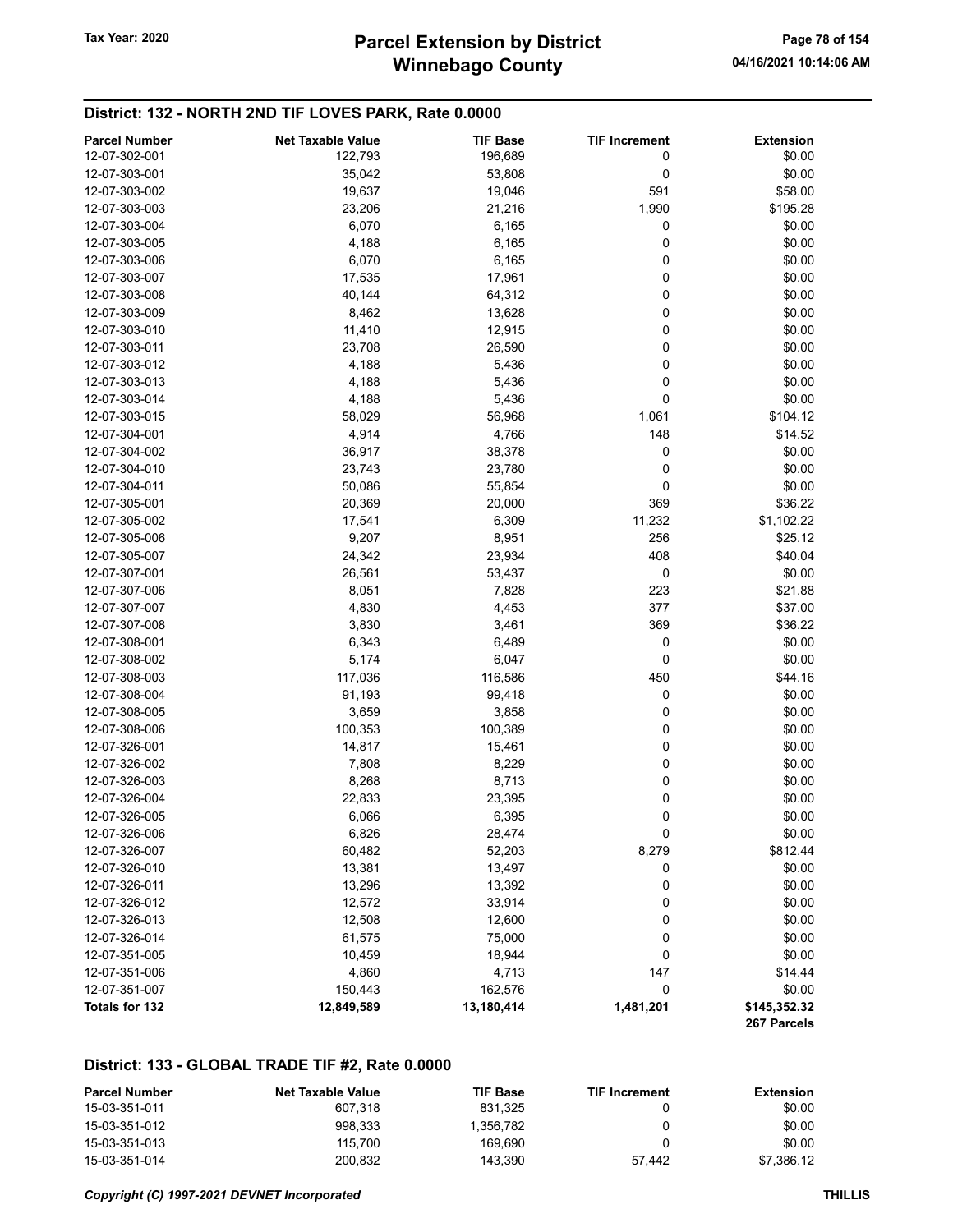### District: 133 - GLOBAL TRADE TIF #2, Rate 0.0000

| <b>Parcel Number</b> | <b>Net Taxable Value</b> | <b>TIF Base</b> | <b>TIF Increment</b> | <b>Extension</b>  |
|----------------------|--------------------------|-----------------|----------------------|-------------------|
| 15-03-352-030        | 288,029                  | 312,820         | 0                    | \$0.00            |
| 15-03-352-032        | 169,974                  | 240,881         | 0                    | \$0.00            |
| 15-03-352-033        | 127,330                  | 165,692         | 0                    | \$0.00            |
| 15-03-352-041        |                          | $\pmb{0}$       |                      | \$0.00            |
| 15-03-352-042        | 289,925                  | 651,981         | 0                    | \$0.00            |
| 15-03-353-009        | 13,728                   | 17,275          | $\pmb{0}$            | \$0.00            |
| 15-03-353-017        | 1,897                    | 2,175           | $\mathbf 0$          | \$0.00            |
| 15-03-353-018        | 39,162                   | 19,306          | 19,856               | \$2,553.16        |
| 15-03-353-019        | 1,265                    | 1,450           | 0                    | \$0.00            |
| 15-03-353-020        | 9,750                    | 13,712          | $\pmb{0}$            | \$0.00            |
| 15-03-353-021        | 211,243                  | 276,732         | 0                    | \$0.00            |
| 15-03-354-001        | 13,381                   | 23,681          | $\pmb{0}$            | \$0.00            |
| 15-03-354-002        | 15,641                   | 29,712          | 0                    | \$0.00            |
| 15-03-377-002        | 103,092                  | 102,202         | 890                  | \$114.44          |
| 15-03-451-010        | 85,823                   | 190,460         | $\pmb{0}$            | \$0.00            |
| 15-04-428-008        | 779,612                  | 492,511         | 287,101              | \$36,916.60       |
| 15-04-453-005        | 4,648                    | 5,317           | 0                    | \$0.00            |
| 15-04-453-006        | 72,590                   | 73,862          | 0                    | \$0.00            |
| 15-04-453-007        | 1,794,099                | 2,128,626       | 0                    | \$0.00            |
| 15-04-476-002        | 878,987                  | 916,667         | $\pmb{0}$            | \$0.00            |
| 15-04-477-008        | 191,296                  | 169,955         | 21,341               | \$2,744.12        |
| 15-04-477-009        | 28,413                   | 28,265          | 148                  | \$19.04           |
| 15-04-477-010        | 780,093                  | 440,752         | 339,341              | \$43,633.82       |
| 15-04-477-011        | 276,720                  | 341,711         | 0                    | \$0.00            |
| 15-09-226-004        | 1,218,512                | 73,537          | 1,144,975            | \$147,225.48      |
| 15-09-226-006        | 1,727                    | 148             | 1,579                | \$203.04          |
| 15-09-226-007        | 1,888                    | 66              | 1,822                | \$234.28          |
| 15-09-426-001        | 479                      | 32,921          | 0                    | \$0.00            |
| 15-10-101-004        | 5,521                    | 6,315           | 0                    | \$0.00            |
| 15-10-101-013        | 57,003                   | 1,690,349       | $\pmb{0}$            | \$0.00            |
| 15-10-101-015        | 19,839                   | 31,009          | 0                    | \$0.00            |
| 15-10-101-016        | 9,232                    | 5,208           | 4,024                | \$517.42          |
| 15-10-101-019        | 518,499                  | 17,146          | 501,353              | \$64,465.98       |
| 15-10-251-003        | 4,066                    | 69              | 3,997                | \$513.96          |
| 15-10-301-003        | 4,388                    | 1,406           | 2,982                | \$383.44          |
| 15-10-301-005        | 17,379                   | 5,920           | 11,459               | \$1,473.44        |
| 15-10-326-001        | 5,871                    | 31,263          | 0                    | \$0.00            |
| 15-10-326-002        | 2,305                    | 19,525          | 0                    | \$0.00            |
| 15-10-326-003        | 6,187                    | 7,094           | 0                    | \$0.00            |
| 15-10-326-011        |                          | 0               |                      | \$0.00            |
| 15-10-401-010        | 84,359                   | 12,065          | 72,294               | \$9,295.86        |
| 15-10-401-011        | 28,492                   | 4,182           | 24,310               | \$3,125.88        |
| 15-10-476-002        | 17,164                   | 6,076           | 11,088               | \$1,425.74        |
| 15-15-226-001        | 2,414                    | 187             | 2,227                | \$286.36          |
| Totals for 133       | 10,104,206               | 11,091,418      | 2,508,229            | \$322,518.18      |
|                      |                          |                 |                      | <b>48 Parcels</b> |

### District: 134 - ASSISTED LIVING/ RIVER HOUSING TIF, Rate 0.0000

| <b>Parcel Number</b> | <b>Net Taxable Value</b> | <b>TIF Base</b> | <b>TIF Increment</b> | <b>Extension</b> |
|----------------------|--------------------------|-----------------|----------------------|------------------|
| 15-03-126-017        | 7.452                    | 7.383           | 69                   | \$8.88           |
| 15-03-126-021        | 29.846                   | 40.802          |                      | \$0.00           |
| 15-03-126-022        | 31.169                   | 36.096          |                      | \$0.00           |
| 15-03-126-026        | 7.109                    | 8,133           |                      | \$0.00           |
| 15-03-126-027        | 6.493                    | 7.116           |                      | \$0.00           |
| 15-03-127-001        | 7.572                    | 14.034          |                      | \$0.00           |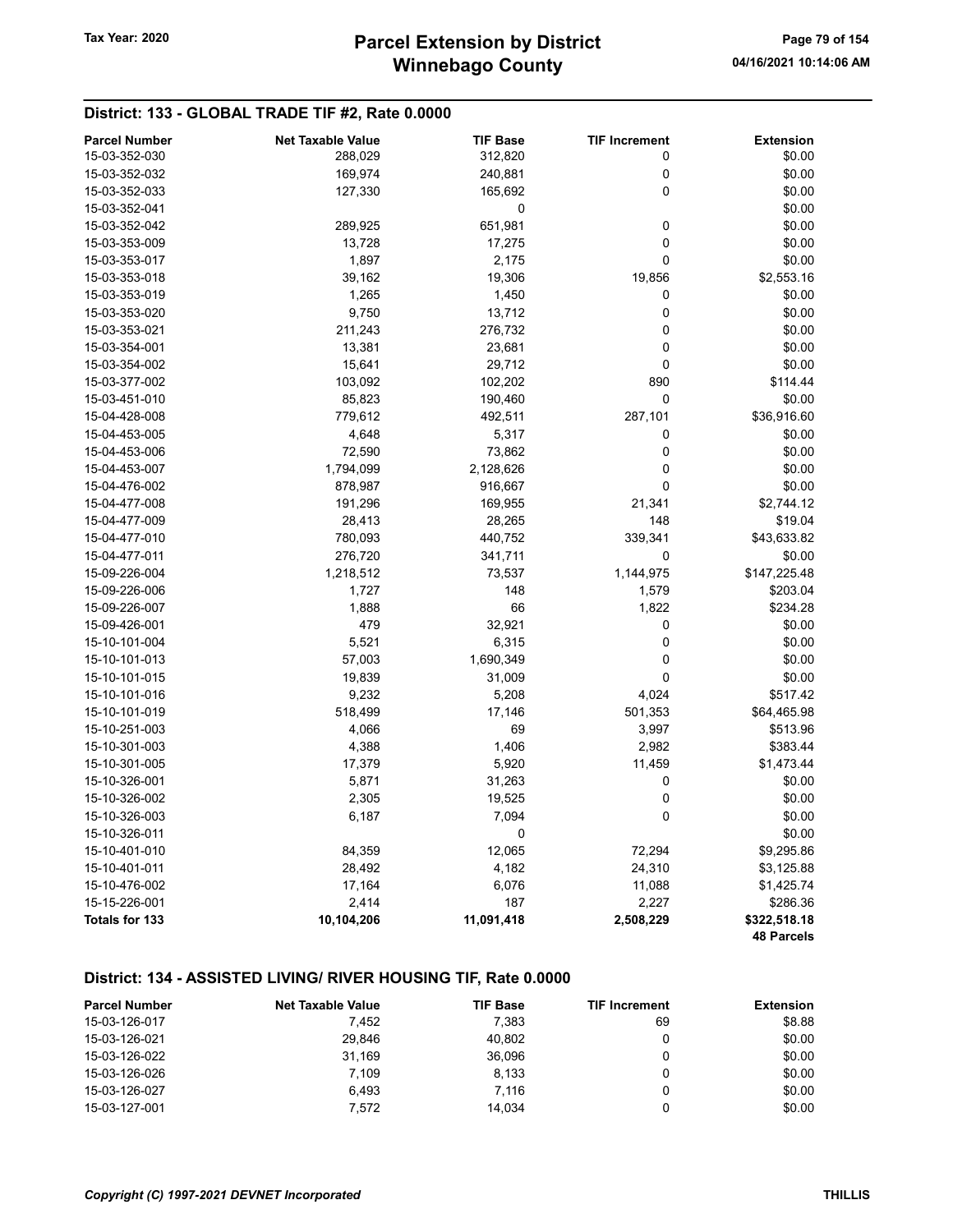District: 134 - ASSISTED LIVING/ RIVER HOUSING TIF, Rate 0.0000

#### Parcel Number **Net Taxable Value** TIF Base TIF Increment Extension 15-03-127-002 **13,000** 7,243 13,522 0 30.00 Totals for 134 96,884 127,086 69 \$8.88 7 Parcels District: 135 - NORTH 2ND TIF MACHESNEY PARK, Rate 0.0000 Parcel Number **Net Taxable Value** TIF Base TIF Increment Extension 08-19-228-017 35,339 35,898 0 \$0.00 08-19-228-018 **14,947** 20,670 0 \$0.00 08-19-228-019 15,027 20,802 0 \$0.00 08-19-228-020 38,115 36,707 1,408 \$130.32 08-19-228-022 142,987 5,801 137,186 \$12,696.44 08-19-228-023 106,370 110,697 0 \$0.00 08-19-277-012 56,844 56,844 56,238 606 \$56.08 08-19-277-013 5,429 5,429 14,066 0 0 \$0.00 08-19-277-014 20,259 20,044 215 \$19.90 08-19-277-015 64,098 33,868 30,230 \$2,797.76 08-19-277-016 80,028 78,706 1,322 \$122.36 08-19-277-018 **9,476** 12,103 0 \$0.00 08-19-326-004 25,986 33,226 0 \$0.00 08-19-426-001 1,323 1,308 15 \$1.42 08-19-426-002 1,323 1,323 1,308 15 \$1.42 08-19-426-003 4,016 4,016 3,972 44 54.16 08-19-426-004 13,959 18,803 0 \$0.00 08-19-426-005 25,025 19,757 5,268 \$497.00 08-19-426-006 **4,016** 4,016 3,972 44 **44** \$4.16 08-19-426-007 24,453 24,453 24,192 261 324.62 08-19-426-010 19,208 20,631 0 \$0.00 08-19-426-011 12,843 16,628 0 \$0.00 08-19-426-013 **18,304** 18,304 19,839 0 \$0.00 08-19-426-014 **15,445** 30,104 0 \$0.00 08-19-426-016 21,204 17,564 3,640 \$343.42 08-19-426-019 1,356 3,972 0 \$0.00 08-19-427-001 867 857 10 \$0.94 08-19-428-007 30,999 30,999 30,668 331 \$31.24 08-19-428-008 76,719 75,900 819 \$77.28 08-19-428-009 25,224 17,260 7,964 \$751.36 08-19-428-010 12,671 21,531 0 \$0.00 08-19-452-015 27,100 27,749 0 \$0.00 08-19-453-013 8,596 17,345 \$0.00 08-19-453-014 68,733 67,998 735 \$69.34 08-19-454-001 4,016 3,972 44 \$4.16 08-19-454-002 30,883 10,971 19,912 \$1,878.58 08-19-454-003 24,913 27,009 0 \$0.00 08-19-454-004 **47,156** 38,004 9,152 \$863.44 08-19-454-005 3,496 5,543 0 \$0.00 08-19-454-006 8,136 8,136 18,450 0 \$0.00 08-19-454-007 **19,331** 19,331 14,243 5,088 \$480.02 08-19-454-008 33,263 39,123 0 \$0.00 08-19-454-009 74,547 73,754 793 \$74.82 08-19-454-010 26,807 26,522 285 \$26.90 08-19-454-011 **4,610** 2,494 2,116 \$199.64 08-19-454-015 123,253 77,880 45,373 \$4,280.68 08-19-478-001 9,041 8,943 98 \$9.08 08-20-102-007 58,372 60,710 0 \$0.00 08-20-102-008 8,243 8,243 8,150 93 93 \$8.62 08-20-102-009 16,282 11,126 5,156 \$477.18 08-20-103-003 0 \$0.00  $08-20-103-004$  \$0.00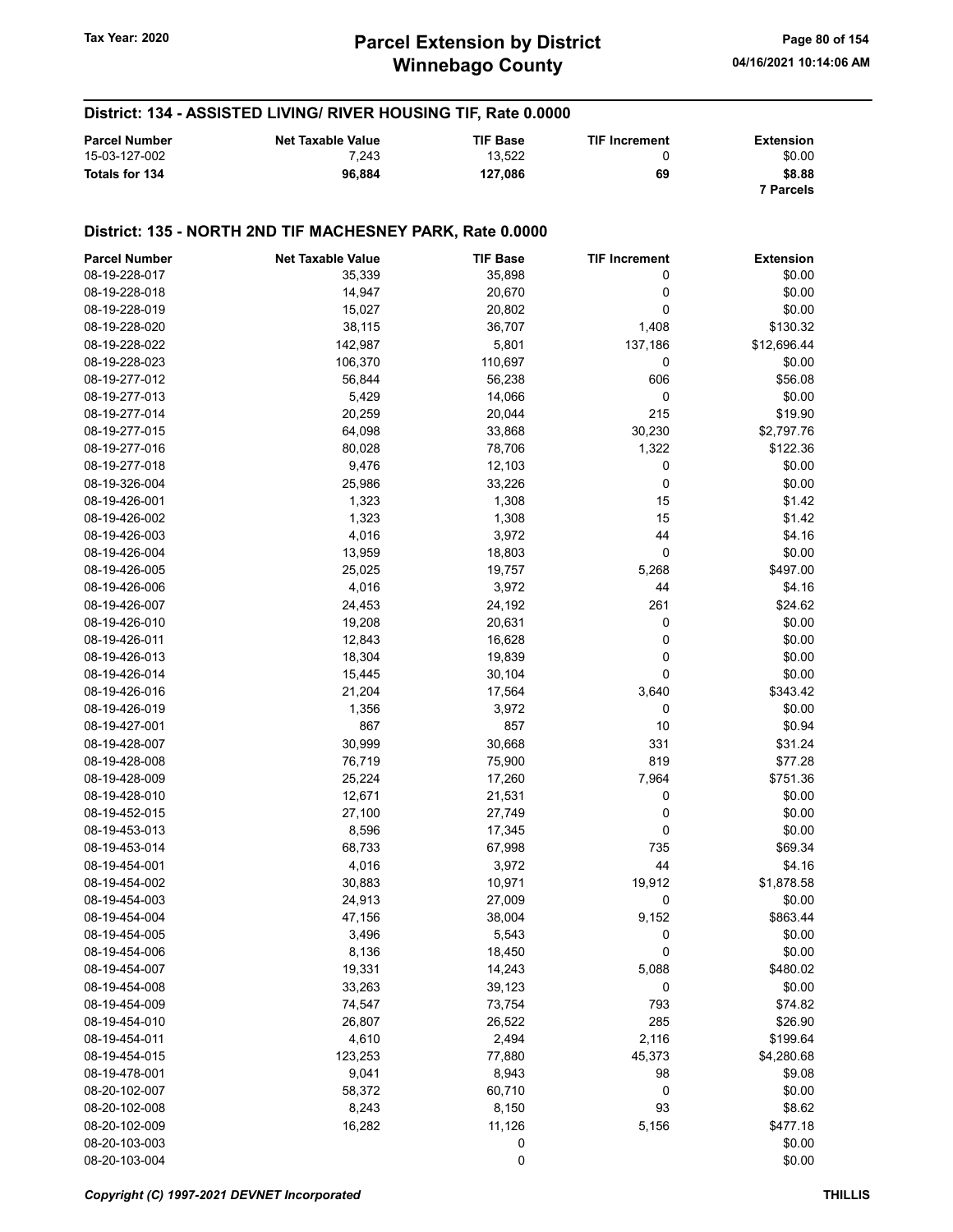### District: 135 - NORTH 2ND TIF MACHESNEY PARK, Rate 0.0000

| <b>Parcel Number</b> | <b>Net Taxable Value</b> | <b>TIF Base</b> | <b>TIF Increment</b> | <b>Extension</b> |
|----------------------|--------------------------|-----------------|----------------------|------------------|
| 08-20-103-005        |                          | 0               |                      | \$0.00           |
| 08-20-103-006        |                          | 0               |                      | \$0.00           |
| 08-20-151-001        | 22,530                   | 11,851          | 10,679               | \$1,007.50       |
| 08-20-151-002        | 160,476                  | 158,762         | 1,714                | \$161.72         |
| 08-20-151-003        | 141,717                  | 140,204         | 1,513                | \$142.74         |
| 08-20-151-004        | 712                      | 703             | 9                    | \$0.84           |
|                      |                          |                 |                      |                  |
| 08-20-151-005        | 66,370                   | 36,333          | 30,037               | \$2,779.90       |
| 08-20-151-006        | 34,605                   | 34,237          | 368                  | \$34.06          |
| 08-30-129-019        | 94,386                   | 32,828          | 61,558               | \$5,628.62       |
| 08-30-130-006        | 74,804                   | 28,818          | 45,986               | \$4,204.78       |
| 08-30-131-001        | 40,861                   | 5,850           | 35,011               | \$3,201.28       |
| 08-30-131-002        | 122,964                  | 184,192         | 0                    | \$0.00           |
| 08-30-152-005        | 105,298                  | 80,534          | 24,764               | \$2,264.32       |
| 08-30-152-006        | 450,000                  | 601,172         | 0                    | \$0.00           |
| 08-30-152-011        | 1,946,879                | 98,190          | 1,848,689            | \$169,036.74     |
| 08-30-152-021        | 66,184                   | 470,446         | 0                    | \$0.00           |
| 08-30-152-022        | 9,807                    | 0               | 9,807                | \$896.72         |
| 08-30-152-025        |                          | 209,301         |                      | \$0.00           |
| 08-30-152-026        | 45,704                   | 0               | 45,704               | \$4,179.00       |
| 08-30-152-027        | 359,594                  | 0               | 359,594              | \$32,879.84      |
| 08-30-152-029        | 900,089                  | 209,301         | 690,788              | \$63,162.90      |
| 08-30-152-030        | 50,851                   | 0               | 50,851               | \$4,649.62       |
| 08-30-152-031        |                          | 0               |                      | \$0.00           |
| 08-30-157-001        | 2,199,382                | 470,446         | 1,728,936            | \$158,087.00     |
| 08-30-176-002        | 132,960                  | 135,843         | 0                    | \$0.00           |
| 08-30-176-005        | 1,252                    | 32,775          | 0                    | \$0.00           |
| 08-30-176-006        | 135,197                  | 112,891         | 22,306               | \$2,039.58       |
| 08-30-176-007        | 45,220                   | 18,208          | 27,012               | \$2,469.88       |
| 08-30-176-008        | 43,682                   | 18,208          | 25,474               | \$2,329.24       |
| 08-30-176-009        | 42,666                   | 18,208          | 24,458               | \$2,236.34       |
| 08-30-177-001        | 909                      | 25,492          | 0                    | \$0.00           |
| 08-30-177-002        | 45,533                   | 18,208          | 27,325               | \$2,498.50       |
| 08-30-177-003        |                          |                 |                      |                  |
|                      | 45,380                   | 18,208          | 27,172               | \$2,484.50       |
| 08-30-177-004        | 47,551                   | 21,850          | 25,701               | \$2,350.00       |
| 08-30-177-005        | 104,247                  | 80,116          | 24,131               | \$2,206.44       |
| 08-30-201-005        | 37,728                   | 38,262          | 0                    | \$0.00           |
| 08-30-201-006        | 70,408                   | 10,741          | 59,667               | \$5,455.72       |
| 08-30-202-013        | 73,220                   | 42,946          | 30,274               | \$2,768.14       |
| 08-30-206-003        | 298,664                  | 295,478         | 3,186                | \$291.32         |
| 08-30-251-001        |                          | 0               |                      | \$0.00           |
| 08-30-251-002        |                          | 0               |                      | \$0.00           |
| 08-30-251-003        |                          | 0               |                      | \$0.00           |
| 08-30-251-004        |                          | 0               |                      | \$0.00           |
| 08-30-251-005        |                          | 0               |                      | \$0.00           |
| 08-30-326-001        | 21,980                   | 14,717          | 7,263                | \$664.10         |
| 08-30-326-002        | 15,295                   | 21,877          | 0                    | \$0.00           |
| 08-30-326-003        | 2,631                    | 2,134           | 497                  | \$45.44          |
| 08-30-326-004        | 2,631                    | 2,134           | 497                  | \$45.44          |
| 08-30-326-005        | 2,631                    | 7,241           | 0                    | \$0.00           |
| 08-30-326-006        | 14,825                   | 18,671          | 0                    | \$0.00           |
| 08-30-326-007        | 15,394                   | 17,894          | 0                    | \$0.00           |
| 08-30-326-008        | 2,798                    | 2,325           | 473                  | \$43.26          |
| 08-30-326-009        | 13,385                   | 11,848          | 1,537                | \$140.54         |
| 08-30-326-010        | 24,860                   | 16,967          | 7,893                | \$721.70         |
| 08-30-326-011        | 17,850                   | 15,964          | 1,886                | \$172.46         |
| 08-30-326-012        | 8,312                    | 6,747           | 1,565                | \$143.10         |
| 08-30-326-013        | 48,873                   | 3,172           | 45,701               | \$4,178.72       |
| 08-30-326-014        | 7,745                    | 5,249           | 2,496                | \$228.22         |
| 08-30-326-015        | 73,077                   | 72,299          | 778                  | \$71.14          |
|                      |                          |                 |                      |                  |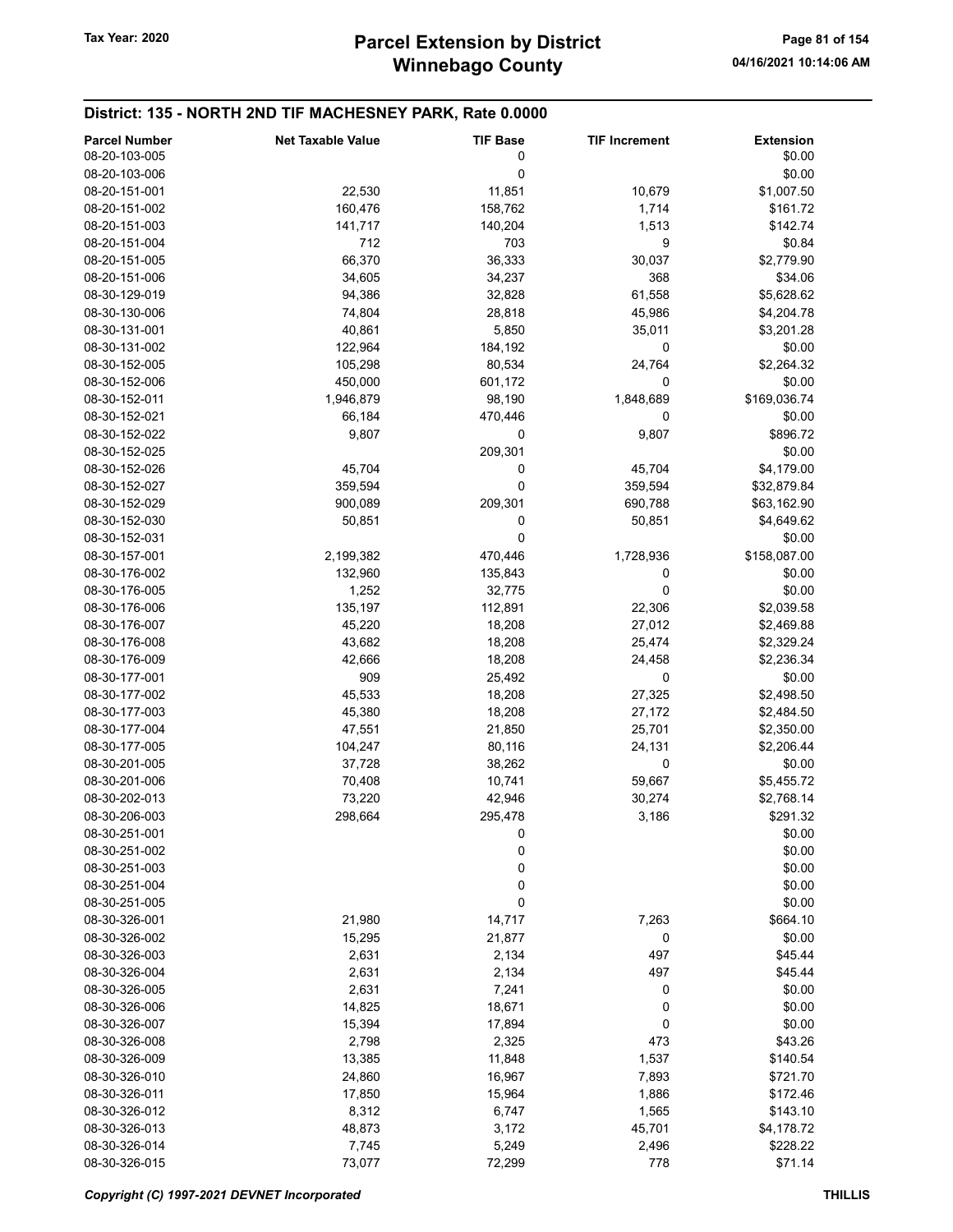### District: 135 - NORTH 2ND TIF MACHESNEY PARK, Rate 0.0000

| <b>Parcel Number</b>           | <b>Net Taxable Value</b> | <b>TIF Base</b>  | <b>TIF Increment</b> | <b>Extension</b>   |
|--------------------------------|--------------------------|------------------|----------------------|--------------------|
| 08-30-327-001                  | 19,483                   | 14,143           | 5,340                | \$488.28           |
| 08-30-327-002                  | 14,356                   | 18,243           | 0                    | \$0.00             |
| 08-30-327-003                  | 8,653                    | 6,988            | 1,665                | \$152.24           |
| 08-30-327-004                  | 11,714                   | 10,840           | 874                  | \$79.92            |
| 08-30-327-005                  | 16,089                   | 10,707           | 5,382                | \$492.12           |
| 08-30-327-006                  | 10,906                   | 14,517           | 0                    | \$0.00             |
| 08-30-327-007                  | 15,335                   | 10,214           | 5,121                | \$468.24           |
| 08-30-327-008                  | 4,938                    | 8,658            | 0                    | \$0.00             |
| 08-30-327-009                  | 23,132                   | 20,764           | 2,368                | \$216.52           |
| 08-30-327-010                  | 15,536                   | 19,317           | 0                    | \$0.00             |
| 08-30-327-011                  | 2,631                    | 9,407            | 0                    | \$0.00             |
| 08-30-327-014                  | 6,747                    | 10,267           | 0                    | \$0.00             |
| 08-30-327-015                  | 20,497                   | 18,297           | 2,200                | \$201.16           |
| 08-30-327-018                  | 21,495                   | 15,274           | 6,221                | \$568.82           |
| 08-30-327-019                  | 6,729                    | 16,826           | 0                    | \$0.00             |
| 08-30-327-020                  | 8,374                    | 13,658           | 0                    | \$0.00             |
| 08-30-327-021                  | 14,133                   | 12,565           | 1,568                | \$143.38           |
| 08-30-327-022                  | 20,614                   | 18,932           | 1,682                | \$153.80           |
| 08-30-327-023                  | 25,522                   | 17,938           | 7,584                | \$693.46           |
| 08-30-327-024                  | 14,149                   | 20,112           | 0                    | \$0.00             |
| 08-30-327-025                  | 20,327                   | 20,635           | 0                    | \$0.00             |
| 08-30-327-026                  | 27,093                   | 24,819           | 2,274                | \$207.94           |
| 08-30-327-027                  | 5,490                    | 12,017           | 0                    | \$0.00             |
| 08-30-327-028                  | 20,985                   | 27,669           | 0                    | \$0.00             |
| 08-30-327-031                  | 5,660                    | 4,594            | 1,066                | \$97.48            |
| 08-30-327-032                  | 17,334                   | 19,070           | 0                    | \$0.00             |
| 08-30-327-033                  |                          | 0                |                      | \$0.00             |
| 08-30-327-034                  | 10,510                   | 14,552           | 0                    | \$0.00             |
| 08-30-327-035                  | 28,842                   | 25,388           | 3,454                | \$315.82           |
| 08-30-327-036                  |                          |                  | 0                    |                    |
| 08-30-328-001                  | 3,593                    | 27,027           | 0                    | \$0.00<br>\$0.00   |
| 08-30-328-002                  | 12,501                   | 16,761           |                      |                    |
| 08-30-328-003                  | 25,773                   | 24,654           | 1,119<br>0           | \$102.32           |
| 08-30-328-004                  | 20,297                   | 27,526           | 497                  | \$0.00<br>\$45.44  |
| 08-30-328-005                  | 2,631<br>2,631           | 2,134<br>2,134   | 497                  | \$45.44            |
| 08-30-328-006                  | 21,998                   | 20,188           | 1,810                | \$165.50           |
| 08-30-328-007                  |                          |                  | 497                  | \$45.44            |
| 08-30-328-008                  | 2,631                    | 2,134            | 0                    | \$0.00             |
| 08-30-328-009                  | 16,792<br>21,280         | 23,336<br>24,534 | 0                    | \$0.00             |
| 08-30-328-010                  | 19,985                   | 20,157           | 0                    | \$0.00             |
| 08-30-328-011                  | 24,958                   | 23,003           | 1,955                | \$178.76           |
| 08-30-328-013                  |                          |                  | 0                    |                    |
| 08-30-328-014                  | 29,244<br>6,040          | 34,511<br>4,409  | 1,631                | \$0.00<br>\$149.14 |
| 08-30-328-015                  | 11,591                   | 14,091           | 0                    | \$0.00             |
| 08-30-328-016                  | 15,821                   |                  | 1,700                | \$155.44           |
| 08-30-328-017                  | 17,611                   | 14,121<br>3,340  | 14,271               | \$1,304.88         |
| 08-30-328-018                  | 12,441                   | 18,423           | 0                    | \$0.00             |
| 08-30-328-019                  |                          |                  | 0                    | \$0.00             |
| 08-30-328-022                  | 13,891<br>22,627         | 17,365<br>11,229 | 11,398               | \$1,042.20         |
|                                |                          |                  |                      |                    |
| 08-30-328-023<br>08-30-328-025 | 14,409                   | 13,195           | 1,214                | \$111.00           |
|                                | 27,948                   | 18,489           | 9,459                | \$864.90           |
| 08-30-328-026                  | 6,641                    | 5,468            | 1,173                | \$107.26           |
| 08-30-328-027                  | 15,770                   | 15,604           | 166                  | \$15.18            |
| 08-30-328-028                  | 27,991                   | 24,754           | 3,237                | \$295.98           |
| 08-30-328-029                  | 21,546                   | 19,065           | 2,481                | \$226.86           |
| 08-30-328-030                  | 32,003                   | 26,666           | 5,337                | \$488.00           |
| 08-30-328-031                  | 29,687                   | 36,291           | 0                    | \$0.00             |
| 08-30-328-032                  | 17,475                   | 21,277           | 0                    | \$0.00             |
| 08-30-328-033                  | 26,113                   | 23,323           | 2,790                | \$255.12           |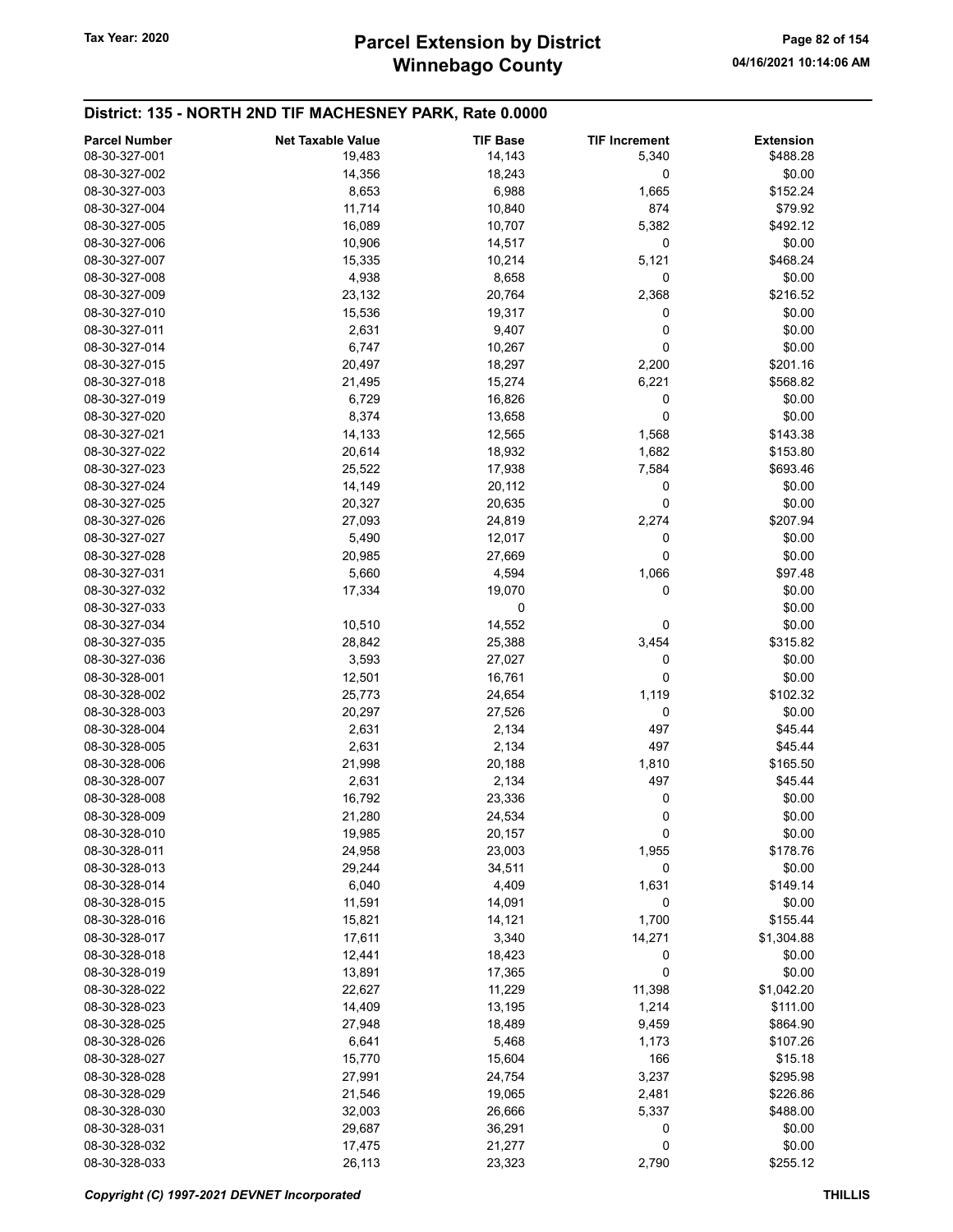## Winnebago County Tax Year: 2020 **Parcel Extension by District** Page 83 of 154

### District: 135 - NORTH 2ND TIF MACHESNEY PARK, Rate 0.0000

| <b>Parcel Number</b> | <b>Net Taxable Value</b> | <b>TIF Base</b> | <b>TIF Increment</b> | <b>Extension</b>    |
|----------------------|--------------------------|-----------------|----------------------|---------------------|
| 08-30-329-001        | 24,624                   | 22,122          | 2,502                | \$228.78            |
| 08-30-329-002        | 25,398                   | 17,825          | 7,573                | \$692.44            |
| 08-30-329-003        | 20,507                   | 12,541          | 7,966                | \$728.38            |
| 08-30-329-004        | 22,360                   | 14,758          | 7,602                | \$695.10            |
| 08-30-329-005        |                          | 14,779          |                      | \$376.44            |
|                      | 18,896                   |                 | 4,117                |                     |
| 08-30-329-006        | 23,686                   | 16,148          | 7,538                | \$689.24            |
| 08-30-329-007        | 22,600                   | 20,284          | 2,316                | \$211.78            |
| 08-30-329-008        | 23,772                   | 21,798          | 1,974                | \$180.50            |
| 08-30-329-009        | 2,631                    | 2,134           | 497                  | \$45.44             |
| 08-30-329-010        | 25,982                   | 28,810          | 0                    | \$0.00              |
| 08-30-329-012        | 22,918                   | 22,056          | 862                  | \$78.82             |
| 08-30-329-013        | 2,631                    | 2,134           | 497                  | \$45.44             |
| 08-30-329-016        | 22,551                   | 15,238          | 7,313                | \$668.68            |
| 08-30-329-017        | 21,682                   | 14,449          | 7,233                | \$661.36            |
| 08-30-329-019        | 30,418                   | 27,524          | 2,894                | \$264.62            |
| 08-30-329-022        | 61,155                   | 64,843          | 0                    | \$0.00              |
| 08-30-329-028        | 16,945                   | 22,570          | 0                    | \$0.00              |
| 08-30-329-029        | 44,701                   | 44,225          | 476                  | \$43.52             |
| 08-30-329-030        | 23,711                   | 8,628           | 15,083               | \$1,379.14          |
| 08-30-329-034        | 1,314                    | 1,067           | 247                  | \$22.58             |
| 08-30-329-036        | 21,186                   | 22,660          | 0                    | \$0.00              |
| 08-30-329-037        | 100,923                  | 98,014          | 2,909                | \$266.00            |
| 08-30-357-001        | 29,421                   | 30,706          | 0                    | \$0.00              |
| 08-30-357-002        | 19,626                   | 12,589          | 7,037                | \$643.44            |
| 08-30-357-003        | 2,579                    | 2,069           | 510                  | \$46.64             |
| 08-30-357-004        | 39,591                   | 15,579          | 24,012               | \$2,195.56          |
| 08-30-357-007        | 39,178                   | 31,839          | 7,339                | \$671.06            |
| 08-30-357-008        | 11,323                   | 19,372          | 0                    | \$0.00              |
| 08-30-357-009        | 2,548                    | 2,069           | 479                  | \$43.80             |
| 08-30-357-010        | 13,063                   | 15,516          | 0                    | \$0.00              |
| 08-30-357-013        | 2,548                    | 2,069           | 479                  | \$43.80             |
| 08-30-357-014        | 23,080                   | 20,712          | 2,368                | \$216.52            |
| 08-30-357-015        | 30,790                   | 28,188          | 2,602                | \$237.92            |
| 08-30-357-016        | 22,993                   | 13,597          | 9,396                | \$859.14            |
| 08-30-357-017        | 26,765                   | 24,036          | 2,729                | \$249.54            |
| 08-30-358-001        | 24,875                   | 17,361          | 7,514                | \$687.06            |
| 08-30-358-002        | 20,804                   | 13,102          | 7,702                | \$704.24            |
| 08-30-358-003        |                          |                 | 479                  |                     |
|                      | 2,548                    | 2,069           |                      | \$43.80<br>\$111.84 |
| 08-30-358-004        | 15,703                   | 14,480          | 1,223                |                     |
| 08-30-358-005        | 15,819                   | 15,746          | 73                   | \$6.68              |
| 08-30-358-006        | 22,631                   | 20,775          | 1,856                | \$169.72            |
| 08-30-358-007        | 13,498                   | 17,474          | 0                    | \$0.00              |
| 08-30-358-008        | 9,378                    | 14,745          | 0                    | \$0.00              |
| 08-30-358-011        | 14,329                   | 15,974          | 0                    | \$0.00              |
| 08-30-358-012        | 18,281                   | 8,297           | 9,984                | \$912.90            |
| 08-30-358-013        | 16,156                   | 14,259          | 1,897                | \$173.46            |
| 08-30-358-014        | 18,483                   | 16,552          | 1,931                | \$176.56            |
| 08-30-358-015        | 26,075                   | 27,932          | 0                    | \$0.00              |
| 08-30-358-016        | 19,357                   | 17,120          | 2,237                | \$204.54            |
| 08-30-358-017        | 13,351                   | 13,677          | 0                    | \$0.00              |
| 08-30-358-018        | 19,656                   | 18,966          | 690                  | \$63.10             |
| 08-30-358-019        | 28,400                   | 4,971           | 23,429               | \$2,142.26          |
| 08-30-358-020        | 21,358                   | 18,348          | 3,010                | \$275.22            |
| 08-30-359-001        | 21,561                   | 19,348          | 2,213                | \$202.36            |
| 08-30-359-002        | 19,529                   | 11,897          | 7,632                | \$697.84            |
| 08-30-359-003        | 20,007                   | 19,267          | 740                  | \$67.66             |
| 08-30-359-004        | 16,224                   | 19,950          | 0                    | \$0.00              |
| 08-30-359-005        | 13,720                   | 12,676          | 1,044                | \$95.46             |
| 08-30-359-006        | 17,913                   | 16,487          | 1,426                | \$130.40            |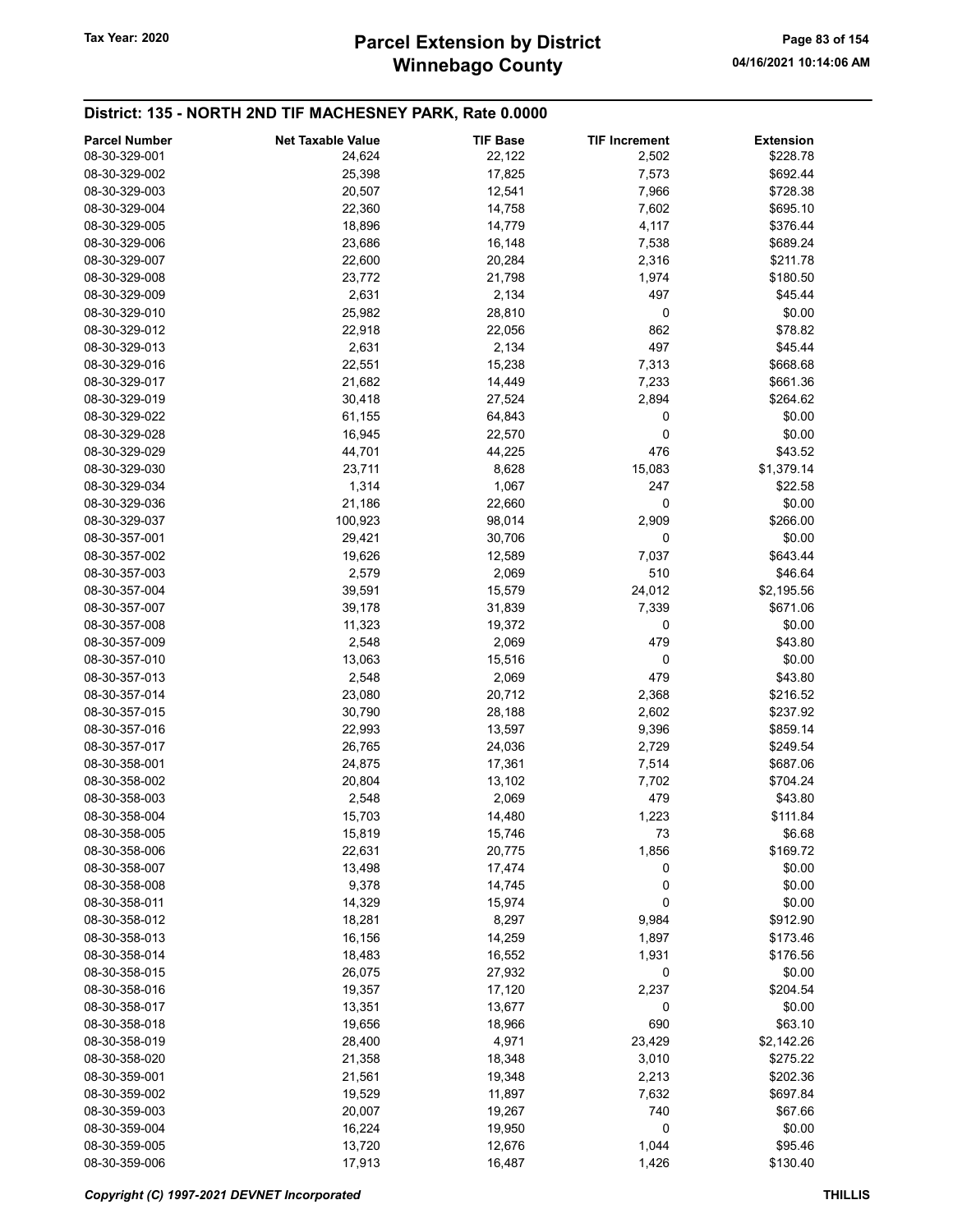#### District: 135 - NORTH 2ND TIF MACHESNEY PARK, Rate 0.0000

| <b>Parcel Number</b> | <b>Net Taxable Value</b> | <b>TIF Base</b> | <b>TIF Increment</b> | <b>Extension</b> |
|----------------------|--------------------------|-----------------|----------------------|------------------|
| 08-30-359-007        | 2,548                    | 2,069           | 479                  | \$43.80          |
| 08-30-359-008        | 29,198                   | 15,953          | 13,245               | \$1,211.08       |
| 08-30-359-009        | 15,152                   | 18,299          | 0                    | \$0.00           |
| 08-30-359-010        | 25,586                   | 23,006          | 2,580                | \$235.90         |
| 08-30-359-011        | 20,291                   | 17,902          | 2,389                | \$218.44         |
| 08-30-359-012        | 17,869                   | 20,830          | 0                    | \$0.00           |
| 08-30-359-013        | 13,039                   | 12,172          | 867                  | \$79.28          |
| 08-30-359-014        | 20,302                   | 13,105          | 7,197                | \$658.06         |
| 08-30-359-015        | 18,461                   | 16,533          | 1,928                | \$176.30         |
| 08-30-359-016        | 21,041                   | 24,329          | 0                    | \$0.00           |
| 08-30-360-001        | 27,213                   | 15,889          | 11,324               | \$1,035.42       |
| 08-30-360-002        | 27,496                   | 19,743          | 7,753                | \$708.90         |
| 08-30-360-003        | 17,279                   | 18,336          | 0                    | \$0.00           |
| 08-30-360-004        | 11,720                   | 14,096          | 0                    | \$0.00           |
| 08-30-360-005        | 19,933                   | 17,241          | 2,692                | \$246.16         |
| 08-30-360-006        | 14,382                   | 13,279          | 1,103                | \$100.86         |
| 08-30-360-007        | 17,296                   | 15,453          | 1,843                | \$168.52         |
| 08-30-360-008        | 16,017                   | 14,761          | 1,256                | \$114.84         |
| 08-30-376-001        | 27,035                   | 27,821          | $\pmb{0}$            | \$0.00           |
| 08-30-376-002        | 21,169                   | 19,153          | 2,016                | \$184.34         |
| 08-30-376-003        | 18,698                   | 17,174          | 1,524                | \$139.36         |
| 08-30-376-004        | 20,433                   | 23,753          | 0                    | \$0.00           |
| 08-30-376-005        | 22,692                   | 18,510          | 4,182                | \$382.40         |
| 08-30-376-006        | 23,402                   | 20,757          | 2,645                | \$241.86         |
| 08-30-376-007        | 27,717                   | 29,845          | 0                    | \$0.00           |
| 08-30-376-008        | 28,055                   | 25,583          | 2,472                | \$226.04         |
| 08-30-376-009        | 20,405                   | 18,725          | 1,680                | \$153.62         |
| 08-30-376-010        | 32,666                   | 27,861          | 4,805                | \$439.36         |
| 08-30-376-011        | 15,684                   | 21,158          | 0                    | \$0.00           |
| 08-30-376-012        | 26,605                   | 18,091          | 8,514                | \$778.50         |
| 08-30-376-013        | 27,806                   | 19,423          | 8,383                | \$766.52         |
| 08-30-376-014        | 12,252                   | 18,497          | 0                    | \$0.00           |
| 08-30-376-015        | 30,569                   | 21,529          | 9,040                | \$826.58         |
| 08-30-376-016        | 8,961                    | 6,874           | 2,087                | \$190.84         |
| 08-30-376-017        | 61,289                   | 60,636          | 653                  | \$59.72          |
| 08-30-376-018        | 30,618                   | 30,290          | 328                  | \$30.00          |
| 08-30-376-019        | 14,469                   | 13,230          | 1,239                | \$113.30         |
| 08-30-376-020        | 176,690                  | 162,112         | 14,578               | \$1,332.96       |
| 08-30-377-001        | 4,879                    | 5,077           | 0                    | \$0.00           |
| 08-30-377-002        | 5,007                    | 5,077           | $\boldsymbol{0}$     | \$0.00           |
| 08-30-377-003        | 5,028                    | 5,077           | 0                    | \$0.00           |
| 08-30-377-014        | 24,591                   | 25,285          | 0                    | \$0.00           |
| 08-30-377-016        | 228,686                  | 235,823         | 0                    | \$0.00           |
| 08-30-378-006        | 49,358                   | 36,634          | 12,724               | \$1,163.44       |
| 08-30-378-009        | 41,566                   | 41,124          | 442                  | \$40.42          |
| 08-30-378-012        | 243,145                  | 195,538         | 47,607               | \$4,353.00       |
| 08-30-378-013        | 201,035                  | 143,396         | 57,639               | \$5,270.28       |
| 08-30-378-014        | 296,467                  | 175,261         | 121,206              | \$11,082.60      |
| Totals for 135       | 14,107,500               | 9,065,270       | 6,269,604            | \$573,835.22     |
|                      |                          |                 |                      | 277 Parcels      |

#### District: 137 - MAIN & WHITMAN TIF, Rate 0.0000

| <b>Parcel Number</b> | <b>Net Taxable Value</b> | <b>TIF Base</b> | <b>TIF Increment</b> | Extension    |
|----------------------|--------------------------|-----------------|----------------------|--------------|
| 11-23-179-001        | 14.717                   | 88.351          |                      | \$0.00       |
| 11-23-206-011        | 1.919.241                | 845.661         | 1.073.580            | \$138,045.22 |
| Totals for 137       | 1.933.958                | 934.012         | 1.073.580            | \$138,045.22 |
|                      |                          |                 |                      | 2 Parcels    |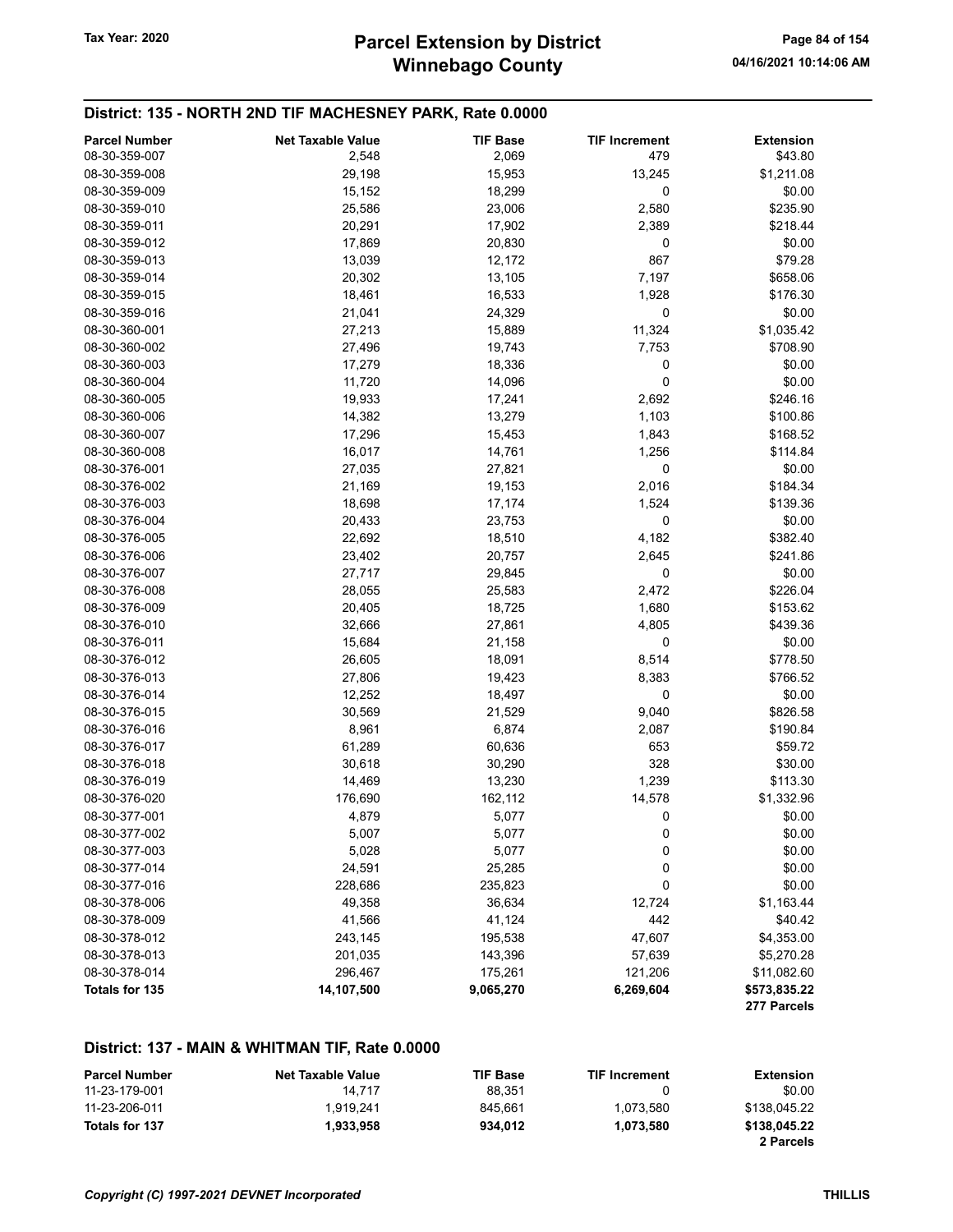## Winnebago County Tax Year: 2020 **Parcel Extension by District** Page 85 of 154

|                                       |                                   | <b>TIF Base</b> |                           |                            |
|---------------------------------------|-----------------------------------|-----------------|---------------------------|----------------------------|
| <b>Parcel Number</b><br>11-25-155-001 | <b>Net Taxable Value</b><br>5,687 | 11,285          | <b>TIF Increment</b><br>0 | <b>Extension</b><br>\$0.00 |
| 11-25-155-002                         | 2,267                             | 20,604          | 0                         | \$0.00                     |
| 11-25-155-003                         | 4,475                             | 1,639           | 2,836                     | \$364.66                   |
| 11-25-155-004                         | 11,244                            | 16,559          | 0                         | \$0.00                     |
| 11-25-155-005                         | 0                                 | 11,102          | 0                         | \$0.00                     |
| 11-25-155-006                         | 6,845                             | 15,312          | 0                         | \$0.00                     |
| 11-25-155-007                         | 7,670                             | 14,333          | 0                         | \$0.00                     |
| 11-25-155-008                         | 1,189                             | 12,801          | 0                         | \$0.00                     |
| 11-25-155-009                         | 9,079                             | 17,607          | 0                         | \$0.00                     |
| 11-25-155-010                         | 7,670                             | 10,188          | 0                         | \$0.00                     |
| 11-25-155-011                         | 1,688                             | 1,927           | 0                         | \$0.00                     |
| 11-25-155-012                         | 8,670                             | 7,066           | 1,604                     | \$206.26                   |
| 11-25-155-013                         | 1,648                             | 19,947          | 0                         | \$0.00                     |
| 11-25-155-014                         | 13,903                            | 11,535          | 2,368                     | \$304.50                   |
| 11-25-155-015                         | 10,896                            | 16,158          | 0                         | \$0.00                     |
| 11-25-155-016                         | 8,158                             | 15,356          | 0                         | \$0.00                     |
| 11-25-155-017                         | 9,991                             | 21,147          | 0                         | \$0.00                     |
| 11-25-155-018                         | 11,332                            | 20,523          | 0                         | \$0.00                     |
| 11-25-155-019                         | 11,204                            | 13,041          | 0                         | \$0.00                     |
| 11-25-155-020                         | 10,461                            | 14,875          | 0                         | \$0.00                     |
| 11-25-155-021                         | 42,082                            | 71,980          | 0                         | \$0.00                     |
| 11-25-155-022                         | 9,722                             | 18,333          | 0                         | \$0.00                     |
| 11-25-155-023                         | 14,048                            | 19,557          | 0                         | \$0.00                     |
| 11-25-155-024                         | 7,437                             | 18,368          | 0                         | \$0.00                     |
| 11-25-155-025                         | 1,339                             | 1,654           | 0                         | \$0.00                     |
| 11-25-155-026                         | 0                                 | 11,703          | 0                         | \$0.00                     |
| 11-25-155-027                         | 11,473                            | 21,597          | 0                         | \$0.00                     |
| 11-25-155-028                         | 6,333                             | 23,184          | 0                         | \$0.00                     |
| 11-25-155-029                         | 2,317                             | 12,227          | 0                         | \$0.00                     |
| 11-25-155-030                         | 11,541                            | 17,876          | 0                         | \$0.00                     |
| 11-25-155-031                         | 15,016                            | 26,500          | 0                         | \$0.00                     |
| 11-25-155-032                         | 11,563                            | 12,347          | 0                         | \$0.00                     |
| 11-25-155-033                         | 15,271                            | 15,130          | 141                       | \$18.14                    |
| 11-25-156-001                         | 14,506                            | 13,890          | 616                       | \$79.22                    |
| 11-25-156-002                         | 8,890                             | 19,360          | $\pmb{0}$                 | \$0.00                     |
| 11-25-156-003                         | 12,363                            | 19,158          | 0                         | \$0.00                     |
| 11-25-156-004                         | 35,916                            | 34,310          | 1,606                     | \$206.52                   |
| 11-25-156-005                         | 10,027                            | 18,821          | 0                         | \$0.00                     |
| 11-25-156-006                         | 11,608                            | 21,037          | 0                         | \$0.00                     |
| 11-25-156-007                         | 6,569                             | 4,790           | 1,779                     | \$228.76                   |
| 11-25-156-008                         | 8,457                             | 8,333           | 124                       | \$15.94                    |
| 11-25-156-009                         | 21,337                            | 26,228          | 0                         | \$0.00                     |
| 11-25-156-010                         | 11,606                            | 18,875          | 0                         | \$0.00                     |
| 11-25-156-011                         | 8,916                             | 15,221          | 0                         | \$0.00                     |
| 11-25-156-012                         | 8,946                             | 25,543          | 0                         | \$0.00                     |
| 11-25-156-013                         | 11,792                            | 22,094          | 0                         | \$0.00                     |
| 11-25-156-014                         | 9,116                             | 15,088          | 0                         | \$0.00                     |
| 11-25-156-015                         | 12,172                            | 23,048          | 0                         | \$0.00                     |
| 11-25-156-016                         |                                   | 17,814          |                           | \$0.00                     |
| 11-25-156-017                         | 7,844                             | 12,863          | 0                         | \$0.00                     |
| 11-25-156-018                         | 4,939                             | 9,686           | 0                         | \$0.00                     |
| 11-25-156-019                         | 4,614                             | 9,104           | 0                         | \$0.00                     |
| 11-25-156-020                         | 8,742                             | 24,102          | 0                         | \$0.00                     |
| 11-25-156-021                         | 10,454                            | 10,407          | 47                        | \$6.04                     |
| 11-25-156-022                         | 1,903                             | 3,225           | 0                         | \$0.00                     |
| 11-25-156-023                         |                                   | 34,147          |                           | \$0.00                     |
| 11-25-157-001                         |                                   | 11,801          |                           | \$0.00                     |
| 11-25-157-002                         |                                   | 8,175           |                           | \$0.00                     |
| 11-25-157-003                         |                                   | 18,353          |                           | \$0.00                     |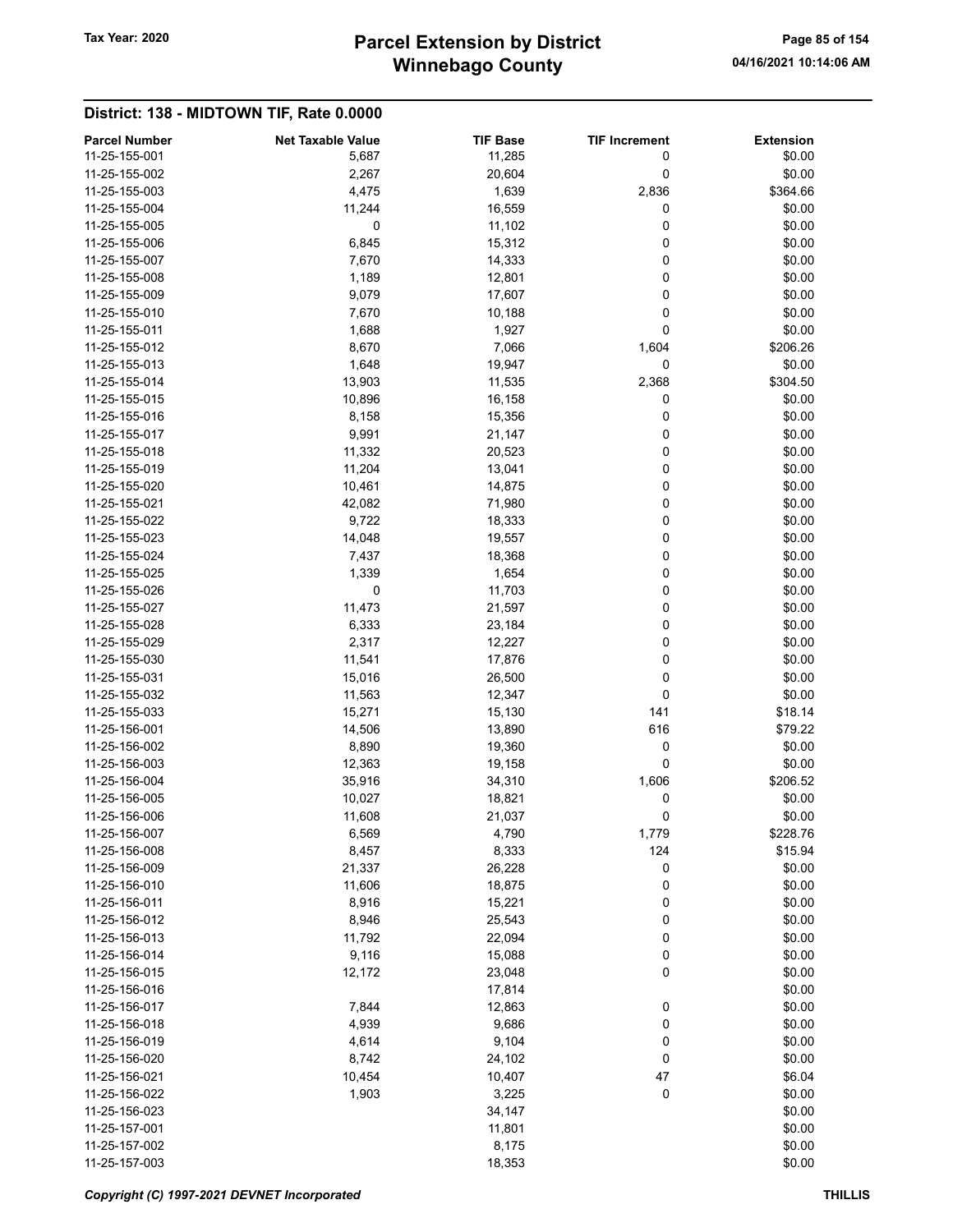## Winnebago County Tax Year: 2020 **Parcel Extension by District** Page 86 of 154

| <b>Parcel Number</b> | <b>Net Taxable Value</b> | <b>TIF Base</b> | <b>TIF Increment</b> | <b>Extension</b> |
|----------------------|--------------------------|-----------------|----------------------|------------------|
| 11-25-157-004        |                          | 19,525          |                      | \$0.00           |
| 11-25-157-005        |                          | 16,865          |                      | \$0.00           |
| 11-25-157-006        |                          | 13,756          |                      | \$0.00           |
| 11-25-157-007        |                          | 12,382          |                      | \$0.00           |
| 11-25-157-008        |                          | 4,081           |                      | \$0.00           |
|                      |                          |                 |                      |                  |
| 11-25-157-009        |                          | 20,822          |                      | \$0.00           |
| 11-25-157-010        |                          | 11,272          |                      | \$0.00           |
| 11-25-157-011        |                          | 13,683          |                      | \$0.00           |
| 11-25-157-012        |                          | 16,307          |                      | \$0.00           |
| 11-25-157-013        |                          | 11,946          |                      | \$0.00           |
| 11-25-158-001        |                          | 13,303          |                      | \$0.00           |
| 11-25-158-002        |                          | 13,119          |                      | \$0.00           |
| 11-25-158-003        |                          | 19,246          |                      | \$0.00           |
| 11-25-158-004        |                          | 19,992          |                      | \$0.00           |
| 11-25-158-005        | 3,132                    | 3,648           | 0                    | \$0.00           |
| 11-25-158-006        |                          | 16,250          |                      | \$0.00           |
| 11-25-158-007        |                          | 17,834          |                      | \$0.00           |
| 11-25-158-008        |                          | 12,442          |                      | \$0.00           |
| 11-25-158-009        |                          | 7,350           |                      | \$0.00           |
| 11-25-158-010        |                          | 11,282          |                      |                  |
|                      |                          |                 |                      | \$0.00           |
| 11-25-158-011        |                          | 10,760          |                      | \$0.00           |
| 11-25-158-012        |                          | 2,370           |                      | \$0.00           |
| 11-25-159-001        |                          | 1,720           |                      | \$0.00           |
| 11-25-159-002        |                          | 15,447          |                      | \$0.00           |
| 11-25-159-003        |                          | 6,060           |                      | \$0.00           |
| 11-25-159-004        |                          | 27,610          |                      | \$0.00           |
| 11-25-159-005        |                          | 27,962          |                      | \$0.00           |
| 11-25-159-006        |                          | 15,017          |                      | \$0.00           |
| 11-25-159-007        |                          | 17,386          |                      | \$0.00           |
| 11-25-159-008        |                          | 4,753           |                      | \$0.00           |
| 11-25-159-009        |                          | 14,486          |                      | \$0.00           |
| 11-25-159-010        |                          | 16,003          |                      | \$0.00           |
| 11-25-159-011        |                          | 15,417          |                      | \$0.00           |
| 11-25-159-012        |                          | 18,535          |                      | \$0.00           |
| 11-25-159-013        |                          | 21,715          |                      | \$0.00           |
| 11-25-159-014        |                          | 16,213          |                      | \$0.00           |
| 11-25-160-001        | 15,252                   |                 |                      |                  |
|                      |                          | 30,144          | 0                    | \$0.00           |
| 11-25-160-002        |                          | 14,907          |                      | \$0.00           |
| 11-25-160-003        |                          | 13,559          |                      | \$0.00           |
| 11-25-160-004        |                          | 16,851          |                      | \$0.00           |
| 11-25-160-005        | 8,948                    | 15,009          | 0                    | \$0.00           |
| 11-25-160-006        |                          | 7,007           |                      | \$0.00           |
| 11-25-160-007        | 2,737                    | 19,426          | 0                    | \$0.00           |
| 11-25-160-008        |                          | 17,598          |                      | \$0.00           |
| 11-25-160-009        |                          | 0               |                      | \$0.00           |
| 11-25-160-010        |                          | 40,835          |                      | \$0.00           |
| 11-25-301-001        | 10,012                   | 1,632           | 8,380                | \$1,077.54       |
| 11-25-301-002        | 8,747                    | 12,766          | 0                    | \$0.00           |
| 11-25-301-003        | 8,560                    | 16,593          | 0                    | \$0.00           |
| 11-25-301-004        | 31                       | 16,888          | 0                    | \$0.00           |
| 11-25-301-005        | 7,786                    | 12,966          | $\pmb{0}$            | \$0.00           |
| 11-25-301-006        | 12,283                   | 11,907          | 376                  | \$48.36          |
| 11-25-301-007        | 9,578                    | 18,705          | 0                    | \$0.00           |
|                      |                          |                 |                      |                  |
| 11-25-301-008        | 3,523                    | 19,532          | 0                    | \$0.00           |
| 11-25-301-009        | 10,145                   | 16,911          | 0                    | \$0.00           |
| 11-25-301-010        | 15,642                   | 21,243          | 0                    | \$0.00           |
| 11-25-301-011        | 5,834                    | 14,884          | 0                    | \$0.00           |
| 11-25-301-012        | 7,162                    | 22,831          | 0                    | \$0.00           |
| 11-25-301-013        | 15,841                   | 21,731          | 0                    | \$0.00           |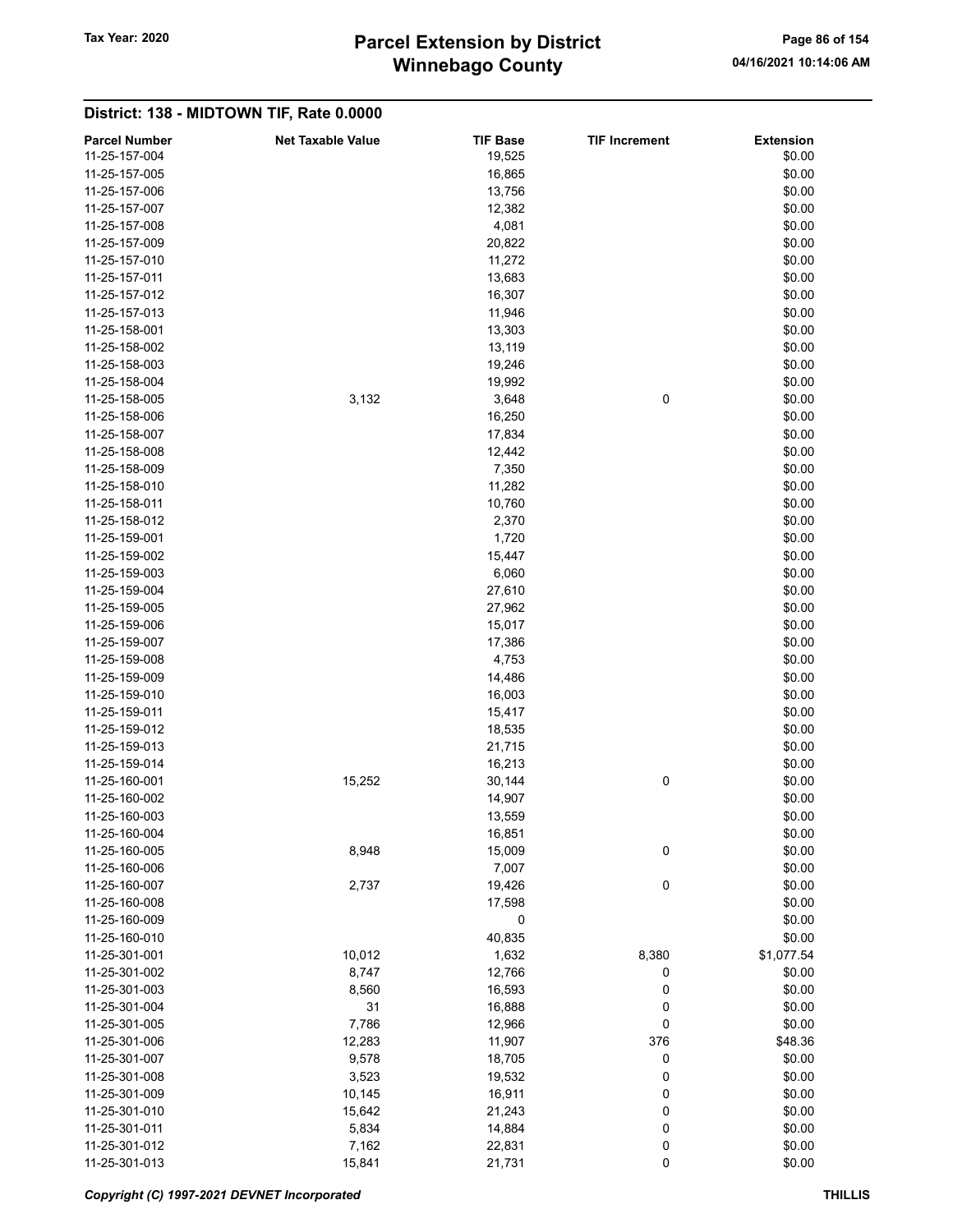## Winnebago County Tax Year: 2020 **Parcel Extension by District** Page 87 of 154

|                                       |                                   | <b>TIF Base</b> |                           |                            |
|---------------------------------------|-----------------------------------|-----------------|---------------------------|----------------------------|
| <b>Parcel Number</b><br>11-25-301-014 | <b>Net Taxable Value</b><br>1,280 | 1,582           | <b>TIF Increment</b><br>0 | <b>Extension</b><br>\$0.00 |
|                                       | 21,636                            |                 | 0                         |                            |
| 11-25-301-015                         |                                   | 23,041          | 0                         | \$0.00                     |
| 11-25-301-020                         | 16,638                            | 23,049          |                           | \$0.00                     |
| 11-25-301-021                         | 7,787                             | 15,173          | 0                         | \$0.00                     |
| 11-25-301-022                         | 10,882                            | 20,839          | 0                         | \$0.00                     |
| 11-25-301-023                         | 10,556                            | 14,305          | 0                         | \$0.00                     |
| 11-25-301-024                         | 7,135                             | 7,802           | 0                         | \$0.00                     |
| 11-25-301-025                         | 10,502                            | 19,297          | 0                         | \$0.00                     |
| 11-25-301-026                         | 1,065                             | 1,316           | 0                         | \$0.00                     |
| 11-25-301-027                         | 9,448                             | 17,872          | 0                         | \$0.00                     |
| 11-25-301-028                         | 113                               | 16,864          | 0                         | \$0.00                     |
| 11-25-301-029                         | 20,606                            | 20,528          | 78                        | \$10.04                    |
| 11-25-301-030                         | 5,224                             | 5,172           | 52                        | \$6.70                     |
| 11-25-301-031                         | 6,051                             | 6,694           | 0                         | \$0.00                     |
| 11-25-301-033                         | 12,877                            | 21,896          | 0                         | \$0.00                     |
| 11-25-301-035                         | 12,034                            | 18,139          | 0                         | \$0.00                     |
| 11-25-301-036                         | 3,487                             | 8,767           | 0                         | \$0.00                     |
| 11-25-301-037                         | 2,906                             | 14,047          | 0                         | \$0.00                     |
| 11-25-301-038                         | 9,497                             | 18,119          | 0                         | \$0.00                     |
| 11-25-301-039                         | 9,290                             | 17,446          | 0                         | \$0.00                     |
| 11-25-301-040                         | 1,798                             | 18,079          | 0                         | \$0.00                     |
| 11-25-301-041                         | 926                               | 11,275          | 0                         | \$0.00                     |
| 11-25-302-001                         | 11,257                            | 17,197          | 0                         | \$0.00                     |
| 11-25-302-002                         | 9,181                             | 20,056          | 0                         | \$0.00                     |
| 11-25-302-003                         | 7,724                             | 14,008          | 0                         | \$0.00                     |
| 11-25-302-004                         | 9,447                             | 16,093          | 0                         | \$0.00                     |
| 11-25-302-005                         | 2,502                             | 21,252          | 0                         | \$0.00                     |
| 11-25-302-006                         | 11,043                            | 19,967          | 0                         | \$0.00                     |
| 11-25-302-007                         | 12,348                            | 23,719          | 0                         | \$0.00                     |
| 11-25-302-008                         | 8,367                             | 16,533          | 0                         | \$0.00                     |
| 11-25-302-009                         | 12,538                            | 25,476          | 0                         | \$0.00                     |
| 11-25-302-010                         | 5,340                             | 19,791          | 0                         | \$0.00                     |
| 11-25-302-011                         | 9,091                             | 16,511          | 0                         | \$0.00                     |
| 11-25-302-012                         | 38,554                            | 41,555          | 0                         | \$0.00                     |
| 11-25-302-013                         | 10,687                            | 14,028          | 0                         | \$0.00                     |
| 11-25-302-014                         | 9,336                             | 17,285          | 0                         | \$0.00                     |
| 11-25-302-015                         | 2,420                             | 16,651          | 0                         | \$0.00                     |
| 11-25-302-016                         | 11,731                            | 21,820          | 0                         | \$0.00                     |
| 11-25-302-017                         | 10,045                            | 18,985          | 0                         | \$0.00                     |
| 11-25-302-018                         | 18,126                            | 18,592          | 0                         | \$0.00                     |
| 11-25-302-019                         | 7,158                             | 2,165           | 4,993                     | \$642.02                   |
| 11-25-302-020                         | 10,873                            | 15,750          | 0                         | \$0.00                     |
| 11-25-302-021                         | 2,374                             | 31,572          | 0                         | \$0.00                     |
| 11-25-302-022                         | 8,974                             | 17,243          | 0                         | \$0.00                     |
| 11-25-303-001                         | 9,323                             | 12,384          | 0                         | \$0.00                     |
| 11-25-303-002                         | 10,122                            | 10,561          | 0                         | \$0.00                     |
| 11-25-303-003                         | 6,652                             | 10,358          | 0                         | \$0.00                     |
| 11-25-303-004                         | 10,740                            | 19,274          | 0                         | \$0.00                     |
| 11-25-303-005                         | 4,483                             | 15,208          | 0                         | \$0.00                     |
| 11-25-303-006                         |                                   |                 | 0                         |                            |
| 11-25-303-007                         | 10,632                            | 16,205          | 0                         | \$0.00<br>\$0.00           |
|                                       | 8,053                             | 18,676          |                           |                            |
| 11-25-303-008                         | 11,244                            | 19,965          | 0                         | \$0.00                     |
| 11-25-303-009                         | 15,806                            | 28,000          | 0                         | \$0.00                     |
| 11-25-303-010                         | 10,173                            | 19,897          | 0                         | \$0.00                     |
| 11-25-303-011                         | 10,685                            | 20,951          | 0                         | \$0.00                     |
| 11-25-303-012                         | 10,713                            | 21,005          | 0                         | \$0.00                     |
| 11-25-303-013                         | 12,695                            | 23,815          | 0                         | \$0.00                     |
| 11-25-303-014                         | 9,879                             | 28,625          | 0                         | \$0.00                     |
| 11-25-303-015                         | 9,182                             | 17,697          | $\pmb{0}$                 | \$0.00                     |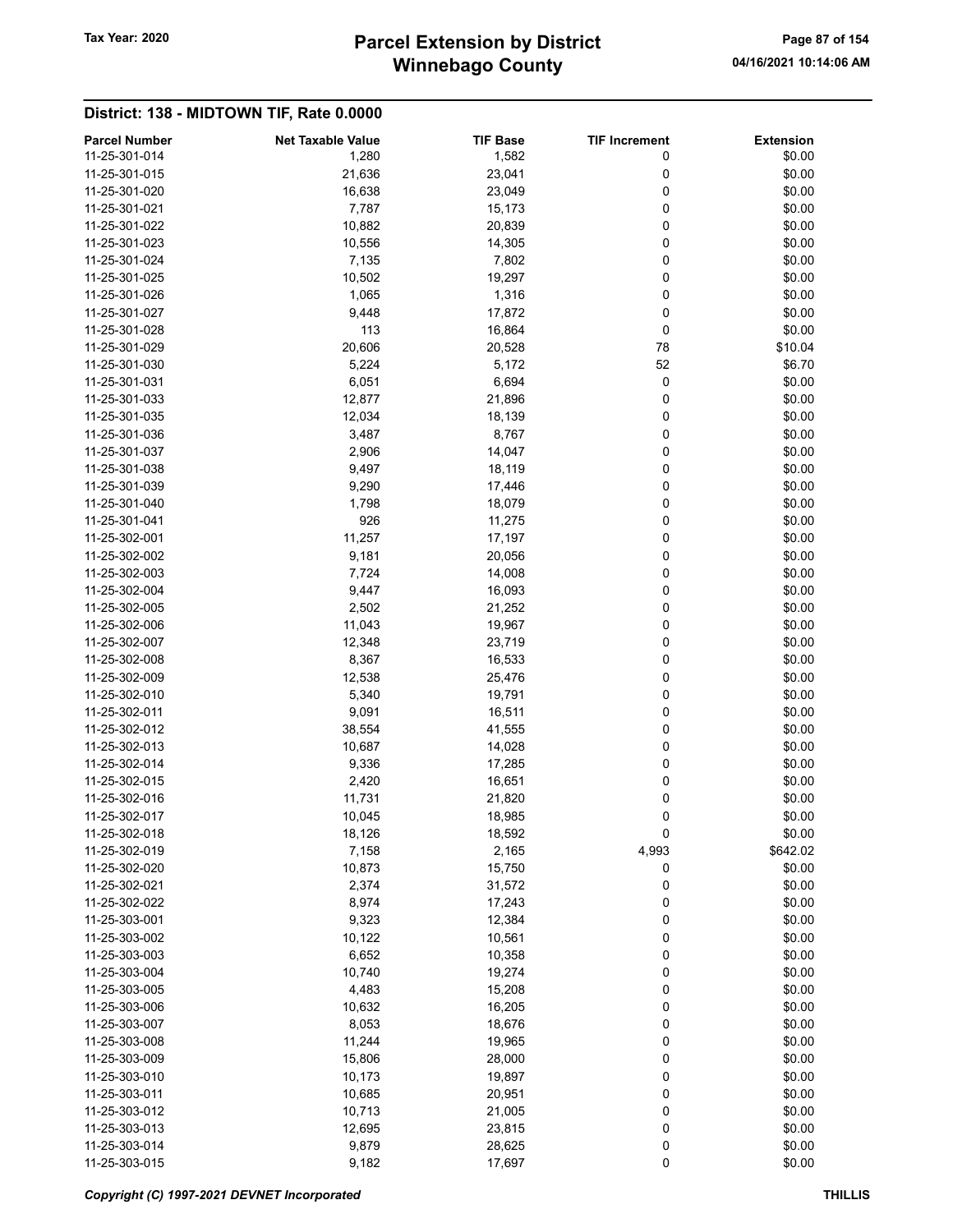## Winnebago County Tax Year: 2020 **Parcel Extension by District** Page 88 of 154

|                                       |                                   |                           |                           | <b>Extension</b> |
|---------------------------------------|-----------------------------------|---------------------------|---------------------------|------------------|
| <b>Parcel Number</b><br>11-25-303-016 | <b>Net Taxable Value</b><br>9,264 | <b>TIF Base</b><br>18,083 | <b>TIF Increment</b><br>0 | \$0.00           |
| 11-25-303-017                         | 5,694                             | 20,113                    |                           | \$0.00           |
| 11-25-303-018                         |                                   |                           | 0<br>0                    |                  |
|                                       | 5,427                             | 12,811                    |                           | \$0.00           |
| 11-25-303-021                         | 10,616                            | 10,845                    | 0                         | \$0.00           |
| 11-25-303-022                         | 7,755                             | 20,225                    | 0                         | \$0.00           |
| 11-25-303-023                         | 3,601                             | 12,953                    | 0                         | \$0.00           |
| 11-25-303-024                         | 1,443                             | 1,783                     | 0                         | \$0.00           |
| 11-25-303-025                         | 8,608                             | 17,252                    | 0                         | \$0.00           |
| 11-25-303-026                         | 9,237                             | 18,024                    | 0                         | \$0.00           |
| 11-25-303-027                         | 9,293                             | 18,117                    | 0                         | \$0.00           |
| 11-25-303-029                         | 5,809                             | 15,664                    | 0                         | \$0.00           |
| 11-25-303-030                         | 17,497                            | 18,089                    | 0                         | \$0.00           |
| 11-25-304-001                         | 1,768                             | 1,750                     | 18                        | \$2.32           |
| 11-25-305-001                         | 1,873                             | 1,854                     | 19                        | \$2.44           |
| 11-25-305-003                         | 199                               | 1,963                     | 0                         | \$0.00           |
| 11-25-306-001                         |                                   | 1,516                     |                           | \$0.00           |
| 11-25-307-001                         | 1,658                             | 1,641                     | 17                        | \$2.20           |
| 11-25-308-001                         | 1,209                             | 1,197                     | 12                        | \$1.54           |
| 11-25-309-001                         | 22,708                            | 22,480                    | 228                       | \$29.32          |
| 11-25-309-007                         | 65,137                            | 64,483                    | 654                       | \$84.10          |
| 11-25-309-008                         | 1,621                             | 1,605                     | 16                        | \$2.06           |
| 11-25-309-009                         | 39,637                            | 39,239                    | 398                       | \$51.18          |
| 11-25-309-011                         | 55,407                            | 53,420                    | 1,987                     | \$255.50         |
| 11-25-309-012                         | 42,933                            | 49,335                    | 0                         | \$0.00           |
| 11-25-310-004                         | 14,730                            | 23,715                    | 0                         | \$0.00           |
| 11-25-310-006                         | 9,881                             | 34,163                    | 0                         | \$0.00           |
| 11-25-310-007                         | 38,775                            | 56,682                    | 0                         | \$0.00           |
| 11-25-310-008                         | 117,710                           | 116,531                   | 1,179                     | \$151.60         |
| 11-25-351-001                         | 2,289                             | 2,293                     | 0                         | \$0.00           |
| 11-25-351-002                         | 898                               | 893                       | 5                         | \$0.64           |
| 11-25-351-004                         | 3,177                             | 3,145                     | 32                        | \$4.12           |
| 11-25-351-006                         | 898                               | 1,056                     | 0                         | \$0.00           |
| 11-25-351-007                         | 139,239                           | 164,246                   | 0                         | \$0.00           |
| 11-25-352-001                         | 27,879                            | 44,487                    | 0                         | \$0.00           |
| 11-25-352-003                         | 5,367                             | 5,313                     | 54                        | \$6.94           |
| 11-25-352-004                         | 1,748                             | 1,372                     | 376                       | \$48.36          |
| 11-25-352-005                         | 11,648                            | 11,531                    | 117                       | \$15.04          |
| 11-25-353-001                         | 161,793                           | 163,913                   | 0                         | \$0.00           |
|                                       |                                   |                           |                           |                  |
| 11-25-354-001<br>11-25-354-003        | 2,709                             | 2,682                     | 27                        | \$3.48           |
| 11-25-354-004                         | 2,278<br>2,280                    | 3,486<br>2,257            | 0<br>23                   | \$0.00<br>\$2.96 |
|                                       |                                   |                           |                           |                  |
| 11-25-354-005                         | 2,366                             | 3,924                     | 0                         | \$0.00           |
| 11-25-354-006                         | 2,234                             | 3,373                     | 0                         | \$0.00           |
| 11-25-355-001                         | 14,242                            | 22,836                    | 0                         | \$0.00           |
| 11-25-355-002                         | 9,125                             | 9,033                     | 92                        | \$11.84          |
| 11-25-355-003                         | 6,217                             | 24,522                    | 0                         | \$0.00           |
| 11-25-355-004                         | 1,555                             | 1,540                     | 15                        | \$1.94           |
| 11-25-356-001                         | 89,523                            | 93,041                    | 0                         | \$0.00           |
| 11-25-356-002                         | 5,125                             | 5,074                     | 51                        | \$6.56           |
| 11-25-356-003                         | 34,373                            | 34,266                    | 107                       | \$13.76          |
| 11-25-356-004                         | 436                               | 627                       | 0                         | \$0.00           |
| 11-25-356-005                         | 2,520                             | 2,495                     | 25                        | \$3.22           |
| 11-26-230-010                         | 7,922                             | 9,634                     | 0                         | \$0.00           |
| 11-26-231-010                         | 12,590                            | 12,586                    | 4                         | \$0.52           |
| 11-26-231-011                         | 18,883                            | 48,688                    | 0                         | \$0.00           |
| 11-26-231-013                         | 23,266                            | 22,533                    | 733                       | \$94.26          |
| 11-26-231-015                         | 21,403                            | 21,351                    | 52                        | \$6.70           |
| 11-26-231-016                         | 17,450                            | 29,933                    | 0                         | \$0.00           |
| 11-26-231-019                         | 42,998                            | 56,794                    | 0                         | \$0.00           |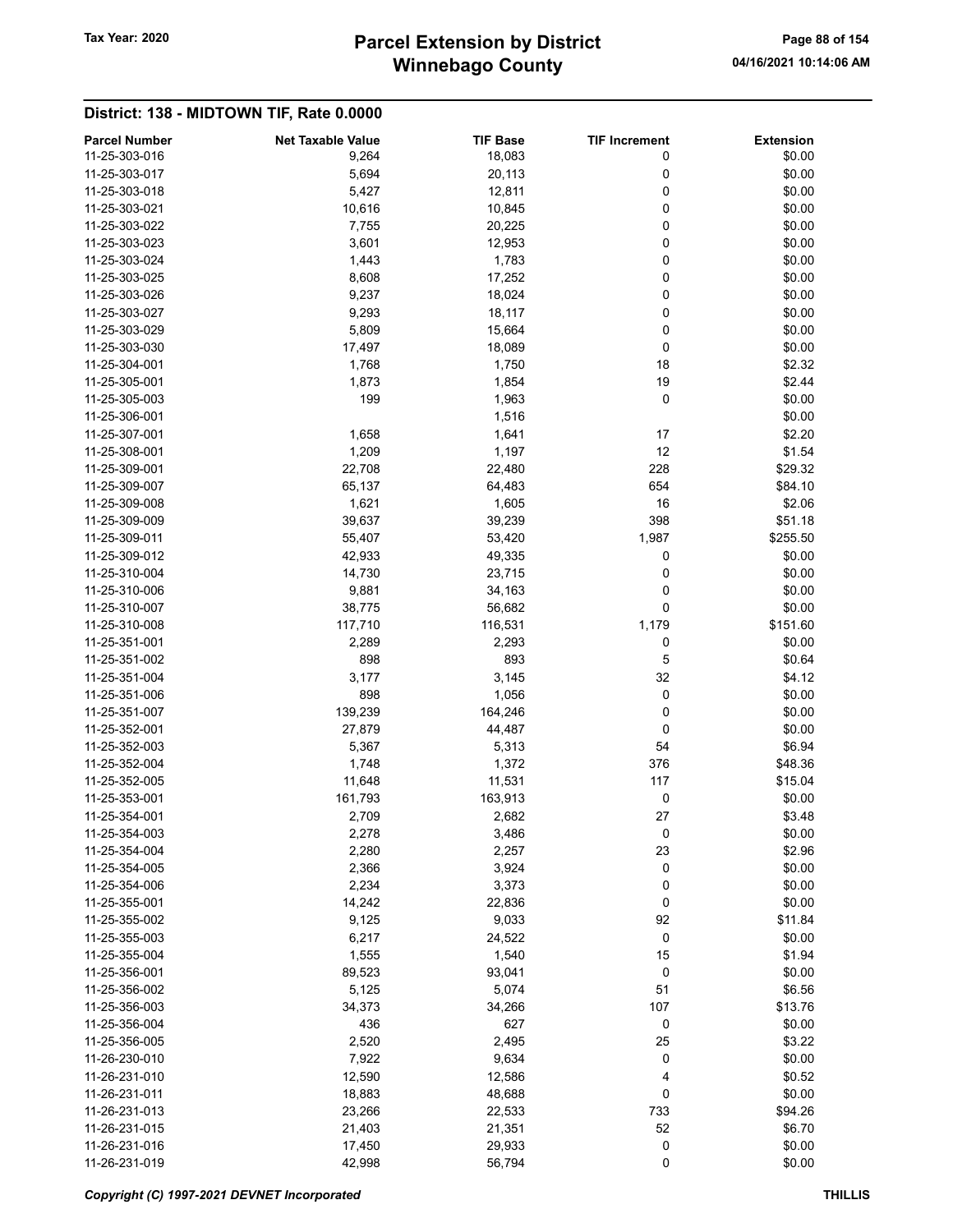## Winnebago County Tax Year: 2020 **Parcel Extension by District** Page 89 of 154

| <b>Parcel Number</b> | <b>Net Taxable Value</b> | <b>TIF Base</b> | <b>TIF Increment</b> | <b>Extension</b> |
|----------------------|--------------------------|-----------------|----------------------|------------------|
| 11-26-232-001        | 12,170                   | 16,151          | 0                    | \$0.00           |
| 11-26-232-002        | 12,956                   | 7,111           | 5,845                | \$751.58         |
| 11-26-232-003        | 16,368                   | 16,372          | 0                    | \$0.00           |
| 11-26-232-004        | 5,805                    | 6,013           | 0                    | \$0.00           |
| 11-26-232-005        | 14,113                   | 19,323          | 0                    | \$0.00           |
| 11-26-233-001        | 4,637                    | 4,896           | 0                    | \$0.00           |
| 11-26-233-002        | 16,147                   | 16,272          | 0                    | \$0.00           |
| 11-26-233-003        | 39,827                   | 41,157          | 0                    | \$0.00           |
| 11-26-233-004        | 27,240                   | 27,544          | 0                    | \$0.00           |
| 11-26-233-005        | 16,201                   | 34,152          | 0                    | \$0.00           |
| 11-26-233-006        | 36,632                   | 30,644          | 5,988                | \$769.96         |
| 11-26-233-008        | 42,671                   | 42,837          | 0                    | \$0.00           |
| 11-26-233-028        | 4,369                    | 4,595           | 0                    | \$0.00           |
| 11-26-233-029        | 59,322                   | 30,448          | 28,874               | \$3,712.74       |
| 11-26-235-004        | 4,573                    | 31,453          | 0                    | \$0.00           |
| 11-26-235-005        | 4,072                    | 15,644          | 0                    | \$0.00           |
| 11-26-235-006        | 18,726                   | 60,450          | 0                    | \$0.00           |
| 11-26-235-009        | 23,106                   | 23,077          | 29                   | \$3.74           |
| 11-26-235-010        | 16,196                   | 16,237          | 0                    | \$0.00           |
| 11-26-235-011        | 13,661                   | 13,727          | 0                    | \$0.00           |
| 11-26-235-017        | 59,356                   | 60,163          | 0                    | \$0.00           |
| 11-26-235-018        | 2,401                    |                 | 23                   | \$2.96           |
| 11-26-235-019        |                          | 2,378           |                      | \$0.00           |
| 11-26-236-002        |                          | 0               |                      |                  |
|                      | 30,548                   | 30,605          | 0                    | \$0.00           |
| 11-26-236-003        | 23,570                   | 24,581          | 0                    | \$0.00           |
| 11-26-236-004        | 10,834                   | 11,440          | 0                    | \$0.00           |
| 11-26-236-007        | 14,477                   | 13,842          | 635                  | \$81.66          |
| 11-26-236-008        | 4,611                    | 7,871           | 0                    | \$0.00           |
| 11-26-236-009        | 5,957                    | 6,448           | 0                    | \$0.00           |
| 11-26-236-010        | 5,957                    | 6,448           | 0                    | \$0.00           |
| 11-26-236-011        | 8,722                    | 18,096          | 0                    | \$0.00           |
| 11-26-236-012        | 3,367                    | 3,333           | 34                   | \$4.38           |
| 11-26-236-013        | 15,313                   | 15,160          | 153                  | \$19.68          |
| 11-26-236-014        | 1,625                    | 19,545          | $\pmb{0}$            | \$0.00           |
| 11-26-276-005        | 100,569                  | 26,477          | 74,092               | \$9,527.06       |
| 11-26-276-006        | 58,644                   | 17,405          | 41,239               | \$5,302.68       |
| 11-26-276-007        | 50,099                   | 16,702          | 33,397               | \$4,294.32       |
| 11-26-276-008        | 43,119                   | 16,702          | 26,417               | \$3,396.80       |
| 11-26-276-012        | 24,329                   | 24,084          | 245                  | \$31.50          |
| 11-26-276-013        | 30,241                   | 27,228          | 3,013                | \$387.42         |
| 11-26-276-014        | 17,490                   | 17,314          | 176                  | \$22.64          |
| 11-26-276-015        | 42,655                   | 47,153          | 0                    | \$0.00           |
| 11-26-276-016        | 112,343                  | 48,967          | 63,376               | \$8,149.14       |
| 11-26-277-001        | 17,301                   | 19,049          | 0                    | \$0.00           |
| 11-26-277-002        | 23,710                   | 33,268          | 0                    | \$0.00           |
| 11-26-277-003        | 15,302                   | 15,269          | 33                   | \$4.24           |
| 11-26-277-004        | 2,077                    | 2,559           | 0                    | \$0.00           |
| 11-26-277-005        | 2,077                    | 2,213           | 0                    | \$0.00           |
| 11-26-277-006        | 19,761                   | 20,573          | 0                    | \$0.00           |
| 11-26-277-007        | 19,393                   | 38,239          | 0                    | \$0.00           |
| 11-26-277-009        | 13,359                   | 23,608          | 0                    | \$0.00           |
| 11-26-277-010        | 7,464                    | 12,948          | 0                    | \$0.00           |
| 11-26-277-011        | 7,462                    | 10,745          | 0                    | \$0.00           |
| 11-26-277-012        | 9,202                    | 18,233          | 0                    | \$0.00           |
| 11-26-277-013        | 6,124                    | 7,578           | 0                    | \$0.00           |
| 11-26-277-015        | 10,815                   | 15,188          | 0                    | \$0.00           |
| 11-26-277-017        | 7,464                    | 12,948          | 0                    | \$0.00           |
| 11-26-277-020        | 47,072                   | 46,442          | 630                  | \$81.02          |
| 11-26-277-021        | 2,846                    | 14,081          | 0                    | \$0.00           |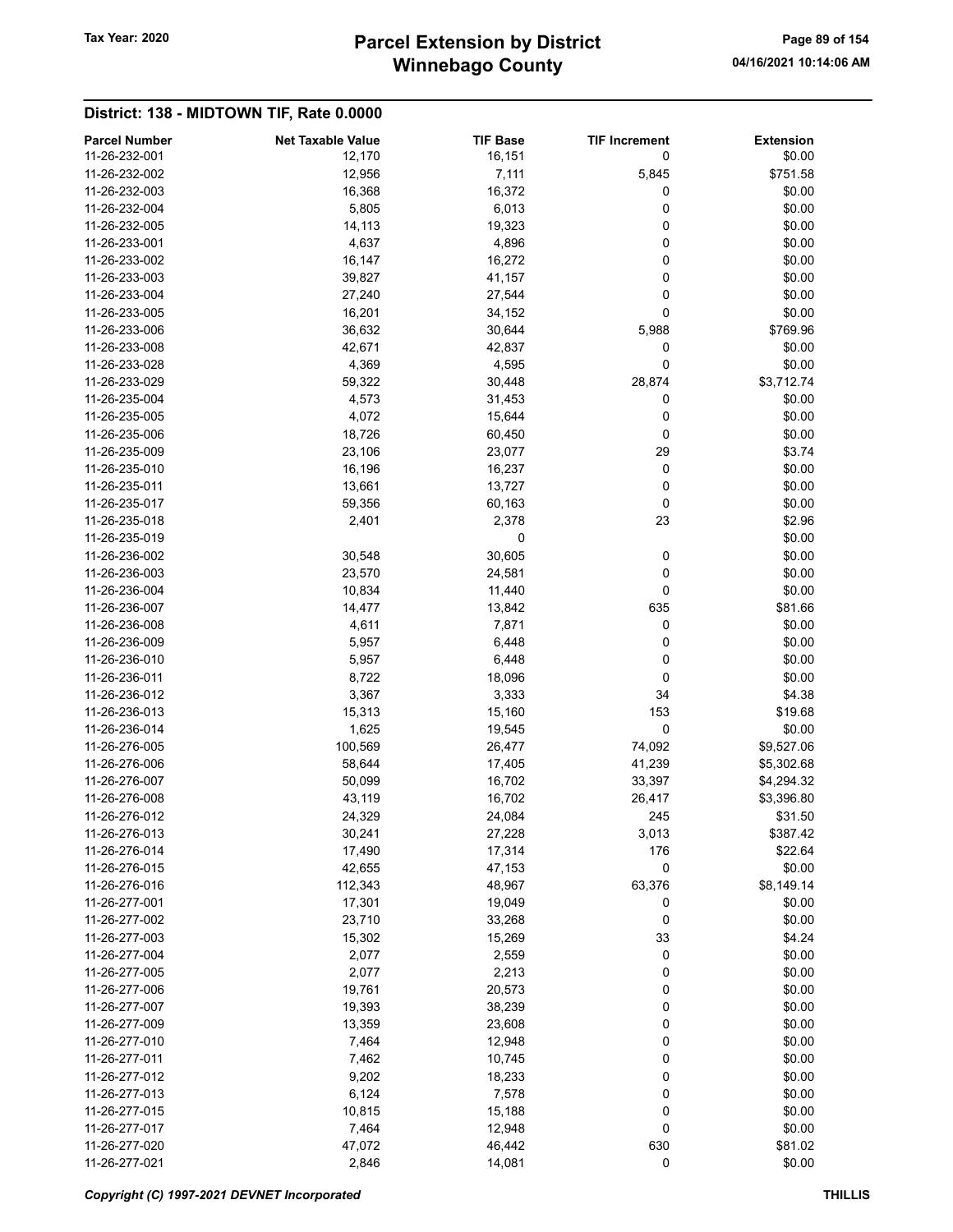## Winnebago County Tax Year: 2020 **Parcel Extension by District** Page 90 of 154

| <b>Parcel Number</b> | <b>Net Taxable Value</b> | <b>TIF Base</b> | <b>TIF Increment</b> | <b>Extension</b> |
|----------------------|--------------------------|-----------------|----------------------|------------------|
| 11-26-277-022        | 4,794                    | 16,381          | 0                    | \$0.00           |
| 11-26-277-023        |                          | 119,613         |                      | \$0.00           |
| 11-26-280-002        | 13,255                   | 15,296          | 0                    | \$0.00           |
| 11-26-280-003        | 40,516                   | 40,037          | 479                  | \$61.60          |
| 11-26-280-004        | 8,797                    | 14,667          | 0                    | \$0.00           |
| 11-26-280-006        | 28,031                   | 19,600          | 8,431                | \$1,084.10       |
| 11-26-280-009        | 33,879                   | 33,539          | 340                  | \$43.72          |
| 11-26-280-010        | 22,120                   | 23,801          | 0                    | \$0.00           |
| 11-26-280-011        | 8,553                    | 8,468           | 85                   | \$10.94          |
| 11-26-280-014        | 9,017                    | 23,474          | 0                    | \$0.00           |
| 11-26-280-015        | 53,235                   | 52,131          | 1,104                | \$141.96         |
| 11-26-280-016        | 9,489                    | 9,394           | 95                   | \$12.22          |
| 11-26-280-017        | 934                      | 1,150           | 0                    | \$0.00           |
| 11-26-280-018        | 21,291                   | 24,973          | 0                    | \$0.00           |
| 11-26-280-019        | 811                      | 999             | 0                    | \$0.00           |
| 11-26-280-020        | 811                      | 999             | 0                    | \$0.00           |
| 11-26-280-021        | 9,415                    | 18,345          | 0                    | \$0.00           |
| 11-26-280-022        | 13,387                   | 20,846          | 0                    | \$0.00           |
| 11-26-280-023        | 3,774                    | 14,802          | 0                    | \$0.00           |
| 11-26-280-024        | 5,743                    | 5,720           | 23                   | \$2.96           |
| 11-26-282-005        | 25,289                   | 35,135          | 0                    | \$0.00           |
| 11-26-282-008        | 8,454                    | 8,861           | 0                    | \$0.00           |
| 11-26-282-009        | 1,833                    | 2,072           | 0                    | \$0.00           |
| 11-26-282-010        | 32,181                   | 41,549          | 0                    | \$0.00           |
| 11-26-282-011        | 6,229                    | 20,885          | 0                    | \$0.00           |
| 11-26-282-012        | 33,591                   | 82,028          | 0                    | \$0.00           |
| 11-26-283-001        | 16,673                   | 14,165          | 2,508                | \$322.50         |
| 11-26-283-002        | 22,126                   | 15,743          | 6,383                | \$820.76         |
| 11-26-283-003        | 18,480                   | 18,715          | 0                    | \$0.00           |
| 11-26-283-004        | 4,913                    | 15,038          | 0                    | \$0.00           |
| 11-26-283-005        | 14,142                   | 93,183          | 0                    | \$0.00           |
| 11-26-283-006        | 35,611                   | 35,254          | 357                  | \$45.90          |
| 11-26-283-007        | 6,903                    | 16,516          | 0                    | \$0.00           |
| 11-26-283-008        | 8,553                    | 8,468           | 85                   | \$10.94          |
| 11-26-283-009        | 6,833                    | 15,024          | 0                    | \$0.00           |
| 11-26-283-011        | 58,855                   | 50,050          | 8,805                | \$1,132.18       |
| 11-26-283-012        | 9,294                    | 9,201           | 93                   | \$11.96          |
| 11-26-283-013        | 9,307                    | 9,214           | 93                   | \$11.96          |
| 11-26-283-014        | 11,768                   | 25,029          | 0                    | \$0.00           |
| 11-26-283-015        | 9,182                    | 25,573          | 0                    | \$0.00           |
| 11-26-283-017        | 7,204                    | 18,387          | 0                    | \$0.00           |
| 11-26-285-001        | 1,749                    | 58,863          | 0                    | \$0.00           |
| 11-26-285-002        | 1,850                    | 7,523           | 0                    | \$0.00           |
| 11-26-285-003        | 10,842                   | 8,833           | 2,009                | \$258.34         |
| 11-26-285-004        | 4,071                    | 25,616          | 0                    | \$0.00           |
| 11-26-286-001        | 14,124                   | 13,983          | 141                  | \$18.14          |
| 11-26-287-001        |                          | 0               |                      | \$0.00           |
| 11-26-287-002        |                          | 0               |                      | \$0.00           |
| 11-26-288-001        | 28,449                   | 23,046          | 5,403                | \$694.74         |
| 11-26-288-002        | 3,346                    | 0               | 3,346                | \$430.24         |
| 11-26-288-003        |                          | 0               |                      | \$0.00           |
| 11-26-288-004        | 18,360                   | 22,849          | 0                    | \$0.00           |
| 11-26-288-005        | 10,468                   | 31,876          | 0                    | \$0.00           |
| 11-26-288-006        | 9,374                    | 17,777          | 0                    | \$0.00           |
| 11-26-288-007        | 23,713                   | 39,399          | 0                    | \$0.00           |
| 11-26-288-008        | 9,198                    | 8,792           | 406                  | \$52.22          |
| 11-26-288-009        | 16,638                   | 27,559          | 0                    | \$0.00           |
| 11-26-288-010        | 1,511                    | 1,963           | 0                    | \$0.00           |
| 11-26-288-011        | 8,745                    | 16,925          | 0                    | \$0.00           |
|                      |                          |                 |                      |                  |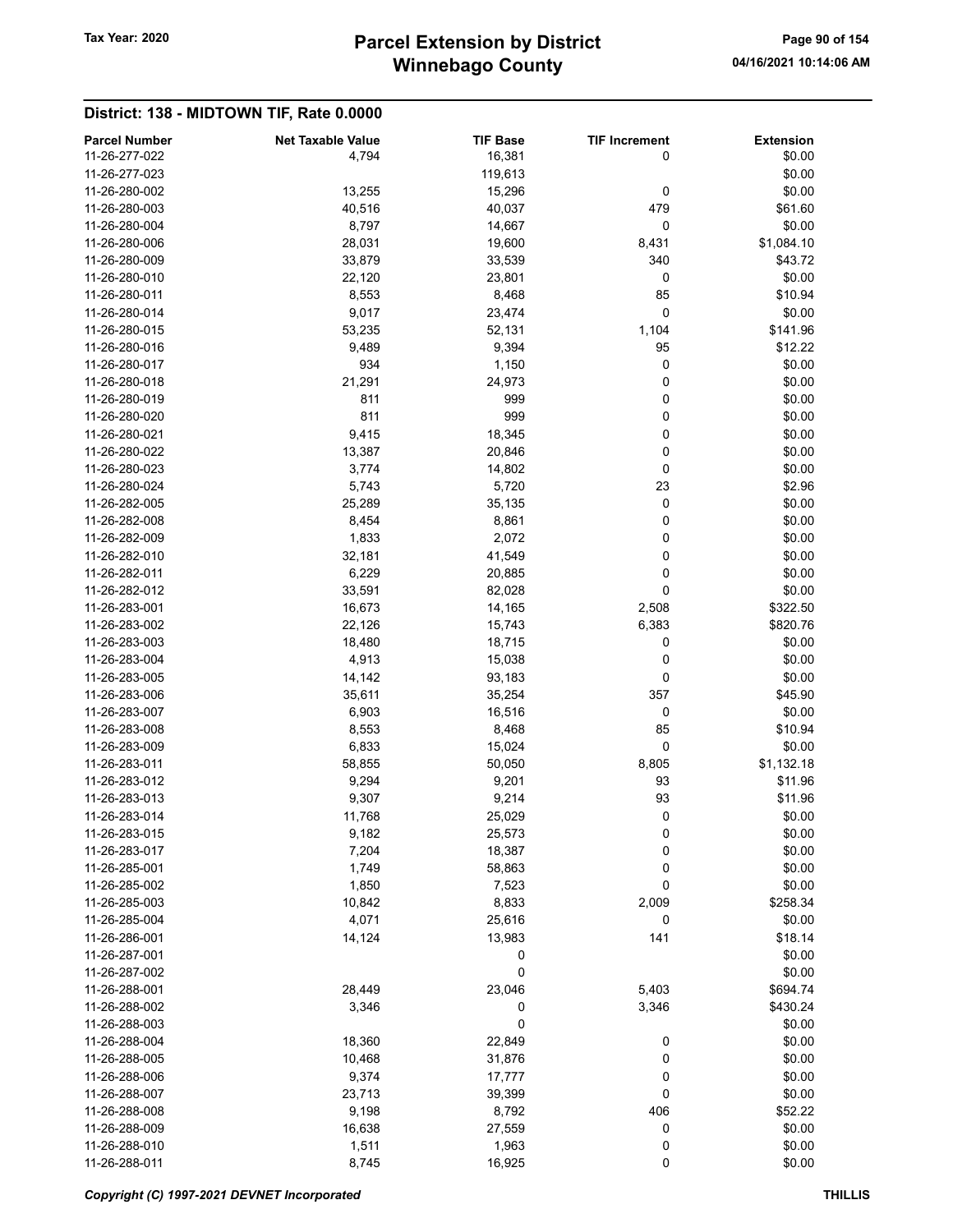## Winnebago County Tax Year: 2020 **Parcel Extension by District** Page 91 of 154

| <b>Parcel Number</b> | <b>Net Taxable Value</b> | <b>TIF Base</b> | <b>TIF Increment</b> | <b>Extension</b> |
|----------------------|--------------------------|-----------------|----------------------|------------------|
| 11-26-288-012        | 12,536                   | 16,148          | 0                    | \$0.00           |
| 11-26-403-003        |                          | 0               |                      | \$0.00           |
| 11-26-403-004        | 1,703                    | 0               | 1,703                | \$218.98         |
| 11-26-404-001        | 24,479                   | 30,255          | 0                    | \$0.00           |
| 11-26-404-002        | 7,670                    | 14,494          | 0                    | \$0.00           |
| 11-26-404-003        | 15,270                   | 15,116          | 154                  | \$19.80          |
| 11-26-404-004        | 5,222                    | 5,170           | 52                   | \$6.70           |
| 11-26-404-005        | 1,954                    | 2,437           | 0                    | \$0.00           |
| 11-26-404-006        |                          | 0               |                      | \$0.00           |
| 11-26-404-007        | 16,185                   | 23,807          | 0                    | \$0.00           |
| 11-26-404-008        | 1,100                    | 17,001          | 0                    | \$0.00           |
| 11-26-404-009        | 6,438                    | 14,460          | 0                    | \$0.00           |
| 11-26-404-010        | 1,106                    | 1,362           | 0                    | \$0.00           |
| 11-26-404-011        | 6,005                    | 4,796           | 1,209                | \$155.46         |
| 11-26-404-012        | 2,928                    | 8,326           | 0                    | \$0.00           |
| 11-26-404-013        | 8,494                    | 4,967           | 3,527                | \$453.52         |
| 11-26-404-014        | 1,144                    | 1,410           | 0                    | \$0.00           |
| 11-26-404-015        | 5,415                    | 16,389          | 0                    | \$0.00           |
| 11-26-405-001        |                          | 0               |                      | \$0.00           |
| 11-26-405-002        | $\pmb{0}$                | 159             | 0                    | \$0.00           |
| 11-26-406-001        |                          | 26,101          |                      | \$0.00           |
| 11-26-406-002        |                          | 1,095           |                      | \$0.00           |
| 11-26-406-003        | 3,172                    | 13,194          | 0                    | \$0.00           |
| 11-26-406-004        |                          | 1,342           |                      | \$0.00           |
| 11-26-406-005        | 8,541                    | 16,984          | 0                    | \$0.00           |
| 11-26-406-006        | 5,000                    | 21,336          | 0                    | \$0.00           |
| 11-26-406-007        | 22,380                   | 28,750          | 0                    | \$0.00           |
| 11-26-406-008        | 11,063                   | 40,704          | 0                    | \$0.00           |
| 11-26-406-009        |                          | 17,574          |                      | \$0.00           |
| 11-26-407-002        |                          | 8,843           |                      | \$0.00           |
| 11-26-407-003        |                          | 1,960           |                      | \$0.00           |
| 11-26-407-005        |                          | 1,453           |                      | \$0.00           |
| 11-26-407-006        |                          | 20,778          |                      | \$0.00           |
| 11-26-407-007        |                          | 15,754          |                      | \$0.00           |
| 11-26-407-008        | 7,448                    | 14,378          | 0                    | \$0.00           |
| 11-26-407-009        | 7,356                    | 11,179          | 0                    | \$0.00           |
| 11-26-407-010        | 9,787                    | 18,626          | 0                    | \$0.00           |
| 11-26-407-011        | 725                      | 5,265           | 0                    | \$0.00           |
| 11-26-407-012        | 9,552                    | 18,591          | 0                    | \$0.00           |
| 11-26-407-013        |                          | 4,693           |                      | \$0.00           |
| 11-26-408-001        | 16,486                   | 16,321          | 165                  | \$21.22          |
| 11-26-408-002        | 4,369                    | 16,625          | 0                    | \$0.00           |
| 11-26-408-003        |                          | 20,104          |                      | \$0.00           |
| 11-26-408-004        | 7,663                    | 7,585           | 78                   | \$10.04          |
| 11-26-408-005        | 2,283                    | 20,394          | 0                    | \$0.00           |
| 11-26-408-006        | 6,397                    | 6,333           | 64                   | \$8.24           |
| 11-26-408-007        | 2,964                    | 21,380          | 0                    | \$0.00           |
| 11-26-408-008        | 9,785                    | 18,294          | 0                    | \$0.00           |
| 11-26-408-009        | 1,229                    | 0               | 1,229                | \$158.04         |
| 11-26-408-010        | 1,229                    | 20,098          | 0                    | \$0.00           |
| 11-26-408-011        | 320                      | 14,775          | 0                    | \$0.00           |
| 11-26-408-012        | 1,204                    | 14,107          | 0                    | \$0.00           |
| 11-26-408-013        | 8,578                    | 11,302          | 0                    | \$0.00           |
| 11-26-408-017        | 8,223                    | 17,151          | 0                    | \$0.00           |
| 11-26-408-018        |                          | 1,197           |                      | \$0.00           |
| 11-26-409-001        |                          | 1,396           |                      | \$0.00           |
| 11-26-409-002        | 4,916                    | 9,777           | 0                    | \$0.00           |
| 11-26-409-003        | 8,287                    | 5,000           | 3,287                | \$422.66         |
| 11-26-409-004        | 2,301                    | 12,250          | 0                    | \$0.00           |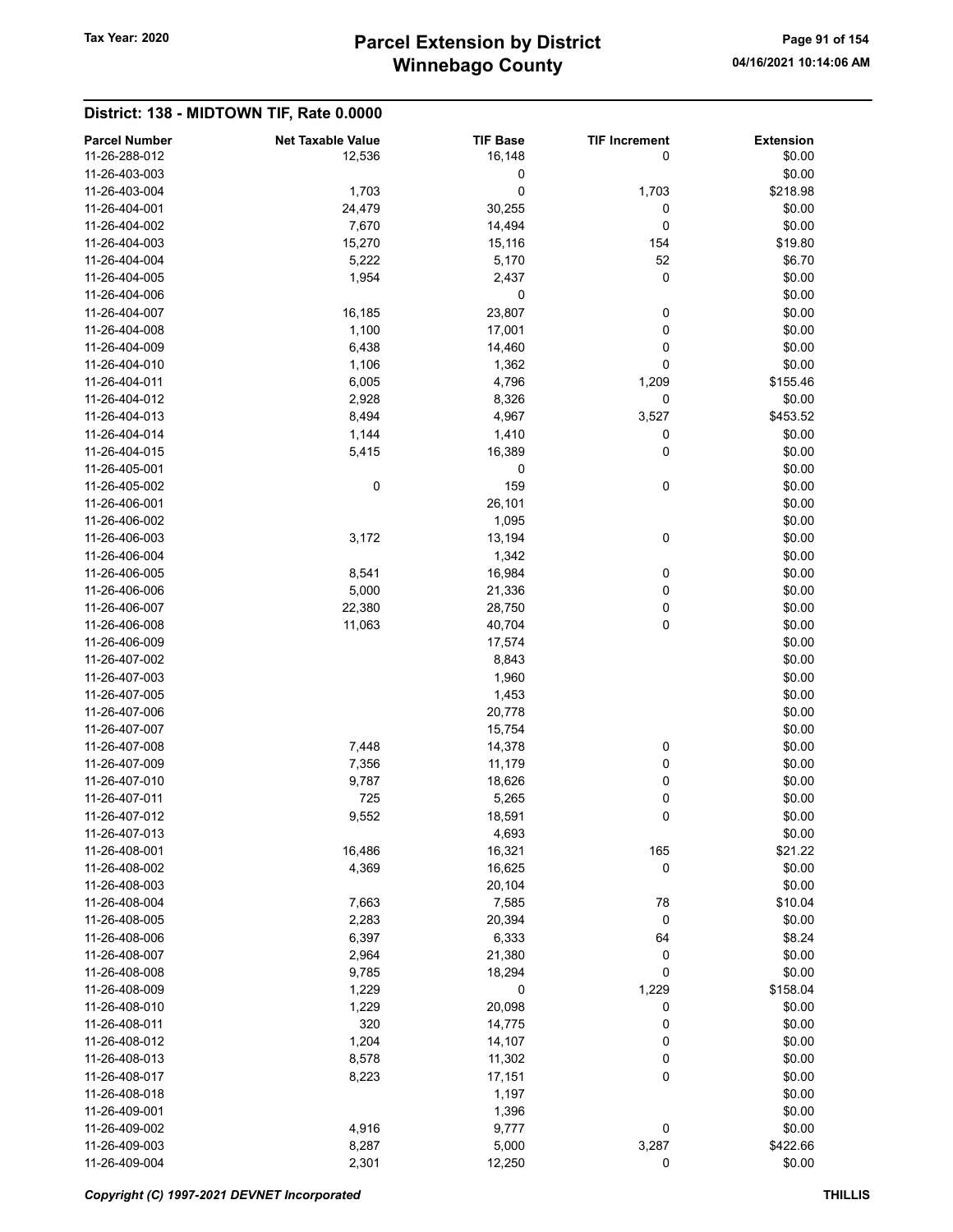## Winnebago County Tax Year: 2020 **Parcel Extension by District** Page 92 of 154

| <b>Parcel Number</b> | <b>Net Taxable Value</b> | <b>TIF Base</b> | <b>TIF Increment</b> | <b>Extension</b> |
|----------------------|--------------------------|-----------------|----------------------|------------------|
| 11-26-409-005        | 991                      | 13,532          | 0                    | \$0.00           |
| 11-26-409-007        | 5,570                    | 10,800          | 0                    | \$0.00           |
| 11-26-409-008        |                          | 891             |                      | \$0.00           |
| 11-26-409-009        | 7,892                    | 12,212          | 0                    | \$0.00           |
| 11-26-409-012        | 3,333                    | 16,595          | 0                    | \$0.00           |
| 11-26-409-015        | 8,495                    | 1,877           | 6,618                | \$850.98         |
| 11-26-409-016        | 1,187                    | 1,463           | 0                    | \$0.00           |
| 11-26-409-017        | 7,640                    | 14,441          | 0                    | \$0.00           |
| 11-26-409-018        | 9,955                    | 13,986          | 0                    | \$0.00           |
| 11-26-409-019        | 9,080                    | 14,014          | 0                    | \$0.00           |
| 11-26-409-020        | 6,833                    | 15,431          | 0                    | \$0.00           |
| 11-26-409-021        |                          | 28,851          |                      | \$0.00           |
| 11-26-409-022        | 9,181                    | 18,062          | 0                    | \$0.00           |
| 11-26-409-023        | 11,854                   | 22,272          | 0                    | \$0.00           |
| 11-26-409-024        | 9,134                    | 19,508          | 0                    | \$0.00           |
| 11-26-409-027        | 7,114                    | 13,327          | 0                    | \$0.00           |
| 11-26-409-028        | 1,980                    | 10,176          | 0                    | \$0.00           |
| 11-26-409-029        | 434                      | 535             | 0                    | \$0.00           |
| 11-26-409-030        | 1,666                    | 9,403           | 0                    | \$0.00           |
| 11-26-410-001        | 983                      | 2,095           | 0                    | \$0.00           |
| 11-26-410-002        | 6,581                    | 12,680          | 0                    | \$0.00           |
| 11-26-410-003        | 1,154                    | 15,742          | 0                    | \$0.00           |
| 11-26-410-004        | 1,154                    | 1,423           | 0                    | \$0.00           |
| 11-26-410-005        | 10,804                   | 20,681          | 0                    | \$0.00           |
| 11-26-410-006        | 5,817                    | 12,859          | 0                    | \$0.00           |
| 11-26-410-007        | 1,746                    | 19,035          | 0                    | \$0.00           |
| 11-26-410-008        | 1,562                    | 13,908          | 0                    | \$0.00           |
| 11-26-410-009        |                          | 18,598          |                      | \$0.00           |
| 11-26-410-010        | 7,125                    | 13,802          | 0                    | \$0.00           |
| 11-26-410-011        | 6,920                    | 14,358          | 0                    | \$0.00           |
| 11-26-410-012        |                          |                 | 0                    | \$0.00           |
|                      | 5,462<br>595             | 6,651<br>733    | 0                    |                  |
| 11-26-410-013        |                          |                 |                      | \$0.00           |
| 11-26-410-014        | 6,975                    | 13,174          | 0                    | \$0.00           |
| 11-26-410-015        | 5,577                    | 14,674          | 0                    | \$0.00           |
| 11-26-410-016        | 10,223                   | 8,889           | 1,334                | \$171.54         |
| 11-26-410-017        | 5,892                    | 11,661          | 0                    | \$0.00           |
| 11-26-410-018        | 1,018                    | 20,164          | 0                    | \$0.00           |
| 11-26-410-019        | 10,027                   | 15,725          | 0                    | \$0.00           |
| 11-26-411-004        | 980                      | 1.208           | 0                    | \$0.00           |
| 11-26-411-005        | 8,294                    | 17,670          | 0                    | \$0.00           |
| 11-26-411-006        | 3,905                    | 12,670          | 0                    | \$0.00           |
| 11-26-411-007        | 8,077                    | 19,156          | $\mathbf 0$          | \$0.00           |
| 11-26-411-008        | 8,553                    | 11,195          | 0                    | \$0.00           |
| 11-26-411-009        | 6,275                    | 12,854          | 0                    | \$0.00           |
| 11-26-411-010        | 7,228                    | 20,502          | 0                    | \$0.00           |
| 11-26-411-011        | 7,975                    | 27,026          | 0                    | \$0.00           |
| 11-26-411-013        |                          | 0               |                      | \$0.00           |
| 11-26-411-014        | 10,236                   | 14,175          | 0                    | \$0.00           |
| 11-26-411-015        | 22,107                   | 23,912          | 0                    | \$0.00           |
| 11-26-411-016        | 4,111                    | 18,381          | 0                    | \$0.00           |
| 11-26-412-001        |                          | 1,360           |                      | \$0.00           |
| 11-26-412-002        | 7,673                    | 8,300           | 0                    | \$0.00           |
| 11-26-412-003        | 7,961                    | 15,904          | 0                    | \$0.00           |
| 11-26-412-004        |                          | 1,482           |                      | \$0.00           |
| 11-26-412-005        |                          | 2,273           |                      | \$0.00           |
| 11-26-413-001        | 6,108                    | 16,534          | 0                    | \$0.00           |
| 11-26-413-002        | 1,621                    | 0               | 1,621                | \$208.44         |
| 11-26-413-003        | 12,351                   | 24,060          | 0                    | \$0.00           |
| 11-26-413-004        | 0                        | 3,948           | 0                    | \$0.00           |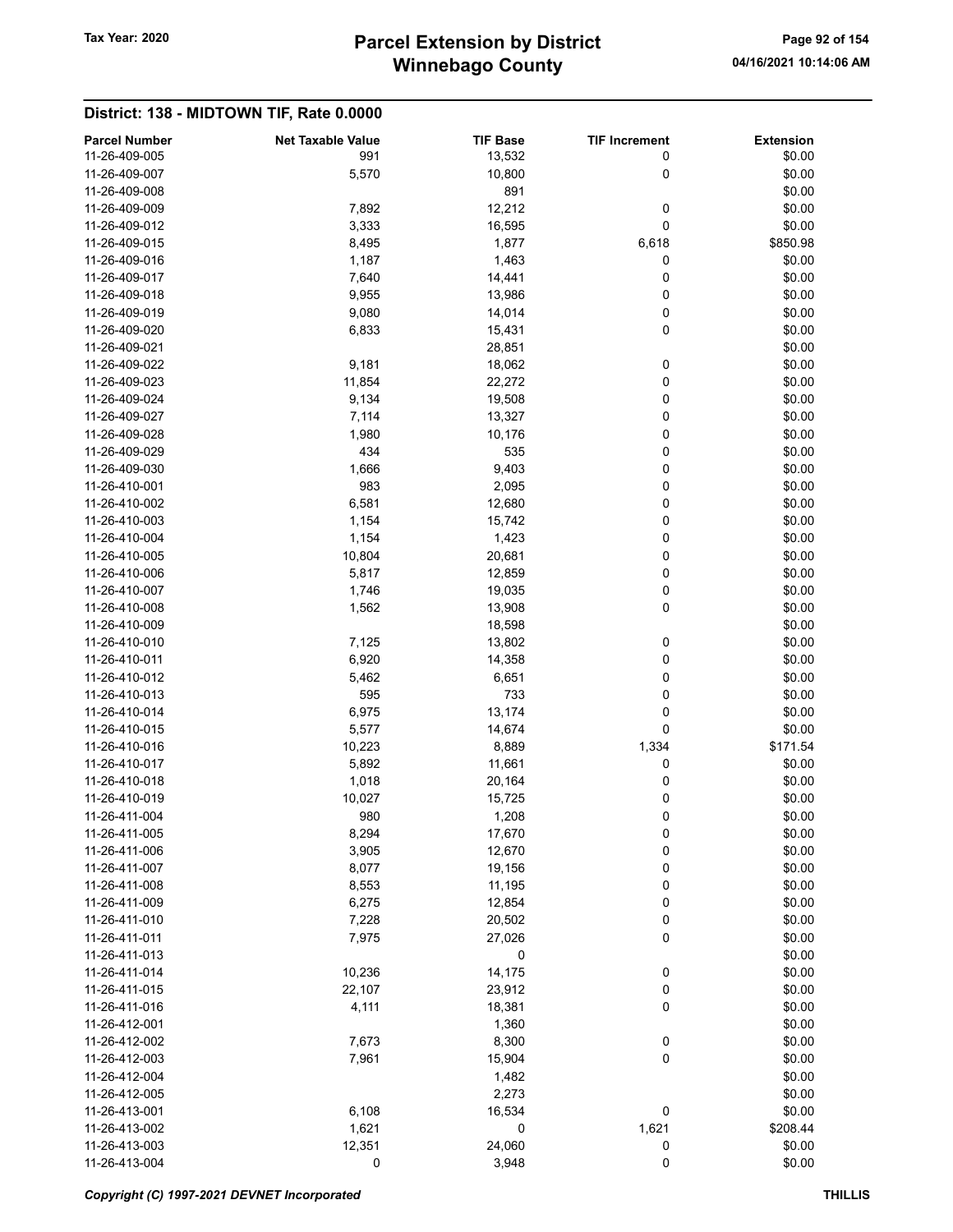## Winnebago County Tax Year: 2020 **Parcel Extension by District** Page 93 of 154

| <b>Parcel Number</b><br><b>Net Taxable Value</b><br><b>TIF Base</b><br><b>TIF Increment</b><br><b>Extension</b><br>11-26-413-005<br>19,410<br>0<br>\$0.00<br>12,158<br>0<br>10,075<br>18,333<br>\$0.00<br>11-26-413-006<br>8,444<br>0<br>8,444<br>\$1,085.76<br>11-26-413-007<br>5,903<br>12,490<br>\$0.00<br>11-26-413-008<br>0<br>0<br>11-26-413-009<br>10,146<br>\$0.00<br>15,088<br>6,100<br>0<br>\$0.00<br>11-26-413-010<br>14,934<br>0<br>11-26-413-011<br>11,943<br>22,757<br>\$0.00<br>11-26-413-012<br>12,274<br>23,454<br>0<br>\$0.00<br>0<br>\$0.00<br>11-26-413-013<br>6,624<br>11,174<br>0<br>\$0.00<br>11-26-413-014<br>10,418<br>15,277<br>0<br>10,559<br>20,361<br>\$0.00<br>11-26-413-015<br>0<br>\$0.00<br>11-26-413-016<br>2,547<br>18,100<br>11-26-413-017<br>9,104<br>5,916<br>3,188<br>\$409.94<br>11-26-413-018<br>10,942<br>16,000<br>0<br>\$0.00<br>11-26-426-002<br>29,967<br>79,966<br>0<br>\$0.00<br>0<br>2,805<br>17,105<br>\$0.00<br>11-26-426-006<br>11-26-426-008<br>1,312<br>3,949<br>0<br>\$0.00<br>0<br>11-26-426-009<br>2,412<br>7,840<br>\$0.00<br>11-26-426-010<br>5,572<br>11,858<br>0<br>\$0.00<br>0<br>11-26-426-011<br>642<br>2,093<br>\$0.00<br>0<br>11-26-427-001<br>13,789<br>19,410<br>\$0.00<br>0<br>\$0.00<br>11-26-428-001<br>10,891<br>22,899<br>0<br>\$0.00<br>11-26-428-002<br>5,253<br>13,287<br>0<br>\$0.00<br>14,510<br>17,894<br>11-26-428-005<br>0<br>\$0.00<br>11-26-428-006<br>6,972<br>11,815<br>11-26-428-007<br>1,621<br>1,998<br>0<br>\$0.00<br>0<br>11-26-428-008<br>1,621<br>1,998<br>\$0.00<br>0<br>1,621<br>1,998<br>\$0.00<br>11-26-428-009<br>0<br>11-26-428-011<br>9,157<br>26,381<br>\$0.00<br>\$0.00<br>11-26-428-013<br>17,439<br>10,987<br>1,324<br>\$170.26<br>11-26-428-014<br>9,663<br>11,631<br>22,425<br>0<br>\$0.00<br>11-26-428-015<br>11-26-429-001<br>950<br>16,130<br>0<br>\$0.00<br>0<br>11-26-429-002<br>10,081<br>16,720<br>\$0.00<br>0<br>0<br>11-26-429-003<br>9,868<br>\$0.00<br>0<br>11-26-429-004<br>9,648<br>18,393<br>\$0.00<br>11-26-429-005<br>452<br>15,658<br>0<br>\$0.00<br>11-26-429-006<br>9,579<br>0<br>\$0.00<br>10,488<br>11-26-429-007<br>5,520<br>14,635<br>0<br>\$0.00<br>0<br>\$0.00<br>11-26-429-008<br>9,114<br>17,274<br>0<br>11-26-429-009<br>986<br>1,216<br>\$0.00<br>0<br>7,669<br>10,388<br>\$0.00<br>11-26-429-010<br>24,936<br>0<br>11-26-429-011<br>8,775<br>\$0.00<br>11-26-429-012<br>8,694<br>22,403<br>0<br>\$0.00<br>0<br>11,970<br>15,778<br>\$0.00<br>11-26-429-013<br>11-26-429-014<br>12,407<br>23,972<br>0<br>\$0.00<br>11-26-429-015<br>9,838<br>14,437<br>0<br>\$0.00<br>11-26-430-001<br>0<br>\$0.00<br>15,149<br>19,275<br>33,862<br>33,726<br>136<br>11-26-430-002<br>\$17.50<br>76<br>11-26-430-003<br>1,650<br>1,574<br>\$9.78<br>11-26-430-004<br>17,506<br>17,342<br>164<br>\$21.10<br>0<br>11-26-430-007<br>31,718<br>39,920<br>\$0.00<br>57,630<br>38,675<br>18,955<br>\$2,437.32<br>11-26-430-012<br>0<br>\$0.00<br>11-26-432-003<br>10,836<br>19,532<br>193<br>\$24.82<br>11-26-432-004<br>19,096<br>18,903<br>11-26-432-005<br>6,241<br>0<br>6,241<br>\$802.50<br>6,798<br>9,305<br>2,507<br>\$322.36<br>11-26-432-006<br>11-26-432-007<br>6,832<br>11,053<br>0<br>\$0.00<br>11-26-432-008<br>36,380<br>0<br>\$0.00<br>21,204 |  |  |  |
|------------------------------------------------------------------------------------------------------------------------------------------------------------------------------------------------------------------------------------------------------------------------------------------------------------------------------------------------------------------------------------------------------------------------------------------------------------------------------------------------------------------------------------------------------------------------------------------------------------------------------------------------------------------------------------------------------------------------------------------------------------------------------------------------------------------------------------------------------------------------------------------------------------------------------------------------------------------------------------------------------------------------------------------------------------------------------------------------------------------------------------------------------------------------------------------------------------------------------------------------------------------------------------------------------------------------------------------------------------------------------------------------------------------------------------------------------------------------------------------------------------------------------------------------------------------------------------------------------------------------------------------------------------------------------------------------------------------------------------------------------------------------------------------------------------------------------------------------------------------------------------------------------------------------------------------------------------------------------------------------------------------------------------------------------------------------------------------------------------------------------------------------------------------------------------------------------------------------------------------------------------------------------------------------------------------------------------------------------------------------------------------------------------------------------------------------------------------------------------------------------------------------------------------------------------------------------------------------------------------------------------------------------------------------------------------------------------------------------------------------------------------------------------------------------------------------------------------------------------------------------------------------------------------------------------------------------------------------------------------------------------------------------------------------------------------------------------------------------------------------------------------------------------------------------------------------------------------------------------------------------------------------------|--|--|--|
|                                                                                                                                                                                                                                                                                                                                                                                                                                                                                                                                                                                                                                                                                                                                                                                                                                                                                                                                                                                                                                                                                                                                                                                                                                                                                                                                                                                                                                                                                                                                                                                                                                                                                                                                                                                                                                                                                                                                                                                                                                                                                                                                                                                                                                                                                                                                                                                                                                                                                                                                                                                                                                                                                                                                                                                                                                                                                                                                                                                                                                                                                                                                                                                                                                                                              |  |  |  |
|                                                                                                                                                                                                                                                                                                                                                                                                                                                                                                                                                                                                                                                                                                                                                                                                                                                                                                                                                                                                                                                                                                                                                                                                                                                                                                                                                                                                                                                                                                                                                                                                                                                                                                                                                                                                                                                                                                                                                                                                                                                                                                                                                                                                                                                                                                                                                                                                                                                                                                                                                                                                                                                                                                                                                                                                                                                                                                                                                                                                                                                                                                                                                                                                                                                                              |  |  |  |
|                                                                                                                                                                                                                                                                                                                                                                                                                                                                                                                                                                                                                                                                                                                                                                                                                                                                                                                                                                                                                                                                                                                                                                                                                                                                                                                                                                                                                                                                                                                                                                                                                                                                                                                                                                                                                                                                                                                                                                                                                                                                                                                                                                                                                                                                                                                                                                                                                                                                                                                                                                                                                                                                                                                                                                                                                                                                                                                                                                                                                                                                                                                                                                                                                                                                              |  |  |  |
|                                                                                                                                                                                                                                                                                                                                                                                                                                                                                                                                                                                                                                                                                                                                                                                                                                                                                                                                                                                                                                                                                                                                                                                                                                                                                                                                                                                                                                                                                                                                                                                                                                                                                                                                                                                                                                                                                                                                                                                                                                                                                                                                                                                                                                                                                                                                                                                                                                                                                                                                                                                                                                                                                                                                                                                                                                                                                                                                                                                                                                                                                                                                                                                                                                                                              |  |  |  |
|                                                                                                                                                                                                                                                                                                                                                                                                                                                                                                                                                                                                                                                                                                                                                                                                                                                                                                                                                                                                                                                                                                                                                                                                                                                                                                                                                                                                                                                                                                                                                                                                                                                                                                                                                                                                                                                                                                                                                                                                                                                                                                                                                                                                                                                                                                                                                                                                                                                                                                                                                                                                                                                                                                                                                                                                                                                                                                                                                                                                                                                                                                                                                                                                                                                                              |  |  |  |
|                                                                                                                                                                                                                                                                                                                                                                                                                                                                                                                                                                                                                                                                                                                                                                                                                                                                                                                                                                                                                                                                                                                                                                                                                                                                                                                                                                                                                                                                                                                                                                                                                                                                                                                                                                                                                                                                                                                                                                                                                                                                                                                                                                                                                                                                                                                                                                                                                                                                                                                                                                                                                                                                                                                                                                                                                                                                                                                                                                                                                                                                                                                                                                                                                                                                              |  |  |  |
|                                                                                                                                                                                                                                                                                                                                                                                                                                                                                                                                                                                                                                                                                                                                                                                                                                                                                                                                                                                                                                                                                                                                                                                                                                                                                                                                                                                                                                                                                                                                                                                                                                                                                                                                                                                                                                                                                                                                                                                                                                                                                                                                                                                                                                                                                                                                                                                                                                                                                                                                                                                                                                                                                                                                                                                                                                                                                                                                                                                                                                                                                                                                                                                                                                                                              |  |  |  |
|                                                                                                                                                                                                                                                                                                                                                                                                                                                                                                                                                                                                                                                                                                                                                                                                                                                                                                                                                                                                                                                                                                                                                                                                                                                                                                                                                                                                                                                                                                                                                                                                                                                                                                                                                                                                                                                                                                                                                                                                                                                                                                                                                                                                                                                                                                                                                                                                                                                                                                                                                                                                                                                                                                                                                                                                                                                                                                                                                                                                                                                                                                                                                                                                                                                                              |  |  |  |
|                                                                                                                                                                                                                                                                                                                                                                                                                                                                                                                                                                                                                                                                                                                                                                                                                                                                                                                                                                                                                                                                                                                                                                                                                                                                                                                                                                                                                                                                                                                                                                                                                                                                                                                                                                                                                                                                                                                                                                                                                                                                                                                                                                                                                                                                                                                                                                                                                                                                                                                                                                                                                                                                                                                                                                                                                                                                                                                                                                                                                                                                                                                                                                                                                                                                              |  |  |  |
|                                                                                                                                                                                                                                                                                                                                                                                                                                                                                                                                                                                                                                                                                                                                                                                                                                                                                                                                                                                                                                                                                                                                                                                                                                                                                                                                                                                                                                                                                                                                                                                                                                                                                                                                                                                                                                                                                                                                                                                                                                                                                                                                                                                                                                                                                                                                                                                                                                                                                                                                                                                                                                                                                                                                                                                                                                                                                                                                                                                                                                                                                                                                                                                                                                                                              |  |  |  |
|                                                                                                                                                                                                                                                                                                                                                                                                                                                                                                                                                                                                                                                                                                                                                                                                                                                                                                                                                                                                                                                                                                                                                                                                                                                                                                                                                                                                                                                                                                                                                                                                                                                                                                                                                                                                                                                                                                                                                                                                                                                                                                                                                                                                                                                                                                                                                                                                                                                                                                                                                                                                                                                                                                                                                                                                                                                                                                                                                                                                                                                                                                                                                                                                                                                                              |  |  |  |
|                                                                                                                                                                                                                                                                                                                                                                                                                                                                                                                                                                                                                                                                                                                                                                                                                                                                                                                                                                                                                                                                                                                                                                                                                                                                                                                                                                                                                                                                                                                                                                                                                                                                                                                                                                                                                                                                                                                                                                                                                                                                                                                                                                                                                                                                                                                                                                                                                                                                                                                                                                                                                                                                                                                                                                                                                                                                                                                                                                                                                                                                                                                                                                                                                                                                              |  |  |  |
|                                                                                                                                                                                                                                                                                                                                                                                                                                                                                                                                                                                                                                                                                                                                                                                                                                                                                                                                                                                                                                                                                                                                                                                                                                                                                                                                                                                                                                                                                                                                                                                                                                                                                                                                                                                                                                                                                                                                                                                                                                                                                                                                                                                                                                                                                                                                                                                                                                                                                                                                                                                                                                                                                                                                                                                                                                                                                                                                                                                                                                                                                                                                                                                                                                                                              |  |  |  |
|                                                                                                                                                                                                                                                                                                                                                                                                                                                                                                                                                                                                                                                                                                                                                                                                                                                                                                                                                                                                                                                                                                                                                                                                                                                                                                                                                                                                                                                                                                                                                                                                                                                                                                                                                                                                                                                                                                                                                                                                                                                                                                                                                                                                                                                                                                                                                                                                                                                                                                                                                                                                                                                                                                                                                                                                                                                                                                                                                                                                                                                                                                                                                                                                                                                                              |  |  |  |
|                                                                                                                                                                                                                                                                                                                                                                                                                                                                                                                                                                                                                                                                                                                                                                                                                                                                                                                                                                                                                                                                                                                                                                                                                                                                                                                                                                                                                                                                                                                                                                                                                                                                                                                                                                                                                                                                                                                                                                                                                                                                                                                                                                                                                                                                                                                                                                                                                                                                                                                                                                                                                                                                                                                                                                                                                                                                                                                                                                                                                                                                                                                                                                                                                                                                              |  |  |  |
|                                                                                                                                                                                                                                                                                                                                                                                                                                                                                                                                                                                                                                                                                                                                                                                                                                                                                                                                                                                                                                                                                                                                                                                                                                                                                                                                                                                                                                                                                                                                                                                                                                                                                                                                                                                                                                                                                                                                                                                                                                                                                                                                                                                                                                                                                                                                                                                                                                                                                                                                                                                                                                                                                                                                                                                                                                                                                                                                                                                                                                                                                                                                                                                                                                                                              |  |  |  |
|                                                                                                                                                                                                                                                                                                                                                                                                                                                                                                                                                                                                                                                                                                                                                                                                                                                                                                                                                                                                                                                                                                                                                                                                                                                                                                                                                                                                                                                                                                                                                                                                                                                                                                                                                                                                                                                                                                                                                                                                                                                                                                                                                                                                                                                                                                                                                                                                                                                                                                                                                                                                                                                                                                                                                                                                                                                                                                                                                                                                                                                                                                                                                                                                                                                                              |  |  |  |
|                                                                                                                                                                                                                                                                                                                                                                                                                                                                                                                                                                                                                                                                                                                                                                                                                                                                                                                                                                                                                                                                                                                                                                                                                                                                                                                                                                                                                                                                                                                                                                                                                                                                                                                                                                                                                                                                                                                                                                                                                                                                                                                                                                                                                                                                                                                                                                                                                                                                                                                                                                                                                                                                                                                                                                                                                                                                                                                                                                                                                                                                                                                                                                                                                                                                              |  |  |  |
|                                                                                                                                                                                                                                                                                                                                                                                                                                                                                                                                                                                                                                                                                                                                                                                                                                                                                                                                                                                                                                                                                                                                                                                                                                                                                                                                                                                                                                                                                                                                                                                                                                                                                                                                                                                                                                                                                                                                                                                                                                                                                                                                                                                                                                                                                                                                                                                                                                                                                                                                                                                                                                                                                                                                                                                                                                                                                                                                                                                                                                                                                                                                                                                                                                                                              |  |  |  |
|                                                                                                                                                                                                                                                                                                                                                                                                                                                                                                                                                                                                                                                                                                                                                                                                                                                                                                                                                                                                                                                                                                                                                                                                                                                                                                                                                                                                                                                                                                                                                                                                                                                                                                                                                                                                                                                                                                                                                                                                                                                                                                                                                                                                                                                                                                                                                                                                                                                                                                                                                                                                                                                                                                                                                                                                                                                                                                                                                                                                                                                                                                                                                                                                                                                                              |  |  |  |
|                                                                                                                                                                                                                                                                                                                                                                                                                                                                                                                                                                                                                                                                                                                                                                                                                                                                                                                                                                                                                                                                                                                                                                                                                                                                                                                                                                                                                                                                                                                                                                                                                                                                                                                                                                                                                                                                                                                                                                                                                                                                                                                                                                                                                                                                                                                                                                                                                                                                                                                                                                                                                                                                                                                                                                                                                                                                                                                                                                                                                                                                                                                                                                                                                                                                              |  |  |  |
|                                                                                                                                                                                                                                                                                                                                                                                                                                                                                                                                                                                                                                                                                                                                                                                                                                                                                                                                                                                                                                                                                                                                                                                                                                                                                                                                                                                                                                                                                                                                                                                                                                                                                                                                                                                                                                                                                                                                                                                                                                                                                                                                                                                                                                                                                                                                                                                                                                                                                                                                                                                                                                                                                                                                                                                                                                                                                                                                                                                                                                                                                                                                                                                                                                                                              |  |  |  |
|                                                                                                                                                                                                                                                                                                                                                                                                                                                                                                                                                                                                                                                                                                                                                                                                                                                                                                                                                                                                                                                                                                                                                                                                                                                                                                                                                                                                                                                                                                                                                                                                                                                                                                                                                                                                                                                                                                                                                                                                                                                                                                                                                                                                                                                                                                                                                                                                                                                                                                                                                                                                                                                                                                                                                                                                                                                                                                                                                                                                                                                                                                                                                                                                                                                                              |  |  |  |
|                                                                                                                                                                                                                                                                                                                                                                                                                                                                                                                                                                                                                                                                                                                                                                                                                                                                                                                                                                                                                                                                                                                                                                                                                                                                                                                                                                                                                                                                                                                                                                                                                                                                                                                                                                                                                                                                                                                                                                                                                                                                                                                                                                                                                                                                                                                                                                                                                                                                                                                                                                                                                                                                                                                                                                                                                                                                                                                                                                                                                                                                                                                                                                                                                                                                              |  |  |  |
|                                                                                                                                                                                                                                                                                                                                                                                                                                                                                                                                                                                                                                                                                                                                                                                                                                                                                                                                                                                                                                                                                                                                                                                                                                                                                                                                                                                                                                                                                                                                                                                                                                                                                                                                                                                                                                                                                                                                                                                                                                                                                                                                                                                                                                                                                                                                                                                                                                                                                                                                                                                                                                                                                                                                                                                                                                                                                                                                                                                                                                                                                                                                                                                                                                                                              |  |  |  |
|                                                                                                                                                                                                                                                                                                                                                                                                                                                                                                                                                                                                                                                                                                                                                                                                                                                                                                                                                                                                                                                                                                                                                                                                                                                                                                                                                                                                                                                                                                                                                                                                                                                                                                                                                                                                                                                                                                                                                                                                                                                                                                                                                                                                                                                                                                                                                                                                                                                                                                                                                                                                                                                                                                                                                                                                                                                                                                                                                                                                                                                                                                                                                                                                                                                                              |  |  |  |
|                                                                                                                                                                                                                                                                                                                                                                                                                                                                                                                                                                                                                                                                                                                                                                                                                                                                                                                                                                                                                                                                                                                                                                                                                                                                                                                                                                                                                                                                                                                                                                                                                                                                                                                                                                                                                                                                                                                                                                                                                                                                                                                                                                                                                                                                                                                                                                                                                                                                                                                                                                                                                                                                                                                                                                                                                                                                                                                                                                                                                                                                                                                                                                                                                                                                              |  |  |  |
|                                                                                                                                                                                                                                                                                                                                                                                                                                                                                                                                                                                                                                                                                                                                                                                                                                                                                                                                                                                                                                                                                                                                                                                                                                                                                                                                                                                                                                                                                                                                                                                                                                                                                                                                                                                                                                                                                                                                                                                                                                                                                                                                                                                                                                                                                                                                                                                                                                                                                                                                                                                                                                                                                                                                                                                                                                                                                                                                                                                                                                                                                                                                                                                                                                                                              |  |  |  |
|                                                                                                                                                                                                                                                                                                                                                                                                                                                                                                                                                                                                                                                                                                                                                                                                                                                                                                                                                                                                                                                                                                                                                                                                                                                                                                                                                                                                                                                                                                                                                                                                                                                                                                                                                                                                                                                                                                                                                                                                                                                                                                                                                                                                                                                                                                                                                                                                                                                                                                                                                                                                                                                                                                                                                                                                                                                                                                                                                                                                                                                                                                                                                                                                                                                                              |  |  |  |
|                                                                                                                                                                                                                                                                                                                                                                                                                                                                                                                                                                                                                                                                                                                                                                                                                                                                                                                                                                                                                                                                                                                                                                                                                                                                                                                                                                                                                                                                                                                                                                                                                                                                                                                                                                                                                                                                                                                                                                                                                                                                                                                                                                                                                                                                                                                                                                                                                                                                                                                                                                                                                                                                                                                                                                                                                                                                                                                                                                                                                                                                                                                                                                                                                                                                              |  |  |  |
|                                                                                                                                                                                                                                                                                                                                                                                                                                                                                                                                                                                                                                                                                                                                                                                                                                                                                                                                                                                                                                                                                                                                                                                                                                                                                                                                                                                                                                                                                                                                                                                                                                                                                                                                                                                                                                                                                                                                                                                                                                                                                                                                                                                                                                                                                                                                                                                                                                                                                                                                                                                                                                                                                                                                                                                                                                                                                                                                                                                                                                                                                                                                                                                                                                                                              |  |  |  |
|                                                                                                                                                                                                                                                                                                                                                                                                                                                                                                                                                                                                                                                                                                                                                                                                                                                                                                                                                                                                                                                                                                                                                                                                                                                                                                                                                                                                                                                                                                                                                                                                                                                                                                                                                                                                                                                                                                                                                                                                                                                                                                                                                                                                                                                                                                                                                                                                                                                                                                                                                                                                                                                                                                                                                                                                                                                                                                                                                                                                                                                                                                                                                                                                                                                                              |  |  |  |
|                                                                                                                                                                                                                                                                                                                                                                                                                                                                                                                                                                                                                                                                                                                                                                                                                                                                                                                                                                                                                                                                                                                                                                                                                                                                                                                                                                                                                                                                                                                                                                                                                                                                                                                                                                                                                                                                                                                                                                                                                                                                                                                                                                                                                                                                                                                                                                                                                                                                                                                                                                                                                                                                                                                                                                                                                                                                                                                                                                                                                                                                                                                                                                                                                                                                              |  |  |  |
|                                                                                                                                                                                                                                                                                                                                                                                                                                                                                                                                                                                                                                                                                                                                                                                                                                                                                                                                                                                                                                                                                                                                                                                                                                                                                                                                                                                                                                                                                                                                                                                                                                                                                                                                                                                                                                                                                                                                                                                                                                                                                                                                                                                                                                                                                                                                                                                                                                                                                                                                                                                                                                                                                                                                                                                                                                                                                                                                                                                                                                                                                                                                                                                                                                                                              |  |  |  |
|                                                                                                                                                                                                                                                                                                                                                                                                                                                                                                                                                                                                                                                                                                                                                                                                                                                                                                                                                                                                                                                                                                                                                                                                                                                                                                                                                                                                                                                                                                                                                                                                                                                                                                                                                                                                                                                                                                                                                                                                                                                                                                                                                                                                                                                                                                                                                                                                                                                                                                                                                                                                                                                                                                                                                                                                                                                                                                                                                                                                                                                                                                                                                                                                                                                                              |  |  |  |
|                                                                                                                                                                                                                                                                                                                                                                                                                                                                                                                                                                                                                                                                                                                                                                                                                                                                                                                                                                                                                                                                                                                                                                                                                                                                                                                                                                                                                                                                                                                                                                                                                                                                                                                                                                                                                                                                                                                                                                                                                                                                                                                                                                                                                                                                                                                                                                                                                                                                                                                                                                                                                                                                                                                                                                                                                                                                                                                                                                                                                                                                                                                                                                                                                                                                              |  |  |  |
|                                                                                                                                                                                                                                                                                                                                                                                                                                                                                                                                                                                                                                                                                                                                                                                                                                                                                                                                                                                                                                                                                                                                                                                                                                                                                                                                                                                                                                                                                                                                                                                                                                                                                                                                                                                                                                                                                                                                                                                                                                                                                                                                                                                                                                                                                                                                                                                                                                                                                                                                                                                                                                                                                                                                                                                                                                                                                                                                                                                                                                                                                                                                                                                                                                                                              |  |  |  |
|                                                                                                                                                                                                                                                                                                                                                                                                                                                                                                                                                                                                                                                                                                                                                                                                                                                                                                                                                                                                                                                                                                                                                                                                                                                                                                                                                                                                                                                                                                                                                                                                                                                                                                                                                                                                                                                                                                                                                                                                                                                                                                                                                                                                                                                                                                                                                                                                                                                                                                                                                                                                                                                                                                                                                                                                                                                                                                                                                                                                                                                                                                                                                                                                                                                                              |  |  |  |
|                                                                                                                                                                                                                                                                                                                                                                                                                                                                                                                                                                                                                                                                                                                                                                                                                                                                                                                                                                                                                                                                                                                                                                                                                                                                                                                                                                                                                                                                                                                                                                                                                                                                                                                                                                                                                                                                                                                                                                                                                                                                                                                                                                                                                                                                                                                                                                                                                                                                                                                                                                                                                                                                                                                                                                                                                                                                                                                                                                                                                                                                                                                                                                                                                                                                              |  |  |  |
|                                                                                                                                                                                                                                                                                                                                                                                                                                                                                                                                                                                                                                                                                                                                                                                                                                                                                                                                                                                                                                                                                                                                                                                                                                                                                                                                                                                                                                                                                                                                                                                                                                                                                                                                                                                                                                                                                                                                                                                                                                                                                                                                                                                                                                                                                                                                                                                                                                                                                                                                                                                                                                                                                                                                                                                                                                                                                                                                                                                                                                                                                                                                                                                                                                                                              |  |  |  |
|                                                                                                                                                                                                                                                                                                                                                                                                                                                                                                                                                                                                                                                                                                                                                                                                                                                                                                                                                                                                                                                                                                                                                                                                                                                                                                                                                                                                                                                                                                                                                                                                                                                                                                                                                                                                                                                                                                                                                                                                                                                                                                                                                                                                                                                                                                                                                                                                                                                                                                                                                                                                                                                                                                                                                                                                                                                                                                                                                                                                                                                                                                                                                                                                                                                                              |  |  |  |
|                                                                                                                                                                                                                                                                                                                                                                                                                                                                                                                                                                                                                                                                                                                                                                                                                                                                                                                                                                                                                                                                                                                                                                                                                                                                                                                                                                                                                                                                                                                                                                                                                                                                                                                                                                                                                                                                                                                                                                                                                                                                                                                                                                                                                                                                                                                                                                                                                                                                                                                                                                                                                                                                                                                                                                                                                                                                                                                                                                                                                                                                                                                                                                                                                                                                              |  |  |  |
|                                                                                                                                                                                                                                                                                                                                                                                                                                                                                                                                                                                                                                                                                                                                                                                                                                                                                                                                                                                                                                                                                                                                                                                                                                                                                                                                                                                                                                                                                                                                                                                                                                                                                                                                                                                                                                                                                                                                                                                                                                                                                                                                                                                                                                                                                                                                                                                                                                                                                                                                                                                                                                                                                                                                                                                                                                                                                                                                                                                                                                                                                                                                                                                                                                                                              |  |  |  |
|                                                                                                                                                                                                                                                                                                                                                                                                                                                                                                                                                                                                                                                                                                                                                                                                                                                                                                                                                                                                                                                                                                                                                                                                                                                                                                                                                                                                                                                                                                                                                                                                                                                                                                                                                                                                                                                                                                                                                                                                                                                                                                                                                                                                                                                                                                                                                                                                                                                                                                                                                                                                                                                                                                                                                                                                                                                                                                                                                                                                                                                                                                                                                                                                                                                                              |  |  |  |
|                                                                                                                                                                                                                                                                                                                                                                                                                                                                                                                                                                                                                                                                                                                                                                                                                                                                                                                                                                                                                                                                                                                                                                                                                                                                                                                                                                                                                                                                                                                                                                                                                                                                                                                                                                                                                                                                                                                                                                                                                                                                                                                                                                                                                                                                                                                                                                                                                                                                                                                                                                                                                                                                                                                                                                                                                                                                                                                                                                                                                                                                                                                                                                                                                                                                              |  |  |  |
|                                                                                                                                                                                                                                                                                                                                                                                                                                                                                                                                                                                                                                                                                                                                                                                                                                                                                                                                                                                                                                                                                                                                                                                                                                                                                                                                                                                                                                                                                                                                                                                                                                                                                                                                                                                                                                                                                                                                                                                                                                                                                                                                                                                                                                                                                                                                                                                                                                                                                                                                                                                                                                                                                                                                                                                                                                                                                                                                                                                                                                                                                                                                                                                                                                                                              |  |  |  |
|                                                                                                                                                                                                                                                                                                                                                                                                                                                                                                                                                                                                                                                                                                                                                                                                                                                                                                                                                                                                                                                                                                                                                                                                                                                                                                                                                                                                                                                                                                                                                                                                                                                                                                                                                                                                                                                                                                                                                                                                                                                                                                                                                                                                                                                                                                                                                                                                                                                                                                                                                                                                                                                                                                                                                                                                                                                                                                                                                                                                                                                                                                                                                                                                                                                                              |  |  |  |
|                                                                                                                                                                                                                                                                                                                                                                                                                                                                                                                                                                                                                                                                                                                                                                                                                                                                                                                                                                                                                                                                                                                                                                                                                                                                                                                                                                                                                                                                                                                                                                                                                                                                                                                                                                                                                                                                                                                                                                                                                                                                                                                                                                                                                                                                                                                                                                                                                                                                                                                                                                                                                                                                                                                                                                                                                                                                                                                                                                                                                                                                                                                                                                                                                                                                              |  |  |  |
|                                                                                                                                                                                                                                                                                                                                                                                                                                                                                                                                                                                                                                                                                                                                                                                                                                                                                                                                                                                                                                                                                                                                                                                                                                                                                                                                                                                                                                                                                                                                                                                                                                                                                                                                                                                                                                                                                                                                                                                                                                                                                                                                                                                                                                                                                                                                                                                                                                                                                                                                                                                                                                                                                                                                                                                                                                                                                                                                                                                                                                                                                                                                                                                                                                                                              |  |  |  |
|                                                                                                                                                                                                                                                                                                                                                                                                                                                                                                                                                                                                                                                                                                                                                                                                                                                                                                                                                                                                                                                                                                                                                                                                                                                                                                                                                                                                                                                                                                                                                                                                                                                                                                                                                                                                                                                                                                                                                                                                                                                                                                                                                                                                                                                                                                                                                                                                                                                                                                                                                                                                                                                                                                                                                                                                                                                                                                                                                                                                                                                                                                                                                                                                                                                                              |  |  |  |
|                                                                                                                                                                                                                                                                                                                                                                                                                                                                                                                                                                                                                                                                                                                                                                                                                                                                                                                                                                                                                                                                                                                                                                                                                                                                                                                                                                                                                                                                                                                                                                                                                                                                                                                                                                                                                                                                                                                                                                                                                                                                                                                                                                                                                                                                                                                                                                                                                                                                                                                                                                                                                                                                                                                                                                                                                                                                                                                                                                                                                                                                                                                                                                                                                                                                              |  |  |  |
|                                                                                                                                                                                                                                                                                                                                                                                                                                                                                                                                                                                                                                                                                                                                                                                                                                                                                                                                                                                                                                                                                                                                                                                                                                                                                                                                                                                                                                                                                                                                                                                                                                                                                                                                                                                                                                                                                                                                                                                                                                                                                                                                                                                                                                                                                                                                                                                                                                                                                                                                                                                                                                                                                                                                                                                                                                                                                                                                                                                                                                                                                                                                                                                                                                                                              |  |  |  |
|                                                                                                                                                                                                                                                                                                                                                                                                                                                                                                                                                                                                                                                                                                                                                                                                                                                                                                                                                                                                                                                                                                                                                                                                                                                                                                                                                                                                                                                                                                                                                                                                                                                                                                                                                                                                                                                                                                                                                                                                                                                                                                                                                                                                                                                                                                                                                                                                                                                                                                                                                                                                                                                                                                                                                                                                                                                                                                                                                                                                                                                                                                                                                                                                                                                                              |  |  |  |
|                                                                                                                                                                                                                                                                                                                                                                                                                                                                                                                                                                                                                                                                                                                                                                                                                                                                                                                                                                                                                                                                                                                                                                                                                                                                                                                                                                                                                                                                                                                                                                                                                                                                                                                                                                                                                                                                                                                                                                                                                                                                                                                                                                                                                                                                                                                                                                                                                                                                                                                                                                                                                                                                                                                                                                                                                                                                                                                                                                                                                                                                                                                                                                                                                                                                              |  |  |  |
|                                                                                                                                                                                                                                                                                                                                                                                                                                                                                                                                                                                                                                                                                                                                                                                                                                                                                                                                                                                                                                                                                                                                                                                                                                                                                                                                                                                                                                                                                                                                                                                                                                                                                                                                                                                                                                                                                                                                                                                                                                                                                                                                                                                                                                                                                                                                                                                                                                                                                                                                                                                                                                                                                                                                                                                                                                                                                                                                                                                                                                                                                                                                                                                                                                                                              |  |  |  |
|                                                                                                                                                                                                                                                                                                                                                                                                                                                                                                                                                                                                                                                                                                                                                                                                                                                                                                                                                                                                                                                                                                                                                                                                                                                                                                                                                                                                                                                                                                                                                                                                                                                                                                                                                                                                                                                                                                                                                                                                                                                                                                                                                                                                                                                                                                                                                                                                                                                                                                                                                                                                                                                                                                                                                                                                                                                                                                                                                                                                                                                                                                                                                                                                                                                                              |  |  |  |
|                                                                                                                                                                                                                                                                                                                                                                                                                                                                                                                                                                                                                                                                                                                                                                                                                                                                                                                                                                                                                                                                                                                                                                                                                                                                                                                                                                                                                                                                                                                                                                                                                                                                                                                                                                                                                                                                                                                                                                                                                                                                                                                                                                                                                                                                                                                                                                                                                                                                                                                                                                                                                                                                                                                                                                                                                                                                                                                                                                                                                                                                                                                                                                                                                                                                              |  |  |  |
|                                                                                                                                                                                                                                                                                                                                                                                                                                                                                                                                                                                                                                                                                                                                                                                                                                                                                                                                                                                                                                                                                                                                                                                                                                                                                                                                                                                                                                                                                                                                                                                                                                                                                                                                                                                                                                                                                                                                                                                                                                                                                                                                                                                                                                                                                                                                                                                                                                                                                                                                                                                                                                                                                                                                                                                                                                                                                                                                                                                                                                                                                                                                                                                                                                                                              |  |  |  |
|                                                                                                                                                                                                                                                                                                                                                                                                                                                                                                                                                                                                                                                                                                                                                                                                                                                                                                                                                                                                                                                                                                                                                                                                                                                                                                                                                                                                                                                                                                                                                                                                                                                                                                                                                                                                                                                                                                                                                                                                                                                                                                                                                                                                                                                                                                                                                                                                                                                                                                                                                                                                                                                                                                                                                                                                                                                                                                                                                                                                                                                                                                                                                                                                                                                                              |  |  |  |
|                                                                                                                                                                                                                                                                                                                                                                                                                                                                                                                                                                                                                                                                                                                                                                                                                                                                                                                                                                                                                                                                                                                                                                                                                                                                                                                                                                                                                                                                                                                                                                                                                                                                                                                                                                                                                                                                                                                                                                                                                                                                                                                                                                                                                                                                                                                                                                                                                                                                                                                                                                                                                                                                                                                                                                                                                                                                                                                                                                                                                                                                                                                                                                                                                                                                              |  |  |  |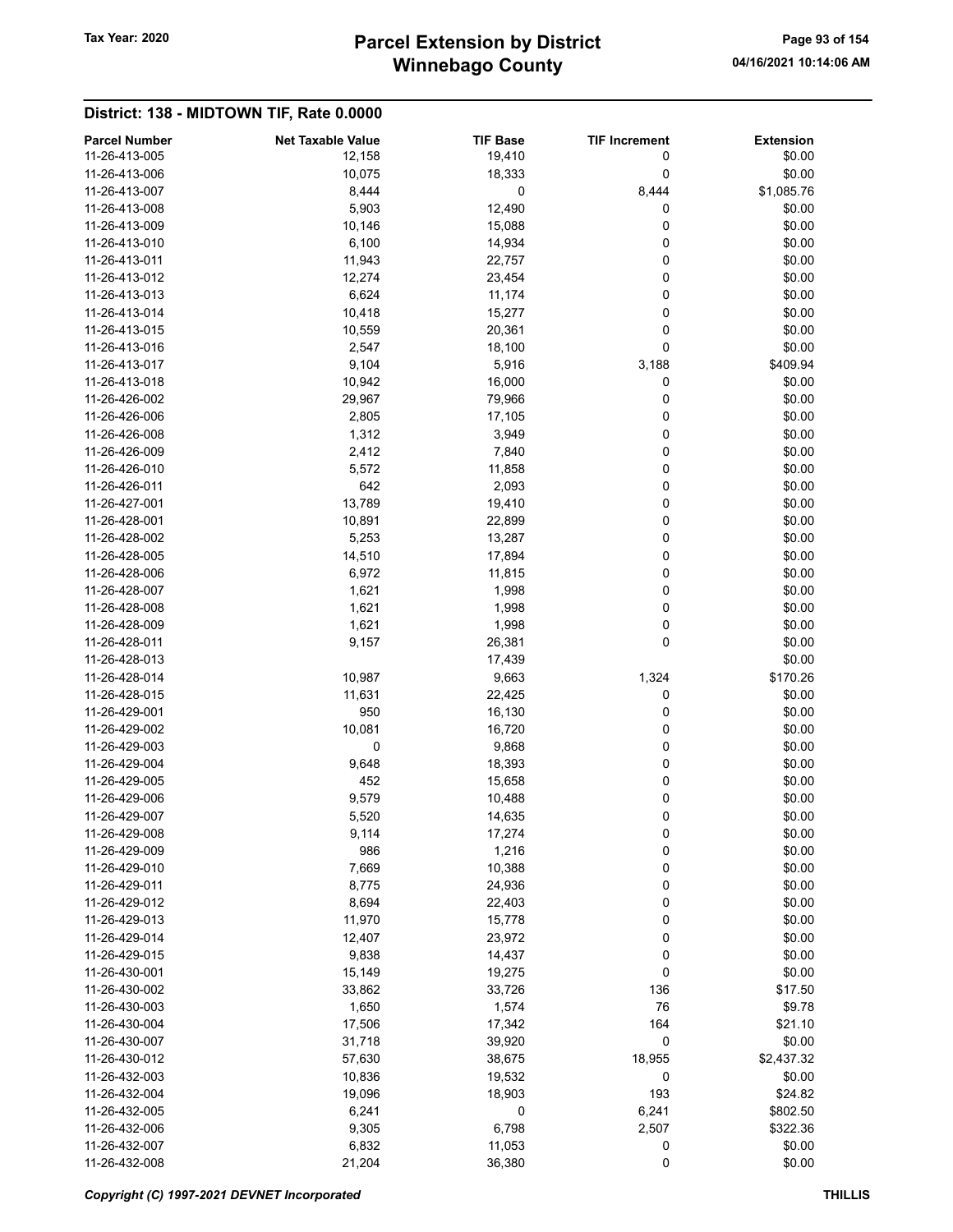## Winnebago County Tax Year: 2020 **Parcel Extension by District** Page 94 of 154

| <b>Parcel Number</b> | <b>Net Taxable Value</b> | <b>TIF Base</b> | <b>TIF Increment</b> | <b>Extension</b> |
|----------------------|--------------------------|-----------------|----------------------|------------------|
| 11-26-432-009        | 4,799                    | 13,127          | 0                    | \$0.00           |
| 11-26-432-010        | 6,322                    | 14,732          | 0                    | \$0.00           |
| 11-26-432-011        | 6,752                    | 14,773          | 0                    | \$0.00           |
| 11-26-432-012        | 7,670                    | 18,786          | 0                    | \$0.00           |
| 11-26-432-013        | 6,717                    | 13,045          | 0                    | \$0.00           |
| 11-26-432-014        | 1,112                    | 1,371           | 0                    | \$0.00           |
| 11-26-432-015        | 17,419                   | 17,244          | 175                  | \$22.50          |
| 11-26-432-016        | 6,020                    | 18,860          | 0                    | \$0.00           |
| 11-26-432-017        |                          | 0               |                      | \$0.00           |
| 11-26-435-006        | 1,447                    | 1,433           | 14                   | \$1.80           |
| 11-26-438-001        | 1,368                    | 18,599          | 0                    | \$0.00           |
| 11-26-438-002        | 987                      | 27,417          | 0                    | \$0.00           |
| 11-26-438-003        | 11,750                   | 22,486          | 0                    | \$0.00           |
| 11-26-438-004        | 5,183                    | 12,783          | 0                    | \$0.00           |
| 11-26-438-005        | 8,462                    | 16,117          | 0                    | \$0.00           |
| 11-26-438-006        | 1,100                    | 13,396          | 0                    | \$0.00           |
| 11-26-438-007        | 8,106                    | 17,469          | 0                    | \$0.00           |
| 11-26-438-008        | 5,357                    | 10,666          | 0                    | \$0.00           |
| 11-26-438-009        | 5,578                    | 9,350           | 0                    | \$0.00           |
| 11-26-438-012        | 3,772                    | 10,061          | 0                    | \$0.00           |
| 11-26-438-013        | 8,090                    | 4,695           | 3,395                | \$436.54         |
| 11-26-438-014        | 6,594                    | 13,830          | 0                    | \$0.00           |
| 11-26-438-015        | 8,677                    | 19,324          | 0                    | \$0.00           |
| 11-26-438-016        | 5,008                    | 20,044          | 0                    | \$0.00           |
| 11-26-438-017        | 6,229                    | 12,722          | 0                    | \$0.00           |
| 11-26-438-018        | 5,366                    | 8,291           | 0                    | \$0.00           |
| 11-26-438-021        | 11,031                   | 20,638          | 0                    | \$0.00           |
| 11-26-438-022        | 11,916                   | 8,158           | 3,758                | \$483.22         |
| 11-26-438-023        | 7,301                    | 14,034          | 0                    | \$0.00           |
| 11-26-438-024        | 5,624                    | 17,159          | 0                    | \$0.00           |
| 11-26-451-009        | 10,853                   | 20,607          | 0                    | \$0.00           |
| 11-26-451-010        | 8,227                    | 5,392           | 2,835                | \$364.54         |
| 11-26-451-011        |                          | 1,753           |                      | \$0.00           |
| 11-26-451-012        |                          | 0               |                      | \$0.00           |
| 11-26-451-014        |                          | 0               |                      | \$0.00           |
| 11-26-451-015        |                          | 0               |                      | \$0.00           |
| 11-26-451-016        |                          |                 |                      | \$0.00           |
| 11-26-451-017        |                          | 0<br>0          |                      | \$0.00           |
| 11-26-451-018        |                          | 0               |                      |                  |
| 11-26-451-019        |                          | 0               |                      | \$0.00<br>\$0.00 |
| 11-26-451-020        |                          | 2,783           |                      | \$0.00           |
| 11-26-452-001        |                          |                 |                      |                  |
| 11-26-452-002        |                          | 0               |                      | \$0.00           |
|                      |                          | 0               |                      | \$0.00           |
| 11-26-452-003        |                          | 0               |                      | \$0.00           |
| 11-26-452-004        |                          | 0               |                      | \$0.00           |
| 11-26-452-005        |                          | 0               |                      | \$0.00           |
| 11-26-452-006        |                          | 0               |                      | \$0.00           |
| 11-26-453-001        |                          | 0               |                      | \$0.00           |
| 11-26-453-003        | 410                      | 810             | 0                    | \$0.00           |
| 11-26-453-006        | 8,547                    | 18,156          | 0                    | \$0.00           |
| 11-26-453-007        | 8,038                    | 10,476          | 0                    | \$0.00           |
| 11-26-453-008        | 4,904                    | 15,380          | 0                    | \$0.00           |
| 11-26-453-009        | 1,923                    | 19,388          | 0                    | \$0.00           |
| 11-26-453-010        | 31,859                   | 31,539          | 320                  | \$41.16          |
| 11-26-453-011        | 5,006                    | 4,957           | 49                   | \$6.30           |
| 11-26-453-013        | 9,297                    | 17,974          | 0                    | \$0.00           |
| 11-26-453-014        | 6,067                    | 15,632          | 0                    | \$0.00           |
| 11-26-476-001        | 5,720                    | 17,050          | 0                    | \$0.00           |
| 11-26-476-002        | 8,954                    | 16,753          | $\pmb{0}$            | \$0.00           |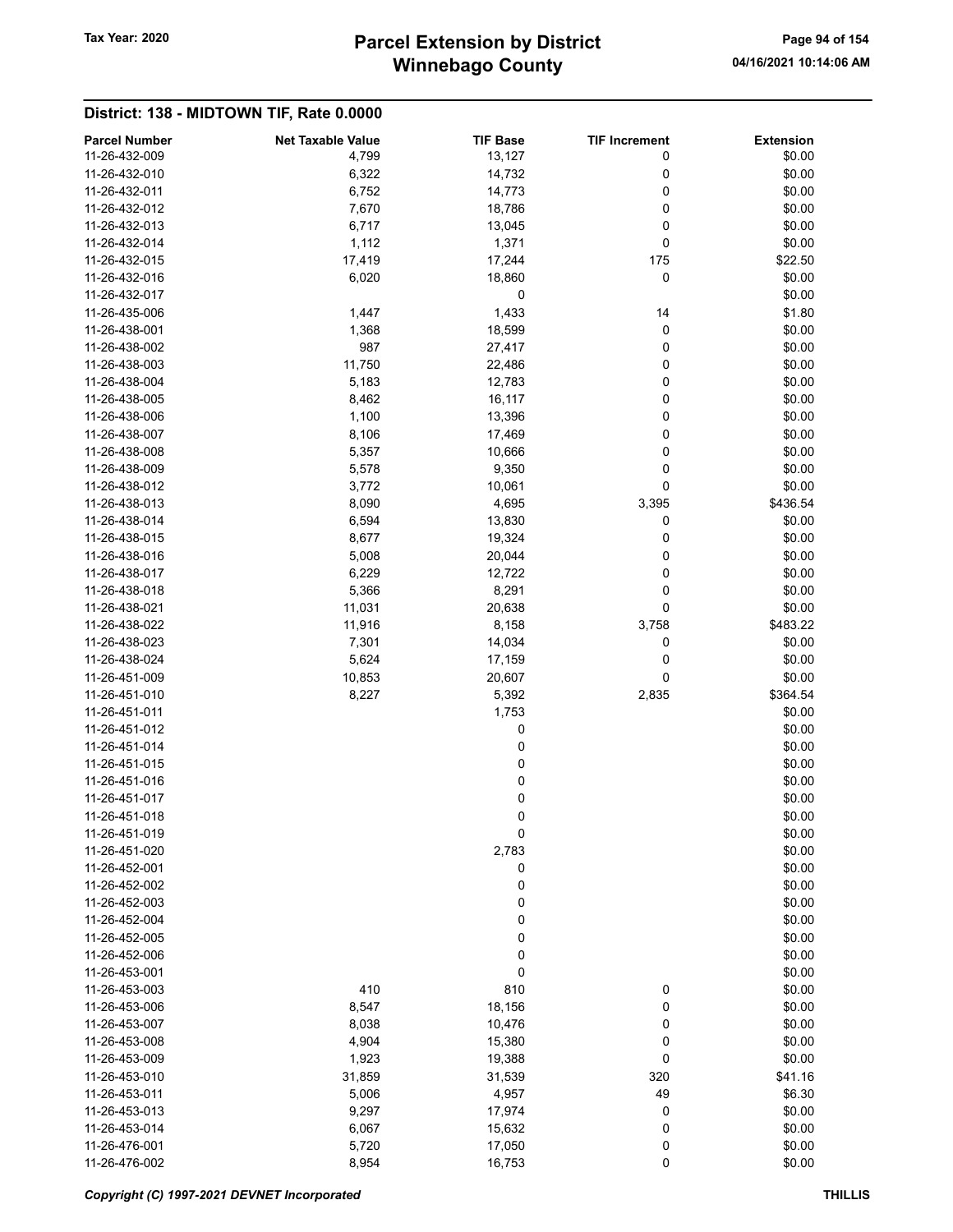### Winnebago County Tax Year: 2020 **Parcel Extension by District** Page 95 of 154

### District: 138 - MIDTOWN TIF, Rate 0.0000

| <b>Parcel Number</b>  | <b>Net Taxable Value</b> | <b>TIF Base</b> | <b>TIF Increment</b> | <b>Extension</b>           |
|-----------------------|--------------------------|-----------------|----------------------|----------------------------|
| 11-26-476-003         | 13,492                   | 24,972          | 0                    | \$0.00                     |
| 11-26-476-004         | 6,125                    | 6,002           | 123                  | \$15.82                    |
| 11-26-476-006         | 26,866                   | 35,183          | 0                    | \$0.00                     |
| 11-26-476-007         | 0                        | 163             | 0                    | \$0.00                     |
| 11-26-476-008         | 7,079                    | 7,008           | 71                   | \$9.14                     |
| 11-26-476-009         | 4,542                    | 4,496           | 46                   | \$5.92                     |
| 11-26-476-010         | 5,761                    | 12,088          | 0                    | \$0.00                     |
| 11-26-476-011         | 0                        | 247             | 0                    | \$0.00                     |
| 11-26-480-001         | 15,474                   | 15,319          | 155                  | \$19.94                    |
| 11-26-480-002         | 8,782                    | 13,397          | 0                    | \$0.00                     |
| 11-26-480-003         | 4,974                    | 11,965          | 0                    | \$0.00                     |
| 11-26-480-004         | 0                        | 1,847           | 0                    | \$0.00                     |
| 11-26-480-005         | 5,206                    | 9,967           | 0                    | \$0.00                     |
| 11-26-480-006         | 12,272                   | 23,059          | 0                    | \$0.00                     |
| 11-26-480-007         | 1,568                    | 14,002          | 0                    | \$0.00                     |
| 11-26-485-001         |                          | 14,434          |                      | \$0.00                     |
| 11-26-485-002         | 1,568                    | 14,036          | 0                    | \$0.00                     |
| 11-26-485-003         |                          | $\Omega$        |                      | \$0.00                     |
| 11-26-485-004         | 5,950                    | 6,849           | 0                    | \$0.00                     |
| 11-26-485-005         | 6,543                    | 14,796          | 0                    | \$0.00                     |
| 11-26-485-006         | 13,568                   | 20,649          | 0                    | \$0.00                     |
| 11-26-485-007         | 4,939                    | 10,249          | 0                    | \$0.00                     |
| 11-26-486-001         | 1,568                    | 19,128          | 0                    | \$0.00                     |
| 11-26-486-002         | 9,431                    | 18,893          | 0                    | \$0.00                     |
| 11-26-486-003         | 7,654                    | 11,222          | 0                    | \$0.00                     |
| 11-26-486-004         | 1,717                    | 9,355           | 0                    | \$0.00                     |
| 11-26-486-005         | 10,656                   | 20,445          | 0                    | \$0.00                     |
| 11-26-486-006         | 6,320                    | 7,313           | 0                    | \$0.00                     |
| 11-26-486-007         | 9,424                    | 13,127          | 0                    | \$0.00                     |
| 11-26-486-008         | 11,491                   | 17,870          | 0                    | \$0.00                     |
| 11-26-486-009         | 12,590                   | 21,457          | $\mathbf 0$          | \$0.00                     |
| <b>Totals for 138</b> | 6,187,615                | 10,329,770      | 428,836              | \$55,142.04<br>621 Parcels |

#### District: 139 - KISHWAUKEE & HARRISON TIF #2, Rate 0.0000

| <b>Parcel Number</b> | <b>Net Taxable Value</b> | <b>TIF Base</b> | <b>TIF Increment</b> | Extension |
|----------------------|--------------------------|-----------------|----------------------|-----------|
| 11-36-451-001        | 29.510                   | 29.214          | 296                  | \$38.06   |
| 11-36-451-010        | 428.354                  | 462.515         |                      | \$0.00    |
| Totals for 139       | 457.864                  | 491.729         | 296                  | \$38.06   |
|                      |                          |                 |                      | 2 Parcels |

#### District: 140 - FORMER BELOIT CORP TIF, Rate 0.0000

| <b>Parcel Number</b> | <b>Net Taxable Value</b> | <b>TIF Base</b> | <b>TIF Increment</b> | <b>Extension</b> |
|----------------------|--------------------------|-----------------|----------------------|------------------|
| 03-12-376-001        | 45,230                   | 56,148          | 0                    | \$0.00           |
| 03-12-452-002        | 120,391                  | 73,384          | 47,007               | \$4,507.56       |
| 03-12-452-003        | 1,013,475                | 284,859         | 728,616              | \$69,867.72      |
| 03-12-476-001        | 64.848                   | 56,871          | 7.977                | \$764.92         |
| 03-13-126-001        | 196,103                  | 243,447         | 0                    | \$0.00           |
| 03-13-176-004        | 28,407                   | 25,990          | 2,417                | \$231.78         |
| 03-13-201-002        | 2,955,329                | 907,988         | 2,047,341            | \$196,321.58     |
| 03-13-226-027        | 24,097                   | 21,134          | 2,963                | \$284.14         |
| 03-13-226-029        | 29,486                   | 25,858          | 3,628                | \$347.90         |
| 03-13-226-035        | 4,199                    | 3,723           | 476                  | \$45.64          |
| 03-13-226-036        | 22,821                   | 19,899          | 2,922                | \$280.20         |
| 03-13-226-037        | 26,757                   | 23,360          | 3,397                | \$325.74         |
| 03-13-231-001        | 22,335                   | 19,548          | 2,787                | \$267.26         |
| 03-13-252-001        | 6,766                    | 5,360           | 1,406                | \$134.82         |
| 03-13-252-004        | 11,237                   | 8,229           | 3,008                | \$288.44         |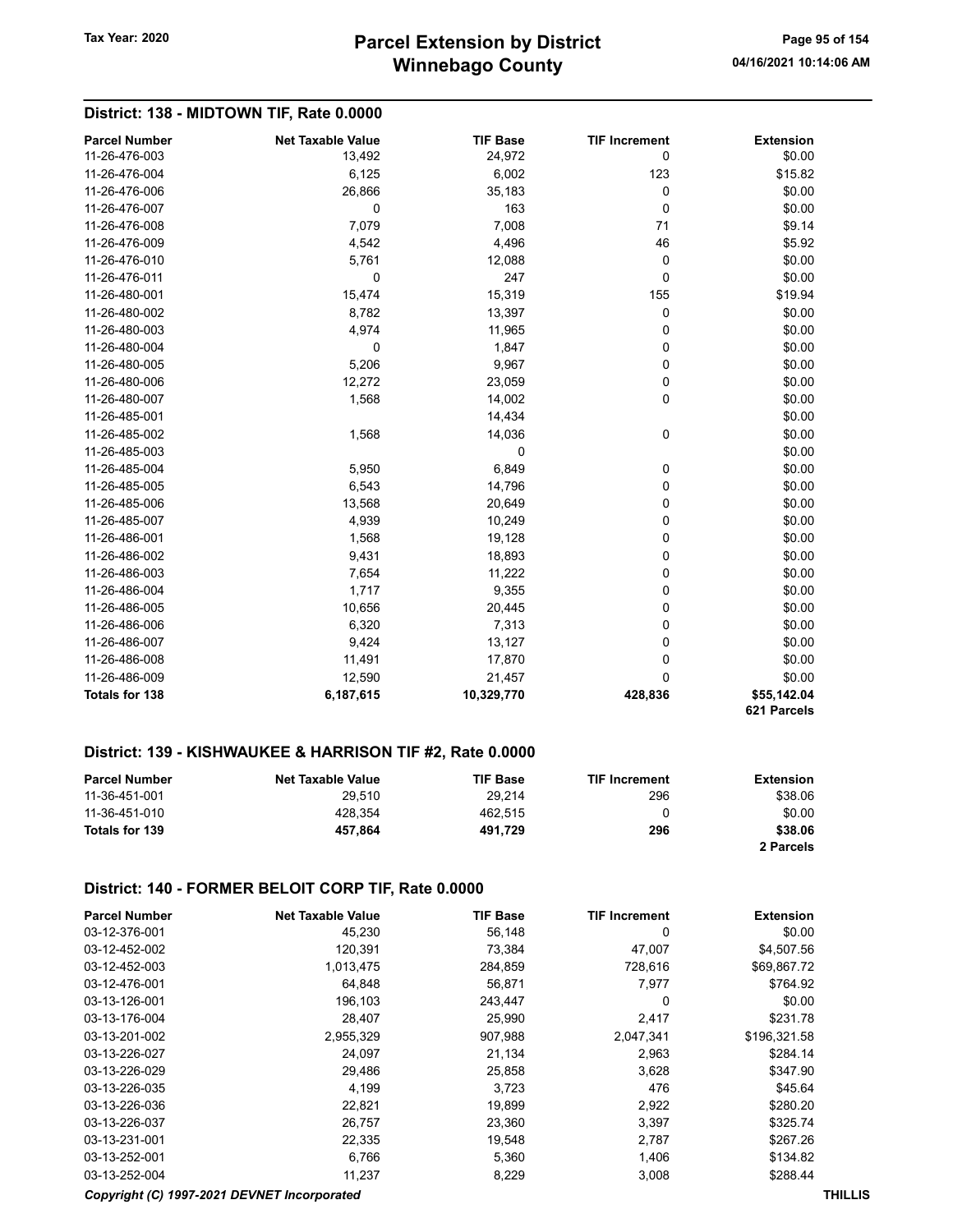# Winnebago County Tax Year: 2020 **Parcel Extension by District** Page 96 of 154

### District: 140 - FORMER BELOIT CORP TIF, Rate 0.0000

| <b>Parcel Number</b> | <b>Net Taxable Value</b> | <b>TIF Base</b> | <b>TIF Increment</b> | Extension                         |
|----------------------|--------------------------|-----------------|----------------------|-----------------------------------|
| 04-07-351-001        | .602                     | 1.406           | 196                  | \$18.80                           |
| Totals for 140       | 4.573.083                | 1.777.204       | 2.854.141            | \$273.686.50<br><b>16 Parcels</b> |

#### District: 141 - GLOBAL TRADE TIF #3, Rate 0.0000

| 15-11-102-003<br>0<br>\$0.00<br>5,750<br>0<br>\$0.00<br>15-11-126-004<br>2,886<br>81,324<br>\$4,154.16<br>15-11-126-005<br>49,017<br>32,307<br>15-11-126-006<br>8,598<br>8,512<br>86<br>\$11.06<br>\$134.64<br>15-11-126-007<br>104,502<br>103,455<br>1,047<br>15-11-126-008<br>86,823<br>\$0.00<br>\$0.00<br>15-11-127-003<br>276,020<br>409,479<br>0<br>0<br>\$0.00<br>15-11-127-004<br>52,169<br>57,574<br>\$0.00<br>15-11-127-005<br>27,609<br>30,667<br>0<br>\$9.52<br>15-11-127-006<br>7,407<br>7,333<br>74<br>\$121.26<br>15-11-127-007<br>94,066<br>93,123<br>943<br>15-11-127-010<br>65,437<br>81,880<br>0<br>\$0.00<br>15-11-127-011<br>81,815<br>83,967<br>0<br>\$0.00<br>15-11-127-012<br>111,702<br>128,947<br>0<br>\$0.00<br>0<br>\$0.00<br>15-11-128-001<br>118,286<br>140,343<br>\$61.34<br>15-11-128-002<br>47,546<br>47,069<br>477<br>\$65.96<br>15-11-128-003<br>51,200<br>50,687<br>513<br>\$83.72<br>15-11-128-004<br>65,021<br>64,370<br>651<br>\$43.34<br>15-11-128-005<br>33,794<br>337<br>33,457<br>\$78.96<br>15-11-128-006<br>61,314<br>60,700<br>614<br>565<br>\$72.66<br>15-11-128-007<br>56,318<br>55,753<br>15-11-128-008<br>25,010<br>28,260<br>0<br>\$0.00<br>\$0.00<br>15-11-128-009<br>37,321<br>42,560<br>0<br>0<br>\$0.00<br>15-11-151-001<br>1,025,309<br>1,160,469<br>0<br>\$0.00<br>15-11-151-002<br>443,343<br>822,466<br>462<br>\$59.42<br>46,054<br>45,592<br>15-11-151-004<br>0<br>\$0.00<br>15-11-151-005<br>305,114<br>398,551<br>0<br>\$0.00<br>15-11-176-002<br>104,720<br>223,494<br>\$288.94<br>15-11-176-003<br>225,741<br>223,494<br>2,247<br>\$0.00<br>15-11-176-010<br>22,362<br>23,017<br>0<br>0<br>\$0.00<br>15-11-176-011<br>8,142<br>8,574<br>\$0.00<br>15-11-176-013<br>0<br>\$0.00<br>15-11-176-014<br>0<br>417,609<br>413,425<br>4,184<br>\$538.00<br>15-11-176-015<br>0<br>15-11-176-016<br>170,560<br>231,831<br>\$0.00<br>\$0.00<br>15-11-201-001<br>0<br>0<br>\$0.00<br>15-11-201-002<br>\$610.78<br>15-11-226-001<br>33,839<br>29,089<br>4,750<br>5,711<br>15-11-226-003<br>186,529<br>180,818<br>\$734.34<br>15-11-226-004<br>231,377<br>204,408<br>26,969<br>\$3,467.78<br>15-11-226-006<br>198,653<br>378,470<br>0<br>\$0.00<br>0<br>\$0.00<br>15-11-227-001<br>506,827<br>1,007,571<br>0<br>15-11-227-002<br>232,087<br>425,569<br>\$0.00<br>22,324<br>22,099<br>\$28.94<br>15-11-227-004<br>225<br>20,678<br>20,470<br>\$26.76<br>15-11-227-005<br>208<br>0<br>\$0.00<br>15-11-251-003<br>371,935<br>488,439<br>15-11-251-004<br>477,844<br>473,057<br>4,787<br>\$615.54<br>0<br>\$0.00<br>15-11-251-005<br>557,902<br>837,186<br>311<br>\$40.00<br>15-11-252-002<br>31,026<br>30,715<br>34,121<br>33,779<br>342<br>\$43.98<br>15-11-252-003<br>0<br>\$0.00<br>15-11-252-004<br>281,157<br>294,185<br>15-11-276-001<br>0<br>\$0.00 | <b>Parcel Number</b> | <b>Net Taxable Value</b> | <b>TIF Base</b> | <b>TIF Increment</b> | <b>Extension</b> |
|-----------------------------------------------------------------------------------------------------------------------------------------------------------------------------------------------------------------------------------------------------------------------------------------------------------------------------------------------------------------------------------------------------------------------------------------------------------------------------------------------------------------------------------------------------------------------------------------------------------------------------------------------------------------------------------------------------------------------------------------------------------------------------------------------------------------------------------------------------------------------------------------------------------------------------------------------------------------------------------------------------------------------------------------------------------------------------------------------------------------------------------------------------------------------------------------------------------------------------------------------------------------------------------------------------------------------------------------------------------------------------------------------------------------------------------------------------------------------------------------------------------------------------------------------------------------------------------------------------------------------------------------------------------------------------------------------------------------------------------------------------------------------------------------------------------------------------------------------------------------------------------------------------------------------------------------------------------------------------------------------------------------------------------------------------------------------------------------------------------------------------------------------------------------------------------------------------------------------------------------------------------------------------------------------------------------------------------------------------------------------------------------------------------------------------------------------------------------------------------------------------------------------------------------------------------------------------------------------------------------------------------------------------------------------------------------------------------------------------------------------------------------------------------------------------------|----------------------|--------------------------|-----------------|----------------------|------------------|
|                                                                                                                                                                                                                                                                                                                                                                                                                                                                                                                                                                                                                                                                                                                                                                                                                                                                                                                                                                                                                                                                                                                                                                                                                                                                                                                                                                                                                                                                                                                                                                                                                                                                                                                                                                                                                                                                                                                                                                                                                                                                                                                                                                                                                                                                                                                                                                                                                                                                                                                                                                                                                                                                                                                                                                                                           |                      |                          |                 |                      |                  |
|                                                                                                                                                                                                                                                                                                                                                                                                                                                                                                                                                                                                                                                                                                                                                                                                                                                                                                                                                                                                                                                                                                                                                                                                                                                                                                                                                                                                                                                                                                                                                                                                                                                                                                                                                                                                                                                                                                                                                                                                                                                                                                                                                                                                                                                                                                                                                                                                                                                                                                                                                                                                                                                                                                                                                                                                           |                      |                          |                 |                      |                  |
|                                                                                                                                                                                                                                                                                                                                                                                                                                                                                                                                                                                                                                                                                                                                                                                                                                                                                                                                                                                                                                                                                                                                                                                                                                                                                                                                                                                                                                                                                                                                                                                                                                                                                                                                                                                                                                                                                                                                                                                                                                                                                                                                                                                                                                                                                                                                                                                                                                                                                                                                                                                                                                                                                                                                                                                                           |                      |                          |                 |                      |                  |
|                                                                                                                                                                                                                                                                                                                                                                                                                                                                                                                                                                                                                                                                                                                                                                                                                                                                                                                                                                                                                                                                                                                                                                                                                                                                                                                                                                                                                                                                                                                                                                                                                                                                                                                                                                                                                                                                                                                                                                                                                                                                                                                                                                                                                                                                                                                                                                                                                                                                                                                                                                                                                                                                                                                                                                                                           |                      |                          |                 |                      |                  |
|                                                                                                                                                                                                                                                                                                                                                                                                                                                                                                                                                                                                                                                                                                                                                                                                                                                                                                                                                                                                                                                                                                                                                                                                                                                                                                                                                                                                                                                                                                                                                                                                                                                                                                                                                                                                                                                                                                                                                                                                                                                                                                                                                                                                                                                                                                                                                                                                                                                                                                                                                                                                                                                                                                                                                                                                           |                      |                          |                 |                      |                  |
|                                                                                                                                                                                                                                                                                                                                                                                                                                                                                                                                                                                                                                                                                                                                                                                                                                                                                                                                                                                                                                                                                                                                                                                                                                                                                                                                                                                                                                                                                                                                                                                                                                                                                                                                                                                                                                                                                                                                                                                                                                                                                                                                                                                                                                                                                                                                                                                                                                                                                                                                                                                                                                                                                                                                                                                                           |                      |                          |                 |                      |                  |
|                                                                                                                                                                                                                                                                                                                                                                                                                                                                                                                                                                                                                                                                                                                                                                                                                                                                                                                                                                                                                                                                                                                                                                                                                                                                                                                                                                                                                                                                                                                                                                                                                                                                                                                                                                                                                                                                                                                                                                                                                                                                                                                                                                                                                                                                                                                                                                                                                                                                                                                                                                                                                                                                                                                                                                                                           |                      |                          |                 |                      |                  |
|                                                                                                                                                                                                                                                                                                                                                                                                                                                                                                                                                                                                                                                                                                                                                                                                                                                                                                                                                                                                                                                                                                                                                                                                                                                                                                                                                                                                                                                                                                                                                                                                                                                                                                                                                                                                                                                                                                                                                                                                                                                                                                                                                                                                                                                                                                                                                                                                                                                                                                                                                                                                                                                                                                                                                                                                           |                      |                          |                 |                      |                  |
|                                                                                                                                                                                                                                                                                                                                                                                                                                                                                                                                                                                                                                                                                                                                                                                                                                                                                                                                                                                                                                                                                                                                                                                                                                                                                                                                                                                                                                                                                                                                                                                                                                                                                                                                                                                                                                                                                                                                                                                                                                                                                                                                                                                                                                                                                                                                                                                                                                                                                                                                                                                                                                                                                                                                                                                                           |                      |                          |                 |                      |                  |
|                                                                                                                                                                                                                                                                                                                                                                                                                                                                                                                                                                                                                                                                                                                                                                                                                                                                                                                                                                                                                                                                                                                                                                                                                                                                                                                                                                                                                                                                                                                                                                                                                                                                                                                                                                                                                                                                                                                                                                                                                                                                                                                                                                                                                                                                                                                                                                                                                                                                                                                                                                                                                                                                                                                                                                                                           |                      |                          |                 |                      |                  |
|                                                                                                                                                                                                                                                                                                                                                                                                                                                                                                                                                                                                                                                                                                                                                                                                                                                                                                                                                                                                                                                                                                                                                                                                                                                                                                                                                                                                                                                                                                                                                                                                                                                                                                                                                                                                                                                                                                                                                                                                                                                                                                                                                                                                                                                                                                                                                                                                                                                                                                                                                                                                                                                                                                                                                                                                           |                      |                          |                 |                      |                  |
|                                                                                                                                                                                                                                                                                                                                                                                                                                                                                                                                                                                                                                                                                                                                                                                                                                                                                                                                                                                                                                                                                                                                                                                                                                                                                                                                                                                                                                                                                                                                                                                                                                                                                                                                                                                                                                                                                                                                                                                                                                                                                                                                                                                                                                                                                                                                                                                                                                                                                                                                                                                                                                                                                                                                                                                                           |                      |                          |                 |                      |                  |
|                                                                                                                                                                                                                                                                                                                                                                                                                                                                                                                                                                                                                                                                                                                                                                                                                                                                                                                                                                                                                                                                                                                                                                                                                                                                                                                                                                                                                                                                                                                                                                                                                                                                                                                                                                                                                                                                                                                                                                                                                                                                                                                                                                                                                                                                                                                                                                                                                                                                                                                                                                                                                                                                                                                                                                                                           |                      |                          |                 |                      |                  |
|                                                                                                                                                                                                                                                                                                                                                                                                                                                                                                                                                                                                                                                                                                                                                                                                                                                                                                                                                                                                                                                                                                                                                                                                                                                                                                                                                                                                                                                                                                                                                                                                                                                                                                                                                                                                                                                                                                                                                                                                                                                                                                                                                                                                                                                                                                                                                                                                                                                                                                                                                                                                                                                                                                                                                                                                           |                      |                          |                 |                      |                  |
|                                                                                                                                                                                                                                                                                                                                                                                                                                                                                                                                                                                                                                                                                                                                                                                                                                                                                                                                                                                                                                                                                                                                                                                                                                                                                                                                                                                                                                                                                                                                                                                                                                                                                                                                                                                                                                                                                                                                                                                                                                                                                                                                                                                                                                                                                                                                                                                                                                                                                                                                                                                                                                                                                                                                                                                                           |                      |                          |                 |                      |                  |
|                                                                                                                                                                                                                                                                                                                                                                                                                                                                                                                                                                                                                                                                                                                                                                                                                                                                                                                                                                                                                                                                                                                                                                                                                                                                                                                                                                                                                                                                                                                                                                                                                                                                                                                                                                                                                                                                                                                                                                                                                                                                                                                                                                                                                                                                                                                                                                                                                                                                                                                                                                                                                                                                                                                                                                                                           |                      |                          |                 |                      |                  |
|                                                                                                                                                                                                                                                                                                                                                                                                                                                                                                                                                                                                                                                                                                                                                                                                                                                                                                                                                                                                                                                                                                                                                                                                                                                                                                                                                                                                                                                                                                                                                                                                                                                                                                                                                                                                                                                                                                                                                                                                                                                                                                                                                                                                                                                                                                                                                                                                                                                                                                                                                                                                                                                                                                                                                                                                           |                      |                          |                 |                      |                  |
|                                                                                                                                                                                                                                                                                                                                                                                                                                                                                                                                                                                                                                                                                                                                                                                                                                                                                                                                                                                                                                                                                                                                                                                                                                                                                                                                                                                                                                                                                                                                                                                                                                                                                                                                                                                                                                                                                                                                                                                                                                                                                                                                                                                                                                                                                                                                                                                                                                                                                                                                                                                                                                                                                                                                                                                                           |                      |                          |                 |                      |                  |
|                                                                                                                                                                                                                                                                                                                                                                                                                                                                                                                                                                                                                                                                                                                                                                                                                                                                                                                                                                                                                                                                                                                                                                                                                                                                                                                                                                                                                                                                                                                                                                                                                                                                                                                                                                                                                                                                                                                                                                                                                                                                                                                                                                                                                                                                                                                                                                                                                                                                                                                                                                                                                                                                                                                                                                                                           |                      |                          |                 |                      |                  |
|                                                                                                                                                                                                                                                                                                                                                                                                                                                                                                                                                                                                                                                                                                                                                                                                                                                                                                                                                                                                                                                                                                                                                                                                                                                                                                                                                                                                                                                                                                                                                                                                                                                                                                                                                                                                                                                                                                                                                                                                                                                                                                                                                                                                                                                                                                                                                                                                                                                                                                                                                                                                                                                                                                                                                                                                           |                      |                          |                 |                      |                  |
|                                                                                                                                                                                                                                                                                                                                                                                                                                                                                                                                                                                                                                                                                                                                                                                                                                                                                                                                                                                                                                                                                                                                                                                                                                                                                                                                                                                                                                                                                                                                                                                                                                                                                                                                                                                                                                                                                                                                                                                                                                                                                                                                                                                                                                                                                                                                                                                                                                                                                                                                                                                                                                                                                                                                                                                                           |                      |                          |                 |                      |                  |
|                                                                                                                                                                                                                                                                                                                                                                                                                                                                                                                                                                                                                                                                                                                                                                                                                                                                                                                                                                                                                                                                                                                                                                                                                                                                                                                                                                                                                                                                                                                                                                                                                                                                                                                                                                                                                                                                                                                                                                                                                                                                                                                                                                                                                                                                                                                                                                                                                                                                                                                                                                                                                                                                                                                                                                                                           |                      |                          |                 |                      |                  |
|                                                                                                                                                                                                                                                                                                                                                                                                                                                                                                                                                                                                                                                                                                                                                                                                                                                                                                                                                                                                                                                                                                                                                                                                                                                                                                                                                                                                                                                                                                                                                                                                                                                                                                                                                                                                                                                                                                                                                                                                                                                                                                                                                                                                                                                                                                                                                                                                                                                                                                                                                                                                                                                                                                                                                                                                           |                      |                          |                 |                      |                  |
|                                                                                                                                                                                                                                                                                                                                                                                                                                                                                                                                                                                                                                                                                                                                                                                                                                                                                                                                                                                                                                                                                                                                                                                                                                                                                                                                                                                                                                                                                                                                                                                                                                                                                                                                                                                                                                                                                                                                                                                                                                                                                                                                                                                                                                                                                                                                                                                                                                                                                                                                                                                                                                                                                                                                                                                                           |                      |                          |                 |                      |                  |
|                                                                                                                                                                                                                                                                                                                                                                                                                                                                                                                                                                                                                                                                                                                                                                                                                                                                                                                                                                                                                                                                                                                                                                                                                                                                                                                                                                                                                                                                                                                                                                                                                                                                                                                                                                                                                                                                                                                                                                                                                                                                                                                                                                                                                                                                                                                                                                                                                                                                                                                                                                                                                                                                                                                                                                                                           |                      |                          |                 |                      |                  |
|                                                                                                                                                                                                                                                                                                                                                                                                                                                                                                                                                                                                                                                                                                                                                                                                                                                                                                                                                                                                                                                                                                                                                                                                                                                                                                                                                                                                                                                                                                                                                                                                                                                                                                                                                                                                                                                                                                                                                                                                                                                                                                                                                                                                                                                                                                                                                                                                                                                                                                                                                                                                                                                                                                                                                                                                           |                      |                          |                 |                      |                  |
|                                                                                                                                                                                                                                                                                                                                                                                                                                                                                                                                                                                                                                                                                                                                                                                                                                                                                                                                                                                                                                                                                                                                                                                                                                                                                                                                                                                                                                                                                                                                                                                                                                                                                                                                                                                                                                                                                                                                                                                                                                                                                                                                                                                                                                                                                                                                                                                                                                                                                                                                                                                                                                                                                                                                                                                                           |                      |                          |                 |                      |                  |
|                                                                                                                                                                                                                                                                                                                                                                                                                                                                                                                                                                                                                                                                                                                                                                                                                                                                                                                                                                                                                                                                                                                                                                                                                                                                                                                                                                                                                                                                                                                                                                                                                                                                                                                                                                                                                                                                                                                                                                                                                                                                                                                                                                                                                                                                                                                                                                                                                                                                                                                                                                                                                                                                                                                                                                                                           |                      |                          |                 |                      |                  |
|                                                                                                                                                                                                                                                                                                                                                                                                                                                                                                                                                                                                                                                                                                                                                                                                                                                                                                                                                                                                                                                                                                                                                                                                                                                                                                                                                                                                                                                                                                                                                                                                                                                                                                                                                                                                                                                                                                                                                                                                                                                                                                                                                                                                                                                                                                                                                                                                                                                                                                                                                                                                                                                                                                                                                                                                           |                      |                          |                 |                      |                  |
|                                                                                                                                                                                                                                                                                                                                                                                                                                                                                                                                                                                                                                                                                                                                                                                                                                                                                                                                                                                                                                                                                                                                                                                                                                                                                                                                                                                                                                                                                                                                                                                                                                                                                                                                                                                                                                                                                                                                                                                                                                                                                                                                                                                                                                                                                                                                                                                                                                                                                                                                                                                                                                                                                                                                                                                                           |                      |                          |                 |                      |                  |
|                                                                                                                                                                                                                                                                                                                                                                                                                                                                                                                                                                                                                                                                                                                                                                                                                                                                                                                                                                                                                                                                                                                                                                                                                                                                                                                                                                                                                                                                                                                                                                                                                                                                                                                                                                                                                                                                                                                                                                                                                                                                                                                                                                                                                                                                                                                                                                                                                                                                                                                                                                                                                                                                                                                                                                                                           |                      |                          |                 |                      |                  |
|                                                                                                                                                                                                                                                                                                                                                                                                                                                                                                                                                                                                                                                                                                                                                                                                                                                                                                                                                                                                                                                                                                                                                                                                                                                                                                                                                                                                                                                                                                                                                                                                                                                                                                                                                                                                                                                                                                                                                                                                                                                                                                                                                                                                                                                                                                                                                                                                                                                                                                                                                                                                                                                                                                                                                                                                           |                      |                          |                 |                      |                  |
|                                                                                                                                                                                                                                                                                                                                                                                                                                                                                                                                                                                                                                                                                                                                                                                                                                                                                                                                                                                                                                                                                                                                                                                                                                                                                                                                                                                                                                                                                                                                                                                                                                                                                                                                                                                                                                                                                                                                                                                                                                                                                                                                                                                                                                                                                                                                                                                                                                                                                                                                                                                                                                                                                                                                                                                                           |                      |                          |                 |                      |                  |
|                                                                                                                                                                                                                                                                                                                                                                                                                                                                                                                                                                                                                                                                                                                                                                                                                                                                                                                                                                                                                                                                                                                                                                                                                                                                                                                                                                                                                                                                                                                                                                                                                                                                                                                                                                                                                                                                                                                                                                                                                                                                                                                                                                                                                                                                                                                                                                                                                                                                                                                                                                                                                                                                                                                                                                                                           |                      |                          |                 |                      |                  |
|                                                                                                                                                                                                                                                                                                                                                                                                                                                                                                                                                                                                                                                                                                                                                                                                                                                                                                                                                                                                                                                                                                                                                                                                                                                                                                                                                                                                                                                                                                                                                                                                                                                                                                                                                                                                                                                                                                                                                                                                                                                                                                                                                                                                                                                                                                                                                                                                                                                                                                                                                                                                                                                                                                                                                                                                           |                      |                          |                 |                      |                  |
|                                                                                                                                                                                                                                                                                                                                                                                                                                                                                                                                                                                                                                                                                                                                                                                                                                                                                                                                                                                                                                                                                                                                                                                                                                                                                                                                                                                                                                                                                                                                                                                                                                                                                                                                                                                                                                                                                                                                                                                                                                                                                                                                                                                                                                                                                                                                                                                                                                                                                                                                                                                                                                                                                                                                                                                                           |                      |                          |                 |                      |                  |
|                                                                                                                                                                                                                                                                                                                                                                                                                                                                                                                                                                                                                                                                                                                                                                                                                                                                                                                                                                                                                                                                                                                                                                                                                                                                                                                                                                                                                                                                                                                                                                                                                                                                                                                                                                                                                                                                                                                                                                                                                                                                                                                                                                                                                                                                                                                                                                                                                                                                                                                                                                                                                                                                                                                                                                                                           |                      |                          |                 |                      |                  |
|                                                                                                                                                                                                                                                                                                                                                                                                                                                                                                                                                                                                                                                                                                                                                                                                                                                                                                                                                                                                                                                                                                                                                                                                                                                                                                                                                                                                                                                                                                                                                                                                                                                                                                                                                                                                                                                                                                                                                                                                                                                                                                                                                                                                                                                                                                                                                                                                                                                                                                                                                                                                                                                                                                                                                                                                           |                      |                          |                 |                      |                  |
|                                                                                                                                                                                                                                                                                                                                                                                                                                                                                                                                                                                                                                                                                                                                                                                                                                                                                                                                                                                                                                                                                                                                                                                                                                                                                                                                                                                                                                                                                                                                                                                                                                                                                                                                                                                                                                                                                                                                                                                                                                                                                                                                                                                                                                                                                                                                                                                                                                                                                                                                                                                                                                                                                                                                                                                                           |                      |                          |                 |                      |                  |
|                                                                                                                                                                                                                                                                                                                                                                                                                                                                                                                                                                                                                                                                                                                                                                                                                                                                                                                                                                                                                                                                                                                                                                                                                                                                                                                                                                                                                                                                                                                                                                                                                                                                                                                                                                                                                                                                                                                                                                                                                                                                                                                                                                                                                                                                                                                                                                                                                                                                                                                                                                                                                                                                                                                                                                                                           |                      |                          |                 |                      |                  |
|                                                                                                                                                                                                                                                                                                                                                                                                                                                                                                                                                                                                                                                                                                                                                                                                                                                                                                                                                                                                                                                                                                                                                                                                                                                                                                                                                                                                                                                                                                                                                                                                                                                                                                                                                                                                                                                                                                                                                                                                                                                                                                                                                                                                                                                                                                                                                                                                                                                                                                                                                                                                                                                                                                                                                                                                           |                      |                          |                 |                      |                  |
|                                                                                                                                                                                                                                                                                                                                                                                                                                                                                                                                                                                                                                                                                                                                                                                                                                                                                                                                                                                                                                                                                                                                                                                                                                                                                                                                                                                                                                                                                                                                                                                                                                                                                                                                                                                                                                                                                                                                                                                                                                                                                                                                                                                                                                                                                                                                                                                                                                                                                                                                                                                                                                                                                                                                                                                                           |                      |                          |                 |                      |                  |
|                                                                                                                                                                                                                                                                                                                                                                                                                                                                                                                                                                                                                                                                                                                                                                                                                                                                                                                                                                                                                                                                                                                                                                                                                                                                                                                                                                                                                                                                                                                                                                                                                                                                                                                                                                                                                                                                                                                                                                                                                                                                                                                                                                                                                                                                                                                                                                                                                                                                                                                                                                                                                                                                                                                                                                                                           |                      |                          |                 |                      |                  |
|                                                                                                                                                                                                                                                                                                                                                                                                                                                                                                                                                                                                                                                                                                                                                                                                                                                                                                                                                                                                                                                                                                                                                                                                                                                                                                                                                                                                                                                                                                                                                                                                                                                                                                                                                                                                                                                                                                                                                                                                                                                                                                                                                                                                                                                                                                                                                                                                                                                                                                                                                                                                                                                                                                                                                                                                           |                      |                          |                 |                      |                  |
|                                                                                                                                                                                                                                                                                                                                                                                                                                                                                                                                                                                                                                                                                                                                                                                                                                                                                                                                                                                                                                                                                                                                                                                                                                                                                                                                                                                                                                                                                                                                                                                                                                                                                                                                                                                                                                                                                                                                                                                                                                                                                                                                                                                                                                                                                                                                                                                                                                                                                                                                                                                                                                                                                                                                                                                                           |                      |                          |                 |                      |                  |
|                                                                                                                                                                                                                                                                                                                                                                                                                                                                                                                                                                                                                                                                                                                                                                                                                                                                                                                                                                                                                                                                                                                                                                                                                                                                                                                                                                                                                                                                                                                                                                                                                                                                                                                                                                                                                                                                                                                                                                                                                                                                                                                                                                                                                                                                                                                                                                                                                                                                                                                                                                                                                                                                                                                                                                                                           |                      |                          |                 |                      |                  |
|                                                                                                                                                                                                                                                                                                                                                                                                                                                                                                                                                                                                                                                                                                                                                                                                                                                                                                                                                                                                                                                                                                                                                                                                                                                                                                                                                                                                                                                                                                                                                                                                                                                                                                                                                                                                                                                                                                                                                                                                                                                                                                                                                                                                                                                                                                                                                                                                                                                                                                                                                                                                                                                                                                                                                                                                           |                      |                          |                 |                      |                  |
|                                                                                                                                                                                                                                                                                                                                                                                                                                                                                                                                                                                                                                                                                                                                                                                                                                                                                                                                                                                                                                                                                                                                                                                                                                                                                                                                                                                                                                                                                                                                                                                                                                                                                                                                                                                                                                                                                                                                                                                                                                                                                                                                                                                                                                                                                                                                                                                                                                                                                                                                                                                                                                                                                                                                                                                                           |                      |                          |                 |                      |                  |
|                                                                                                                                                                                                                                                                                                                                                                                                                                                                                                                                                                                                                                                                                                                                                                                                                                                                                                                                                                                                                                                                                                                                                                                                                                                                                                                                                                                                                                                                                                                                                                                                                                                                                                                                                                                                                                                                                                                                                                                                                                                                                                                                                                                                                                                                                                                                                                                                                                                                                                                                                                                                                                                                                                                                                                                                           |                      |                          |                 |                      |                  |
|                                                                                                                                                                                                                                                                                                                                                                                                                                                                                                                                                                                                                                                                                                                                                                                                                                                                                                                                                                                                                                                                                                                                                                                                                                                                                                                                                                                                                                                                                                                                                                                                                                                                                                                                                                                                                                                                                                                                                                                                                                                                                                                                                                                                                                                                                                                                                                                                                                                                                                                                                                                                                                                                                                                                                                                                           |                      |                          |                 |                      |                  |
|                                                                                                                                                                                                                                                                                                                                                                                                                                                                                                                                                                                                                                                                                                                                                                                                                                                                                                                                                                                                                                                                                                                                                                                                                                                                                                                                                                                                                                                                                                                                                                                                                                                                                                                                                                                                                                                                                                                                                                                                                                                                                                                                                                                                                                                                                                                                                                                                                                                                                                                                                                                                                                                                                                                                                                                                           |                      |                          |                 |                      |                  |
|                                                                                                                                                                                                                                                                                                                                                                                                                                                                                                                                                                                                                                                                                                                                                                                                                                                                                                                                                                                                                                                                                                                                                                                                                                                                                                                                                                                                                                                                                                                                                                                                                                                                                                                                                                                                                                                                                                                                                                                                                                                                                                                                                                                                                                                                                                                                                                                                                                                                                                                                                                                                                                                                                                                                                                                                           |                      |                          |                 |                      |                  |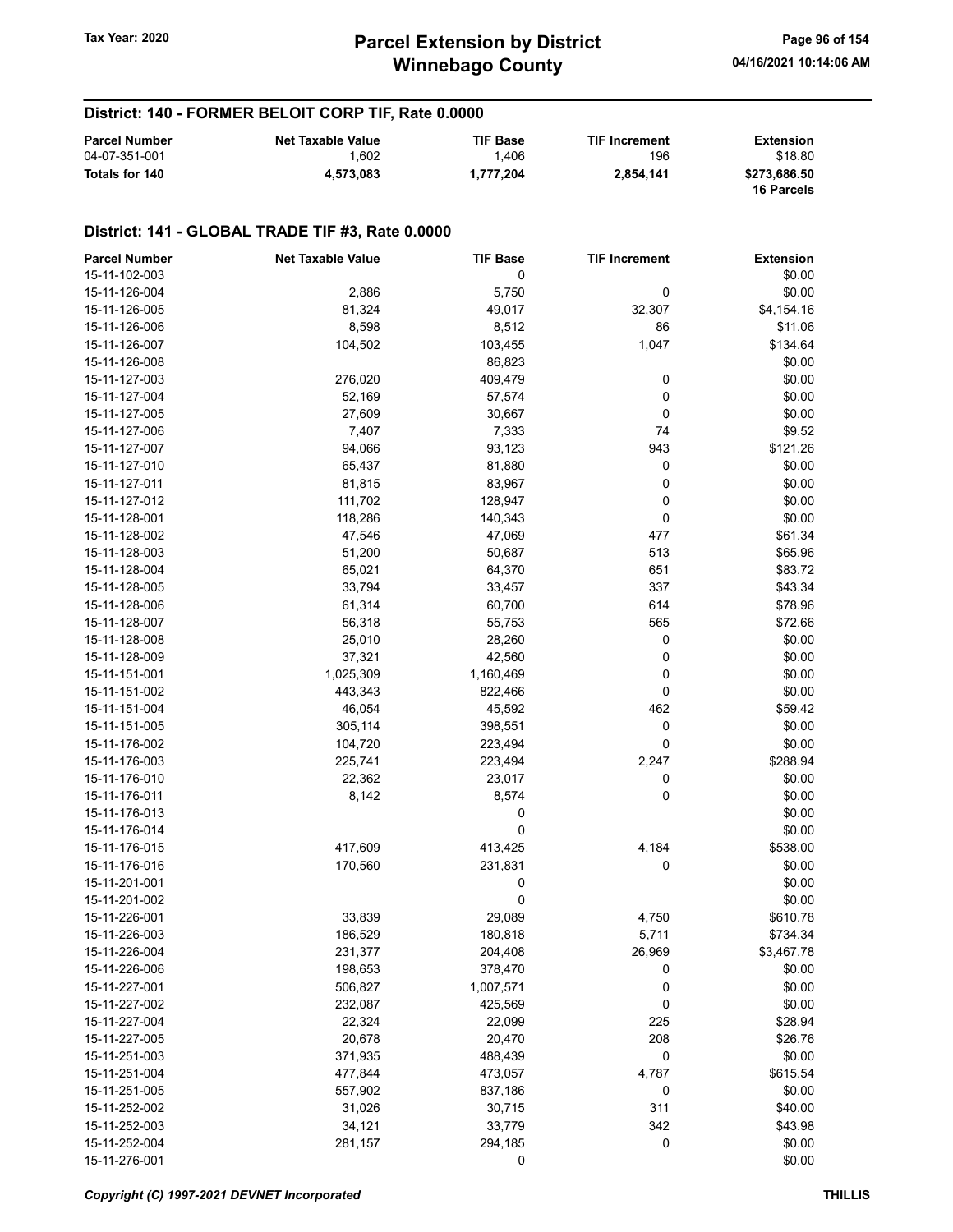### District: 141 - GLOBAL TRADE TIF #3, Rate 0.0000

| <b>Parcel Number</b> | <b>Net Taxable Value</b> | <b>TIF Base</b> | <b>TIF Increment</b> | <b>Extension</b> |
|----------------------|--------------------------|-----------------|----------------------|------------------|
| 15-11-276-002        |                          | 7,167           |                      | \$0.00           |
| 15-11-276-003        |                          | 3,941           |                      | \$0.00           |
| 15-11-276-004        | 37,062                   | 36,690          | 372                  | \$47.84          |
| 15-11-276-005        | 543,259                  | 650,837         | 0                    | \$0.00           |
| 15-11-301-002        | 33,287                   | 32,954          | 333                  | \$42.82          |
| 15-11-301-003        |                          |                 | 735                  | \$94.52          |
|                      | 73,361                   | 72,626          |                      |                  |
| 15-11-301-004        | 301,547                  | 186,113         | 115,434              | \$14,842.98      |
| 15-11-301-005        | 271,059                  | 334,237         | 0                    | \$0.00           |
| 15-11-326-007        | 194,003                  | 192,059         | 1,944                | \$249.98         |
| 15-11-326-011        | 676,253                  | 862,598         | 0                    | \$0.00           |
| 15-11-326-012        |                          | 0               |                      | \$0.00           |
| 15-11-326-013        |                          | 0               |                      | \$0.00           |
| 15-11-401-002        | 1,396,203                | 1,466,864       | 0                    | \$0.00           |
| 15-12-101-001        | 74,680                   | 70,523          | 4,157                | \$534.52         |
| 15-12-101-002        | 279,896                  | 1,280,505       | 0                    | \$0.00           |
| 15-12-101-003        | 3,409                    | 126,708         | 0                    | \$0.00           |
| 15-12-101-004        | 24,588                   | 134,341         | 0                    | \$0.00           |
| 15-12-101-005        | 85,894                   | 85,033          | 861                  | \$110.72         |
| 15-12-126-001        | 156,023                  | 147,105         | 8,918                | \$1,146.72       |
| 15-12-126-002        | 341,188                  | 364,825         | 0                    | \$0.00           |
|                      |                          |                 | 59                   |                  |
| 15-12-126-003        | 5,782                    | 5,723           |                      | \$7.60           |
| 15-12-126-004        | 17,363                   | 10,905          | 6,458                | \$830.40         |
| 15-12-126-005        | 22,811                   | 22,389          | 422                  | \$54.26          |
| 15-12-126-007        |                          | 0               |                      | \$0.00           |
| 15-12-126-008        | 136,003                  | 134,641         | 1,362                | \$175.14         |
| 15-12-126-009        | 17,824                   | 18,467          | 0                    | \$0.00           |
| 15-12-126-010        | 7,024                    | 19,431          | 0                    | \$0.00           |
| 15-12-126-011        | 16,239                   | 19,011          | 0                    | \$0.00           |
| 15-12-126-012        | 14,204                   | 16,429          | 0                    | \$0.00           |
| 15-12-126-013        | 13,293                   | 17,840          | 0                    | \$0.00           |
| 15-12-126-014        | 4,472                    | 18,762          | 0                    | \$0.00           |
| 15-12-126-015        | 17,620                   | 14,718          | 2,902                | \$373.16         |
| 15-12-126-016        | 4,519                    | 11,818          | 0                    | \$0.00           |
| 15-12-126-017        | 17,674                   | 5,511           | 12,163               | \$1,563.98       |
| 15-12-127-001        | 20,053                   | 18,377          | 1,676                | \$215.52         |
| 15-12-127-002        | 9,957                    | 9,877           | 80                   | \$10.30          |
| 15-12-127-003        |                          |                 |                      |                  |
|                      | 2,324                    | 9,969           | 0                    | \$0.00           |
| 15-12-127-004        | 18,915                   | 27,776          | 0                    | \$0.00           |
| 15-12-127-005        | 1,822                    | 5,022           | 0                    | \$0.00           |
| 15-12-127-006        | 15,841                   | 8,414           | 7,427                | \$955.00         |
| 15-12-127-007        | 17,205                   | 23,262          | 0                    | \$0.00           |
| 15-12-127-008        | 16,452                   | 21,587          | 0                    | \$0.00           |
| 15-12-127-009        | 13,524                   | 23,621          | 0                    | \$0.00           |
| 15-12-127-010        | 5,365                    | 5,130           | 235                  | \$30.22          |
| 15-12-127-011        | 47,923                   | 62,713          | 0                    | \$0.00           |
| 15-12-127-012        | 9,420                    | 19,191          | 0                    | \$0.00           |
| 15-12-127-013        | 7,780                    | 10,043          | 0                    | \$0.00           |
| 15-12-127-014        | 8,831                    | 12,034          | 0                    | \$0.00           |
| 15-12-127-015        | 2,221                    | 2,749           | 0                    | \$0.00           |
| 15-12-127-016        | 2,372                    | 3,123           | 0                    | \$0.00           |
| 15-12-127-017        | 26,036                   | 30,418          | 0                    | \$0.00           |
|                      |                          |                 |                      |                  |
| 15-12-127-018        | 16,018                   | 16,077          | 0                    | \$0.00           |
| 15-12-127-019        | 26,782                   | 31,454          | 0                    | \$0.00           |
| 15-12-128-001        | 16,724                   | 15,492          | 1,232                | \$158.42         |
| 15-12-128-002        | 2,094                    | 21,096          | 0                    | \$0.00           |
| 15-12-128-005        | 16,025                   | 22,054          | 0                    | \$0.00           |
| 15-12-128-006        | 15,530                   | 21,195          | 0                    | \$0.00           |
| 15-12-128-007        | 10,027                   | 4,261           | 5,766                | \$741.42         |
| 15-12-128-008        | 18,728                   | 17,464          | 1,264                | \$162.54         |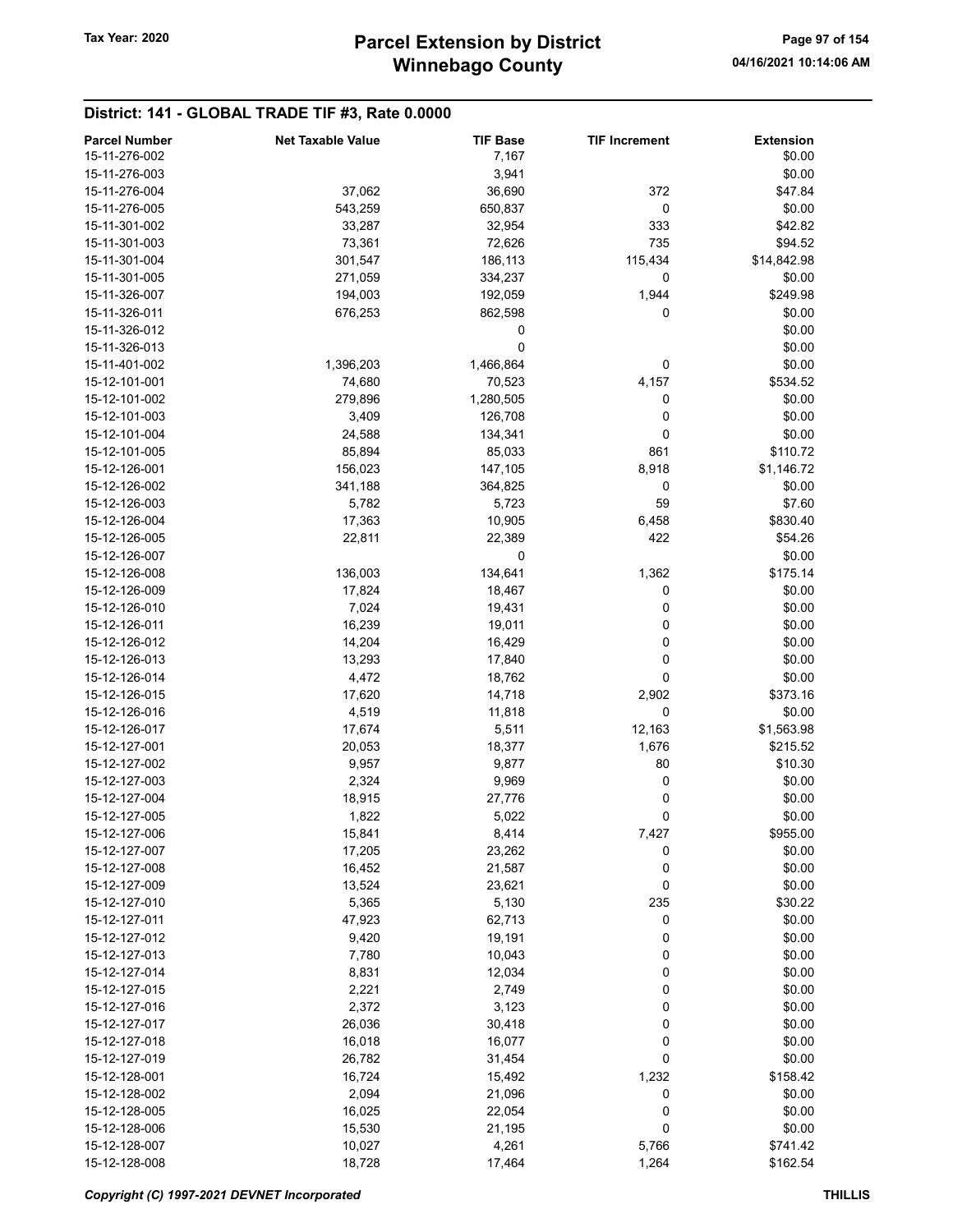### District: 141 - GLOBAL TRADE TIF #3, Rate 0.0000

| <b>Parcel Number</b>  | <b>Net Taxable Value</b> | <b>TIF Base</b> | <b>TIF Increment</b> | <b>Extension</b>   |
|-----------------------|--------------------------|-----------------|----------------------|--------------------|
| 15-12-128-009         | 15,548                   | 10,081          | 5,467                | \$702.98           |
| 15-12-128-010         | 18,710                   | 12,268          | 6,442                | \$828.34           |
| 15-12-128-011         | 1,670                    | 2,067           | 0                    | \$0.00             |
| 15-12-128-012         | 17,176                   | 18,749          | 0                    | \$0.00             |
| 15-12-152-001         | 63,618                   | 62,980          | 638                  | \$82.04            |
| 15-12-152-004         | 175,046                  | 173,293         | 1,753                | \$225.42           |
| 15-12-152-005         |                          | 0               |                      | \$0.00             |
| 15-12-152-006         | 28,567                   | 28,281          | 286                  | \$36.78            |
| 15-12-152-007         | 565,832                  | 394,653         | 171,179              | \$22,010.88        |
| 15-12-176-001         | 12,692                   | 65,480          | 0                    | \$0.00             |
| 15-12-176-005         | 12,266                   | 54,793          | 0                    | \$0.00             |
| 15-12-176-006         | 112,424                  | 172,106         | 0                    | \$0.00             |
| 15-12-176-007         | 143,297                  | 141,860         | 1,437                | \$184.78           |
| 15-12-302-001         | 33,432                   | 33,097          | 335                  | \$43.08            |
| 15-12-302-004         | 7,208                    | 7,136           | 72                   | \$9.26             |
| 15-12-302-005         | 234,574                  | 114,627         | 119,947              | \$15,423.28        |
| 15-12-302-006         | 14,333                   | 14,333          | 0                    | \$0.00             |
| 15-12-303-002         | 106,309                  | 146,243         | 0                    | \$0.00             |
| 15-12-303-003         | 367,183                  | 568,335         | 0                    | \$0.00             |
| 15-12-326-001         | 138,295                  | 188,097         | 0                    | \$0.00             |
| 15-12-326-002         | 146,748                  | 161,420         | 0                    | \$0.00             |
| 15-12-326-003         | 5,303                    | 6,550           | 0                    | \$0.00             |
| 15-12-327-004         | 49,964                   | 49,368          | 596                  | \$76.64            |
| 15-12-327-020         | 80,389                   | 67,545          | 12,844               | \$1,651.54         |
| 15-12-327-021         | 82,222                   | 81,399          | 823                  | \$105.82           |
| 15-12-328-017         | 2,715                    | 3,145           | 0                    | \$0.00             |
| 15-12-328-018         | 1,293                    | 0               | 1,293                | \$166.26           |
| 15-12-328-019         | 121,726                  | 202,984         | 0                    | \$0.00             |
| <b>Totals for 141</b> | 15,057,647               | 19,240,554      | 584,722              | \$75,186.26        |
|                       |                          |                 |                      | <b>139 Parcels</b> |

| <b>Parcel Number</b> | <b>Net Taxable Value</b> | <b>TIF Base</b> | <b>TIF Increment</b> | <b>Extension</b> |
|----------------------|--------------------------|-----------------|----------------------|------------------|
| 11-14-359-001        |                          | 12,009          |                      | \$0.00           |
| 11-14-359-002        | 9,260                    | 6,555           | 2,705                | \$347.82         |
| 11-14-359-003        | 4,218                    | 4,218           | 0                    | \$0.00           |
| 11-14-360-004        | 4,068                    | 11,575          | 0                    | \$0.00           |
| 11-14-360-005        | 14,598                   | 13,059          | 1,539                | \$197.90         |
| 11-14-360-006        | 12,677                   | 17,675          | 0                    | \$0.00           |
| 11-14-360-007        | 8,670                    | 15,049          | 0                    | \$0.00           |
| 11-14-360-008        | 12,803                   | 20,017          | 0                    | \$0.00           |
| 11-14-360-009        | 10,228                   | 14,878          | 0                    | \$0.00           |
| 11-14-360-010        | 6,729                    | 18,617          | 0                    | \$0.00           |
| 11-14-361-001        | 3,160                    | 14,405          | 0                    | \$0.00           |
| 11-14-361-002        | 8,111                    | 17,796          | 0                    | \$0.00           |
| 11-14-361-003        | 9,377                    | 18,846          | 0                    | \$0.00           |
| 11-14-361-004        | 4,575                    | 16,401          | 0                    | \$0.00           |
| 11-14-361-005        | 3,974                    | 9,234           | 0                    | \$0.00           |
| 11-22-281-011        | 70,669                   | 84,545          | 0                    | \$0.00           |
| 11-22-281-013        | 19,037                   | 18,847          | 190                  | \$24.44          |
| 11-22-281-014        | 74,284                   | 99,855          | 0                    | \$0.00           |
| 11-22-281-016        | 22,641                   | 22,046          | 595                  | \$76.52          |
| 11-22-284-004        | 28,561                   | 28,275          | 286                  | \$36.78          |
| 11-22-284-005        | 4,799                    | 22,035          | 0                    | \$0.00           |
| 11-22-284-006        | 405                      | 0               | 405                  | \$52.08          |
| 11-22-284-007        | 5,313                    | 5,260           | 53                   | \$6.82           |
| 11-22-284-008        |                          | 4,636           |                      | \$0.00           |
| 11-22-284-011        |                          | 126,703         |                      | \$0.00           |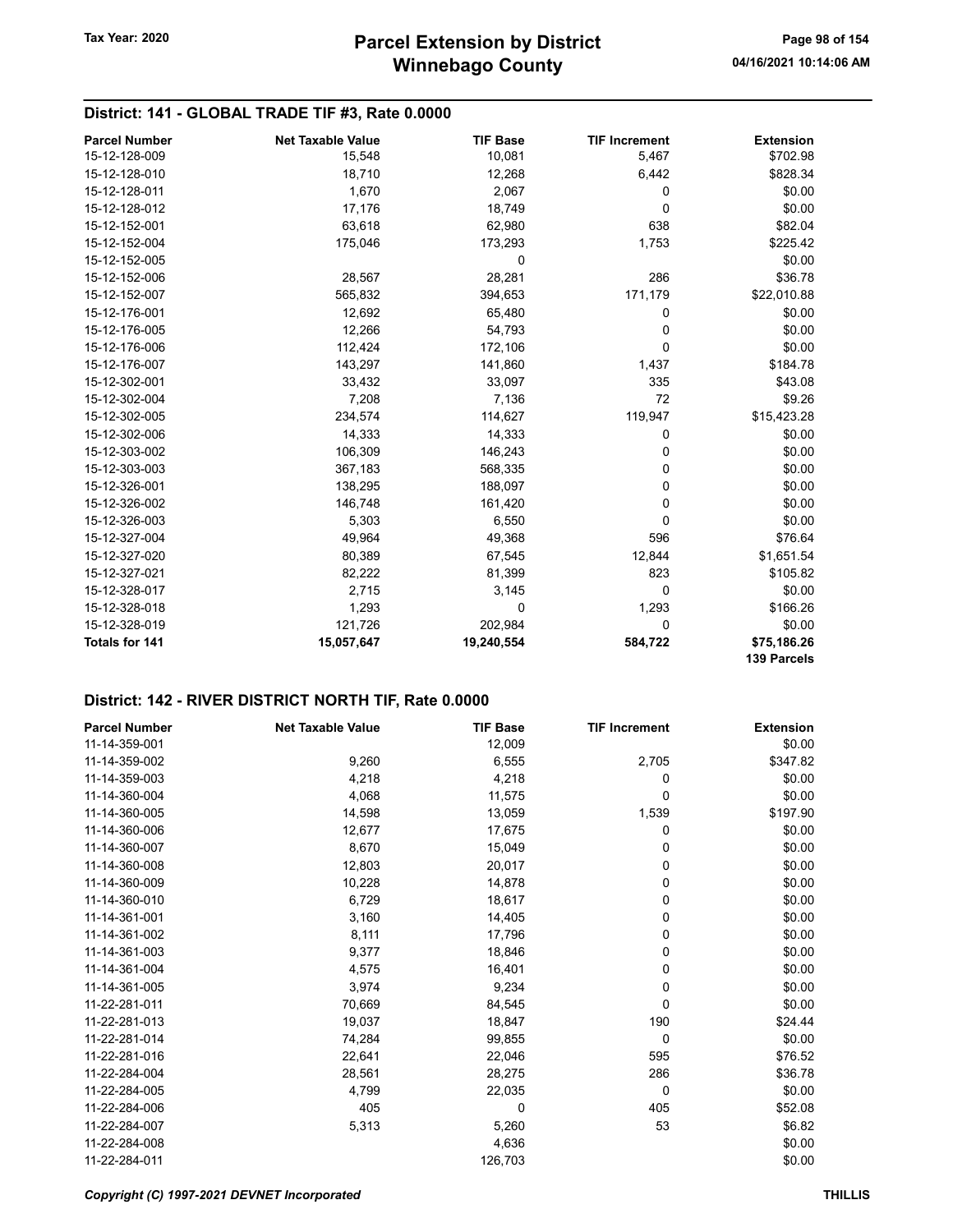| <b>Parcel Number</b> | <b>Net Taxable Value</b> | <b>TIF Base</b> | <b>TIF Increment</b> | <b>Extension</b> |
|----------------------|--------------------------|-----------------|----------------------|------------------|
| 11-22-284-012        |                          | 0               |                      | \$0.00           |
| 11-22-285-001        | 89,469                   | 88,572          | 897                  | \$115.34         |
| 11-22-285-002        |                          | 0               |                      | \$0.00           |
| 11-22-285-003        |                          | 0               |                      | \$0.00           |
|                      |                          |                 |                      |                  |
| 11-22-426-001        |                          | 0               |                      | \$0.00           |
| 11-22-426-002        |                          | 0               |                      | \$0.00           |
| 11-22-426-003        |                          | $\pmb{0}$       |                      | \$0.00           |
| 11-22-426-004        |                          | 0               |                      | \$0.00           |
| 11-22-427-002        | 591                      | 732             | 0                    | \$0.00           |
| 11-22-427-003        | 39,948                   | 0               | 39,948               | \$5,136.68       |
| 11-22-427-004        |                          | 0               |                      | \$0.00           |
| 11-22-427-006        | 1,170                    | 1,158           | 12                   | \$1.54           |
| 11-22-427-007        | 1,352                    | 1,339           | 13                   | \$1.68           |
| 11-22-427-008        | 10,924                   | 10,813          | 111                  | \$14.28          |
| 11-22-427-010        | 43,465                   | 28,616          | 14,849               | \$1,909.34       |
| 11-22-427-011        | 8,410                    | 8,325           | 85                   | \$10.94          |
| 11-22-427-014        |                          | 0               |                      | \$0.00           |
|                      |                          |                 |                      |                  |
| 11-22-427-015        | 20,549                   | 15,533          | 5,016                | \$644.98         |
| 11-22-427-016        | 13,957                   | 14,517          | 0                    | \$0.00           |
| 11-22-427-018        | 35,911                   | 47,073          | 0                    | \$0.00           |
| 11-22-431-004        |                          | 0               |                      | \$0.00           |
| 11-22-431-005        |                          | 0               |                      | \$0.00           |
| 11-22-433-017        |                          | 0               |                      | \$0.00           |
| 11-23-101-003        | 4,184                    | 6,650           | 0                    | \$0.00           |
| 11-23-101-004        | 316                      | 4,299           | 0                    | \$0.00           |
| 11-23-101-005        |                          | 6,691           |                      | \$0.00           |
| 11-23-101-006        | 7,115                    | 15,409          | 0                    | \$0.00           |
| 11-23-102-002        | 10,285                   | 14,352          | 0                    | \$0.00           |
|                      | 4,346                    |                 |                      |                  |
| 11-23-102-003        |                          | 16,860          | 0                    | \$0.00           |
| 11-23-102-004        | 10,938                   | 11,146          | 0                    | \$0.00           |
| 11-23-102-005        | 7,396                    | 17,644          | 0                    | \$0.00           |
| 11-23-102-006        | 8,192                    | 18,529          | 0                    | \$0.00           |
| 11-23-102-007        | 633                      | 784             | 0                    | \$0.00           |
| 11-23-102-008        | 12,633                   | 16,629          | 0                    | \$0.00           |
| 11-23-102-009        | 1,994                    | 17,215          | 0                    | \$0.00           |
| 11-23-102-010        | 283                      | 13,418          | 0                    | \$0.00           |
| 11-23-102-011        | 8,238                    | 10,153          | 0                    | \$0.00           |
| 11-23-102-012        | 4,649                    | 20,017          | 0                    | \$0.00           |
| 11-23-102-013        | 9,139                    | 13,834          | 0                    | \$0.00           |
| 11-23-102-014        | 7,605                    | 15,363          | 0                    | \$0.00           |
| 11-23-102-015        | 15,912                   | 20,935          | 0                    | \$0.00           |
| 11-23-102-016        |                          |                 | 0                    | \$0.00           |
|                      | 11,932                   | 15,385          |                      |                  |
| 11-23-102-017        | 9,761                    | 18,412          | 0                    | \$0.00           |
| 11-23-102-018        | 15,871                   | 21,153          | 0                    | \$0.00           |
| 11-23-102-019        | 16,897                   | 22,359          | 0                    | \$0.00           |
| 11-23-102-020        | 639                      | 792             | 0                    | \$0.00           |
| 11-23-102-021        | 3,112                    | 5,598           | 0                    | \$0.00           |
| 11-23-102-022        | 483                      | 21,865          | 0                    | \$0.00           |
| 11-23-102-023        | 9,851                    | 14,416          | 0                    | \$0.00           |
| 11-23-104-006        | 1,907                    | 8,375           | 0                    | \$0.00           |
| 11-23-104-014        | 3,234                    | 11,827          | 0                    | \$0.00           |
| 11-23-104-017        | 6,610                    | 5,427           | 1,183                | \$152.12         |
| 11-23-104-018        | 645                      | 10,895          | 0                    | \$0.00           |
| 11-23-104-019        | 7,158                    | 16,810          | 0                    | \$0.00           |
| 11-23-104-020        | 13,188                   | 14,045          | 0                    | \$0.00           |
|                      |                          |                 |                      |                  |
| 11-23-104-022        | 12,069                   | 20,499          | 0                    | \$0.00           |
| 11-23-104-023        | 11,056                   | 10,325          | 731                  | \$94.00          |
| 11-23-106-013        | 180                      | 223             | 0                    | \$0.00           |
| 11-23-106-014        | 8,163                    | 10,211          | $\pmb{0}$            | \$0.00           |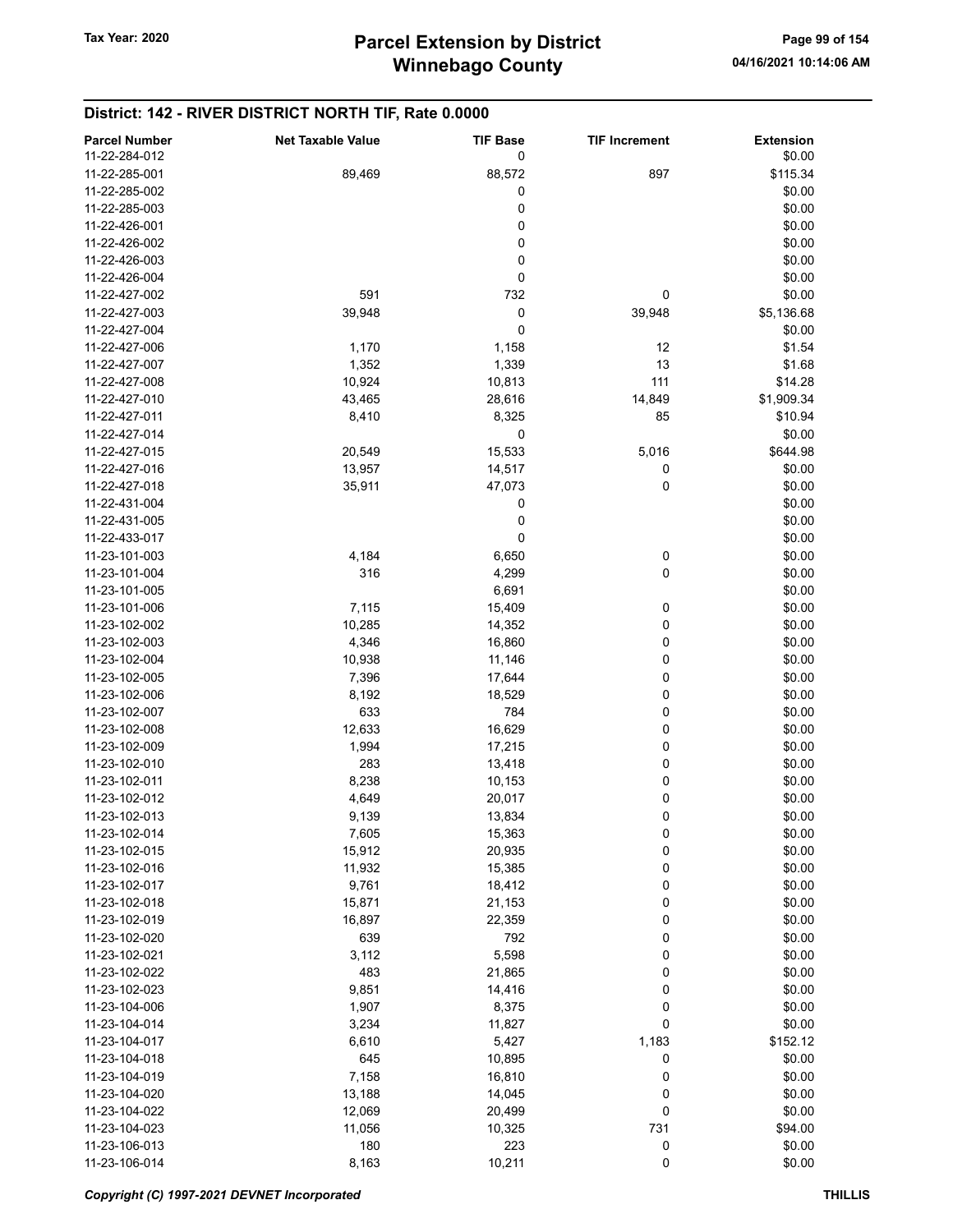| <b>Parcel Number</b> | <b>Net Taxable Value</b> | <b>TIF Base</b> | <b>TIF Increment</b> | <b>Extension</b> |
|----------------------|--------------------------|-----------------|----------------------|------------------|
| 11-23-106-015        | 0                        | 17,580          | 0                    | \$0.00           |
| 11-23-106-016        | 2,858                    | 500             | 2,358                | \$303.20         |
| 11-23-106-017        | 7,088                    | 10,155          | 0                    | \$0.00           |
| 11-23-106-018        | 417                      | 516             | 0                    | \$0.00           |
|                      |                          |                 |                      |                  |
| 11-23-106-019        | 4,735                    | 9,825           | 0                    | \$0.00           |
| 11-23-106-020        | 8,531                    | 5,673           | 2,858                | \$367.50         |
| 11-23-106-021        | 338                      | 418             | 0                    | \$0.00           |
| 11-23-106-022        | 601                      | 745             | 0                    | \$0.00           |
| 11-23-106-023        | 10,852                   | 13,482          | 0                    | \$0.00           |
| 11-23-106-024        | 364                      | 451             | 0                    | \$0.00           |
| 11-23-106-025        | 4,718                    | 8,189           | 0                    | \$0.00           |
| 11-23-107-001        | 6,925                    | 7,377           | 0                    | \$0.00           |
| 11-23-107-002        | 304                      | 376             | 0                    | \$0.00           |
| 11-23-107-003        | 12,527                   | 6,761           | 5,766                | \$741.42         |
| 11-23-107-004        | 8,241                    | 9,790           | 0                    | \$0.00           |
| 11-23-107-005        | 16,856                   | 22,240          | 0                    | \$0.00           |
| 11-23-107-009        | 7,512                    | 4,649           | 2,863                | \$368.14         |
| 11-23-107-010        | 11,772                   | 10,392          | 1,380                | \$177.46         |
| 11-23-107-011        |                          |                 | 0                    |                  |
|                      | 6,845                    | 9,753           |                      | \$0.00           |
| 11-23-107-012        | 5,718                    | 11,231          | 0                    | \$0.00           |
| 11-23-107-013        | 0                        | 7,152           | 0                    | \$0.00           |
| 11-23-107-014        | 317                      | 4,342           | 0                    | \$0.00           |
| 11-23-107-015        | 11,476                   | 9,211           | 2,265                | \$291.24         |
| 11-23-107-016        | 5,976                    | 4,729           | 1,247                | \$160.34         |
| 11-23-107-017        | 389                      | 482             | 0                    | \$0.00           |
| 11-23-107-018        | 2,568                    | 4,146           | 0                    | \$0.00           |
| 11-23-107-021        | 15,642                   | 19,206          | 0                    | \$0.00           |
| 11-23-107-022        | 8,530                    | 13,972          | 0                    | \$0.00           |
| 11-23-107-023        | 8,022                    | 17,593          | 0                    | \$0.00           |
| 11-23-107-025        | 33,839                   | 38,443          | 0                    | \$0.00           |
| 11-23-107-026        | 172,777                  | 171,379         | 1,398                | \$179.76         |
| 11-23-107-027        | 14,368                   | 20,681          | 0                    | \$0.00           |
| 11-23-107-028        | 18,701                   | 25,084          | 0                    | \$0.00           |
| 11-23-107-030        | 498                      | 16,410          | 0                    | \$0.00           |
| 11-23-107-031        | 459                      | 15,495          | 0                    | \$0.00           |
| 11-23-107-032        | 12,605                   | 17,634          | 0                    | \$0.00           |
|                      |                          |                 |                      |                  |
| 11-23-107-033        | 9,517                    | 18,367          | 0                    | \$0.00           |
| 11-23-107-035        | 317                      | 392             | 0                    | \$0.00           |
| 11-23-107-036        | 11,632                   | 31,693          | 0                    | \$0.00           |
| 11-23-107-037        | 16,024                   | 16,734          | 0                    | \$0.00           |
| 11-23-107-038        | 16,407                   | 21,530          | 0                    | \$0.00           |
| 11-23-107-039        | 13,327                   | 19,151          | 0                    | \$0.00           |
| 11-23-107-040        | 17,894                   | 18,508          | 0                    | \$0.00           |
| 11-23-107-041        | 564                      | 18,335          | 0                    | \$0.00           |
| 11-23-107-042        | 4,293                    | 28,011          | 0                    | \$0.00           |
| 11-23-107-043        | 1,345                    | 9,335           | 0                    | \$0.00           |
| 11-23-107-044        | 216,722                  | 196,017         | 20,705               | \$2,662.34       |
| 11-23-126-001        | 11,980                   | 20,772          | 0                    | \$0.00           |
| 11-23-126-004        | 633                      | 5,385           | 0                    | \$0.00           |
| 11-23-126-005        |                          | 0               |                      | \$0.00           |
| 11-23-126-006        | 8,741                    | 19,728          | 0                    | \$0.00           |
| 11-23-126-007        | 1,672                    | 6,553           | 0                    | \$0.00           |
| 11-23-126-008        | 317                      | 392             | 0                    | \$0.00           |
|                      |                          |                 |                      |                  |
| 11-23-126-009        | 623                      | 771             | 0                    | \$0.00           |
| 11-23-126-010        | 9,794                    | 14,254          | 0                    | \$0.00           |
| 11-23-126-011        | 1,919                    | 0               | 1,919                | \$246.76         |
| 11-23-126-012        | 8,442                    | 21,789          | 0                    | \$0.00           |
| 11-23-126-013        | 545                      | 674             | 0                    | \$0.00           |
| 11-23-126-014        | 8,594                    | 13,038          | 0                    | \$0.00           |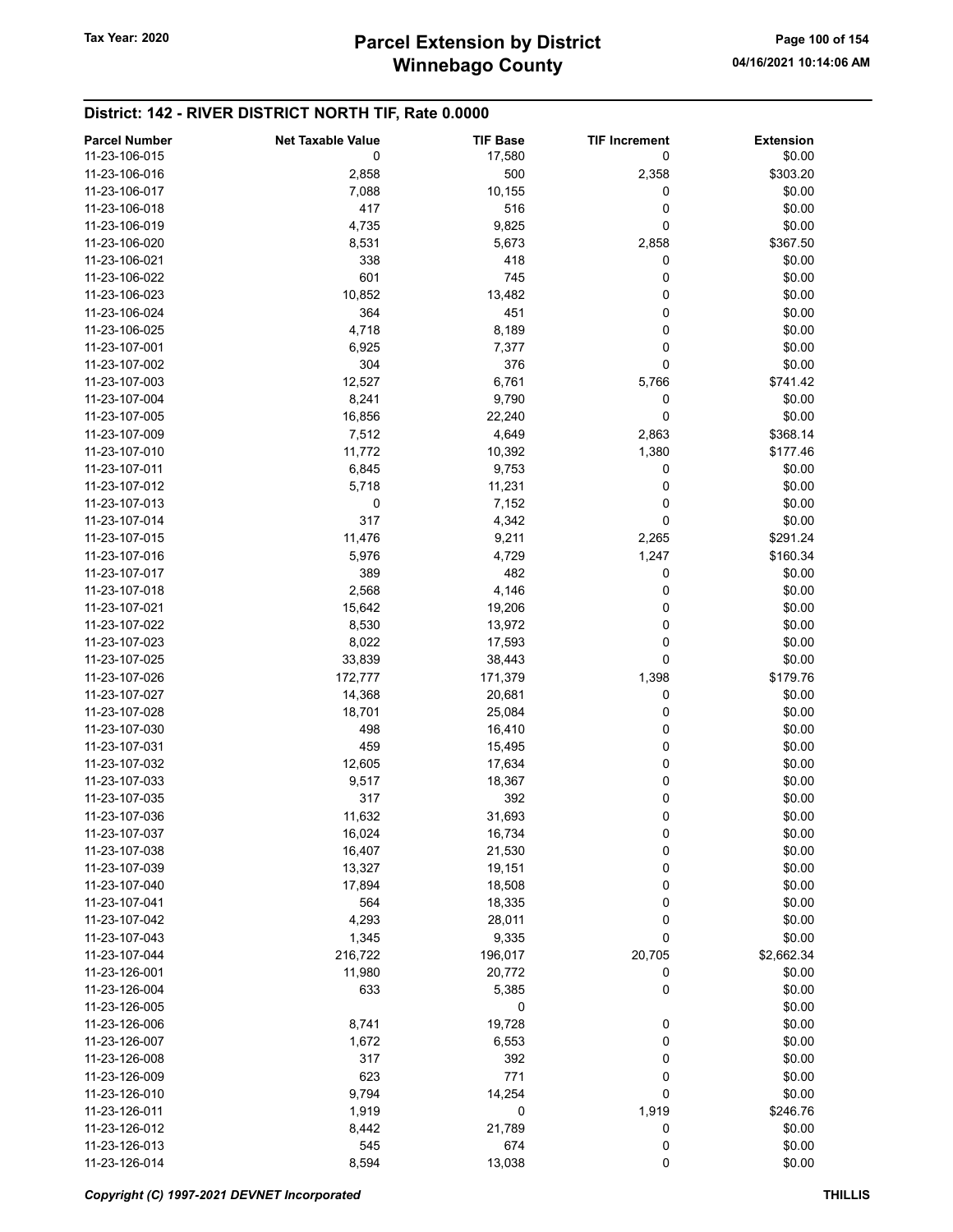## Winnebago County Tax Year: 2020 **Parcel Extension by District** Page 101 of 154

| <b>Parcel Number</b> | <b>Net Taxable Value</b> | <b>TIF Base</b> | <b>TIF Increment</b> | <b>Extension</b> |
|----------------------|--------------------------|-----------------|----------------------|------------------|
| 11-23-126-015        | 6,620                    | 8,730           | 0                    | \$0.00           |
| 11-23-126-016        | 11,325                   | 11,743          | 0                    | \$0.00           |
| 11-23-126-017        | 4,608                    | 7,444           | 0                    | \$0.00           |
| 11-23-126-018        | 616                      | 5,810           | 0                    | \$0.00           |
| 11-23-126-019        | 3,239                    | 7,498           | 0                    | \$0.00           |
|                      |                          |                 | 0                    |                  |
| 11-23-126-020        | 6,422                    | 10,835          |                      | \$0.00           |
| 11-23-126-021        | 5,600                    | 10,416          | 0                    | \$0.00           |
| 11-23-126-022        | 5,532                    | 5,532           | 0                    | \$0.00           |
| 11-23-126-023        | 0                        | 2,568           | 0                    | \$0.00           |
| 11-23-126-024        | 9,076                    | 14,772          | 0                    | \$0.00           |
| 11-23-126-025        | 4,412                    | 12,728          | 0                    | \$0.00           |
| 11-23-126-026        | 8,476                    | 10,512          | 0                    | \$0.00           |
| 11-23-126-027        | 346                      | 4,771           | 0                    | \$0.00           |
| 11-23-126-028        | 5,242                    | 17,468          | 0                    | \$0.00           |
| 11-23-126-029        | 468                      | 4,700           | 0                    | \$0.00           |
| 11-23-126-030        | 17,388                   | 27,584          | 0                    | \$0.00           |
| 11-23-126-031        | 21,359                   | 23,476          | 0                    | \$0.00           |
| 11-23-126-032        | 7,114                    | 19,253          | 0                    | \$0.00           |
| 11-23-126-033        | 16,987                   | 21,291          | 0                    | \$0.00           |
|                      |                          |                 |                      |                  |
| 11-23-126-034        | 658                      | 815             | 0                    | \$0.00           |
| 11-23-126-035        | 10,861                   | 21,523          | 0                    | \$0.00           |
| 11-23-126-036        | 15,854                   | 0               | 15,854               | \$2,038.58       |
| 11-23-126-037        | 16,422                   | 16,537          | 0                    | \$0.00           |
| 11-23-126-038        | 38,836                   | 37,929          | 907                  | \$116.64         |
| 11-23-126-039        | 1,815                    | 102,964         | 0                    | \$0.00           |
| 11-23-126-040        | 19,387                   | 34,124          | 0                    | \$0.00           |
| 11-23-126-041        | 26,732                   | 34,403          | 0                    | \$0.00           |
| 11-23-126-042        | 204,647                  | 202,578         | 2,069                | \$266.04         |
| 11-23-126-043        | 15,631                   | 14,565          | 1,066                | \$137.08         |
| 11-23-129-001        | 236,287                  | 343,607         | 0                    | \$0.00           |
| 11-23-129-002        | 99,950                   | 109,302         | $\mathbf 0$          | \$0.00           |
| 11-23-129-003        | 6,834                    | 822             | 6,012                | \$773.06         |
| 11-23-129-004        |                          |                 | 0                    |                  |
|                      | 9,116                    | 10,451          |                      | \$0.00           |
| 11-23-129-005        | 15,025                   | 16,004          | 0                    | \$0.00           |
| 11-23-129-007        | 1,071                    | 1,325           | 0                    | \$0.00           |
| 11-23-129-008        | 153,078                  | 202,170         | 0                    | \$0.00           |
| 11-23-129-009        | 1,428                    | 1,767           | 0                    | \$0.00           |
| 11-23-129-010        | 136,790                  | 135,423         | 1,367                | \$175.78         |
| 11-23-129-011        | 18,015                   | 29,793          | 0                    | \$0.00           |
| 11-23-129-012        | 22,464                   | 23,082          | 0                    | \$0.00           |
| 11-23-129-013        | 101,380                  | 100,364         | 1,016                | \$130.64         |
| 11-23-130-001        | 18,226                   | 24,259          | 0                    | \$0.00           |
| 11-23-130-002        | 10,732                   | 8,476           | 2,256                | \$290.10         |
| 11-23-130-003        | 292,116                  | 289,083         | 3,033                | \$390.00         |
| 11-23-130-004        | 11,115                   | 22,036          | 0                    | \$0.00           |
| 11-23-130-005        | 124,071                  | 83,694          | 40,377               | \$5,191.84       |
| 11-23-130-006        | 5,041                    | 7,614           | 0                    | \$0.00           |
| 11-23-130-007        |                          |                 |                      |                  |
|                      | 6,833                    | 8,815           | 0                    | \$0.00           |
| 11-23-130-008        | 11,671                   | 21,676          | 0                    | \$0.00           |
| 11-23-130-009        | 8,911                    | 13,073          | 0                    | \$0.00           |
| 11-23-130-010        | 19,241                   | 7,868           | 11,373               | \$1,462.40       |
| 11-23-130-011        | 645                      | 800             | 0                    | \$0.00           |
| 11-23-130-012        | 55,666                   | 158,257         | 0                    | \$0.00           |
| 11-23-130-013        | 5,333                    | 0               | 5,333                | \$685.74         |
| 11-23-130-014        | 7,600                    | 0               | 7,600                | \$977.24         |
| 11-23-130-015        | 32,417                   | 0               | 32,417               | \$4,168.32       |
| 11-23-130-016        | 30,029                   | 24,229          | 5,800                | \$745.80         |
| 11-23-130-017        | 13,135                   | 13,687          | 0                    | \$0.00           |
| 11-23-130-018        | 94,668                   | 81,681          | 12,987               | \$1,669.92       |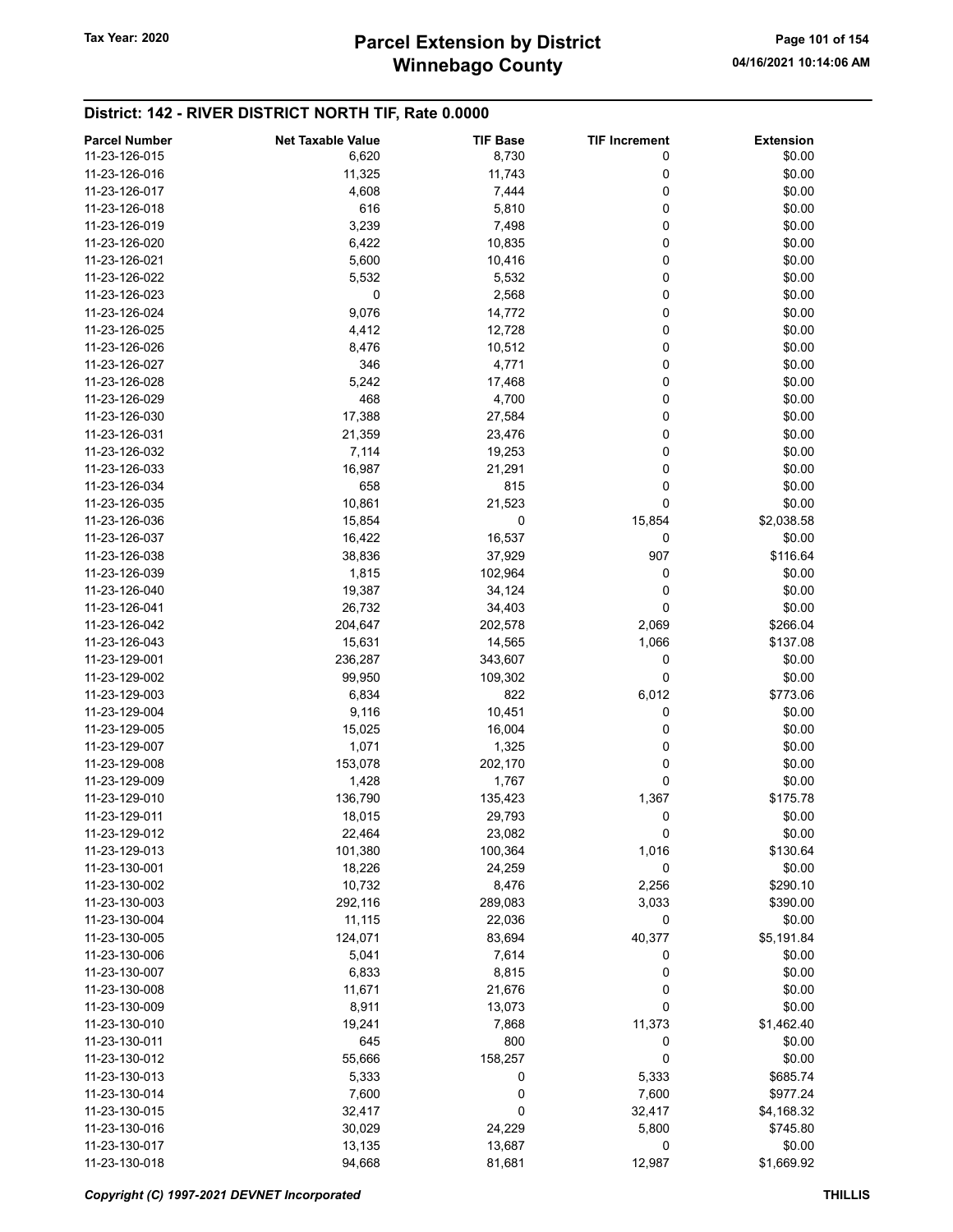| <b>Parcel Number</b> | <b>Net Taxable Value</b> | <b>TIF Base</b> | <b>TIF Increment</b> | <b>Extension</b> |
|----------------------|--------------------------|-----------------|----------------------|------------------|
| 11-23-130-019        | 29,952                   | 40,213          | 0                    | \$0.00           |
| 11-23-130-020        | 7,813                    | 7,735           | 78                   | \$10.04          |
| 11-23-130-021        | 17,444                   | 17,269          |                      |                  |
|                      |                          |                 | 175                  | \$22.50          |
| 11-23-130-022        |                          | 0               |                      | \$0.00           |
| 11-23-132-001        | 30,680                   | 30,373          | 307                  | \$39.48          |
| 11-23-132-002        | 32,729                   | 38,196          | 0                    | \$0.00           |
| 11-23-132-003        | 20,957                   | 21,687          | 0                    | \$0.00           |
| 11-23-132-004        |                          | 0               |                      | \$0.00           |
| 11-23-132-005        |                          | 31,107          |                      | \$0.00           |
| 11-23-132-006        |                          | 9,450           |                      | \$0.00           |
| 11-23-132-007        | 85,087                   | 96,001          | 0                    | \$0.00           |
| 11-23-132-008        |                          | 53,214          |                      | \$0.00           |
| 11-23-132-010        | 5,802                    | 5,744           | 58                   | \$7.46           |
| 11-23-132-011        | 24,310                   | 30,813          | 0                    | \$0.00           |
| 11-23-132-012        | 28,551                   | 28,265          | 286                  | \$36.78          |
| 11-23-132-013        | 20,011                   | 16,750          | 3,261                | \$419.32         |
| 11-23-132-014        |                          | 0               |                      | \$0.00           |
| 11-23-132-015        |                          | 0               |                      | \$0.00           |
| 11-23-132-016        |                          | 0               |                      | \$0.00           |
|                      |                          |                 |                      |                  |
| 11-23-132-017        |                          | $\pmb{0}$       |                      | \$0.00           |
| 11-23-132-018        |                          | 0               |                      | \$0.00           |
| 11-23-132-019        | 8,375                    | 11,014          | 0                    | \$0.00           |
| 11-23-151-004        | 8,150                    | 10,094          | 0                    | \$0.00           |
| 11-23-151-005        | 11,340                   | 13,938          | 0                    | \$0.00           |
| 11-23-151-006        | 3,824                    | 14,663          | 0                    | \$0.00           |
| 11-23-151-007        | 9,563                    | 6,867           | 2,696                | \$346.66         |
| 11-23-151-011        |                          | 0               |                      | \$0.00           |
| 11-23-152-001        | 694                      | 858             | 0                    | \$0.00           |
| 11-23-152-002        | 8,379                    | 3,491           | 4,888                | \$628.52         |
| 11-23-152-003        | 7,901                    | 24,249          | 0                    | \$0.00           |
| 11-23-153-001        | 771                      | 955             | 0                    | \$0.00           |
| 11-23-153-002        | 440                      | 545             | 0                    | \$0.00           |
| 11-23-153-003        | 538                      | 666             | 0                    | \$0.00           |
| 11-23-153-004        | 483                      | 598             | 0                    | \$0.00           |
| 11-23-153-005        | 0                        | 12,552          | 0                    | \$0.00           |
| 11-23-153-006        | 337                      | 417             | 0                    | \$0.00           |
|                      |                          |                 |                      |                  |
| 11-23-153-007        | 7,924                    | 16,750          | 0                    | \$0.00           |
| 11-23-154-001        | 51,366                   | 36,543          | 14,823               | \$1,906.00       |
| 11-23-154-002        | 507                      | 627             | 0                    | \$0.00           |
| 11-23-154-003        | 581                      | 0               | 581                  | \$74.72          |
| 11-23-154-004        | 2,799                    | 3,215           | 0                    | \$0.00           |
| 11-23-154-005        | 0                        | 5,314           | 0                    | \$0.00           |
| 11-23-154-006        | 555                      | 12,190          | 0                    | \$0.00           |
| 11-23-154-007        | 723                      | 895             | 0                    | \$0.00           |
| 11-23-154-008        | 54,133                   | 48,938          | 5,195                | \$668.00         |
| 11-23-154-009        | 21,521                   | 23,449          | 0                    | \$0.00           |
| 11-23-154-010        | 377                      | 4,230           | 0                    | \$0.00           |
| 11-23-154-011        | 5,250                    | 6,030           | 0                    | \$0.00           |
| 11-23-154-012        | 10,132                   | 16,495          | 0                    | \$0.00           |
| 11-23-154-013        | 7,309                    | 9,012           | 0                    | \$0.00           |
| 11-23-154-014        |                          |                 |                      | \$3,837.20       |
|                      | 57,102                   | 27,260          | 29,842<br>0          |                  |
| 11-23-154-015        | 9,029                    | 9,029           |                      | \$0.00           |
| 11-23-155-001        |                          | 0               |                      | \$0.00           |
| 11-23-155-002        | 12,239                   | 23,776          | 0                    | \$0.00           |
| 11-23-155-003        | 12,627                   | 12,964          | 0                    | \$0.00           |
| 11-23-155-004        | 17,488                   | 17,850          | 0                    | \$0.00           |
| 11-23-156-001        | 15,218                   | 15,530          | 0                    | \$0.00           |
| 11-23-156-002        | 7,587                    | 3,576           | 4,011                | \$515.76         |
| 11-23-156-003        | 7,138                    | 11,134          | 0                    | \$0.00           |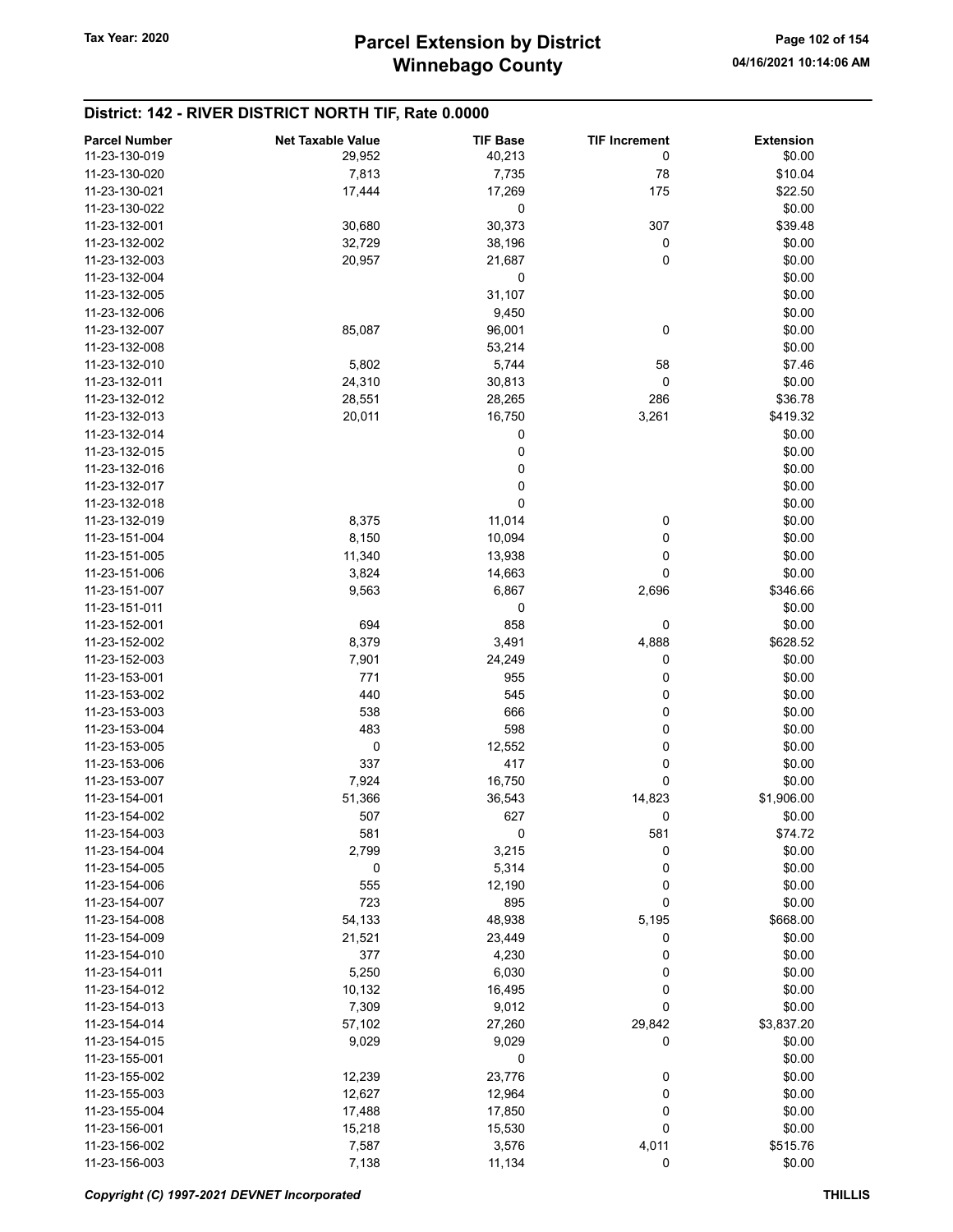## Winnebago County Tax Year: 2020 **Parcel Extension by District** Page 103 of 154

| <b>Parcel Number</b> | <b>Net Taxable Value</b> | <b>TIF Base</b> | <b>TIF Increment</b> | <b>Extension</b> |
|----------------------|--------------------------|-----------------|----------------------|------------------|
| 11-23-156-004        | 1,160                    | 1,319           | 0                    | \$0.00           |
| 11-23-156-005        | 12,944                   | 13,785          | 0                    | \$0.00           |
| 11-23-156-006        | 4,160                    | 11,680          | 0                    | \$0.00           |
| 11-23-156-007        | 667                      | 761             | 0                    | \$0.00           |
| 11-23-156-008        | 12,997                   | 20,123          | 0                    | \$0.00           |
|                      |                          |                 | 0                    |                  |
| 11-23-156-009        | 12,901                   | 16,088          |                      | \$0.00           |
| 11-23-156-010        | 8,198                    | 12,732          | 0                    | \$0.00           |
| 11-23-156-011        | 476                      | 590             | 0                    | \$0.00           |
| 11-23-156-012        | 43,464                   | 49,238          | 0                    | \$0.00           |
| 11-23-156-013        | 19,362                   | 22,122          | 0                    | \$0.00           |
| 11-23-156-014        | 65,592                   | 71,669          | 0                    | \$0.00           |
| 11-23-156-015        | 14,685                   | 14,988          | 0                    | \$0.00           |
| 11-23-157-001        | 2,942                    | 5,366           | 0                    | \$0.00           |
| 11-23-157-002        | 13,832                   | 20,844          | 0                    | \$0.00           |
| 11-23-157-003        | 13,831                   | 21,181          | 0                    | \$0.00           |
| 11-23-157-006        | 3,804                    | 3,934           | 0                    | \$0.00           |
| 11-23-157-007        | 18,597                   | 20,486          | 0                    | \$0.00           |
| 11-23-157-008        | 16,852                   | 16,952          | $\pmb{0}$            | \$0.00           |
| 11-23-157-010        |                          | 0               |                      | \$0.00           |
| 11-23-157-011        |                          | 15,578          |                      | \$0.00           |
|                      |                          |                 |                      |                  |
| 11-23-157-012        |                          | 4,130           |                      | \$0.00           |
| 11-23-157-013        | 6,066                    | 7,088           | 0                    | \$0.00           |
| 11-23-157-014        | 37,110                   | 37,273          | 0                    | \$0.00           |
| 11-23-157-015        | 0                        | 346             | 0                    | \$0.00           |
| 11-23-157-016        |                          | 0               |                      | \$0.00           |
| 11-23-157-017        | 8,976                    | 22,704          | 0                    | \$0.00           |
| 11-23-158-001        | 0                        | 0               | 0                    | \$0.00           |
| 11-23-158-002        | 18,971                   | 8,888           | 10,083               | \$1,296.52       |
| 11-23-159-001        | 40,362                   | 424,135         | 0                    | \$0.00           |
| 11-23-159-002        | 124,608                  | 123,360         | 1,248                | \$160.48         |
| 11-23-159-003        |                          | 0               |                      | \$0.00           |
| 11-23-159-004        | 28,588                   | 28,301          | 287                  | \$36.90          |
| 11-23-159-005        | 3,921                    | 4,538           | 0                    | \$0.00           |
| 11-23-160-003        |                          | 0               |                      | \$0.00           |
| 11-23-160-004        |                          | 0               |                      | \$0.00           |
| 11-23-176-001        |                          | 0               |                      |                  |
|                      |                          |                 |                      | \$0.00           |
| 11-23-176-003        | 16,985                   | 17,334          | 0                    | \$0.00           |
| 11-23-176-004        | 63,637                   | 63,000          | 637                  | \$81.92          |
| 11-23-176-005        |                          | 0               |                      | \$0.00           |
| 11-23-176-006        |                          | $\pmb{0}$       |                      | \$0.00           |
| 11-23-176-007        |                          | 0               |                      | \$0.00           |
| 11-23-176-008        | 56,066                   | 53,837          | 2,229                | \$286.62         |
| 11-23-176-009        | 40,079                   | 39,914          | 165                  | \$21.22          |
| 11-23-176-010        |                          | 0               |                      | \$0.00           |
| 11-23-176-011        | 17,020                   | 17,372          | 0                    | \$0.00           |
| 11-23-176-012        | 529,453                  | 501,057         | 28,396               | \$3,651.28       |
| 11-23-177-001        | 11,754                   | 15,256          | 0                    | \$0.00           |
| 11-23-177-002        | 24,857                   | 27,731          | 0                    | \$0.00           |
| 11-23-177-003        | 13,254                   | 15,321          | 0                    | \$0.00           |
| 11-23-177-004        |                          | 0               |                      | \$0.00           |
| 11-23-177-008        |                          | 102,811         |                      | \$133.86         |
|                      | 103,852                  |                 | 1,041                |                  |
| 11-23-177-009        | 13,783                   | 0               | 13,783               | \$1,772.28       |
| 11-23-177-013        | 12,193                   | 0               | 12,193               | \$1,567.82       |
| 11-23-177-014        |                          | 0               |                      | \$0.00           |
| 11-23-177-015        | 4,284                    | 0               | 4,284                | \$550.86         |
| 11-23-178-004        |                          | 0               |                      | \$0.00           |
| 11-23-179-002        | 608,501                  | 518,813         | 89,688               | \$11,532.44      |
| 11-23-179-003        |                          | 70,344          |                      | \$0.00           |
| 11-23-179-004        | 70,510                   | 75,443          | $\pmb{0}$            | \$0.00           |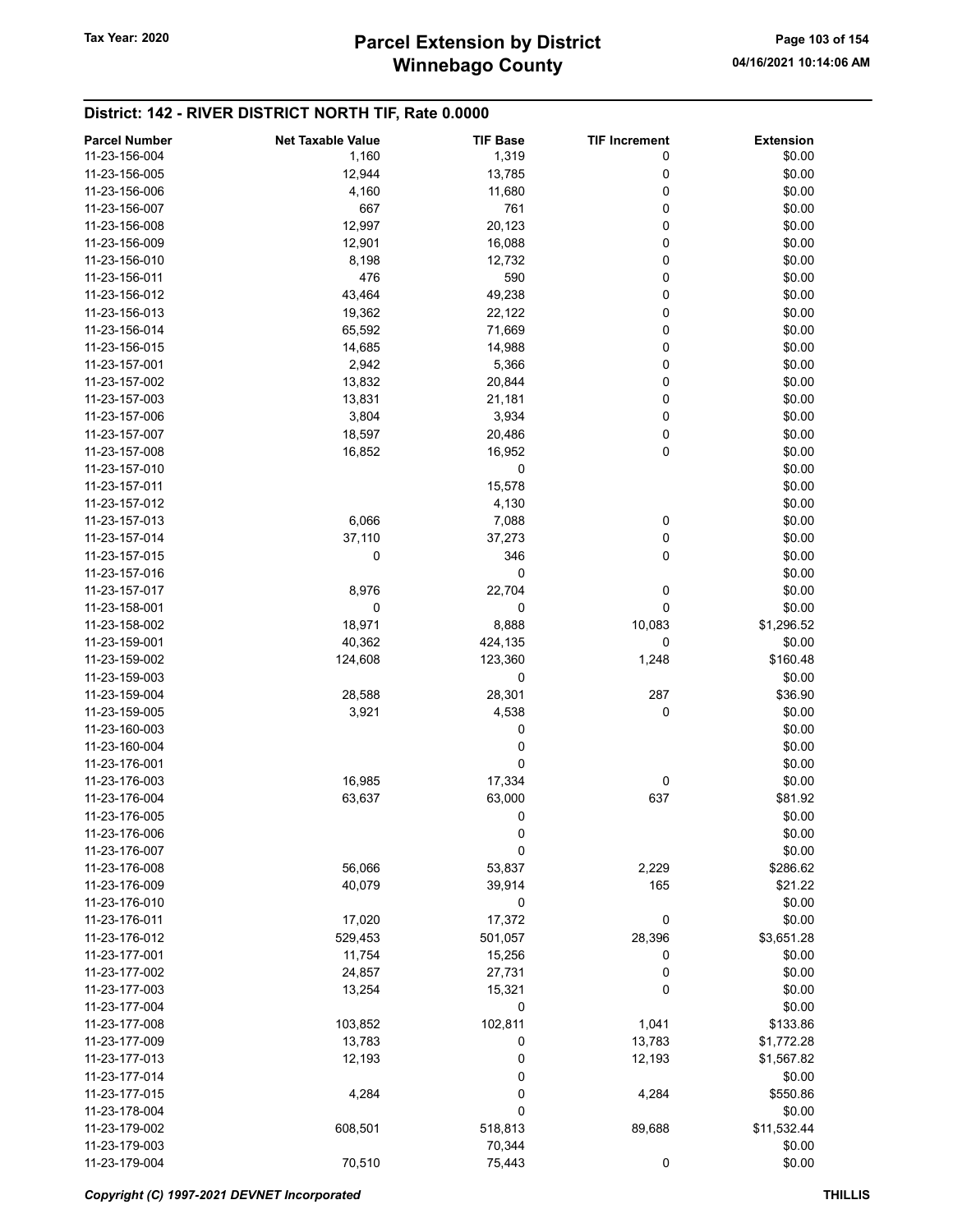## Winnebago County Tax Year: 2020 **Parcel Extension by District** Page 104 of 154

| <b>Parcel Number</b> | <b>Net Taxable Value</b> | <b>TIF Base</b> | <b>TIF Increment</b> | <b>Extension</b> |
|----------------------|--------------------------|-----------------|----------------------|------------------|
| 11-23-179-005        |                          | 0               |                      | \$0.00           |
| 11-23-179-006        |                          | 0               |                      | \$0.00           |
| 11-23-179-015        |                          | 0               |                      | \$0.00           |
|                      |                          |                 |                      |                  |
| 11-23-179-021        |                          | 0               |                      | \$0.00           |
| 11-23-180-001        | 84,577                   | 83,467          | 1,110                | \$142.74         |
| 11-23-180-002        | 1,978                    | 1,958           | 20                   | \$2.58           |
| 11-23-181-013        |                          | 0               |                      | \$0.00           |
| 11-23-182-001        | 2,298                    | 21,547          | 0                    | \$0.00           |
| 11-23-182-002        | 15,891                   | 24,841          | 0                    | \$0.00           |
| 11-23-182-003        | 15,891                   | 24,841          | 0                    | \$0.00           |
| 11-23-182-004        | 15,891                   | 24,841          | 0                    | \$0.00           |
| 11-23-182-005        | 10,615                   | 16,478          | 0                    | \$0.00           |
| 11-23-182-006        |                          |                 | 0                    | \$0.00           |
|                      | 15,891                   | 24,841          |                      |                  |
| 11-23-182-007        | 15,891                   | 24,841          | 0                    | \$0.00           |
| 11-23-182-008        | 15,891                   | 24,841          | 0                    | \$0.00           |
| 11-23-182-009        | 318                      | 332             | 0                    | \$0.00           |
| 11-23-182-010        | 318                      | 332             | 0                    | \$0.00           |
| 11-23-182-011        | 318                      | 332             | 0                    | \$0.00           |
| 11-23-182-012        | 318                      | 332             | 0                    | \$0.00           |
| 11-23-182-013        | 318                      | 332             | 0                    | \$0.00           |
| 11-23-301-001        | 18,971                   | 33,953          | 0                    | \$0.00           |
| 11-23-301-005        |                          | 0               |                      | \$0.00           |
|                      |                          |                 |                      |                  |
| 11-23-302-003        |                          | 0               |                      | \$0.00           |
| 11-23-302-004        |                          | 0               |                      | \$0.00           |
| 11-23-303-004        | 55,666                   | 75,464          | 0                    | \$0.00           |
| 11-23-303-007        | 335,862                  | 257,289         | 78,573               | \$10,103.24      |
| 11-23-305-001        | 65,828                   | 42,627          | 23,201               | \$2,983.28       |
| 11-23-305-002        | 176,670                  | 37,781          | 138,889              | \$17,858.90      |
| 11-23-305-004        | 309,208                  | 117,265         | 191,943              | \$24,680.80      |
| 11-23-306-001        | 209,592                  | 32,945          | 176,647              | \$22,713.98      |
| 11-23-306-005        | 28,454                   | 66,500          | 0                    | \$0.00           |
| 11-23-306-013        | 31,536                   | 23,660          | 7,876                | \$1,012.74       |
| 11-23-306-014        | 65,090                   | 102,587         | 0                    | \$0.00           |
|                      |                          |                 |                      |                  |
| 11-23-306-016        | 20,516                   | 23,175          | 0                    | \$0.00           |
| 11-23-306-017        | 15,015                   | 10,125          | 4,890                | \$628.78         |
| 11-23-306-018        | 12,430                   | 17,950          | 0                    | \$0.00           |
| 11-23-307-001        | 17,795                   | 18,648          | 0                    | \$0.00           |
| 11-23-307-002        | 18,249                   | 20,778          | 0                    | \$0.00           |
| 11-23-307-003        | 100,758                  | 121,075         | 0                    | \$0.00           |
| 11-23-307-004        | 74,680                   | 59,578          | 15,102               | \$1,941.88       |
| 11-23-307-005        | 20,457                   | 18,951          | 1,506                | \$193.66         |
| 11-23-307-006        | 18,876                   | 18,951          | 0                    | \$0.00           |
| 11-23-307-007        |                          | 684,012         | 410,499              | \$52,783.60      |
|                      | 1,094,511                |                 |                      |                  |
| 11-23-307-008        |                          | 0               |                      | \$0.00           |
| 11-23-308-001        |                          | $\mathbf 0$     |                      | \$0.00           |
| 11-23-308-002        |                          | 0               |                      | \$0.00           |
| 11-23-308-003        |                          | 0               |                      | \$0.00           |
| 11-23-308-004        |                          | 0               |                      | \$0.00           |
| 11-23-308-005        |                          | 0               |                      | \$0.00           |
| 11-23-308-006        | 24,696                   | 24,656          | 40                   | \$5.14           |
| 11-23-308-008        |                          | 0               |                      | \$0.00           |
| 11-23-308-009        |                          | 0               |                      | \$0.00           |
| 11-23-308-010        |                          | 0               |                      | \$0.00           |
|                      |                          |                 |                      |                  |
| 11-23-308-011        |                          | 0               |                      | \$0.00           |
| 11-23-308-014        | 20,120                   | 20,261          | 0                    | \$0.00           |
| 11-23-308-015        |                          | 0               |                      | \$0.00           |
| 11-23-310-001        | 14,680                   | 33,160          | 0                    | \$0.00           |
| 11-23-310-002        | 17,350                   | 17,369          | 0                    | \$0.00           |
| 11-23-310-003        | 2,997                    | 6,012           | 0                    | \$0.00           |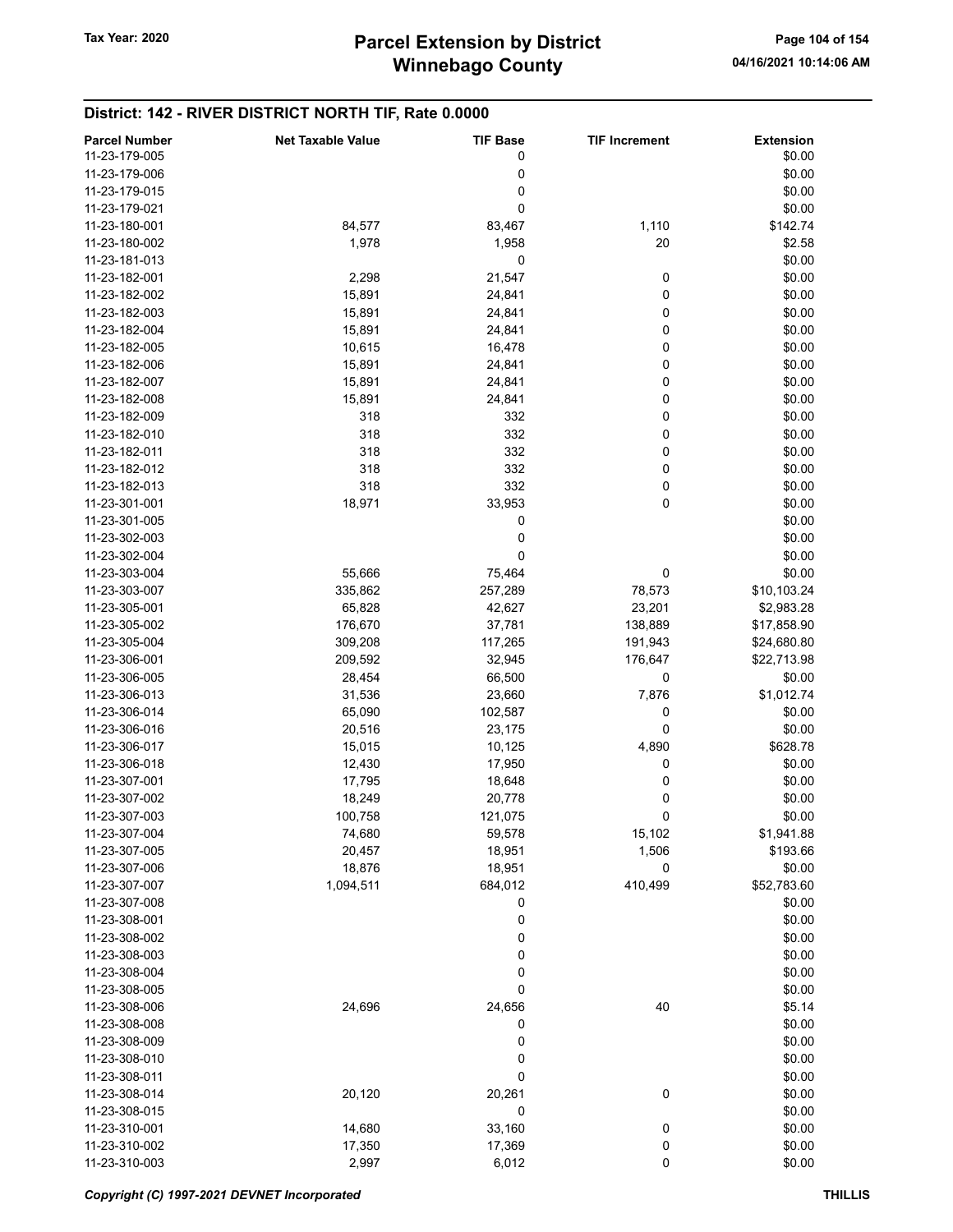### District: 142 - RIVER DISTRICT NORTH TIF, Rate 0.0000

| <b>Parcel Number</b>  | <b>Net Taxable Value</b> | <b>TIF Base</b> | <b>TIF Increment</b> | <b>Extension</b> |
|-----------------------|--------------------------|-----------------|----------------------|------------------|
| 11-23-310-004         |                          | 0               |                      | \$0.00           |
| 11-23-310-005         |                          | 0               |                      | \$0.00           |
| 11-23-311-003         | 32,971                   | 31,149          | 1,822                | \$234.28         |
| 11-23-311-004         | 22,429                   | 22,313          | 116                  | \$14.92          |
| 11-23-311-005         | 55,603                   | 134,827         | 0                    | \$0.00           |
| 11-23-311-009         |                          | 0               |                      | \$0.00           |
| 11-23-312-005         |                          | 0               |                      | \$0.00           |
| 11-23-312-006         | 1,834,085                | 492,614         | 1,341,471            | \$172,491.72     |
| 11-23-312-008         | 25,272                   | 32,764          | 0                    | \$0.00           |
| 11-23-312-009         | 14,029                   | 0               | 14,029               | \$1,803.90       |
| 11-23-312-010         |                          | 0               |                      | \$0.00           |
| 11-23-312-011         | 19,147                   | 29,228          | 0                    | \$0.00           |
| 11-23-313-005         |                          | 0               |                      | \$0.00           |
| 11-23-313-008         |                          | $\mathbf 0$     |                      | \$0.00           |
| 11-23-314-001         |                          | 45,857          |                      | \$0.00           |
| 11-23-314-002         |                          | 1,267           |                      | \$0.00           |
| 11-23-314-003         |                          | 0               |                      | \$0.00           |
| 11-23-314-004         |                          | 0               |                      | \$0.00           |
| 11-23-315-004         |                          | 0               |                      | \$0.00           |
| 11-23-356-002         |                          | 0               |                      | \$0.00           |
| 11-23-356-004         | 1,024,617                | 955,404         | 69,213               | \$8,899.68       |
| <b>Totals for 142</b> | 12,451,343               | 12,012,491      | 2,968,026            | \$381,641.06     |
|                       |                          |                 |                      | 400 Parcels      |

| <b>Parcel Number</b> | <b>Net Taxable Value</b> | <b>TIF Base</b> | <b>TIF Increment</b> | <b>Extension</b> |
|----------------------|--------------------------|-----------------|----------------------|------------------|
| 11-25-357-001        | 2,312                    | 23,810          | 0                    | \$0.00           |
| 11-25-357-002        | 11,602                   | 18,918          | 0                    | \$0.00           |
| 11-25-357-003        | 16,297                   | 22,801          | 0                    | \$0.00           |
| 11-25-357-004        | 3,527                    | 3,659           | 0                    | \$0.00           |
| 11-25-357-005        | 6,145                    | 23,835          | 0                    | \$0.00           |
| 11-25-357-006        | 8,795                    | 10,017          | 0                    | \$0.00           |
| 11-25-357-007        | 1,603                    | 5,293           | 0                    | \$0.00           |
| 11-25-357-008        | 6,493                    | 14,718          | 0                    | \$0.00           |
| 11-25-357-009        | 6,912                    | 14,844          | 0                    | \$0.00           |
| 11-25-357-010        | 457                      | 13,068          | 0                    | \$0.00           |
| 11-25-357-011        | 2,987                    | 22,484          | 0                    | \$0.00           |
| 11-25-357-012        | 3,631                    | 23,758          | 0                    | \$0.00           |
| 11-25-357-013        | 2,987                    | 3,866           | 0                    | \$0.00           |
| 11-25-357-014        | 16,079                   | 22,684          | 0                    | \$0.00           |
| 11-25-357-015        | 10,319                   | 23,696          | 0                    | \$0.00           |
| 11-25-358-001        | 11,653                   | 12,813          | 0                    | \$0.00           |
| 11-25-358-002        | 6,717                    | 18,807          | 0                    | \$0.00           |
| 11-25-358-003        | 6,554                    | 15,473          | 0                    | \$0.00           |
| 11-25-358-004        | 10,624                   | 19,374          | 0                    | \$0.00           |
| 11-25-358-005        | 3,623                    | 13,951          | 0                    | \$0.00           |
| 11-25-358-006        | 12,271                   | 26,530          | 0                    | \$0.00           |
| 11-25-358-007        | 8,425                    | 18,097          | 0                    | \$0.00           |
| 11-25-358-008        | 10,981                   | 17,976          | 0                    | \$0.00           |
| 11-25-358-009        | 11,570                   | 14,986          | 0                    | \$0.00           |
| 11-25-358-010        | 12,570                   | 33,893          | 0                    | \$0.00           |
| 11-25-358-011        | 14,125                   | 17,429          | 0                    | \$0.00           |
| 11-25-358-012        | 14,974                   | 15,913          | 0                    | \$0.00           |
| 11-25-358-013        | 15,626                   | 30,183          | 0                    | \$0.00           |
| 11-25-358-014        | 8,834                    | 15,494          | 0                    | \$0.00           |
| 11-25-358-015        | 1,299                    | 13,982          | 0                    | \$0.00           |
| 11-25-358-016        | 18,237                   | 25,124          | 0                    | \$0.00           |
| 11-25-359-001        | 2,409                    | 3,118           | 0                    | \$0.00           |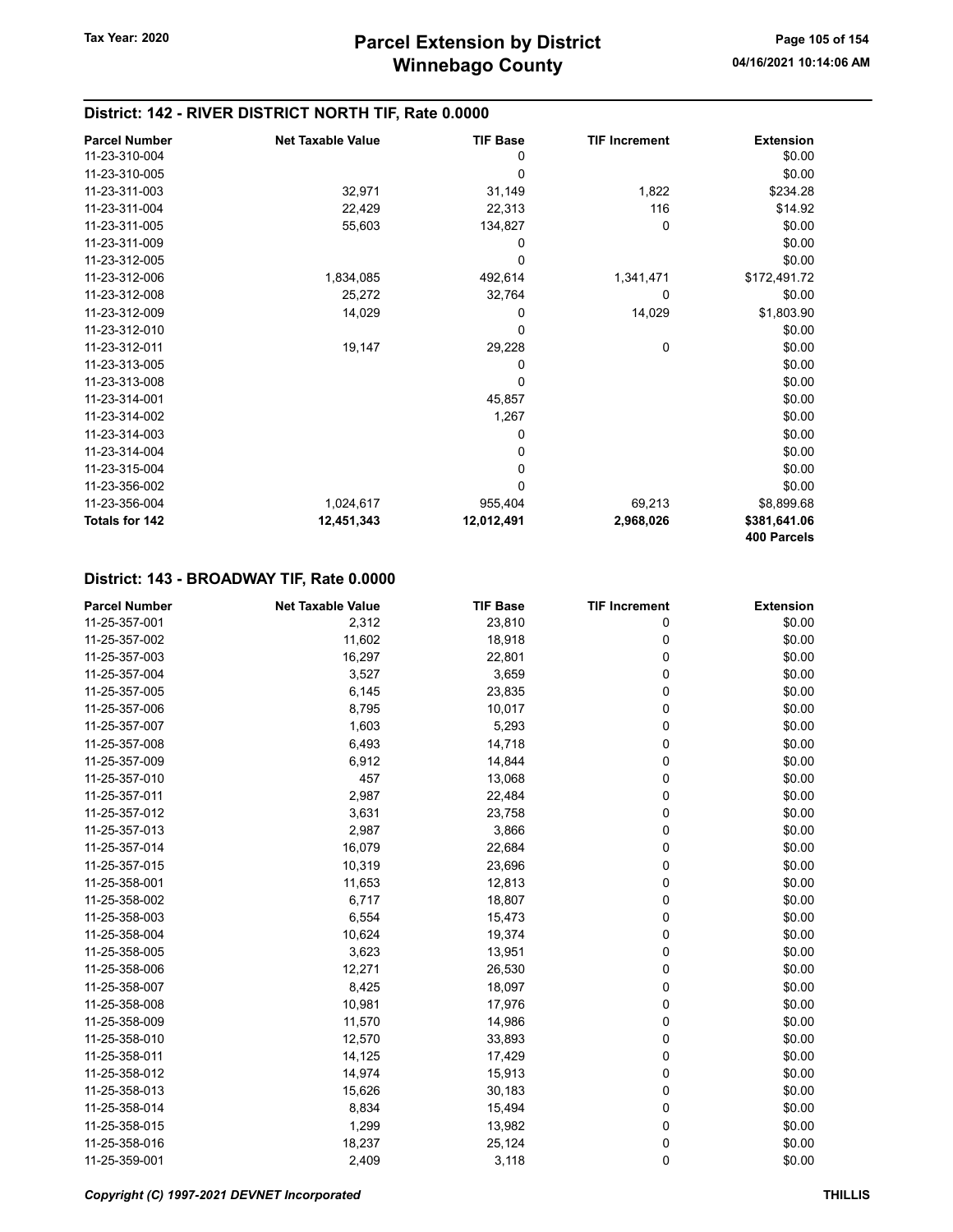## Winnebago County Tax Year: 2020 **Parcel Extension by District** Page 106 of 154

| <b>Parcel Number</b> | <b>Net Taxable Value</b> | <b>TIF Base</b> | <b>TIF Increment</b> | <b>Extension</b> |
|----------------------|--------------------------|-----------------|----------------------|------------------|
| 11-25-359-002        | 9,456                    | 19,335          | 0                    | \$0.00           |
| 11-25-359-003        | 15,144                   | 18,385          | 0                    | \$0.00           |
| 11-25-359-004        | 7,844                    | 14,103          | 0                    | \$0.00           |
| 11-25-359-005        | 33,345                   | 53,826          | 0                    | \$0.00           |
| 11-25-359-006        | 40,536                   | 42,045          | 0                    | \$0.00           |
| 11-25-359-007        | 1,888                    | 2,443           | 0                    | \$0.00           |
| 11-25-359-008        | 3,053                    | 16,469          | 0                    | \$0.00           |
| 11-25-359-009        | 8,576                    | 21,626          | 0                    | \$0.00           |
| 11-25-359-010        | 14,925                   | 27,445          | 0                    | \$0.00           |
| 11-25-359-011        | 5,753                    | 13,714          | 0                    | \$0.00           |
| 11-25-359-012        | 10,586                   | 19,601          | 0                    | \$0.00           |
|                      |                          |                 |                      |                  |
| 11-25-359-013        | 10,329                   | 21,027          | 0                    | \$0.00           |
| 11-25-359-014        | 9,499                    | 29,491          | 0                    | \$0.00           |
| 11-25-360-001        | 10,136                   | 20,430          | 0                    | \$0.00           |
| 11-25-360-002        | 8,465                    | 17,344          | 0                    | \$0.00           |
| 11-25-360-005        | 12,550                   | 16,959          | 0                    | \$0.00           |
| 11-25-360-006        | 3,180                    | 4,116           | 0                    | \$0.00           |
| 11-25-360-007        | 7,096                    | 13,900          | 0                    | \$0.00           |
| 11-25-360-008        | 3,547                    | 4,456           | 0                    | \$0.00           |
| 11-25-360-009        | 25,259                   | 26,200          | 0                    | \$0.00           |
| 11-25-360-010        | 13,899                   | 25,762          | 0                    | \$0.00           |
| 11-25-360-011        | 8,198                    | 9,332           | 0                    | \$0.00           |
| 11-25-360-012        | 10,968                   | 11,588          | 0                    | \$0.00           |
| 11-25-360-013        | 39,934                   | 58,365          | 0                    | \$0.00           |
| 11-25-360-014        | 1,580                    | 15,354          | 0                    | \$0.00           |
| 11-25-360-015        | 14,607                   | 22,719          | 0                    | \$0.00           |
| 11-25-360-016        | 2,267                    | 14,195          | 0                    | \$0.00           |
| 11-25-360-017        | 10,896                   | 21,358          | 0                    | \$0.00           |
| 11-25-360-018        | 8,808                    | 27,372          | 0                    | \$0.00           |
| 11-25-360-019        |                          | 11,678          |                      | \$0.00           |
| 11-25-360-020        | 2,409                    | 23,345          | 0                    | \$0.00           |
| 11-25-360-021        | 2,766                    | 16,961          | 0                    | \$0.00           |
| 11-25-360-022        | 2,370                    | 13,760          | 0                    | \$0.00           |
| 11-25-360-023        | 10,823                   | 26,083          | 0                    | \$0.00           |
| 11-25-360-025        |                          | 33,008          |                      | \$0.00           |
| 11-25-360-027        |                          | 9,144           |                      | \$0.00           |
| 11-25-360-028        | 28,714                   | 34,311          | 0                    | \$0.00           |
| 11-25-360-029        | 20,685                   | 29,095          | 0                    | \$0.00           |
| 11-25-361-001        | 22,688                   | 32,592          | 0                    | \$0.00           |
| 11-25-361-002        | 9,093                    | 16,123          | 0                    | \$0.00           |
| 11-25-361-003        | 7,205                    | 13,187          | 0                    | \$0.00           |
| 11-25-361-004        | 9,203                    | 18,690          | 0                    | \$0.00           |
| 11-25-361-005        |                          |                 |                      |                  |
|                      | 3,090                    | 18,062          | 0                    | \$0.00           |
| 11-25-361-006        | 2,120                    | 21,279          | 0                    | \$0.00           |
| 11-25-361-007        | 8,094                    | 17,972          | 0                    | \$0.00           |
| 11-25-361-008        | 6,856                    | 14,065          | 0                    | \$0.00           |
| 11-25-361-009        | 23,429                   | 40,823          | 0                    | \$0.00           |
| 11-25-361-010        | 26,670                   | 40,884          | 0                    | \$0.00           |
| 11-25-361-011        | 27,355                   | 33,574          | 0                    | \$0.00           |
| 11-25-361-012        | 3,357                    | 30,230          | 0                    | \$0.00           |
| 11-25-361-013        | 36,822                   | 41,700          | 0                    | \$0.00           |
| 11-25-361-014        | 7,392                    | 16,012          | 0                    | \$0.00           |
| 11-25-361-015        | 13,092                   | 15,531          | 0                    | \$0.00           |
| 11-25-361-016        | 4,894                    | 19,507          | 0                    | \$0.00           |
| 11-25-361-017        | 154,101                  | 55,711          | 98,390               | \$12,651.38      |
| 11-25-361-018        | 31,989                   | 33,179          | 0                    | \$0.00           |
| 11-25-361-019        | 7,411                    | 8,618           | 0                    | \$0.00           |
| 11-25-361-020        | 16,608                   | 20,137          | 0                    | \$0.00           |
| 11-25-362-001        | 12,836                   | 15,504          | 0                    | \$0.00           |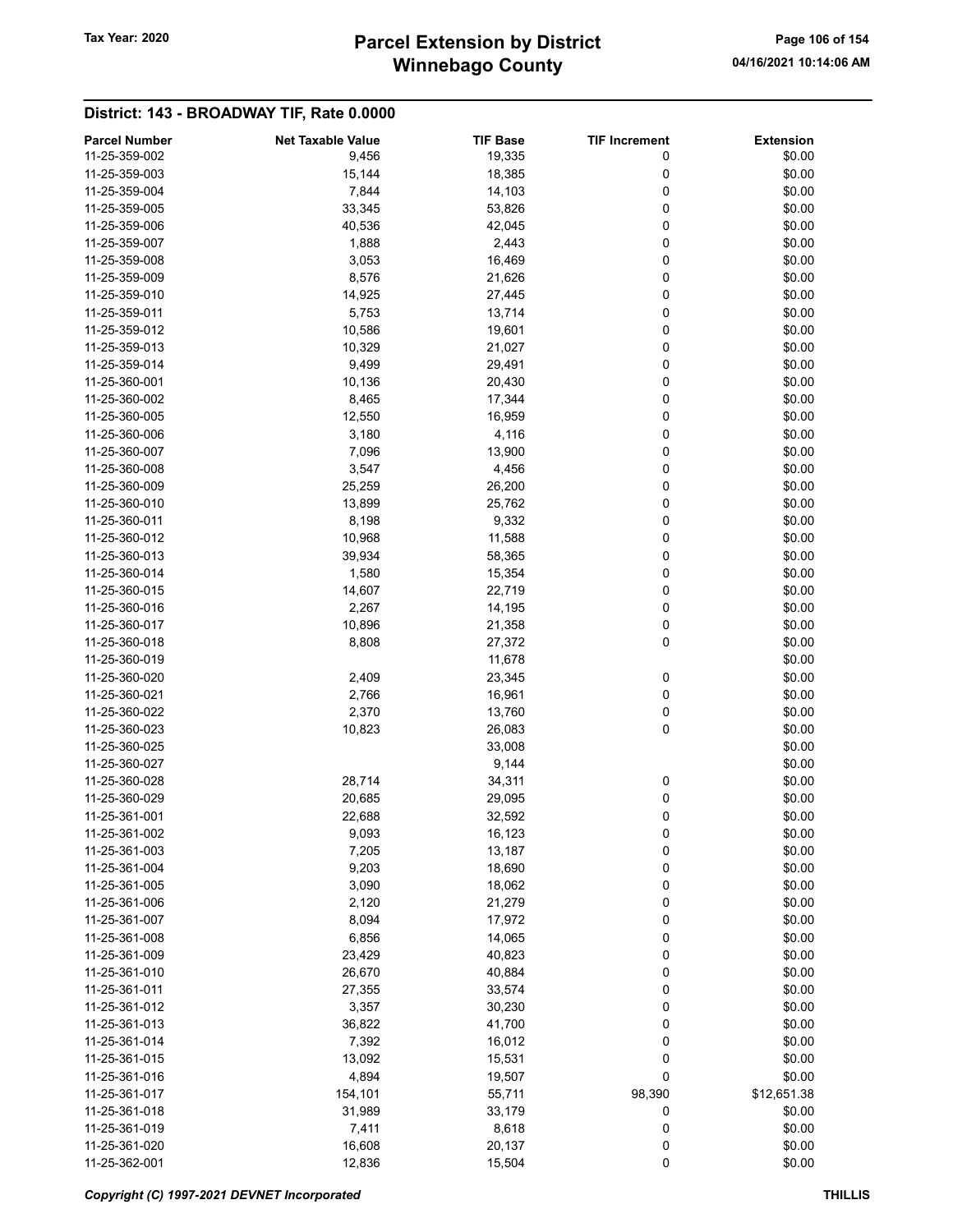## Winnebago County Tax Year: 2020 **Parcel Extension by District** Page 107 of 154

| <b>Parcel Number</b> | <b>Net Taxable Value</b> | <b>TIF Base</b> | <b>TIF Increment</b> | <b>Extension</b> |
|----------------------|--------------------------|-----------------|----------------------|------------------|
| 11-25-362-002        | 8,251                    | 14,937          | 0                    | \$0.00           |
| 11-25-362-003        |                          |                 | 0                    | \$0.00           |
|                      | 7,120                    | 20,662          |                      |                  |
| 11-25-362-004        | 8,658                    | 22,821          | 0                    | \$0.00           |
| 11-25-362-005        | 8,321                    | 17,142          | 0                    | \$0.00           |
| 11-25-362-006        | 8,054                    | 21,665          | 0                    | \$0.00           |
| 11-25-362-007        | 10,100                   | 11,551          | 0                    | \$0.00           |
| 11-25-362-008        | 11,710                   | 18,812          | 0                    | \$0.00           |
| 11-25-362-009        | 2,379                    | 13,981          | 0                    | \$0.00           |
| 11-25-362-010        | 9,780                    | 19,919          | 0                    | \$0.00           |
| 11-25-362-011        | 8,139                    | 16,543          | 0                    | \$0.00           |
| 11-25-362-012        | 928                      | 1,220           | 0                    | \$0.00           |
| 11-25-362-013        | 31,448                   | 43,214          | 0                    | \$0.00           |
| 11-25-362-014        | 164                      | 213             | 0                    | \$0.00           |
| 11-25-362-015        | 30,870                   | 35,842          | 0                    | \$0.00           |
| 11-25-362-016        | 6,066                    | 14,645          | 0                    | \$0.00           |
| 11-25-362-017        | 9,410                    | 13,564          | 0                    | \$0.00           |
| 11-25-362-018        | 16,339                   | 22,864          | 0                    | \$0.00           |
| 11-25-362-019        | 9,445                    | 23,358          | 0                    | \$0.00           |
|                      |                          |                 |                      |                  |
| 11-25-362-020        | 3,911                    | 28,306          | 0                    | \$0.00           |
| 11-25-362-021        | 11,845                   | 23,251          | 0                    | \$0.00           |
| 11-25-362-022        | 13,397                   | 21,666          | 0                    | \$0.00           |
| 11-25-362-023        | 10,295                   | 20,115          | 0                    | \$0.00           |
| 11-25-362-024        | 56,898                   | 41,561          | 15,337               | \$1,972.10       |
| 11-25-362-025        | 30,624                   | 36,101          | 0                    | \$0.00           |
| 11-25-362-026        | 14,800                   | 17,326          | 0                    | \$0.00           |
| 11-25-362-027        | 36,626                   | 52,823          | 0                    | \$0.00           |
| 11-25-362-028        | 28,073                   | 41,246          | 0                    | \$0.00           |
| 11-25-362-029        | 34,470                   | 36,241          | 0                    | \$0.00           |
| 11-25-362-030        | 6,897                    | 42,361          | 0                    | \$0.00           |
| 11-25-378-002        | 32,979                   | 34,208          | 0                    | \$0.00           |
| 11-25-378-006        | 7,205                    | 13,224          | 0                    | \$0.00           |
| 11-25-378-007        | 13,328                   | 20,709          | 0                    | \$0.00           |
| 11-25-378-008        | 8,623                    | 17,127          | 0                    | \$0.00           |
| 11-25-378-009        |                          | 0               |                      | \$0.00           |
|                      |                          |                 |                      | \$0.00           |
| 11-25-378-010        | 38,907                   | 68,468          | 0                    |                  |
| 11-25-378-011        | 23,636                   | 27,939          | 0                    | \$0.00           |
| 11-25-379-001        | 301                      | 312             | 0                    | \$0.00           |
| 11-25-379-002        | 1,634                    | 1,695           | 0                    | \$0.00           |
| 11-25-379-003        | 9,407                    | 18,856          | 0                    | \$0.00           |
| 11-25-379-004        | 7,329                    | 16,373          | 0                    | \$0.00           |
| 11-25-379-005        | 12,225                   | 21,442          | 0                    | \$0.00           |
| 11-25-379-006        | 11,077                   | 18,018          | 0                    | \$0.00           |
| 11-25-379-007        | 54,344                   | 67,773          | 0                    | \$0.00           |
| 11-25-380-001        | 7,623                    | 7,907           | 0                    | \$0.00           |
| 11-25-380-002        | 12,402                   | 15,840          | 0                    | \$0.00           |
| 11-25-380-003        | 13,922                   | 16,625          | 0                    | \$0.00           |
| 11-25-380-004        | 9,503                    | 24,174          | 0                    | \$0.00           |
| 11-25-380-005        | 13,594                   | 25,147          | 0                    | \$0.00           |
| 11-25-380-006        | 10,525                   | 22,561          | 0                    | \$0.00           |
| 11-25-380-007        | 13,139                   | 17,105          | 0                    | \$0.00           |
|                      |                          |                 |                      |                  |
| 11-25-380-008        | 11,013                   | 18,882          | 0                    | \$0.00           |
| 11-25-380-009        | 8,600                    | 17,628          | 0                    | \$0.00           |
| 11-25-380-010        | 2,206                    | 9,654           | 0                    | \$0.00           |
| 11-25-380-011        | 12,617                   | 13,088          | 0                    | \$0.00           |
| 11-25-380-012        | 9,271                    | 12,478          | 0                    | \$0.00           |
| 11-25-380-013        | 2,163                    | 19,184          | 0                    | \$0.00           |
| 11-25-380-014        | 9,675                    | 19,018          | 0                    | \$0.00           |
| 11-25-380-017        | 10,523                   | 20,696          | 0                    | \$0.00           |
| 11-25-380-018        | 8,484                    | 16,371          | 0                    | \$0.00           |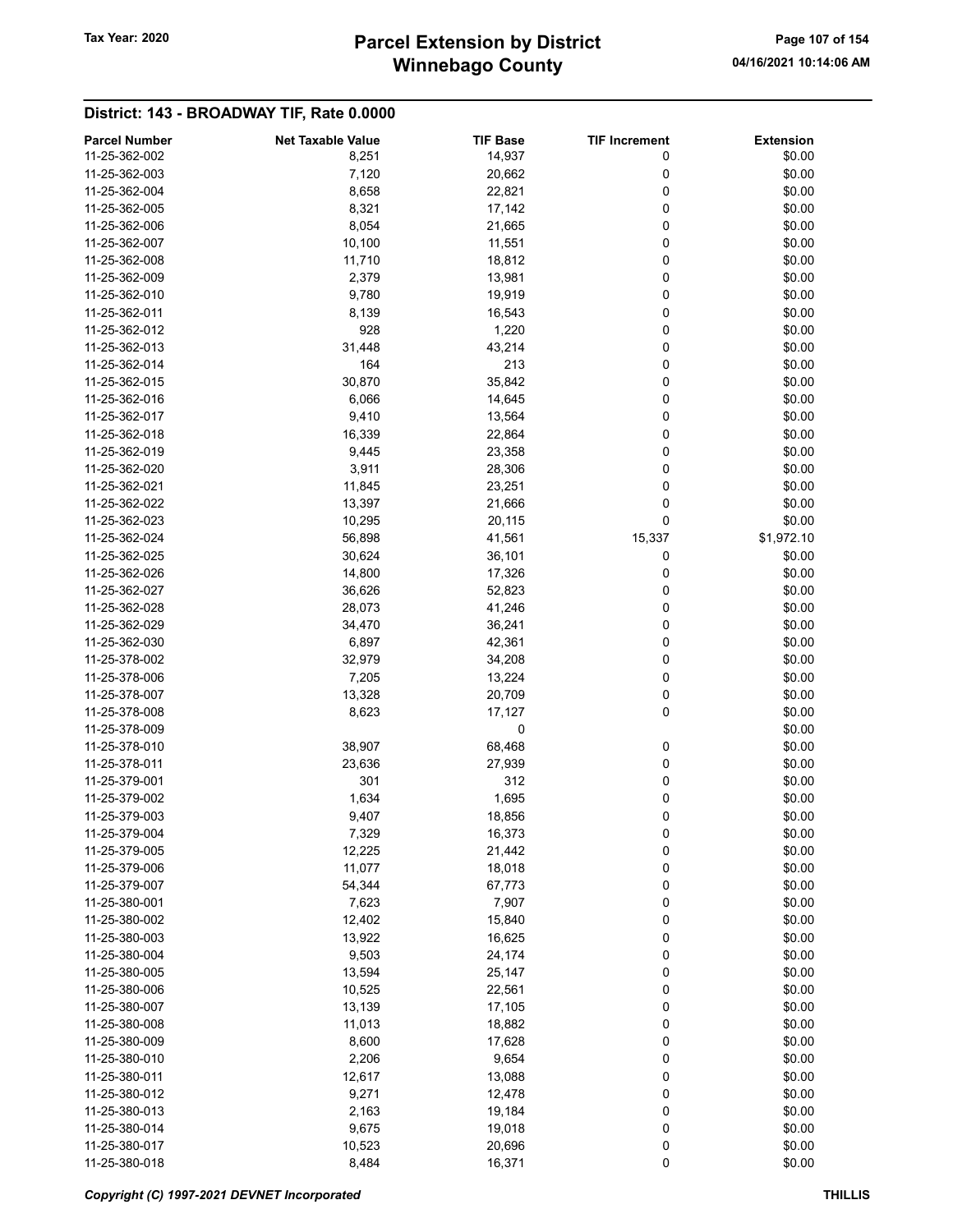## Winnebago County Tax Year: 2020 **Parcel Extension by District** Page 108 of 154

| <b>Parcel Number</b> | <b>Net Taxable Value</b> | <b>TIF Base</b> | <b>TIF Increment</b> | <b>Extension</b> |
|----------------------|--------------------------|-----------------|----------------------|------------------|
| 11-25-380-019        | 7,504                    | 16,446          | 0                    | \$0.00           |
| 11-25-380-020        | 7,031                    | 14,228          | 0                    | \$0.00           |
| 11-25-380-021        | 7,852                    | 16,989          | 0                    | \$0.00           |
| 11-25-380-022        | 29,486                   | 38,792          | 0                    | \$0.00           |
| 11-25-380-023        | 9,748                    | 31,183          | 0                    | \$0.00           |
| 11-25-381-001        | 25,559                   | 41,560          | 0                    | \$0.00           |
| 11-25-381-002        | 808                      | 1,100           | 0                    | \$0.00           |
| 11-25-381-003        | 7,471                    | 14,851          | 0                    | \$0.00           |
| 11-25-381-004        | 2,113                    | 13,684          | 0                    | \$0.00           |
| 11-25-381-005        | 6,588                    | 8,224           | 0                    | \$0.00           |
| 11-25-381-006        | 15,636                   | 16,218          | 0                    | \$0.00           |
| 11-25-381-007        | 19,988                   | 39,662          | 0                    | \$0.00           |
| 11-25-381-008        | 12,769                   | 20,486          | 0                    | \$0.00           |
| 11-25-381-009        | 9,436                    | 19,004          | 0                    | \$0.00           |
| 11-25-381-010        | 12,505                   | 19,440          | 0                    | \$0.00           |
| 11-25-381-011        |                          |                 | 0                    | \$0.00           |
|                      | 14,908                   | 18,233          |                      |                  |
| 11-25-381-012        | 19,663                   | 31,235          | 0                    | \$0.00           |
| 11-25-381-013        | 12,992                   | 15,893          | 0                    | \$0.00           |
| 11-25-381-014        | 1,731                    | 8,821           | 0                    | \$0.00           |
| 11-25-382-001        | 16,148                   | 17,947          | 0                    | \$0.00           |
| 11-25-382-002        | 2,533                    | 3,094           | 0                    | \$0.00           |
| 11-25-382-003        | 7,065                    | 12,669          | 0                    | \$0.00           |
| 11-25-382-004        | 10,215                   | 13,472          | 0                    | \$0.00           |
| 11-25-382-006        | 5,753                    | 14,141          | 0                    | \$0.00           |
| 11-25-382-007        | 14,552                   | 16,666          | 0                    | \$0.00           |
| 11-25-382-008        | 12,645                   | 24,464          | 0                    | \$0.00           |
| 11-25-382-009        | 3,529                    | 17,657          | 0                    | \$0.00           |
| 11-25-382-010        | 7,019                    | 14,732          | 0                    | \$0.00           |
| 11-25-382-011        | 15,015                   | 12,111          | 2,904                | \$373.42         |
| 11-25-382-012        | 8,892                    | 9,835           | 0                    | \$0.00           |
| 11-25-382-013        | 8,892                    | 9,835           | 0                    | \$0.00           |
| 11-25-382-014        | 14,215                   | 15,356          | 0                    | \$0.00           |
| 11-25-382-015        | 9,006                    | 9,953           | 0                    | \$0.00           |
| 11-25-382-016        | 14,051                   | 28,826          | 0                    | \$0.00           |
| 11-25-382-017        | 9,791                    | 28,172          | 0                    | \$0.00           |
| 11-25-382-018        | 20,942                   | 40,734          | 0                    | \$0.00           |
| 11-25-382-019        | 22,380                   | 28,288          | 0                    | \$0.00           |
| 11-25-382-020        | 866                      | 1,120           | 0                    | \$0.00           |
| 11-25-382-021        | 866                      | 1,120           | 0                    | \$0.00           |
| 11-25-383-001        | 11,450                   | 22,553          | 0                    | \$0.00           |
| 11-25-383-002        | 2,541                    | 17,683          | 0                    | \$0.00           |
| 11-25-383-003        | 15,320                   | 20,430          | $\pmb{0}$            | \$0.00           |
| 11-25-383-004        | 8,619                    | 24,408          | 0                    | \$0.00           |
| 11-25-383-005        | 8,612                    | 19,010          | 0                    | \$0.00           |
| 11-25-383-006        | 8,971                    | 17,691          | 0                    | \$0.00           |
| 11-25-383-007        | 15,557                   | 15,559          | 0                    | \$0.00           |
| 11-25-383-008        | 9,420                    | 17,262          | 0                    | \$0.00           |
| 11-25-383-009        | 6,094                    | 14,643          | 0                    | \$0.00           |
| 11-25-383-010        | 8,693                    | 12,189          | 0                    | \$0.00           |
| 11-25-383-011        | 9,503                    | 11,451          | 0                    | \$0.00           |
| 11-25-383-012        |                          |                 |                      |                  |
|                      | 32,086<br>9,657          | 42,083          | 0                    | \$0.00           |
| 11-25-383-013        |                          | 11,731          | 0                    | \$0.00           |
| 11-25-383-016        | 11,191                   | 22,100          | 0                    | \$0.00           |
| 11-25-383-017        | 1,353                    | 5,624           | 0                    | \$0.00           |
| 11-25-383-018        | 12,162                   | 22,607          | 0                    | \$0.00           |
| 11-25-383-019        | 6,188                    | 23,571          | 0                    | \$0.00           |
| 11-25-384-004        | 67,029                   | 68,458          | 0                    | \$0.00           |
| 11-25-460-001        | 198,292                  | 205,669         | 0                    | \$0.00           |
| 11-25-460-002        | 5,711                    | 10,937          | $\pmb{0}$            | \$0.00           |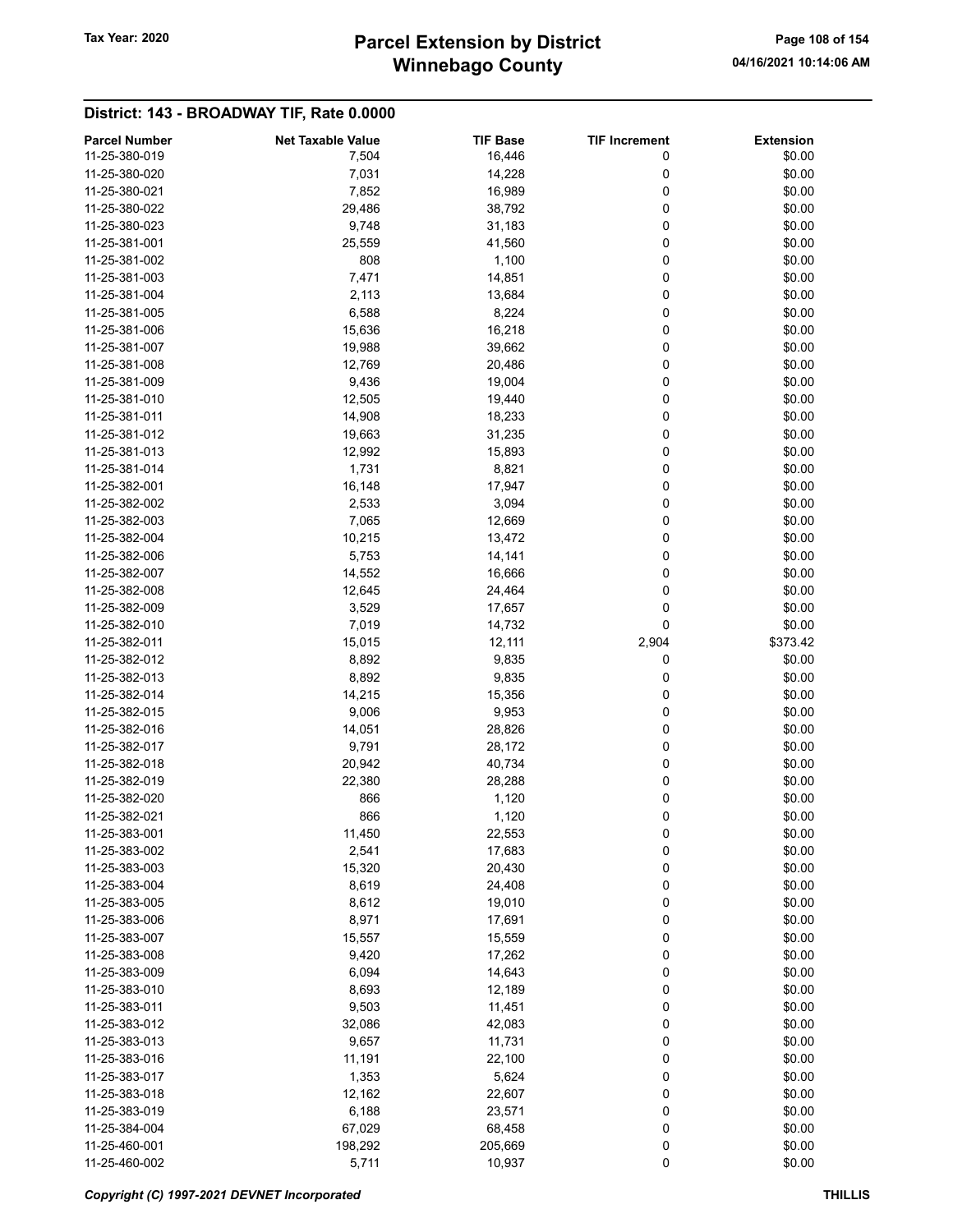# Winnebago County Tax Year: 2020 **Parcel Extension by District** Page 109 of 154

| <b>Parcel Number</b> | <b>Net Taxable Value</b> | <b>TIF Base</b> | <b>TIF Increment</b> | <b>Extension</b> |
|----------------------|--------------------------|-----------------|----------------------|------------------|
| 11-26-351-001        | 297,876                  | 363,061         | 0                    | \$0.00           |
| 11-26-351-002        | 310,081                  | 438,856         | 0                    | \$0.00           |
| 11-26-352-001        | 22,503                   | 53,541          | 0                    | \$0.00           |
| 11-26-352-002        | 2,623                    | 3,396           | 0                    | \$0.00           |
| 11-26-352-003        | 2,146                    | 2,777           | 0                    | \$0.00           |
| 11-26-352-004        | 192                      | 3,835           | 0                    | \$0.00           |
| 11-26-352-005        | 2,182                    | 2,825           | 0                    | \$0.00           |
|                      |                          |                 |                      |                  |
| 11-26-352-006        | 11,789                   | 17,024          | 0                    | \$0.00           |
| 11-26-352-007        | 2,430                    | 3,145           | 0                    | \$0.00           |
| 11-26-352-008        | 1,906                    | 2,467           | 0                    | \$0.00           |
| 11-26-352-009        | 1,943                    | 2,516           | 0                    | \$0.00           |
| 11-26-352-010        | 5,369                    | 10,780          | 0                    | \$0.00           |
| 11-26-352-012        | 9,263                    | 16,908          | 0                    | \$0.00           |
| 11-26-352-013        | 1,694                    | 2,194           | 0                    | \$0.00           |
| 11-26-354-001        | 10,552                   | 19,664          | 0                    | \$0.00           |
| 11-26-354-002        | 9,112                    | 27,470          | 0                    | \$0.00           |
| 11-26-354-003        | 7,167                    | 15,781          | 0                    | \$0.00           |
| 11-26-354-004        | 6,225                    | 5,113           | 1,112                | \$143.00         |
| 11-26-354-005        | 2,358                    | 3,052           | 0                    | \$0.00           |
| 11-26-355-001        |                          | 0               |                      | \$0.00           |
| 11-26-355-002        | 8,884                    | 17,892          | 0                    | \$0.00           |
| 11-26-355-003        | 16,079                   |                 |                      | \$0.00           |
|                      |                          | 25,901          | 0                    |                  |
| 11-26-355-004        | 1,852                    | 17,357          | 0                    | \$0.00           |
| 11-26-355-005        | 10,390                   | 19,679          | 0                    | \$0.00           |
| 11-26-355-006        | 11,075                   | 22,519          | 0                    | \$0.00           |
| 11-26-355-007        | 3,741                    | 10,291          | 0                    | \$0.00           |
| 11-26-355-008        | 7,287                    | 13,603          | 0                    | \$0.00           |
| 11-26-355-009        | 8,191                    | 9,096           | 0                    | \$0.00           |
| 11-26-355-010        | 13,643                   | 27,951          | 0                    | \$0.00           |
| 11-26-355-011        | 5,498                    | 17,272          | 0                    | \$0.00           |
| 11-26-355-012        | 4,253                    | 8,944           | 0                    | \$0.00           |
| 11-26-355-013        | 5,346                    | 13,025          | 0                    | \$0.00           |
| 11-26-355-014        | 7,507                    | 14,790          | 0                    | \$0.00           |
| 11-26-355-015        | 4,486                    | 14,282          | 0                    | \$0.00           |
| 11-26-356-001        | 6,647                    | 15,053          | 0                    | \$0.00           |
| 11-26-356-002        | 9,258                    | 9,093           | 165                  | \$21.22          |
| 11-26-356-003        |                          |                 | 287                  |                  |
|                      | 10,254                   | 9,967           |                      | \$36.90          |
| 11-26-356-004        | 13,933                   | 33,754          | 0                    | \$0.00           |
| 11-26-356-005        | 5,578                    | 8,834           | 0                    | \$0.00           |
| 11-26-356-006        | 9,321                    | 7,106           | 2,215                | \$284.82         |
| 11-26-356-007        | 9,414                    | 7,514           | 1,900                | \$244.32         |
| 11-26-357-001        | 7,310                    | 8,896           | 0                    | \$0.00           |
| 11-26-357-002        | 1,647                    | 11,830          | 0                    | \$0.00           |
| 11-26-357-003        | 8,889                    | 10,767          | 0                    | \$0.00           |
| 11-26-357-004        | 8,697                    | 15,863          | 0                    | \$0.00           |
| 11-26-357-005        | 7,833                    | 17,049          | 0                    | \$0.00           |
| 11-26-357-006        | 2,508                    | 14,286          | 0                    | \$0.00           |
| 11-26-357-007        | 2,889                    | 9,151           | 0                    | \$0.00           |
| 11-26-357-008        | 6,805                    | 8,488           | 0                    | \$0.00           |
| 11-26-357-009        | 6,136                    | 11,969          | 0                    | \$0.00           |
|                      |                          |                 |                      | \$0.00           |
| 11-26-357-010        | 5,369                    | 13,724          | 0                    |                  |
| 11-26-357-011        | 2,266                    | 9,027           | 0                    | \$0.00           |
| 11-26-357-012        | 6,391                    | 8,752           | 0                    | \$0.00           |
| 11-26-357-013        | 4,956                    | 12,424          | 0                    | \$0.00           |
| 11-26-357-014        | 5,972                    | 6,844           | 0                    | \$0.00           |
| 11-26-358-001        |                          | 0               |                      | \$0.00           |
| 11-26-358-002        | 9,413                    | 20,814          | 0                    | \$0.00           |
| 11-26-358-003        | 1,410                    | 12,614          | 0                    | \$0.00           |
| 11-26-358-004        | 9,303                    | 20,255          | 0                    | \$0.00           |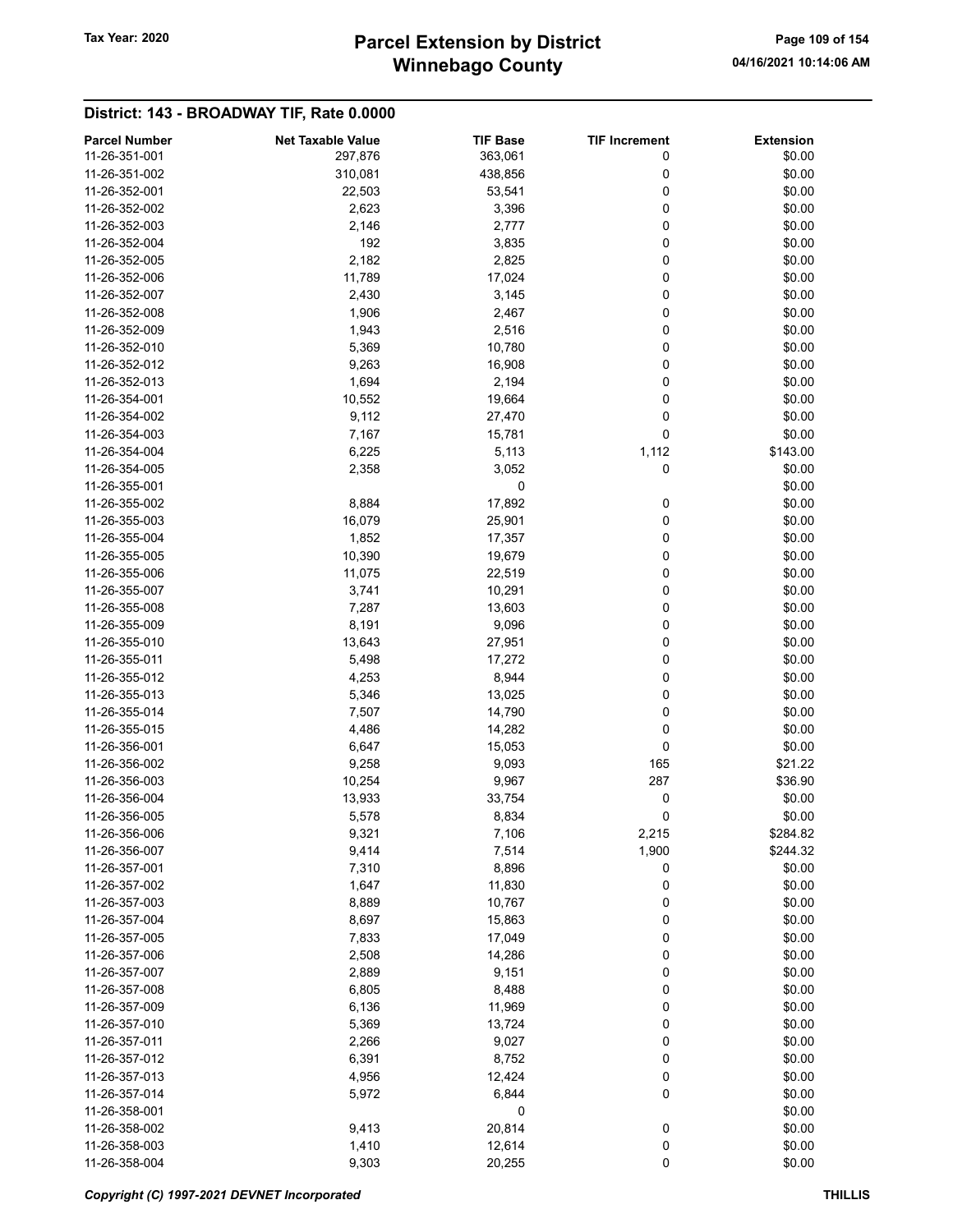# Winnebago County Tax Year: 2020 **Parcel Extension by District** Page 110 of 154

| <b>Parcel Number</b> | <b>Net Taxable Value</b> | <b>TIF Base</b> | <b>TIF Increment</b> | <b>Extension</b> |
|----------------------|--------------------------|-----------------|----------------------|------------------|
| 11-26-358-005        | 7,077                    | 10,421          | 0                    | \$0.00           |
| 11-26-358-006        | 10,842                   | 12,302          | 0                    | \$0.00           |
| 11-26-358-007        | 8,846                    | 6,343           | 2,503                | \$321.86         |
| 11-26-379-001        | 16,409                   | 23,243          | 0                    | \$0.00           |
| 11-26-379-003        |                          | 2,041           |                      | \$0.00           |
| 11-26-379-004        | 4,850                    | 25,985          | 0                    | \$0.00           |
| 11-26-379-005        | 14,200                   | 14,729          | 0                    | \$0.00           |
| 11-26-379-006        | 85,827                   | 89,020          | 0                    | \$0.00           |
| 11-26-379-007        |                          | 70,370          |                      | \$0.00           |
| 11-26-379-008        | 7,221                    | 7,490           | 0                    | \$0.00           |
| 11-26-379-009        |                          | 1,388           |                      | \$0.00           |
| 11-26-380-001        | 4,478                    | 23,062          | 0                    | \$0.00           |
| 11-26-380-002        | 5,767                    | 26,443          | 0                    | \$0.00           |
| 11-26-381-001        | 48,679                   | 55,176          | 0                    | \$0.00           |
| 11-26-381-004        | 12,811                   | 14,426          | 0                    | \$0.00           |
| 11-26-382-003        | 2,320                    | 27,751          | 0                    | \$0.00           |
| 11-26-383-001        | 147,526                  | 153,014         | 0                    | \$0.00           |
| 11-26-383-002        | 1,838                    | 1,907           | 0                    | \$0.00           |
| 11-26-383-003        | 3,872                    | 4,016           | 0                    | \$0.00           |
| 11-26-383-006        | 257,438                  | 0               | 257,438              | \$33,102.42      |
| 11-26-383-007        | 204,542                  | 202,049         | 2,493                | \$320.56         |
| 11-26-454-004        | 14,398                   | 27,802          | 0                    | \$0.00           |
| 11-26-454-006        | 56,135                   | 63,511          | 0                    | \$0.00           |
| 11-26-454-007        |                          | 3,680           |                      | \$0.00           |
| 11-26-456-002        |                          | 0               |                      | \$0.00           |
| 11-26-456-003        | 10,557                   | 24,452          | 0                    | \$0.00           |
| 11-26-456-004        | 22,380                   | 41,095          | 0                    | \$0.00           |
| 11-26-456-005        | 1,847                    | 2,326           | 0                    | \$0.00           |
| 11-26-456-007        | 35,566                   | 52,589          | 0                    | \$0.00           |
| 11-26-457-001        | 13,086                   | 22,512          | 0                    | \$0.00           |
| 11-26-457-002        | 12,660                   | 24,840          | 0                    | \$0.00           |
| 11-26-457-003        | 8,053                    | 18,559          | 0                    | \$0.00           |
| 11-26-457-004        | 15,908                   | 16,892          | 0                    | \$0.00           |
| 11-26-457-005        | 15,188                   | 25,102          | 0                    | \$0.00           |
| 11-26-457-006        | 7,716                    | 14,249          | 0                    | \$0.00           |
| 11-26-457-007        | 879                      | 7,883           | 0                    | \$0.00           |
| 11-26-457-008        | 3,998                    | 11,342          | 0                    | \$0.00           |
| 11-26-457-009        | 909                      | 1,173           | 0                    | \$0.00           |
| 11-26-457-010        | 11,074                   | 20,600          | 0                    | \$0.00           |
| 11-26-457-011        | 11,334                   | 22,379          | 0                    | \$0.00           |
| 11-26-457-012        | 8,121                    | 17,778          | 0                    | \$0.00           |
| 11-26-457-013        | 9,029                    | 18,828          | 0                    | \$0.00           |
| 11-26-458-012        | 5,659                    | 11,333          | 0                    | \$0.00           |
| 11-26-458-013        | 857                      | 1,107           | 0                    | \$0.00           |
| 11-26-458-014        | 5,429                    | 25,933          | 0                    | \$0.00           |
| 11-26-458-015        | 0                        | 89              | 0                    | \$0.00           |
| 11-26-458-018        | 96,704                   | 73,340          | 23,364               | \$3,004.24       |
| 11-26-458-027        | 2,450                    | 2,766           | 0                    | \$0.00           |
| 11-26-458-028        | 2,291                    | 2,459           | 0                    | \$0.00           |
| 11-26-458-029        | 1,884                    | 14,308          | 0                    | \$0.00           |
| 11-26-458-030        | 18,907                   | 26,657          | 0                    | \$0.00           |
| 11-26-458-031        | 8,289                    | 18,510          | 0                    | \$0.00           |
| 11-26-459-003        | 20,953                   | 22,419          | 0                    | \$0.00           |
| 11-26-459-004        | 35,334                   | 49,014          | 0                    | \$0.00           |
| 11-26-459-005        | 10,043                   | 24,128          | 0                    | \$0.00           |
| 11-26-459-006        | 15,810                   | 22,965          | 0                    | \$0.00           |
| 11-26-459-007        | 13,299                   | 18,079          | 0                    | \$0.00           |
| 11-26-459-012        | 3,668                    | 4,379           | 0                    | \$0.00           |
| 11-26-459-013        | 3,668                    | 4,418           | 0                    | \$0.00           |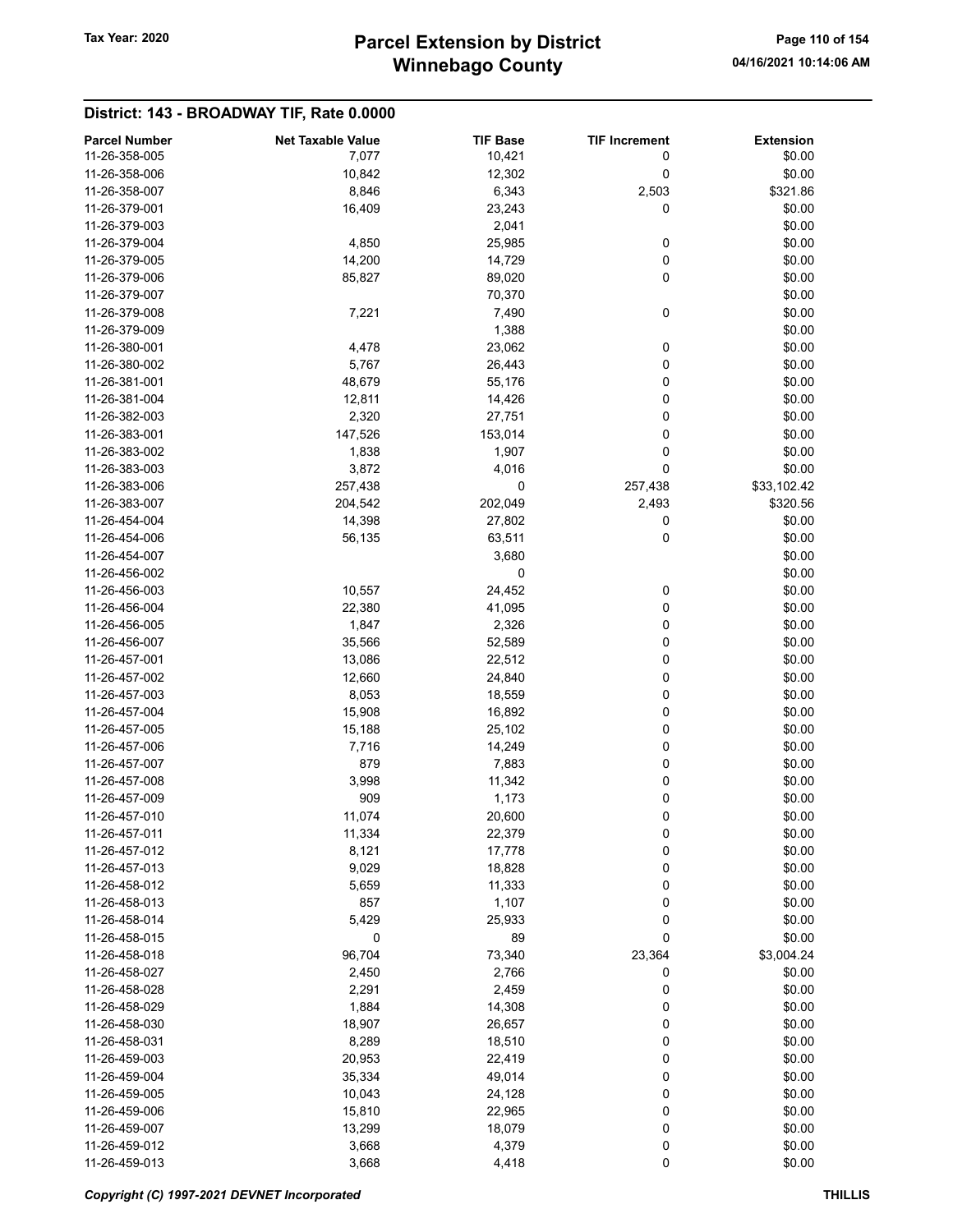# Winnebago County Tax Year: 2020 **Parcel Extension by District** Page 111 of 154

| <b>Parcel Number</b> | <b>Net Taxable Value</b> | <b>TIF Base</b> | <b>TIF Increment</b> | <b>Extension</b> |
|----------------------|--------------------------|-----------------|----------------------|------------------|
| 11-26-459-014        | 14,759                   | 17,221          | 0                    | \$0.00           |
| 11-26-459-015        | 14,874                   | 17,353          | 0                    | \$0.00           |
| 11-26-459-016        | 65,197                   | 58,200          | 6,997                | \$899.70         |
| 11-26-459-017        | 19,611                   | 20,764          | 0                    | \$0.00           |
| 11-26-459-018        | 26,488                   | 32,329          | 0                    | \$0.00           |
| 11-26-460-001        | 9,629                    | 7,159           | 2,470                | \$317.60         |
| 11-26-460-002        | 799                      | 8,632           | 0                    | \$0.00           |
| 11-26-460-003        | 8,430                    | 16,759          | 0                    | \$0.00           |
| 11-26-460-004        | 691                      | 893             | 0                    | \$0.00           |
| 11-26-460-005        | 7,293                    | 14,826          | 0                    | \$0.00           |
| 11-26-460-006        | 7,831                    | 20,238          | 0                    | \$0.00           |
| 11-26-460-007        | 8,775                    | 12,475          | 0                    | \$0.00           |
| 11-26-460-008        | 5,810                    | 14,797          | 0                    | \$0.00           |
| 11-26-460-009        | 8,996                    | 12,683          | 0                    | \$0.00           |
| 11-26-460-010        | 9,327                    | 13,136          | 0                    | \$0.00           |
| 11-26-460-011        | 7,518                    | 18,443          | 0                    | \$0.00           |
| 11-26-460-012        | 8,274                    | 16,228          | 0                    | \$0.00           |
| 11-26-460-013        | 4,486                    | 10,888          | 0                    | \$0.00           |
| 11-26-460-014        | 8,523                    | 14,092          | 0                    | \$0.00           |
| 11-26-460-015        | 6,111                    | 12,651          | 0                    | \$0.00           |
| 11-26-461-001        | 8,889                    | 8,970           | 0                    | \$0.00           |
| 11-26-461-002        | 10,060                   | 19,590          | 0                    | \$0.00           |
| 11-26-461-003        | 7,657                    | 14,224          | 0                    | \$0.00           |
| 11-26-461-004        | 7,518                    | 15,460          | 0                    | \$0.00           |
| 11-26-461-005        | 7,076                    | 16,184          | 0                    | \$0.00           |
| 11-26-461-006        | 7,518                    | 12,478          | 0                    | \$0.00           |
| 11-26-461-007        | 7,322                    | 13,447          | 0                    | \$0.00           |
| 11-26-461-008        | 1,229                    | 17,394          | 0                    | \$0.00           |
| 11-26-461-009        | 13,274                   | 23,050          | 0                    | \$0.00           |
| 11-26-461-010        | 10,566                   | 21,283          | 0                    | \$0.00           |
| 11-26-461-011        | 9,184                    | 10,021          | 0                    | \$0.00           |
| 11-26-461-012        | 24,592                   | 29,461          | 0                    | \$0.00           |
| 11-26-461-013        | 9,226                    | 17,530          | 0                    | \$0.00           |
| 11-26-461-014        | 8,343                    | 20,646          | 0                    | \$0.00           |
| 11-26-461-015        | 8,659                    | 17,047          | 0                    | \$0.00           |
| 11-26-461-016        | 10,474                   | 23,820          | 0                    | \$0.00           |
| 11-26-461-017        | 21,562                   | 34,328          | 0                    | \$0.00           |
| 11-26-461-018        | 8,606                    | 18,429          | 0                    | \$0.00           |
| 11-26-461-019        | 9,721                    | 14,026          | 0                    | \$0.00           |
| 11-26-461-020        | 1,670                    | 13,294          | 0                    | \$0.00           |
| 11-26-461-021        |                          | 16,294          |                      | \$0.00           |
| 11-26-461-022        | 2,448                    | 9,134           | 0                    | \$0.00           |
| 11-26-461-023        | 12,240                   | 37,359          | 0                    | \$0.00           |
| 11-26-477-001        | 575                      | 18,768          | 0                    | \$0.00           |
| 11-26-477-002        | 3,607                    | 23,294          | 0                    | \$0.00           |
| 11-26-477-003        | 11,168                   | 25,502          | 0                    | \$0.00           |
| 11-26-478-001        | 9,587                    | 18,986          | 0                    | \$0.00           |
| 11-26-478-002        | 9,129                    | 18,345          | 0                    | \$0.00           |
| 11-26-478-003        | 4,680                    | 16,020          | 0                    | \$0.00           |
| 11-26-478-004        | 8,753                    | 21,281          | 0                    | \$0.00           |
| 11-26-478-005        | 10,761                   | 10,761          | 0                    | \$0.00           |
| 11-26-478-006        | 3,513                    | 7,185           | 0                    | \$0.00           |
| 11-26-478-007        | 96,735                   | 102,731         | 0                    | \$0.00           |
| 11-26-478-008        | 11,958                   | 20,285          | 0                    | \$0.00           |
| 11-26-478-009        | 25,287                   | 41,871          | 0                    | \$0.00           |
| 11-26-479-001        | 8,846                    | 17,064          | 0                    | \$0.00           |
| 11-26-479-002        | 5,369                    | 13,918          | 0                    | \$0.00           |
| 11-26-479-003        | 8,407                    | 12,118          | 0                    | \$0.00           |
| 11-26-479-004        | 6,298                    | 15,392          | $\pmb{0}$            | \$0.00           |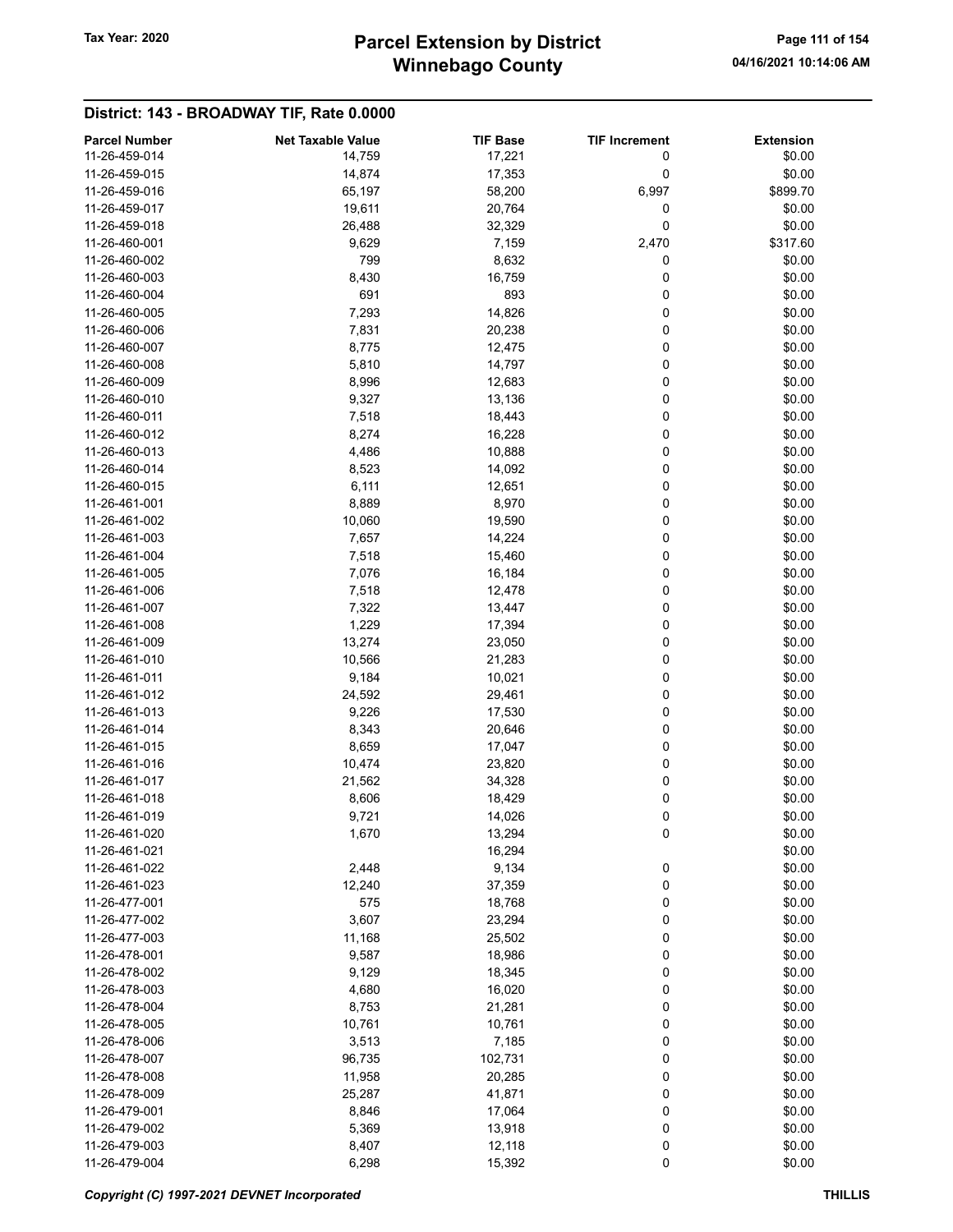# Winnebago County Tax Year: 2020 **Parcel Extension by District** Page 112 of 154

| <b>Parcel Number</b> | <b>Net Taxable Value</b> | <b>TIF Base</b> | <b>TIF Increment</b> | <b>Extension</b> |
|----------------------|--------------------------|-----------------|----------------------|------------------|
| 11-26-479-005        |                          |                 | 0                    | \$0.00           |
|                      | 11,470                   | 23,920          |                      |                  |
| 11-26-479-006        | 6,984                    | 15,194          | 0                    | \$0.00           |
| 11-26-479-007        | 6,496                    | 16,548          | 0                    | \$0.00           |
| 11-26-479-008        | 6,298                    | 26,597          | 0                    | \$0.00           |
| 11-26-479-009        | 5,362                    | 12,758          | 0                    | \$0.00           |
| 11-26-479-010        | 5,175                    | 20,043          | 0                    | \$0.00           |
| 11-26-479-011        | 10,044                   | 23,173          | 0                    | \$0.00           |
| 11-26-479-012        | 9,743                    | 19,715          | 0                    | \$0.00           |
| 11-26-479-013        | 6,853                    | 8,854           | 0                    | \$0.00           |
| 11-26-479-014        | 21,507                   | 22,307          | 0                    | \$0.00           |
| 11-26-479-015        |                          | 0               |                      | \$0.00           |
| 11-26-479-016        |                          | 31,138          |                      | \$0.00           |
| 11-26-479-017        |                          | 5,819           |                      | \$0.00           |
| 11-26-479-018        | 6,730                    |                 |                      | \$0.00           |
|                      |                          | 7,446           | 0                    |                  |
| 11-26-479-019        | 23,009                   | 26,982          | 0                    | \$0.00           |
| 11-26-479-020        | 27,327                   | 31,177          | 0                    | \$0.00           |
| 11-26-479-021        | 24,695                   | 54,231          | 0                    | \$0.00           |
| 11-26-479-022        | 6,541                    | 23,775          | 0                    | \$0.00           |
| 11-26-479-023        | 12,850                   | 45,694          | 0                    | \$0.00           |
| 11-26-479-024        | 19,149                   | 20,680          | 0                    | \$0.00           |
| 11-26-479-025        | 11,412                   | 11,412          | 0                    | \$0.00           |
| 11-26-479-026        | 11,691                   | 11,691          | 0                    | \$0.00           |
| 11-26-479-027        | 30,909                   | 32,567          | 0                    | \$0.00           |
| 11-26-479-028        | 4,156                    | 12,486          | 0                    | \$0.00           |
| 11-26-481-001        | 17,819                   | 18,481          | 0                    | \$0.00           |
| 11-26-481-002        | 18,965                   | 24,603          | 0                    | \$0.00           |
| 11-26-481-003        | 1,447                    | 17,312          | 0                    | \$0.00           |
| 11-26-481-004        | 13,834                   | 18,954          | 0                    | \$0.00           |
| 11-26-481-005        | 1,568                    | 14,458          | 0                    | \$0.00           |
|                      |                          |                 |                      |                  |
| 11-26-481-006        | 4,880                    | 11,045          | 0                    | \$0.00           |
| 11-26-481-007        | 6,828                    | 18,695          | 0                    | \$0.00           |
| 11-26-481-008        | 5,450                    | 13,621          | 0                    | \$0.00           |
| 11-26-482-001        | 1,777                    | 2,170           | 0                    | \$0.00           |
| 11-26-482-002        | 4,824                    | 15,288          | 0                    | \$0.00           |
| 11-26-482-003        | 11,312                   | 16,794          | 0                    | \$0.00           |
| 11-26-482-004        | 13,895                   | 22,199          | 0                    | \$0.00           |
| 11-26-482-005        | 6,756                    | 16,133          | 0                    | \$0.00           |
| 11-26-482-006        | 8,913                    | 11,271          | 0                    | \$0.00           |
| 11-26-482-007        | 911                      | 15,679          | 0                    | \$0.00           |
| 11-26-482-008        | 1,548                    | 11,470          | 0                    | \$0.00           |
| 11-26-482-009        | 6,194                    | 18,566          | 0                    | \$0.00           |
| 11-26-482-010        | 19,507                   | 21,266          | 0                    | \$0.00           |
| 11-26-482-011        | 7,698                    | 18,078          | 0                    | \$0.00           |
| 11-26-482-012        | 1,474                    | 17,156          | 0                    | \$0.00           |
| 11-26-482-013        | 0                        | 15,418          | 0                    | \$0.00           |
| 11-26-482-014        |                          |                 |                      |                  |
|                      | 18,884                   | 25,520          | 0                    | \$0.00           |
| 11-26-482-015        | 8,822                    | 17,649          | 0                    | \$0.00           |
| 11-26-482-016        | 14,199                   | 23,079          | 0                    | \$0.00           |
| 11-26-482-017        | 5,935                    | 18,623          | 0                    | \$0.00           |
| 11-26-482-018        | 37,940                   | 69,589          | 0                    | \$0.00           |
| 11-26-482-019        | 11,305                   | 22,489          | 0                    | \$0.00           |
| 11-26-483-001        | 26,607                   | 47,174          | 0                    | \$0.00           |
| 11-26-483-002        | 8,029                    | 18,285          | 0                    | \$0.00           |
| 11-26-483-003        | 7,263                    | 0               | 7,263                | \$933.92         |
| 11-26-483-004        | 15,308                   | 31,152          | 0                    | \$0.00           |
| 11-26-483-005        | 9,640                    | 12,842          | 0                    | \$0.00           |
| 11-26-483-006        | 1,404                    | 8,995           | 0                    | \$0.00           |
| 11-26-483-007        | 9,088                    | 33,927          | 0                    | \$0.00           |
| 11-26-483-008        |                          | 0               |                      | \$0.00           |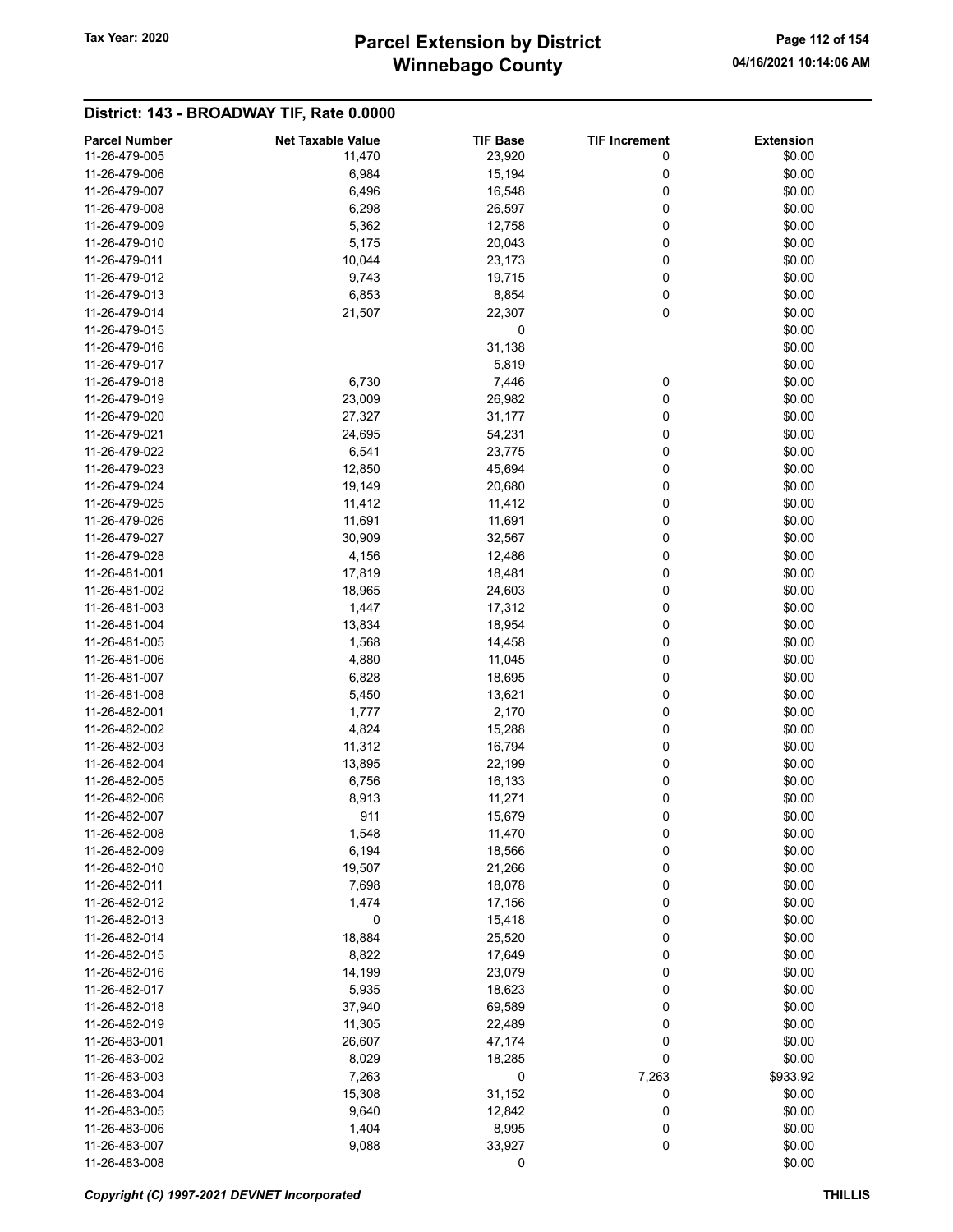# Winnebago County Tax Year: 2020 **Parcel Extension by District** Page 113 of 154

| <b>Parcel Number</b><br>11-26-483-009 | <b>Net Taxable Value</b><br>9,094 | <b>TIF Base</b> | <b>TIF Increment</b><br>2,027 | <b>Extension</b><br>\$260.64 |
|---------------------------------------|-----------------------------------|-----------------|-------------------------------|------------------------------|
|                                       |                                   | 7,067           |                               |                              |
| 11-26-483-010                         |                                   | 0               |                               | \$0.00                       |
| 11-26-483-011                         |                                   | 0               |                               | \$0.00                       |
| 11-26-483-012                         |                                   | 0               |                               | \$0.00                       |
| 11-26-483-013                         |                                   | 0               |                               | \$0.00                       |
| 11-26-483-014                         |                                   | 0               |                               | \$0.00                       |
| 11-26-483-015                         | 12,993                            | 21,179          | 0                             | \$0.00                       |
| 11-26-483-016                         | 334                               | 6,990           | 0                             | \$0.00                       |
| 11-26-483-017                         | 972                               | 1,765           | 0                             | \$0.00                       |
| 11-26-483-018                         | 7,322                             | 19,601          | 0                             | \$0.00                       |
| 11-26-483-019                         |                                   | 0               |                               | \$0.00                       |
| 11-26-484-002                         |                                   | 121,150         |                               | \$0.00                       |
| 11-26-484-003                         |                                   | 0               |                               | \$0.00                       |
| 11-26-484-005                         | 30,632                            | 41,843          | 0                             | \$0.00                       |
| 11-26-484-006                         | 30,552                            | 32,306          | 0                             | \$0.00                       |
| 11-26-484-007                         | 13,119                            | 15,393          | 0                             | \$0.00                       |
| 11-26-484-008                         | 31,615                            | 33,295          | 0                             | \$0.00                       |
| 11-26-484-009                         | 20,939                            | 25,237          | 0                             | \$0.00                       |
| 11-26-484-010                         | 34,235                            | 36,206          | 0                             | \$0.00                       |
| 11-26-484-011                         | 93,855                            | 97,346          | 0                             | \$0.00                       |
| 11-26-484-012                         |                                   | 20,293          |                               | \$0.00                       |
| 11-26-484-013                         |                                   | 0               |                               | \$0.00                       |
| 11-26-487-001                         | 1,989                             | 1,620           | 369                           | \$47.46                      |
| 11-26-487-002                         | 40,099                            | 48,337          | 0                             | \$0.00                       |
| 11-26-487-004                         | 13,167                            | 15,886          | 0                             | \$0.00                       |
| 11-26-487-005                         | 1,516                             | 15,368          | 0                             | \$0.00                       |
| 11-26-487-006                         | 7,475                             | 2,918           | 4,557                         | \$585.96                     |
| 11-26-487-007                         | 1,590                             | 7,360           | 0                             | \$0.00                       |
| 11-26-487-008                         | 9,684                             | 19,126          | 0                             | \$0.00                       |
| 11-26-487-009                         | 3,919                             | 14,366          | 0                             | \$0.00                       |
| 11-26-487-010                         | 6,664                             | 9,211           | 0                             | \$0.00                       |
| 11-26-487-011                         | 0                                 | 18,229          | 0                             | \$0.00                       |
| 11-26-487-012                         | 10,500                            | 23,980          | 0                             | \$0.00                       |
| 11-26-487-013                         | 9,007                             | 14,397          | 0                             | \$0.00                       |
| 11-26-487-014                         | 11,447                            | 22,630          | 0                             | \$0.00                       |
| 11-26-487-015                         | 5,055                             | 11,550          | 0                             | \$0.00                       |
| 11-26-487-016                         | 7,588                             | 20,839          | 0                             | \$0.00                       |
| 11-26-487-017                         | 8,146                             | 19,305          | 0                             | \$0.00                       |
| 11-26-487-018                         | 1,156                             | 20,335          | 0                             | \$0.00                       |
| 11-26-487-019                         | 11,803                            | 22,451          | 0                             | \$0.00                       |
| 11-26-487-020                         | 8,298                             | 22,036          | 0                             | \$0.00                       |
| 11-26-487-021                         | 0                                 | 168             | 0                             | \$0.00                       |
| 11-26-487-022                         | 11,726                            | 16,654          | 0                             | \$0.00                       |
| 11-26-488-001                         | 9,017                             | 18,531          | 0                             | \$0.00                       |
| 11-26-488-002                         | 5,392                             | 10,778          | 0                             | \$0.00                       |
| 11-26-488-003                         | 723                               | 6,437           | 0                             | \$0.00                       |
| 11-26-488-004                         | 10,450                            | 19,324          | 0                             | \$0.00                       |
| 11-26-488-005                         | 7,706                             |                 |                               | \$0.00                       |
|                                       |                                   | 21,403          | 0                             |                              |
| 11-26-488-006                         | 6,752                             | 12,538          | 0                             | \$0.00                       |
| 11-26-488-007                         | 3,059                             | 3,174           | 0                             | \$0.00                       |
| 11-26-488-008                         | 72,771                            | 75,478          | 0                             | \$0.00                       |
| 11-26-488-009                         | 10,177                            | 14,051          | 0                             | \$0.00                       |
| 11-26-488-010                         | 6,671                             | 11,146          | 0                             | \$0.00                       |
| 11-26-488-011                         | 1,055                             | 1,363           | 0                             | \$0.00                       |
| 11-26-488-013                         | 15,037                            | 42,936          | 0                             | \$0.00                       |
| 11-26-488-015                         | 22,589                            | 24,347          | 0                             | \$0.00                       |
| 11-26-488-016                         | 5,880                             | 13,470          | 0                             | \$0.00                       |
| 11-26-488-017                         | 1,268                             | 12,686          | 0                             | \$0.00                       |
| 11-26-488-018                         | 9,039                             | 13,223          | 0                             | \$0.00                       |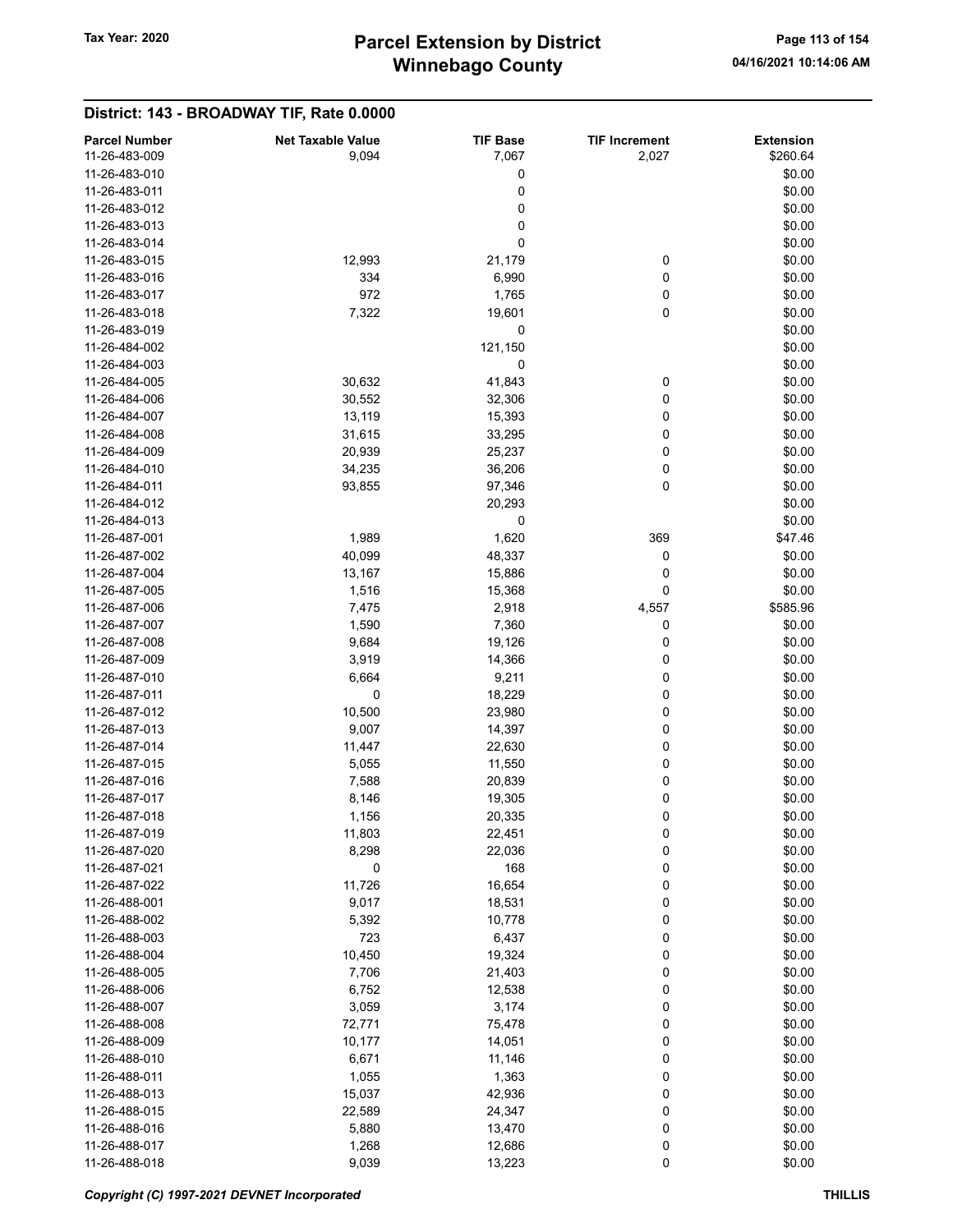# Winnebago County Tax Year: 2020 **Parcel Extension by District** Page 114 of 154

| <b>Parcel Number</b> | <b>Net Taxable Value</b> | <b>TIF Base</b> | <b>TIF Increment</b> | <b>Extension</b> |
|----------------------|--------------------------|-----------------|----------------------|------------------|
| 11-26-488-019        | 9,782                    | 20,744          | 0                    | \$0.00           |
| 11-26-488-020        | 5,810                    | 13,973          | 0                    | \$0.00           |
| 11-26-488-021        |                          |                 | 0                    | \$0.00           |
|                      | 1,685                    | 6,004           |                      |                  |
| 11-26-488-022        | 9,128                    | 10,417          | 0                    | \$0.00           |
| 11-26-488-023        | 7,987                    | 17,717          | 0                    | \$0.00           |
| 11-26-488-025        | 5,750                    | 6,325           | 0                    | \$0.00           |
| 11-26-488-026        | 49,391                   | 49,048          | 343                  | \$44.10          |
| 11-26-488-027        | 16,778                   | 18,491          | 0                    | \$0.00           |
| 11-26-488-028        | 25,129                   | 26,430          | 0                    | \$0.00           |
| 11-26-488-029        | 31,428                   | 36,405          | 0                    | \$0.00           |
| 11-26-488-030        | 16,327                   | 23,985          | 0                    | \$0.00           |
| 11-26-488-031        | 25,528                   | 21,196          | 4,332                | \$557.04         |
| 11-26-488-032        |                          | 0               |                      | \$0.00           |
| 11-26-488-033        | 9,649                    | 9,856           | 0                    | \$0.00           |
| 11-26-488-034        | 7,118                    | 35,710          | 0                    | \$0.00           |
| 11-27-477-001        | 25,220                   | 26,158          | 0                    | \$0.00           |
| 11-27-477-002        |                          | 0               |                      | \$0.00           |
| 11-27-478-001        | 4,157                    | 12,554          | 0                    | \$0.00           |
| 11-27-478-002        | 1,481                    | 1,918           | 0                    | \$0.00           |
| 11-27-478-003        | 1,515                    | 1,961           | 0                    | \$0.00           |
| 11-27-478-004        | 1,889                    | 19,970          | 0                    | \$0.00           |
| 11-27-478-005        | 6,298                    | 12,276          | 0                    | \$0.00           |
| 11-27-478-006        | 8,274                    | 17,512          | 0                    | \$0.00           |
| 11-27-478-007        | 4,286                    | 11,689          | 0                    | \$0.00           |
| 11-27-478-008        | 8,286                    | 13,826          | 0                    | \$0.00           |
| 11-27-479-001        | 11,965                   | 22,448          | 0                    | \$0.00           |
| 11-27-479-002        |                          | 15,595          | 0                    | \$0.00           |
|                      | 7,136                    |                 |                      |                  |
| 11-27-479-003        | 8,693                    | 17,565          | 0                    | \$0.00           |
| 11-27-479-004        | 7,065                    | 13,455          | 0                    | \$0.00           |
| 11-27-479-005        | 7,507                    | 12,187          | 0                    | \$0.00           |
| 11-27-479-006        | 15,370                   | 15,595          | 0                    | \$0.00           |
| 11-27-479-007        | 15,292                   | 20,425          | 0                    | \$0.00           |
| 11-27-479-008        | 10,486                   | 18,708          | 0                    | \$0.00           |
| 11-27-479-009        | 8,123                    | 10,046          | 0                    | \$0.00           |
| 11-27-479-010        | 9,192                    | 14,025          | 0                    | \$0.00           |
| 11-27-479-011        | 6,519                    | 12,821          | 0                    | \$0.00           |
| 11-27-479-012        | 8,529                    | 15,955          | 0                    | \$0.00           |
| 11-27-479-013        | 13,543                   | 16,239          | 0                    | \$0.00           |
| 11-27-479-014        | 16,596                   | 23,525          | 0                    | \$0.00           |
| 11-27-479-015        | 9,240                    | 20,207          | 0                    | \$0.00           |
| 11-27-480-001        | 7,793                    | 8,202           | 0                    | \$0.00           |
| 11-27-480-002        | 11,853                   | 23,588          | 0                    | \$0.00           |
| 11-27-480-003        | 1,122                    | 11,285          | 0                    | \$0.00           |
| 11-27-480-004        | 10,909                   | 8,842           | 2,067                | \$265.78         |
| 11-27-480-005        | 10,671                   | 24,614          | 0                    | \$0.00           |
| 11-27-480-006        | 7,356                    | 11,630          | 0                    | \$0.00           |
| 11-27-480-007        | 6,359                    | 13,584          | 0                    | \$0.00           |
| 11-27-480-008        | 7,747                    | 16,476          | 0                    | \$0.00           |
| 11-27-480-009        | 15,095                   | 24,102          | 0                    | \$0.00           |
| 11-27-480-010        | 8,402                    | 14,669          | 0                    | \$0.00           |
| 11-27-480-011        | 8,100                    | 19,637          | 0                    | \$0.00           |
| 11-27-480-014        | 7,006                    | 6,401           | 605                  | \$77.80          |
| 11-27-480-015        | 7,414                    | 17,278          | 0                    | \$0.00           |
| 11-27-480-016        | 10,014                   | 34,764          | 0                    | \$0.00           |
|                      |                          |                 |                      |                  |
| 11-27-481-001        | 7,224                    | 10,787          | 0                    | \$0.00           |
| 11-27-481-002        | 0                        | 7,694           | 0                    | \$0.00           |
| 11-27-481-003        | 6,695                    | 19,778          | 0                    | \$0.00           |
| 11-27-481-004        | 7,941                    | 12,251          | 0                    | \$0.00           |
| 11-27-481-005        | 19,200                   | 21,129          | 0                    | \$0.00           |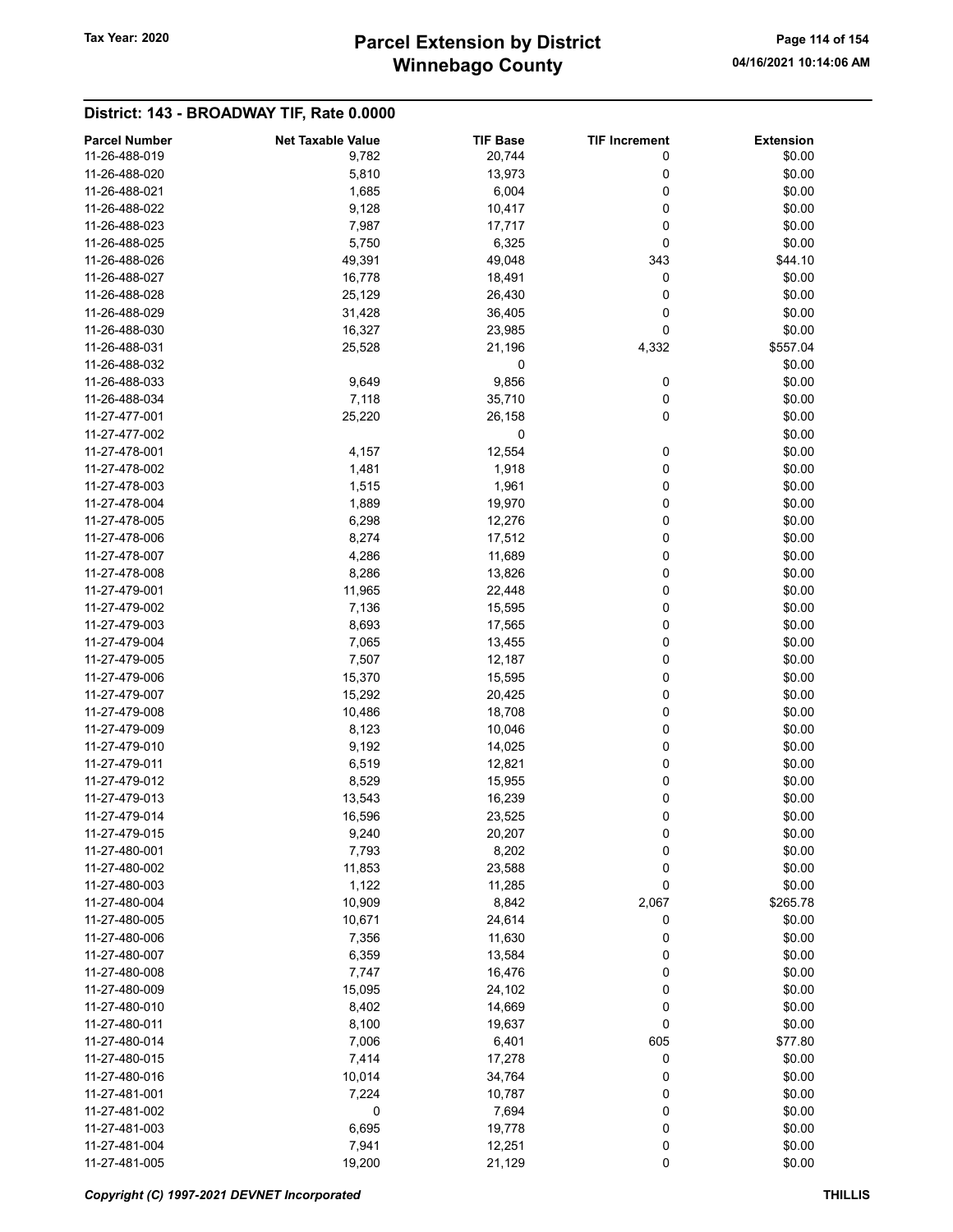# Winnebago County Tax Year: 2020 **Parcel Extension by District** Page 115 of 154

| 11-27-481-006<br>8,835<br>7,353<br>1,482<br>\$190.56<br>11-27-481-007<br>15,806<br>26,810<br>0<br>\$0.00<br>11-27-481-008<br>12,503<br>20,354<br>0<br>\$0.00<br>0<br>\$0.00<br>11-34-226-001<br>11,139<br>17,097<br>\$0.00<br>11-34-226-002<br>7,829<br>16,188<br>0<br>0<br>0<br>\$0.00<br>11-34-226-003<br>4,196<br>4,669<br>0<br>\$0.00<br>11-34-226-004<br>13,824<br>11-34-226-005<br>9,368<br>21,341<br>0<br>\$0.00<br>11-34-226-006<br>7,664<br>0<br>\$0.00<br>17,063<br>0<br>\$0.00<br>11-34-226-007<br>5,667<br>6,079<br>4,427<br>6,224<br>0<br>11-34-226-008<br>\$0.00<br>11-34-226-009<br>12,172<br>9,691<br>2,481<br>\$319.02<br>11-34-226-010<br>1,636<br>5,958<br>0<br>\$0.00<br>0<br>\$0.00<br>11-34-226-011<br>10,761<br>16,508<br>11-34-226-012<br>5,480<br>17,283<br>0<br>\$0.00<br>\$0.00<br>11-34-227-001<br>0<br>0<br>10,197<br>0<br>\$0.00<br>11-34-227-002<br>1,617<br>17,358<br>0<br>\$0.00<br>11-34-227-003<br>9,332<br>23,103<br>11-34-227-004<br>2,182<br>8,919<br>0<br>\$0.00<br>6,322<br>6,001<br>\$41.28<br>11-34-227-005<br>321<br>0<br>\$0.00<br>11-34-227-006<br>11,645<br>21,772<br>0<br>\$0.00<br>11-34-227-007<br>12,259<br>21,250<br>11-34-228-001<br>5,380<br>8,072<br>0<br>\$0.00<br>0<br>11-34-228-002<br>6,426<br>14,251<br>\$0.00<br>9,332<br>0<br>11-34-228-003<br>18,476<br>\$0.00<br>0<br>11-34-228-004<br>10,946<br>28,222<br>\$0.00<br>0<br>\$0.00<br>11-34-228-005<br>2,452<br>4,165<br>0<br>11-34-228-006<br>17,759<br>24,207<br>\$0.00<br>0<br>11-34-229-001<br>5,766<br>5,980<br>\$0.00<br>11-34-229-002<br>5,766<br>5,980<br>0<br>\$0.00<br>0<br>\$0.00<br>11-34-229-003<br>5,831<br>6,048<br>0<br>11-34-229-006<br>3,986<br>8,806<br>\$0.00<br>0<br>11-34-229-007<br>1,153<br>1,493<br>\$0.00<br>0<br>\$0.00<br>11-34-229-008<br>14,918<br>\$0.00<br>11-34-229-009<br>7,844<br>0<br>0<br>11-34-229-010<br>4,068<br>5,174<br>\$0.00<br>11-34-229-011<br>12,972<br>22,393<br>0<br>\$0.00<br>0<br>11-34-229-012<br>10,094<br>26,935<br>\$0.00<br>0<br>11-34-229-013<br>6,785<br>26,889<br>\$0.00<br>16,160<br>0<br>\$0.00<br>11-34-229-015<br>10,099<br>12,449<br>0<br>\$0.00<br>11-34-229-016<br>32,667<br>5,354<br>5,879<br>0<br>\$0.00<br>11-34-229-017<br>7,234<br>0<br>\$0.00<br>11-34-229-018<br>11,169<br>11-34-229-023<br>41,559<br>\$0.00<br>50,440<br>0<br>0<br>\$0.00<br>11-34-229-024<br>0<br>6,555<br>6,736<br>0<br>11-34-229-025<br>25,582<br>\$0.00<br>11-34-229-026<br>70,514<br>0<br>\$0.00<br>42,664<br>0<br>11-34-230-001<br>11,876<br>24,524<br>\$0.00<br>0<br>\$0.00<br>11-34-230-002<br>4,877<br>17,107<br>0<br>\$0.00<br>11-34-230-005<br>0<br>14,179<br>9,629<br>\$182.98<br>11-34-230-006<br>8,206<br>1,423<br>11-34-230-007<br>6,159<br>11,134<br>0<br>\$0.00<br>0<br>11-34-230-008<br>2,234<br>3,165<br>\$0.00<br>2,234<br>3,165<br>0<br>\$0.00<br>11-34-230-009<br>3,165<br>0<br>\$0.00<br>11-34-230-010<br>2,235<br>2,233<br>3,165<br>0<br>\$0.00<br>11-34-230-011<br>0<br>\$0.00<br>11-34-230-012<br>10,130<br>20,853<br>0<br>\$0.00<br>11-34-230-013<br>9,952<br>20,450<br>0<br>11-34-230-014<br>5,322<br>\$0.00<br>6,253 | <b>Parcel Number</b> | <b>Net Taxable Value</b> | <b>TIF Base</b> | <b>TIF Increment</b> | <b>Extension</b> |
|----------------------------------------------------------------------------------------------------------------------------------------------------------------------------------------------------------------------------------------------------------------------------------------------------------------------------------------------------------------------------------------------------------------------------------------------------------------------------------------------------------------------------------------------------------------------------------------------------------------------------------------------------------------------------------------------------------------------------------------------------------------------------------------------------------------------------------------------------------------------------------------------------------------------------------------------------------------------------------------------------------------------------------------------------------------------------------------------------------------------------------------------------------------------------------------------------------------------------------------------------------------------------------------------------------------------------------------------------------------------------------------------------------------------------------------------------------------------------------------------------------------------------------------------------------------------------------------------------------------------------------------------------------------------------------------------------------------------------------------------------------------------------------------------------------------------------------------------------------------------------------------------------------------------------------------------------------------------------------------------------------------------------------------------------------------------------------------------------------------------------------------------------------------------------------------------------------------------------------------------------------------------------------------------------------------------------------------------------------------------------------------------------------------------------------------------------------------------------------------------------------------------------------------------------------------------------------------------------------------------------------------------------------------------------------------------------------------------------------------------------------------------------------------------------------------------------------------------------------------------------------------------------------------------------------------------------------------------------------------------------------------------------------------------------------------------------------------------------------|----------------------|--------------------------|-----------------|----------------------|------------------|
|                                                                                                                                                                                                                                                                                                                                                                                                                                                                                                                                                                                                                                                                                                                                                                                                                                                                                                                                                                                                                                                                                                                                                                                                                                                                                                                                                                                                                                                                                                                                                                                                                                                                                                                                                                                                                                                                                                                                                                                                                                                                                                                                                                                                                                                                                                                                                                                                                                                                                                                                                                                                                                                                                                                                                                                                                                                                                                                                                                                                                                                                                                          |                      |                          |                 |                      |                  |
|                                                                                                                                                                                                                                                                                                                                                                                                                                                                                                                                                                                                                                                                                                                                                                                                                                                                                                                                                                                                                                                                                                                                                                                                                                                                                                                                                                                                                                                                                                                                                                                                                                                                                                                                                                                                                                                                                                                                                                                                                                                                                                                                                                                                                                                                                                                                                                                                                                                                                                                                                                                                                                                                                                                                                                                                                                                                                                                                                                                                                                                                                                          |                      |                          |                 |                      |                  |
|                                                                                                                                                                                                                                                                                                                                                                                                                                                                                                                                                                                                                                                                                                                                                                                                                                                                                                                                                                                                                                                                                                                                                                                                                                                                                                                                                                                                                                                                                                                                                                                                                                                                                                                                                                                                                                                                                                                                                                                                                                                                                                                                                                                                                                                                                                                                                                                                                                                                                                                                                                                                                                                                                                                                                                                                                                                                                                                                                                                                                                                                                                          |                      |                          |                 |                      |                  |
|                                                                                                                                                                                                                                                                                                                                                                                                                                                                                                                                                                                                                                                                                                                                                                                                                                                                                                                                                                                                                                                                                                                                                                                                                                                                                                                                                                                                                                                                                                                                                                                                                                                                                                                                                                                                                                                                                                                                                                                                                                                                                                                                                                                                                                                                                                                                                                                                                                                                                                                                                                                                                                                                                                                                                                                                                                                                                                                                                                                                                                                                                                          |                      |                          |                 |                      |                  |
|                                                                                                                                                                                                                                                                                                                                                                                                                                                                                                                                                                                                                                                                                                                                                                                                                                                                                                                                                                                                                                                                                                                                                                                                                                                                                                                                                                                                                                                                                                                                                                                                                                                                                                                                                                                                                                                                                                                                                                                                                                                                                                                                                                                                                                                                                                                                                                                                                                                                                                                                                                                                                                                                                                                                                                                                                                                                                                                                                                                                                                                                                                          |                      |                          |                 |                      |                  |
|                                                                                                                                                                                                                                                                                                                                                                                                                                                                                                                                                                                                                                                                                                                                                                                                                                                                                                                                                                                                                                                                                                                                                                                                                                                                                                                                                                                                                                                                                                                                                                                                                                                                                                                                                                                                                                                                                                                                                                                                                                                                                                                                                                                                                                                                                                                                                                                                                                                                                                                                                                                                                                                                                                                                                                                                                                                                                                                                                                                                                                                                                                          |                      |                          |                 |                      |                  |
|                                                                                                                                                                                                                                                                                                                                                                                                                                                                                                                                                                                                                                                                                                                                                                                                                                                                                                                                                                                                                                                                                                                                                                                                                                                                                                                                                                                                                                                                                                                                                                                                                                                                                                                                                                                                                                                                                                                                                                                                                                                                                                                                                                                                                                                                                                                                                                                                                                                                                                                                                                                                                                                                                                                                                                                                                                                                                                                                                                                                                                                                                                          |                      |                          |                 |                      |                  |
|                                                                                                                                                                                                                                                                                                                                                                                                                                                                                                                                                                                                                                                                                                                                                                                                                                                                                                                                                                                                                                                                                                                                                                                                                                                                                                                                                                                                                                                                                                                                                                                                                                                                                                                                                                                                                                                                                                                                                                                                                                                                                                                                                                                                                                                                                                                                                                                                                                                                                                                                                                                                                                                                                                                                                                                                                                                                                                                                                                                                                                                                                                          |                      |                          |                 |                      |                  |
|                                                                                                                                                                                                                                                                                                                                                                                                                                                                                                                                                                                                                                                                                                                                                                                                                                                                                                                                                                                                                                                                                                                                                                                                                                                                                                                                                                                                                                                                                                                                                                                                                                                                                                                                                                                                                                                                                                                                                                                                                                                                                                                                                                                                                                                                                                                                                                                                                                                                                                                                                                                                                                                                                                                                                                                                                                                                                                                                                                                                                                                                                                          |                      |                          |                 |                      |                  |
|                                                                                                                                                                                                                                                                                                                                                                                                                                                                                                                                                                                                                                                                                                                                                                                                                                                                                                                                                                                                                                                                                                                                                                                                                                                                                                                                                                                                                                                                                                                                                                                                                                                                                                                                                                                                                                                                                                                                                                                                                                                                                                                                                                                                                                                                                                                                                                                                                                                                                                                                                                                                                                                                                                                                                                                                                                                                                                                                                                                                                                                                                                          |                      |                          |                 |                      |                  |
|                                                                                                                                                                                                                                                                                                                                                                                                                                                                                                                                                                                                                                                                                                                                                                                                                                                                                                                                                                                                                                                                                                                                                                                                                                                                                                                                                                                                                                                                                                                                                                                                                                                                                                                                                                                                                                                                                                                                                                                                                                                                                                                                                                                                                                                                                                                                                                                                                                                                                                                                                                                                                                                                                                                                                                                                                                                                                                                                                                                                                                                                                                          |                      |                          |                 |                      |                  |
|                                                                                                                                                                                                                                                                                                                                                                                                                                                                                                                                                                                                                                                                                                                                                                                                                                                                                                                                                                                                                                                                                                                                                                                                                                                                                                                                                                                                                                                                                                                                                                                                                                                                                                                                                                                                                                                                                                                                                                                                                                                                                                                                                                                                                                                                                                                                                                                                                                                                                                                                                                                                                                                                                                                                                                                                                                                                                                                                                                                                                                                                                                          |                      |                          |                 |                      |                  |
|                                                                                                                                                                                                                                                                                                                                                                                                                                                                                                                                                                                                                                                                                                                                                                                                                                                                                                                                                                                                                                                                                                                                                                                                                                                                                                                                                                                                                                                                                                                                                                                                                                                                                                                                                                                                                                                                                                                                                                                                                                                                                                                                                                                                                                                                                                                                                                                                                                                                                                                                                                                                                                                                                                                                                                                                                                                                                                                                                                                                                                                                                                          |                      |                          |                 |                      |                  |
|                                                                                                                                                                                                                                                                                                                                                                                                                                                                                                                                                                                                                                                                                                                                                                                                                                                                                                                                                                                                                                                                                                                                                                                                                                                                                                                                                                                                                                                                                                                                                                                                                                                                                                                                                                                                                                                                                                                                                                                                                                                                                                                                                                                                                                                                                                                                                                                                                                                                                                                                                                                                                                                                                                                                                                                                                                                                                                                                                                                                                                                                                                          |                      |                          |                 |                      |                  |
|                                                                                                                                                                                                                                                                                                                                                                                                                                                                                                                                                                                                                                                                                                                                                                                                                                                                                                                                                                                                                                                                                                                                                                                                                                                                                                                                                                                                                                                                                                                                                                                                                                                                                                                                                                                                                                                                                                                                                                                                                                                                                                                                                                                                                                                                                                                                                                                                                                                                                                                                                                                                                                                                                                                                                                                                                                                                                                                                                                                                                                                                                                          |                      |                          |                 |                      |                  |
|                                                                                                                                                                                                                                                                                                                                                                                                                                                                                                                                                                                                                                                                                                                                                                                                                                                                                                                                                                                                                                                                                                                                                                                                                                                                                                                                                                                                                                                                                                                                                                                                                                                                                                                                                                                                                                                                                                                                                                                                                                                                                                                                                                                                                                                                                                                                                                                                                                                                                                                                                                                                                                                                                                                                                                                                                                                                                                                                                                                                                                                                                                          |                      |                          |                 |                      |                  |
|                                                                                                                                                                                                                                                                                                                                                                                                                                                                                                                                                                                                                                                                                                                                                                                                                                                                                                                                                                                                                                                                                                                                                                                                                                                                                                                                                                                                                                                                                                                                                                                                                                                                                                                                                                                                                                                                                                                                                                                                                                                                                                                                                                                                                                                                                                                                                                                                                                                                                                                                                                                                                                                                                                                                                                                                                                                                                                                                                                                                                                                                                                          |                      |                          |                 |                      |                  |
|                                                                                                                                                                                                                                                                                                                                                                                                                                                                                                                                                                                                                                                                                                                                                                                                                                                                                                                                                                                                                                                                                                                                                                                                                                                                                                                                                                                                                                                                                                                                                                                                                                                                                                                                                                                                                                                                                                                                                                                                                                                                                                                                                                                                                                                                                                                                                                                                                                                                                                                                                                                                                                                                                                                                                                                                                                                                                                                                                                                                                                                                                                          |                      |                          |                 |                      |                  |
|                                                                                                                                                                                                                                                                                                                                                                                                                                                                                                                                                                                                                                                                                                                                                                                                                                                                                                                                                                                                                                                                                                                                                                                                                                                                                                                                                                                                                                                                                                                                                                                                                                                                                                                                                                                                                                                                                                                                                                                                                                                                                                                                                                                                                                                                                                                                                                                                                                                                                                                                                                                                                                                                                                                                                                                                                                                                                                                                                                                                                                                                                                          |                      |                          |                 |                      |                  |
|                                                                                                                                                                                                                                                                                                                                                                                                                                                                                                                                                                                                                                                                                                                                                                                                                                                                                                                                                                                                                                                                                                                                                                                                                                                                                                                                                                                                                                                                                                                                                                                                                                                                                                                                                                                                                                                                                                                                                                                                                                                                                                                                                                                                                                                                                                                                                                                                                                                                                                                                                                                                                                                                                                                                                                                                                                                                                                                                                                                                                                                                                                          |                      |                          |                 |                      |                  |
|                                                                                                                                                                                                                                                                                                                                                                                                                                                                                                                                                                                                                                                                                                                                                                                                                                                                                                                                                                                                                                                                                                                                                                                                                                                                                                                                                                                                                                                                                                                                                                                                                                                                                                                                                                                                                                                                                                                                                                                                                                                                                                                                                                                                                                                                                                                                                                                                                                                                                                                                                                                                                                                                                                                                                                                                                                                                                                                                                                                                                                                                                                          |                      |                          |                 |                      |                  |
|                                                                                                                                                                                                                                                                                                                                                                                                                                                                                                                                                                                                                                                                                                                                                                                                                                                                                                                                                                                                                                                                                                                                                                                                                                                                                                                                                                                                                                                                                                                                                                                                                                                                                                                                                                                                                                                                                                                                                                                                                                                                                                                                                                                                                                                                                                                                                                                                                                                                                                                                                                                                                                                                                                                                                                                                                                                                                                                                                                                                                                                                                                          |                      |                          |                 |                      |                  |
|                                                                                                                                                                                                                                                                                                                                                                                                                                                                                                                                                                                                                                                                                                                                                                                                                                                                                                                                                                                                                                                                                                                                                                                                                                                                                                                                                                                                                                                                                                                                                                                                                                                                                                                                                                                                                                                                                                                                                                                                                                                                                                                                                                                                                                                                                                                                                                                                                                                                                                                                                                                                                                                                                                                                                                                                                                                                                                                                                                                                                                                                                                          |                      |                          |                 |                      |                  |
|                                                                                                                                                                                                                                                                                                                                                                                                                                                                                                                                                                                                                                                                                                                                                                                                                                                                                                                                                                                                                                                                                                                                                                                                                                                                                                                                                                                                                                                                                                                                                                                                                                                                                                                                                                                                                                                                                                                                                                                                                                                                                                                                                                                                                                                                                                                                                                                                                                                                                                                                                                                                                                                                                                                                                                                                                                                                                                                                                                                                                                                                                                          |                      |                          |                 |                      |                  |
|                                                                                                                                                                                                                                                                                                                                                                                                                                                                                                                                                                                                                                                                                                                                                                                                                                                                                                                                                                                                                                                                                                                                                                                                                                                                                                                                                                                                                                                                                                                                                                                                                                                                                                                                                                                                                                                                                                                                                                                                                                                                                                                                                                                                                                                                                                                                                                                                                                                                                                                                                                                                                                                                                                                                                                                                                                                                                                                                                                                                                                                                                                          |                      |                          |                 |                      |                  |
|                                                                                                                                                                                                                                                                                                                                                                                                                                                                                                                                                                                                                                                                                                                                                                                                                                                                                                                                                                                                                                                                                                                                                                                                                                                                                                                                                                                                                                                                                                                                                                                                                                                                                                                                                                                                                                                                                                                                                                                                                                                                                                                                                                                                                                                                                                                                                                                                                                                                                                                                                                                                                                                                                                                                                                                                                                                                                                                                                                                                                                                                                                          |                      |                          |                 |                      |                  |
|                                                                                                                                                                                                                                                                                                                                                                                                                                                                                                                                                                                                                                                                                                                                                                                                                                                                                                                                                                                                                                                                                                                                                                                                                                                                                                                                                                                                                                                                                                                                                                                                                                                                                                                                                                                                                                                                                                                                                                                                                                                                                                                                                                                                                                                                                                                                                                                                                                                                                                                                                                                                                                                                                                                                                                                                                                                                                                                                                                                                                                                                                                          |                      |                          |                 |                      |                  |
|                                                                                                                                                                                                                                                                                                                                                                                                                                                                                                                                                                                                                                                                                                                                                                                                                                                                                                                                                                                                                                                                                                                                                                                                                                                                                                                                                                                                                                                                                                                                                                                                                                                                                                                                                                                                                                                                                                                                                                                                                                                                                                                                                                                                                                                                                                                                                                                                                                                                                                                                                                                                                                                                                                                                                                                                                                                                                                                                                                                                                                                                                                          |                      |                          |                 |                      |                  |
|                                                                                                                                                                                                                                                                                                                                                                                                                                                                                                                                                                                                                                                                                                                                                                                                                                                                                                                                                                                                                                                                                                                                                                                                                                                                                                                                                                                                                                                                                                                                                                                                                                                                                                                                                                                                                                                                                                                                                                                                                                                                                                                                                                                                                                                                                                                                                                                                                                                                                                                                                                                                                                                                                                                                                                                                                                                                                                                                                                                                                                                                                                          |                      |                          |                 |                      |                  |
|                                                                                                                                                                                                                                                                                                                                                                                                                                                                                                                                                                                                                                                                                                                                                                                                                                                                                                                                                                                                                                                                                                                                                                                                                                                                                                                                                                                                                                                                                                                                                                                                                                                                                                                                                                                                                                                                                                                                                                                                                                                                                                                                                                                                                                                                                                                                                                                                                                                                                                                                                                                                                                                                                                                                                                                                                                                                                                                                                                                                                                                                                                          |                      |                          |                 |                      |                  |
|                                                                                                                                                                                                                                                                                                                                                                                                                                                                                                                                                                                                                                                                                                                                                                                                                                                                                                                                                                                                                                                                                                                                                                                                                                                                                                                                                                                                                                                                                                                                                                                                                                                                                                                                                                                                                                                                                                                                                                                                                                                                                                                                                                                                                                                                                                                                                                                                                                                                                                                                                                                                                                                                                                                                                                                                                                                                                                                                                                                                                                                                                                          |                      |                          |                 |                      |                  |
|                                                                                                                                                                                                                                                                                                                                                                                                                                                                                                                                                                                                                                                                                                                                                                                                                                                                                                                                                                                                                                                                                                                                                                                                                                                                                                                                                                                                                                                                                                                                                                                                                                                                                                                                                                                                                                                                                                                                                                                                                                                                                                                                                                                                                                                                                                                                                                                                                                                                                                                                                                                                                                                                                                                                                                                                                                                                                                                                                                                                                                                                                                          |                      |                          |                 |                      |                  |
|                                                                                                                                                                                                                                                                                                                                                                                                                                                                                                                                                                                                                                                                                                                                                                                                                                                                                                                                                                                                                                                                                                                                                                                                                                                                                                                                                                                                                                                                                                                                                                                                                                                                                                                                                                                                                                                                                                                                                                                                                                                                                                                                                                                                                                                                                                                                                                                                                                                                                                                                                                                                                                                                                                                                                                                                                                                                                                                                                                                                                                                                                                          |                      |                          |                 |                      |                  |
|                                                                                                                                                                                                                                                                                                                                                                                                                                                                                                                                                                                                                                                                                                                                                                                                                                                                                                                                                                                                                                                                                                                                                                                                                                                                                                                                                                                                                                                                                                                                                                                                                                                                                                                                                                                                                                                                                                                                                                                                                                                                                                                                                                                                                                                                                                                                                                                                                                                                                                                                                                                                                                                                                                                                                                                                                                                                                                                                                                                                                                                                                                          |                      |                          |                 |                      |                  |
|                                                                                                                                                                                                                                                                                                                                                                                                                                                                                                                                                                                                                                                                                                                                                                                                                                                                                                                                                                                                                                                                                                                                                                                                                                                                                                                                                                                                                                                                                                                                                                                                                                                                                                                                                                                                                                                                                                                                                                                                                                                                                                                                                                                                                                                                                                                                                                                                                                                                                                                                                                                                                                                                                                                                                                                                                                                                                                                                                                                                                                                                                                          |                      |                          |                 |                      |                  |
|                                                                                                                                                                                                                                                                                                                                                                                                                                                                                                                                                                                                                                                                                                                                                                                                                                                                                                                                                                                                                                                                                                                                                                                                                                                                                                                                                                                                                                                                                                                                                                                                                                                                                                                                                                                                                                                                                                                                                                                                                                                                                                                                                                                                                                                                                                                                                                                                                                                                                                                                                                                                                                                                                                                                                                                                                                                                                                                                                                                                                                                                                                          |                      |                          |                 |                      |                  |
|                                                                                                                                                                                                                                                                                                                                                                                                                                                                                                                                                                                                                                                                                                                                                                                                                                                                                                                                                                                                                                                                                                                                                                                                                                                                                                                                                                                                                                                                                                                                                                                                                                                                                                                                                                                                                                                                                                                                                                                                                                                                                                                                                                                                                                                                                                                                                                                                                                                                                                                                                                                                                                                                                                                                                                                                                                                                                                                                                                                                                                                                                                          |                      |                          |                 |                      |                  |
|                                                                                                                                                                                                                                                                                                                                                                                                                                                                                                                                                                                                                                                                                                                                                                                                                                                                                                                                                                                                                                                                                                                                                                                                                                                                                                                                                                                                                                                                                                                                                                                                                                                                                                                                                                                                                                                                                                                                                                                                                                                                                                                                                                                                                                                                                                                                                                                                                                                                                                                                                                                                                                                                                                                                                                                                                                                                                                                                                                                                                                                                                                          |                      |                          |                 |                      |                  |
|                                                                                                                                                                                                                                                                                                                                                                                                                                                                                                                                                                                                                                                                                                                                                                                                                                                                                                                                                                                                                                                                                                                                                                                                                                                                                                                                                                                                                                                                                                                                                                                                                                                                                                                                                                                                                                                                                                                                                                                                                                                                                                                                                                                                                                                                                                                                                                                                                                                                                                                                                                                                                                                                                                                                                                                                                                                                                                                                                                                                                                                                                                          |                      |                          |                 |                      |                  |
|                                                                                                                                                                                                                                                                                                                                                                                                                                                                                                                                                                                                                                                                                                                                                                                                                                                                                                                                                                                                                                                                                                                                                                                                                                                                                                                                                                                                                                                                                                                                                                                                                                                                                                                                                                                                                                                                                                                                                                                                                                                                                                                                                                                                                                                                                                                                                                                                                                                                                                                                                                                                                                                                                                                                                                                                                                                                                                                                                                                                                                                                                                          |                      |                          |                 |                      |                  |
|                                                                                                                                                                                                                                                                                                                                                                                                                                                                                                                                                                                                                                                                                                                                                                                                                                                                                                                                                                                                                                                                                                                                                                                                                                                                                                                                                                                                                                                                                                                                                                                                                                                                                                                                                                                                                                                                                                                                                                                                                                                                                                                                                                                                                                                                                                                                                                                                                                                                                                                                                                                                                                                                                                                                                                                                                                                                                                                                                                                                                                                                                                          |                      |                          |                 |                      |                  |
|                                                                                                                                                                                                                                                                                                                                                                                                                                                                                                                                                                                                                                                                                                                                                                                                                                                                                                                                                                                                                                                                                                                                                                                                                                                                                                                                                                                                                                                                                                                                                                                                                                                                                                                                                                                                                                                                                                                                                                                                                                                                                                                                                                                                                                                                                                                                                                                                                                                                                                                                                                                                                                                                                                                                                                                                                                                                                                                                                                                                                                                                                                          |                      |                          |                 |                      |                  |
|                                                                                                                                                                                                                                                                                                                                                                                                                                                                                                                                                                                                                                                                                                                                                                                                                                                                                                                                                                                                                                                                                                                                                                                                                                                                                                                                                                                                                                                                                                                                                                                                                                                                                                                                                                                                                                                                                                                                                                                                                                                                                                                                                                                                                                                                                                                                                                                                                                                                                                                                                                                                                                                                                                                                                                                                                                                                                                                                                                                                                                                                                                          |                      |                          |                 |                      |                  |
|                                                                                                                                                                                                                                                                                                                                                                                                                                                                                                                                                                                                                                                                                                                                                                                                                                                                                                                                                                                                                                                                                                                                                                                                                                                                                                                                                                                                                                                                                                                                                                                                                                                                                                                                                                                                                                                                                                                                                                                                                                                                                                                                                                                                                                                                                                                                                                                                                                                                                                                                                                                                                                                                                                                                                                                                                                                                                                                                                                                                                                                                                                          |                      |                          |                 |                      |                  |
|                                                                                                                                                                                                                                                                                                                                                                                                                                                                                                                                                                                                                                                                                                                                                                                                                                                                                                                                                                                                                                                                                                                                                                                                                                                                                                                                                                                                                                                                                                                                                                                                                                                                                                                                                                                                                                                                                                                                                                                                                                                                                                                                                                                                                                                                                                                                                                                                                                                                                                                                                                                                                                                                                                                                                                                                                                                                                                                                                                                                                                                                                                          |                      |                          |                 |                      |                  |
|                                                                                                                                                                                                                                                                                                                                                                                                                                                                                                                                                                                                                                                                                                                                                                                                                                                                                                                                                                                                                                                                                                                                                                                                                                                                                                                                                                                                                                                                                                                                                                                                                                                                                                                                                                                                                                                                                                                                                                                                                                                                                                                                                                                                                                                                                                                                                                                                                                                                                                                                                                                                                                                                                                                                                                                                                                                                                                                                                                                                                                                                                                          |                      |                          |                 |                      |                  |
|                                                                                                                                                                                                                                                                                                                                                                                                                                                                                                                                                                                                                                                                                                                                                                                                                                                                                                                                                                                                                                                                                                                                                                                                                                                                                                                                                                                                                                                                                                                                                                                                                                                                                                                                                                                                                                                                                                                                                                                                                                                                                                                                                                                                                                                                                                                                                                                                                                                                                                                                                                                                                                                                                                                                                                                                                                                                                                                                                                                                                                                                                                          |                      |                          |                 |                      |                  |
|                                                                                                                                                                                                                                                                                                                                                                                                                                                                                                                                                                                                                                                                                                                                                                                                                                                                                                                                                                                                                                                                                                                                                                                                                                                                                                                                                                                                                                                                                                                                                                                                                                                                                                                                                                                                                                                                                                                                                                                                                                                                                                                                                                                                                                                                                                                                                                                                                                                                                                                                                                                                                                                                                                                                                                                                                                                                                                                                                                                                                                                                                                          |                      |                          |                 |                      |                  |
|                                                                                                                                                                                                                                                                                                                                                                                                                                                                                                                                                                                                                                                                                                                                                                                                                                                                                                                                                                                                                                                                                                                                                                                                                                                                                                                                                                                                                                                                                                                                                                                                                                                                                                                                                                                                                                                                                                                                                                                                                                                                                                                                                                                                                                                                                                                                                                                                                                                                                                                                                                                                                                                                                                                                                                                                                                                                                                                                                                                                                                                                                                          |                      |                          |                 |                      |                  |
|                                                                                                                                                                                                                                                                                                                                                                                                                                                                                                                                                                                                                                                                                                                                                                                                                                                                                                                                                                                                                                                                                                                                                                                                                                                                                                                                                                                                                                                                                                                                                                                                                                                                                                                                                                                                                                                                                                                                                                                                                                                                                                                                                                                                                                                                                                                                                                                                                                                                                                                                                                                                                                                                                                                                                                                                                                                                                                                                                                                                                                                                                                          |                      |                          |                 |                      |                  |
|                                                                                                                                                                                                                                                                                                                                                                                                                                                                                                                                                                                                                                                                                                                                                                                                                                                                                                                                                                                                                                                                                                                                                                                                                                                                                                                                                                                                                                                                                                                                                                                                                                                                                                                                                                                                                                                                                                                                                                                                                                                                                                                                                                                                                                                                                                                                                                                                                                                                                                                                                                                                                                                                                                                                                                                                                                                                                                                                                                                                                                                                                                          |                      |                          |                 |                      |                  |
|                                                                                                                                                                                                                                                                                                                                                                                                                                                                                                                                                                                                                                                                                                                                                                                                                                                                                                                                                                                                                                                                                                                                                                                                                                                                                                                                                                                                                                                                                                                                                                                                                                                                                                                                                                                                                                                                                                                                                                                                                                                                                                                                                                                                                                                                                                                                                                                                                                                                                                                                                                                                                                                                                                                                                                                                                                                                                                                                                                                                                                                                                                          |                      |                          |                 |                      |                  |
|                                                                                                                                                                                                                                                                                                                                                                                                                                                                                                                                                                                                                                                                                                                                                                                                                                                                                                                                                                                                                                                                                                                                                                                                                                                                                                                                                                                                                                                                                                                                                                                                                                                                                                                                                                                                                                                                                                                                                                                                                                                                                                                                                                                                                                                                                                                                                                                                                                                                                                                                                                                                                                                                                                                                                                                                                                                                                                                                                                                                                                                                                                          |                      |                          |                 |                      |                  |
|                                                                                                                                                                                                                                                                                                                                                                                                                                                                                                                                                                                                                                                                                                                                                                                                                                                                                                                                                                                                                                                                                                                                                                                                                                                                                                                                                                                                                                                                                                                                                                                                                                                                                                                                                                                                                                                                                                                                                                                                                                                                                                                                                                                                                                                                                                                                                                                                                                                                                                                                                                                                                                                                                                                                                                                                                                                                                                                                                                                                                                                                                                          |                      |                          |                 |                      |                  |
|                                                                                                                                                                                                                                                                                                                                                                                                                                                                                                                                                                                                                                                                                                                                                                                                                                                                                                                                                                                                                                                                                                                                                                                                                                                                                                                                                                                                                                                                                                                                                                                                                                                                                                                                                                                                                                                                                                                                                                                                                                                                                                                                                                                                                                                                                                                                                                                                                                                                                                                                                                                                                                                                                                                                                                                                                                                                                                                                                                                                                                                                                                          |                      |                          |                 |                      |                  |
|                                                                                                                                                                                                                                                                                                                                                                                                                                                                                                                                                                                                                                                                                                                                                                                                                                                                                                                                                                                                                                                                                                                                                                                                                                                                                                                                                                                                                                                                                                                                                                                                                                                                                                                                                                                                                                                                                                                                                                                                                                                                                                                                                                                                                                                                                                                                                                                                                                                                                                                                                                                                                                                                                                                                                                                                                                                                                                                                                                                                                                                                                                          |                      |                          |                 |                      |                  |
|                                                                                                                                                                                                                                                                                                                                                                                                                                                                                                                                                                                                                                                                                                                                                                                                                                                                                                                                                                                                                                                                                                                                                                                                                                                                                                                                                                                                                                                                                                                                                                                                                                                                                                                                                                                                                                                                                                                                                                                                                                                                                                                                                                                                                                                                                                                                                                                                                                                                                                                                                                                                                                                                                                                                                                                                                                                                                                                                                                                                                                                                                                          |                      |                          |                 |                      |                  |
|                                                                                                                                                                                                                                                                                                                                                                                                                                                                                                                                                                                                                                                                                                                                                                                                                                                                                                                                                                                                                                                                                                                                                                                                                                                                                                                                                                                                                                                                                                                                                                                                                                                                                                                                                                                                                                                                                                                                                                                                                                                                                                                                                                                                                                                                                                                                                                                                                                                                                                                                                                                                                                                                                                                                                                                                                                                                                                                                                                                                                                                                                                          |                      |                          |                 |                      |                  |
|                                                                                                                                                                                                                                                                                                                                                                                                                                                                                                                                                                                                                                                                                                                                                                                                                                                                                                                                                                                                                                                                                                                                                                                                                                                                                                                                                                                                                                                                                                                                                                                                                                                                                                                                                                                                                                                                                                                                                                                                                                                                                                                                                                                                                                                                                                                                                                                                                                                                                                                                                                                                                                                                                                                                                                                                                                                                                                                                                                                                                                                                                                          |                      |                          |                 |                      |                  |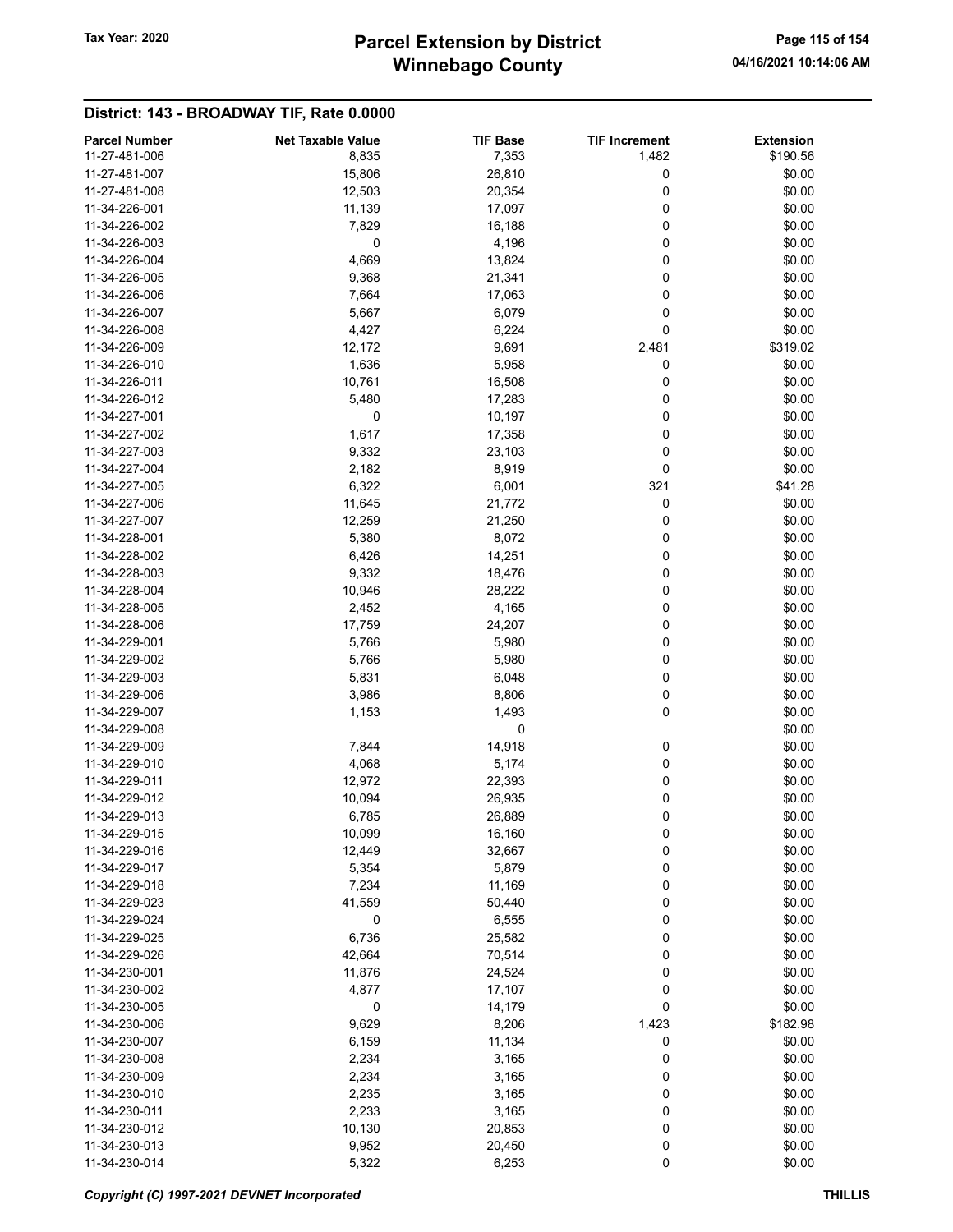# Winnebago County Tax Year: 2020 **Parcel Extension by District** Page 116 of 154

| <b>Parcel Number</b> | <b>Net Taxable Value</b> | <b>TIF Base</b> | <b>TIF Increment</b> | <b>Extension</b> |
|----------------------|--------------------------|-----------------|----------------------|------------------|
| 11-34-230-015        | 1,339                    | 10,185          | 0                    | \$0.00           |
| 11-34-231-001        | 8,693                    | 18,559          | 0                    | \$0.00           |
| 11-34-231-002        | 12,098                   | 15,830          | 0                    | \$0.00           |
| 11-34-231-003        | 6,489                    | 18,869          | 0                    | \$0.00           |
| 11-34-231-004        |                          |                 | 0                    | \$0.00           |
|                      | 6,786                    | 10,915          |                      |                  |
| 11-34-231-005        | 5,778                    | 12,932          | 0                    | \$0.00           |
| 11-34-231-006        | 16,607                   | 22,198          | 0                    | \$0.00           |
| 11-34-231-007        | 9,501                    | 24,016          | 0                    | \$0.00           |
| 11-34-231-008        | 3,126                    | 8,003           | 0                    | \$0.00           |
| 11-34-231-009        | 12,050                   | 24,575          | 0                    | \$0.00           |
| 11-34-231-010        | 19,837                   | 32,840          | 0                    | \$0.00           |
| 11-34-232-001        | 11,458                   | 10,251          | 1,207                | \$155.20         |
| 11-34-232-002        | 52,723                   | 54,684          | 0                    | \$0.00           |
| 11-34-232-010        | 16,201                   | 14,053          | 2,148                | \$276.20         |
| 11-34-232-011        | 1,367                    | 1,419           | 0                    | \$0.00           |
| 11-34-276-003        | 71,130                   | 0               | 71,130               | \$9,146.18       |
| 11-35-101-001        | 3,146                    | 14,414          | 0                    | \$0.00           |
| 11-35-101-002        | 8,335                    | 13,261          | 0                    | \$0.00           |
| 11-35-101-003        | 1,041                    | 8,113           | 0                    | \$0.00           |
|                      |                          |                 |                      |                  |
| 11-35-101-004        | 11,029                   | 15,932          | 0                    | \$0.00           |
| 11-35-101-005        | 7,903                    | 15,038          | 0                    | \$0.00           |
| 11-35-101-006        | 5,865                    | 20,706          | 0                    | \$0.00           |
| 11-35-101-007        | 15,532                   | 20,789          | 0                    | \$0.00           |
| 11-35-102-001        |                          | 0               |                      | \$0.00           |
| 11-35-102-002        |                          | 0               |                      | \$0.00           |
| 11-35-102-003        | 6,523                    | 8,154           | 0                    | \$0.00           |
| 11-35-102-004        | 7,553                    | 14,214          | 0                    | \$0.00           |
| 11-35-102-005        |                          | 0               |                      | \$0.00           |
| 11-35-102-006        | 11,910                   | 19,774          | 0                    | \$0.00           |
| 11-35-102-007        | 9,363                    | 18,916          | 0                    | \$0.00           |
| 11-35-102-008        |                          | 0               |                      | \$0.00           |
| 11-35-103-001        |                          | 0               |                      | \$0.00           |
| 11-35-103-002        | 8,574                    | 8,893           | 0                    | \$0.00           |
| 11-35-103-003        |                          | 0               |                      | \$0.00           |
| 11-35-104-001        | 12,695                   | 14,623          | 0                    | \$0.00           |
|                      |                          |                 |                      |                  |
| 11-35-104-002        | 38,166                   | 39,587          | 0                    | \$0.00           |
| 11-35-104-003        | 38,166                   | 39,587          | 0                    | \$0.00           |
| 11-35-104-004        | 19,150                   | 19,862          | 0                    | \$0.00           |
| 11-35-104-005        | 1,852                    | 1,920           | 0                    | \$0.00           |
| 11-35-126-002        | 12,248                   | 21,773          | 0                    | \$0.00           |
| 11-35-126-003        | 741                      | 768             | 0                    | \$0.00           |
| 11-35-126-004        | 2,318                    | 25,397          | 0                    | \$0.00           |
| 11-35-127-001        | 16,195                   | 16,892          | 0                    | \$0.00           |
| 11-35-128-001        | 4,687                    | 4,860           | 0                    | \$0.00           |
| 11-35-128-003        | 13,532                   | 24,568          | 0                    | \$0.00           |
| 11-35-128-016        | 9,736                    | 19,188          | 0                    | \$0.00           |
| 11-35-128-017        | 283,008                  | 230,879         | 52,129               | \$6,702.96       |
| 11-35-128-018        | 3,817                    | 10,869          | 0                    | \$0.00           |
| 11-35-128-019        | 48,805                   | 53,130          | 0                    | \$0.00           |
| 11-35-128-020        | 2,030                    | 16,247          | 0                    | \$0.00           |
| 11-35-128-021        |                          |                 | 0                    | \$0.00           |
|                      | 32,641                   | 34,954          |                      |                  |
| 11-35-128-022        | 10,857                   | 27,426          | 0                    | \$0.00           |
| 11-35-128-023        | 16,140                   | 25,519          | 0                    | \$0.00           |
| 11-35-201-005        | 184,991                  | 126,024         | 58,967               | \$7,582.22       |
| 11-35-201-006        | 24,175                   | 32,538          | 0                    | \$0.00           |
| 11-35-201-007        | 24,175                   | 32,423          | 0                    | \$0.00           |
| 11-35-201-008        | 15,722                   | 23,849          | 0                    | \$0.00           |
| 11-35-201-009        | 9,329                    | 31,575          | 0                    | \$0.00           |
| 11-35-201-012        | 8,746                    | 9,673           | $\pmb{0}$            | \$0.00           |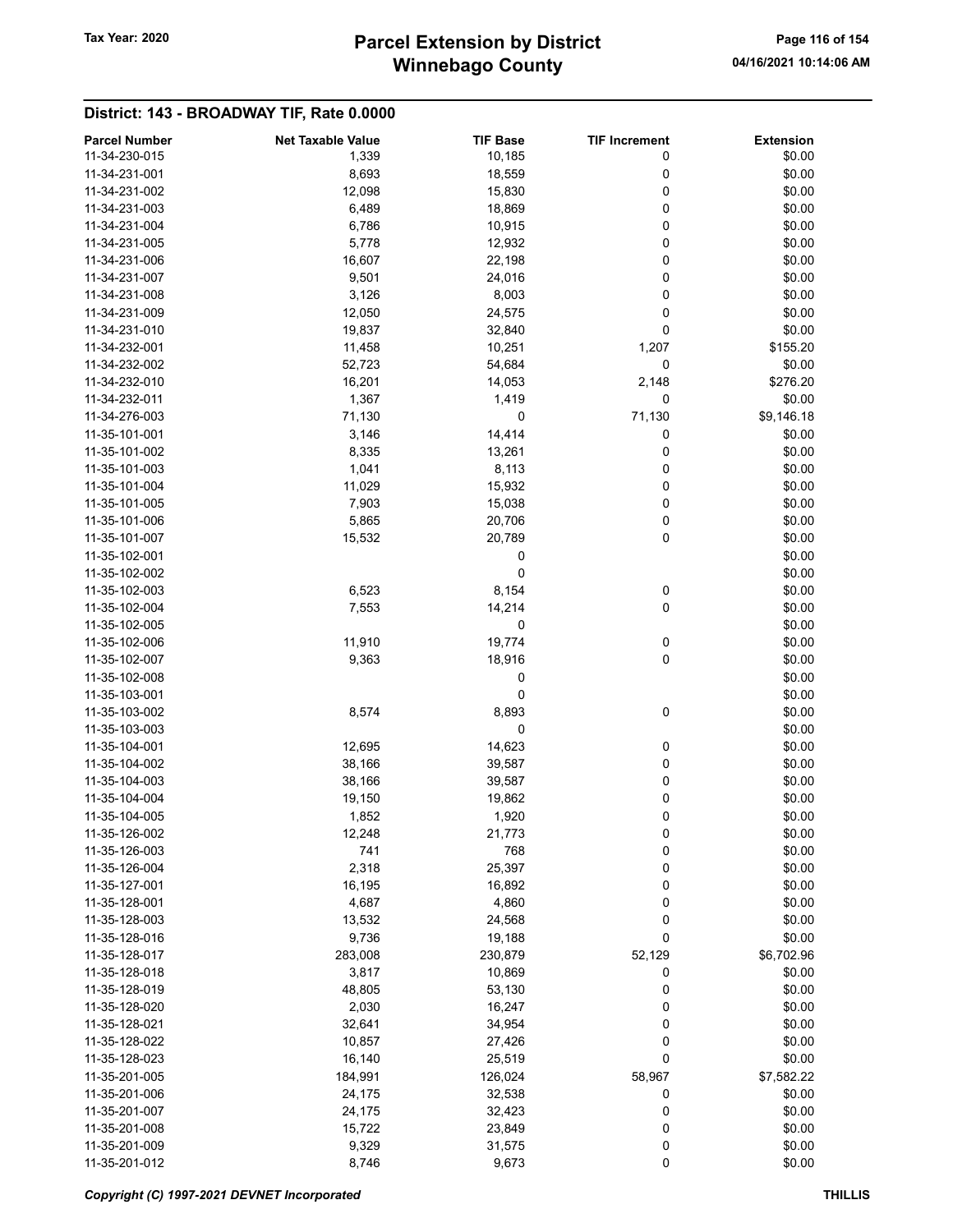# Winnebago County Tax Year: 2020 **Parcel Extension by District** Page 117 of 154

| <b>Parcel Number</b> | <b>Net Taxable Value</b> | <b>TIF Base</b> | <b>TIF Increment</b> | <b>Extension</b> |
|----------------------|--------------------------|-----------------|----------------------|------------------|
| 11-35-201-013        | 82,582                   | 90,908          | 0                    | \$0.00           |
| 11-35-201-014        | 19,584                   | 21,083          | 0                    | \$0.00           |
| 11-35-201-015        |                          | 23,022          |                      | \$0.00           |
| 11-35-201-016        | 44,797                   | 52,455          | 0                    | \$0.00           |
| 11-35-201-017        | 637                      | 530             | 107                  | \$13.76          |
| 11-35-202-001        |                          |                 | 0                    |                  |
|                      | 51,443                   | 54,834          |                      | \$0.00           |
| 11-35-202-002        | 38,401                   | 40,703          | 0                    | \$0.00           |
| 11-35-202-003        | 4,215                    | 12,622          | 0                    | \$0.00           |
| 11-35-202-004        | 830                      | 965             | 0                    | \$0.00           |
| 11-35-202-005        | 9,610                    | 21,871          | 0                    | \$0.00           |
| 11-35-202-006        | 8,100                    | 16,756          | 0                    | \$0.00           |
| 11-35-202-007        | 24,175                   | 31,853          | 0                    | \$0.00           |
| 11-35-202-008        | 8,193                    | 18,631          | 0                    | \$0.00           |
| 11-35-202-009        | 22,031                   | 5,969           | 16,062               | \$2,065.32       |
| 11-35-202-010        | 15,833                   | 16,889          | 0                    | \$0.00           |
| 11-35-202-011        | 1,827                    | 2,372           | 0                    | \$0.00           |
| 11-35-202-012        | 11,854                   | 23,442          | 0                    | \$0.00           |
| 11-35-202-013        | 12,956                   | 14,763          | 0                    | \$0.00           |
| 11-35-202-014        | 11,644                   | 23,306          | 0                    | \$0.00           |
| 11-35-202-015        | 6,391                    | 17,384          | 0                    | \$0.00           |
|                      |                          |                 |                      |                  |
| 11-35-202-016        | 445                      | 22,858          | 0                    | \$0.00           |
| 11-35-202-017        | 14,507                   | 28,492          | 0                    | \$0.00           |
| 11-35-203-001        | 21,174                   | 25,092          | 0                    | \$0.00           |
| 11-35-203-002        | 9,051                    | 20,746          | 0                    | \$0.00           |
| 11-35-203-003        | 8,274                    | 18,202          | 0                    | \$0.00           |
| 11-35-203-004        | 8,577                    | 22,672          | 0                    | \$0.00           |
| 11-35-203-005        | 3,588                    | 11,286          | 0                    | \$0.00           |
| 11-35-203-006        | 12,034                   | 17,007          | 0                    | \$0.00           |
| 11-35-203-007        | 11,787                   | 17,064          | 0                    | \$0.00           |
| 11-35-203-010        | 11,856                   | 16,464          | 0                    | \$0.00           |
| 11-35-203-011        | 10,692                   | 25,105          | 0                    | \$0.00           |
| 11-35-203-012        | 11,953                   | 26,102          | 0                    | \$0.00           |
| 11-35-203-013        | 9,320                    | 17,036          | 0                    | \$0.00           |
| 11-35-203-014        | 8,100                    | 16,432          | 0                    | \$0.00           |
| 11-35-203-015        | 9,960                    | 21,055          | 0                    | \$0.00           |
| 11-35-203-016        | 13,157                   | 28,220          | 0                    | \$0.00           |
| 11-35-203-017        |                          |                 |                      |                  |
|                      | 3,497                    | 20,967          | 0                    | \$0.00           |
| 11-35-203-018        | 8,541                    | 23,131          | 0                    | \$0.00           |
| 11-35-203-019        | 852                      | 16,568          | 0                    | \$0.00           |
| 11-35-203-020        | 7,067                    | 19,798          | 0                    | \$0.00           |
| 11-35-226-002        | 11,365                   | 22,328          | 0                    | \$0.00           |
| 11-35-226-003        | 10,171                   | 21,677          | 0                    | \$0.00           |
| 11-35-226-004        | 8,426                    | 17,591          | 0                    | \$0.00           |
| 11-35-226-005        | 2,230                    | 30,047          | 0                    | \$0.00           |
| 11-35-226-006        | 3,731                    | 4,453           | 0                    | \$0.00           |
| 11-35-226-007        | 0                        | 19,352          | 0                    | \$0.00           |
| 11-35-226-008        | 4,424                    | 24,106          | 0                    | \$0.00           |
| 11-35-226-009        | 10,438                   | 16,728          | 0                    | \$0.00           |
| 11-35-226-011        | 20,152                   | 33,487          | 0                    | \$0.00           |
| 11-35-226-012        | 23,762                   | 25,125          | 0                    | \$0.00           |
| 11-35-226-013        | 33,863                   | 35,545          | 0                    | \$0.00           |
| 11-35-226-014        |                          |                 |                      | \$0.00           |
|                      | 10,253                   | 14,901          | 0                    |                  |
| 11-35-226-015        | 8,727                    | 13,951          | 0                    | \$0.00           |
| 11-35-226-018        | 8,751                    | 15,890          | 0                    | \$0.00           |
| 11-35-226-019        | 9,780                    | 21,395          | 0                    | \$0.00           |
| 11-35-226-020        | 27,462                   | 29,867          | 0                    | \$0.00           |
| 11-35-226-021        | 54,633                   | 68,324          | 0                    | \$0.00           |
| 11-35-227-001        | 25,332                   | 34,040          | 0                    | \$0.00           |
| 11-35-227-002        |                          | 0               |                      | \$0.00           |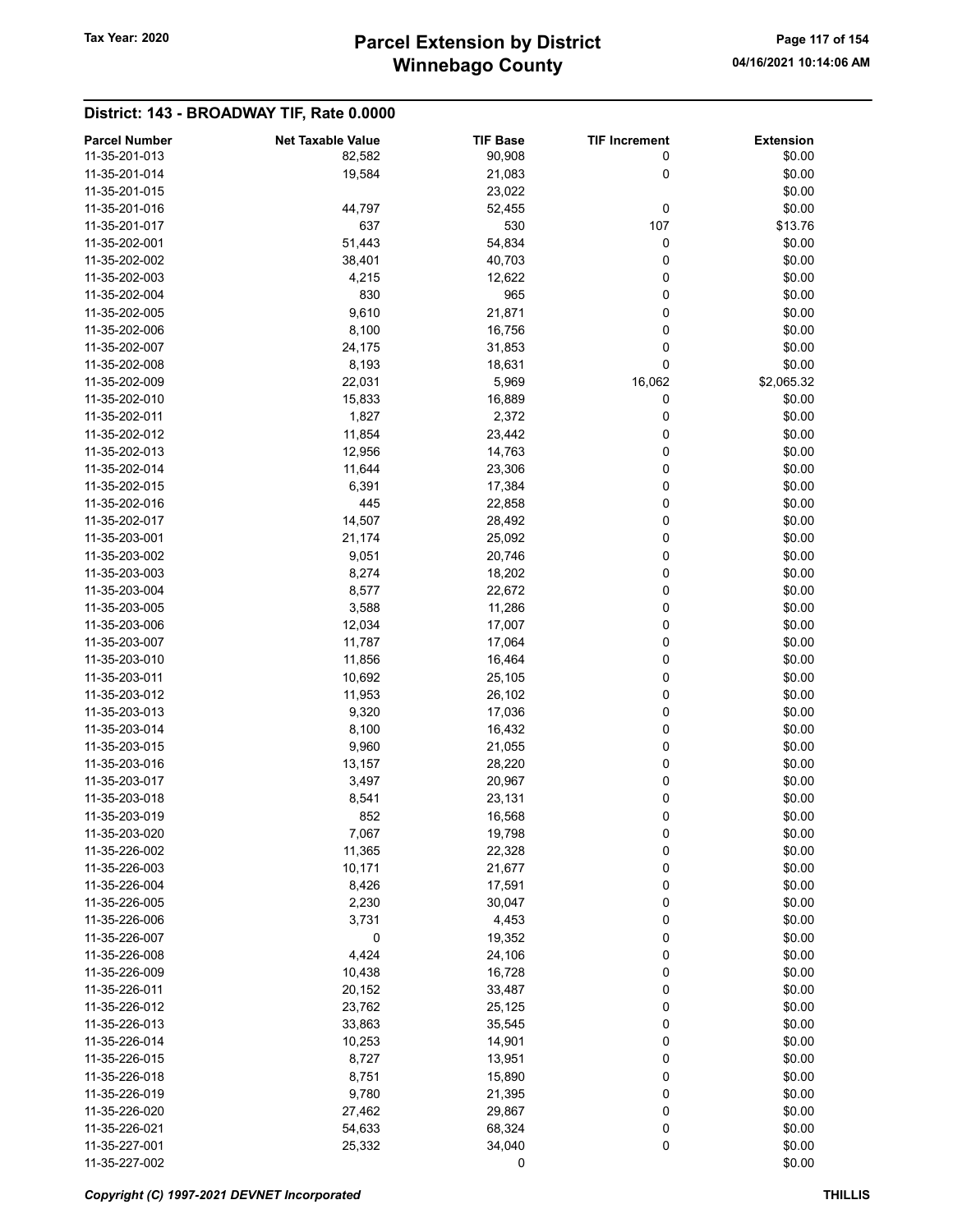# Winnebago County Tax Year: 2020 **Parcel Extension by District** Page 118 of 154

| <b>Parcel Number</b> | <b>Net Taxable Value</b> | <b>TIF Base</b> | <b>TIF Increment</b> | <b>Extension</b> |
|----------------------|--------------------------|-----------------|----------------------|------------------|
| 11-35-227-003        | 9,643                    | 10,669          | 0                    | \$0.00           |
| 11-35-227-004        | 30,348                   | 34,282          | 0                    | \$0.00           |
| 11-35-227-005        | 15,805                   | 27,981          | 0                    | \$0.00           |
| 11-35-227-006        | 91,783                   | 96,367          | 0                    | \$0.00           |
| 11-35-227-007        | 15,896                   | 26,241          | 0                    | \$0.00           |
| 11-35-227-008        | 20,879                   | 21,366          | 0                    | \$0.00           |
| 11-35-227-009        | 42,389                   | 49,339          | 0                    | \$0.00           |
| 11-35-227-010        | 27,050                   | 28,531          | 0                    | \$0.00           |
|                      |                          |                 |                      |                  |
| 11-35-227-011        | 48,251                   | 51,419          | 0                    | \$0.00           |
| 11-35-227-012        | 47,241                   | 48,998          | 0                    | \$0.00           |
| 11-35-227-013        | 29,924                   | 138,850         | 0                    | \$0.00           |
| 11-35-227-014        | 8,025                    | 8,323           | 0                    | \$0.00           |
| 11-35-227-015        | 13,411                   | 25,473          | 0                    | \$0.00           |
| 11-35-227-016        | 3,821                    | 7,355           | 0                    | \$0.00           |
| 11-35-227-017        | 8,274                    | 18,184          | 0                    | \$0.00           |
| 11-35-227-018        | 7,855                    | 17,241          | 0                    | \$0.00           |
| 11-35-228-001        | 23,266                   | 29,760          | 0                    | \$0.00           |
| 11-35-228-007        | 8,497                    | 9,037           | 0                    | \$0.00           |
| 11-35-228-008        | 12,833                   | 13,471          | 0                    | \$0.00           |
| 11-35-228-009        | 8,043                    | 7,566           | 477                  | \$61.34          |
| 11-35-228-011        | 12,939                   | 12,862          | 77                   | \$9.90           |
| 11-35-228-015        | 10,795                   | 12,604          | 0                    | \$0.00           |
| 11-35-228-016        | 10,795                   | 12,604          | 0                    | \$0.00           |
| 11-35-228-019        | 6,600                    | 6,845           | 0                    | \$0.00           |
| 11-35-228-020        | 0                        | 22,514          | 0                    | \$0.00           |
| 11-35-228-021        | 10,401                   | 16,562          | 0                    | \$0.00           |
|                      |                          |                 |                      |                  |
| 11-35-228-022        | 11,999                   | 12,814          | 0                    | \$0.00           |
| 11-35-228-023        | 9,262                    | 20,735          | 0                    | \$0.00           |
| 11-35-228-024        | 20,457                   | 38,495          | 0                    | \$0.00           |
| 11-35-228-040        | 101,396                  | 108,710         | 0                    | \$0.00           |
| 11-35-228-042        | 1,281                    | 1,414           | 0                    | \$0.00           |
| 11-35-228-043        | 4,769                    | 29,528          | 0                    | \$0.00           |
| 11-35-228-045        |                          | 0               |                      | \$0.00           |
| 11-35-228-047        | 5,225                    | 21,000          | 0                    | \$0.00           |
| 11-35-228-048        | 57,806                   | 105,764         | 0                    | \$0.00           |
| 11-36-101-001        | 2,524                    | 2,780           | 0                    | \$0.00           |
| 11-36-101-002        | 2,793                    | 3,059           | 0                    | \$0.00           |
| 11-36-101-003        | 5,796                    | 6,339           | 0                    | \$0.00           |
| 11-36-101-004        | 5,514                    | 7,746           | 0                    | \$0.00           |
| 11-36-101-005        | 23,977                   | 23,099          | 878                  | \$112.90         |
| 11-36-101-006        | 19,167                   | 22,397          | 0                    | \$0.00           |
| 11-36-101-007        | 12,102                   | 5,111           | 6,991                | \$898.94         |
| 11-36-101-008        | 14,361                   | 15,074          | 0                    | \$0.00           |
| 11-36-101-009        | 42,103                   | 44,842          | 0                    | \$0.00           |
| 11-36-101-010        | 24,971                   | 45,521          | 0                    | \$0.00           |
| 11-36-101-011        | 24,960                   | 43,393          | 0                    | \$0.00           |
|                      |                          |                 |                      |                  |
| 11-36-101-012        | 30,629                   | 68,426          | 0                    | \$0.00           |
| 11-36-101-017        | 15,815                   | 28,430          | 0                    | \$0.00           |
| 11-36-101-018        | 15,648                   | 33,058          | 0                    | \$0.00           |
| 11-36-101-019        | 11,155                   | 22,371          | $\pmb{0}$            | \$0.00           |
| 11-36-101-020        | 19,092                   | 33,875          | 0                    | \$0.00           |
| 11-36-101-021        | 11,999                   | 15,309          | 0                    | \$0.00           |
| 11-36-101-023        | 11,026                   | 19,605          | 0                    | \$0.00           |
| 11-36-102-001        | 23,438                   | 25,043          | 0                    | \$0.00           |
| 11-36-102-002        | 7,273                    | 7,892           | 0                    | \$0.00           |
| 11-36-102-003        | 6,520                    | 9,510           | 0                    | \$0.00           |
| 11-36-102-004        | 12,661                   | 13,914          | $\pmb{0}$            | \$0.00           |
| 11-36-102-005        | 8,155                    | 7,180           | 975                  | \$125.38         |
| 11-36-102-008        | 12,796                   | 13,660          | $\pmb{0}$            | \$0.00           |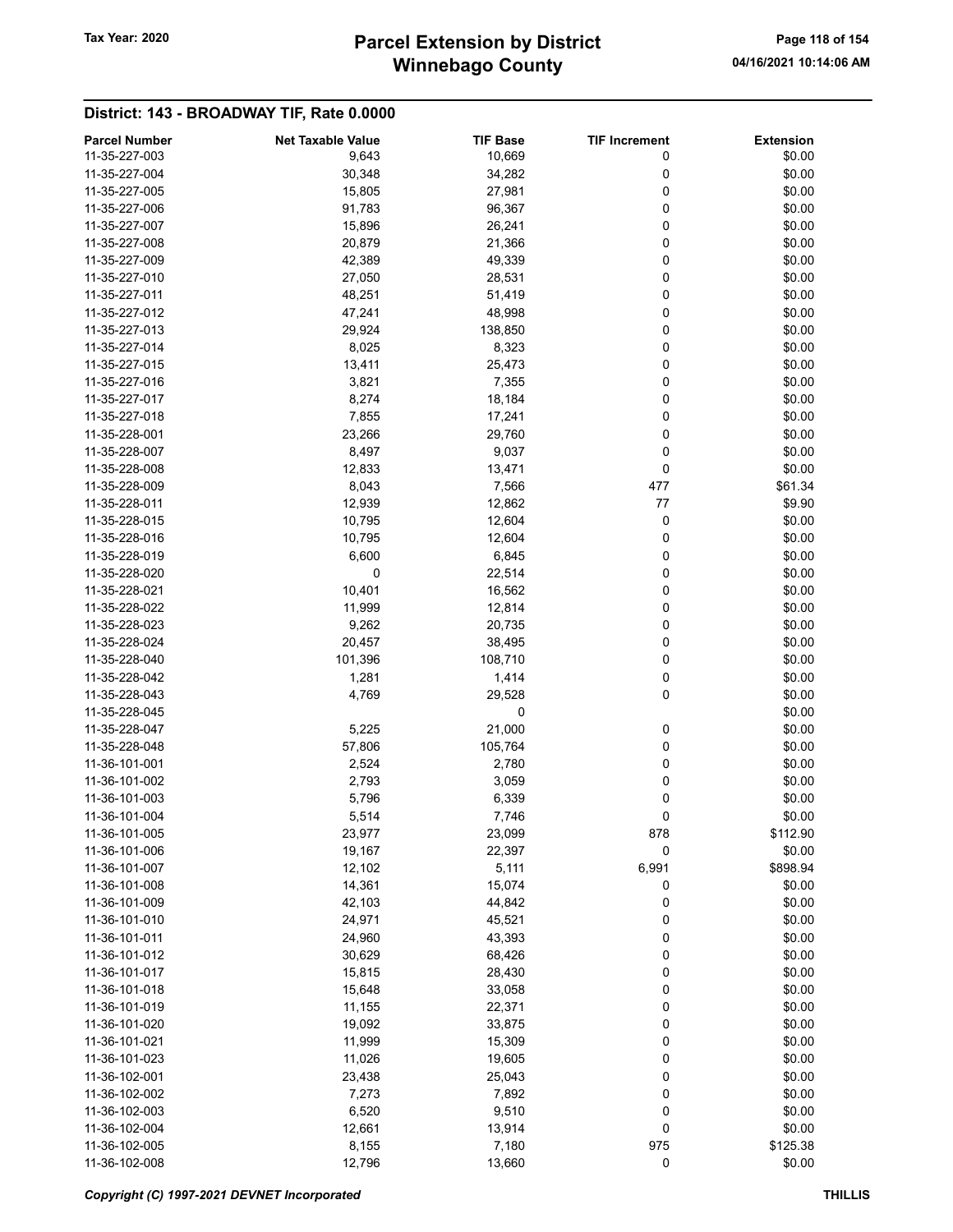# Winnebago County Tax Year: 2020 **Parcel Extension by District** Page 119 of 154

| <b>Parcel Number</b> | <b>Net Taxable Value</b> | <b>TIF Base</b> | <b>TIF Increment</b> | <b>Extension</b> |
|----------------------|--------------------------|-----------------|----------------------|------------------|
| 11-36-102-009        |                          |                 | 0                    | \$0.00           |
|                      | 15,085                   | 21,032          |                      |                  |
| 11-36-102-010        | 21,331                   | 32,029          | 0                    | \$0.00           |
| 11-36-102-011        | 5,540                    | 23,166          | 0                    | \$0.00           |
| 11-36-102-012        | 7,344                    | 12,294          | 0                    | \$0.00           |
| 11-36-102-013        | 33,611                   | 45,301          | 0                    | \$0.00           |
| 11-36-102-014        | 9,855                    | 18,610          | 0                    | \$0.00           |
| 11-36-102-015        |                          | 0               |                      | \$0.00           |
| 11-36-102-016        | 9,495                    | 21,232          | 0                    | \$0.00           |
| 11-36-102-017        |                          | 10,500          |                      | \$0.00           |
| 11-36-102-018        | 11,758                   | 14,731          | 0                    | \$0.00           |
| 11-36-102-019        | 12,445                   | 31,931          | 0                    | \$0.00           |
| 11-36-102-020        | 8,832                    | 20,753          | 0                    | \$0.00           |
| 11-36-102-021        | 11,978                   | 14,611          | 0                    | \$0.00           |
| 11-36-102-022        | 10,266                   | 24,680          | 0                    | \$0.00           |
| 11-36-102-023        | 23,319                   | 24,980          | 0                    | \$0.00           |
| 11-36-103-001        |                          | 0               |                      | \$0.00           |
| 11-36-103-002        | 1,515                    | 1,676           | 0                    | \$0.00           |
| 11-36-103-003        | 13,535                   | 14,231          | 0                    | \$0.00           |
| 11-36-103-004        | 3,366                    | 3,691           | 0                    | \$0.00           |
| 11-36-103-005        | 3,486                    | 3,887           | 0                    | \$0.00           |
| 11-36-103-006        | 10,483                   | 20,917          | 0                    | \$0.00           |
| 11-36-103-007        | 6,205                    | 20,225          | 0                    | \$0.00           |
| 11-36-103-008        | 6,937                    | 19,950          | 0                    | \$0.00           |
| 11-36-103-009        | 8,274                    | 17,268          | 0                    | \$0.00           |
| 11-36-103-010        | 6,816                    | 13,535          | 0                    | \$0.00           |
| 11-36-103-011        | 2,437                    | 14,998          | 0                    | \$0.00           |
| 11-36-103-014        |                          | 0               |                      | \$0.00           |
| 11-36-103-015        | 1,339                    | 12,032          | 0                    | \$0.00           |
| 11-36-103-016        | 5,950                    | 13,240          | 0                    | \$0.00           |
| 11-36-103-017        | 7,379                    | 13,486          | 0                    | \$0.00           |
| 11-36-103-018        | 1,788                    | 1,978           | 0                    | \$0.00           |
| 11-36-103-019        | 5,136                    | 4,995           | 141                  | \$18.14          |
| 11-36-104-001        | 0                        | 0               | 0                    | \$0.00           |
| 11-36-104-002        | 30,894                   | 32,580          | 0                    | \$0.00           |
| 11-36-104-003        | 0                        | 0               | 0                    | \$0.00           |
| 11-36-104-005        | 8,439                    | 9,336           | 0                    | \$0.00           |
| 11-36-104-006        | 16,901                   | 17,528          | 0                    | \$0.00           |
| 11-36-104-007        | 32,796                   | 29,854          | 2,942                | \$378.30         |
| 11-36-104-008        | 201                      | 261             | 0                    | \$0.00           |
| 11-36-104-009        | 6,775                    | 15,908          | 0                    | \$0.00           |
| 11-36-104-010        | 27,897                   | 42,909          | 0                    | \$0.00           |
| 11-36-104-011        |                          | 0               |                      | \$0.00           |
| 11-36-104-012        | 41,187                   | 43,752          | 0                    | \$0.00           |
| 11-36-126-002        | 9,064                    | 22,918          | 0                    | \$0.00           |
| 11-36-126-003        | 11,061                   | 21,256          | 0                    | \$0.00           |
| 11-36-126-004        | 7,670                    | 17,184          | 0                    | \$0.00           |
| 11-36-126-005        | 18,068                   | 32,688          | 0                    | \$0.00           |
| 11-36-126-006        | 18,703                   | 33,313          | 0                    | \$0.00           |
| 11-36-126-007        | 18,228                   | 32,407          | 0                    | \$0.00           |
| 11-36-126-008        | 14,277                   | 25,771          | 0                    | \$0.00           |
| 11-36-126-009        |                          |                 | 0                    |                  |
|                      | 20,811                   | 31,208          |                      | \$0.00           |
| 11-36-126-010        |                          | 0               |                      | \$0.00           |
| 11-36-126-011        | 15,239                   | 21,103          | 0                    | \$0.00           |
| 11-36-126-012        | 17,134                   | 15,684          | 1,450                | \$186.46         |
| 11-36-126-013        | 24,176                   | 38,877          | 0                    | \$0.00           |
| 11-36-126-014        | 34,835                   | 43,330          | 0                    | \$0.00           |
| 11-36-126-015        | 10,924                   | 30,556          | 0                    | \$0.00           |
| 11-36-126-016        | 40,381                   | 43,435          | 0                    | \$0.00           |
| 11-36-127-001        | 13,069                   | 14,049          | 0                    | \$0.00           |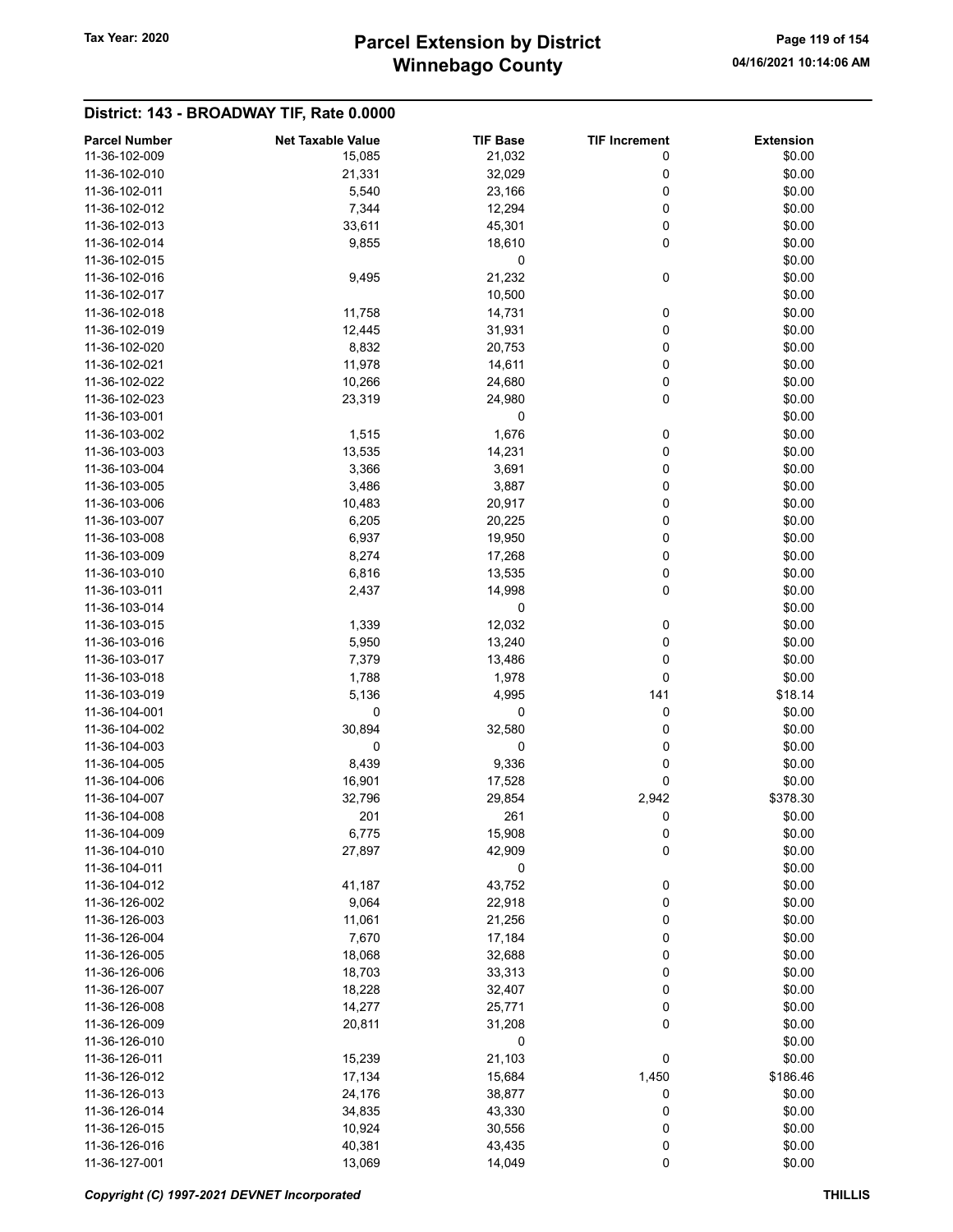# Winnebago County Tax Year: 2020 **Parcel Extension by District** Page 120 of 154

| <b>Parcel Number</b> | <b>Net Taxable Value</b> | <b>TIF Base</b> | <b>TIF Increment</b> | <b>Extension</b> |
|----------------------|--------------------------|-----------------|----------------------|------------------|
| 11-36-127-002        | 11,482                   | 12,106          | 0                    | \$0.00           |
| 11-36-127-003        | 27,721                   | 29,444          | 0                    | \$0.00           |
| 11-36-127-004        | 13,382                   | 23,261          | 0                    | \$0.00           |
| 11-36-127-005        | 34,106                   | 41,864          | 0                    | \$0.00           |
| 11-36-127-006        | 14,118                   | 31,197          | 0                    | \$0.00           |
| 11-36-127-007        | 8,182                    | 21,768          | 0                    | \$0.00           |
| 11-36-127-008        | 15,416                   | 28,136          | 0                    | \$0.00           |
| 11-36-127-009        | 17,734                   | 21,129          | 0                    | \$0.00           |
| 11-36-127-010        | 16,276                   | 19,449          | 0                    | \$0.00           |
| 11-36-127-011        | 16,663                   | 30,083          | 0                    | \$0.00           |
| 11-36-127-012        | 27,896                   | 47,003          | 0                    | \$0.00           |
| 11-36-127-013        | 21,734                   | 46,305          | 0                    | \$0.00           |
| 11-36-127-014        | 14,881                   | 25,721          | 0                    | \$0.00           |
| 11-36-127-015        | 13,602                   | 24,338          | 0                    | \$0.00           |
|                      |                          |                 | 0                    |                  |
| 11-36-127-016        | 10,797                   | 21,660          |                      | \$0.00           |
| 11-36-127-017        | 7,403                    | 19,275          | 0                    | \$0.00           |
| 11-36-127-018        | 9,250                    | 17,148          | 0                    | \$0.00           |
| 11-36-127-019        | 7,158                    | 14,668          | 0                    | \$0.00           |
| 11-36-128-002        | 2,120                    | 2,200           | 0                    | \$0.00           |
| 11-36-128-003        | 77,842                   | 68,493          | 9,349                | \$1,202.14       |
| 11-36-128-006        | 15,385                   | 17,395          | 0                    | \$0.00           |
| 11-36-128-008        | 60,912                   | 63,178          | 0                    | \$0.00           |
| 11-36-131-001        | 20,636                   | 26,420          | 0                    | \$0.00           |
| 11-36-131-002        | 19,176                   | 27,458          | 0                    | \$0.00           |
| 11-36-131-003        | 13,793                   | 23,932          | 0                    | \$0.00           |
| 11-36-131-004        | 9,480                    | 21,493          | 0                    | \$0.00           |
| 11-36-131-005        | 12,583                   | 21,911          | 0                    | \$0.00           |
| 11-36-131-006        | 32,734                   | 29,281          | 3,453                | \$444.00         |
| 11-36-201-004        | 4,239                    | 4,239           | 0                    | \$0.00           |
| 11-36-201-005        | 9,194                    | 19,961          | 0                    | \$0.00           |
| 11-36-202-001        | 4,458                    | 4,624           | 0                    | \$0.00           |
| 11-36-202-002        | 12,954                   | 24,673          | 0                    | \$0.00           |
| 11-36-202-003        | 9,332                    | 17,719          | 0                    | \$0.00           |
| 11-36-202-004        | 33,474                   | 47,228          | 0                    | \$0.00           |
| 11-36-202-005        | 33,474                   | 51,589          | 0                    | \$0.00           |
| 11-36-202-006        | 14,552                   | 20,341          | 0                    | \$0.00           |
| 11-36-202-007        | 12,135                   | 20,189          | 0                    | \$0.00           |
| 11-36-202-008        | 8,600                    | 14,783          | 0                    | \$0.00           |
| 11-36-202-009        | 58,583                   | 60,764          | 0                    | \$0.00           |
| 11-36-202-010        | 8,098                    | 8,399           | 0                    | \$0.00           |
| 11-36-202-011        | 7,937                    | 20,970          | 0                    | \$0.00           |
| 11-36-202-012        | 13,722                   | 9,500           | 4,222                | \$542.88         |
| 11-36-202-013        | 9,093                    | 20,840          | 0                    | \$0.00           |
| 11-36-202-014        | 5,927                    | 8,580           | 0                    | \$0.00           |
| 11-36-203-004        | 2,056                    | 18,291          | 0                    | \$0.00           |
| 11-36-203-005        | 7,065                    | 14,318          | 0                    | \$0.00           |
| 11-36-203-006        | 8,400                    | 21,381          | 0                    | \$0.00           |
| 11-36-203-007        | 6,573                    | 16,947          | 0                    | \$0.00           |
| 11-36-203-008        | 16,398                   | 23,996          | 0                    | \$0.00           |
| 11-36-203-009        | 8,693                    | 19,449          | 0                    | \$0.00           |
| 11-36-203-010        | 7,810                    | 20,270          | 0                    | \$0.00           |
| 11-36-203-011        | 7,810                    | 20,059          | 0                    | \$0.00           |
| 11-36-203-012        | 46,844                   | 53,985          | 0                    | \$0.00           |
| 11-36-204-004        | 9,664                    | 13,571          | 0                    | \$0.00           |
| 11-36-204-005        | 13,609                   | 14,115          | 0                    | \$0.00           |
| Totals for 143       | 12,885,459               | 19,647,900      | 677,550              | \$87,122.30      |
|                      |                          |                 |                      | 913 Parcels      |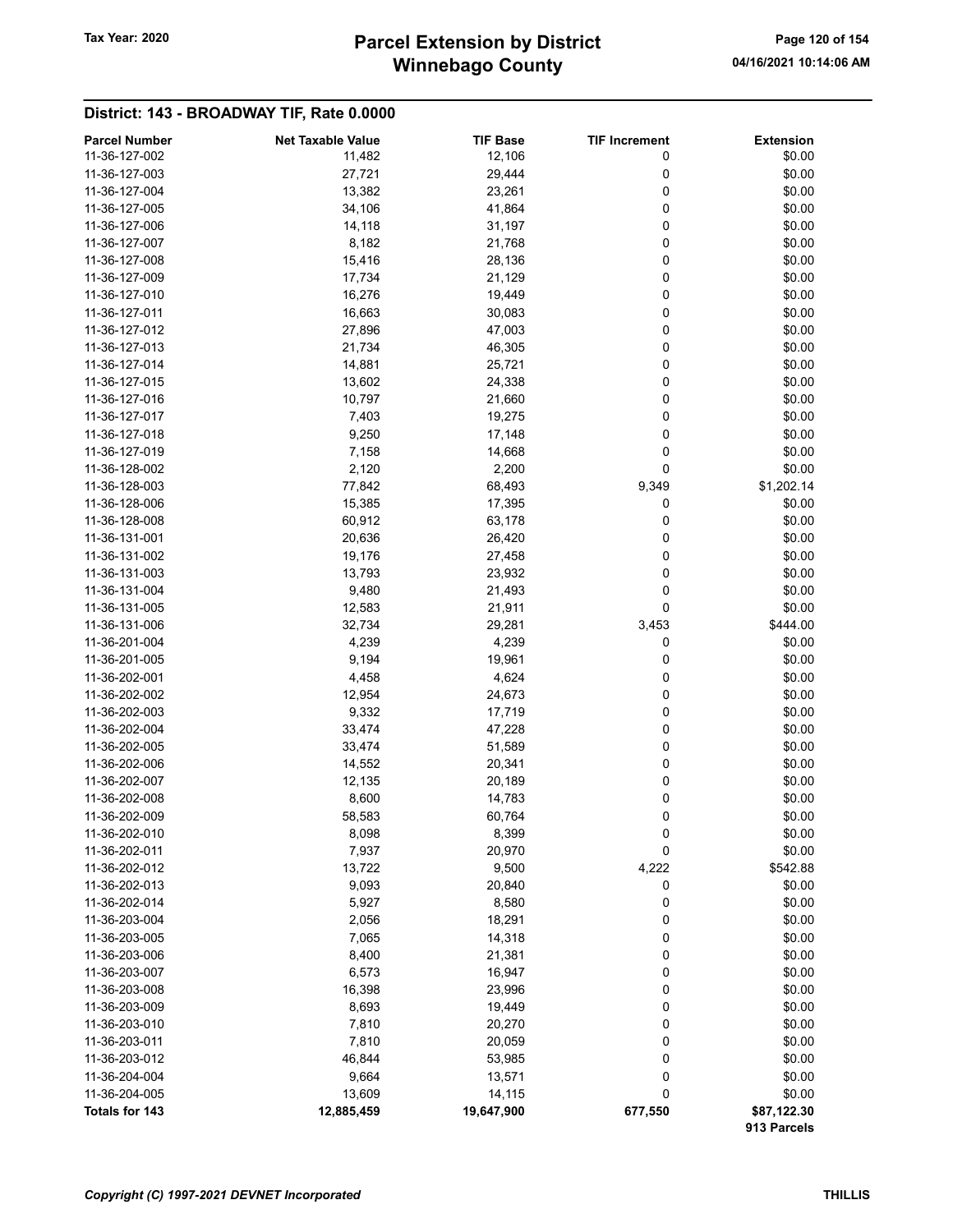# Winnebago County Tax Year: 2020 **Parcel Extension by District** Page 121 of 154

| <b>Parcel Number</b> | <b>Net Taxable Value</b> | <b>TIF Base</b> | <b>TIF Increment</b> | <b>Extension</b> |
|----------------------|--------------------------|-----------------|----------------------|------------------|
| 11-23-251-005        | 63,130                   | 64,673          | 0                    | \$0.00           |
| 11-23-251-008        | 3,640                    | 3,776           | 0                    | \$0.00           |
| 11-23-251-009        | 3,578                    | 3,711           | 0                    | \$0.00           |
| 11-23-251-010        | 84,626                   | 76,267          | 8,359                | \$1,074.84       |
| 11-23-251-011        |                          |                 |                      |                  |
|                      | 93,986                   | 113,732         | 0                    | \$0.00           |
| 11-23-251-012        | 269,157                  | 169,919         | 99,238               | \$12,760.42      |
| 11-23-251-013        | 14,824                   | 18,432          | 0                    | \$0.00           |
| 11-23-252-001        | 115,047                  | 117,554         | 0                    | \$0.00           |
| 11-23-252-002        | 2,068                    | 2,145           | 0                    | \$0.00           |
| 11-23-252-003        | 1,942                    | 2,015           | 0                    | \$0.00           |
| 11-23-252-004        | 2,068                    | 2,145           | 0                    | \$0.00           |
| 11-23-252-005        | 14,579                   | 25,198          | 0                    | \$0.00           |
| 11-23-253-001        | 6,636                    | 17,599          | 0                    | \$0.00           |
| 11-23-253-002        | 70,502                   | 85,929          | 0                    | \$0.00           |
| 11-23-253-003        | 49,069                   | 50,895          | 0                    | \$0.00           |
| 11-23-253-004        | 23,558                   | 52,707          | 0                    | \$0.00           |
| 11-23-253-005        | 2,411                    | 2,501           | 0                    | \$0.00           |
| 11-23-253-006        | 11,135                   | 11,439          | 0                    | \$0.00           |
| 11-23-253-007        |                          |                 | 0                    | \$0.00           |
|                      | 159,439                  | 165,365         | 0                    |                  |
| 11-23-253-008        | 31,366                   | 62,380          |                      | \$0.00           |
| 11-23-253-011        | 14,842                   | 18,012          | 0                    | \$0.00           |
| 11-23-253-012        | 12,708                   | 20,612          | 0                    | \$0.00           |
| 11-23-253-013        | 13,247                   | 20,785          | 0                    | \$0.00           |
| 11-23-253-037        | 0                        | 18,020          | 0                    | \$0.00           |
| 11-23-276-001        | 64,201                   | 66,589          | 0                    | \$0.00           |
| 11-23-276-002        | 70,625                   | 82,812          | 0                    | \$0.00           |
| 11-23-276-003        | 43,401                   | 45,017          | 0                    | \$0.00           |
| 11-23-276-004        | 4,209                    | 27,253          | 0                    | \$0.00           |
| 11-23-276-005        | 6,322                    | 10,204          | 0                    | \$0.00           |
| 11-23-276-006        | 68,078                   | 70,610          | 0                    | \$0.00           |
| 11-23-276-007        | 2,412                    | 2,501           | 0                    | \$0.00           |
| 11-23-326-001        | 1,521,252                | 124,726         | 1,396,526            | \$179,570.90     |
| 11-23-326-002        | 123,807                  | 128,414         | 0                    | \$0.00           |
| 11-23-327-002        |                          | 0               |                      | \$0.00           |
| 11-23-330-001        |                          | 0               |                      | \$0.00           |
|                      | 1,217                    | 1,262           | 0                    | \$0.00           |
| 11-23-331-002        |                          |                 |                      |                  |
| 11-23-331-006        |                          | 0               |                      | \$0.00           |
| 11-23-332-001        |                          | 0               |                      | \$0.00           |
| 11-23-332-002        |                          | 0               |                      | \$0.00           |
| 11-23-332-003        |                          | 0               |                      | \$0.00           |
| 11-23-333-001        | 24,684                   | 25,602          | 0                    | \$0.00           |
| 11-23-333-002        | 0                        | 1               | 0                    | \$0.00           |
| 11-23-333-004        | 9,629                    | 24,009          | 0                    | \$0.00           |
| 11-23-334-001        | 37,288                   | 43,917          | 0                    | \$0.00           |
| 11-23-334-002        | 15,438                   | 16,810          | 0                    | \$0.00           |
| 11-23-334-003        | 5,667                    | 5,878           | 0                    | \$0.00           |
| 11-23-334-004        | 16,143                   | 25,099          | 0                    | \$0.00           |
| 11-23-335-001        | 3,485                    | 15,658          | 0                    | \$0.00           |
| 11-23-335-002        | 17,836                   | 10,878          | 6,958                | \$894.70         |
| 11-23-335-003        | 41,747                   | 30,676          | 11,071               | \$1,423.56       |
| 11-23-335-004        | 103,971                  | 107,840         | 0                    | \$0.00           |
| 11-23-335-006        | 78,106                   | 86,892          | 0                    | \$0.00           |
| 11-23-335-007        | 85,848                   | 89,042          | 0                    | \$0.00           |
|                      |                          |                 |                      |                  |
| 11-23-335-008        | 13,313                   | 27,690          | 0                    | \$0.00           |
| 11-23-335-009        | 23,584                   | 40,808          | 0                    | \$0.00           |
| 11-23-335-010        | 4,276                    | 19,042          | 0                    | \$0.00           |
| 11-23-335-011        | 26,577                   | 43,606          | 0                    | \$0.00           |
| 11-23-337-001        | 1,027                    | 190             | 837                  | \$107.62         |
| 11-23-337-002        | 732                      | 243             | 489                  | \$62.88          |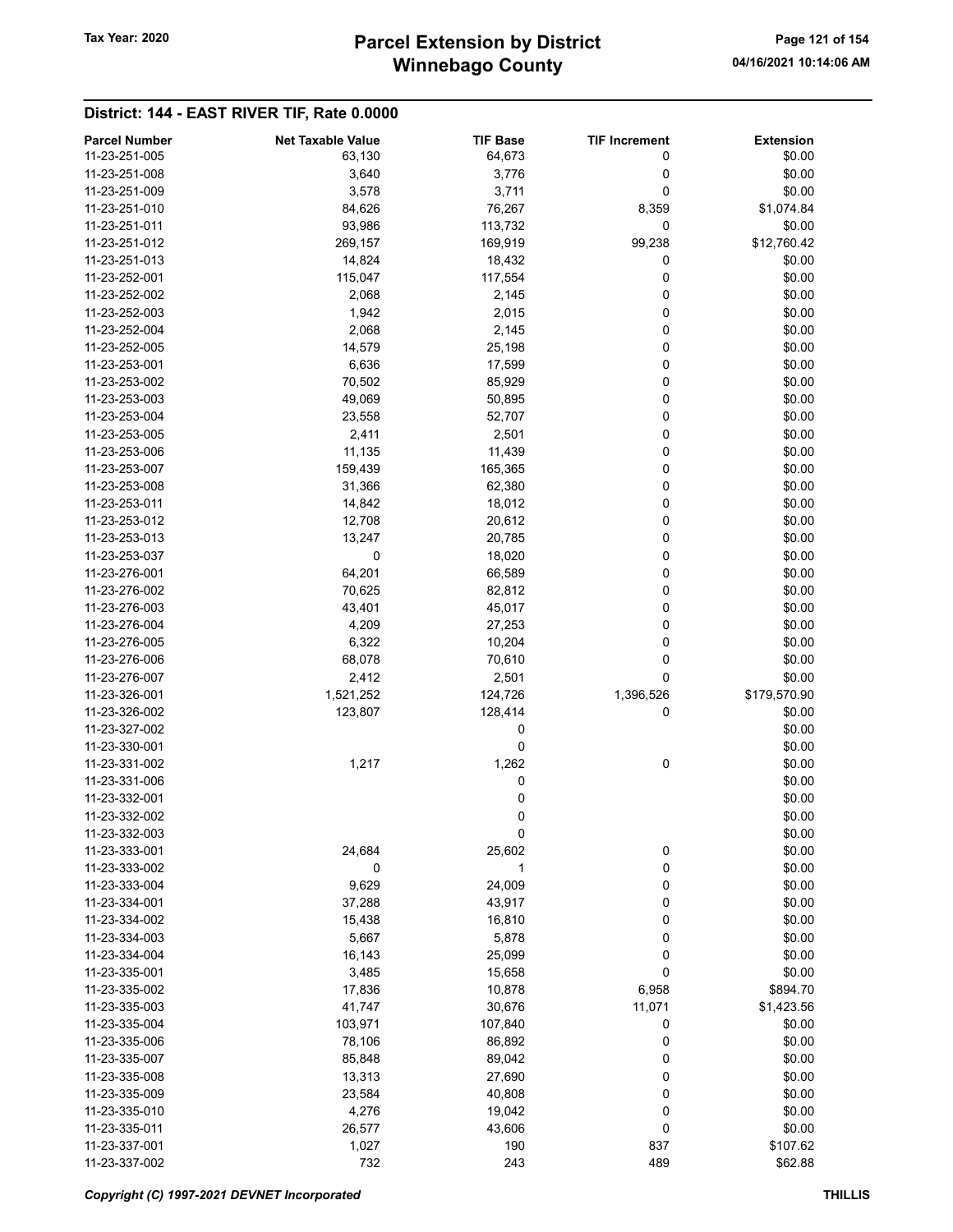# Winnebago County Tax Year: 2020 **Parcel Extension by District** Page 122 of 154

| <b>Parcel Number</b> | <b>Net Taxable Value</b> | <b>TIF Base</b> | <b>TIF Increment</b> | <b>Extension</b> |
|----------------------|--------------------------|-----------------|----------------------|------------------|
| 11-23-337-003        | 1,010                    | 225             | 785                  | \$100.94         |
|                      |                          |                 |                      |                  |
| 11-23-337-004        | 1,425                    | 190             | 1,235                | \$158.80         |
| 11-23-337-005        | 526                      | 112             | 414                  | \$53.24          |
| 11-23-337-006        | 1,102                    | 240             | 862                  | \$110.84         |
| 11-23-337-007        | 60,295                   | 9,315           | 50,980               | \$6,555.22       |
| 11-23-337-008        | 36,678                   | 11,902          | 24,776               | \$3,185.80       |
| 11-23-337-009        | 40,284                   | 11,021          | 29,263               | \$3,762.76       |
| 11-23-337-010        | 51,568                   | 9,320           | 42,248               | \$5,432.42       |
| 11-23-337-011        | 40,284                   | 11,771          | 28,513               | \$3,666.32       |
| 11-23-337-012        | 40,470                   | 11,115          | 29,355               | \$3,774.58       |
| 11-23-359-004        | 16,131                   | 0               | 16,131               | \$2,074.20       |
| 11-23-359-005        |                          | 0               |                      | \$0.00           |
| 11-23-361-002        | 2,080                    | 2,156           | 0                    | \$0.00           |
|                      |                          |                 |                      |                  |
| 11-23-361-004        |                          | 56,639          |                      | \$0.00           |
| 11-23-377-001        |                          | 0               |                      | \$0.00           |
| 11-23-377-002        | 13,199                   | 14,555          | 0                    | \$0.00           |
| 11-23-379-001        | 1,479                    | 1,535           | 0                    | \$0.00           |
| 11-23-379-002        | 25,512                   | 22,499          | 3,013                | \$387.42         |
| 11-23-379-003        | 11,797                   | 13,115          | 0                    | \$0.00           |
| 11-23-379-004        | 9,685                    | 10,642          | 0                    | \$0.00           |
| 11-23-379-005        | 16,091                   | 11,486          | 4,605                | \$592.14         |
| 11-23-379-010        | 5,866                    | 7,612           | 0                    | \$0.00           |
| 11-23-379-011        | 76,617                   | 11,366          | 65,251               | \$8,390.24       |
| 11-23-379-012        | 265,890                  | 55,589          | 210,301              | \$27,041.34      |
| 11-23-379-013        |                          |                 |                      | \$1,145.18       |
|                      | 28,675                   | 19,769          | 8,906                |                  |
| 11-23-379-014        | 208,770                  | 144,827         | 63,943               | \$8,222.06       |
| 11-23-379-015        | 319,615                  | 68,681          | 250,934              | \$32,266.10      |
| 11-23-380-006        | 35,283                   | 21,939          | 13,344               | \$1,715.82       |
| 11-23-380-007        | 19,667                   | 18,154          | 1,513                | \$194.56         |
| 11-23-380-008        | 21,467                   | 22,861          | 0                    | \$0.00           |
| 11-23-380-009        | 41,264                   | 28,180          | 13,084               | \$1,682.40       |
| 11-23-380-010        | 28,975                   | 30,946          | 0                    | \$0.00           |
| 11-23-381-001        |                          | 0               |                      | \$0.00           |
| 11-23-382-001        | 26,715                   | 40,501          | 0                    | \$0.00           |
| 11-23-382-003        | 111,581                  | 92,840          | 18,741               | \$2,409.80       |
| 11-23-382-004        | 25,291                   | 20,234          | 5,057                | \$650.26         |
| 11-23-382-005        | 29,724                   | 22,442          | 7,282                | \$936.36         |
|                      |                          |                 |                      |                  |
| 11-23-382-011        | 44,517                   | 46,720          | 0                    | \$0.00           |
| 11-23-382-012        | 79,035                   | 63,103          | 15,932               | \$2,048.60       |
| 11-23-382-013        | 28,943                   | 13,494          | 15,449               | \$1,986.50       |
| 11-23-382-014        | 22,917                   | 16,512          | 6,405                | \$823.58         |
| 11-23-382-015        | 1,054                    | 1,166           | 0                    | \$0.00           |
| 11-23-382-016        | 54,547                   | 26,889          | 27,658               | \$3,556.38       |
| 11-23-382-017        | 61,373                   | 67,937          | 0                    | \$0.00           |
| 11-23-382-018        | 22,796                   | 24,316          | 0                    | \$0.00           |
| 11-23-382-019        | 34,686                   | 24,959          | 9,727                | \$1,250.74       |
| 11-23-382-021        | 2,071                    | 2,291           | 0                    | \$0.00           |
| 11-23-382-022        | 2,071                    | 2,291           | 0                    | \$0.00           |
| 11-23-382-023        | 6,333                    | 7,007           | 0                    | \$0.00           |
|                      |                          |                 |                      |                  |
| 11-23-382-024        | 256,835                  | 25,497          | 231,338              | \$29,746.38      |
| 11-23-382-026        |                          | 0               |                      | \$0.00           |
| 11-23-382-027        |                          | 0               |                      | \$0.00           |
| 11-23-382-029        | 31,123                   | 22,706          | 8,417                | \$1,082.30       |
| 11-23-382-030        | 20,457                   | 18,139          | 2,318                | \$298.06         |
| 11-23-383-008        |                          | 0               |                      | \$0.00           |
| 11-23-384-003        | 24,535                   | 25,449          | 0                    | \$0.00           |
| 11-23-384-004        | 2,234                    | 2,317           | 0                    | \$0.00           |
| 11-23-384-005        | 14,650                   | 24,457          | 0                    | \$0.00           |
| 11-23-384-008        | 8,942                    | 0               | 8,942                | \$1,149.80       |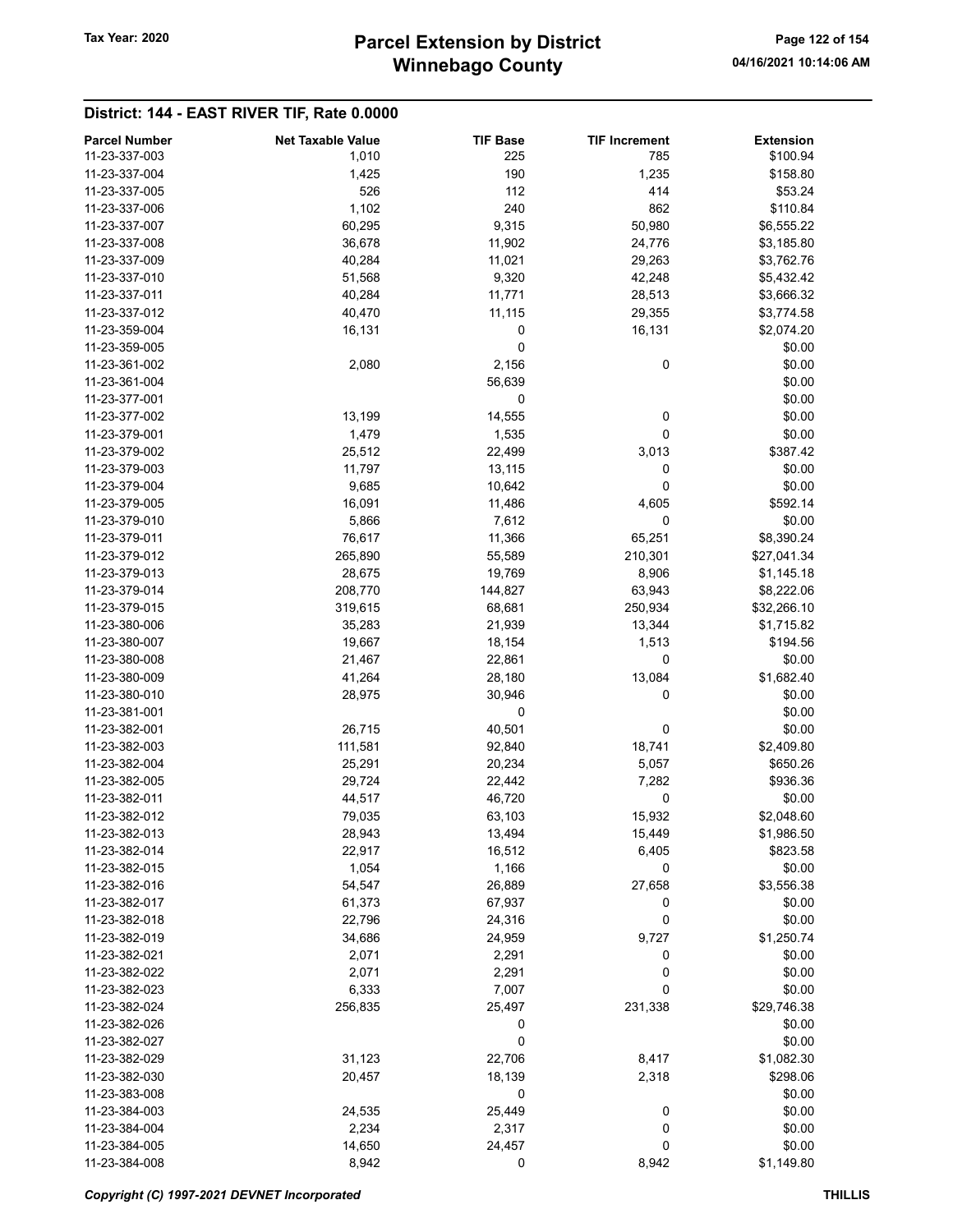# Winnebago County Tax Year: 2020 **Parcel Extension by District** Page 123 of 154

| <b>Parcel Number</b>           | <b>Net Taxable Value</b> | <b>TIF Base</b> | <b>TIF Increment</b> | <b>Extension</b> |
|--------------------------------|--------------------------|-----------------|----------------------|------------------|
| 11-23-384-009                  | 9,797                    | 0               | 9,797                | \$1,259.74       |
| 11-23-384-010                  | 8,721                    | 0               | 8,721                | \$1,121.38       |
| 11-23-384-011                  | 158,192                  | 0               | 158,192              | \$20,340.96      |
| 11-23-386-001                  | 16,172                   | 31,703          | 0                    | \$0.00           |
| 11-23-386-002                  | 3,250                    | 3,671           | 0                    | \$0.00           |
|                                |                          |                 |                      |                  |
| 11-23-386-003                  | 33,307                   | 27,108          | 6,199                | \$797.10         |
| 11-23-386-004                  |                          | 0               |                      | \$0.00           |
| 11-23-386-010                  | 40,169                   | 33,563          | 6,606                | \$849.44         |
| 11-23-386-011                  | 15,858                   | 16,674          | $\mathbf 0$          | \$0.00           |
| 11-23-386-012                  | 177,549                  | 33,302          | 144,247              | \$18,547.86      |
| 11-23-386-013                  | 63,625                   | 12,176          | 51,449               | \$6,615.52       |
| 11-23-386-014                  | 74,471                   | 14,806          | 59,665               | \$7,671.96       |
| 11-23-390-012                  |                          | 0               |                      | \$0.00           |
| 11-23-390-013                  |                          | 0               |                      | \$0.00           |
| 11-23-390-014                  |                          | 0               |                      | \$0.00           |
| 11-23-390-018                  | 935                      | 969             | 0                    | \$0.00           |
| 11-23-390-019                  | 30,424                   | 28,861          | 1,563                | \$200.98         |
| 11-23-401-001                  | 3,349                    | 466             | 2,883                | \$370.72         |
| 11-23-401-002                  | 10,133                   | 11,282          | 0                    | \$0.00           |
| 11-23-401-003                  | 12,740                   | 24,609          | 0                    | \$0.00           |
| 11-23-401-004                  | 24,356                   | 25,262          | 0                    | \$0.00           |
| 11-23-402-001                  | 5,160                    | 9,414           | 0                    | \$0.00           |
| 11-23-402-002                  | 1,179                    | 1,529           | 0                    | \$0.00           |
| 11-23-402-003                  | 1,324                    | 1,716           | 0                    | \$0.00           |
| 11-23-402-004                  | 28,506                   | 33,181          | 0                    | \$0.00           |
| 11-23-402-005                  | 48,126                   | 49,917          | 0                    | \$0.00           |
| 11-23-402-006                  | 8,553                    | 8,872           | 0                    | \$0.00           |
| 11-23-402-007                  | 803                      | 16,278          | 0                    | \$0.00           |
| 11-23-403-001                  | 166,584                  | 172,781         | 0                    | \$0.00           |
| 11-23-404-001                  | 11,567                   | 11,997          | 0                    | \$0.00           |
| 11-23-404-002                  | 714                      | 741             | 0                    | \$0.00           |
| 11-23-404-003                  | 13,361                   | 34,343          | 0                    | \$0.00           |
| 11-23-404-004                  | 25,251                   | 34,123          | 0                    | \$0.00           |
| 11-23-404-005                  | 11,898                   | 23,561          | 0                    | \$0.00           |
| 11-23-404-006                  | 9,238                    | 14,236          | 0                    | \$0.00           |
| 11-23-404-007                  | 26,602                   | 16,375          | 10,227               | \$1,315.04       |
| 11-23-404-008                  | 6,672                    | 18,015          | 0                    | \$0.00           |
| 11-23-404-009                  | 37,069                   | 45,133          | 0                    | \$0.00           |
| 11-23-408-001                  |                          | 0               |                      | \$0.00           |
| 11-23-411-001                  | 1,038                    | 36,717          | 0                    | \$0.00           |
| 11-23-411-002                  | 5,718                    | 17,726          | 0                    | \$0.00           |
| 11-23-411-003                  | 13,784                   | 22,166          | 0                    | \$0.00           |
| 11-23-411-004                  |                          |                 |                      | \$0.00           |
|                                | 12,866                   | 13,606          | 0                    |                  |
| 11-23-411-005<br>11-23-411-006 | 6,275                    | 12,695          | 0                    | \$0.00           |
|                                | 10,404                   | 19,860          | 0                    | \$0.00           |
| 11-23-411-007                  | 16,086                   | 0               | 16,086               | \$2,068.40       |
| 11-23-411-008                  | 13,918                   | 0               | 13,918               | \$1,789.64       |
| 11-23-411-011                  | 12,193                   | 14,615          | 0                    | \$0.00           |
| 11-23-451-001                  |                          | 0               |                      | \$0.00           |
| 11-23-456-001                  | 6,378                    | 21,941          | 0                    | \$0.00           |
| 11-23-456-007                  | 10,021                   | 18,626          | 0                    | \$0.00           |
| 11-23-456-008                  | 5,357                    | 22,381          | 0                    | \$0.00           |
| 11-23-456-009                  | 10,028                   | 20,599          | 0                    | \$0.00           |
| 11-23-456-010                  | 11,795                   | 19,641          | 0                    | \$0.00           |
| 11-23-456-011                  | 7,127                    | 19,968          | 0                    | \$0.00           |
| 11-23-456-012                  | 13,467                   | 22,907          | 0                    | \$0.00           |
| 11-23-456-013                  | 2,644                    | 3,429           | 0                    | \$0.00           |
| 11-23-456-014                  | 1,944                    | 2,520           | $\boldsymbol{0}$     | \$0.00           |
| 11-23-456-015                  | 2,023                    | 22,712          | 0                    | \$0.00           |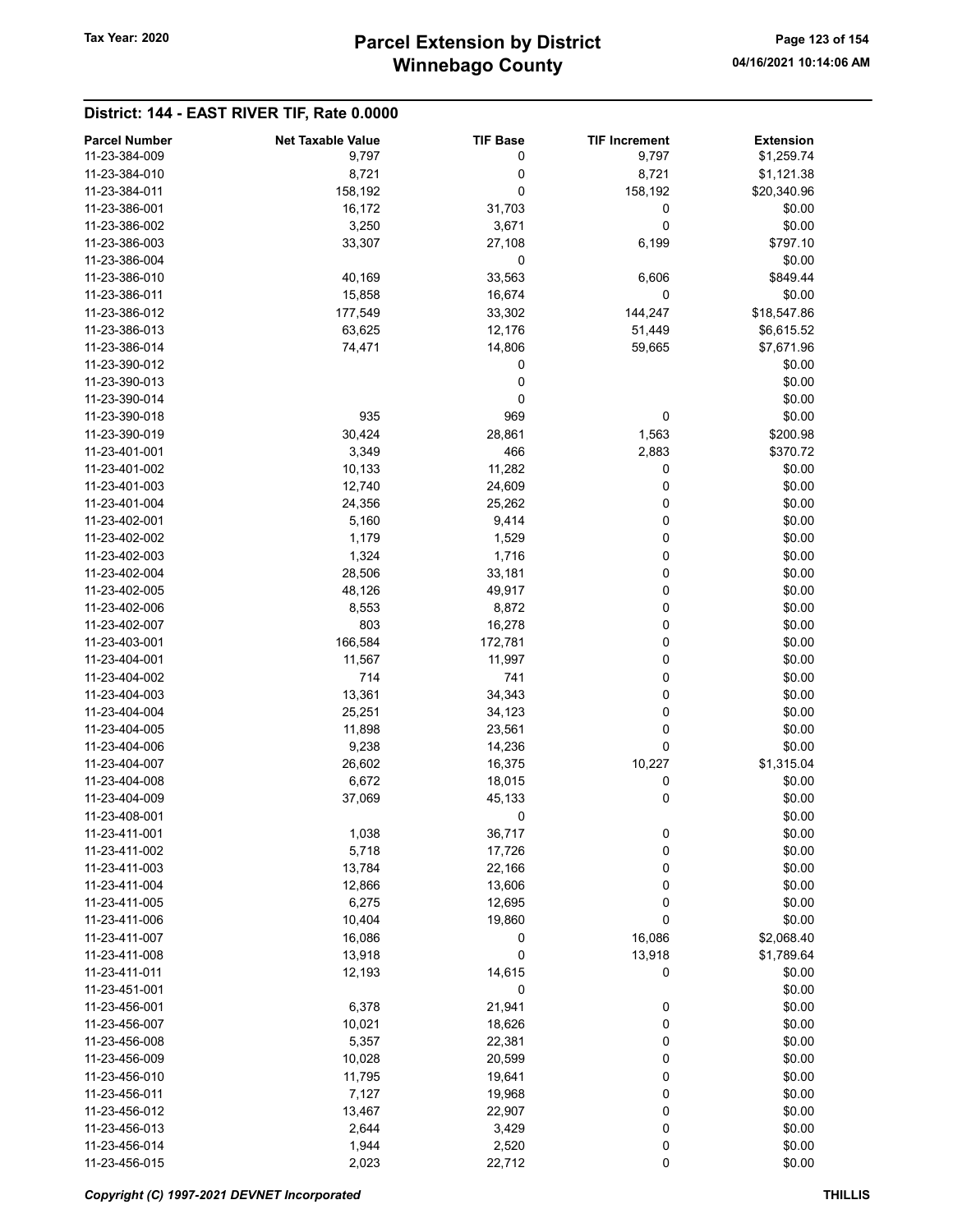# Winnebago County Tax Year: 2020 **Parcel Extension by District** Page 124 of 154

| 11-23-456-016<br>\$0.00<br>4,729<br>13,245<br>0<br>0<br>\$0.00<br>11-23-456-017<br>9,586<br>18,602<br>0<br>\$0.00<br>11-23-457-002<br>47,210<br>126,580<br>11-23-457-006<br>78,707<br>112,662<br>0<br>\$0.00<br>\$0.00<br>11-23-458-001<br>16,671<br>0<br>25,436<br>0<br>\$0.00<br>11-23-458-002<br>21,696<br>46,850<br>1,307<br>11-23-458-003<br>4,852<br>\$455.84<br>3,545<br>0<br>11-23-458-006<br>36,269<br>\$0.00<br>27,460<br>1,852<br>\$238.14<br>11-23-458-007<br>1,852<br>0<br>0<br>11-23-458-008<br>18,223<br>18,223<br>\$2,343.20<br>11-23-458-009<br>13,476<br>20,919<br>0<br>\$0.00<br>\$0.00<br>11-23-458-010<br>0<br>57,245<br>58,959<br>\$0.00<br>11-23-458-011<br>9,745<br>19,255<br>0<br>11-23-458-012<br>5,425<br>5,627<br>0<br>\$0.00<br>0<br>11-23-458-013<br>33,004<br>34,045<br>\$0.00<br>0<br>\$0.00<br>11-23-458-014<br>45,549<br>52,050<br>0<br>\$0.00<br>11-23-458-015<br>2,834<br>4,387<br>36,511<br>0<br>\$0.00<br>11-23-458-016<br>93,935<br>11-23-462-001<br>9,917<br>10,286<br>0<br>\$0.00<br>0<br>\$0.00<br>11-23-462-002<br>4,306<br>4,466<br>0<br>11-23-462-003<br>23,532<br>76,304<br>\$0.00<br>11,289<br>0<br>11-23-462-004<br>14,004<br>\$0.00<br>0<br>\$0.00<br>11-23-462-005<br>14,401<br>14,937<br>0<br>\$0.00<br>11-23-463-001<br>100,802<br>46,625<br>0<br>\$0.00<br>11-26-101-001<br>57,276<br>59,407<br>11-26-102-003<br>5,460<br>39,832<br>0<br>\$0.00<br>0<br>\$0.00<br>11-26-103-001<br>2,324<br>3,013<br>0<br>11-26-103-002<br>15,357<br>17,997<br>\$0.00<br>0<br>\$0.00<br>11-26-103-003<br>12,431<br>14,209<br>0<br>\$0.00<br>11-26-103-004<br>20,610<br>\$0.00<br>11-26-103-005<br>17,213<br>0<br>0<br>11-26-103-006<br>64,550<br>66,950<br>\$0.00<br>11-26-103-007<br>9,585<br>0<br>\$0.00<br>18,098<br>0<br>\$0.00<br>11-26-103-008<br>7,811<br>21,605<br>11-26-103-009<br>29,774<br>26,986<br>2,788<br>\$358.50<br>11-26-103-010<br>18,612<br>20,279<br>0<br>\$0.00<br>0<br>86,677<br>\$0.00<br>11-26-104-001<br>65,678<br>\$0.00<br>11-26-104-002<br>0<br>\$0.00<br>11-26-126-001<br>0<br>11-26-127-001<br>11,681<br>40,554<br>0<br>\$0.00<br>0<br>11-26-127-002<br>30,718<br>36,814<br>\$0.00<br>45,821<br>0<br>11-26-127-003<br>41,289<br>\$0.00<br>0<br>11-26-127-005<br>1,856<br>1,856<br>\$238.66<br>0<br>11-26-127-006<br>9,240<br>9,240<br>\$1,188.12<br>0<br>11-26-128-001<br>\$0.00<br>\$0.00<br>11-26-128-002<br>21,924<br>45,197<br>0<br>11-26-128-003<br>19,235<br>0<br>19,235<br>\$2,473.32<br>11-26-128-004<br>21,346<br>24,482<br>0<br>\$0.00<br>\$0.00<br>11-26-128-005<br>23,340<br>26,625<br>0<br>31,126<br>0<br>11-26-128-006<br>12,743<br>\$0.00<br>11-26-128-007<br>8,819<br>30,202<br>0<br>\$0.00<br>0<br>\$0.00<br>11-26-128-008<br>13,823<br>16,434<br>0<br>14,081<br>22,663<br>\$0.00<br>11-26-128-009<br>11-26-128-010<br>11,859<br>27,546<br>0<br>\$0.00<br>11-26-128-011<br>17,597<br>9,913<br>7,684<br>\$988.04<br>11-26-128-012<br>8,798<br>23,914<br>0<br>\$0.00<br>0<br>11-26-128-013<br>13,988<br>23,052<br>\$0.00<br>11-26-129-001<br>43,231<br>21,416<br>21,815<br>\$2,805.06 | <b>Parcel Number</b> | <b>Net Taxable Value</b> | <b>TIF Base</b> | <b>TIF Increment</b> | <b>Extension</b> |
|--------------------------------------------------------------------------------------------------------------------------------------------------------------------------------------------------------------------------------------------------------------------------------------------------------------------------------------------------------------------------------------------------------------------------------------------------------------------------------------------------------------------------------------------------------------------------------------------------------------------------------------------------------------------------------------------------------------------------------------------------------------------------------------------------------------------------------------------------------------------------------------------------------------------------------------------------------------------------------------------------------------------------------------------------------------------------------------------------------------------------------------------------------------------------------------------------------------------------------------------------------------------------------------------------------------------------------------------------------------------------------------------------------------------------------------------------------------------------------------------------------------------------------------------------------------------------------------------------------------------------------------------------------------------------------------------------------------------------------------------------------------------------------------------------------------------------------------------------------------------------------------------------------------------------------------------------------------------------------------------------------------------------------------------------------------------------------------------------------------------------------------------------------------------------------------------------------------------------------------------------------------------------------------------------------------------------------------------------------------------------------------------------------------------------------------------------------------------------------------------------------------------------------------------------------------------------------------------------------------------------------------------------------------------------------------------------------------------------------------------------------------------------------------------------------------------------------------------------------------------------------------------------------------------------------------------------------------------------------------------------------------------------------------------------------------------------|----------------------|--------------------------|-----------------|----------------------|------------------|
|                                                                                                                                                                                                                                                                                                                                                                                                                                                                                                                                                                                                                                                                                                                                                                                                                                                                                                                                                                                                                                                                                                                                                                                                                                                                                                                                                                                                                                                                                                                                                                                                                                                                                                                                                                                                                                                                                                                                                                                                                                                                                                                                                                                                                                                                                                                                                                                                                                                                                                                                                                                                                                                                                                                                                                                                                                                                                                                                                                                                                                                                          |                      |                          |                 |                      |                  |
|                                                                                                                                                                                                                                                                                                                                                                                                                                                                                                                                                                                                                                                                                                                                                                                                                                                                                                                                                                                                                                                                                                                                                                                                                                                                                                                                                                                                                                                                                                                                                                                                                                                                                                                                                                                                                                                                                                                                                                                                                                                                                                                                                                                                                                                                                                                                                                                                                                                                                                                                                                                                                                                                                                                                                                                                                                                                                                                                                                                                                                                                          |                      |                          |                 |                      |                  |
|                                                                                                                                                                                                                                                                                                                                                                                                                                                                                                                                                                                                                                                                                                                                                                                                                                                                                                                                                                                                                                                                                                                                                                                                                                                                                                                                                                                                                                                                                                                                                                                                                                                                                                                                                                                                                                                                                                                                                                                                                                                                                                                                                                                                                                                                                                                                                                                                                                                                                                                                                                                                                                                                                                                                                                                                                                                                                                                                                                                                                                                                          |                      |                          |                 |                      |                  |
|                                                                                                                                                                                                                                                                                                                                                                                                                                                                                                                                                                                                                                                                                                                                                                                                                                                                                                                                                                                                                                                                                                                                                                                                                                                                                                                                                                                                                                                                                                                                                                                                                                                                                                                                                                                                                                                                                                                                                                                                                                                                                                                                                                                                                                                                                                                                                                                                                                                                                                                                                                                                                                                                                                                                                                                                                                                                                                                                                                                                                                                                          |                      |                          |                 |                      |                  |
|                                                                                                                                                                                                                                                                                                                                                                                                                                                                                                                                                                                                                                                                                                                                                                                                                                                                                                                                                                                                                                                                                                                                                                                                                                                                                                                                                                                                                                                                                                                                                                                                                                                                                                                                                                                                                                                                                                                                                                                                                                                                                                                                                                                                                                                                                                                                                                                                                                                                                                                                                                                                                                                                                                                                                                                                                                                                                                                                                                                                                                                                          |                      |                          |                 |                      |                  |
|                                                                                                                                                                                                                                                                                                                                                                                                                                                                                                                                                                                                                                                                                                                                                                                                                                                                                                                                                                                                                                                                                                                                                                                                                                                                                                                                                                                                                                                                                                                                                                                                                                                                                                                                                                                                                                                                                                                                                                                                                                                                                                                                                                                                                                                                                                                                                                                                                                                                                                                                                                                                                                                                                                                                                                                                                                                                                                                                                                                                                                                                          |                      |                          |                 |                      |                  |
|                                                                                                                                                                                                                                                                                                                                                                                                                                                                                                                                                                                                                                                                                                                                                                                                                                                                                                                                                                                                                                                                                                                                                                                                                                                                                                                                                                                                                                                                                                                                                                                                                                                                                                                                                                                                                                                                                                                                                                                                                                                                                                                                                                                                                                                                                                                                                                                                                                                                                                                                                                                                                                                                                                                                                                                                                                                                                                                                                                                                                                                                          |                      |                          |                 |                      |                  |
|                                                                                                                                                                                                                                                                                                                                                                                                                                                                                                                                                                                                                                                                                                                                                                                                                                                                                                                                                                                                                                                                                                                                                                                                                                                                                                                                                                                                                                                                                                                                                                                                                                                                                                                                                                                                                                                                                                                                                                                                                                                                                                                                                                                                                                                                                                                                                                                                                                                                                                                                                                                                                                                                                                                                                                                                                                                                                                                                                                                                                                                                          |                      |                          |                 |                      |                  |
|                                                                                                                                                                                                                                                                                                                                                                                                                                                                                                                                                                                                                                                                                                                                                                                                                                                                                                                                                                                                                                                                                                                                                                                                                                                                                                                                                                                                                                                                                                                                                                                                                                                                                                                                                                                                                                                                                                                                                                                                                                                                                                                                                                                                                                                                                                                                                                                                                                                                                                                                                                                                                                                                                                                                                                                                                                                                                                                                                                                                                                                                          |                      |                          |                 |                      |                  |
|                                                                                                                                                                                                                                                                                                                                                                                                                                                                                                                                                                                                                                                                                                                                                                                                                                                                                                                                                                                                                                                                                                                                                                                                                                                                                                                                                                                                                                                                                                                                                                                                                                                                                                                                                                                                                                                                                                                                                                                                                                                                                                                                                                                                                                                                                                                                                                                                                                                                                                                                                                                                                                                                                                                                                                                                                                                                                                                                                                                                                                                                          |                      |                          |                 |                      |                  |
|                                                                                                                                                                                                                                                                                                                                                                                                                                                                                                                                                                                                                                                                                                                                                                                                                                                                                                                                                                                                                                                                                                                                                                                                                                                                                                                                                                                                                                                                                                                                                                                                                                                                                                                                                                                                                                                                                                                                                                                                                                                                                                                                                                                                                                                                                                                                                                                                                                                                                                                                                                                                                                                                                                                                                                                                                                                                                                                                                                                                                                                                          |                      |                          |                 |                      |                  |
|                                                                                                                                                                                                                                                                                                                                                                                                                                                                                                                                                                                                                                                                                                                                                                                                                                                                                                                                                                                                                                                                                                                                                                                                                                                                                                                                                                                                                                                                                                                                                                                                                                                                                                                                                                                                                                                                                                                                                                                                                                                                                                                                                                                                                                                                                                                                                                                                                                                                                                                                                                                                                                                                                                                                                                                                                                                                                                                                                                                                                                                                          |                      |                          |                 |                      |                  |
|                                                                                                                                                                                                                                                                                                                                                                                                                                                                                                                                                                                                                                                                                                                                                                                                                                                                                                                                                                                                                                                                                                                                                                                                                                                                                                                                                                                                                                                                                                                                                                                                                                                                                                                                                                                                                                                                                                                                                                                                                                                                                                                                                                                                                                                                                                                                                                                                                                                                                                                                                                                                                                                                                                                                                                                                                                                                                                                                                                                                                                                                          |                      |                          |                 |                      |                  |
|                                                                                                                                                                                                                                                                                                                                                                                                                                                                                                                                                                                                                                                                                                                                                                                                                                                                                                                                                                                                                                                                                                                                                                                                                                                                                                                                                                                                                                                                                                                                                                                                                                                                                                                                                                                                                                                                                                                                                                                                                                                                                                                                                                                                                                                                                                                                                                                                                                                                                                                                                                                                                                                                                                                                                                                                                                                                                                                                                                                                                                                                          |                      |                          |                 |                      |                  |
|                                                                                                                                                                                                                                                                                                                                                                                                                                                                                                                                                                                                                                                                                                                                                                                                                                                                                                                                                                                                                                                                                                                                                                                                                                                                                                                                                                                                                                                                                                                                                                                                                                                                                                                                                                                                                                                                                                                                                                                                                                                                                                                                                                                                                                                                                                                                                                                                                                                                                                                                                                                                                                                                                                                                                                                                                                                                                                                                                                                                                                                                          |                      |                          |                 |                      |                  |
|                                                                                                                                                                                                                                                                                                                                                                                                                                                                                                                                                                                                                                                                                                                                                                                                                                                                                                                                                                                                                                                                                                                                                                                                                                                                                                                                                                                                                                                                                                                                                                                                                                                                                                                                                                                                                                                                                                                                                                                                                                                                                                                                                                                                                                                                                                                                                                                                                                                                                                                                                                                                                                                                                                                                                                                                                                                                                                                                                                                                                                                                          |                      |                          |                 |                      |                  |
|                                                                                                                                                                                                                                                                                                                                                                                                                                                                                                                                                                                                                                                                                                                                                                                                                                                                                                                                                                                                                                                                                                                                                                                                                                                                                                                                                                                                                                                                                                                                                                                                                                                                                                                                                                                                                                                                                                                                                                                                                                                                                                                                                                                                                                                                                                                                                                                                                                                                                                                                                                                                                                                                                                                                                                                                                                                                                                                                                                                                                                                                          |                      |                          |                 |                      |                  |
|                                                                                                                                                                                                                                                                                                                                                                                                                                                                                                                                                                                                                                                                                                                                                                                                                                                                                                                                                                                                                                                                                                                                                                                                                                                                                                                                                                                                                                                                                                                                                                                                                                                                                                                                                                                                                                                                                                                                                                                                                                                                                                                                                                                                                                                                                                                                                                                                                                                                                                                                                                                                                                                                                                                                                                                                                                                                                                                                                                                                                                                                          |                      |                          |                 |                      |                  |
|                                                                                                                                                                                                                                                                                                                                                                                                                                                                                                                                                                                                                                                                                                                                                                                                                                                                                                                                                                                                                                                                                                                                                                                                                                                                                                                                                                                                                                                                                                                                                                                                                                                                                                                                                                                                                                                                                                                                                                                                                                                                                                                                                                                                                                                                                                                                                                                                                                                                                                                                                                                                                                                                                                                                                                                                                                                                                                                                                                                                                                                                          |                      |                          |                 |                      |                  |
|                                                                                                                                                                                                                                                                                                                                                                                                                                                                                                                                                                                                                                                                                                                                                                                                                                                                                                                                                                                                                                                                                                                                                                                                                                                                                                                                                                                                                                                                                                                                                                                                                                                                                                                                                                                                                                                                                                                                                                                                                                                                                                                                                                                                                                                                                                                                                                                                                                                                                                                                                                                                                                                                                                                                                                                                                                                                                                                                                                                                                                                                          |                      |                          |                 |                      |                  |
|                                                                                                                                                                                                                                                                                                                                                                                                                                                                                                                                                                                                                                                                                                                                                                                                                                                                                                                                                                                                                                                                                                                                                                                                                                                                                                                                                                                                                                                                                                                                                                                                                                                                                                                                                                                                                                                                                                                                                                                                                                                                                                                                                                                                                                                                                                                                                                                                                                                                                                                                                                                                                                                                                                                                                                                                                                                                                                                                                                                                                                                                          |                      |                          |                 |                      |                  |
|                                                                                                                                                                                                                                                                                                                                                                                                                                                                                                                                                                                                                                                                                                                                                                                                                                                                                                                                                                                                                                                                                                                                                                                                                                                                                                                                                                                                                                                                                                                                                                                                                                                                                                                                                                                                                                                                                                                                                                                                                                                                                                                                                                                                                                                                                                                                                                                                                                                                                                                                                                                                                                                                                                                                                                                                                                                                                                                                                                                                                                                                          |                      |                          |                 |                      |                  |
|                                                                                                                                                                                                                                                                                                                                                                                                                                                                                                                                                                                                                                                                                                                                                                                                                                                                                                                                                                                                                                                                                                                                                                                                                                                                                                                                                                                                                                                                                                                                                                                                                                                                                                                                                                                                                                                                                                                                                                                                                                                                                                                                                                                                                                                                                                                                                                                                                                                                                                                                                                                                                                                                                                                                                                                                                                                                                                                                                                                                                                                                          |                      |                          |                 |                      |                  |
|                                                                                                                                                                                                                                                                                                                                                                                                                                                                                                                                                                                                                                                                                                                                                                                                                                                                                                                                                                                                                                                                                                                                                                                                                                                                                                                                                                                                                                                                                                                                                                                                                                                                                                                                                                                                                                                                                                                                                                                                                                                                                                                                                                                                                                                                                                                                                                                                                                                                                                                                                                                                                                                                                                                                                                                                                                                                                                                                                                                                                                                                          |                      |                          |                 |                      |                  |
|                                                                                                                                                                                                                                                                                                                                                                                                                                                                                                                                                                                                                                                                                                                                                                                                                                                                                                                                                                                                                                                                                                                                                                                                                                                                                                                                                                                                                                                                                                                                                                                                                                                                                                                                                                                                                                                                                                                                                                                                                                                                                                                                                                                                                                                                                                                                                                                                                                                                                                                                                                                                                                                                                                                                                                                                                                                                                                                                                                                                                                                                          |                      |                          |                 |                      |                  |
|                                                                                                                                                                                                                                                                                                                                                                                                                                                                                                                                                                                                                                                                                                                                                                                                                                                                                                                                                                                                                                                                                                                                                                                                                                                                                                                                                                                                                                                                                                                                                                                                                                                                                                                                                                                                                                                                                                                                                                                                                                                                                                                                                                                                                                                                                                                                                                                                                                                                                                                                                                                                                                                                                                                                                                                                                                                                                                                                                                                                                                                                          |                      |                          |                 |                      |                  |
|                                                                                                                                                                                                                                                                                                                                                                                                                                                                                                                                                                                                                                                                                                                                                                                                                                                                                                                                                                                                                                                                                                                                                                                                                                                                                                                                                                                                                                                                                                                                                                                                                                                                                                                                                                                                                                                                                                                                                                                                                                                                                                                                                                                                                                                                                                                                                                                                                                                                                                                                                                                                                                                                                                                                                                                                                                                                                                                                                                                                                                                                          |                      |                          |                 |                      |                  |
|                                                                                                                                                                                                                                                                                                                                                                                                                                                                                                                                                                                                                                                                                                                                                                                                                                                                                                                                                                                                                                                                                                                                                                                                                                                                                                                                                                                                                                                                                                                                                                                                                                                                                                                                                                                                                                                                                                                                                                                                                                                                                                                                                                                                                                                                                                                                                                                                                                                                                                                                                                                                                                                                                                                                                                                                                                                                                                                                                                                                                                                                          |                      |                          |                 |                      |                  |
|                                                                                                                                                                                                                                                                                                                                                                                                                                                                                                                                                                                                                                                                                                                                                                                                                                                                                                                                                                                                                                                                                                                                                                                                                                                                                                                                                                                                                                                                                                                                                                                                                                                                                                                                                                                                                                                                                                                                                                                                                                                                                                                                                                                                                                                                                                                                                                                                                                                                                                                                                                                                                                                                                                                                                                                                                                                                                                                                                                                                                                                                          |                      |                          |                 |                      |                  |
|                                                                                                                                                                                                                                                                                                                                                                                                                                                                                                                                                                                                                                                                                                                                                                                                                                                                                                                                                                                                                                                                                                                                                                                                                                                                                                                                                                                                                                                                                                                                                                                                                                                                                                                                                                                                                                                                                                                                                                                                                                                                                                                                                                                                                                                                                                                                                                                                                                                                                                                                                                                                                                                                                                                                                                                                                                                                                                                                                                                                                                                                          |                      |                          |                 |                      |                  |
|                                                                                                                                                                                                                                                                                                                                                                                                                                                                                                                                                                                                                                                                                                                                                                                                                                                                                                                                                                                                                                                                                                                                                                                                                                                                                                                                                                                                                                                                                                                                                                                                                                                                                                                                                                                                                                                                                                                                                                                                                                                                                                                                                                                                                                                                                                                                                                                                                                                                                                                                                                                                                                                                                                                                                                                                                                                                                                                                                                                                                                                                          |                      |                          |                 |                      |                  |
|                                                                                                                                                                                                                                                                                                                                                                                                                                                                                                                                                                                                                                                                                                                                                                                                                                                                                                                                                                                                                                                                                                                                                                                                                                                                                                                                                                                                                                                                                                                                                                                                                                                                                                                                                                                                                                                                                                                                                                                                                                                                                                                                                                                                                                                                                                                                                                                                                                                                                                                                                                                                                                                                                                                                                                                                                                                                                                                                                                                                                                                                          |                      |                          |                 |                      |                  |
|                                                                                                                                                                                                                                                                                                                                                                                                                                                                                                                                                                                                                                                                                                                                                                                                                                                                                                                                                                                                                                                                                                                                                                                                                                                                                                                                                                                                                                                                                                                                                                                                                                                                                                                                                                                                                                                                                                                                                                                                                                                                                                                                                                                                                                                                                                                                                                                                                                                                                                                                                                                                                                                                                                                                                                                                                                                                                                                                                                                                                                                                          |                      |                          |                 |                      |                  |
|                                                                                                                                                                                                                                                                                                                                                                                                                                                                                                                                                                                                                                                                                                                                                                                                                                                                                                                                                                                                                                                                                                                                                                                                                                                                                                                                                                                                                                                                                                                                                                                                                                                                                                                                                                                                                                                                                                                                                                                                                                                                                                                                                                                                                                                                                                                                                                                                                                                                                                                                                                                                                                                                                                                                                                                                                                                                                                                                                                                                                                                                          |                      |                          |                 |                      |                  |
|                                                                                                                                                                                                                                                                                                                                                                                                                                                                                                                                                                                                                                                                                                                                                                                                                                                                                                                                                                                                                                                                                                                                                                                                                                                                                                                                                                                                                                                                                                                                                                                                                                                                                                                                                                                                                                                                                                                                                                                                                                                                                                                                                                                                                                                                                                                                                                                                                                                                                                                                                                                                                                                                                                                                                                                                                                                                                                                                                                                                                                                                          |                      |                          |                 |                      |                  |
|                                                                                                                                                                                                                                                                                                                                                                                                                                                                                                                                                                                                                                                                                                                                                                                                                                                                                                                                                                                                                                                                                                                                                                                                                                                                                                                                                                                                                                                                                                                                                                                                                                                                                                                                                                                                                                                                                                                                                                                                                                                                                                                                                                                                                                                                                                                                                                                                                                                                                                                                                                                                                                                                                                                                                                                                                                                                                                                                                                                                                                                                          |                      |                          |                 |                      |                  |
|                                                                                                                                                                                                                                                                                                                                                                                                                                                                                                                                                                                                                                                                                                                                                                                                                                                                                                                                                                                                                                                                                                                                                                                                                                                                                                                                                                                                                                                                                                                                                                                                                                                                                                                                                                                                                                                                                                                                                                                                                                                                                                                                                                                                                                                                                                                                                                                                                                                                                                                                                                                                                                                                                                                                                                                                                                                                                                                                                                                                                                                                          |                      |                          |                 |                      |                  |
|                                                                                                                                                                                                                                                                                                                                                                                                                                                                                                                                                                                                                                                                                                                                                                                                                                                                                                                                                                                                                                                                                                                                                                                                                                                                                                                                                                                                                                                                                                                                                                                                                                                                                                                                                                                                                                                                                                                                                                                                                                                                                                                                                                                                                                                                                                                                                                                                                                                                                                                                                                                                                                                                                                                                                                                                                                                                                                                                                                                                                                                                          |                      |                          |                 |                      |                  |
|                                                                                                                                                                                                                                                                                                                                                                                                                                                                                                                                                                                                                                                                                                                                                                                                                                                                                                                                                                                                                                                                                                                                                                                                                                                                                                                                                                                                                                                                                                                                                                                                                                                                                                                                                                                                                                                                                                                                                                                                                                                                                                                                                                                                                                                                                                                                                                                                                                                                                                                                                                                                                                                                                                                                                                                                                                                                                                                                                                                                                                                                          |                      |                          |                 |                      |                  |
|                                                                                                                                                                                                                                                                                                                                                                                                                                                                                                                                                                                                                                                                                                                                                                                                                                                                                                                                                                                                                                                                                                                                                                                                                                                                                                                                                                                                                                                                                                                                                                                                                                                                                                                                                                                                                                                                                                                                                                                                                                                                                                                                                                                                                                                                                                                                                                                                                                                                                                                                                                                                                                                                                                                                                                                                                                                                                                                                                                                                                                                                          |                      |                          |                 |                      |                  |
|                                                                                                                                                                                                                                                                                                                                                                                                                                                                                                                                                                                                                                                                                                                                                                                                                                                                                                                                                                                                                                                                                                                                                                                                                                                                                                                                                                                                                                                                                                                                                                                                                                                                                                                                                                                                                                                                                                                                                                                                                                                                                                                                                                                                                                                                                                                                                                                                                                                                                                                                                                                                                                                                                                                                                                                                                                                                                                                                                                                                                                                                          |                      |                          |                 |                      |                  |
|                                                                                                                                                                                                                                                                                                                                                                                                                                                                                                                                                                                                                                                                                                                                                                                                                                                                                                                                                                                                                                                                                                                                                                                                                                                                                                                                                                                                                                                                                                                                                                                                                                                                                                                                                                                                                                                                                                                                                                                                                                                                                                                                                                                                                                                                                                                                                                                                                                                                                                                                                                                                                                                                                                                                                                                                                                                                                                                                                                                                                                                                          |                      |                          |                 |                      |                  |
|                                                                                                                                                                                                                                                                                                                                                                                                                                                                                                                                                                                                                                                                                                                                                                                                                                                                                                                                                                                                                                                                                                                                                                                                                                                                                                                                                                                                                                                                                                                                                                                                                                                                                                                                                                                                                                                                                                                                                                                                                                                                                                                                                                                                                                                                                                                                                                                                                                                                                                                                                                                                                                                                                                                                                                                                                                                                                                                                                                                                                                                                          |                      |                          |                 |                      |                  |
|                                                                                                                                                                                                                                                                                                                                                                                                                                                                                                                                                                                                                                                                                                                                                                                                                                                                                                                                                                                                                                                                                                                                                                                                                                                                                                                                                                                                                                                                                                                                                                                                                                                                                                                                                                                                                                                                                                                                                                                                                                                                                                                                                                                                                                                                                                                                                                                                                                                                                                                                                                                                                                                                                                                                                                                                                                                                                                                                                                                                                                                                          |                      |                          |                 |                      |                  |
|                                                                                                                                                                                                                                                                                                                                                                                                                                                                                                                                                                                                                                                                                                                                                                                                                                                                                                                                                                                                                                                                                                                                                                                                                                                                                                                                                                                                                                                                                                                                                                                                                                                                                                                                                                                                                                                                                                                                                                                                                                                                                                                                                                                                                                                                                                                                                                                                                                                                                                                                                                                                                                                                                                                                                                                                                                                                                                                                                                                                                                                                          |                      |                          |                 |                      |                  |
|                                                                                                                                                                                                                                                                                                                                                                                                                                                                                                                                                                                                                                                                                                                                                                                                                                                                                                                                                                                                                                                                                                                                                                                                                                                                                                                                                                                                                                                                                                                                                                                                                                                                                                                                                                                                                                                                                                                                                                                                                                                                                                                                                                                                                                                                                                                                                                                                                                                                                                                                                                                                                                                                                                                                                                                                                                                                                                                                                                                                                                                                          |                      |                          |                 |                      |                  |
|                                                                                                                                                                                                                                                                                                                                                                                                                                                                                                                                                                                                                                                                                                                                                                                                                                                                                                                                                                                                                                                                                                                                                                                                                                                                                                                                                                                                                                                                                                                                                                                                                                                                                                                                                                                                                                                                                                                                                                                                                                                                                                                                                                                                                                                                                                                                                                                                                                                                                                                                                                                                                                                                                                                                                                                                                                                                                                                                                                                                                                                                          |                      |                          |                 |                      |                  |
|                                                                                                                                                                                                                                                                                                                                                                                                                                                                                                                                                                                                                                                                                                                                                                                                                                                                                                                                                                                                                                                                                                                                                                                                                                                                                                                                                                                                                                                                                                                                                                                                                                                                                                                                                                                                                                                                                                                                                                                                                                                                                                                                                                                                                                                                                                                                                                                                                                                                                                                                                                                                                                                                                                                                                                                                                                                                                                                                                                                                                                                                          |                      |                          |                 |                      |                  |
|                                                                                                                                                                                                                                                                                                                                                                                                                                                                                                                                                                                                                                                                                                                                                                                                                                                                                                                                                                                                                                                                                                                                                                                                                                                                                                                                                                                                                                                                                                                                                                                                                                                                                                                                                                                                                                                                                                                                                                                                                                                                                                                                                                                                                                                                                                                                                                                                                                                                                                                                                                                                                                                                                                                                                                                                                                                                                                                                                                                                                                                                          |                      |                          |                 |                      |                  |
|                                                                                                                                                                                                                                                                                                                                                                                                                                                                                                                                                                                                                                                                                                                                                                                                                                                                                                                                                                                                                                                                                                                                                                                                                                                                                                                                                                                                                                                                                                                                                                                                                                                                                                                                                                                                                                                                                                                                                                                                                                                                                                                                                                                                                                                                                                                                                                                                                                                                                                                                                                                                                                                                                                                                                                                                                                                                                                                                                                                                                                                                          |                      |                          |                 |                      |                  |
|                                                                                                                                                                                                                                                                                                                                                                                                                                                                                                                                                                                                                                                                                                                                                                                                                                                                                                                                                                                                                                                                                                                                                                                                                                                                                                                                                                                                                                                                                                                                                                                                                                                                                                                                                                                                                                                                                                                                                                                                                                                                                                                                                                                                                                                                                                                                                                                                                                                                                                                                                                                                                                                                                                                                                                                                                                                                                                                                                                                                                                                                          |                      |                          |                 |                      |                  |
|                                                                                                                                                                                                                                                                                                                                                                                                                                                                                                                                                                                                                                                                                                                                                                                                                                                                                                                                                                                                                                                                                                                                                                                                                                                                                                                                                                                                                                                                                                                                                                                                                                                                                                                                                                                                                                                                                                                                                                                                                                                                                                                                                                                                                                                                                                                                                                                                                                                                                                                                                                                                                                                                                                                                                                                                                                                                                                                                                                                                                                                                          |                      |                          |                 |                      |                  |
|                                                                                                                                                                                                                                                                                                                                                                                                                                                                                                                                                                                                                                                                                                                                                                                                                                                                                                                                                                                                                                                                                                                                                                                                                                                                                                                                                                                                                                                                                                                                                                                                                                                                                                                                                                                                                                                                                                                                                                                                                                                                                                                                                                                                                                                                                                                                                                                                                                                                                                                                                                                                                                                                                                                                                                                                                                                                                                                                                                                                                                                                          |                      |                          |                 |                      |                  |
|                                                                                                                                                                                                                                                                                                                                                                                                                                                                                                                                                                                                                                                                                                                                                                                                                                                                                                                                                                                                                                                                                                                                                                                                                                                                                                                                                                                                                                                                                                                                                                                                                                                                                                                                                                                                                                                                                                                                                                                                                                                                                                                                                                                                                                                                                                                                                                                                                                                                                                                                                                                                                                                                                                                                                                                                                                                                                                                                                                                                                                                                          |                      |                          |                 |                      |                  |
|                                                                                                                                                                                                                                                                                                                                                                                                                                                                                                                                                                                                                                                                                                                                                                                                                                                                                                                                                                                                                                                                                                                                                                                                                                                                                                                                                                                                                                                                                                                                                                                                                                                                                                                                                                                                                                                                                                                                                                                                                                                                                                                                                                                                                                                                                                                                                                                                                                                                                                                                                                                                                                                                                                                                                                                                                                                                                                                                                                                                                                                                          |                      |                          |                 |                      |                  |
|                                                                                                                                                                                                                                                                                                                                                                                                                                                                                                                                                                                                                                                                                                                                                                                                                                                                                                                                                                                                                                                                                                                                                                                                                                                                                                                                                                                                                                                                                                                                                                                                                                                                                                                                                                                                                                                                                                                                                                                                                                                                                                                                                                                                                                                                                                                                                                                                                                                                                                                                                                                                                                                                                                                                                                                                                                                                                                                                                                                                                                                                          |                      |                          |                 |                      |                  |
|                                                                                                                                                                                                                                                                                                                                                                                                                                                                                                                                                                                                                                                                                                                                                                                                                                                                                                                                                                                                                                                                                                                                                                                                                                                                                                                                                                                                                                                                                                                                                                                                                                                                                                                                                                                                                                                                                                                                                                                                                                                                                                                                                                                                                                                                                                                                                                                                                                                                                                                                                                                                                                                                                                                                                                                                                                                                                                                                                                                                                                                                          |                      |                          |                 |                      |                  |
|                                                                                                                                                                                                                                                                                                                                                                                                                                                                                                                                                                                                                                                                                                                                                                                                                                                                                                                                                                                                                                                                                                                                                                                                                                                                                                                                                                                                                                                                                                                                                                                                                                                                                                                                                                                                                                                                                                                                                                                                                                                                                                                                                                                                                                                                                                                                                                                                                                                                                                                                                                                                                                                                                                                                                                                                                                                                                                                                                                                                                                                                          |                      |                          |                 |                      |                  |
|                                                                                                                                                                                                                                                                                                                                                                                                                                                                                                                                                                                                                                                                                                                                                                                                                                                                                                                                                                                                                                                                                                                                                                                                                                                                                                                                                                                                                                                                                                                                                                                                                                                                                                                                                                                                                                                                                                                                                                                                                                                                                                                                                                                                                                                                                                                                                                                                                                                                                                                                                                                                                                                                                                                                                                                                                                                                                                                                                                                                                                                                          |                      |                          |                 |                      |                  |
|                                                                                                                                                                                                                                                                                                                                                                                                                                                                                                                                                                                                                                                                                                                                                                                                                                                                                                                                                                                                                                                                                                                                                                                                                                                                                                                                                                                                                                                                                                                                                                                                                                                                                                                                                                                                                                                                                                                                                                                                                                                                                                                                                                                                                                                                                                                                                                                                                                                                                                                                                                                                                                                                                                                                                                                                                                                                                                                                                                                                                                                                          |                      |                          |                 |                      |                  |
|                                                                                                                                                                                                                                                                                                                                                                                                                                                                                                                                                                                                                                                                                                                                                                                                                                                                                                                                                                                                                                                                                                                                                                                                                                                                                                                                                                                                                                                                                                                                                                                                                                                                                                                                                                                                                                                                                                                                                                                                                                                                                                                                                                                                                                                                                                                                                                                                                                                                                                                                                                                                                                                                                                                                                                                                                                                                                                                                                                                                                                                                          |                      |                          |                 |                      |                  |
|                                                                                                                                                                                                                                                                                                                                                                                                                                                                                                                                                                                                                                                                                                                                                                                                                                                                                                                                                                                                                                                                                                                                                                                                                                                                                                                                                                                                                                                                                                                                                                                                                                                                                                                                                                                                                                                                                                                                                                                                                                                                                                                                                                                                                                                                                                                                                                                                                                                                                                                                                                                                                                                                                                                                                                                                                                                                                                                                                                                                                                                                          | 11-26-129-002        | 20,022                   | 27,718          | 0                    | \$0.00           |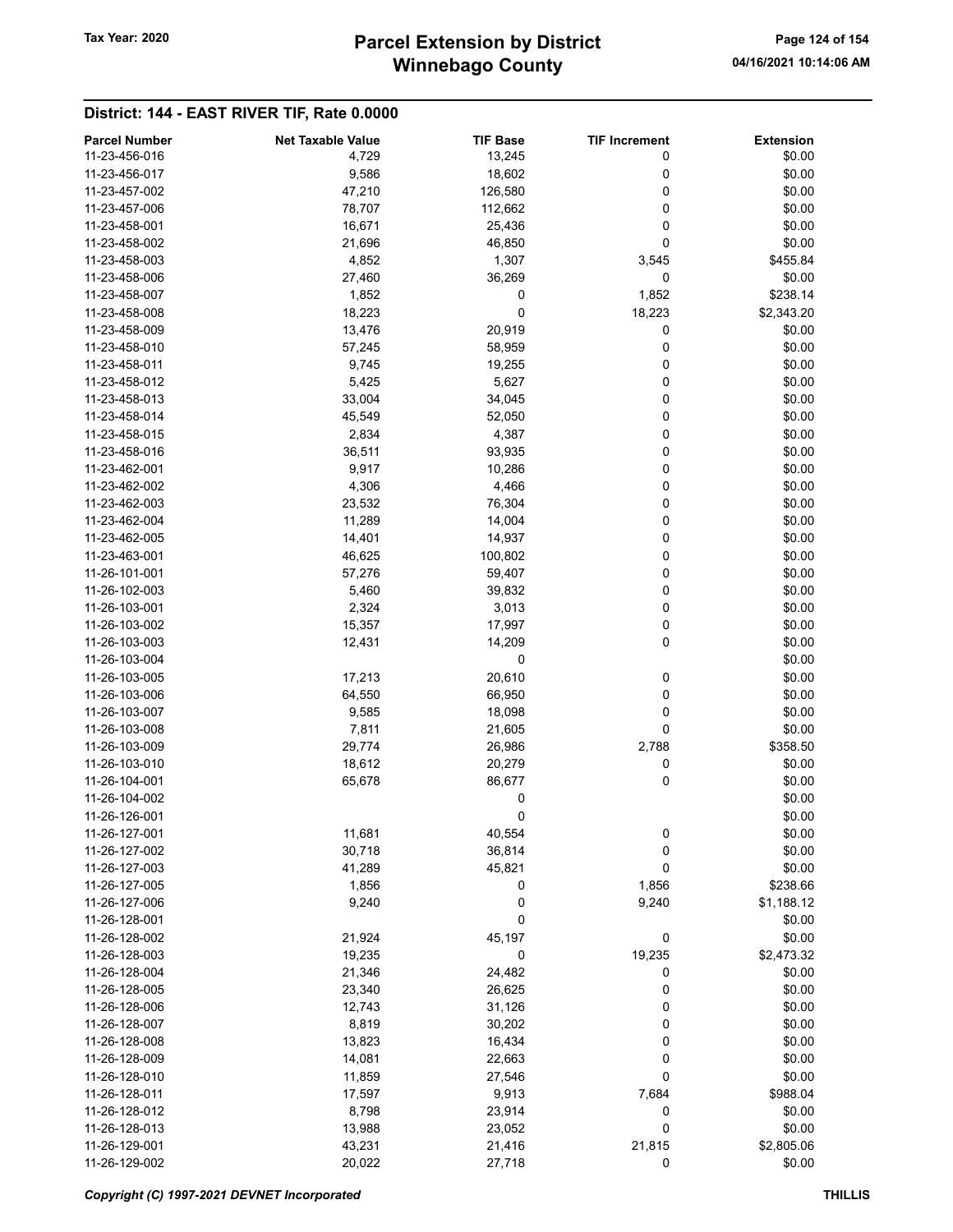# Winnebago County Tax Year: 2020 **Parcel Extension by District** Page 125 of 154

| <b>Parcel Number</b> | <b>Net Taxable Value</b> | <b>TIF Base</b> | <b>TIF Increment</b> | <b>Extension</b> |
|----------------------|--------------------------|-----------------|----------------------|------------------|
| 11-26-129-003        | 16,355                   | 33,221          | 0                    | \$0.00           |
| 11-26-129-004        | 21,385                   | 23,649          | 0                    | \$0.00           |
| 11-26-129-005        | 6,368                    | 14,704          | 0                    | \$0.00           |
| 11-26-129-006        | 15,107                   | 20,722          | 0                    | \$0.00           |
| 11-26-129-007        | 13,418                   | 24,526          | 0                    | \$0.00           |
| 11-26-129-008        | 15,474                   | 29,555          | 0                    | \$0.00           |
| 11-26-129-009        | 15,388                   | 24,405          | 0                    | \$0.00           |
|                      |                          |                 |                      |                  |
| 11-26-129-010        | 14,702                   | 23,732          | 0                    | \$0.00           |
| 11-26-129-011        | 17,093                   | 26,970          | 0                    | \$0.00           |
| 11-26-129-012        | 2,289                    | 10,631          | 0                    | \$0.00           |
| 11-26-129-013        | 8,014                    | 24,148          | 0                    | \$0.00           |
| 11-26-129-014        | 11,712                   | 22,804          | 0                    | \$0.00           |
| 11-26-129-015        | 8,522                    | 21,244          | 0                    | \$0.00           |
| 11-26-129-016        | 28,975                   | 26,243          | 2,732                | \$351.30         |
| 11-26-130-003        | 1,566                    | 2,031           | 0                    | \$0.00           |
| 11-26-130-004        | 4,068                    | 9,180           | 0                    | \$0.00           |
| 11-26-130-005        | 5,651                    | 3,486           | 2,165                | \$278.38         |
| 11-26-130-006        | 646                      | 838             | 0                    | \$0.00           |
| 11-26-130-007        | 11,160                   | 21,336          | 0                    | \$0.00           |
|                      |                          |                 | 0                    |                  |
| 11-26-130-008        | 15,806                   | 26,217          |                      | \$0.00           |
| 11-26-130-009        |                          | 0               |                      | \$0.00           |
| 11-26-130-010        | 18,403                   | 17,171          | 1,232                | \$158.42         |
| 11-26-130-011        | 22,943                   | 23,797          | 0                    | \$0.00           |
| 11-26-130-012        | 13,853                   | 27,462          | 0                    | \$0.00           |
| 11-26-130-013        | 15,412                   | 28,056          | 0                    | \$0.00           |
| 11-26-130-014        | 5,648                    | 15,394          | 0                    | \$0.00           |
| 11-26-130-015        |                          | 0               |                      | \$0.00           |
| 11-26-130-016        | 0                        | 14,694          | 0                    | \$0.00           |
| 11-26-130-017        | 5,814                    | 0               | 5,814                | \$747.60         |
| 11-26-131-001        |                          | 0               |                      | \$0.00           |
| 11-26-131-005        | 4,667                    | 4,840           | 0                    | \$0.00           |
| 11-26-131-006        | 30,074                   |                 |                      |                  |
|                      |                          | 27,294          | 2,780                | \$357.46         |
| 11-26-132-002        |                          | 0               |                      | \$0.00           |
| 11-26-132-003        |                          | 0               |                      | \$0.00           |
| 11-26-132-005        | 3,409                    | 3,536           | 0                    | \$0.00           |
| 11-26-132-006        | 7,017                    | 7,279           | 0                    | \$0.00           |
| 11-26-132-007        | 6,472                    | 6,713           | 0                    | \$0.00           |
| 11-26-132-008        | 10,259                   | 19,360          | 0                    | \$0.00           |
| 11-26-132-009        | 25,166                   | 19,813          | 5,353                | \$688.32         |
| 11-26-132-010        | 13,581                   | 32,889          | 0                    | \$0.00           |
| 11-26-132-011        | 17,623                   | 33,722          | 0                    | \$0.00           |
| 11-26-132-012        | 1,780                    | 1,846           | 0                    | \$0.00           |
| 11-26-132-013        |                          | 0               |                      | \$0.00           |
| 11-26-132-014        |                          | 0               |                      | \$0.00           |
| 11-26-132-015        |                          | 0               |                      | \$0.00           |
| 11-26-133-001        |                          |                 |                      |                  |
|                      | 20,451                   | 33,812          | 0                    | \$0.00           |
| 11-26-133-002        | 19,618                   | 27,708          | 0                    | \$0.00           |
| 11-26-133-003        | 2,353                    | 9,408           | 0                    | \$0.00           |
| 11-26-133-004        | 4,653                    | 16,142          | 0                    | \$0.00           |
| 11-26-133-005        | 22,093                   | 24,810          | 0                    | \$0.00           |
| 11-26-133-006        | 8,755                    | 26,647          | 0                    | \$0.00           |
| 11-26-133-007        | 13,124                   | 32,412          | 0                    | \$0.00           |
| 11-26-133-008        | 26,412                   | 40,418          | 0                    | \$0.00           |
| 11-26-133-009        | 15,863                   | 31,271          | 0                    | \$0.00           |
| 11-26-133-010        | 26,212                   | 35,176          | 0                    | \$0.00           |
| 11-26-133-011        | 37,591                   | 46,512          | 0                    | \$0.00           |
| 11-26-133-012        | 44,371                   | 54,771          | 0                    | \$0.00           |
| 11-26-133-013        |                          | 31,433          |                      | \$0.00           |
| 11-26-134-001        | 14,225                   | 45,328          | 0                    | \$0.00           |
|                      |                          |                 |                      |                  |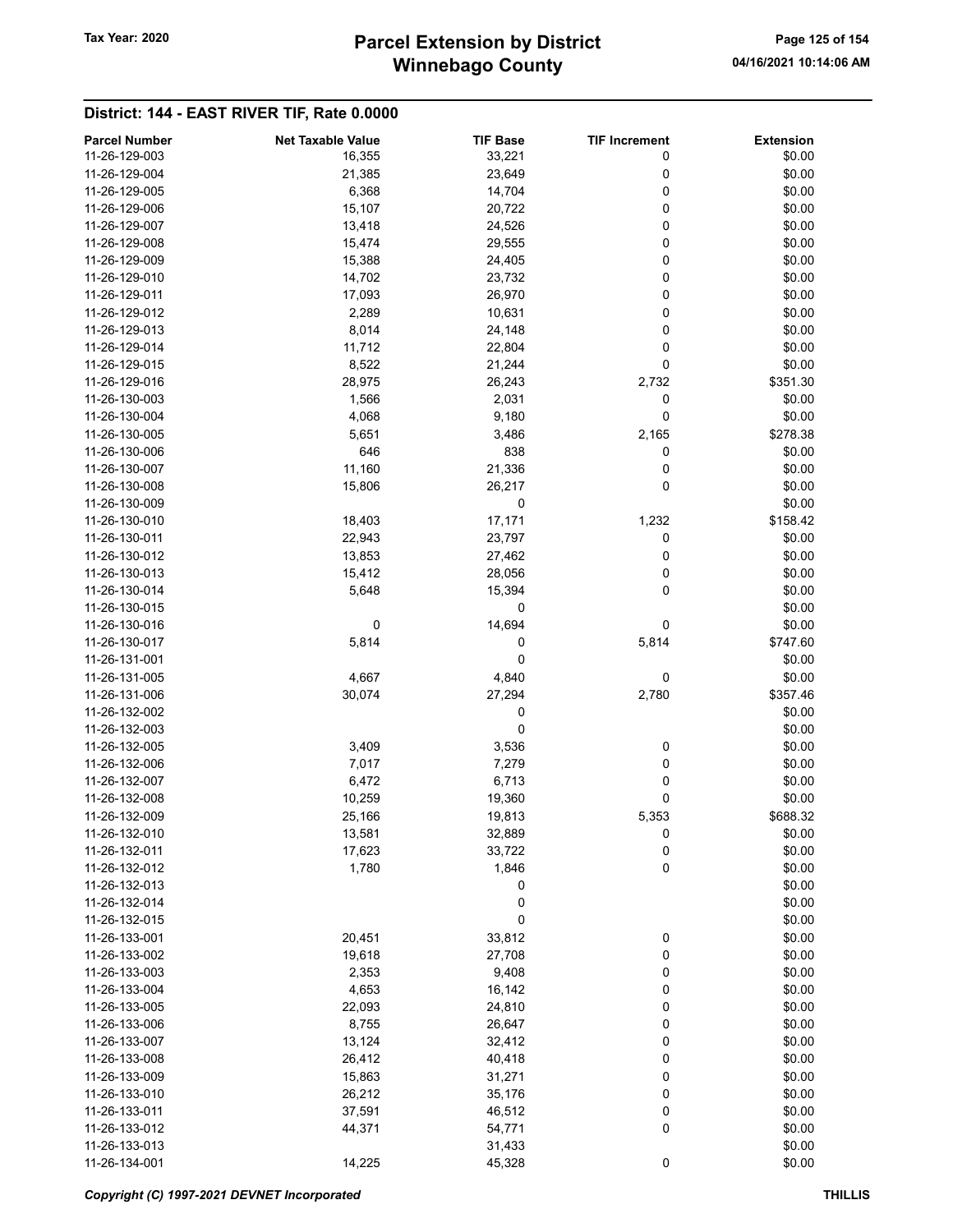# Winnebago County Tax Year: 2020 **Parcel Extension by District** Page 126 of 154

| <b>Parcel Number</b>           | <b>Net Taxable Value</b> | <b>TIF Base</b> | <b>TIF Increment</b> | <b>Extension</b> |
|--------------------------------|--------------------------|-----------------|----------------------|------------------|
| 11-26-134-002                  | 14,225                   | 45,328          | 0                    | \$0.00           |
| 11-26-134-003                  | 0                        | 10,840          | 0                    | \$0.00           |
| 11-26-134-004                  | 5,896                    | 10,840          | 0                    | \$0.00           |
| 11-26-134-005                  | 13,825                   | 26,663          | 0                    | \$0.00           |
| 11-26-134-006                  |                          |                 | 0                    | \$0.00           |
|                                | 3,214                    | 3,333           |                      |                  |
| 11-26-134-007<br>11-26-134-008 |                          | 0<br>22,005     |                      | \$0.00           |
|                                | 14,098                   |                 | 0                    | \$0.00           |
| 11-26-134-009                  | 3,123                    | 4,050           | 0                    | \$0.00           |
| 11-26-134-010                  | 21,811                   | 34,013          | 0                    | \$0.00           |
| 11-26-135-005                  | 2,263                    | 3,080           | 0                    | \$0.00           |
| 11-26-135-006                  | 5,589                    | 14,252          | 0                    | \$0.00           |
| 11-26-137-001                  |                          | 0               |                      | \$0.00           |
| 11-26-137-002                  | 73,894                   | 0               | 73,894               | \$9,501.60       |
| 11-26-137-004                  | 16,889                   | 18,162          | 0                    | \$0.00           |
| 11-26-137-005                  | 1,119                    | 1,452           | 0                    | \$0.00           |
| 11-26-137-006                  | 21,596                   | 17,259          | 4,337                | \$557.68         |
| 11-26-137-007                  | 8,647                    | 10,441          | 0                    | \$0.00           |
| 11-26-137-008                  | 10,005                   | 17,281          | 0                    | \$0.00           |
| 11-26-137-010                  |                          | 0               |                      | \$0.00           |
| 11-26-137-011                  | 17,380                   | 28,354          | 0                    | \$0.00           |
| 11-26-138-001                  | 24,482                   | 26,193          | 0                    | \$0.00           |
| 11-26-138-002                  | 11,952                   | 24,476          | 0                    | \$0.00           |
| 11-26-138-003                  | 59,064                   | 45,761          | 13,303               | \$1,710.56       |
| 11-26-138-004                  |                          | 0               |                      | \$0.00           |
| 11-26-138-005                  | 31,287                   | 34,709          | 0                    | \$0.00           |
| 11-26-138-006                  |                          | 0               |                      | \$0.00           |
| 11-26-138-007                  | 7,309                    | 23,555          | 0                    | \$0.00           |
| 11-26-138-008                  | 12,607                   | 16,317          | 0                    | \$0.00           |
| 11-26-138-009                  | 23,293                   | 27,173          | 0                    | \$0.00           |
| 11-26-138-010                  |                          | 0               |                      | \$0.00           |
| 11-26-138-011                  | 18,944                   | 24,674          | 0                    | \$0.00           |
| 11-26-138-012                  | 15,459                   | 25,477          | 0                    | \$0.00           |
| 11-26-138-013                  | 8,277                    | 23,210          | 0                    | \$0.00           |
| 11-26-139-001                  |                          | 0               |                      | \$0.00           |
| 11-26-139-002                  | 35,809                   | 37,041          | 0                    | \$0.00           |
| 11-26-139-003                  |                          | 0               |                      | \$0.00           |
| 11-26-139-004                  | 6,201                    | 18,296          | 0                    | \$0.00           |
| 11-26-139-006                  | 6,806                    | 20,355          | 0                    | \$0.00           |
| 11-26-139-008                  | 14,096                   | 21,090          | 0                    | \$0.00           |
| 11-26-139-009                  | 20,344                   | 30,709          | 0                    | \$0.00           |
| 11-26-140-001                  |                          | 0               |                      | \$0.00           |
| 11-26-140-004                  | 2,685                    | 5,253           | 0                    | \$0.00           |
| 11-26-140-007                  | 3,108                    | 4,029           | 0                    | \$0.00           |
| 11-26-141-001                  | 17,060                   | 20,630          | 0                    | \$0.00           |
| 11-26-141-002                  | 32,915                   | 44,809          | 0                    | \$0.00           |
| 11-26-141-003                  |                          |                 |                      | \$0.00           |
|                                |                          | 29,051          |                      |                  |
| 11-26-141-007                  | 3,899<br>4,205           | 29,871          | 0                    | \$0.00           |
| 11-26-141-008<br>11-26-141-009 |                          | 27,827          | 0                    | \$0.00           |
|                                | 2,132                    | 7,469           | 0                    | \$0.00           |
| 11-26-157-001                  |                          | 0               |                      | \$0.00           |
| 11-26-157-002                  |                          | 0               |                      | \$0.00           |
| 11-26-157-003                  |                          | 0               |                      | \$0.00           |
| 11-26-157-004                  |                          | 0               |                      | \$0.00           |
| 11-26-157-005                  |                          | 0               |                      | \$0.00           |
| 11-26-157-006                  | 103,162                  | 113,054         | $\boldsymbol{0}$     | \$0.00           |
| 11-26-157-007                  | 96,227                   | 102,899         | $\pmb{0}$            | \$0.00           |
| 11-26-158-001                  |                          | 5,730           |                      | \$0.00           |
| 11-26-158-002                  |                          | 4,829           |                      | \$0.00           |
| 11-26-158-003                  |                          | 0               |                      | \$0.00           |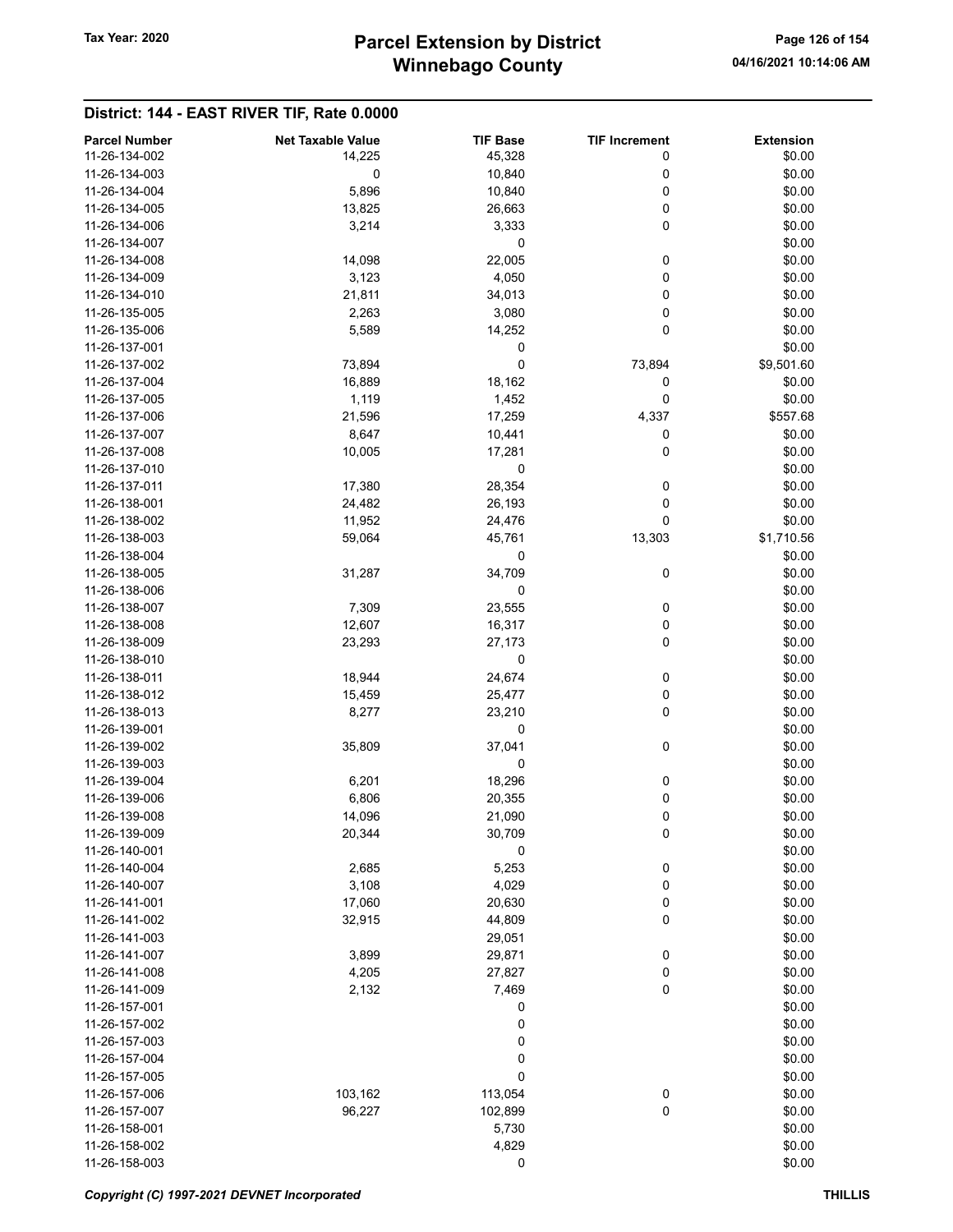# Winnebago County Tax Year: 2020 **Parcel Extension by District** Page 127 of 154

| <b>Parcel Number</b> | <b>Net Taxable Value</b> | <b>TIF Base</b> | <b>TIF Increment</b> | <b>Extension</b> |
|----------------------|--------------------------|-----------------|----------------------|------------------|
| 11-26-158-004        | 908                      | 4,207           | 0                    | \$0.00           |
| 11-26-158-005        | 7,657                    | 14,160          | 0                    | \$0.00           |
| 11-26-158-006        | 943                      | 1,214           | 0                    | \$0.00           |
| 11-26-158-007        | 7,065                    | 16,506          | 0                    | \$0.00           |
| 11-26-158-008        | 6,040                    | 9,837           | 0                    | \$0.00           |
| 11-26-158-009        | 908                      | 0               | 908                  | \$116.76         |
| 11-26-158-010        | 1,715                    | 6,206           | 0                    | \$0.00           |
|                      |                          |                 |                      |                  |
| 11-26-158-011        | 5,294                    | 7,042           | 0                    | \$0.00           |
| 11-26-158-012        | 3,922                    | 7,158           | 0                    | \$0.00           |
| 11-26-158-013        | 8,822                    | 17,157          | 0                    | \$0.00           |
| 11-26-159-002        | 6,407                    | 4,147           | 2,260                | \$290.60         |
| 11-26-159-005        | 8,849                    | 17,786          | 0                    | \$0.00           |
| 11-26-159-008        | 944                      | 8,475           | 0                    | \$0.00           |
| 11-26-159-009        | 4,671                    | 5,747           | 0                    | \$0.00           |
| 11-26-159-010        | 6,115                    | 11,412          | 0                    | \$0.00           |
| 11-26-159-011        | 3,146                    | 12,356          | 0                    | \$0.00           |
| 11-26-159-012        | 921                      | 1,194           | 0                    | \$0.00           |
| 11-26-159-013        | 162                      | 210             | 0                    | \$0.00           |
| 11-26-159-014        | 1,140                    | 1,478           | 0                    | \$0.00           |
| 11-26-159-015        | 5,750                    | 8,402           | 0                    | \$0.00           |
|                      |                          |                 |                      |                  |
| 11-26-159-016        | 1,140                    | 0               | 1,140                | \$146.60         |
| 11-26-159-017        | 11,137                   | 14,951          | 0                    | \$0.00           |
| 11-26-159-018        | 6,170                    | 13,432          | 0                    | \$0.00           |
| 11-26-159-019        | 11,742                   | 24,055          | 0                    | \$0.00           |
| 11-26-159-020        | 6,981                    | 7,547           | 0                    | \$0.00           |
| 11-26-159-021        | 1,188                    | 1,539           | 0                    | \$0.00           |
| 11-26-159-022        | 9,120                    | 16,498          | 0                    | \$0.00           |
| 11-26-159-023        | 10,163                   | 13,788          | 0                    | \$0.00           |
| 11-26-159-024        | 0                        | 7,029           | 0                    | \$0.00           |
| 11-26-159-025        | 0                        | 4,598           | 0                    | \$0.00           |
| 11-26-160-001        | 5,457                    | 3,651           | 1,806                | \$232.22         |
| 11-26-160-002        | 8,002                    | 15,006          | 0                    | \$0.00           |
| 11-26-160-003        | 11,082                   | 22,434          | 0                    | \$0.00           |
| 11-26-160-004        | 7,322                    | 9,175           | 0                    | \$0.00           |
| 11-26-160-005        |                          |                 |                      |                  |
|                      | 1,140                    | 10,451          | 0                    | \$0.00           |
| 11-26-160-008        | 9,880                    | 8,971           | 909                  | \$116.88         |
| 11-26-160-009        | 10,766                   | 14,695          | 0                    | \$0.00           |
| 11-26-160-010        | 3,039                    | 8,532           | 0                    | \$0.00           |
| 11-26-176-002        |                          | 0               |                      | \$0.00           |
| 11-26-176-003        | 173,417                  | 0               | 173,417              | \$22,298.66      |
| 11-26-176-004        |                          | 0               |                      | \$0.00           |
| 11-26-177-001        | 10,312                   | 6,984           | 3,328                | \$427.94         |
| 11-26-177-002        | 10,296                   | 6,984           | 3,312                | \$425.88         |
| 11-26-177-003        | 3,428                    | 10,784          | 0                    | \$0.00           |
| 11-26-177-004        | 7,810                    | 9,991           | 0                    | \$0.00           |
| 11-26-177-005        | 19,590                   | 24,695          | 0                    | \$0.00           |
| 11-26-177-006        | 7,973                    | 13,899          | 0                    | \$0.00           |
| 11-26-177-007        | 1,315                    | 1,705           | 0                    | \$0.00           |
| 11-26-177-008        | 1,590                    | 2,062           | 0                    | \$0.00           |
|                      |                          |                 |                      |                  |
| 11-26-177-009        | 10,656                   | 15,367          | 0                    | \$0.00           |
| 11-26-177-011        | 4,616                    | 15,333          | 0                    | \$0.00           |
| 11-26-177-012        | 5,459                    | 18,852          | 0                    | \$0.00           |
| 11-26-177-013        | 8,740                    | 11,667          | 0                    | \$0.00           |
| 11-26-177-014        | 13,831                   | 28,223          | 0                    | \$0.00           |
| 11-26-177-015        | 1,903                    | 13,271          | 0                    | \$0.00           |
| 11-26-177-016        | 7,903                    | 14,473          | 0                    | \$0.00           |
| 11-26-177-017        | 4,610                    | 8,227           | 0                    | \$0.00           |
| 11-26-177-018        | 10,091                   | 19,682          | 0                    | \$0.00           |
| 11-26-177-019        | 9,614                    | 18,347          | 0                    | \$0.00           |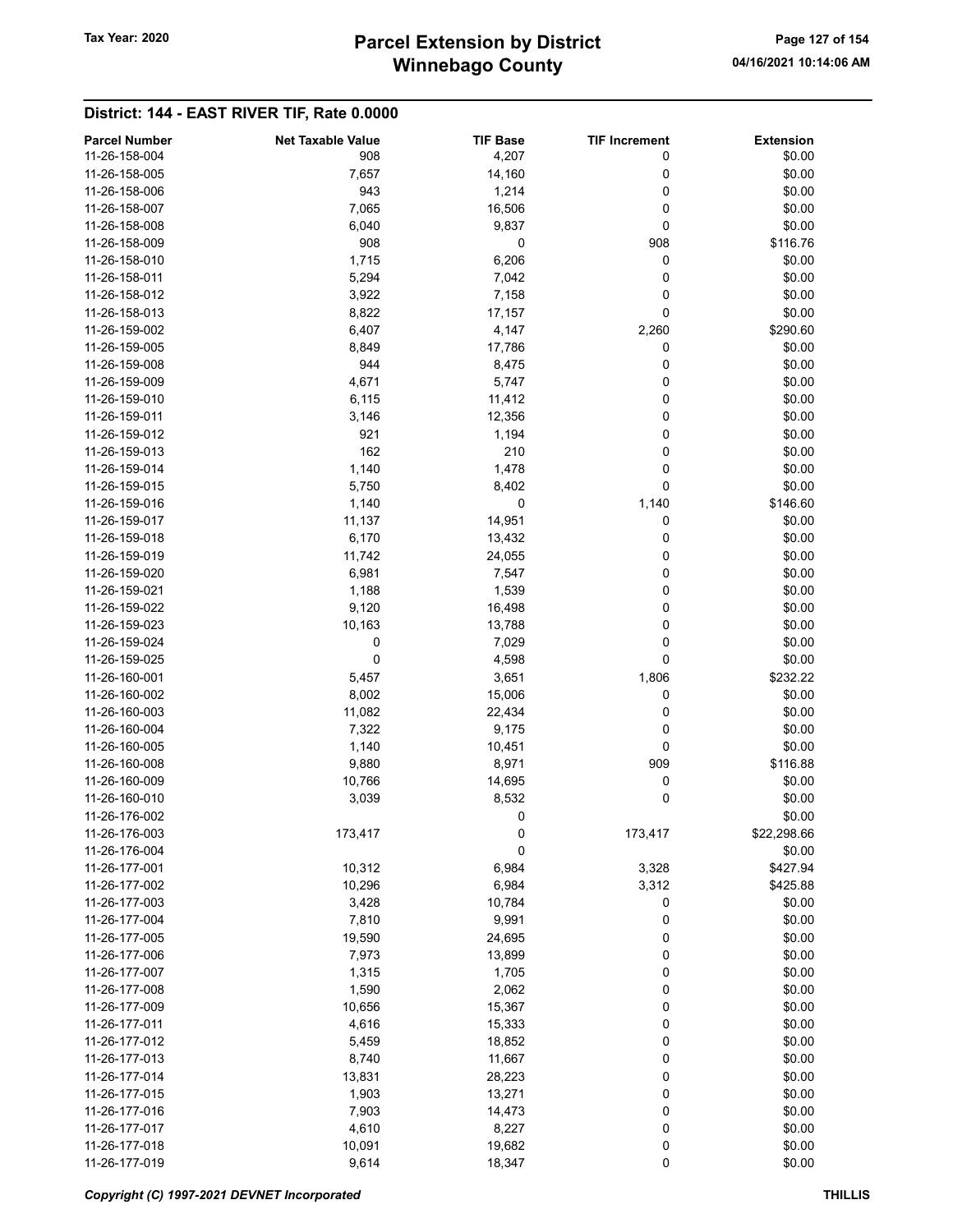# Winnebago County Tax Year: 2020 **Parcel Extension by District** Page 128 of 154

| <b>Parcel Number</b> | <b>Net Taxable Value</b> | <b>TIF Base</b> | <b>TIF Increment</b> | <b>Extension</b> |
|----------------------|--------------------------|-----------------|----------------------|------------------|
| 11-26-177-020        | 9,413                    | 17,370          | 0                    | \$0.00           |
| 11-26-177-027        |                          |                 |                      |                  |
|                      | 10,188                   | 19,792          | 0                    | \$0.00           |
| 11-26-178-001        |                          | 0               |                      | \$0.00           |
| 11-26-178-002        | 7,596                    | 7,844           | 0                    | \$0.00           |
| 11-26-178-005        | 13,874                   | 28,323          | 0                    | \$0.00           |
| 11-26-178-006        | 11,817                   | 23,431          | 0                    | \$0.00           |
| 11-26-178-007        | 11,816                   | 22,911          | 0                    | \$0.00           |
| 11-26-178-011        | 1,459                    | 1,892           | 0                    | \$0.00           |
| 11-26-178-012        | 7,111                    | 4,224           | 2,887                | \$371.22         |
| 11-26-178-013        | 9,882                    | 19,844          | 0                    | \$0.00           |
| 11-26-178-014        | 16,595                   | 15,420          | 1,175                | \$151.10         |
| 11-26-178-015        | 8,343                    | 10,176          | 0                    | \$0.00           |
| 11-26-178-016        | 7,338                    | 7,356           | 0                    | \$0.00           |
| 11-26-178-017        | 7,612                    | 9,445           | 0                    | \$0.00           |
| 11-26-178-018        | 9,564                    | 11,897          | 0                    | \$0.00           |
| 11-26-178-019        |                          | 624             |                      | \$0.00           |
|                      |                          |                 |                      |                  |
| 11-26-178-020        |                          | 0               |                      | \$0.00           |
| 11-26-178-021        | 780                      | 12,222          | 0                    | \$0.00           |
| 11-26-178-022        | 1,156                    | 15,366          | 0                    | \$0.00           |
| 11-26-178-024        | 7,619                    | 18,735          | 0                    | \$0.00           |
| 11-26-178-025        | 11,930                   | 32,904          | 0                    | \$0.00           |
| 11-26-178-026        | 6,336                    | 9,921           | 0                    | \$0.00           |
| 11-26-179-001        |                          | 0               |                      | \$0.00           |
| 11-26-179-002        | 839                      | 1,089           | 0                    | \$0.00           |
| 11-26-179-003        | 10,183                   | 18,492          | 0                    | \$0.00           |
| 11-26-179-004        | 9,464                    | 18,429          | 0                    | \$0.00           |
| 11-26-179-005        |                          | 0               |                      | \$0.00           |
| 11-26-179-006        | 18,465                   | 14,198          | 4,267                | \$548.68         |
| 11-26-179-007        | 4,528                    | 8,695           | 0                    | \$0.00           |
| 11-26-179-008        | 17,396                   | 12,545          | 4,851                | \$623.76         |
| 11-26-179-010        |                          |                 |                      | \$0.00           |
|                      | 13,300                   | 16,259          | 0                    |                  |
| 11-26-179-011        | 11,533                   | 23,328          | 0                    | \$0.00           |
| 11-26-179-012        |                          | 15,454          |                      | \$0.00           |
| 11-26-179-013        |                          | 13,511          |                      | \$0.00           |
| 11-26-179-014        |                          | 767             |                      | \$0.00           |
| 11-26-179-015        |                          | 3,917           |                      | \$0.00           |
| 11-26-179-016        |                          | 9,562           |                      | \$0.00           |
| 11-26-179-017        |                          | 12,460          |                      | \$0.00           |
| 11-26-179-018        |                          | 4,259           |                      | \$0.00           |
| 11-26-179-019        |                          | 17,985          |                      | \$0.00           |
| 11-26-179-020        |                          | 126             |                      | \$0.00           |
| 11-26-179-021        |                          | 178             |                      | \$0.00           |
| 11-26-179-022        |                          | 1,341           |                      | \$0.00           |
| 11-26-179-023        |                          | 14,371          |                      | \$0.00           |
| 11-26-179-024        |                          | 4,480           |                      | \$0.00           |
| 11-26-179-033        | 78,401                   | 108,985         | 0                    | \$0.00           |
| 11-26-179-035        | 22,077                   | 24,987          | 0                    | \$0.00           |
|                      |                          |                 |                      |                  |
| 11-26-179-036        | 23,313                   | 21,817          | 1,496                | \$192.36         |
| 11-26-180-003        |                          | 16,647          |                      | \$0.00           |
| 11-26-180-004        |                          | 12,626          |                      | \$0.00           |
| 11-26-180-022        |                          | 238,631         |                      | \$0.00           |
| 11-26-201-001        |                          | 0               |                      | \$0.00           |
| 11-26-201-003        |                          | 0               |                      | \$0.00           |
| 11-26-201-004        | 20,458                   | 103,719         | 0                    | \$0.00           |
| 11-26-201-005        |                          | 20,606          |                      | \$0.00           |
| 11-26-201-006        | 41,473                   | 43,413          | $\pmb{0}$            | \$0.00           |
| 11-26-201-008        | 22,813                   | 25,242          | 0                    | \$0.00           |
| 11-26-201-011        |                          | 136,072         |                      | \$0.00           |
| 11-26-201-012        | 3,686                    | 10,834          | $\pmb{0}$            | \$0.00           |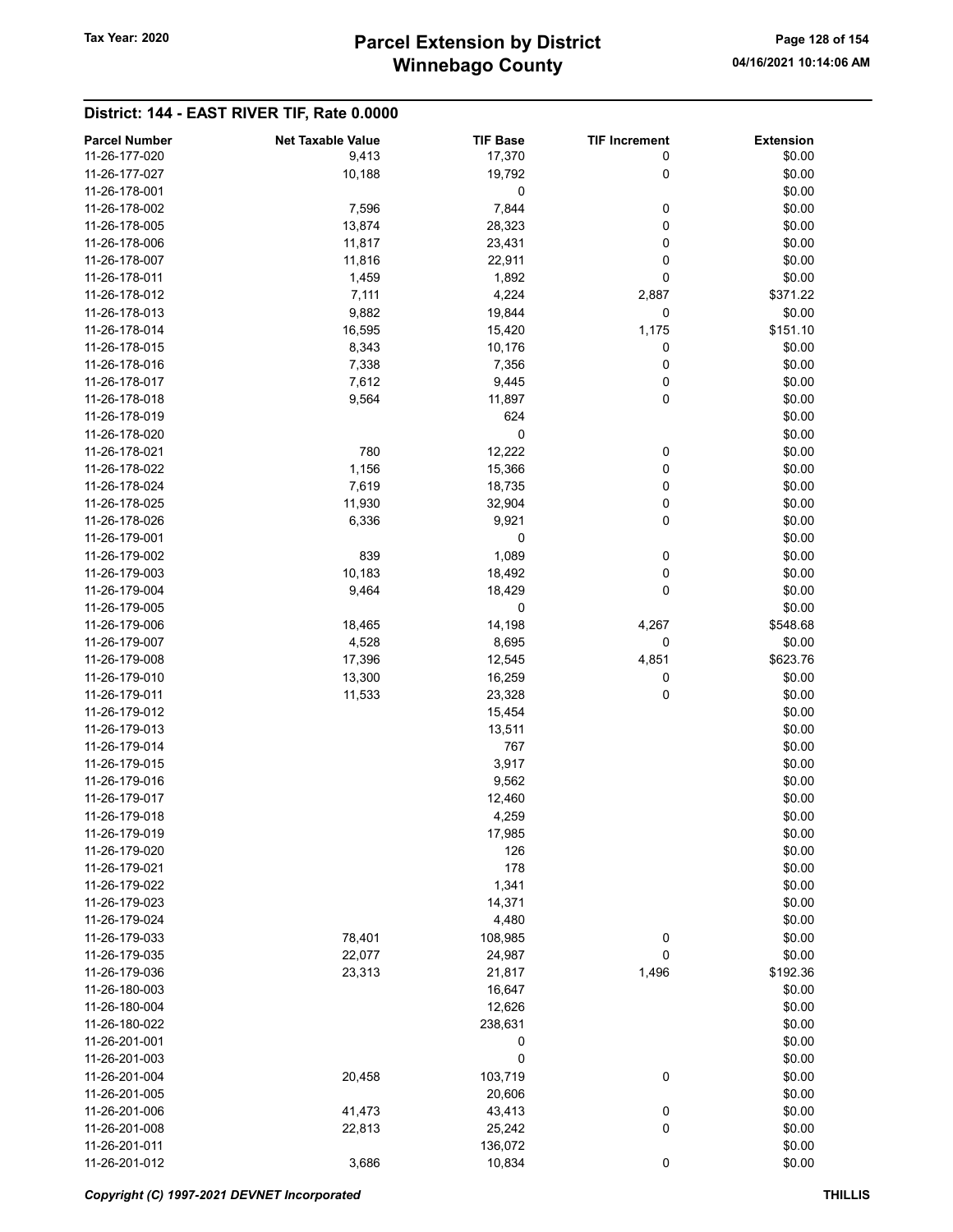# Winnebago County Tax Year: 2020 **Parcel Extension by District** Page 129 of 154

| <b>Parcel Number</b> | <b>Net Taxable Value</b> | <b>TIF Base</b> | <b>TIF Increment</b> | <b>Extension</b> |
|----------------------|--------------------------|-----------------|----------------------|------------------|
| 11-26-201-013        | 3,838                    | 3,980           | 0                    | \$0.00           |
| 11-26-201-014        | 873                      | 6,465           | 0                    | \$0.00           |
| 11-26-201-015        | 371                      | 2,743           | 0                    | \$0.00           |
| 11-26-201-018        | 3,741                    | 4,588           | 0                    | \$0.00           |
| 11-26-201-021        | 73,762                   | 78,833          | 0                    | \$0.00           |
|                      |                          |                 |                      |                  |
| 11-26-201-023        |                          | 0               |                      | \$0.00           |
| 11-26-201-024        |                          | 0               |                      | \$0.00           |
| 11-26-203-008        | 79,992                   | 117,758         | 0                    | \$0.00           |
| 11-26-203-009        | 79,731                   | 152,464         | 0                    | \$0.00           |
| 11-26-302-001        |                          | 0               |                      | \$0.00           |
| 11-26-303-001        | 5,927                    | 5,927           | 0                    | \$0.00           |
| 11-26-303-002        | 6,032                    | 13,990          | 0                    | \$0.00           |
| 11-26-303-003        | 6,519                    | 9,518           | 0                    | \$0.00           |
| 11-26-303-004        | 10,760                   | 21,718          | 0                    | \$0.00           |
| 11-26-303-005        | 6,972                    | 14,027          | 0                    | \$0.00           |
| 11-26-303-006        | 10,622                   | 12,567          | 0                    | \$0.00           |
| 11-26-303-007        | 7,347                    | 7,948           | 0                    | \$0.00           |
| 11-26-303-009        | 5,729                    | 5,729           | 0                    | \$0.00           |
| 11-26-303-011        | 11,324                   | 18,137          | 0                    | \$0.00           |
| 11-26-303-012        | 275                      | 285             | 0                    | \$0.00           |
| 11-26-303-013        |                          | 0               |                      | \$0.00           |
| 11-26-303-015        | 2,528                    | 7,705           | 0                    | \$0.00           |
| 11-26-304-001        | 4,939                    | 14,615          | 0                    | \$0.00           |
| 11-26-304-002        | 8,402                    | 13,333          | 0                    | \$0.00           |
| 11-26-304-003        | 9,340                    | 7,858           | 1,482                | \$190.56         |
| 11-26-304-004        | 4,064                    | 14,764          | 0                    | \$0.00           |
| 11-26-304-005        | 7,440                    | 7,240           | 200                  | \$25.72          |
| 11-26-304-008        |                          | 0               |                      | \$0.00           |
| 11-26-304-009        | 22,813                   | 23,660          | 0                    | \$0.00           |
| 11-26-304-011        | 44,376                   | 46,026          | 0                    | \$0.00           |
| 11-26-305-007        | 203,175                  | 217,267         | 0                    | \$0.00           |
| 11-26-326-001        | 7,414                    | 20,495          | 0                    | \$0.00           |
| 11-26-326-004        | 694                      | 8,758           | 0                    | \$0.00           |
| 11-26-326-005        | 7,193                    | 14,779          | 0                    | \$0.00           |
| 11-26-326-006        |                          | 1,194           |                      | \$0.00           |
| 11-26-326-007        | 1,822                    | 27,560          | 0                    | \$0.00           |
| 11-26-326-008        | 7,705                    | 20,315          | 0                    | \$0.00           |
| 11-26-326-009        | 4,413                    | 12,886          | 0                    | \$0.00           |
| 11-26-326-010        | 694                      | 10,755          | 0                    | \$0.00           |
| 11-26-326-011        | 12,018                   | 19,629          | 0                    | \$0.00           |
| 11-26-326-012        | 0                        | 5,732           | 0                    | \$0.00           |
| 11-26-326-013        | 8,530                    | 15,425          | 0                    | \$0.00           |
| 11-26-326-014        | 9,852                    | 28,137          | 0                    | \$0.00           |
| 11-26-327-033        |                          | 411,496         |                      | \$0.00           |
| 11-26-328-021        |                          | 1,217           |                      | \$0.00           |
| 11-26-328-022        |                          | 2,660           |                      | \$0.00           |
| 11-26-328-023        |                          | 2,310           |                      | \$0.00           |
| 11-26-328-025        |                          | 0               |                      | \$0.00           |
| 11-26-329-001        | 9,991                    | 18,193          | 0                    | \$0.00           |
| 11-26-329-002        | 11,813                   | 22,312          | 0                    | \$0.00           |
| 11-26-329-003        | 1,042                    | 1,350           | 0                    | \$0.00           |
| 11-26-329-004        | 7,437                    | 17,871          | 0                    | \$0.00           |
| 11-26-329-005        | 6,926                    | 7,847           | 0                    | \$0.00           |
| 11-26-329-006        | 5,578                    | 5,578           | 0                    | \$0.00           |
| 11-26-329-007        | 6,462                    | 10,522          | 0                    | \$0.00           |
| 11-26-329-008        | 1,106                    | 6,464           | 0                    | \$0.00           |
| 11-26-329-009        | 5,067                    | 5,967           | 0                    | \$0.00           |
| 11-26-329-010        | 5,835                    | 9,244           | $\pmb{0}$            | \$0.00           |
| 11-26-329-011        | 4,579                    | 4,579           | 0                    | \$0.00           |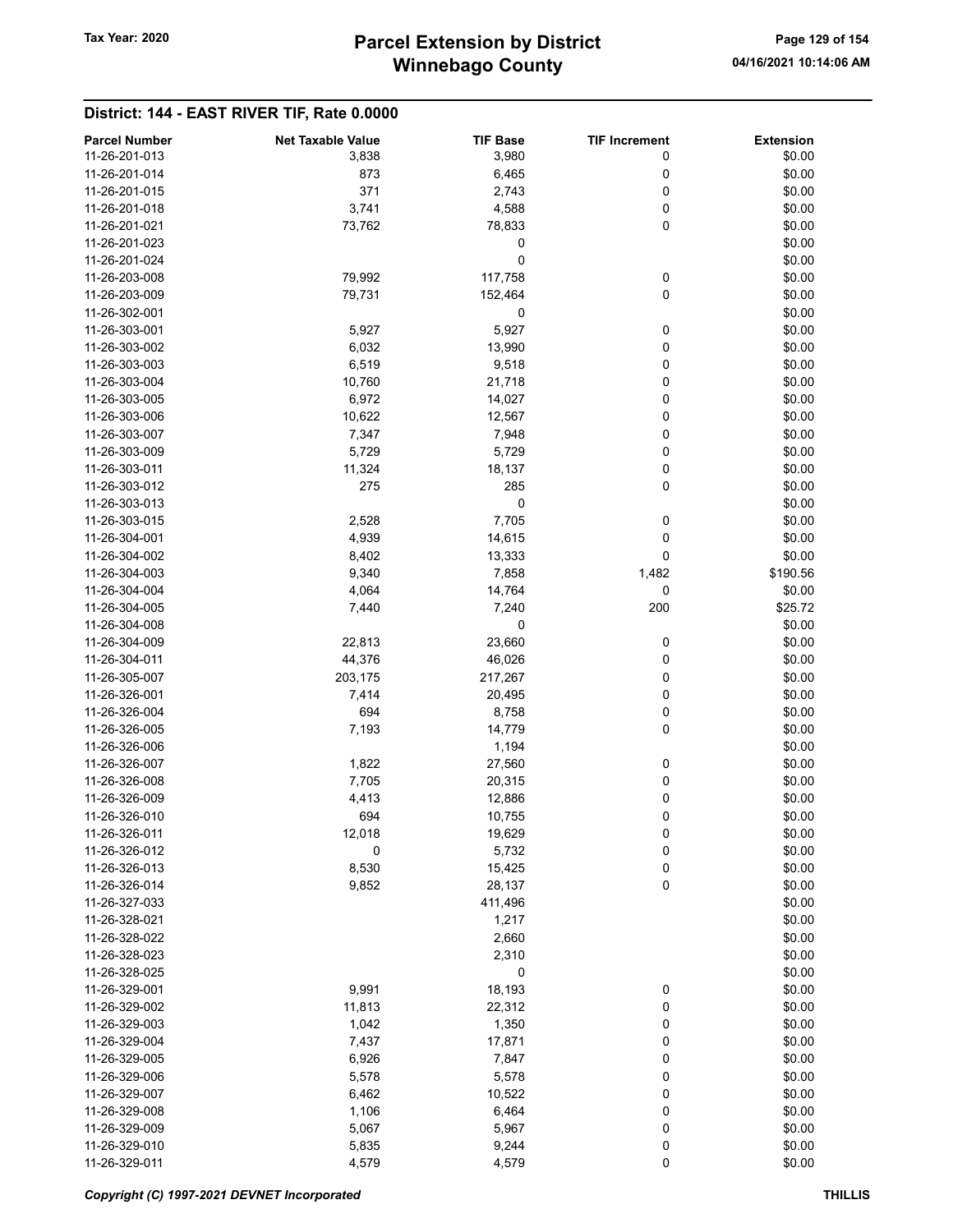# Winnebago County Tax Year: 2020 **Parcel Extension by District** Page 130 of 154

| <b>Parcel Number</b> | <b>Net Taxable Value</b> | <b>TIF Base</b> | <b>TIF Increment</b> | <b>Extension</b> |
|----------------------|--------------------------|-----------------|----------------------|------------------|
| 11-26-329-012        | 7,365                    | 14,560          | 0                    | \$0.00           |
| 11-26-329-016        | 4,649                    | 4,981           | 0                    | \$0.00           |
| 11-26-329-017        | 1,106                    | 1,433           | 0                    | \$0.00           |
| 11-26-329-018        | 10,295                   | 25,851          | 0                    | \$0.00           |
| 11-26-329-019        | 8,746                    | 13,235          | 0                    | \$0.00           |
|                      |                          |                 |                      |                  |
| 11-26-329-022        | 1,039                    | 20,492          | 0                    | \$0.00           |
| 11-26-329-023        | 5,430                    | 19,785          | 0                    | \$0.00           |
| 11-26-329-024        | 5,346                    | 16,125          | 0                    | \$0.00           |
| 11-26-329-025        | 6,461                    | 10,849          | 0                    | \$0.00           |
| 11-26-329-026        | 6,089                    | 11,531          | 0                    | \$0.00           |
| 11-26-329-027        | 1,566                    | 2,031           | 0                    | \$0.00           |
| 11-26-329-028        | 8,710                    | 7,696           | 1,014                | \$130.38         |
| 11-26-329-029        | 6,694                    | 18,206          | 0                    | \$0.00           |
| 11-26-329-030        | 7,504                    | 18,690          | 0                    | \$0.00           |
| 11-26-329-031        | 1,216                    | 17,081          | 0                    | \$0.00           |
| 11-26-329-032        | 1,282                    | 1,663           | 0                    | \$0.00           |
| 11-26-329-033        | 5,584                    | 1,791           | 3,793                | \$487.72         |
| 11-26-329-034        | 1,326                    | 1,720           | 0                    | \$0.00           |
| 11-26-329-038        | 7,690                    | 25,992          | 0                    | \$0.00           |
| 11-26-329-039        | 2,045                    | 7,316           | 0                    | \$0.00           |
|                      |                          |                 |                      |                  |
| 11-26-330-001        | 8,738                    | 13,968          | 0                    | \$0.00           |
| 11-26-330-002        | 6,513                    | 6,647           | 0                    | \$0.00           |
| 11-26-330-003        | 7,763                    | 19,827          | 0                    | \$0.00           |
| 11-26-330-004        | 4,207                    | 17,319          | 0                    | \$0.00           |
| 11-26-330-005        | 6,812                    | 9,382           | 0                    | \$0.00           |
| 11-26-330-008        | 1,121                    | 6,734           | 0                    | \$0.00           |
| 11-26-330-009        | 1,017                    | 1,318           | 0                    | \$0.00           |
| 11-26-330-010        | 6,673                    | 2,623           | 4,050                | \$520.78         |
| 11-26-330-011        | 6,960                    | 7,532           | 0                    | \$0.00           |
| 11-26-330-012        | 9,969                    | 17,273          | 0                    | \$0.00           |
| 11-26-330-013        | 6,275                    | 14,237          | 0                    | \$0.00           |
| 11-26-330-014        | 6,950                    | 13,323          | 0                    | \$0.00           |
| 11-26-330-015        | 7,518                    | 11,414          | 0                    | \$0.00           |
| 11-26-330-016        | 24,129                   | 33,928          | 0                    | \$0.00           |
| 11-26-330-017        | 8,832                    | 10,871          | 0                    | \$0.00           |
| 11-26-330-018        | 4,936                    | 5,578           | 0                    | \$0.00           |
| 11-26-330-019        | 8,766                    | 15,577          | 0                    | \$0.00           |
| 11-26-330-020        |                          |                 | 0                    | \$0.00           |
|                      | 2,772                    | 8,739           |                      |                  |
| 11-26-330-021        | 7,216                    | 10,494          | 0                    | \$0.00           |
| 11-26-330-022        | 1,815                    | 22,270          | 0                    | \$0.00           |
| 11-26-330-024        | 1,257                    | 14,191          | $\bf{0}$             | \$0.00           |
| 11-26-330-025        | 7,038                    | 9,424           | 0                    | \$0.00           |
| 11-26-330-026        |                          | 19,805          |                      | \$0.00           |
| 11-26-330-027        | 3,718                    | 22,547          | 0                    | \$0.00           |
| 11-26-330-028        | 7,089                    | 11,971          | 0                    | \$0.00           |
| 11-26-330-029        | 13,648                   | 27,486          | 0                    | \$0.00           |
| 11-26-330-030        | 10,450                   | 21,801          | 0                    | \$0.00           |
| 11-26-331-001        | 167                      | 1,578           | 0                    | \$0.00           |
| 11-26-331-002        | 5,555                    | 10,847          | 0                    | \$0.00           |
| 11-26-331-003        | 3,493                    | 6,211           | 0                    | \$0.00           |
| 11-26-331-004        | 4,416                    | 4,416           | 0                    | \$0.00           |
| 11-26-331-008        | 6,274                    | 11,184          | 0                    | \$0.00           |
| 11-26-331-009        | 5,083                    | 20,230          | 0                    | \$0.00           |
| 11-26-331-010        | 7,790                    | 14,312          | 0                    | \$0.00           |
| 11-26-331-023        | 0                        | 19,988          | 0                    | \$0.00           |
|                      |                          |                 |                      |                  |
| 11-26-331-024        | 1,139                    | 20,174          | 0                    | \$0.00           |
| 11-26-331-025        | 7,840                    | 20,114          | 0                    | \$0.00           |
| 11-26-331-026        |                          | 0               |                      | \$0.00           |
| 11-26-331-027        | 896                      | 1,162           | $\pmb{0}$            | \$0.00           |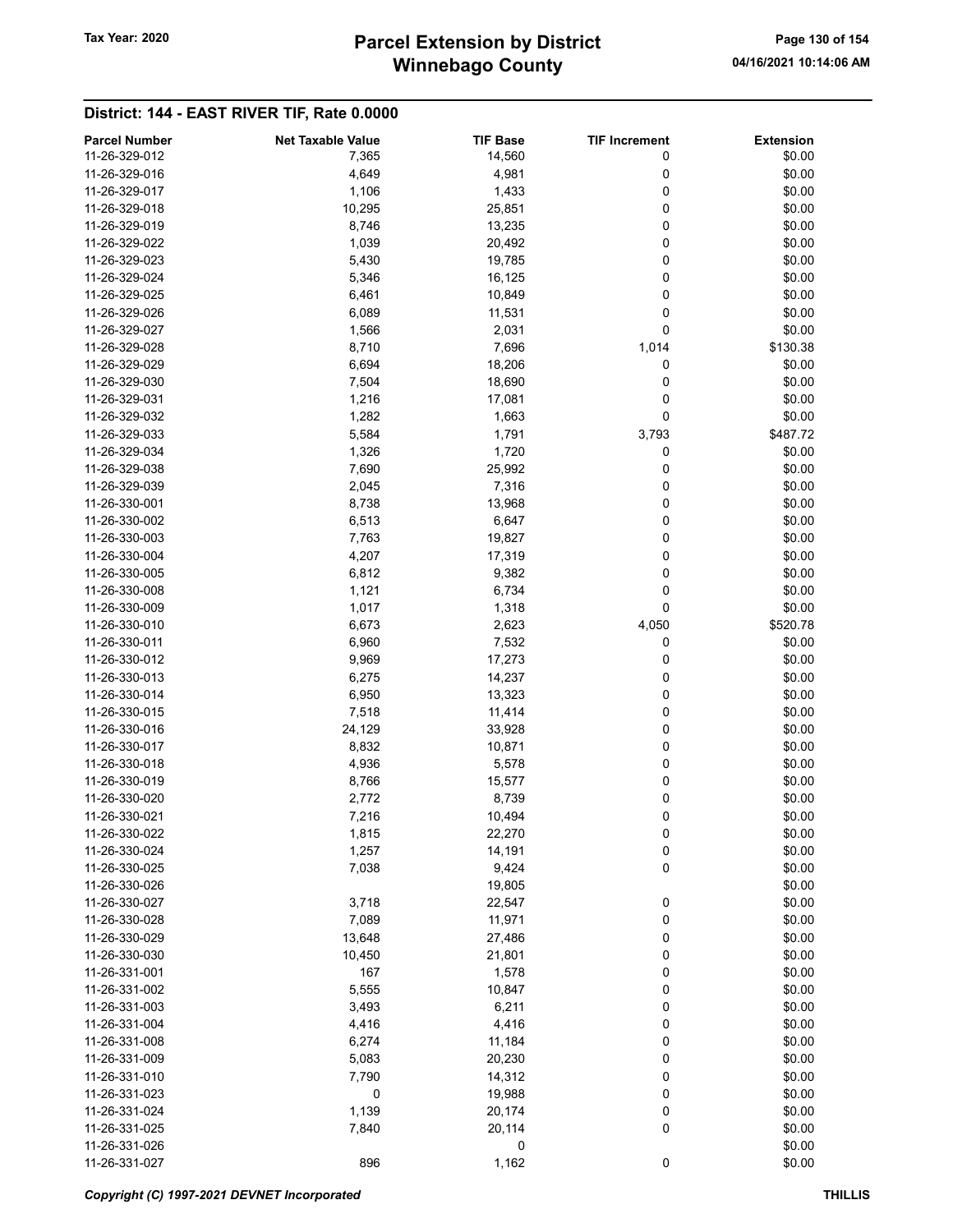#### District: 144 - EAST RIVER TIF, Rate 0.0000

| <b>Parcel Number</b>  | Net Taxable Value | <b>TIF Base</b> | <b>TIF Increment</b> | <b>Extension</b> |
|-----------------------|-------------------|-----------------|----------------------|------------------|
| 11-26-331-029         | 1.129             | 1.494           | 0                    | \$0.00           |
| 11-26-331-030         |                   | 5,163           |                      | \$0.00           |
| 11-26-331-031         | 811               | 1.494           | 0                    | \$0.00           |
| 11-26-331-032         | 9,183             | 9.551           | 0                    | \$0.00           |
| 11-26-353-006         | 143.609           | 153.567         | 0                    | \$0.00           |
| 11-26-353-007         | 1.609             | 0               | 1.609                | \$206.90         |
| 11-26-376-010         | 257.519           | 336,020         | 0                    | \$0.00           |
| 11-26-378-004         | 60.126            | 70.048          | 0                    | \$0.00           |
| <b>Totals for 144</b> | 12,257,480        | 13,241,739      | 3,641,505            | \$468,239.72     |
|                       |                   |                 |                      | 598 Parcels      |

#### District: 145 - SUMNER ROAD / GROVE ST TIF, Rate 0.0000

| <b>Parcel Number</b> | <b>Net Taxable Value</b> | <b>TIF Base</b> | <b>TIF Increment</b> | Extension |
|----------------------|--------------------------|-----------------|----------------------|-----------|
| 09-29-327-016        | 64.580                   | 93.550          |                      | \$0.00    |
| Totals for 145       | 64.580                   | 93.550          | 0                    | \$0.00    |
|                      |                          |                 |                      | l Parcels |

#### District: 146 - LOVES PARK CORP CENTER TIF, Rate 0.0000

| <b>Parcel Number</b>                        | <b>Net Taxable Value</b> | <b>TIF Base</b> | <b>TIF Increment</b> | <b>Extension</b> |                |
|---------------------------------------------|--------------------------|-----------------|----------------------|------------------|----------------|
| 08-35-379-003                               | 3,064                    | 1,659           | 1,405                | \$137.92         |                |
| 08-35-383-002                               | 483                      | 0               | 483                  | \$47.42          |                |
| 08-35-386-001                               | 55,723                   | 112             | 55,611               | \$5,458.56       |                |
| 08-35-386-003                               | 48,979                   | 112             | 48,867               | \$4,796.60       |                |
| 08-35-386-004                               | 50,036                   | 90              | 49,946               | \$4,902.50       |                |
| 08-35-386-005                               | 10,794                   | 90              | 10,704               | \$1,050.66       |                |
| 08-35-386-006                               | 163                      | 90              | 73                   | \$7.18           |                |
| 08-35-387-001                               | 46,106                   | 45              | 46,061               | \$4,521.16       |                |
| 08-35-387-002                               | 37,270                   | 44              | 37,226               | \$3,653.96       |                |
| 08-35-400-006                               | 9,092                    | 9,804           | 0                    | \$0.00           |                |
| 08-35-400-009                               | 1,791,155                | 1,931,441       | $\mathbf 0$          | \$0.00           |                |
| 08-35-400-010                               | 6,035                    | 147,394         | $\mathbf 0$          | \$0.00           |                |
| 08-35-400-018                               | 7,489                    | 1,424           | 6,065                | \$584.44         |                |
| 08-35-400-020                               | 881                      | 475             | 406                  | \$39.86          |                |
| 08-35-400-021                               | 3,538,147                | 327             | 3,537,820            | \$347,258.26     |                |
| 12-02-126-012                               | 3,468                    | 14              | 3,454                | \$342.44         |                |
| 12-02-126-013                               | 189,851                  | 1,347           | 188,504              | \$18,688.66      |                |
| 12-02-127-008                               | 126,648                  | $\pmb{0}$       | 126,648              | \$12,556.14      |                |
| 12-02-127-010                               | 2,950                    | 12,049          | $\mathbf 0$          | \$0.00           |                |
| 12-02-178-002                               | 412,851                  | 558,340         | $\pmb{0}$            | \$0.00           |                |
| 12-02-178-003                               | 505                      | 199             | 306                  | \$30.34          |                |
| 12-02-178-004                               | 653                      | 258             | 395                  | \$39.16          |                |
| 12-02-178-005                               | 2,210                    | 390             | 1,820                | \$180.44         |                |
| 12-02-178-010                               | 941                      | 288             | 653                  | \$64.74          |                |
| 12-02-178-011                               | 716,387                  | 469             | 715,918              | \$70,977.54      |                |
| 12-02-178-012                               | 18,890                   | 34,202          | 0                    | \$0.00           |                |
| 12-02-179-004                               | 467                      | 228             | 239                  | \$23.70          |                |
| 12-02-179-005                               | 521                      | 273             | 248                  | \$24.60          |                |
| 12-02-179-006                               | 44,640                   | 47,297          | 0                    | \$0.00           |                |
| 12-02-179-007                               |                          | 0               |                      | \$0.00           |                |
| 12-02-179-008                               | 638                      | 672             | $\pmb{0}$            | \$0.00           |                |
| 12-02-201-003                               | 2,370,782                | 1,835,109       | 535,673              | \$53,107.70      |                |
| 12-02-201-008                               | 711                      | 611             | 100                  | \$9.92           |                |
| 12-02-251-007                               | 709                      | 610             | 99                   | \$9.82           |                |
| 12-02-251-008                               | 743                      | 641             | 102                  | \$10.12          |                |
| 12-02-251-009                               | 838                      | 721             | 117                  | \$11.60          |                |
| 12-02-251-010                               | 971                      | 857             | 114                  | \$11.30          |                |
| 12-02-251-011                               | 492                      | 434             | 58                   | \$5.76           |                |
| 12-02-252-005                               | 2,567                    | 2,306           | 261                  | \$25.88          |                |
| Copyright (C) 1997-2021 DEVNET Incorporated |                          |                 |                      |                  | <b>THILLIS</b> |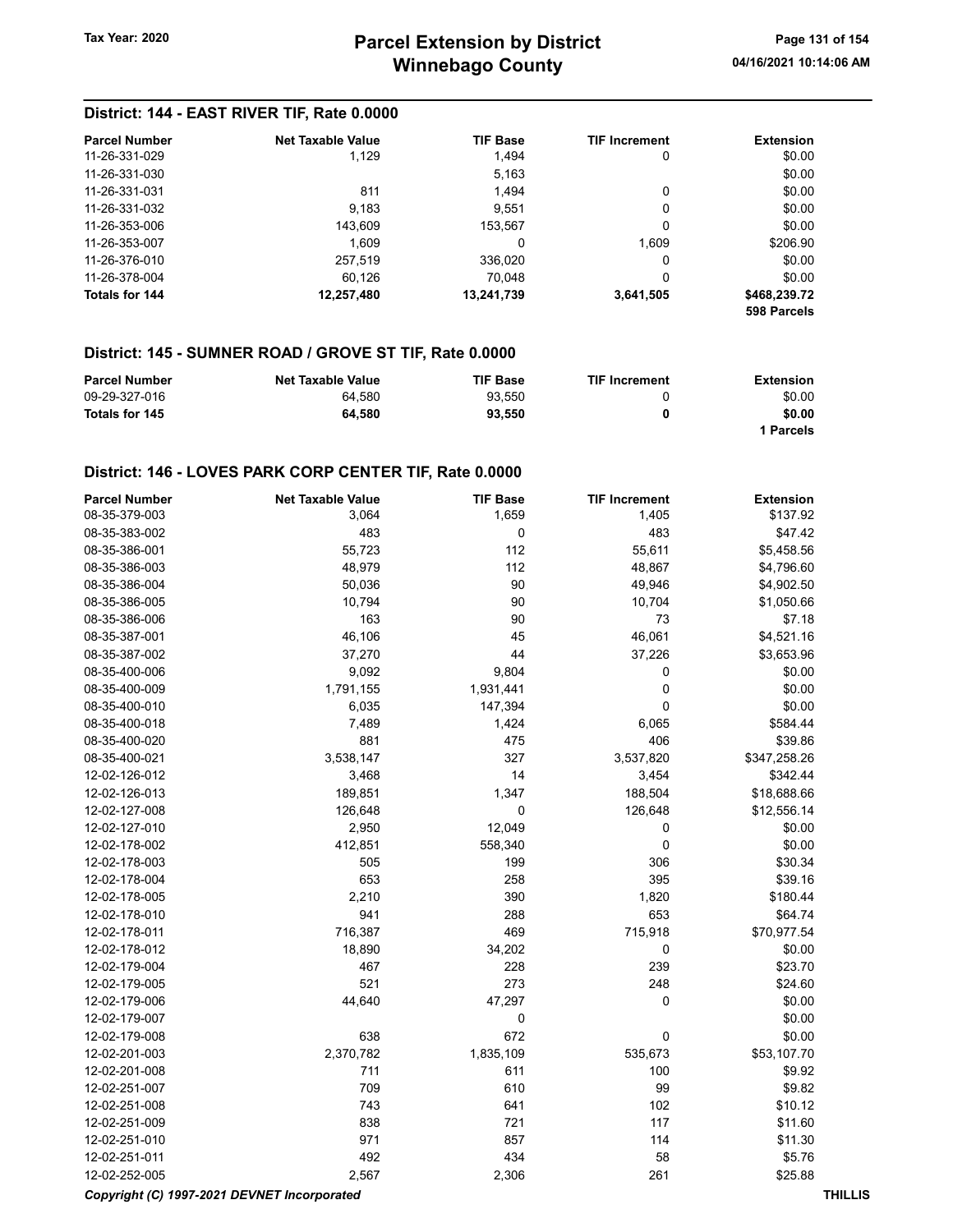#### District: 146 - LOVES PARK CORP CENTER TIF, Rate 0.0000

| <b>Parcel Number</b> | <b>Net Taxable Value</b> | <b>TIF Base</b> | <b>TIF Increment</b> | <b>Extension</b>           |
|----------------------|--------------------------|-----------------|----------------------|----------------------------|
| 12-02-252-006        | 567                      | 488             | 79                   | \$7.84                     |
| 12-02-252-007        | 571                      | 491             | 80                   | \$7.94                     |
| 12-02-252-008        | 568                      | 489             | 79                   | \$7.84                     |
| Totals for 146       | 9.506.556                | 4,591,890       | 5.369.614            | \$528,602.00<br>42 Parcels |

### District: 147 - WESTSTONE TIF, Rate 0.0000

| <b>Parcel Number</b> | <b>Net Taxable Value</b> | <b>TIF Base</b> | <b>TIF Increment</b> | <b>Extension</b> |
|----------------------|--------------------------|-----------------|----------------------|------------------|
| 08-13-100-003        | 2,167                    | 342             | 1,825                | \$170.76         |
| 08-13-300-009        | 3,566                    | 1,475           | 2,091                | \$199.40         |
| 08-13-300-010        | 1,477                    | 660             | 817                  | \$77.92          |
| 08-13-300-011        | 61,631                   | 49,409          | 12,222               | \$1,165.44       |
| 08-14-100-005        | 5,532                    | 906             | 4,626                | \$432.82         |
| 08-14-200-003        | 9,673                    | 2,086           | 7,587                | \$709.84         |
| 08-14-300-002        | 1,629                    | 537             | 1,092                | \$102.18         |
| 08-14-300-014        | 16,391                   | 39,124          | 0                    | \$0.00           |
| 08-14-300-016        | 17,709                   | 3,049           | 14,660               | \$1,397.90       |
| 08-14-400-001        | 2,414                    | 742             | 1,672                | \$156.44         |
| 08-14-400-007        | 7,141                    | 21,164          | 0                    | \$0.00           |
| 08-14-400-008        | 1,466                    | 450             | 1,016                | \$96.88          |
| 08-14-400-009        | 1,698,540                | 35,123          | 1,663,417            | \$158,615.14     |
| 08-14-400-010        | 1,085,651                | 22,514          | 1,063,137            | \$101,375.44     |
| 08-14-400-012        | 11,089                   | 2,702           | 8,387                | \$799.74         |
| 08-14-400-014        | 1,357,064                | 1,797           | 1,355,267            | \$129,231.48     |
| 08-14-400-015        | 3,231                    | 4               | 3,227                | \$307.72         |
| 08-14-400-016        | 2,228                    | 0               | 2,228                | \$212.46         |
| 08-14-400-017        | 2,199                    | 0               | 2,199                | \$209.70         |
| 08-14-400-018        | 2,201                    | 0               | 2,201                | \$209.88         |
| 08-14-400-019        | 3,048,035                | 6,178           | 3,041,857            | \$290,056.28     |
| 08-14-400-020        | 362                      | 0               | 362                  | \$34.52          |
| 08-14-400-021        | 24,722                   | 126             | 24,596               | \$2,345.36       |
| Totals for 147       | 7,366,118                | 188,388         | 7,214,486            | \$687,907.30     |
|                      |                          |                 |                      | 23 Parcels       |

#### District: 148 - NORTH WILLOW CREEK TIF, Rate 0.0000

| <b>Parcel Number</b> | <b>Net Taxable Value</b> | <b>TIF Base</b> | <b>TIF Increment</b> | <b>Extension</b> |
|----------------------|--------------------------|-----------------|----------------------|------------------|
| 08-16-103-008        | 1,978                    | 414             | 1.564                | \$147.56         |
| 08-16-103-009        | 772                      | 213             | 559                  | \$52.74          |
| 08-16-151-011        | 544.208                  | 411.014         | 133.194              | \$12,566.06      |
| 08-17-276-002        | 100.308                  | 31.431          | 68.877               | \$6,498.14       |
| 08-17-276-005        | 998.122                  | 1.043.576       | 0                    | \$0.00           |
| Totals for 148       | 1.645.388                | 1,486,648       | 204.194              | \$19,264.50      |
|                      |                          |                 |                      | 5 Parcels        |

#### District: 149 - SOUTH WILLOW CREEK TIF, Rate 0.0000

| <b>Parcel Number</b> | <b>Net Taxable Value</b> | <b>TIF Base</b> | <b>TIF Increment</b> | <b>Extension</b> |
|----------------------|--------------------------|-----------------|----------------------|------------------|
| 08-17-277-005        | 215,802                  | 225,630         | 0                    | \$0.00           |
| 08-17-277-014        | 1.400.701                | 22,720          | 1,377,981            | \$130,004.24     |
| 08-17-277-015        | 1,104,703                | 396,636         | 708.067              | \$66,801.88      |
| 08-17-277-016        | 44.893                   | 22.548          | 22.345               | \$2,108.12       |
| 08-17-378-005        | 162.213                  | 169.600         | 0                    | \$0.00           |
| 08-17-402-006        | 131.443                  | 137.430         | 0                    | \$0.00           |
| 08-17-402-015        | 255,323                  | 263.794         | 0                    | \$0.00           |
| 08-17-402-024        | 276.430                  | 329.417         | 0                    | \$0.00           |
| 08-17-402-025        | 0                        | 97              | 0                    | \$0.00           |
| 08-17-402-027        | 0                        | 97              | 0                    | \$0.00           |
| 08-17-402-028        | 300.933                  | 326.752         | 0                    | \$0.00           |

#### Copyright (C) 1997-2021 DEVNET Incorporated THILLIS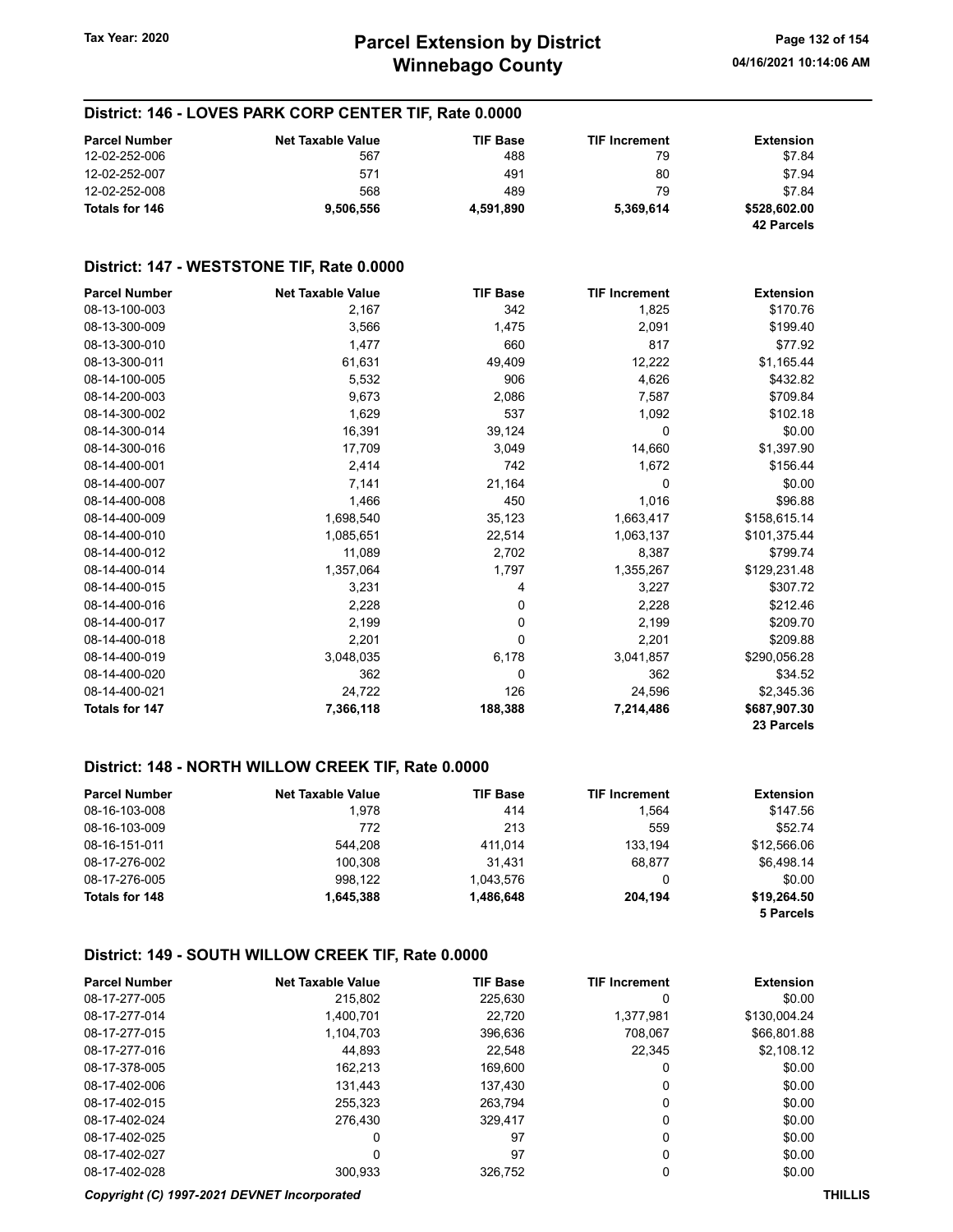#### District: 149 - SOUTH WILLOW CREEK TIF, Rate 0.0000

| <b>Parcel Number</b> | <b>Net Taxable Value</b> | <b>TIF Base</b> | <b>TIF Increment</b> | <b>Extension</b>  |
|----------------------|--------------------------|-----------------|----------------------|-------------------|
| 08-17-402-033        | 14,404                   | 7,189           | 7,215                | \$680.70          |
| 08-17-402-034        | 151,964                  | 158,885         | 0                    | \$0.00            |
| 08-17-402-035        | 1,066,522                | 217,507         | 849,015              | \$80,099.48       |
| 08-17-426-001        | 287,047                  | 300,118         | 0                    | \$0.00            |
| 08-17-426-003        | 184,289                  | 251,328         | 0                    | \$0.00            |
| 08-17-427-005        | 274,034                  | 238,949         | 35,085               | \$3,310.06        |
| 08-17-427-006        | 122,557                  | 128,139         | 0                    | \$0.00            |
| 08-17-427-008        | 841                      | 19,768          | 0                    | \$0.00            |
| 08-17-427-009        | 87,001                   | 90,963          | 0                    | \$0.00            |
| 08-17-427-010        | 261,252                  | 273,150         | 0                    | \$0.00            |
| 08-17-427-011        | 175,455                  | 183,445         | 0                    | \$0.00            |
| 08-17-427-018        | 1,250,456                | 1,009,449       | 241,007              | \$22,737.56       |
| 08-17-451-015        | 1,936,216                | 788,995         | 1,147,221            | \$108,233.42      |
| 08-17-451-016        | 32,538                   | 97              | 32,441               | \$3,060.62        |
| 08-17-451-017        | 33,219                   | 97              | 33,122               | \$3,124.86        |
| 08-17-451-018        | 31,876                   | 97              | 31,779               | \$2,998.16        |
| 08-17-476-001        | 60,705                   | 63,468          | 0                    | \$0.00            |
| 08-17-476-002        | 133,361                  | 102,645         | 30,716               | \$2,897.88        |
| 08-17-476-003        | 97,629                   | 102,076         | 0                    | \$0.00            |
| 08-17-476-004        | 132,706                  | 138,749         | 0                    | \$0.00            |
| 08-17-476-010        |                          | 2,605           |                      | \$0.00            |
| 08-17-476-013        | 2,218                    | 13,344          | 0                    | \$0.00            |
| 08-17-476-014        |                          | 211             |                      | \$0.00            |
| 08-17-476-015        | 348,848                  | 231             | 348,617              | \$32,889.92       |
| 08-17-477-002        | 55,331                   | 298             | 55,033               | \$5,192.04        |
| 08-17-477-003        | 86,992                   | 561             | 86,431               | \$8,154.26        |
| 08-17-478-005        | 0                        | 97              | 0                    | \$0.00            |
| 08-17-478-006        | 92,669                   | 96,888          | 0                    | \$0.00            |
| 08-20-201-021        | 0                        | 97              | 0                    | \$0.00            |
| 08-20-225-013        | 925,982                  | 628,086         | 297,896              | \$28,104.70       |
| 08-20-225-014        | 81,536                   | 89,591          | 0                    | \$0.00            |
| 08-20-225-015        | 98,530                   | 109,501         | 0                    | \$0.00            |
| Totals for 149       | 11,918,619               | 6,911,345       | 5,303,971            | \$500,397.90      |
|                      |                          |                 |                      | <b>43 Parcels</b> |

#### District: 150 - GLOBAL TRADEPARK SOUTH TIF, Rate 0.0000

| <b>Parcel Number</b> | <b>Net Taxable Value</b> | <b>TIF Base</b> | <b>TIF Increment</b> | <b>Extension</b> |
|----------------------|--------------------------|-----------------|----------------------|------------------|
| 15-28-452-002        | 7,221                    | 3,584           | 3,637                | \$429.40         |
| 15-28-477-002        | 9,297                    | 4,312           | 4,985                | \$588.56         |
| 15-33-100-006        | 17,678                   | 8,337           | 9,341                | \$1,102.84       |
| 15-33-200-005        | 23,064                   | 10,204          | 12,860               | \$1,518.30       |
| 15-33-200-007        | 33,087                   | 13,688          | 19,399               | \$2,290.32       |
| 15-33-200-008        | 9,169                    | 3,639           | 5,530                | \$652.90         |
| 15-33-300-002        | 27,743                   | 10,022          | 17,721               | \$2,092.22       |
| 15-33-300-004        | 6,484                    | 2,264           | 4,220                | \$498.24         |
| 15-33-400-002        | 12,180                   | 3,711           | 8,469                | \$999.88         |
| 15-33-400-003        | 12,216                   | 4,167           | 8,049                | \$950.30         |
| 15-33-400-004        | 14,979                   | 4,203           | 10,776               | \$1,272.26       |
| 15-33-400-005        | 12,289                   | 3,746           | 8,543                | \$1,008.62       |
| 15-33-400-006        | 2,615                    | 1,096           | 1,519                | \$179.34         |
| 15-34-101-001        | 18,774                   | 7,742           | 11,032               | \$1,302.48       |
| 15-34-101-003        | 7,207                    | 3,006           | 4,201                | \$496.00         |
| 15-34-126-004        | 38,425                   | 14,836          | 23,589               | \$2,785.02       |
| 15-34-200-005        | 6,652                    | 3,068           | 3,584                | \$423.14         |
| 15-34-300-001        | 43,920                   | 13,657          | 30,263               | \$3,572.98       |
| 15-34-300-002        | 25,660                   | 10,359          | 15,301               | \$1,806.50       |
| 15-34-400-003        | 23,443                   | 9,355           | 14,088               | \$1,663.30       |
| 15-34-400-004        | 11,109                   | 20,359          | 0                    | \$0.00           |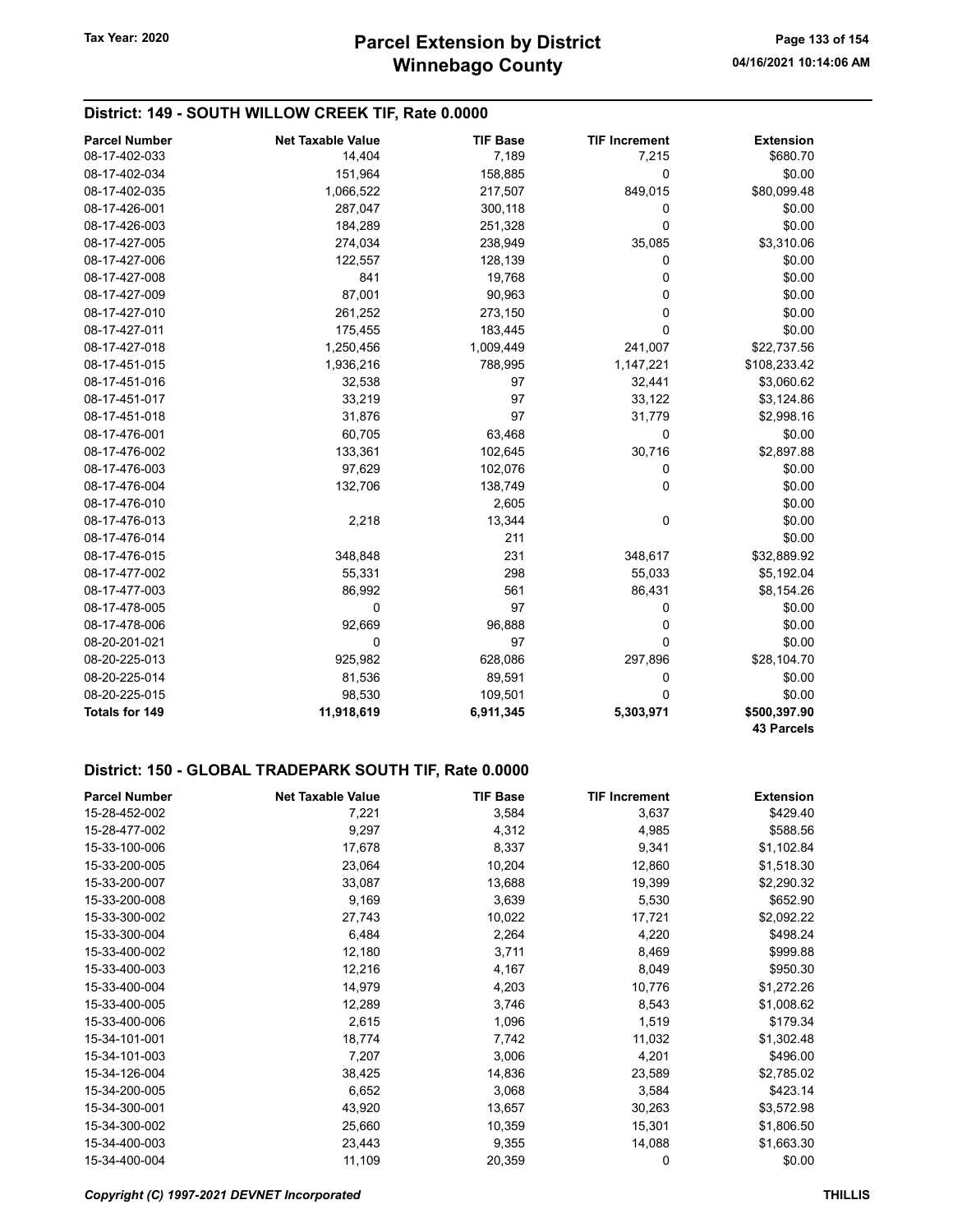#### District: 150 - GLOBAL TRADEPARK SOUTH TIF, Rate 0.0000

| <b>Parcel Number</b> | <b>Net Taxable Value</b> | <b>TIF Base</b> | <b>TIF Increment</b> | <b>Extension</b> |
|----------------------|--------------------------|-----------------|----------------------|------------------|
| 15-34-400-005        | 29.003                   | 15.997          | 13.006               | \$1.535.54       |
| 15-35-300-001        | 38.186                   | 13.344          | 24.842               | \$2.932.96       |
| Totals for 150       | 430.401                  | 184.696         | 254.955              | \$30,101.10      |
|                      |                          |                 |                      | 23 Parcels       |

#### District: 151 - I-39 / BAXTER ROAD TIF, Rate 0.0000

| <b>Parcel Number</b>  | <b>Net Taxable Value</b> | <b>TIF Base</b> | <b>TIF Increment</b> | <b>Extension</b>  |
|-----------------------|--------------------------|-----------------|----------------------|-------------------|
| 16-28-300-009         | 19,915                   | 10,775          | 9,140                | \$879.98          |
| 16-28-300-012         | 5,862                    | 536             | 5,326                | \$523.78          |
| 16-28-300-021         | 16,091                   | 3,346           | 12,745               | \$1,253.38        |
| 16-28-300-024         | 3,118                    | 1,237           | 1,881                | \$184.98          |
| 16-28-300-025         | 470,677                  | 468,044         | 2,633                | \$258.94          |
| 16-28-300-026         | 9,250                    | 2,227           | 7,023                | \$690.66          |
| 16-28-400-013         | 1,454                    | 468             | 986                  | \$98.30           |
| 16-28-400-017         |                          | 20,821          |                      | \$0.00            |
| 16-28-400-019         | 2,853,575                | 6,661           | 2,846,914            | \$283,825.94      |
| 16-28-400-022         | 2,076                    | $\overline{2}$  | 2,074                | \$206.78          |
| 16-28-400-023         | 8,475,587                | 6,607           | 8,468,980            | \$844,323.44      |
| 16-28-400-024         | 9,143                    | 6               | 9,137                | \$910.92          |
| 16-29-100-010         | 20,691                   | 6,404           | 14,287               | \$1,375.52        |
| 16-29-200-002         | 17,227                   | 6,095           | 11,132               | \$1,071.76        |
| 16-29-326-002         | 18,134                   | 6,685           | 11,449               | \$1,102.28        |
| 16-29-351-001         | 5,979                    | 896             | 5,083                | \$489.38          |
| 16-29-351-004         | 50,022                   | 48,602          | 1,420                | \$136.72          |
| 16-29-351-005         | 43,820                   | 39,862          | 3,958                | \$381.06          |
| 16-29-376-001         | 8,020                    | 1,526           | 6,494                | \$625.22          |
| 16-29-400-002         | 9,906                    | 3,359           | 6,547                | \$643.86          |
| 16-29-400-004         | 3,554                    | 837             | 2,717                | \$261.58          |
| 16-29-400-005         | 603                      | 63              | 540                  | \$52.00           |
| 16-29-400-008         | 221,392                  | 212,024         | 9,368                | \$901.92          |
| 16-29-400-011         | 316,138                  | 447,576         | 0                    | \$0.00            |
| 16-30-300-005         | 173                      | 21              | 152                  | \$14.64           |
| 16-30-300-009         | 14,938                   | 33,579          | 0                    | \$0.00            |
| 16-30-400-007         | 17,061                   | 93              | 16,968               | \$1,633.64        |
| 16-30-400-008         | 16,796                   | 7,459           | 9,337                | \$898.94          |
| 16-30-400-009         | 1,249                    | 428             | 821                  | \$79.04           |
| 16-30-400-010         | 34,872                   | 51,916          | 0                    | \$0.00            |
| 16-30-400-011         | 20,827                   | 24,625          | 0                    | \$0.00            |
| 16-30-400-013         | 3,192                    | 889             | 2,303                | \$221.74          |
| 16-30-400-014         | 32,522                   | 37,256          | 0                    | \$0.00            |
| 16-30-400-019         | 33,057                   | 34,852          | 0                    | \$0.00            |
| 16-30-400-020         | 125,412                  | 131,597         | 0                    | \$0.00            |
| 16-30-400-021         | 38,358                   | 97,982          | 0                    | \$0.00            |
| 16-31-100-023         | 46,450                   | 15,219          | 31,231               | \$3,006.84        |
| 16-32-100-004         | 40,673                   | 40,447          | 226                  | \$21.76           |
| 16-32-200-001         | 2,679                    | 226             | 2,453                | \$236.18          |
| 16-32-200-005         | 11,624                   | 1,604           | 10,020               | \$964.70          |
| 16-33-100-009         | 17,493                   | 6,490           | 11,003               | \$1,082.06        |
| 16-33-100-012         | 27,022                   | 28,510          | 0                    | \$0.00            |
| 16-33-100-013         | 11,309                   | 2,158           | 9,151                | \$881.04          |
| 16-33-200-009         | 28,177                   | 12,741          | 15,436               | \$1,538.92        |
| <b>Totals for 151</b> | 13,106,118               | 1,822,751       | 11,548,935           | \$1,150,777.90    |
|                       |                          |                 |                      | <b>44 Parcels</b> |

#### District: 152 - ZENITH CUTTER TIF, Rate 0.0000

| <b>Parcel Number</b> | Net Taxable Value                           | <b>TIF Base</b> | <b>TIF Increment</b> | Extension  |  |
|----------------------|---------------------------------------------|-----------------|----------------------|------------|--|
| 08-28-325-002        | 61.324                                      | 23.880          | 37.444               | \$3.637.50 |  |
| 08-28-325-003        |                                             | 3.674           |                      | \$0.00     |  |
|                      | Copyright (C) 1997-2021 DEVNET Incorporated |                 |                      | THILLIS    |  |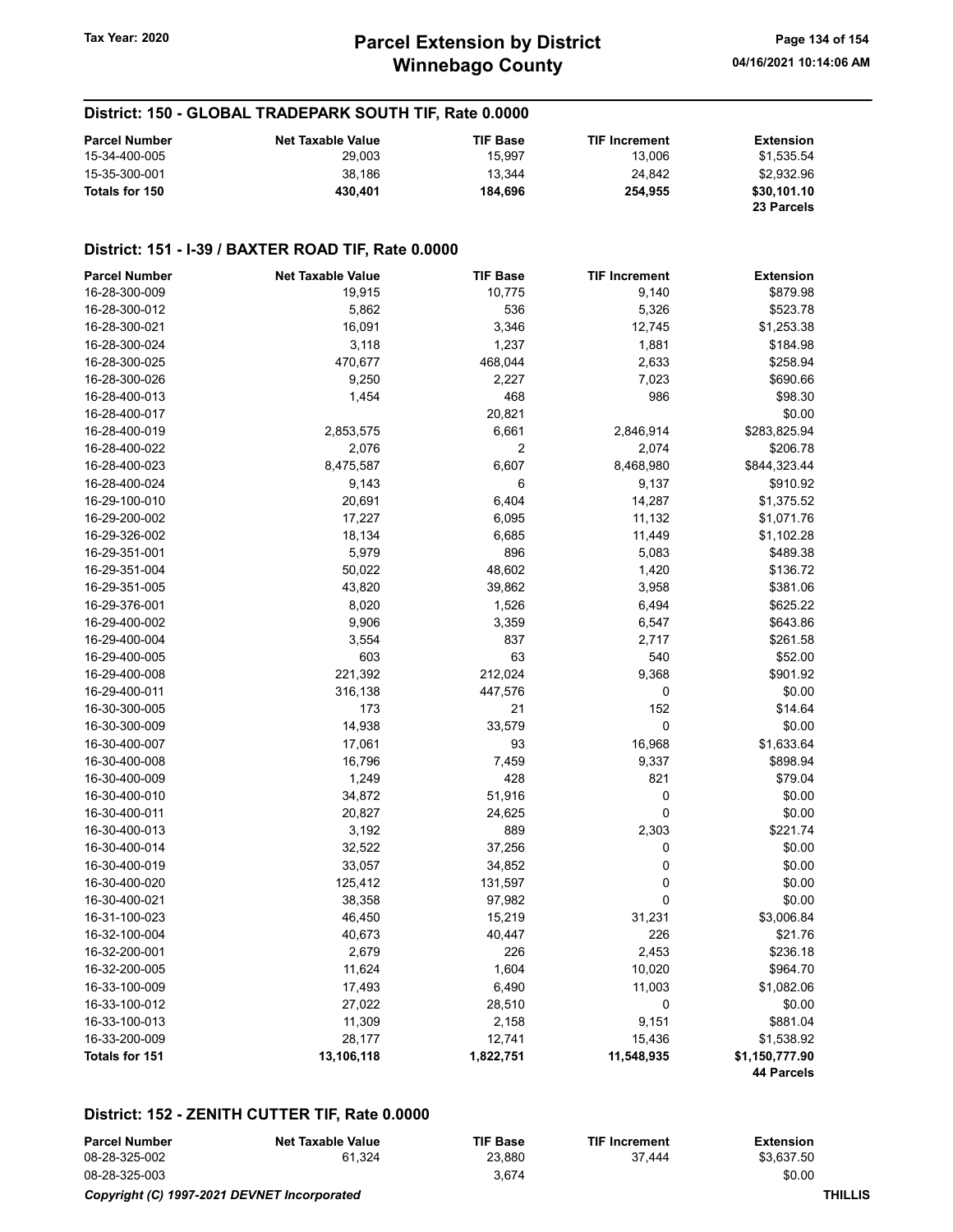#### District: 152 - ZENITH CUTTER TIF, Rate 0.0000

| <b>Parcel Number</b> | <b>Net Taxable Value</b> | <b>TIF Base</b> | <b>TIF Increment</b> | Extension      |
|----------------------|--------------------------|-----------------|----------------------|----------------|
| 08-28-325-004        | 770.028                  | 549.273         | 220.755              | \$21,445.24    |
| 08-28-355-002        | 413.600                  | 432.432         |                      | \$0.00         |
| 08-28-376-008        | 10.761.733               | 31.326          | 10.730.407           | \$1.042.405.40 |
| Totals for 152       | 12.006.685               | 1.040.585       | 10.988.606           | \$1.067.488.14 |
|                      |                          |                 |                      | 5 Parcels      |

#### District: 153 - SPRING CREEK LAKES TIF, Rate 0.0000

| <b>Parcel Number</b> | <b>Net Taxable Value</b> | <b>TIF Base</b> | <b>TIF Increment</b> | <b>Extension</b> |
|----------------------|--------------------------|-----------------|----------------------|------------------|
| 08-25-300-006        | 33,374                   | 14,432          | 18,942               | \$1,635.06       |
| 08-26-400-013        |                          | 0               |                      | \$0.00           |
| 08-35-276-001        | 5,022                    | 5,249           | 0                    | \$0.00           |
| 08-35-400-014        | 12,532                   | 4,261           | 8,271                | \$797.00         |
| 08-35-400-017        | 2,417,351                | 2,661           | 2,414,690            | \$232,681.94     |
| 08-35-400-022        | 4,342                    |                 | 4,341                | \$418.30         |
| 08-35-400-023        | 0                        | 4               | 0                    | \$0.00           |
| 08-35-400-024        | 6,156,222                | 4,137           | 6,152,085            | \$592,821.06     |
| 08-35-400-025        | 2,621                    | 2,090           | 531                  | \$52.12          |
| 08-36-100-001        | 2,963                    | 1,319           | 1,644                | \$141.92         |
| 08-36-100-006        | 26,118                   | 13,624          | 12,494               | \$1,078.48       |
| 08-36-100-008        | 7,357                    | 3,382           | 3,975                | \$343.12         |
| 08-36-100-010        | 3,660                    | 1,762           | 1,898                | \$163.84         |
| 08-36-100-011        | 9,020                    | 3,957           | 5,063                | \$437.04         |
| 08-36-100-012        | 32,280                   | 15,372          | 16,908               | \$1,459.48       |
| 08-36-300-015        | 4,323                    | 2,322           | 2,001                | \$192.82         |
| 08-36-300-023        | 10,768                   | 6,507           | 4,261                | \$410.60         |
| 08-36-300-024        | 2,203                    | 1,275           | 928                  | \$91.10          |
| 08-36-300-025        | 4,605                    | 2,539           | 2,066                | \$199.08         |
| 08-36-300-026        | 11,573                   | 7,338           | 4,235                | \$408.10         |
| 08-36-300-029        | 59,950                   | 728             | 59,222               | \$5,813.00       |
| 08-36-300-031        | 1,194,241                | 1,623           | 1,192,618            | \$117,062.62     |
| 08-36-300-032        | 1,002                    | 540             | 462                  | \$44.52          |
| 08-36-300-033        | 2,245                    | 1,876           | 369                  | \$36.22          |
| 08-36-300-034        | 984,416                  | 1,510           | 982,906              | \$96,478.12      |
| 12-02-226-006        | 131,952                  | 4,558           | 127,394              | \$12,630.10      |
| 12-02-226-008        | 33,945                   | 6,914           | 27,031               | \$2,679.92       |
| 12-02-226-009        | 9,400                    | 214             | 9,186                | \$910.72         |
| Totals for 153       | 11,163,485               | 110,195         | 11,053,521           | \$1,068,986.28   |
|                      |                          |                 |                      | 28 Parcels       |

#### District: 154 - FORMER WARNER ELECTRIC TIF, Rate 0.0000

| <b>Parcel Number</b> | <b>Net Taxable Value</b> | <b>TIF Base</b> | <b>TIF Increment</b> | Extension   |
|----------------------|--------------------------|-----------------|----------------------|-------------|
| 04-28-126-001        | 528.479                  | 390.181         | 138.298              | \$13.889.00 |
| Totals for 154       | 528,479                  | 390.181         | 138.298              | \$13,889.00 |
|                      |                          |                 |                      | 1 Parcels   |

#### District: 157 - JEFFERSON / NORTH 3RD ST TIF, Rate 0.0000

| <b>Parcel Number</b> | <b>Net Taxable Value</b> | <b>TIF Base</b> | <b>TIF Increment</b> | <b>Extension</b> |
|----------------------|--------------------------|-----------------|----------------------|------------------|
| 11-23-411-009        | 683                      | 9,599           | 0                    | \$0.00           |
| 11-23-411-010        | 9,297                    | 6,699           | 2,598                | \$334.06         |
| 11-23-411-012        | 4.323                    | 17,319          | 0                    | \$0.00           |
| 11-23-411-013        | 6.113                    | 13.388          | 0                    | \$0.00           |
| 11-23-411-014        | 7,530                    | 13,279          | 0                    | \$0.00           |
| 11-23-411-015        | 1.131                    | 1.441           | 0                    | \$0.00           |
| 11-23-453-020        | 3.759                    | 3.829           | 0                    | \$0.00           |
| 11-23-453-021        | 212.093                  | 39,488          | 172.605              | \$22.194.24      |
| 11-23-454-010        | 307.922                  | 87.738          | 220.184              | \$28.312.14      |
| 11-23-454-011        | 9,518                    | 880             | 8,638                | \$1,110.72       |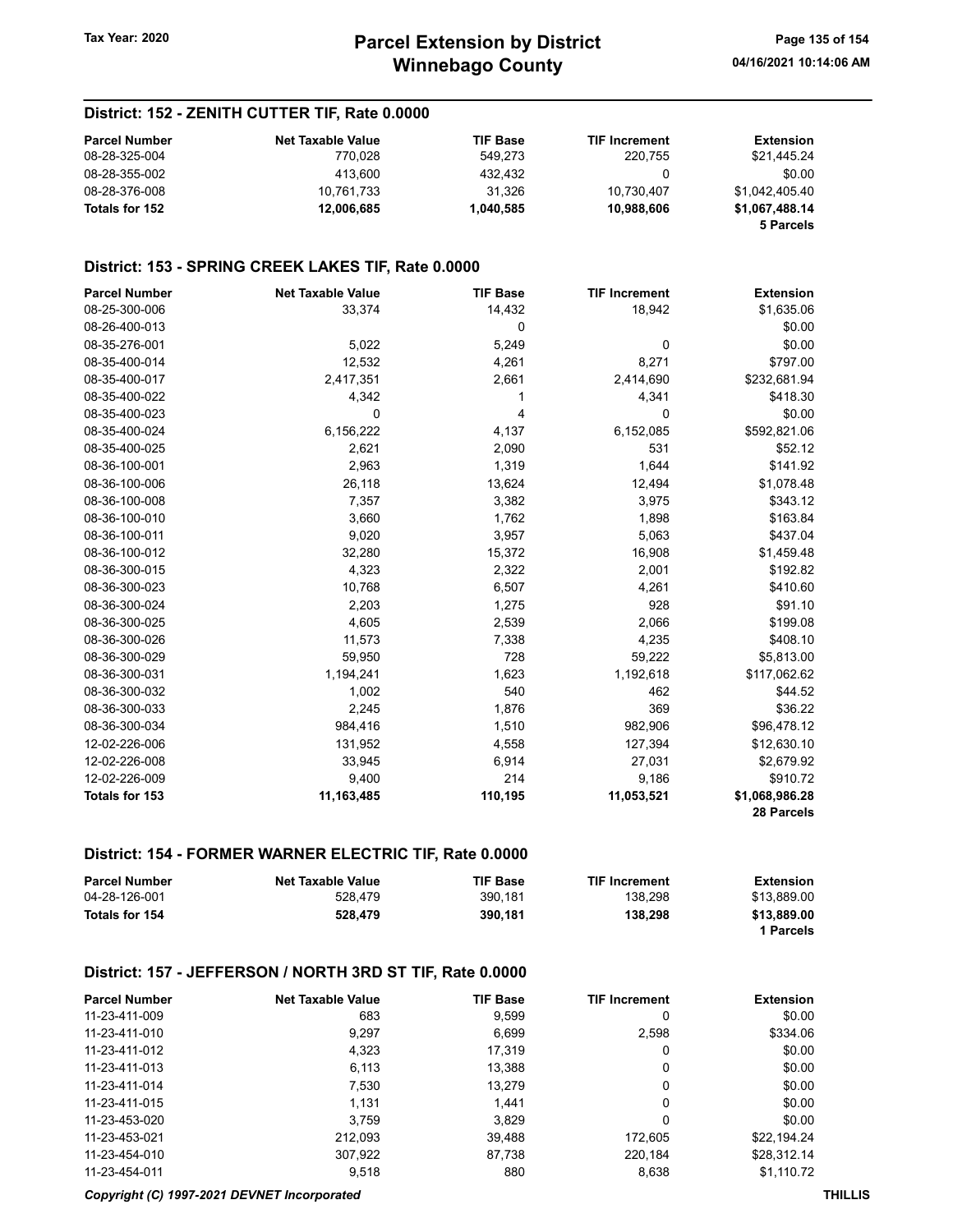#### District: 157 - JEFFERSON / NORTH 3RD ST TIF, Rate 0.0000

| <b>Parcel Number</b> | <b>Net Taxable Value</b> | <b>TIF Base</b> | <b>TIF Increment</b> | <b>Extension</b>                 |
|----------------------|--------------------------|-----------------|----------------------|----------------------------------|
| 11-23-456-002        | 5,210                    | 5,307           | 0                    | \$0.00                           |
| 11-23-456-003        | 4.728                    | 4.815           | 0                    | \$0.00                           |
| 11-23-456-004        | 37.840                   | 60.992          | 0                    | \$0.00                           |
| 11-23-456-005        | 6.020                    | 6.132           | 0                    | \$0.00                           |
| 11-23-456-006        | 3.889                    | 3.960           | 0                    | \$0.00                           |
| Totals for 157       | 620.056                  | 274.866         | 404.025              | \$51,951.16<br><b>15 Parcels</b> |

| <b>Parcel Number</b> | <b>Net Taxable Value</b> | <b>TIF Base</b> | <b>TIF Increment</b> | <b>Extension</b> |
|----------------------|--------------------------|-----------------|----------------------|------------------|
| 12-20-426-004        |                          | 0               |                      | \$0.00           |
| 12-20-451-002        |                          | 0               |                      | \$0.00           |
| 12-20-451-003        |                          | 0               |                      | \$0.00           |
| 12-20-451-004        |                          | 0               |                      | \$0.00           |
| 12-20-451-008        | 259,746                  | 169,431         | 90,315               | \$11,613.06      |
| 12-20-451-009        |                          | 0               |                      | \$0.00           |
| 12-20-451-010        |                          | 0               |                      | \$0.00           |
| 12-20-451-011        | 24,460                   | 62,359          | 0                    | \$0.00           |
| 12-20-451-012        | 277,629                  | 61,160          | 216,469              | \$27,834.46      |
| 12-20-476-001        |                          | 0               |                      | \$0.00           |
| 12-21-278-021        | 38,562                   | 33,191          | 5,371                | \$690.62         |
| 12-21-278-022        | 6,133                    | 7,807           | 0                    | \$0.00           |
| 12-21-278-023        | 5,902                    | 7,514           | 0                    | \$0.00           |
| 12-21-278-024        | 71,986                   | 66,672          | 5,314                | \$683.30         |
| 12-21-278-025        | 70,699                   | 0               | 70,699               | \$9,090.76       |
| 12-21-329-006        |                          | 0               |                      | \$0.00           |
| 12-21-330-005        | 379,590                  | 361,372         | 18,218               | \$2,342.54       |
| 12-21-330-006        | 350,912                  | 413,499         | 0                    | \$0.00           |
| 12-21-351-003        |                          | 0               |                      | \$0.00           |
| 12-21-351-004        |                          | 0               |                      | \$0.00           |
| 12-21-376-004        |                          | 0               |                      | \$0.00           |
| 12-21-376-016        | 208,776                  | 270,497         | 0                    | \$0.00           |
| 12-21-376-017        | 1,599,285                | 1,439,445       | 159,840              | \$20,552.88      |
| 12-21-376-019        | 1,231,336                | 937,385         | 293,951              | \$37,797.40      |
| 12-21-376-020        | 484,808                  | 676,774         | 0                    | \$0.00           |
| 12-21-377-010        | 836,856                  | 974,433         | 0                    | \$0.00           |
| 12-21-377-012        | 585,315                  | 661,754         | 0                    | \$0.00           |
| 12-21-377-015        | 279,299                  | 86,158          | 193,141              | \$24,834.84      |
| 12-21-377-016        | 188,236                  | 134,760         | 53,476               | \$6,876.16       |
| 12-21-401-002        |                          | 0               |                      | \$0.00           |
| 12-21-426-001        | 41,702                   | 63,872          | 0                    | \$0.00           |
| 12-21-426-002        | 29,902                   | 69,467          | 0                    | \$0.00           |
| 12-21-426-003        | 47,019                   | 62,231          | 0                    | \$0.00           |
| 12-21-426-004        | 48,819                   | 50,543          | 0                    | \$0.00           |
| 12-21-426-005        | 36,434                   | 60,786          | 0                    | \$0.00           |
| 12-21-426-006        | 31,196                   | 53,380          | 0                    | \$0.00           |
| 12-21-426-007        | 48,473                   | 47,591          | 882                  | \$113.42         |
| 12-21-426-008        | 42,411                   | 46,489          | 0                    | \$0.00           |
| 12-21-426-009        | 47,437                   | 48,741          | 0                    | \$0.00           |
| 12-21-426-010        | 49,083                   | 57,554          | 0                    | \$0.00           |
| 12-21-426-011        | 40,273                   | 55,773          | 0                    | \$0.00           |
| 12-21-426-012        | 41,472                   | 27,812          | 13,660               | \$1,756.46       |
| 12-21-426-013        | 37,239                   | 44,268          | 0                    | \$0.00           |
| 12-21-426-014        | 36,921                   | 36,605          | 316                  | \$40.64          |
| 12-21-426-015        | 37,015                   | 37,283          | 0                    | \$0.00           |
| 12-21-426-016        | 26,166                   | 40,672          | 0                    | \$0.00           |
| 12-21-427-001        | 37,109                   | 47,622          | 0                    | \$0.00           |
| 12-21-427-002        | 60,854                   | 58,941          | 1,913                | \$245.98         |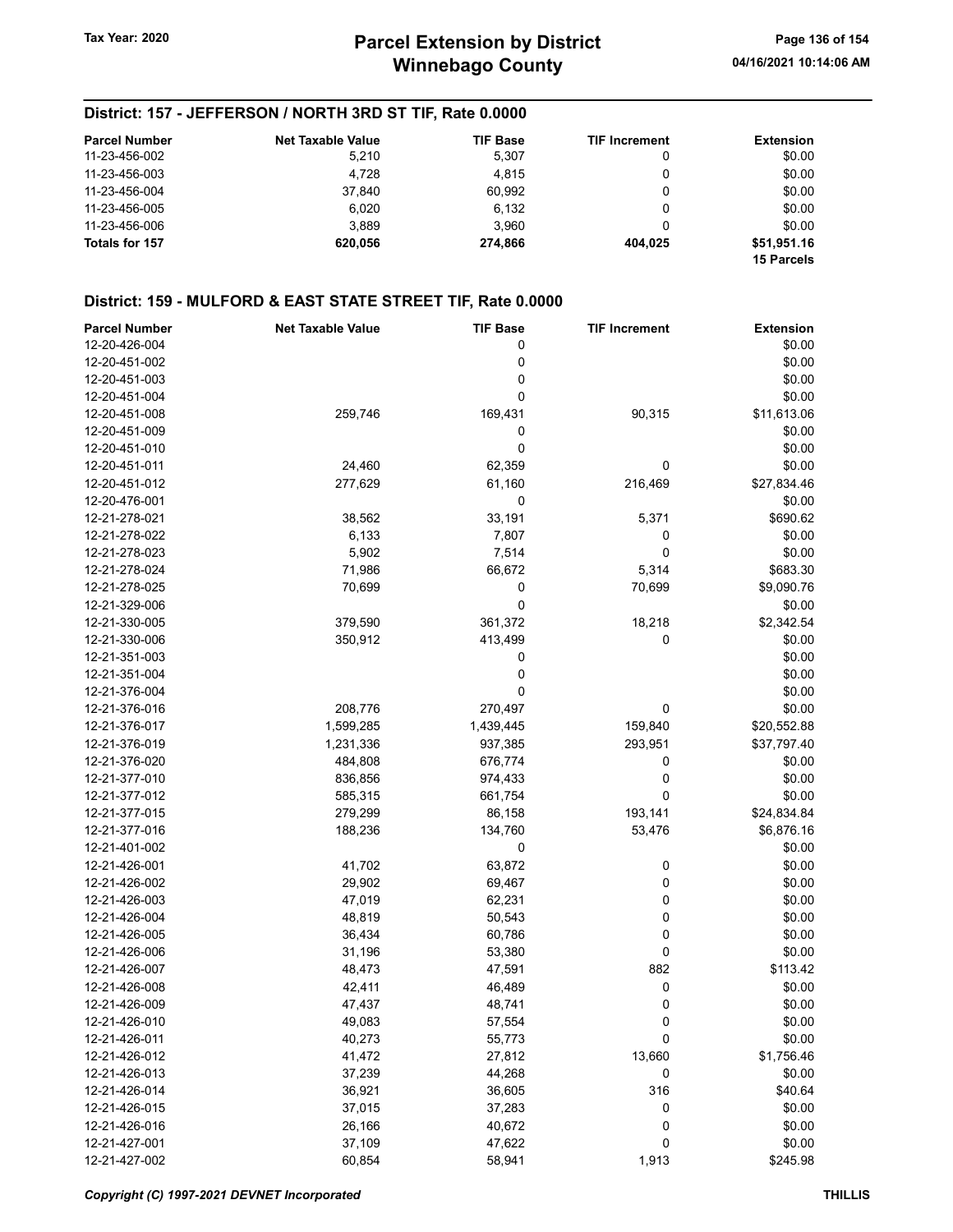| <b>Parcel Number</b> | <b>Net Taxable Value</b> | <b>TIF Base</b> | <b>TIF Increment</b> | <b>Extension</b> |
|----------------------|--------------------------|-----------------|----------------------|------------------|
| 12-21-427-003        | 60,855                   | 54,880          | 5,975                | \$768.30         |
| 12-21-427-004        | 56,401                   | 54,229          | 2,172                | \$279.28         |
| 12-21-427-005        | 59,371                   | 60,836          | 0                    | \$0.00           |
| 12-21-427-006        | 53,371                   | 56,965          | 0                    | \$0.00           |
| 12-21-427-007        | 53,245                   | 59,039          | 0                    | \$0.00           |
| 12-21-427-008        | 53,245                   | 60,245          | 0                    | \$0.00           |
| 12-21-427-009        | 56,031                   | 57,885          | 0                    | \$0.00           |
| 12-21-427-010        | 56,031                   | 51,845          | 4,186                | \$538.26         |
| 12-21-427-011        | 56,031                   | 57,926          | 0                    | \$0.00           |
| 12-21-427-012        | 63,646                   | 73,742          | 0                    | \$0.00           |
| 12-21-427-013        | 52,994                   | 72,011          | 0                    | \$0.00           |
| 12-21-427-014        | 65,308                   | 57,963          | 7,345                | \$944.46         |
| 12-21-427-015        | 62,946                   | 58,932          | 4,014                | \$516.14         |
| 12-21-427-016        | 58,750                   | 54,100          | 4,650                | \$597.92         |
| 12-21-427-017        | 52,014                   | 55,585          | 0                    | \$0.00           |
| 12-21-427-018        | 60,497                   | 53,179          | 7,318                | \$940.98         |
| 12-21-428-001        | 49,289                   | 45,083          | 4,206                | \$540.82         |
| 12-21-428-002        | 62,710                   | 65,677          | 0                    | \$0.00           |
| 12-21-428-003        | 62,710                   | 64,511          | 0                    | \$0.00           |
| 12-21-428-004        | 63,995                   | 70,384          | 0                    | \$0.00           |
| 12-21-428-008        | 56,030                   | 58,428          | 0                    | \$0.00           |
| 12-21-428-009        | 61,281                   | 70,214          | 0                    | \$0.00           |
| 12-21-428-013        | 170,732                  | 173,891         | 0                    | \$0.00           |
| 12-21-429-001        | 41,728                   | 46,144          | 0                    | \$0.00           |
| 12-21-429-002        | 64,344                   | 61,184          | 3,160                | \$406.34         |
| 12-21-429-003        | 64,695                   | 57,963          | 6,732                | \$865.64         |
| 12-21-429-004        | 57,511                   | 58,575          | 0                    | \$0.00           |
| 12-21-429-005        | 50,268                   | 57,597          | 0                    | \$0.00           |
| 12-21-429-006        | 61,198                   | 57,147          | 4,051                | \$520.90         |
| 12-21-429-007        | 55,660                   | 61,355          | 0                    | \$0.00           |
| 12-21-429-008        | 52,246                   | 58,717          | 0                    | \$0.00           |
| 12-21-429-009        | 52,246                   | 59,114          | 0                    | \$0.00           |
| 12-21-429-010        | 53,805                   | 64,482          | 0                    | \$0.00           |
| 12-21-429-011        | 56,240                   | 54,563          | 1,677                | \$215.64         |
| 12-21-429-012        | 70,068                   | 72,379          | 0                    | \$0.00           |
| 12-21-429-013        | 51,562                   | 65,957          | 0                    | \$0.00           |
| 12-21-429-014        | 69,019                   | 58,608          | 10,411               | \$1,338.70       |
| 12-21-429-017        |                          | 0               |                      | \$0.00           |
| 12-21-429-018        |                          | 0               |                      | \$0.00           |
| 12-21-429-019        |                          | $\bf{0}$        |                      | \$0.00           |
| 12-21-429-020        |                          | $\mathbf 0$     |                      | \$0.00           |
| 12-21-429-021        |                          | $\mathbf 0$     |                      | \$0.00           |
| 12-21-429-022        |                          | 0               |                      | \$0.00           |
| 12-21-429-023        |                          | 0               |                      | \$0.00           |
| 12-21-429-025        |                          | 0               |                      | \$0.00           |
| 12-21-429-028        | 121,338                  | 102,919         | 18,419               | \$2,368.40       |
| 12-21-430-001        | 22,959                   | 11,624          | 11,335               | \$1,457.50       |
| 12-21-430-002        | 11,959                   | 22,381          | 0                    | \$0.00           |
| 12-21-451-001        |                          | 0               |                      | \$0.00           |
| 12-21-452-001        | 20,470                   | 20,847          | 0                    | \$0.00           |
| 12-21-452-002        | 167,371                  | 154,501         | 12,870               | \$1,654.88       |
| 12-21-452-003        | 38,366                   | 34,341          | 4,025                | \$517.56         |
| 12-21-452-004        | 34,621                   | 32,061          | 2,560                | \$329.18         |
| 12-21-452-005        | 130,178                  | 104,159         | 26,019               | \$3,345.64       |
| 12-21-452-007        | 1,110,315                | 982,231         | 128,084              | \$16,469.56      |
| 12-21-453-001        | 191,347                  | 194,886         | 0                    | \$0.00           |
| 12-21-453-002        | 144,632                  | 147,309         | 0                    | \$0.00           |
| 12-21-454-001        | 33,588                   | 52,536          | 0                    | \$0.00           |
| 12-21-454-002        | 33,586                   | 54,257          | 0                    | \$0.00           |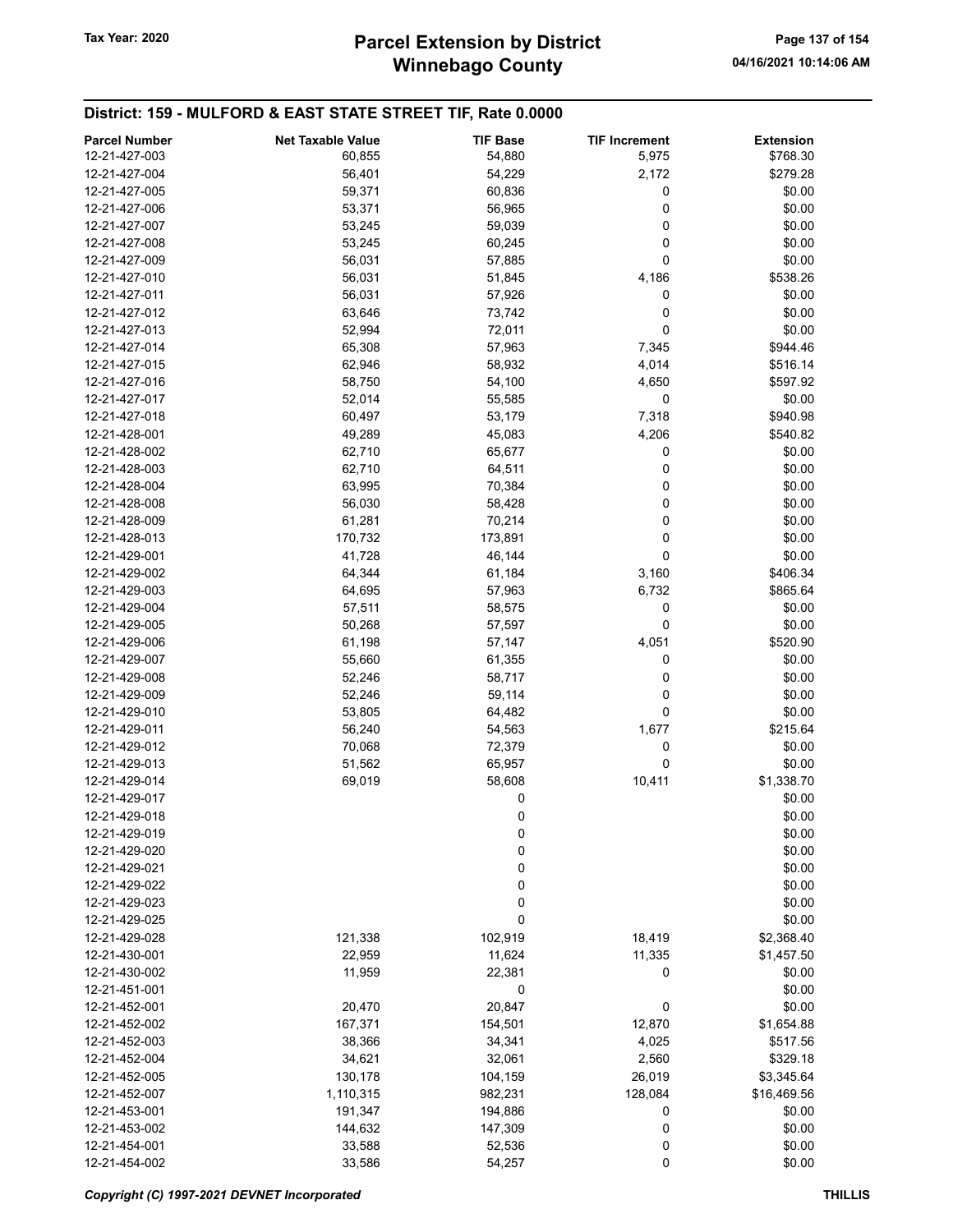| <b>Parcel Number</b> | <b>Net Taxable Value</b> | <b>TIF Base</b> | <b>TIF Increment</b> | <b>Extension</b> |
|----------------------|--------------------------|-----------------|----------------------|------------------|
| 12-21-454-003        | 33,586                   | 52,536          | 0                    | \$0.00           |
| 12-21-476-001        | 674,863                  | 343,132         | 331,731              | \$42,655.30      |
| 12-21-476-002        | 552,161                  | 301,126         | 251,035              | \$32,279.08      |
| 12-21-477-001        | 10,494                   | 10,688          | 0                    | \$0.00           |
| 12-21-477-002        | 180,876                  | 184,223         | 0                    | \$0.00           |
| 12-21-477-003        | 118,156                  | 133,713         | 0                    | \$0.00           |
| 12-21-477-004        | 17,328                   | 17,647          | 0                    | \$0.00           |
| 12-21-477-005        | 290,972                  | 296,353         | 0                    | \$0.00           |
| 12-21-477-006        | 300,917                  | 306,482         | 0                    | \$0.00           |
| 12-21-477-008        | 78,876                   | 80,335          | 0                    | \$0.00           |
| 12-21-477-010        | 569                      | 573             | 0                    | \$0.00           |
| 12-21-477-011        | 62,430                   | 33,811          | 28,619               | \$3,679.96       |
| 12-21-477-014        | 2,224,178                | 1,300,827       | 923,351              | \$118,728.16     |
| 12-22-351-001        | 7,859                    | 10,005          | 0                    | \$0.00           |
| 12-22-352-002        | 1,806,534                | 1,867,468       | 0                    | \$0.00           |
| 12-22-353-004        | 531,900                  | 541,739         | 0                    | \$0.00           |
| 12-22-353-005        | 705,658                  | 521,648         | 184,010              | \$23,660.74      |
| 12-22-353-011        | 38,398                   | 47,935          | 0                    | \$0.00           |
| 12-22-353-012        | 22,267                   | 22,680          | 0                    | \$0.00           |
| 12-22-353-014        | 42,269                   | 52,114          | 0                    | \$0.00           |
| 12-22-353-015        | 249,582                  | 254,200         | 0                    | \$0.00           |
| 12-27-101-003        | 497,673                  | 811,289         | 0                    | \$0.00           |
| 12-27-101-004        | 288,080                  | 0               | 288,080              | \$37,042.48      |
| 12-27-103-014        | 46,402                   | 118,102         | 0                    | \$0.00           |
| 12-27-105-001        | 1,442                    | 1,958           | 0                    | \$0.00           |
| 12-28-101-007        | 2,452                    | 331,139         | 0                    | \$0.00           |
| 12-28-101-008        | 427                      | 63,933          | 0                    | \$0.00           |
| 12-28-101-009        | 394                      | 63,933          | 0                    | \$0.00           |
| 12-28-101-014        | 467,539                  | 396,986         | 70,553               | \$9,072.00       |
| 12-28-101-015        | 173,596                  | 207,855         | 0                    | \$0.00           |
| 12-28-101-016        |                          | 336,898         |                      | \$0.00           |
| 12-28-101-017        |                          | 0               |                      | \$0.00           |
| 12-28-126-003        |                          | 0               |                      | \$0.00           |
| 12-28-126-006        | 87,324                   | 126,937         | 0                    | \$0.00           |
| 12-28-126-007        | 578                      | 589             | 0                    | \$0.00           |
| 12-28-126-008        | 125,756                  | 142,522         | 0                    | \$0.00           |
| 12-28-126-010        | 179,987                  | 543,446         | 0                    | \$0.00           |
| 12-28-126-011        | 104,879                  | 116,859         | 0                    | \$0.00           |
| 12-28-126-012        | 102,054                  | 320,344         | 0                    | \$0.00           |
| 12-28-126-013        | 411,288                  | 1,286,251       | $\boldsymbol{0}$     | \$0.00           |
| 12-28-126-014        | 218,351                  | 567,145         | 0                    | \$0.00           |
| 12-28-126-016        | 253,334                  | 267,833         | 0                    | \$0.00           |
| 12-28-126-017        | 86,392                   | 87,989          | 0                    | \$0.00           |
| 12-28-127-004        | 562,887                  | 661,317         | 0                    | \$0.00           |
| 12-28-127-008        | 138,805                  | 154,775         | 0                    | \$0.00           |
| 12-28-127-009        | 264,042                  | 271,147         | 0                    | \$0.00           |
| 12-28-127-010        | 119,286                  | 151,519         | 0                    | \$0.00           |
| 12-28-127-011        | 364,618                  | 372,386         | 0                    | \$0.00           |
| 12-28-151-010        | 1,528,784                | 1,304,893       | 223,891              | \$28,788.80      |
| 12-28-151-011        | 1,564,717                | 1,594,801       | 0                    | \$0.00           |
| 12-28-151-022        | 47,559                   | 56,206          | 0                    | \$0.00           |
| 12-28-151-025        |                          | 0               |                      | \$0.00           |
| 12-28-151-030        | 160,671                  | 119,436         | 41,235               | \$5,302.16       |
| 12-28-151-031        | 235,245                  | 152,007         | 83,238               | \$10,703.08      |
| 12-28-151-032        | 55,390                   | 80,951          | 0                    | \$0.00           |
| 12-28-151-033        | 306,621                  | 461,816         | 0                    | \$0.00           |
| 12-28-151-034        |                          | 41,469          |                      | \$0.00           |
| 12-28-152-003        |                          | 2,001           |                      | \$0.00           |
| 12-28-176-012        | 378,345                  | 99,246          | 279,099              | \$35,887.68      |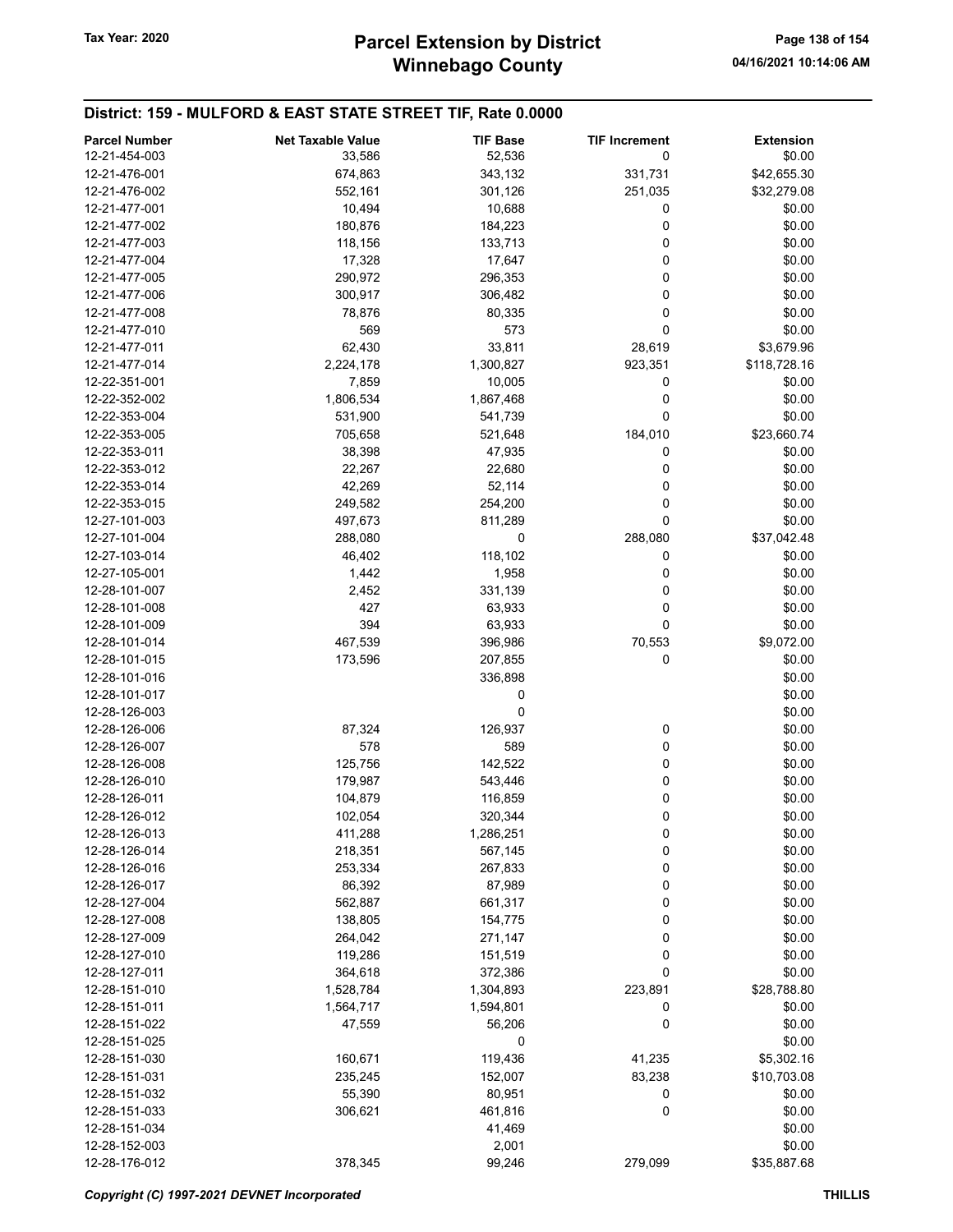| <b>Parcel Number</b>           | <b>Net Taxable Value</b> | <b>TIF Base</b> | <b>TIF Increment</b> | <b>Extension</b> |
|--------------------------------|--------------------------|-----------------|----------------------|------------------|
| 12-28-201-003                  |                          | 0               |                      | \$0.00           |
| 12-28-202-002                  | 1,048,697                | 1,112,797       | 0                    | \$0.00           |
| 12-28-202-003                  | 167,931                  | 183,108         | 0                    | \$0.00           |
| 12-28-202-004                  | 546,555                  | 588,402         | 0                    | \$0.00           |
| 12-28-202-005                  |                          | 0               |                      | \$0.00           |
| 12-28-203-003                  | 1,252                    | 1,275           | 0                    | \$0.00           |
| 12-28-203-005                  | 68,151                   | 90,431          | 0                    | \$0.00           |
| 12-28-203-006                  | 267,521                  | 302,030         | 0                    | \$0.00           |
| 12-28-203-007                  | 892,647                  | 965,234         | 0                    | \$0.00           |
| 12-28-204-012                  | 767                      | 0               | 767                  | \$98.62          |
| 12-28-204-013                  |                          | 0               |                      | \$0.00           |
| 12-28-204-014                  | 7,249                    | 9,227           | 0                    | \$0.00           |
| 12-28-204-017                  | 399,081                  | 461,725         | 0                    | \$0.00           |
| 12-28-204-018                  | 120,296                  | 148,398         | 0                    | \$0.00           |
| 12-28-204-023                  | 834,662                  | 850,100         | 0                    | \$0.00           |
| 12-28-204-036                  | 1,115                    | 1,386           | 0                    | \$0.00           |
| 12-28-204-037                  | 268,717                  | 287,277         | 0                    | \$0.00           |
| 12-28-204-038                  | 74,955                   | 104,268         | 0                    | \$0.00           |
| 12-28-204-039                  | 55,665                   | 104,595         | 0                    | \$0.00           |
| 12-28-204-040                  | 263,025                  | 288,795         | 0                    | \$0.00           |
|                                | 134,344                  | 27,845          |                      | \$13,694.08      |
| 12-28-226-001<br>12-28-226-002 |                          |                 | 106,499              |                  |
|                                |                          | 0               |                      | \$0.00           |
| 12-28-226-004                  | 186,464                  | 202,373         | 0                    | \$0.00           |
| 12-28-226-008                  | 227,918                  | 293,705         | 0                    | \$0.00           |
| 12-28-226-009                  | 272,216                  | 119,169         | 153,047              | \$19,679.40      |
| 12-28-226-010                  | 219,589                  | 306,911         | 0                    | \$0.00           |
| 12-28-227-001                  | 627,091                  | 705,236         | 0                    | \$0.00           |
| 12-28-227-002                  | 391,970                  | 546,731         | 0                    | \$0.00           |
| 12-28-227-003                  | 152,583                  | 172,919         | 0                    | \$0.00           |
| 12-28-227-004                  | 191,061                  | 221,344         | 0                    | \$0.00           |
| 12-28-227-006                  | 1,472,867                | 1,505,868       | 0                    | \$0.00           |
| 12-28-227-017                  | 294,830                  | 309,607         | 0                    | \$0.00           |
| 12-29-201-001                  | 130,964                  | 139,400         | 0                    | \$0.00           |
| 12-29-201-002                  | 11,179                   | 13,975          | 0                    | \$0.00           |
| 12-29-201-003                  | 39,647                   | 40,380          | 0                    | \$0.00           |
| 12-29-201-004                  | 10,169                   | 12,946          | 0                    | \$0.00           |
| 12-29-201-005                  | 10,169                   | 12,946          | 0                    | \$0.00           |
| 12-29-201-006                  | 10,169                   | 12,946          | 0                    | \$0.00           |
| 12-29-201-007                  | 57,554                   | 61,207          | 0                    | \$0.00           |
| 12-29-201-008                  | 56,853                   | 60,494          | 0                    | \$0.00           |
| 12-29-201-009                  | 11,893                   | 12,113          | 0                    | \$0.00           |
| 12-29-201-010                  | 9,746                    | 9,925           | 0                    | \$0.00           |
| 12-29-201-011                  | 9,746                    | 9,925           | 0                    | \$0.00           |
| 12-29-201-012                  | 2,905                    | 3,693           | 0                    | \$0.00           |
| 12-29-201-013                  | 2,905                    | 3,693           | 0                    | \$0.00           |
| 12-29-201-014                  | 9,601                    | 9,779           | 0                    | \$0.00           |
| 12-29-201-015                  | 10,560                   | 10,754          | 0                    | \$0.00           |
| 12-29-201-016                  | 7,273                    | 7,407           | 0                    | \$0.00           |
| 12-29-201-017                  | 2,422                    | 3,078           | 0                    | \$0.00           |
| 12-29-201-018                  | 17,365                   | 30,098          | 0                    | \$0.00           |
| 12-29-202-001                  | 116,886                  | 123,757         | 0                    | \$0.00           |
| 12-29-202-002                  | 51,762                   | 61,864          | 0                    | \$0.00           |
| 12-29-202-003                  | 17,485                   | 23,404          | 0                    | \$0.00           |
| 12-29-202-004                  |                          | 0               |                      | \$0.00           |
| 12-29-202-005                  |                          | 0               |                      | \$0.00           |
| 12-29-202-008                  | 93,812                   | 95,546          | 0                    | \$0.00           |
| 12-29-202-009                  | 24,581                   | 30,133          | 0                    | \$0.00           |
| 12-29-202-010                  | 20,308                   | 27,378          | 0                    | \$0.00           |
| 12-29-202-011                  | 17,529                   | 23,916          | 0                    | \$0.00           |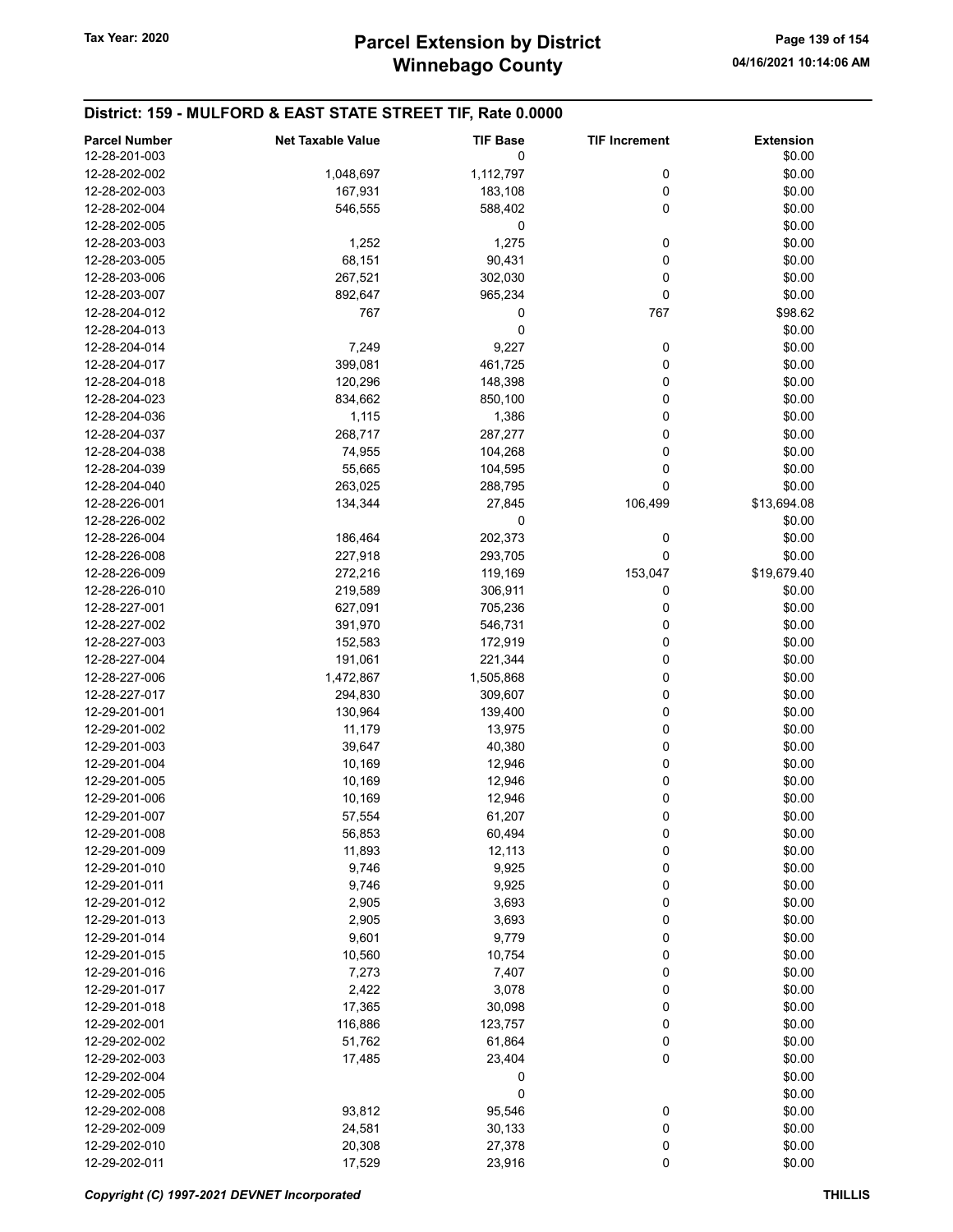# Winnebago County Tax Year: 2020 **Parcel Extension by District** Page 140 of 154

|                      | <b>Net Taxable Value</b> |                 |                      |                  |
|----------------------|--------------------------|-----------------|----------------------|------------------|
| <b>Parcel Number</b> |                          | <b>TIF Base</b> | <b>TIF Increment</b> | <b>Extension</b> |
| 12-29-202-012        | 18,127                   | 24,711          | 0                    | \$0.00           |
| 12-29-202-013        | 18,378                   | 24,992          | 0                    | \$0.00           |
| 12-29-202-014        | 16,622                   | 22,822          | 0                    | \$0.00           |
| 12-29-202-017        | 19,843                   | 27,937          | 0                    | \$0.00           |
| 12-29-202-018        | 16,719                   | 32,064          | 0                    | \$0.00           |
| 12-29-203-001        | 54,453                   | 55,459          | 0                    | \$0.00           |
| 12-29-203-002        | 50,874                   | 51,815          | 0                    | \$0.00           |
|                      |                          |                 |                      |                  |
| 12-29-203-003        | 19,167                   | 26,404          | 0                    | \$0.00           |
| 12-29-203-004        | 21,307                   | 24,765          | 0                    | \$0.00           |
| 12-29-203-005        | 2,905                    | 3,693           | 0                    | \$0.00           |
| 12-29-203-006        | 21,285                   | 28,297          | 0                    | \$0.00           |
| 12-29-203-007        | 12,292                   | 22,741          | 0                    | \$0.00           |
| 12-29-203-008        | 10,437                   | 21,040          | 0                    | \$0.00           |
| 12-29-203-009        | 51,464                   | 52,417          | 0                    | \$0.00           |
| 12-29-203-010        | 0                        | 34,069          | 0                    | \$0.00           |
| 12-29-203-011        | 33,385                   | 35,965          | 0                    | \$0.00           |
|                      |                          |                 |                      |                  |
| 12-29-203-012        | 2,905                    | 3,693           | 0                    | \$0.00           |
| 12-29-203-013        | 16,613                   | 20,083          | 0                    | \$0.00           |
| 12-29-203-014        | 14,094                   | 23,058          | 0                    | \$0.00           |
| 12-29-203-015        | 15,364                   | 27,148          | 0                    | \$0.00           |
| 12-29-203-016        | 15,555                   | 24,504          | 0                    | \$0.00           |
| 12-29-204-006        | 17,591                   | 23,703          | 0                    | \$0.00           |
| 12-29-204-007        | 11,413                   | 24,375          | 0                    | \$0.00           |
| 12-29-204-008        | 22,471                   | 29,588          | 0                    | \$0.00           |
| 12-29-204-009        | 10,524                   | 17,916          | 0                    | \$0.00           |
| 12-29-204-010        | 22,177                   | 31,339          | 0                    | \$0.00           |
|                      |                          |                 |                      |                  |
| 12-29-204-011        | 7,152                    | 24,316          | 0                    | \$0.00           |
| 12-29-204-012        | 8,696                    | 23,361          | 0                    | \$0.00           |
| 12-29-204-013        | 2,905                    | 3,693           | 0                    | \$0.00           |
| 12-29-205-001        | 17,397                   | 27,183          | 0                    | \$0.00           |
| 12-29-205-002        | 16,716                   | 26,348          | 0                    | \$0.00           |
| 12-29-205-003        | 21,568                   | 32,029          | 0                    | \$0.00           |
| 12-29-205-006        | 11,167                   | 18,570          | 0                    | \$0.00           |
| 12-29-205-007        | 15,486                   | 21,311          | 0                    | \$0.00           |
| 12-29-205-008        | 21,080                   | 17,663          | 3,417                | \$439.38         |
| 12-29-205-009        | 16,228                   | 18,189          | 0                    | \$0.00           |
|                      |                          |                 |                      |                  |
| 12-29-205-013        | 21,078                   | 28,481          | 0                    | \$0.00           |
| 12-29-205-014        | 2,905                    | 3,693           | 0                    | \$0.00           |
| 12-29-205-015        | 20,660                   | 28,732          | 0                    | \$0.00           |
| 12-29-205-016        |                          | 0               |                      | \$0.00           |
| 12-29-205-017        | 25,525                   | 25,997          | 0                    | \$0.00           |
| 12-29-205-018        | 21,752                   | 28,732          | 0                    | \$0.00           |
| 12-29-205-019        | 25,565                   | 25,655          | 0                    | \$0.00           |
| 12-29-205-020        | 19,365                   | 25,696          | 0                    | \$0.00           |
| 12-29-205-021        | 41,492                   | 53,783          | 0                    | \$0.00           |
| 12-29-205-022        | 41,492                   | 42,982          | 0                    | \$0.00           |
|                      |                          |                 |                      |                  |
| 12-29-205-026        | 30,133                   | 39,256          | 0                    | \$0.00           |
| 12-29-205-027        | 20,517                   | 16,581          | 3,936                | \$506.12         |
| 12-29-206-001        | 24,968                   | 33,301          | 0                    | \$0.00           |
| 12-29-206-002        | 17,924                   | 24,010          | 0                    | \$0.00           |
| 12-29-206-003        | 16,804                   | 23,106          | 0                    | \$0.00           |
| 12-29-206-004        | 18,246                   | 24,493          | 0                    | \$0.00           |
| 12-29-206-005        | 17,407                   | 26,402          | 0                    | \$0.00           |
| 12-29-206-006        | 22,820                   | 23,100          | 0                    | \$0.00           |
| 12-29-206-007        | 17,965                   | 24,530          | 0                    | \$0.00           |
| 12-29-206-008        | 20,339                   |                 |                      | \$0.00           |
|                      |                          | 27,450          | 0                    |                  |
| 12-29-206-009        | 28,649                   | 36,074          | 0                    | \$0.00           |
| 12-29-206-011        | 19,334                   | 26,259          | 0                    | \$0.00           |
| 12-29-206-012        | 18,240                   | 24,871          | 0                    | \$0.00           |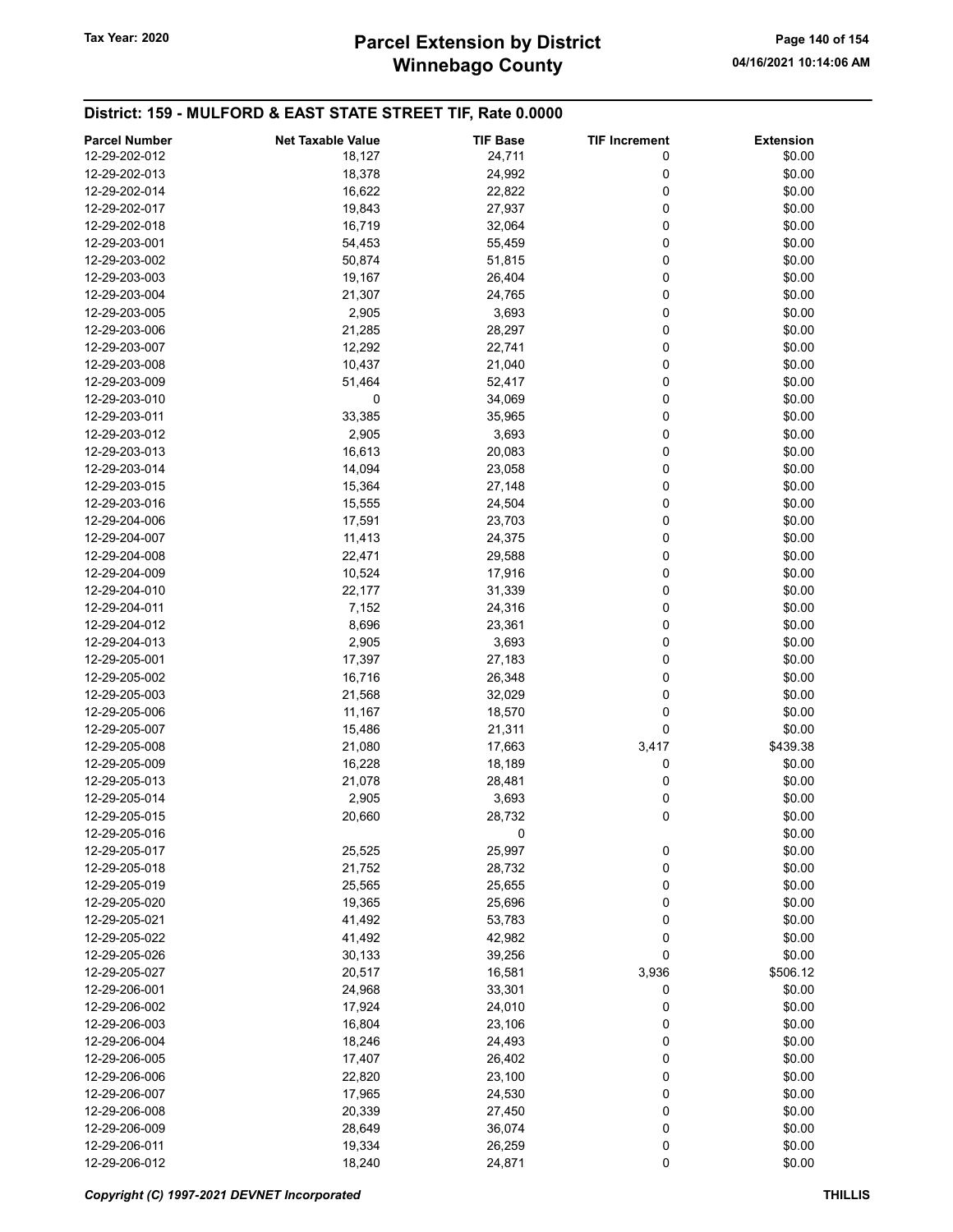# Winnebago County Tax Year: 2020 **Parcel Extension by District** Page 141 of 154

| <b>Parcel Number</b> | <b>Net Taxable Value</b> | <b>TIF Base</b> | <b>TIF Increment</b> | <b>Extension</b> |
|----------------------|--------------------------|-----------------|----------------------|------------------|
| 12-29-206-013        | 16,424                   | 28,950          | 0                    | \$0.00           |
| 12-29-206-016        | 21,514                   | 27,069          | 0                    | \$0.00           |
| 12-29-206-017        | 14,531                   | 28,931          | 0                    | \$0.00           |
| 12-29-206-020        | 24,988                   | 31,775          | 0                    | \$0.00           |
| 12-29-206-021        | 18,078                   | 20,044          | 0                    | \$0.00           |
| 12-29-206-022        | 15,754                   | 21,472          | 0                    | \$0.00           |
| 12-29-206-023        | 2,731                    | 3,473           | 0                    | \$0.00           |
| 12-29-206-026        | 26,979                   | 13,551          | 13,428               | \$1,726.64       |
| 12-29-206-027        | 25,037                   | 32,024          | 0                    | \$0.00           |
| 12-29-226-001        | 51,415                   | 52,367          | 0                    | \$0.00           |
| 12-29-226-002        | 50,528                   | 51,462          | 0                    | \$0.00           |
| 12-29-226-003        | 2,934                    | 3,731           | 0                    | \$0.00           |
| 12-29-226-004        | 21,897                   | 29,400          | 0                    | \$0.00           |
| 12-29-226-005        | 30,112                   | 38,332          | 0                    | \$0.00           |
| 12-29-226-006        | 20,052                   | 33,178          | 0                    | \$0.00           |
| 12-29-226-007        | 18,947                   | 17,520          | 1,427                | \$183.50         |
| 12-29-226-008        | 31,450                   | 27,563          | 3,887                | \$499.82         |
| 12-29-226-013        |                          |                 | 0                    | \$0.00           |
|                      | 28,505                   | 43,841          |                      |                  |
| 12-29-226-014        | 27,568                   | 36,742          | 0<br>0               | \$0.00           |
| 12-29-226-015        | 30,816                   | 31,781          |                      | \$0.00           |
| 12-29-226-016        | 233,310                  | 270,498         | 0                    | \$0.00           |
| 12-29-226-017        | 39,560                   | 49,448          | 0                    | \$0.00           |
| 12-29-226-018        | 40,399                   | 49,205          | 0                    | \$0.00           |
| 12-29-226-019        | 43,489                   | 52,988          | 0                    | \$0.00           |
| 12-29-226-020        | 40,995                   | 43,946          | 0                    | \$0.00           |
| 12-29-226-021        | 108,016                  | 152,339         | 0                    | \$0.00           |
| 12-29-226-022        | 108,016                  | 148,973         | 0                    | \$0.00           |
| 12-29-226-023        | 108,015                  | 74,565          | 33,450               | \$4,301.14       |
| 12-29-226-024        | 84,168                   | 117,730         | 0                    | \$0.00           |
| 12-29-226-025        | 84,168                   | 71,176          | 12,992               | \$1,670.56       |
| 12-29-226-026        | 69,484                   | 86,881          | 0                    | \$0.00           |
| 12-29-226-027        | 101,944                  | 71,149          | 30,795               | \$3,959.74       |
| 12-29-226-028        | 104,314                  | 96,934          | 7,380                | \$948.96         |
| 12-29-226-029        | 129,617                  | 180,345         | 0                    | \$0.00           |
| 12-29-226-030        | 22,083                   | 33,586          | 0                    | \$0.00           |
| 12-29-226-031        | 22,405                   | 33,287          | 0                    | \$0.00           |
| 12-29-227-001        | 8,418                    | 14,330          | 0                    | \$0.00           |
| 12-29-227-002        | 10,418                   | 14,330          | 0                    | \$0.00           |
| 12-29-227-003        | 2,849                    | 12,641          | 0                    | \$0.00           |
| 12-29-227-004        | 10,418                   | 17,964          | 0                    | \$0.00           |
| 12-29-227-005        | 10,418                   | 20,330          | 0                    | \$0.00           |
| 12-29-227-006        | 16,418                   | 14,330          | 2,088                | \$268.48         |
| 12-29-227-007        | 16,418                   | 20,330          | 0                    | \$0.00           |
| 12-29-227-008        | 10,418                   | 20,330          | 0                    | \$0.00           |
| 12-29-228-001        | 42,928                   | 63,081          | 0                    | \$0.00           |
| 12-29-228-002        | 34,212                   | 45,011          | 0                    | \$0.00           |
| 12-29-228-003        | 89,851                   | 91,512          | 0                    | \$0.00           |
| 12-29-228-004        | 108,015                  | 154,741         | 0                    | \$0.00           |
| 12-29-228-005        | 88,508                   | 118,449         | 0                    | \$0.00           |
| 12-29-228-006        | 0                        | 39,852          | 0                    | \$0.00           |
| 12-29-228-007        | 41,337                   | 50,284          | 0                    | \$0.00           |
| 12-29-228-008        | 42,819                   | 51,005          | 0                    | \$0.00           |
| 12-29-228-009        |                          | 0               |                      | \$0.00           |
| 12-29-228-010        | 40,761                   | 49,629          | $\boldsymbol{0}$     | \$0.00           |
| 12-29-228-011        | 34,830                   | 49,797          | 0                    | \$0.00           |
| 12-29-228-012        | 108,015                  | 98,578          | 9,437                | \$1,213.46       |
| 12-29-228-013        | 89,694                   | 119,642         | 0                    | \$0.00           |
| 12-29-228-014        | 66,383                   | 72,455          | 0                    | \$0.00           |
| 12-29-228-015        | 66,382                   | 72,455          | 0                    | \$0.00           |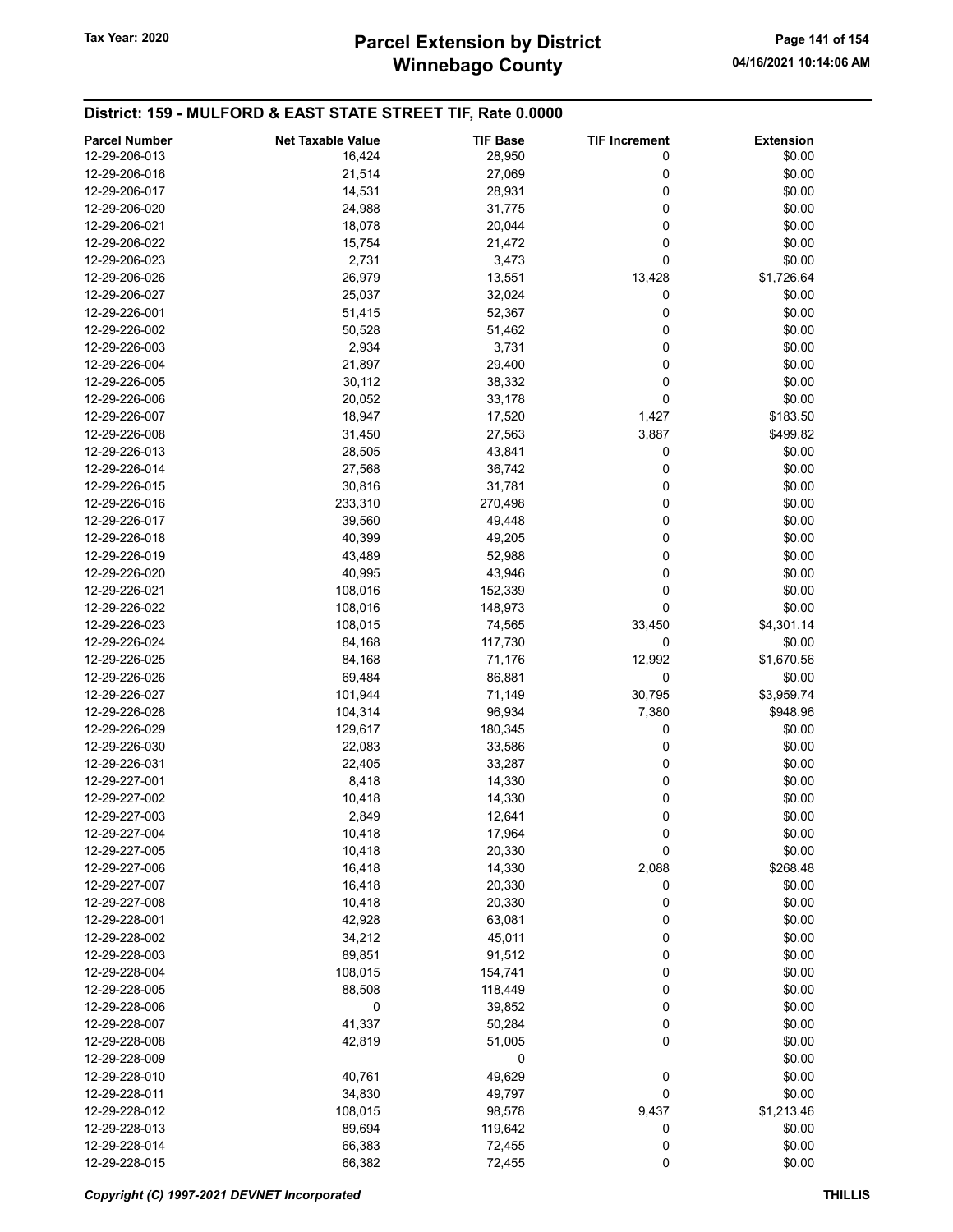| <b>Parcel Number</b> | Net Taxable Value | <b>TIF Base</b> | <b>TIF Increment</b> | <b>Extension</b> |
|----------------------|-------------------|-----------------|----------------------|------------------|
| 12-29-228-017        | 3,388             | 4,320           | 0                    | \$0.00           |
| 12-29-228-018        | 5,852             | 7,463           | 0                    | \$0.00           |
| 12-29-228-019        | 12,888            | 13,126          | 0                    | \$0.00           |
| 12-29-228-020        | 17,870            | 18,200          | 0                    | \$0.00           |
| 12-29-228-021        | 49,641            | 57,964          | 0                    | \$0.00           |
| 12-29-228-024        | 333,478           | 208,424         | 125,054              | \$16,079.94      |
| 12-29-228-025        | 160,652           | 163,623         | 0                    | \$0.00           |
| 12-29-229-005        |                   | 0               |                      | \$0.00           |
| 12-29-229-011        |                   | 2,674           |                      | \$0.00           |
| 12-29-229-012        |                   | 3,555           |                      | \$0.00           |
| 12-29-229-015        | 277,995           | 370,323         | 0                    | \$0.00           |
| 12-29-229-016        | 321,726           | 402,526         | 0                    | \$0.00           |
| 12-29-229-019        |                   | 0               |                      | \$0.00           |
| 12-29-229-020        |                   | 4,049           |                      | \$0.00           |
| 12-29-229-023        | 408,402           | 444,389         | 0                    | \$0.00           |
| 12-29-229-024        | 578,652           | 637,601         | 0                    | \$0.00           |
| 12-29-229-025        |                   | 119,190         |                      | \$0.00           |
| 12-29-251-006        | 242,973           | 280,314         | 0                    | \$0.00           |
| 12-29-251-013        | 628,951           | 640,584         | 0                    | \$0.00           |
| 12-29-251-014        | 21,188            | 32,345          | 0                    | \$0.00           |
| 12-29-257-001        | 139,518           | 155,712         | 0                    | \$0.00           |
| 12-29-257-002        | 22,852            | 27,652          | 0                    | \$0.00           |
| 12-29-276-002        | 21,030            | 24,832          | 0                    | \$0.00           |
| 12-29-276-003        | 26,077            | 43,164          | 0                    | \$0.00           |
| 12-29-276-004        | 20,722            | 23,051          | 0                    | \$0.00           |
| 12-29-276-005        | 25,591            | 42,391          | 0                    | \$0.00           |
| 12-29-276-006        | 21,325            | 35,358          | 0                    | \$0.00           |
| 12-29-276-007        | 20,937            | 35,149          | 0                    | \$0.00           |
| 12-29-276-008        | 34,577            | 38,977          | 0                    | \$0.00           |
| 12-29-276-009        | 38,219            | 47,289          | 0                    | \$0.00           |
| 12-29-276-010        | 19,180            | 42,437          | 0                    | \$0.00           |
| 12-29-276-011        | 18,628            | 41,212          | 0                    | \$0.00           |
| 12-29-276-012        | 38,723            | 52,418          | 0                    | \$0.00           |
| 12-29-276-013        | 15,992            | 35,383          | 0                    | \$0.00           |
| 12-29-276-014        | 22,634            | 27,780          | 0                    | \$0.00           |
| 12-29-276-015        | 22,634            | 27,780          | 0                    | \$0.00           |
| 12-29-276-017        | 13,551            | 26,319          | 0                    | \$0.00           |
| 12-29-276-018        | 16,327            | 28,258          | 0                    | \$0.00           |
| 12-29-276-019        | 28,200            | 48,055          | 0                    | \$0.00           |
| 12-29-276-020        | 28,301            | 48,641          | 0                    | \$0.00           |
| 12-29-276-021        | 17,067            | 29,332          | 0                    | \$0.00           |
| 12-29-276-022        | 26,760            | 45,995          | 0                    | \$0.00           |
| 12-29-276-023        | 18,325            | 31,494          | 0                    | \$0.00           |
| 12-29-276-024        | 40,038            | 43,897          | 0                    | \$0.00           |
| 12-29-276-025        | 40,038            | 43,897          | 0                    | \$0.00           |
| 12-29-276-026        | 17,942            | 24,079          | 0                    | \$0.00           |
| 12-29-276-027        | 14,845            | 25,528          | 0                    | \$0.00           |
| 12-29-277-001        | 16,989            | 30,028          | 0                    | \$0.00           |
| 12-29-277-002        | 21,695            | 31,348          | 0                    | \$0.00           |
| 12-29-277-003        | 120,204           | 135,821         | 0                    | \$0.00           |
| 12-29-277-004        |                   | 67,787          |                      | \$0.00           |
| 12-29-277-005        | 112,323           | 124,880         | 0                    | \$0.00           |
| 12-29-277-006        | 190,000           | 214,318         | 0                    | \$0.00           |
| 12-29-277-008        | 10,013            | 0               | 10,013               | \$1,287.52       |
| 12-29-277-011        | 10,694            | 13,616          | 0                    | \$0.00           |
| Totals for 159       | 46,838,251        | 49,938,279      | 4,615,233            | \$593,445.42     |
|                      |                   |                 |                      | 398 Parcels      |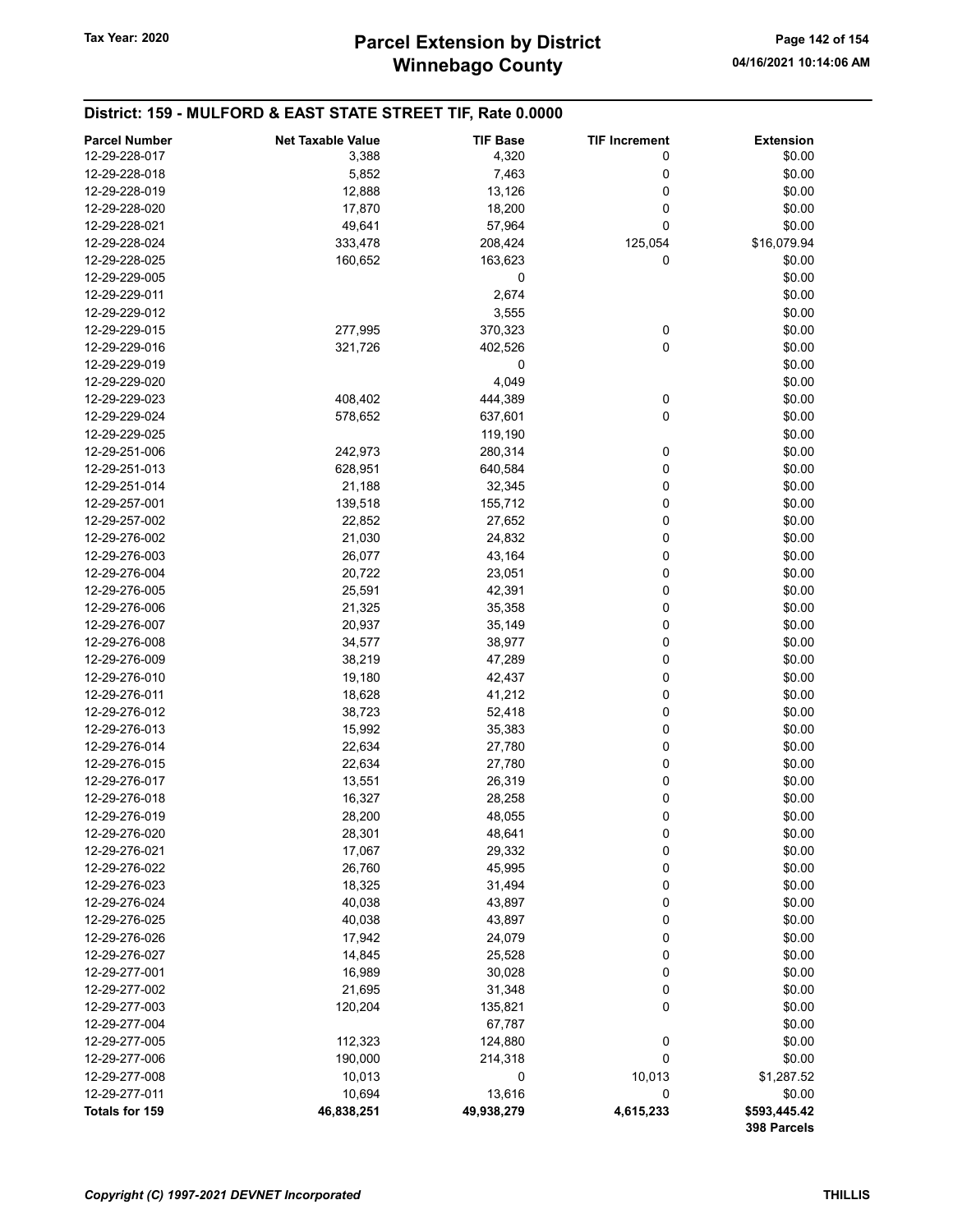### District: 164 - AUBURN STREET TIF, Rate 0.0000

| <b>Parcel Number</b> | <b>Net Taxable Value</b> | <b>TIF Base</b> | <b>TIF Increment</b> | <b>Extension</b> |
|----------------------|--------------------------|-----------------|----------------------|------------------|
| 11-14-160-002        | 14,303                   | 12,818          | 1,485                | \$190.96         |
| 11-14-160-013        | 189,918                  | 154,733         | 35,185               | \$4,524.24       |
| 11-14-301-022        | 5,596                    | 5,013           | 583                  | \$74.96          |
| 11-14-301-023        | 5,690                    | 5,099           | 591                  | \$76.00          |
| 11-14-301-024        |                          | 67,715          |                      | \$1,008.36       |
|                      | 75,557                   |                 | 7,842                |                  |
| 11-15-156-003        | 34,738                   | 31,133          | 3,605                | \$463.56         |
| 11-15-156-004        | 910                      | 815             | 95                   | \$12.22          |
| 11-15-156-005        |                          | 0               |                      | \$0.00           |
| 11-15-156-007        | 12,494                   | 11,197          | 1,297                | \$166.78         |
| 11-15-156-008        | 88,634                   | 79,435          | 9,199                | \$1,182.84       |
| 11-15-156-009        | 113,357                  | 70,832          | 42,525               | \$5,468.04       |
| 11-15-156-012        | 48,958                   | 46,117          | 2,841                | \$365.32         |
| 11-15-156-013        | 9,947                    | 8,916           | 1,031                | \$132.58         |
| 11-15-156-014        | 6,601                    | 5,915           | 686                  | \$88.22          |
| 11-15-156-015        | 6,566                    | 5,885           | 681                  | \$87.58          |
| 11-15-156-017        | 15,460                   | 13,855          | 1,605                | \$206.38         |
| 11-15-156-018        | 52,510                   | 47,061          | 5,449                | \$700.66         |
|                      |                          |                 |                      |                  |
| 11-15-156-019        | 18,557                   | 16,630          | 1,927                | \$247.78         |
| 11-15-156-020        | 32,165                   | 28,826          | 3,339                | \$429.34         |
| 11-15-156-025        | 43,713                   | 45,346          | 0                    | \$0.00           |
| 11-15-156-026        | 16,991                   | 11,748          | 5,243                | \$674.18         |
| 11-15-156-027        | 22,763                   | 20,399          | 2,364                | \$303.98         |
| 11-15-156-028        | 239,280                  | 203,221         | 36,059               | \$4,636.62       |
| 11-15-156-029        | 10,997                   | 9,856           | 1,141                | \$146.72         |
| 11-15-156-030        | 6,367                    | 5,706           | 661                  | \$85.00          |
| 11-15-156-031        | 6,367                    | 5,706           | 661                  | \$85.00          |
| 11-15-156-032        | 42,673                   | 63,539          | 0                    | \$0.00           |
| 11-15-156-033        | 3,283                    | 2,942           | 341                  | \$43.86          |
| 11-15-156-034        | 3,283                    | 2,942           | 341                  | \$43.86          |
|                      |                          |                 |                      |                  |
| 11-15-156-035        | 3,283                    | 2,942           | 341                  | \$43.86          |
| 11-15-156-038        | 7,482                    | 6,706           | 776                  | \$99.78          |
| 11-15-156-041        | 52,371                   | 46,938          | 5,433                | \$698.60         |
| 11-15-156-042        | 8,530                    | 6,847           | 1,683                | \$216.42         |
| 11-15-156-043        | 39,240                   | 32,667          | 6,573                | \$845.18         |
| 11-15-156-044        | 79,792                   | 70,065          | 9,727                | \$1,250.74       |
| 11-15-184-003        | 62,723                   | 56,214          | 6,509                | \$836.96         |
| 11-15-184-007        | 62,372                   | 55,898          | 6,474                | \$832.46         |
| 11-15-184-008        | 30,516                   | 27,348          | 3,168                | \$407.36         |
| 11-15-184-009        | 7,835                    | 7,022           | 813                  | \$104.54         |
| 11-15-184-011        | 13,940                   | 12,493          | 1,447                | \$186.06         |
| 11-15-184-012        | 35,381                   | 31,708          | 3,673                | \$472.30         |
| 11-15-184-013        | 89,851                   | 80,524          | 9,327                | \$1,199.30       |
| 11-15-185-005        | 4,150                    | 15,051          | 0                    | \$0.00           |
|                      |                          |                 |                      |                  |
| 11-15-185-006        | 7,367                    | 5,089           | 2,278                | \$292.92         |
| 11-15-185-007        | 12,244                   | 21,033          | 0                    | \$0.00           |
| 11-15-186-001        | 1,349                    | 2,263           | 0                    | \$0.00           |
| 11-15-186-002        | 16,833                   | 15,086          | 1,747                | \$224.64         |
| 11-15-186-003        |                          | 0               |                      | \$0.00           |
| 11-15-186-004        |                          | 0               |                      | \$0.00           |
| 11-15-186-005        |                          | 0               |                      | \$0.00           |
| 11-15-187-001        |                          | 0               |                      | \$0.00           |
| 11-15-187-002        |                          | 0               |                      | \$0.00           |
| 11-15-187-003        | 72,107                   | 70,899          | 1,208                | \$155.34         |
| 11-15-187-004        | 1,266                    | 0               | 1,266                | \$162.80         |
| 11-15-253-011        | 24,940                   | 22,352          | 2,588                | \$332.78         |
| 11-15-253-012        | 32,188                   | 28,849          | 3,339                | \$429.34         |
| 11-15-253-013        | 30,395                   | 27,240          | 3,155                | \$405.68         |
| 11-15-253-014        | 9,535                    | 8,547           | 988                  | \$127.04         |
|                      |                          |                 |                      |                  |
| 11-15-253-015        | 16,081                   | 14,413          | 1,668                | \$214.48         |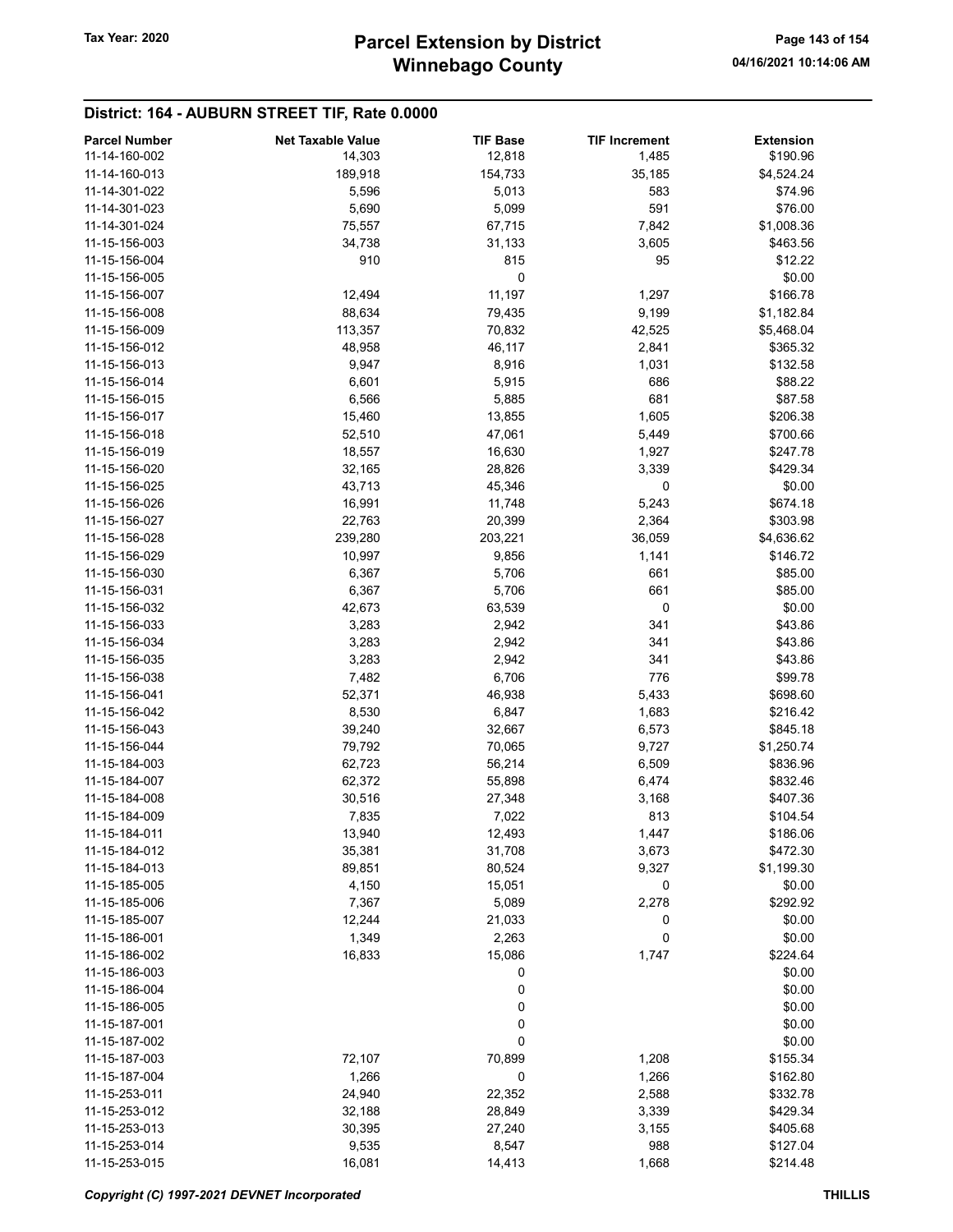### District: 164 - AUBURN STREET TIF, Rate 0.0000

| <b>Parcel Number</b> | <b>Net Taxable Value</b> | <b>TIF Base</b> | <b>TIF Increment</b> | <b>Extension</b> |
|----------------------|--------------------------|-----------------|----------------------|------------------|
| 11-15-253-016        | 50,138                   | 12,713          | 37,425               | \$4,812.26       |
| 11-15-253-017        |                          | 0               |                      | \$0.00           |
| 11-15-253-018        | 31,758                   | 28,461          | 3,297                | \$423.94         |
| 11-15-253-019        | 7,737                    | 6,934           | 803                  | \$103.26         |
| 11-15-253-020        | 29,537                   | 26,471          | 3,066                | \$394.24         |
| 11-15-254-001        | 11,798                   | 10,573          | 1,225                | \$157.52         |
| 11-15-254-002        | 7,293                    | 6,535           | 758                  | \$97.48          |
| 11-15-254-005        | 30,438                   | 27,279          | 3,159                | \$406.20         |
| 11-15-254-006        | 18,679                   | 16,740          | 1,939                | \$249.32         |
|                      | 10,149                   |                 |                      | \$135.40         |
| 11-15-254-007        |                          | 9,096           | 1,053                |                  |
| 11-15-254-008        | 5,487                    | 10,952          | 0                    | \$0.00           |
| 11-15-254-009        | 5,088                    | 4,559           | 529                  | \$68.02          |
| 11-15-254-010        | 6,367                    | 5,706           | 661                  | \$85.00          |
| 11-15-254-011        |                          | 0               |                      | \$0.00           |
| 11-15-254-012        |                          | 0               |                      | \$0.00           |
| 11-15-254-014        |                          | 0               |                      | \$0.00           |
| 11-15-254-015        | 7,129                    | 6,389           | 740                  | \$95.16          |
| 11-15-254-016        | 12,710                   | 11,392          | 1,318                | \$169.48         |
| 11-15-254-019        | 253                      | 226             | 27                   | \$3.48           |
| 11-15-254-020        | 16,415                   | 14,712          | 1,703                | \$218.98         |
| 11-15-254-021        | 5,159                    | 4,624           | 535                  | \$68.80          |
| 11-15-254-022        | 97,229                   | 82,989          | 14,240               | \$1,831.04       |
| 11-15-254-023        | 181,843                  | 160,084         | 21,759               | \$2,797.86       |
| 11-15-254-024        | 33,620                   | 30,130          | 3,490                | \$448.76         |
| 11-15-254-025        | 3,720                    | 3,333           | 387                  | \$49.76          |
| 11-15-256-004        |                          | 6,020           |                      | \$0.00           |
| 11-15-256-005        |                          | 2,551           |                      | \$0.00           |
| 11-15-256-006        | 17,534                   | 15,715          | 1,819                | \$233.90         |
| 11-15-256-009        | 31,003                   | 27,785          | 3,218                | \$413.78         |
| 11-15-256-010        | 3,101                    | 2,496           | 605                  | \$77.80          |
| 11-15-256-034        | 1,683                    | 1,509           | 174                  | \$22.38          |
| 11-15-256-035        | 1,683                    | 1,509           | 174                  | \$22.38          |
| 11-15-256-036        | 1,683                    | 1,509           | 174                  | \$22.38          |
| 11-15-256-037        | 1,683                    | 1,509           | 174                  | \$22.38          |
| 11-15-256-038        | 1,683                    |                 | 174                  | \$22.38          |
| 11-15-256-039        | 4,128                    | 1,509<br>3,700  | 428                  | \$55.04          |
| 11-15-256-043        |                          |                 |                      | \$2,525.00       |
|                      | 134,069                  | 114,432         | 19,637               |                  |
| 11-15-256-044        | 14,905                   | 13,358          | 1,547                | \$198.92         |
| 11-15-277-032        | 14,638                   | 13,118          | 1,520                | \$195.46         |
| 11-15-277-034        | 18,571                   | 14,990          | 3,581                | \$460.46         |
| 11-15-278-028        | 60,173                   | 53,928          | 6,245                | \$803.02         |
| 11-15-281-014        | 11,890                   | 16,613          | 0                    | \$0.00           |
| 11-15-281-016        | 39,900                   | 35,759          | 4,141                | \$532.48         |
| 11-15-281-018        | 28,200                   | 37,155          | 0                    | \$0.00           |
| 11-15-281-019        | 46,532                   | 95,892          | 0                    | \$0.00           |
| 11-15-281-020        |                          | 0               |                      | \$0.00           |
| 11-15-281-021        | 20,984                   | 37,279          | 0                    | \$0.00           |
| 11-15-301-001        | 226,643                  | 193,448         | 33,195               | \$4,268.36       |
| 11-15-302-001        | 4,011                    | 3,596           | 415                  | \$53.36          |
| 11-15-302-002        | 4,076                    | 3,653           | 423                  | \$54.40          |
| 11-15-302-003        | 35,801                   | 29,169          | 6,632                | \$852.78         |
| 11-15-302-005        | 5,771                    | 5,172           | 599                  | \$77.02          |
| 11-15-328-005        | 5,172                    | 10,512          | 0                    | \$0.00           |
| 11-15-328-006        | 27,644                   | 49,896          | 0                    | \$0.00           |
| 11-15-328-007        | 27,426                   | 30,632          | 0                    | \$0.00           |
| 11-15-328-008        | 4,310                    | 6,301           | 0                    | \$0.00           |
| 11-15-328-009        | 4,558                    | 5,858           | 0                    | \$0.00           |
| 11-15-328-010        | 171,003                  | 117,929         | 53,074               | \$6,824.48       |
| 11-15-331-006        |                          | 0               |                      | \$0.00           |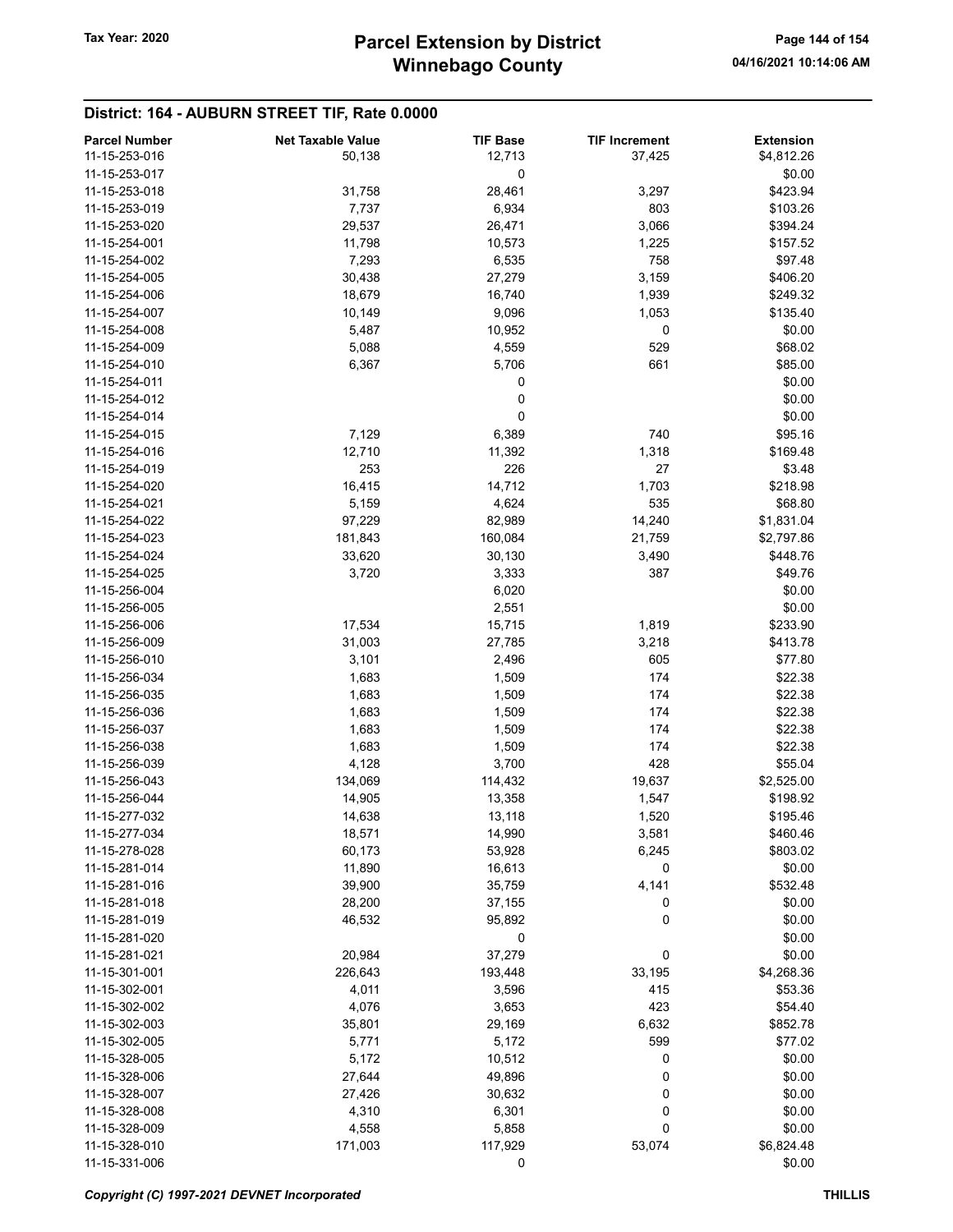# District: 164 - AUBURN STREET TIF, Rate 0.0000

| <b>Parcel Number</b> | <b>Net Taxable Value</b> | <b>TIF Base</b> | <b>TIF Increment</b> | <b>Extension</b> |
|----------------------|--------------------------|-----------------|----------------------|------------------|
| 11-15-331-008        | 72,557                   | 104,361         | 0                    | \$0.00           |
| 11-15-401-001        | 27,658                   | 19,924          | 7,734                | \$994.48         |
| 11-15-401-002        | 56,952                   | 51,042          | 5,910                | \$759.94         |
| 11-15-401-003        | 189,521                  | 169,116         | 20,405               | \$2,623.76       |
| 11-15-401-009        |                          | 0               |                      | \$0.00           |
| 11-15-401-010        |                          | 0               |                      | \$0.00           |
| 11-15-402-001        | 3,313                    | 0               | 3,313                | \$426.00         |
| 11-15-402-005        | 67,639                   | 59,776          | 7,863                | \$1,011.06       |
| 11-15-402-006        | 35,096                   | 31,445          | 3,651                | \$469.46         |
| 11-15-402-007        | 2,236                    | 2,004           | 232                  | \$29.84          |
| 11-15-403-003        | 18,989                   | 17,019          | 1,970                | \$253.32         |
| 11-15-403-004        | 79,025                   | 86,602          | 0                    | \$0.00           |
| 11-15-403-005        | 36,835                   | 40,704          | 0                    | \$0.00           |
| 11-15-403-006        | 27,141                   | 21,200          | 5,941                | \$763.92         |
| 11-15-403-007        | 1,804                    | 1,617           | 187                  | \$24.06          |
| 11-15-403-008        | 28,531                   | 25,570          | 2,961                | \$380.74         |
| 11-15-404-001        | 70,121                   | 62,843          | 7,278                | \$935.84         |
| 11-15-404-002        | 300,590                  | 267,561         | 33,029               | \$4,247.00       |
| 11-15-404-003        | 4,883                    | 4,375           | 508                  | \$65.32          |
| 11-15-404-004        | 3,771                    | 3,380           | 391                  | \$50.28          |
| 11-15-404-005        | 189,886                  | 243,067         | 0                    | \$0.00           |
| 11-15-404-006        | 14,842                   | 9,970           | 4,872                | \$626.46         |
| 11-15-404-008        | 11,337                   | 10,160          | 1,177                | \$151.34         |
| 11-15-405-001        | 12,323                   | 11,043          | 1,280                | \$164.60         |
| 11-15-405-002        | 5,271                    | 4,724           | 547                  | \$70.34          |
| 11-15-405-003        | 355                      | 318             | 37                   | \$4.76           |
| 11-15-405-004        | 6,155                    | 5,516           | 639                  | \$82.18          |
| 11-15-405-005        | 51,693                   | 46,327          | 5,366                | \$689.98         |
| 11-15-405-006        | 62,036                   | 48,507          | 13,529               | \$1,739.62       |
| 11-15-405-007        | 30,798                   | 11,981          | 18,817               | \$2,419.58       |
| 11-15-405-008        | 7,723                    | 9,686           | 0                    | \$0.00           |
| 11-15-405-009        | 12,727                   | 11,408          | 1,319                | \$169.60         |
| 11-15-406-001        | 7,182                    | 6,436           | 746                  | \$95.92          |
| 11-15-406-005        | 13,845                   | 12,409          | 1,436                | \$184.66         |
| 11-15-406-006        | 1,451                    | 1,302           | 149                  | \$19.16          |
| 11-15-426-025        | 4,928                    | 4,417           | 511                  | \$65.72          |
| 11-15-426-040        | 107,664                  | 96,489          | 11,175               | \$1,436.94       |
| 11-15-426-041        | 94,768                   | 70,701          | 24,067               | \$3,094.64       |
| 11-15-427-003        | 6,428                    | 5,000           | 1,428                | \$183.62         |
| 11-15-427-012        | 12,152                   | 12,506          | 0                    | \$0.00           |
| 11-15-427-022        | 148,697                  | 121,150         | 27,547               | \$3,542.10       |
| 11-15-428-016        | 77,052                   | 81,264          | 0                    | \$0.00           |
| 11-16-185-015        | 2,446                    | 2,193           | 253                  | \$32.54          |
| 11-16-185-016        | 3,624                    | 3,249           | 375                  | \$48.22          |
| 11-16-185-017        | 138,311                  | 129,827         | 8,484                | \$1,090.92       |
| 11-16-185-018        | 3,624                    | 3,249           | 375                  | \$48.22          |
| 11-16-185-019        | 3,624                    | 3,249           | 375                  | \$48.22          |
| 11-16-185-020        | 3,624                    | 3,249           | 375                  | \$48.22          |
| 11-16-185-021        | 4,848                    | 4,346           | 502                  | \$64.56          |
| 11-16-252-015        | 9,878                    | 6,771           | 3,107                | \$399.52         |
| 11-16-252-016        | 5,741                    | 5,146           | 595                  | \$76.52          |
| 11-16-252-017        | 5,000                    | 4,482           | 518                  | \$66.62          |
| 11-16-252-018        | 5,000                    | 4,482           | 518                  | \$66.62          |
| 11-16-252-019        | 24,734                   | 22,169          | 2,565                | \$329.82         |
| 11-16-253-017        | 648                      | 727             | 0                    | \$0.00           |
| 11-16-253-018        | 2,821                    | 1,210           | 1,611                | \$207.16         |
| 11-16-253-019        | 6,438                    | 6,274           | 164                  | \$21.10          |
| 11-16-253-021        | 8,657                    | 15,049          | 0                    | \$0.00           |
| 11-16-253-022        | 17,657                   | 0               | 17,657               | \$2,270.42       |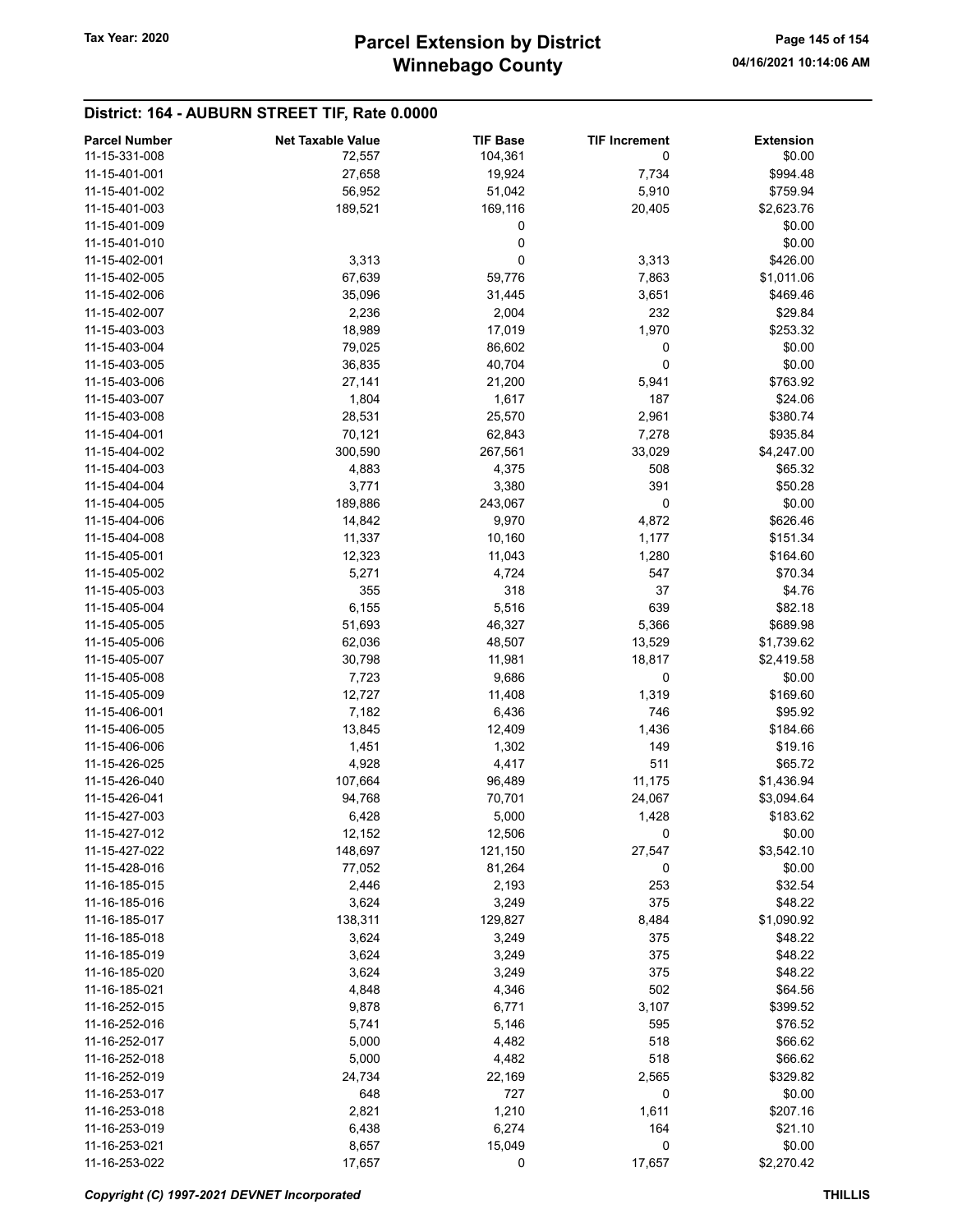# District: 164 - AUBURN STREET TIF, Rate 0.0000

| <b>Parcel Number</b> | <b>Net Taxable Value</b> | <b>TIF Base</b> | <b>TIF Increment</b> | <b>Extension</b>            |
|----------------------|--------------------------|-----------------|----------------------|-----------------------------|
| 11-16-276-003        | 71,213                   | 63,823          | 7,390                | \$950.24                    |
| 11-16-276-008        | 276,001                  | 247,354         | 28,647               | \$3,683.56                  |
| 11-16-276-009        | 384,274                  | 311,617         | 72,657               | \$9,342.54                  |
| 11-16-276-010        | 17,965                   | 16,103          | 1,862                | \$239.42                    |
| 11-16-277-003        | 445,276                  | 257,938         | 187,338              | \$24,088.68                 |
| 11-16-277-004        | 195,831                  | 82,543          | 113,288              | \$14,567.02                 |
| 11-16-277-006        | 236,177                  | 234,031         | 2,146                | \$275.94                    |
| 11-16-277-007        | 199,947                  | 199,359         | 588                  | \$75.62                     |
| 11-16-328-001        | 89,719                   | 35,789          | 53,930               | \$6,934.54                  |
| 11-16-328-002        |                          | 0               |                      | \$0.00                      |
| 11-16-328-003        |                          | 0               |                      | \$0.00                      |
| 11-16-328-004        |                          | 0               |                      | \$0.00                      |
| 11-16-328-005        |                          | 0               |                      | \$0.00                      |
| 11-16-401-005        | 26,146                   | 23,432          | 2,714                | \$348.98                    |
| 11-16-401-006        | 20,673                   | 18,528          | 2,145                | \$275.82                    |
| 11-16-401-007        | 14,474                   | 12,974          | 1,500                | \$192.88                    |
| 11-16-401-008        | 27,798                   | 24,914          | 2,884                | \$370.84                    |
| 11-16-426-001        | 87,032                   | 78,000          | 9,032                | \$1,161.38                  |
| 11-16-429-001        | 45,278                   | 32,462          | 12,816               | \$1,647.94                  |
| 11-16-429-002        | 18,176                   | 12,230          | 5,946                | \$764.56                    |
| 11-16-429-003        | 17,781                   | 13,188          | 4,593                | \$590.60                    |
| 11-16-429-004        | 38,493                   | 42,659          | 0                    | \$0.00                      |
| Totals for 164       | 7,757,358                | 6,801,530       | 1,239,986            | \$159,443.22<br>199 Parcels |

### District: 165 - FOREST HILLS ROAD TIF, Rate 0.0000

| <b>Parcel Number</b> | <b>Net Taxable Value</b> | <b>TIF Base</b> | <b>TIF Increment</b> | <b>Extension</b> |
|----------------------|--------------------------|-----------------|----------------------|------------------|
| 12-05-126-007        | 736,287                  | 659,869         | 76,418               | \$7,498.98       |
| 12-05-152-001        | 66,336                   | 73,774          | 0                    | \$0.00           |
| 12-05-152-002        | 118,526                  | 136,735         | $\mathbf{0}$         | \$0.00           |
| 12-05-152-003        | 6,223                    | 5,576           | 647                  | \$63.50          |
| 12-05-152-005        | 2,160                    | 1,935           | 225                  | \$22.08          |
| 12-05-152-006        | 18,690                   | 16,751          | 1,939                | \$190.28         |
| 12-05-152-007        | 107,361                  | 96,218          | 11,143               | \$1,093.48       |
| 12-05-176-004        | 243,223                  | 404,372         | $\mathbf 0$          | \$0.00           |
| 12-05-176-014        | 128,455                  | 113,370         | 15,085               | \$1,480.32       |
| 12-05-176-015        | 177,893                  | 141,435         | 36,458               | \$3,577.66       |
| 12-05-176-016        | 52,976                   | 47,477          | 5,499                | \$539.62         |
| 12-05-176-017        | 368,261                  | 220,000         | 148,261              | \$14,549.00      |
| 12-05-176-020        | 4,505                    | 4,037           | 468                  | \$45.94          |
| 12-05-176-021        | 67,831                   | 60,791          | 7,040                | \$690.84         |
| 12-05-176-023        | 287,070                  | 257,275         | 29,795               | \$2,923.82       |
| 12-05-176-026        | 111,473                  | 120,372         | 0                    | \$0.00           |
| 12-05-176-027        |                          | 0               |                      | \$0.00           |
| 12-05-176-028        | 242,906                  | 32,239          | 210,667              | \$20,672.96      |
| 12-05-176-029        | 118,628                  | 104,758         | 13,870               | \$1,361.08       |
| 12-05-176-030        | 135,960                  | 108,956         | 27,004               | \$2,649.94       |
| 12-05-201-001        | 29,213                   | 26,180          | 3,033                | \$297.64         |
| 12-05-201-002        | 67,742                   | 60,710          | 7,032                | \$690.06         |
| 12-05-201-004        | 85,838                   | 10,383          | 75,455               | \$7,404.48       |
| 12-05-201-005        | 87,481                   | 24,604          | 62,877               | \$6,170.18       |
| 12-05-201-006        | 66,657                   | 59,740          | 6,917                | \$678.78         |
| 12-05-201-007        | 48,075                   | 43,085          | 4,990                | \$489.68         |
| 12-05-201-008        | 157,551                  | 141,197         | 16,354               | \$1,604.84       |
| 12-05-202-001        | 173,819                  | 155,778         | 18,041               | \$1,770.38       |
| 12-05-202-002        | 335,435                  | 300,620         | 34,815               | \$3,416.44       |
| 12-05-202-003        | 13,240                   | 23,644          | $\mathbf 0$          | \$0.00           |
| 12-05-202-004        | 134,252                  | 120,320         | 13,932               | \$1,367.16       |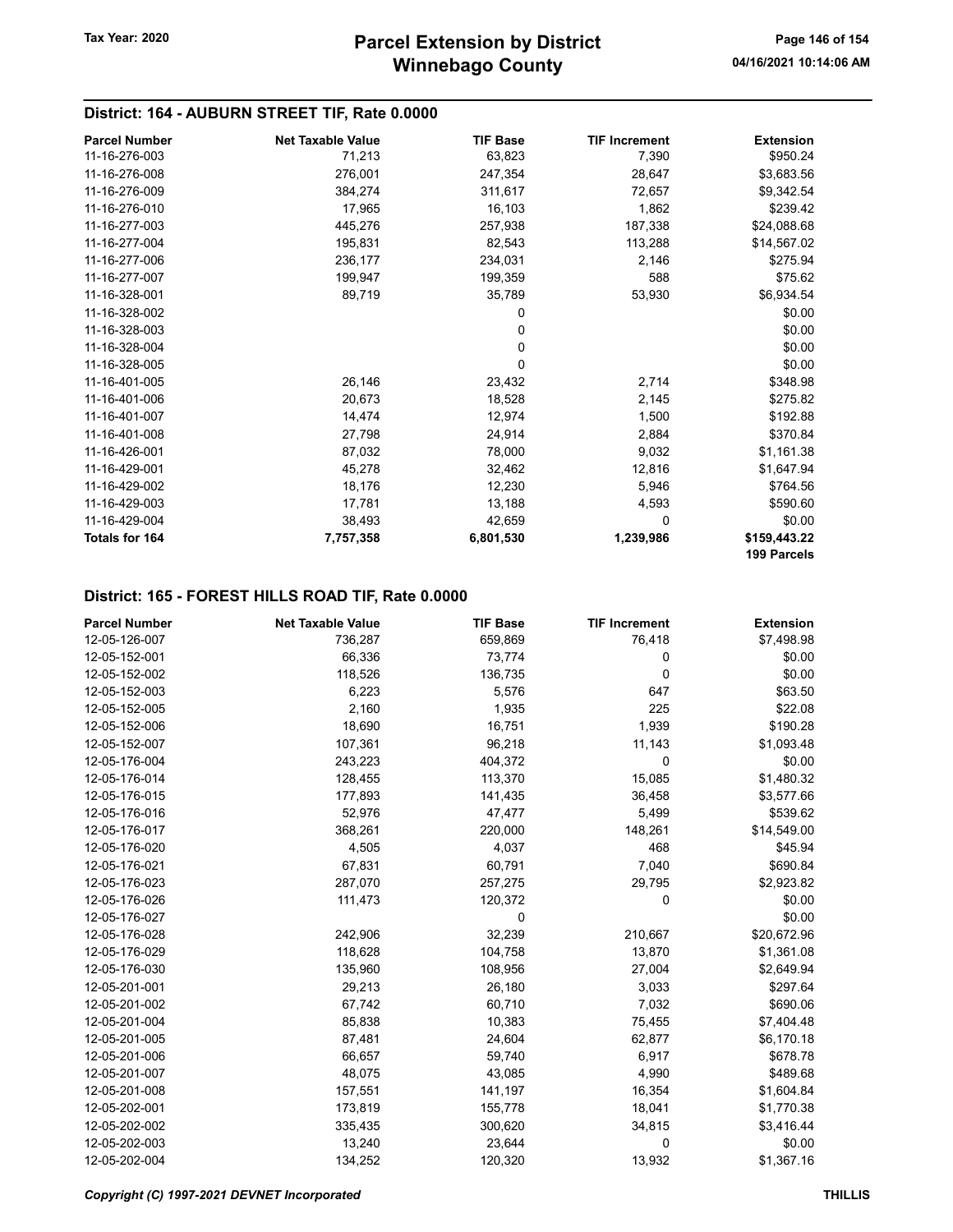# District: 165 - FOREST HILLS ROAD TIF, Rate 0.0000

| <b>Parcel Number</b>  | <b>Net Taxable Value</b> | <b>TIF Base</b> | <b>TIF Increment</b> | <b>Extension</b> |
|-----------------------|--------------------------|-----------------|----------------------|------------------|
| 12-05-202-005         | 40,462                   | 36,263          | 4,199                | \$412.06         |
| 12-05-202-006         | 16,802                   | 15,058          | 1,744                | \$171.14         |
| 12-05-202-007         | 21,138                   | 19,897          | 1,241                | \$121.78         |
| 12-05-202-008         | 9,659                    | 8,656           | 1,003                | \$98.44          |
| 12-05-202-009         | 9,659                    | 8,656           | 1,003                | \$98.44          |
| 12-05-202-010         | 10,774                   | 9,656           | 1,118                | \$109.72         |
| 12-05-202-015         | 28,308                   | 25,369          | 2,939                | \$288.42         |
| 12-05-202-016         | 16,922                   | 17,943          | 0                    | \$0.00           |
| 12-05-202-017         | 13,406                   | 13,136          | 270                  | \$26.50          |
| 12-05-202-018         | 3,910                    | 4,386           | 0                    | \$0.00           |
| 12-05-202-019         | 4,581                    | 9,732           | 0                    | \$0.00           |
| 12-05-202-020         | 18,559                   | 12,255          | 6,304                | \$618.62         |
| 12-05-202-021         | 9,079                    | 14,262          | 0                    | \$0.00           |
| 12-05-202-022         | 11,784                   | 10,560          | 1,224                | \$120.12         |
| 12-05-202-023         | 3,788                    | 3,394           | 394                  | \$38.66          |
| 12-05-202-024         | 25,016                   | 13,187          | 11,829               | \$1,160.80       |
| 12-05-202-025         | 17,166                   | 16,614          | 552                  | \$54.18          |
| 12-05-202-026         | 29,852                   | 26,754          | 3,098                | \$304.02         |
| 12-05-202-027         | 15,822                   | 15,557          | 265                  | \$26.00          |
| 12-05-202-028         | 28,358                   | 25,415          | 2,943                | \$288.80         |
| 12-05-202-029         | 34,402                   | 30,830          | 3,572                | \$350.52         |
| 12-05-302-002         | 53,899                   | 98,136          | 0                    | \$0.00           |
| 12-05-302-003         | 117,833                  | 105,603         | 12,230               | \$1,200.14       |
| 12-05-303-001         | 356,489                  | 41,807          | 314,682              | \$30,880.06      |
| 12-05-303-002         | 162,973                  | 53,210          | 109,763              | \$10,771.16      |
| 12-05-303-003         | 899,521                  | 285,052         | 614,469              | \$60,298.46      |
| <b>Totals for 165</b> | 6,154,229                | 4,493,589       | 1,922,807            | \$188,687.18     |
|                       |                          |                 |                      | 57 Parcels       |

| <b>Parcel Number</b> | <b>Net Taxable Value</b> | <b>TIF Base</b> | <b>TIF Increment</b> | <b>Extension</b> |
|----------------------|--------------------------|-----------------|----------------------|------------------|
| 04-05-151-001        |                          | 0               |                      | \$0.00           |
| 04-05-152-001        |                          | 2,157           |                      | \$0.00           |
| 04-05-152-002        | 451                      | 375             | 76                   | \$6.88           |
| 04-05-152-003        | 1,777                    | 1,477           | 300                  | \$27.14          |
| 04-05-153-001        | 5,496                    | 4,571           | 925                  | \$83.66          |
| 04-05-153-002        | 216,406                  | 179,986         | 36,420               | \$3,294.02       |
| 04-05-153-003        | 61,828                   | 51,424          | 10,404               | \$941.00         |
| 04-05-153-004        | 49,403                   | 41,088          | 8,315                | \$752.06         |
| 04-05-154-001        |                          | 0               |                      | \$0.00           |
| 04-05-155-004        | 47,315                   | 39,353          | 7,962                | \$720.12         |
| 04-05-155-005        | 66,274                   | 55,120          | 11,154               | \$1,008.82       |
| 04-05-156-001        | 54,776                   | 45,557          | 9,219                | \$833.82         |
| 04-05-156-002        | 15,278                   | 12,707          | 2,571                | \$232.54         |
| 04-05-156-003        | 14,763                   | 12,279          | 2,484                | \$224.68         |
| 04-05-156-004        | 18,648                   | 15,511          | 3,137                | \$283.74         |
| 04-05-156-005        | 17,655                   | 14,686          | 2,969                | \$268.54         |
| 04-05-157-002        | 92,944                   | 25,070          | 67,874               | \$6,138.86       |
| 04-05-158-001        | 32,062                   | 26,667          | 5,395                | \$487.96         |
| 04-05-159-001        | 49,285                   | 40,991          | 8,294                | \$750.16         |
| 04-05-159-002        | 5,824                    | 4,843           | 981                  | \$88.74          |
| 04-05-159-003        | 5,321                    | 4,425           | 896                  | \$81.04          |
| 04-05-159-004        | 8,427                    | 7,009           | 1,418                | \$128.26         |
| 04-05-159-005        | 102,561                  | 85,300          | 17,261               | \$1,561.18       |
| 04-05-159-006        | 6,579                    | 5,472           | 1,107                | \$100.12         |
| 04-05-159-007        | 6,036                    | 5,020           | 1,016                | \$91.90          |
| 04-05-159-008        | 5,819                    | 4,840           | 979                  | \$88.56          |
| 04-05-176-007        | 173,145                  | 144,005         | 29,140               | \$2,635.58       |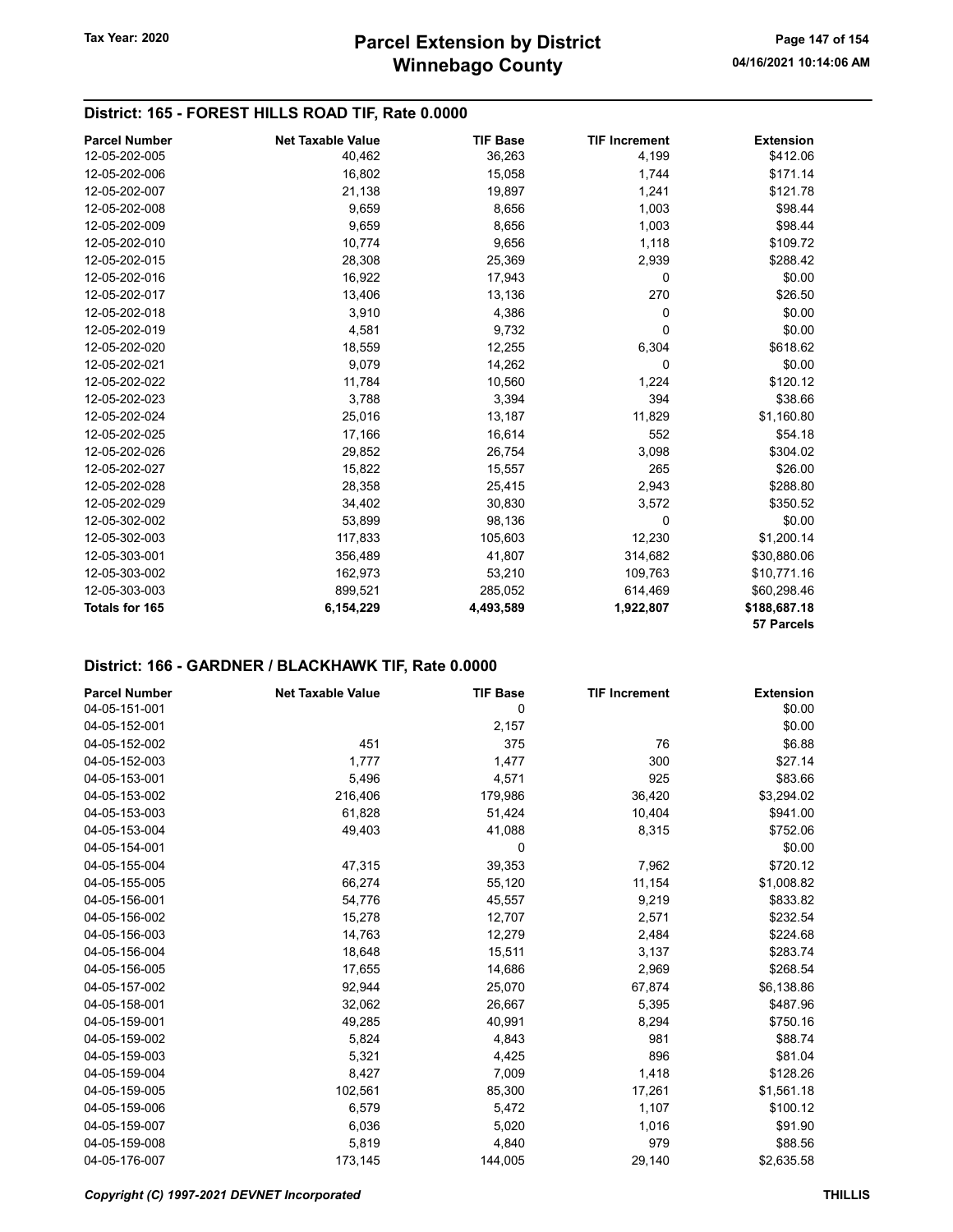| <b>Parcel Number</b> | <b>Net Taxable Value</b> | <b>TIF Base</b> | <b>TIF Increment</b> | <b>Extension</b> |
|----------------------|--------------------------|-----------------|----------------------|------------------|
| 04-05-176-008        | 116,631                  | 97,002          | 19,629               | \$1,775.34       |
| 04-05-176-009        | 66,287                   | 55,131          | 11,156               | \$1,009.00       |
| 04-05-176-010        |                          | 0               |                      | \$0.00           |
| 04-05-176-011        | 24,467                   | 20,350          | 4,117                | \$372.36         |
| 04-05-177-001        |                          | 0               |                      | \$0.00           |
| 04-05-177-003        | 8,830                    | 7,344           | 1,486                | \$134.40         |
| 04-05-177-004        |                          | 0               |                      | \$0.00           |
| 04-05-177-005        |                          | 0               |                      | \$0.00           |
| 04-05-178-004        | 11,717                   | 9,745           | 1,972                | \$178.36         |
| 04-05-179-001        | 52,642                   | 43,782          | 8,860                | \$801.34         |
| 04-05-179-003        | 462,319                  | 384,514         | 77,805               | \$7,037.08       |
| 04-05-179-009        |                          | 0               |                      | \$0.00           |
| 04-05-179-010        |                          | 0               |                      | \$0.00           |
| 04-05-179-011        |                          | 0               |                      | \$0.00           |
| 04-05-181-003        | 18,823                   | 15,656          | 3,167                | \$286.44         |
| 04-05-181-005        | 281,716                  | 226,820         | 54,896               | \$4,965.08       |
| 04-05-181-006        | 214,528                  | 171,109         | 43,419               | \$3,927.04       |
| 04-05-182-001        | 218,835                  | 60,862          | 157,973              | \$14,287.88      |
| 04-05-183-006        | 23,678                   | 19,693          | 3,985                | \$360.42         |
| 04-05-252-004        | 17,086                   | 14,275          | 2,811                | \$253.28         |
| 04-05-253-006        | 21,655                   | 18,092          | 3,563                | \$321.04         |
| 04-05-253-011        | 3,924                    | 3,277           | 647                  | \$58.30          |
| 04-05-253-028        | 15,546                   | 12,990          | 2,556                | \$230.30         |
| 04-05-253-031        | 149,234                  | 124,683         | 24,551               | \$2,212.12       |
| 04-05-253-032        | 51,412                   | 42,955          | 8,457                | \$762.00         |
| 04-05-253-040        | 51,523                   | 42,992          | 8,531                | \$768.68         |
| 04-05-253-041        | 23,005                   | 19,220          | 3,785                | \$341.04         |
| 04-05-253-042        | 15,174                   | 12,677          | 2,497                | \$225.00         |
| 04-05-253-043        | 9,108                    | 7,610           | 1,498                | \$134.98         |
| 04-05-258-010        | 18,451                   | 15,417          | 3,034                | \$273.38         |
| 04-05-258-011        | 6,726                    | 6,726           | 0                    | \$0.00           |
| 04-05-258-012        | 7,088                    | 7,088           | 0                    | \$0.00           |
| 04-05-260-001        | 88,335                   | 73,804          | 14,531               | \$1,309.30       |
| 04-05-260-009        | 8,223                    | 6,868           | 1,355                | \$122.10         |
| 04-05-260-010        | 8,265                    | 6,905           | 1,360                | \$122.54         |
| 04-05-276-001        | 335,220                  | 280,075         | 55,145               | \$4,968.74       |
| 04-05-276-002        | 308,466                  | 257,722         | 50,744               | \$4,572.20       |
| 04-05-276-003        | 121,969                  | 101,905         | 20,064               | \$1,807.84       |
| 04-05-276-004        |                          | 0               |                      | \$0.00           |
| 04-05-277-001        | 5,274                    | 4,407           | 867                  | \$78.12          |
| 04-05-277-002        | 473,950                  | 304,604         | 169,346              | \$15,258.58      |
| 04-05-301-001        | 38,539                   | 76,295          | 0                    | \$0.00           |
| 04-05-301-002        | 8,034                    | 38,630          | 0                    | \$0.00           |
| 04-05-301-003        | 3,902                    | 3,245           | 657                  | \$59.42          |
| 04-05-301-004        |                          | 0               |                      | \$0.00           |
| 04-05-301-005        | 20,263                   | 16,854          | 3,409                | \$308.34         |
| 04-05-301-006        | 7,478                    | 6,219           | 1,259                | \$113.88         |
| 04-05-302-001        | 5,542                    | 56,632          | 0                    | \$0.00           |
| 04-05-302-002        | 5,673                    | 4,719           | 954                  | \$86.28          |
| 04-05-302-003        | 3,754                    | 3,122           | 632                  | \$57.16          |
| 04-05-302-004        | 48,953                   | 36,089          | 12,864               | \$1,163.48       |
| 04-05-302-005        | 27,227                   | 22,645          | 4,582                | \$414.42         |
| 04-05-302-006        | 14,514                   | 0               | 14,514               | \$1,312.72       |
| 04-05-302-008        | 18,495                   | 15,384          | 3,111                | \$281.38         |
| 04-05-302-009        | 463                      | 0               | 463                  | \$41.88          |
| 04-05-302-010        | 1,186                    | 986             | 200                  | \$18.10          |
| 04-05-303-001        | 25,916                   | 23,080          | 2,836                | \$256.50         |
| 04-05-303-002        | 18,039                   | 16,035          | 2,004                | \$181.26         |
| 04-05-303-003        | 4,047                    | 3,521           | 526                  | \$47.58          |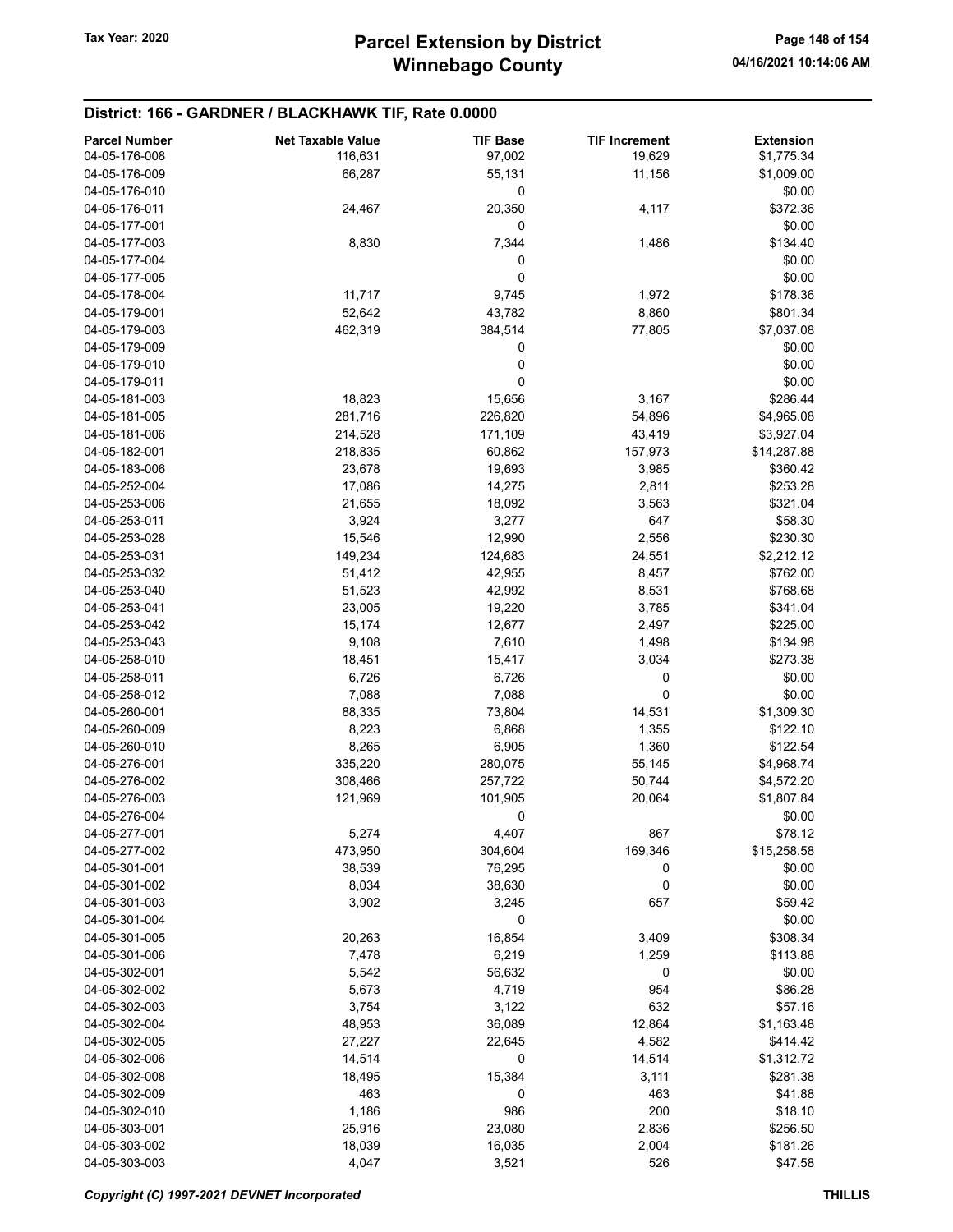| <b>Parcel Number</b> | <b>Net Taxable Value</b> | <b>TIF Base</b> | <b>TIF Increment</b> | <b>Extension</b> |
|----------------------|--------------------------|-----------------|----------------------|------------------|
| 04-05-303-004        | 1,679                    | 2,128           | 0                    | \$0.00           |
| 04-05-303-005        | 16,718                   | 14,854          | 1,864                | \$168.60         |
| 04-05-303-006        | 1,986                    | 8,407           | 0                    | \$0.00           |
| 04-05-303-007        |                          | 1,287           | 261                  | \$23.62          |
|                      | 1,548                    |                 |                      |                  |
| 04-05-303-008        | 12,284                   | 10,254          | 2,030                | \$183.60         |
| 04-05-303-009        | 28,397                   | 23,617          | 4,780                | \$432.34         |
| 04-05-303-010        | 14,994                   | 13,353          | 1,641                | \$148.42         |
| 04-05-303-011        | 7,768                    | 6,460           | 1,308                | \$118.30         |
| 04-05-303-012        | 14,465                   | 12,204          | 2,261                | \$204.50         |
| 04-05-303-013        | 26,202                   | 21,792          | 4,410                | \$398.86         |
| 04-05-303-014        | 9,636                    | 11,202          | 0                    | \$0.00           |
| 04-05-303-015        | 11,669                   | 9,704           | 1,965                | \$177.72         |
| 04-05-303-016        | 30,813                   | 25,627          | 5,186                | \$469.06         |
| 04-05-303-017        | 2,658                    | 2,280           | 378                  | \$34.20          |
| 04-05-303-018        | 16,829                   | 14,954          | 1,875                | \$169.58         |
| 04-05-303-019        | 34,500                   | 42,818          | 0                    | \$0.00           |
| 04-05-303-020        | 5,627                    | 4,680           | 947                  | \$85.66          |
| 04-05-303-021        | 18,354                   | 15,683          | 2,671                | \$241.58         |
| 04-05-304-001        |                          |                 |                      | \$0.00           |
|                      |                          | 0               |                      |                  |
| 04-05-304-002        |                          | 0               |                      | \$0.00           |
| 04-05-304-003        | 19,510                   | 16,226          | 3,284                | \$297.02         |
| 04-05-304-004        | 25,741                   | 21,408          | 4,333                | \$391.90         |
| 04-05-304-005        | 3,890                    | 3,235           | 655                  | \$59.24          |
| 04-05-304-006        |                          | 0               |                      | \$0.00           |
| 04-05-304-007        | 5,627                    | 4,680           | 947                  | \$85.66          |
| 04-05-304-008        | 54,899                   | 45,659          | 9,240                | \$835.72         |
| 04-05-304-009        | 87,314                   | 72,619          | 14,695               | \$1,329.10       |
| 04-05-304-010        | 53,647                   | 44,618          | 9,029                | \$816.64         |
| 04-05-304-011        | 64,042                   | 53,263          | 10,779               | \$974.92         |
| 04-05-304-012        | 9,526                    | 8,422           | 1,104                | \$99.86          |
| 04-05-304-013        | 18,497                   | 16,444          | 2,053                | \$185.68         |
| 04-05-304-014        | 16,591                   | 14,740          | 1,851                | \$167.42         |
| 04-05-304-015        | 1,548                    | 1,287           | 261                  | \$23.62          |
| 04-05-304-016        | 1,548                    | 1,287           | 261                  | \$23.62          |
| 04-05-304-017        | 1,548                    | 1,287           | 261                  | \$23.62          |
| 04-05-307-001        |                          |                 | 4,370                | \$395.24         |
| 04-05-307-002        | 25,965                   | 21,595<br>467   | 94                   |                  |
|                      | 561                      |                 |                      | \$8.50           |
| 04-05-307-011        | 73,346                   | 61,003          | 12,343               | \$1,116.36       |
| 04-05-307-012        | 10,028                   | 8,866           | 1,162                | \$105.10         |
| 04-05-307-013        | 13,298                   | 11,791          | 1,507                | \$136.30         |
| 04-05-307-014        | 43,997                   | 36,594          | 7,403                | \$669.56         |
| 04-05-307-015        | 38,213                   | 31,782          | 6,431                | \$581.66         |
| 04-05-307-016        | 52,783                   | 36,171          | 16,612               | \$1,502.48       |
| 04-05-307-017        | 37,760                   | 39,141          | 0                    | \$0.00           |
| 04-05-308-001        |                          | 0               |                      | \$0.00           |
| 04-05-326-001        | 23,765                   | 19,765          | 4,000                | \$361.78         |
| 04-05-326-002        | 3,418                    | 2,843           | 575                  | \$52.02          |
| 04-05-326-003        | 2,904                    | 2,415           | 489                  | \$44.24          |
| 04-05-326-004        | 1,988                    | 1,654           | 334                  | \$30.22          |
| 04-05-326-005        | 1,771                    | 1,474           | 297                  | \$26.86          |
| 04-05-326-006        | 4,008                    | 3,333           | 675                  | \$61.06          |
| 04-05-326-007        | 9,490                    | 7,893           | 1,597                | \$144.44         |
| 04-05-326-010        | 6,746                    | 5,610           | 1,136                | \$102.76         |
|                      |                          |                 |                      |                  |
| 04-05-326-011        | 41,470                   | 34,490          | 6,980                | \$631.32         |
| 04-05-326-012        | 15,432                   | 8,052           | 7,380                | \$667.48         |
| 04-05-326-013        | 7,731                    | 6,430           | 1,301                | \$117.68         |
| 04-05-326-016        | 23,386                   | 19,452          | 3,934                | \$355.82         |
| 04-05-326-017        | 57,809                   | 48,080          | 9,729                | \$879.94         |
| 04-05-326-018        | 38,570                   | 32,077          | 6,493                | \$587.26         |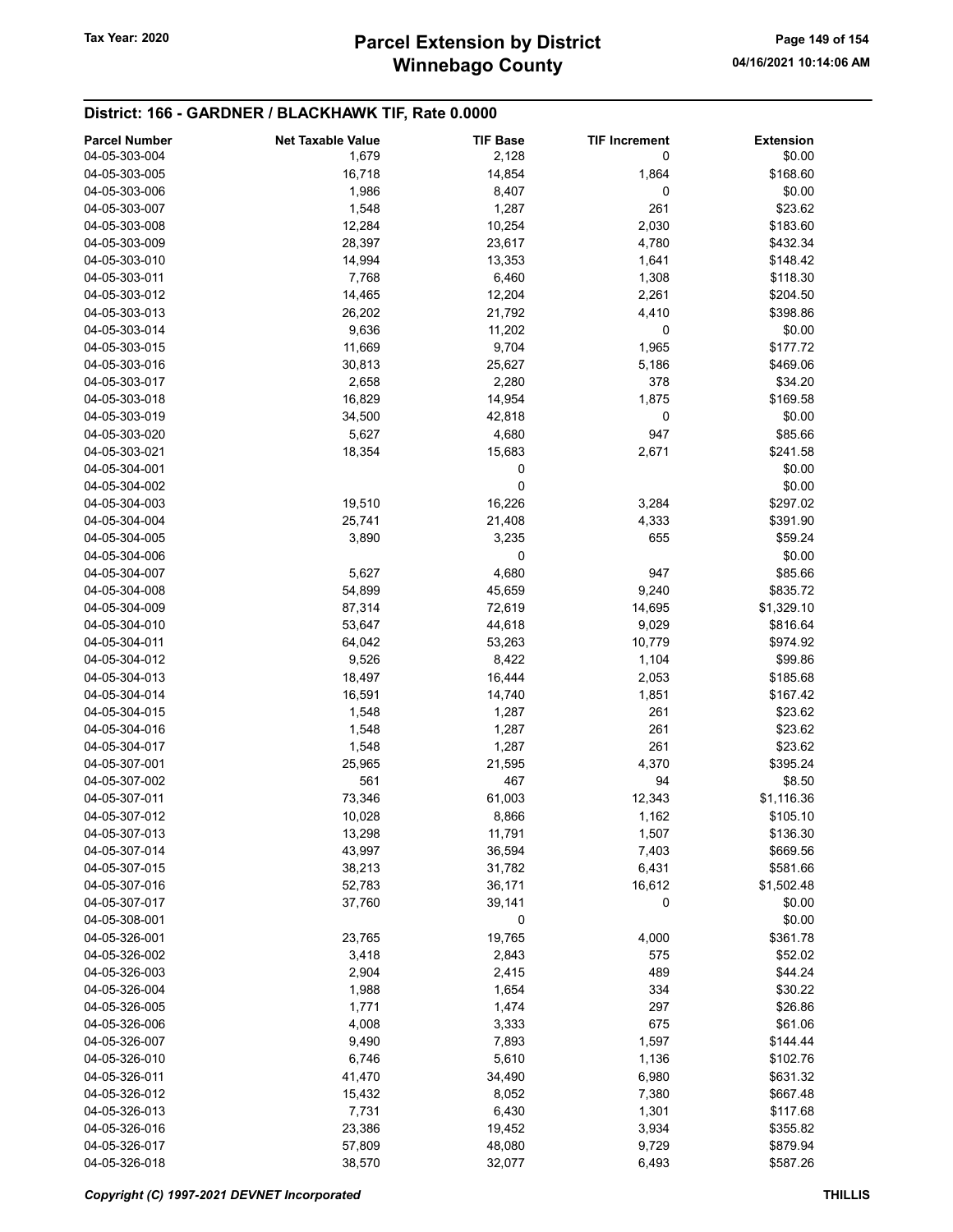# Winnebago County Tax Year: 2020 **Parcel Extension by District** Page 150 of 154

| <b>Parcel Number</b> | <b>Net Taxable Value</b> | <b>TIF Base</b> | <b>TIF Increment</b> | <b>Extension</b> |
|----------------------|--------------------------|-----------------|----------------------|------------------|
| 04-05-326-019        | 38,238                   | 31,802          | 6,436                | \$582.10         |
| 04-05-326-020        | 10,040                   | 8,351           | 1,689                | \$152.76         |
| 04-05-326-021        | 40,532                   | 33,710          | 6,822                | \$617.02         |
| 04-05-326-022        |                          |                 |                      |                  |
|                      | 8,427                    | 6,800           | 1,627                | \$147.16         |
| 04-05-326-023        | 4,238                    | 3,525           | 713                  | \$64.50          |
| 04-05-326-024        | 4,238                    | 3,525           | 713                  | \$64.50          |
| 04-05-326-025        | 15,404                   | 12,801          | 2,603                | \$235.44         |
| 04-05-326-026        | 79,102                   | 65,789          | 13,313               | \$1,204.10       |
| 04-05-378-001        |                          | 9,834           |                      | \$0.00           |
| 04-05-378-002        |                          | 11,326          |                      | \$0.00           |
| 04-05-378-003        |                          | 1,576           |                      | \$0.00           |
| 04-05-378-004        |                          | 1,576           |                      | \$0.00           |
| 04-05-378-005        |                          | 3,183           |                      | \$0.00           |
| 04-05-378-006        |                          | 35,956          |                      | \$0.00           |
| 04-05-426-001        | 61,020                   | 50,983          | 10,037               | \$904.36         |
| 04-05-426-002        | 5,246                    | 4,383           | 863                  | \$77.76          |
| 04-05-426-003        | 66,856                   | 55,858          | 10,998               | \$990.96         |
| 04-05-426-005        | 24,842                   | 20,754          | 4,088                | \$368.34         |
| 04-05-426-006        | 5,330                    | 5,330           | 0                    | \$0.00           |
|                      |                          |                 |                      |                  |
| 04-05-426-009        | 13,077                   | 12,550          | 527                  | \$47.48          |
| 04-05-426-013        | 67,458                   | 56,360          | 11,098               | \$999.96         |
| 04-05-426-014        | 9,541                    | 7,971           | 1,570                | \$141.46         |
| 04-05-426-015        | 161,878                  | 138,747         | 23,131               | \$2,084.18       |
| 04-05-426-016        | 2,998                    | 2,504           | 494                  | \$44.52          |
| 04-05-426-017        | 13,976                   | 11,677          | 2,299                | \$207.16         |
| 04-05-427-001        | 4,687                    | 3,915           | 772                  | \$69.56          |
| 04-05-427-002        | 17,081                   | 14,270          | 2,811                | \$253.28         |
| 04-05-427-003        | 107,540                  | 97,807          | 9,733                | \$876.98         |
| 04-05-427-004        | 43,694                   | 36,506          | 7,188                | \$647.66         |
| 04-05-427-005        | 3,515                    | 2,937           | 578                  | \$52.08          |
| 04-05-427-006        | 15,239                   | 12,765          | 2,474                | \$222.92         |
| 04-05-427-007        | 29,486                   | 49,084          | 0                    | \$0.00           |
| 04-05-427-008        | 2,998                    | 2,504           | 494                  | \$44.52          |
| 04-05-427-009        | 2,998                    | 2,504           | 494                  | \$44.52          |
| 04-05-427-010        | 2,998                    | 2,504           | 494                  | \$44.52          |
| 04-05-427-011        | 2,824                    | 2,358           | 466                  | \$42.00          |
| 04-05-427-012        |                          |                 | 2,014                | \$181.48         |
|                      | 12,242                   | 10,228          |                      |                  |
| 04-06-277-001        |                          | 0               |                      | \$0.00           |
| 04-06-278-001        |                          | 0               |                      | \$0.00           |
| 04-06-427-003        |                          | 0               |                      | \$0.00           |
| 04-06-428-002        | 60,543                   | 50,354          | 10,189               | \$921.54         |
| 04-06-428-005        | 13,019                   | 11,564          | 1,455                | \$131.60         |
| 04-06-428-006        | 9,301                    | 8,084           | 1,217                | \$110.08         |
| 04-06-428-007        | 15,747                   | 19,352          | 0                    | \$0.00           |
| 04-06-428-008        | 17,641                   | 15,679          | 1,962                | \$177.46         |
| 04-06-428-009        | 12,531                   | 14,629          | 0                    | \$0.00           |
| 04-06-428-010        | 33,138                   | 29,538          | 3,600                | \$325.60         |
| 04-06-428-011        | 1,549                    | 1,288           | 261                  | \$23.62          |
| 04-06-428-012        | 8,943                    | 7,901           | 1,042                | \$94.24          |
| 04-06-428-013        | 1,548                    | 1,287           | 261                  | \$23.62          |
| 04-06-428-014        | 31,931                   | 22,363          | 9,568                | \$865.38         |
| 04-06-428-015        | 80,004                   | 66,541          | 13,463               | \$1,217.66       |
| 04-06-428-016        |                          |                 |                      |                  |
|                      | 288,314                  | 239,791         | 48,523               | \$4,388.66       |
| 04-06-429-002        | 422,269                  | 351,203         | 71,066               | \$6,427.56       |
| 04-06-429-004        | 35,467                   | 29,499          | 5,968                | \$539.78         |
| 04-06-430-001        | 62,243                   | 51,767          | 10,476               | \$947.50         |
| 04-06-430-002        | 37,261                   | 30,991          | 6,270                | \$567.10         |
| 04-06-430-004        |                          | 0               |                      | \$0.00           |
| 04-06-430-005        | 68,044                   | 56,594          | 11,450               | \$1,035.60       |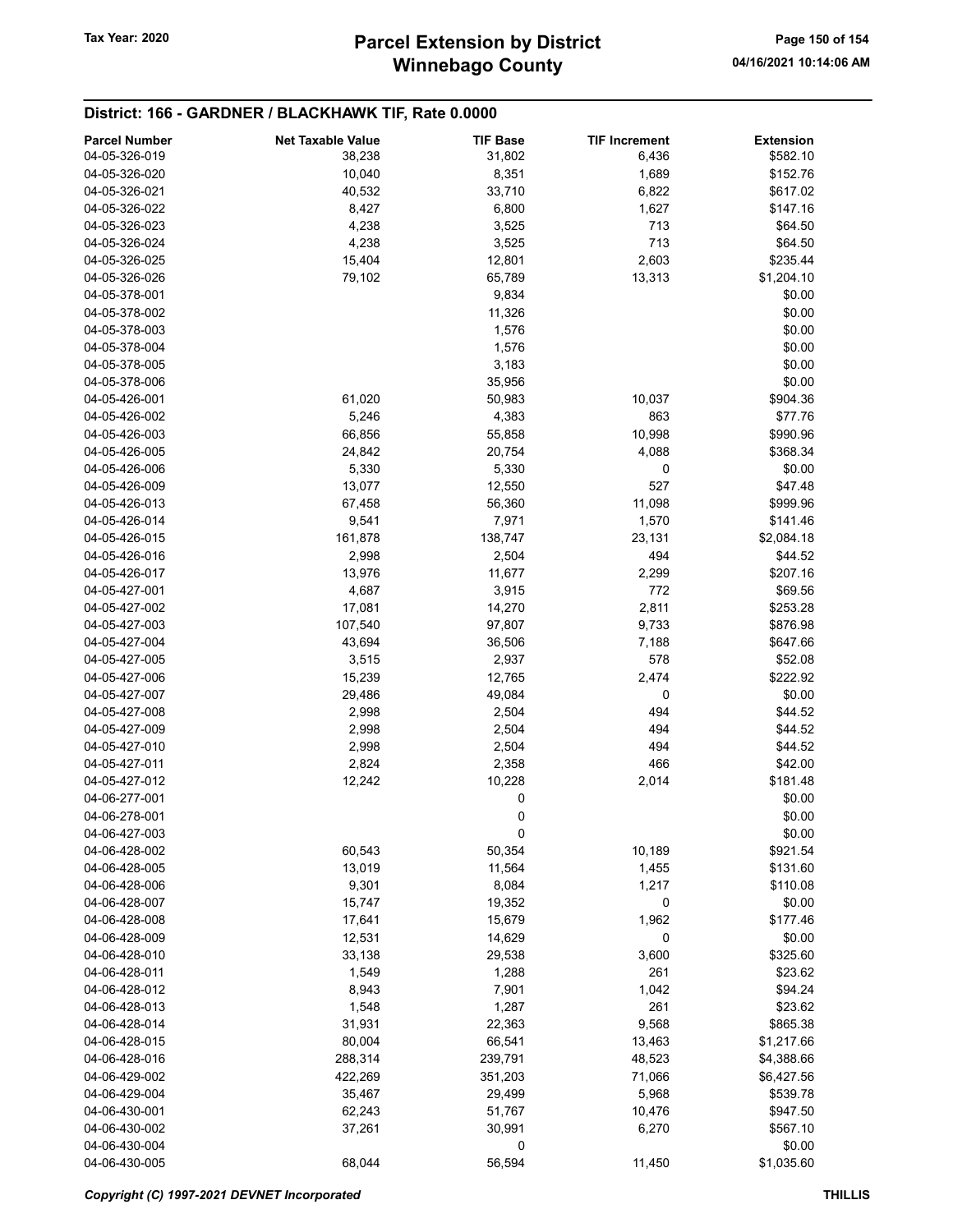| District: 166 - GARDNER / BLACKHAWK TIF, Rate 0.0000 |                          |                 |                      |                             |
|------------------------------------------------------|--------------------------|-----------------|----------------------|-----------------------------|
| <b>Parcel Number</b>                                 | <b>Net Taxable Value</b> | <b>TIF Base</b> | <b>TIF Increment</b> | <b>Extension</b>            |
| 04-06-430-006                                        | 68,881                   | 57,289          | 11,592               | \$1,048.44                  |
| 04-06-430-007                                        |                          | 0               |                      | \$0.00                      |
| 04-06-430-008                                        |                          | 0               |                      | \$0.00                      |
| 04-06-430-011                                        |                          | 0               |                      | \$0.00                      |
| 04-06-430-012                                        |                          | 0               |                      | \$0.00                      |
| 04-06-430-013                                        |                          | 0               |                      | \$0.00                      |
| 04-06-430-014                                        | 105,837                  | 36,495          | 69,342               | \$6,271.64                  |
| 04-06-453-001                                        |                          | $\mathbf 0$     |                      | \$0.00                      |
| 04-06-476-001                                        | 100,945                  | 83,956          | 16,989               | \$1,536.58                  |
| 04-06-476-004                                        | 60,152                   | 50,029          | 10,123               | \$915.58                    |
| 04-06-476-005                                        |                          | 0               |                      | \$0.00                      |
| 04-06-476-006                                        | 97,937                   | 81,454          | 16,483               | \$1,490.80                  |
| 04-06-476-007                                        | 73,603                   | 61,217          | 12,386               | \$1,120.26                  |
| 04-06-476-008                                        | 62,027                   | 51,589          | 10,438               | \$944.06                    |
| 04-06-476-009                                        | 8,710                    | 7,245           | 1,465                | \$132.50                    |
| 04-06-476-010                                        | 176,344                  | 146,029         | 30,315               | \$2,741.84                  |
| 04-06-477-001                                        |                          | 0               |                      | \$0.00                      |
| 04-06-477-002                                        |                          | 0               |                      | \$0.00                      |
| 04-06-477-004                                        |                          | 0               |                      | \$0.00                      |
| 04-06-477-007                                        | 10,541                   | 8,767           | 1,774                | \$160.46                    |
| 04-06-477-008                                        | 45,611                   | 37,935          | 7,676                | \$694.26                    |
| 04-06-477-009                                        | 144,873                  | 79,928          | 64,945               | \$5,873.96                  |
| 04-06-477-010                                        | 10,987                   | 9,138           | 1,849                | \$167.24                    |
| 04-06-477-011                                        | 38,981                   | 32,422          | 6,559                | \$593.24                    |
| 04-06-477-012                                        |                          | $\mathbf 0$     |                      | \$0.00                      |
| 04-06-477-022                                        | 16,746                   | 16,838          | 0                    | \$0.00                      |
| 04-06-478-001                                        | 68,855                   | 57,268          | 11,587               | \$1,048.00                  |
| 04-06-478-002                                        |                          | 0               |                      | \$0.00                      |
| 04-06-479-001                                        | 30,589                   | 25,441          | 5,148                | \$465.62                    |
| 04-06-479-002                                        | 38,607                   | 29,160          | 9,447                | \$854.44                    |
| 04-06-480-001                                        |                          | 0               |                      | \$0.00                      |
| 04-06-480-002                                        |                          | 0               |                      | \$0.00                      |
| 04-07-202-001                                        |                          | 0               |                      | \$0.00                      |
| <b>Totals for 166</b>                                | 8,942,161                | 7,332,024       | 1,838,715            | \$166,143.40<br>237 Parcels |

### District: 167 - VILLAGE OF ROCKTON DOWNTOWN TIF, Rate 0.0000

| <b>Parcel Number</b> | <b>Net Taxable Value</b> | <b>TIF Base</b> | <b>TIF Increment</b> | <b>Extension</b> |
|----------------------|--------------------------|-----------------|----------------------|------------------|
| 03-24-108-003        | 41,241                   | 34,300          | 6,941                | \$665.58         |
| 03-24-109-006        | 19,198                   | 15,966          | 3,232                | \$309.92         |
| 03-24-110-008        | 28,753                   | 23,915          | 4,838                | \$463.92         |
| 03-24-110-009        | 48,580                   | 40,403          | 8,177                | \$784.10         |
| 03-24-110-010        | 50,010                   | 35,584          | 14,426               | \$1,383.32       |
| 03-24-111-001        |                          | 0               |                      | \$0.00           |
| 03-24-111-002        |                          | $\Omega$        |                      | \$0.00           |
| 03-24-134-002        | 4,120                    | 18,224          | 0                    | \$0.00           |
| 03-24-134-003        | 20,039                   | 18,549          | 1,490                | \$142.88         |
| 03-24-134-004        | 24,047                   | 26,324          | 0                    | \$0.00           |
| 03-24-134-005        | 1,799                    | 1,496           | 303                  | \$29.06          |
| 03-24-134-010        | 32,942                   | 27,399          | 5,543                | \$531.52         |
| 03-24-134-015        | 2,672                    | 2,223           | 449                  | \$43.06          |
| 03-24-134-016        | 7,804                    | 6,491           | 1,313                | \$125.90         |
| 03-24-134-017        | 29,931                   | 24,895          | 5,036                | \$482.92         |
| 03-24-134-018        | 46,627                   | 38,780          | 7,847                | \$752.46         |
| 03-24-134-019        | 103,969                  | 81,747          | 22,222               | \$2,130.90       |
| 03-24-134-021        | 47,367                   | 47,367          | 0                    | \$0.00           |
| 03-24-135-002        | 66,841                   | 55,592          | 11,249               | \$1,078.68       |
| 03-24-135-010        | 21,427                   | 17,822          | 3,605                | \$345.70         |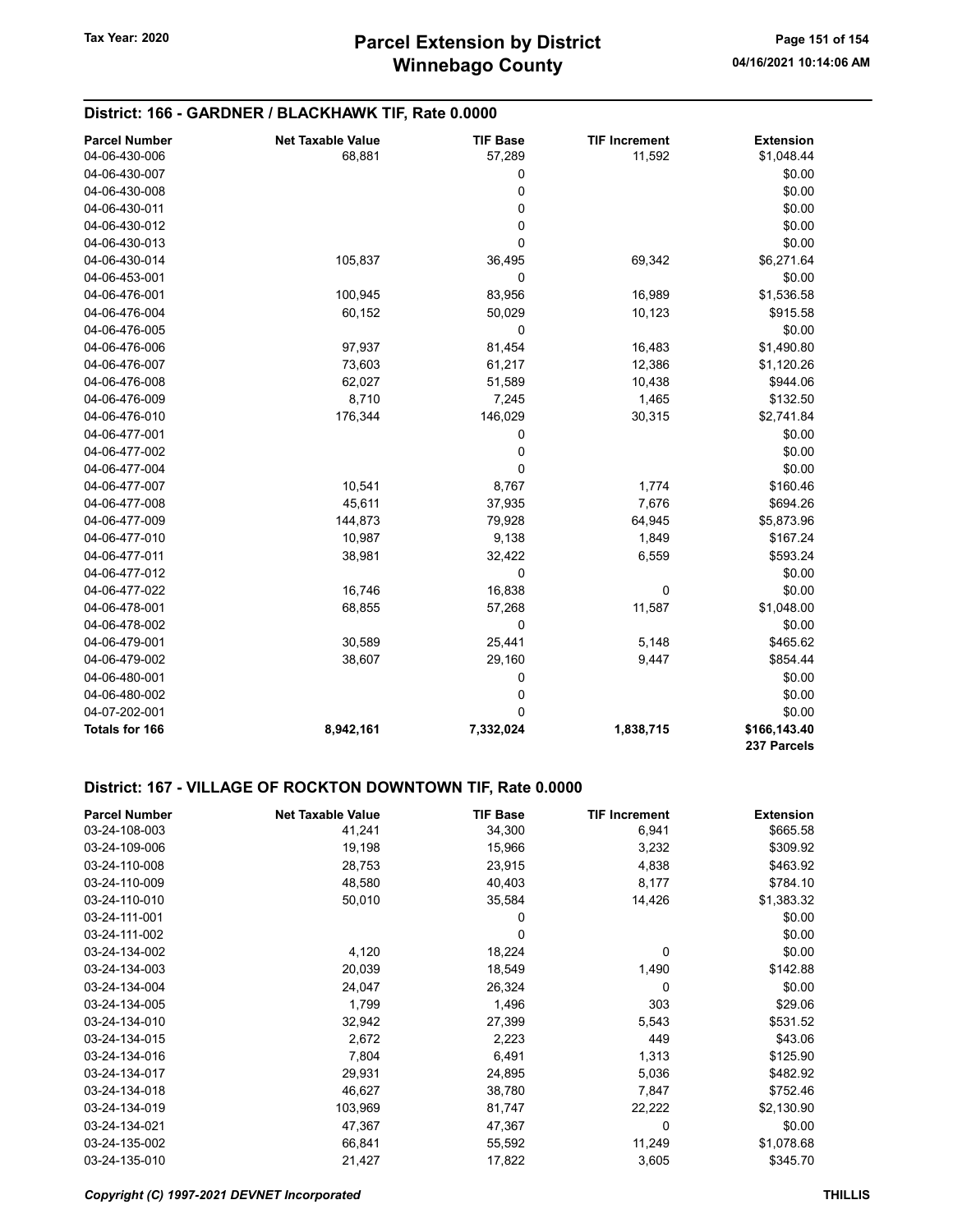### District: 167 - VILLAGE OF ROCKTON DOWNTOWN TIF, Rate 0.0000

| <b>Parcel Number</b> | <b>Net Taxable Value</b> | <b>TIF Base</b> | <b>TIF Increment</b> | <b>Extension</b> |
|----------------------|--------------------------|-----------------|----------------------|------------------|
| 03-24-135-011        | 39,570                   | 50,456          | 0                    | \$0.00           |
| 03-24-135-012        | 19,579                   | 36,035          | 0                    | \$0.00           |
| 03-24-135-014        | 17,384                   | 14,457          | 2,927                | \$280.68         |
| 03-24-135-015        | 66,909                   | 55,648          | 11,261               | \$1,079.84       |
| 03-24-135-017        | 42,722                   | 35,531          | 7,191                | \$689.56         |
| 03-24-135-019        | 7,615                    | 6,333           | 1,282                | \$122.94         |
| 03-24-135-020        | 47,165                   | 39,227          | 7,938                | \$761.18         |
| 03-24-135-021        | 95,880                   | 79,744          | 16,136               | \$1,547.30       |
| 03-24-135-022        |                          | 0               |                      | \$0.00           |
| 03-24-135-023        | 5,716                    | 0               | 5,716                | \$548.12         |
| 03-24-136-005        |                          | 0               |                      | \$0.00           |
| 03-24-136-006        | 27,035                   | 22,486          | 4,549                | \$436.22         |
| 03-24-136-007        | 121,212                  | 100,812         | 20,400               | \$1,956.18       |
| 03-24-136-009        | 67,951                   | 56,516          | 11,435               | \$1,096.52       |
| 03-24-136-010        | 146,398                  | 82,281          | 64,117               | \$6,148.24       |
| 03-24-137-003        | 4,602                    | 16,634          | 0                    | \$0.00           |
| 03-24-137-004        | 3,502                    | 2,913           | 589                  | \$56.48          |
| 03-24-137-008        | 49,288                   | 40,994          | 8,294                | \$795.32         |
| 03-24-137-009        | 3,997                    | 3,324           | 673                  | \$64.54          |
| 03-24-137-010        | 41,942                   | 34,884          | 7,058                | \$676.80         |
| 03-24-138-001        | 47,900                   | 39,839          | 8,061                | \$772.98         |
| 03-24-138-002        | 72,369                   | 60,189          | 12,180               | \$1,167.96       |
| 03-24-138-003        | 11,647                   | 32,847          | 0                    | \$0.00           |
| 03-24-138-004        | 41,535                   | 34,545          | 6,990                | \$670.28         |
| 03-24-138-005        | 52,146                   | 35,012          | 17,134               | \$1,643.00       |
| 03-24-138-006        | 50,098                   | 41,667          | 8,431                | \$808.46         |
| 03-24-138-007        |                          | 0               |                      | \$0.00           |
| 03-24-138-008        | 77,961                   | 64,842          | 13,119               | \$1,258.00       |
| 03-24-138-009        | 54,075                   | 44,975          | 9,100                | \$872.62         |
| 03-24-138-010        | 343                      | 285             | 58                   | \$5.56           |
| 03-24-139-001        | 32,865                   | 27,333          | 5,532                | \$530.48         |
| 03-24-139-002        | 27,842                   | 23,156          | 4,686                | \$449.36         |
| 03-24-139-003        | 32,997                   | 27,443          | 5,554                | \$532.58         |
| 03-24-139-004        | 42,054                   | 34,978          | 7,076                | \$678.52         |
| 03-24-139-005        | 48,729                   | 40,528          | 8,201                | \$786.40         |
| 03-24-139-006        | 42,956                   | 35,726          | 7,230                | \$693.30         |
| 03-24-139-007        | 55,799                   | 46,408          | 9,391                | \$900.52         |
| 03-24-139-008        | 49,196                   | 40,917          | 8,279                | \$793.88         |
| 03-24-139-009        | 30,305                   | 25,205          | 5,100                | \$489.04         |
| 03-24-139-011        | 50,008                   | 47,594          | 2,414                | \$231.48         |
| 03-24-139-012        | 10,891                   | 9,058           | 1,833                | \$175.78         |
| 03-24-139-013        | 11,170                   | 9,291           | 1,879                | \$180.18         |
| 03-24-139-016        | 18,099                   | 15,055          | 3,044                | \$291.90         |
| 03-24-139-017        | 7,934                    | 6,600           | 1,334                | \$127.92         |
| 03-24-139-018        | 18,491                   | 14,369          | 4,122                | \$395.26         |
| 03-24-139-019        | 13,285                   | 11,050          | 2,235                | \$214.32         |
| 03-24-139-020        | 4,588                    | 3,817           | 771                  | \$73.94          |
| 03-24-139-021        |                          |                 |                      | \$677.28         |
|                      | 41,974                   | 34,911          | 7,063                |                  |
| 03-24-139-022        | 56,379                   | 46,869          | 9,510                | \$911.92         |
| 03-24-140-003        | 38,318                   | 31,869          | 6,449                | \$618.40         |
| 03-24-140-005        | 18,653                   | 9,514           | 9,139                | \$876.36         |
| 03-24-140-009        |                          | 0               |                      | \$0.00           |
| 03-24-140-013        | 70,384                   | 58,526          | 11,858               | \$1,137.08       |
| 03-24-140-014        |                          | 0               |                      | \$0.00           |
| 03-24-140-016        | 375,954                  | 575,127         | 0                    | \$0.00           |
| 03-24-141-001        | 17,905                   | 13,880          | 4,025                | \$385.96         |
| 03-24-141-002        | 8,639                    | 32,005          | 0                    | \$0.00           |
| 03-24-141-003        | 29,599                   | 22,767          | 6,832                | \$655.14         |
| 03-24-141-004        | 34,455                   | 28,655          | 5,800                | \$556.18         |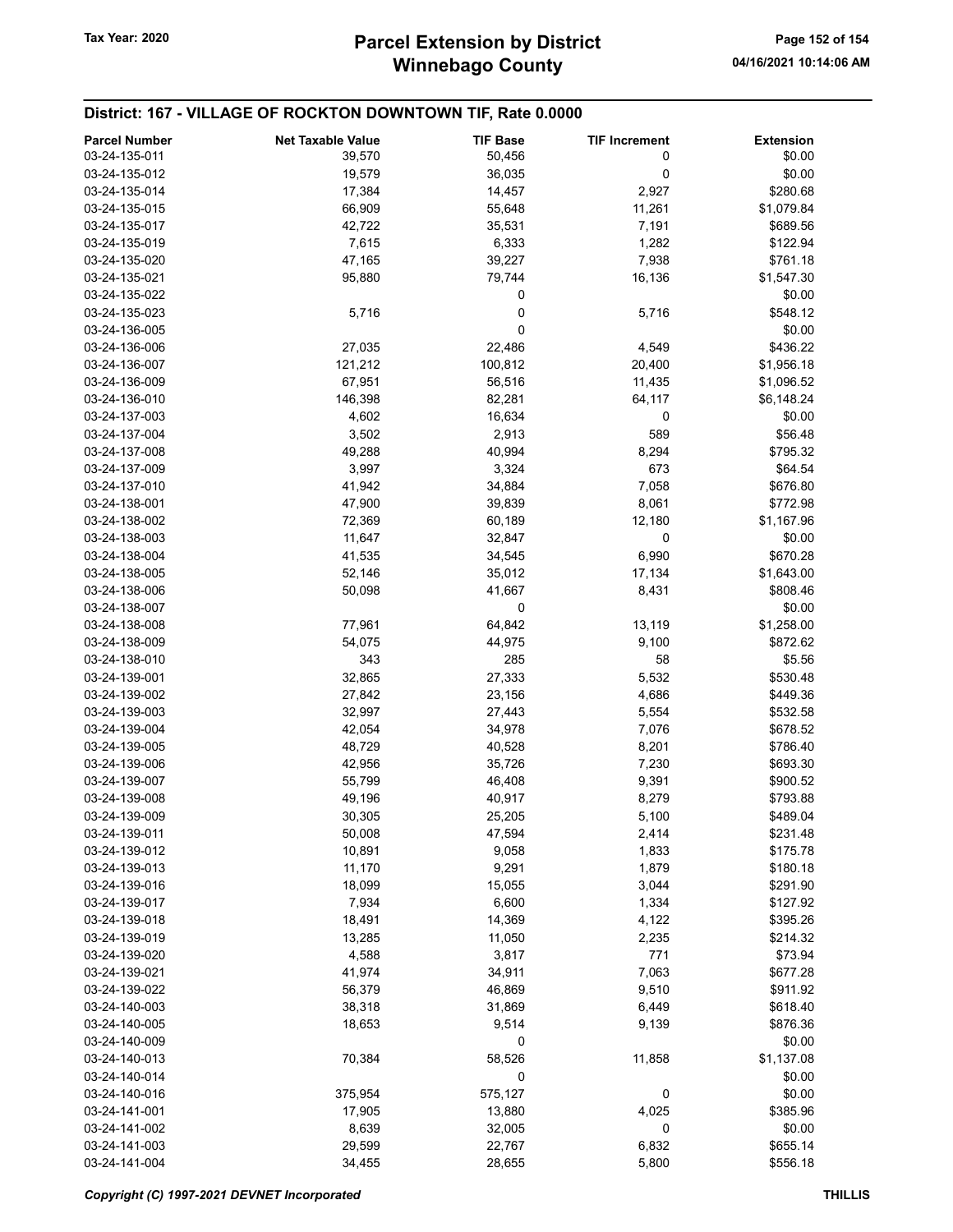| District: 167 - VILLAGE OF ROCKTON DOWNTOWN TIF, Rate 0.0000 |                          |                 |                      |                  |
|--------------------------------------------------------------|--------------------------|-----------------|----------------------|------------------|
| <b>Parcel Number</b>                                         | <b>Net Taxable Value</b> | <b>TIF Base</b> | <b>TIF Increment</b> | <b>Extension</b> |
| 03-24-141-005                                                | 2,968                    | 9,985           | 0                    | \$0.00           |
| 03-24-141-006                                                |                          | 0               |                      | \$0.00           |
| 03-24-142-001                                                |                          | $\mathbf 0$     |                      | \$0.00           |
| 03-24-176-002                                                | 39,045                   | 86,328          | $\pmb{0}$            | \$0.00           |
| 03-24-177-001                                                |                          | 0               |                      | \$0.00           |
| 03-24-178-001                                                |                          | 0               |                      | \$0.00           |
| 03-24-178-002                                                |                          | $\mathbf 0$     |                      | \$0.00           |
| 03-24-178-003                                                |                          | 600             |                      | \$0.00           |
| 03-24-179-011                                                | 2,405                    | 1,767           | 638                  | \$61.18          |
| 03-24-179-012                                                | 19,968                   | 15,901          | 4,067                | \$390.00         |
| 03-24-203-001                                                |                          | 37,599          |                      | \$0.00           |
| 03-24-206-008                                                | 18,584                   | 21,942          | 0                    | \$0.00           |
| 03-24-206-009                                                | 12,973                   | 2,780           | 10,193               | \$977.42         |
| 03-24-206-010                                                | 21,164                   | 17,602          | 3,562                | \$341.56         |
| 03-24-206-011                                                | 25,186                   | 19,937          | 5,249                | \$503.34         |
| 03-24-207-003                                                | 35,218                   | 37,404          | 0                    | \$0.00           |
| 03-24-207-004                                                | 17,333                   | 18,345          | $\mathbf 0$          | \$0.00           |
| 03-24-207-006                                                | 168,978                  | 140,540         | 28,438               | \$2,726.96       |
| 03-24-208-004                                                | 42,459                   | 35,314          | 7,145                | \$685.14         |
| 03-24-208-005                                                | 36,469                   | 24,322          | 12,147               | \$1,164.80       |
| 03-24-208-006                                                | 41,949                   | 28,889          | 13,060               | \$1,252.34       |
| 03-24-208-007                                                | 51,719                   | 46,163          | 5,556                | \$532.78         |
| 03-24-251-002                                                | 1,553                    | 0               | 1,553                | \$148.92         |
| 03-24-251-004                                                | 540,964                  | 449,981         | 90,983               | \$8,724.46       |
| 03-24-251-005                                                |                          | 0               |                      | \$0.00           |
| 03-24-251-006                                                | 10,065                   | 8,371           | 1,694                | \$162.44         |
| 03-24-251-007                                                |                          | 600             |                      | \$0.00           |
| 03-24-276-003                                                | 16,590                   | 13,798          | 2,792                | \$267.74         |
| 03-24-276-004                                                | 61,593                   | 123,630         | 0                    | \$0.00           |
| 03-24-276-005                                                |                          | 0               |                      | \$0.00           |
| 03-24-276-007                                                | 15,347                   | 46,362          | 0                    | \$0.00           |
| 03-24-276-009                                                | 18,965                   | 15,773          | 3,192                | \$306.08         |
| 03-24-276-011                                                | 24,636                   | 20,490          | 4,146                | \$397.56         |
| 03-24-276-012                                                | 13,744                   | 11,431          | 2,313                | \$221.80         |
| 03-24-276-015                                                | 392,500                  | 448,373         | 0                    | \$0.00           |
| 03-24-276-016                                                | 34,955                   | 18,430          | 16,525               | \$1,584.60       |
| 03-24-276-017                                                | 40,581                   | 3,205           | 37,376               | \$3,584.02       |
| Totals for 167                                               | 4,711,288                | 4,528,066       | 731,296              | \$70,125.02      |
|                                                              |                          |                 |                      | 116 Parcels      |

### District: 168 - AMEROCK HOTEL TIF, Rate 0.0000

| <b>Parcel Number</b>  | <b>Net Taxable Value</b> | <b>TIF Base</b> | <b>TIF Increment</b> | <b>Extension</b>  |
|-----------------------|--------------------------|-----------------|----------------------|-------------------|
| 11-23-352-001         | 15,576                   | 50.217          | 0                    | \$0.00            |
| 11-23-352-002         | 46.754                   | 30,374          | 16,380               | \$2,106.22        |
| 11-23-352-003         | 52,696                   | 44.450          | 8.246                | \$1,060.30        |
| 11-23-354-001         |                          | 0               |                      | \$0.00            |
| 11-23-354-002         |                          | 0               |                      | \$0.00            |
| 11-23-354-003         |                          | 0               |                      | \$0.00            |
| 11-23-354-004         |                          | $\Omega$        |                      | \$0.00            |
| 11-23-354-005         |                          | 0               |                      | \$0.00            |
| 11-23-354-006         |                          | 0               |                      | \$0.00            |
| 11-23-355-003         | 409.824                  | 7.250           | 402,574              | \$51,764.58       |
| 11-23-355-004         | 2,215,943                | 22,562          | 2,193,381            | \$282,033.70      |
| 11-23-355-005         | 38,134                   | 0               | 38,134               | \$4.903.42        |
| <b>Totals for 168</b> | 2,778,927                | 154,853         | 2,658,715            | \$341,868.22      |
|                       |                          |                 |                      | <b>12 Parcels</b> |